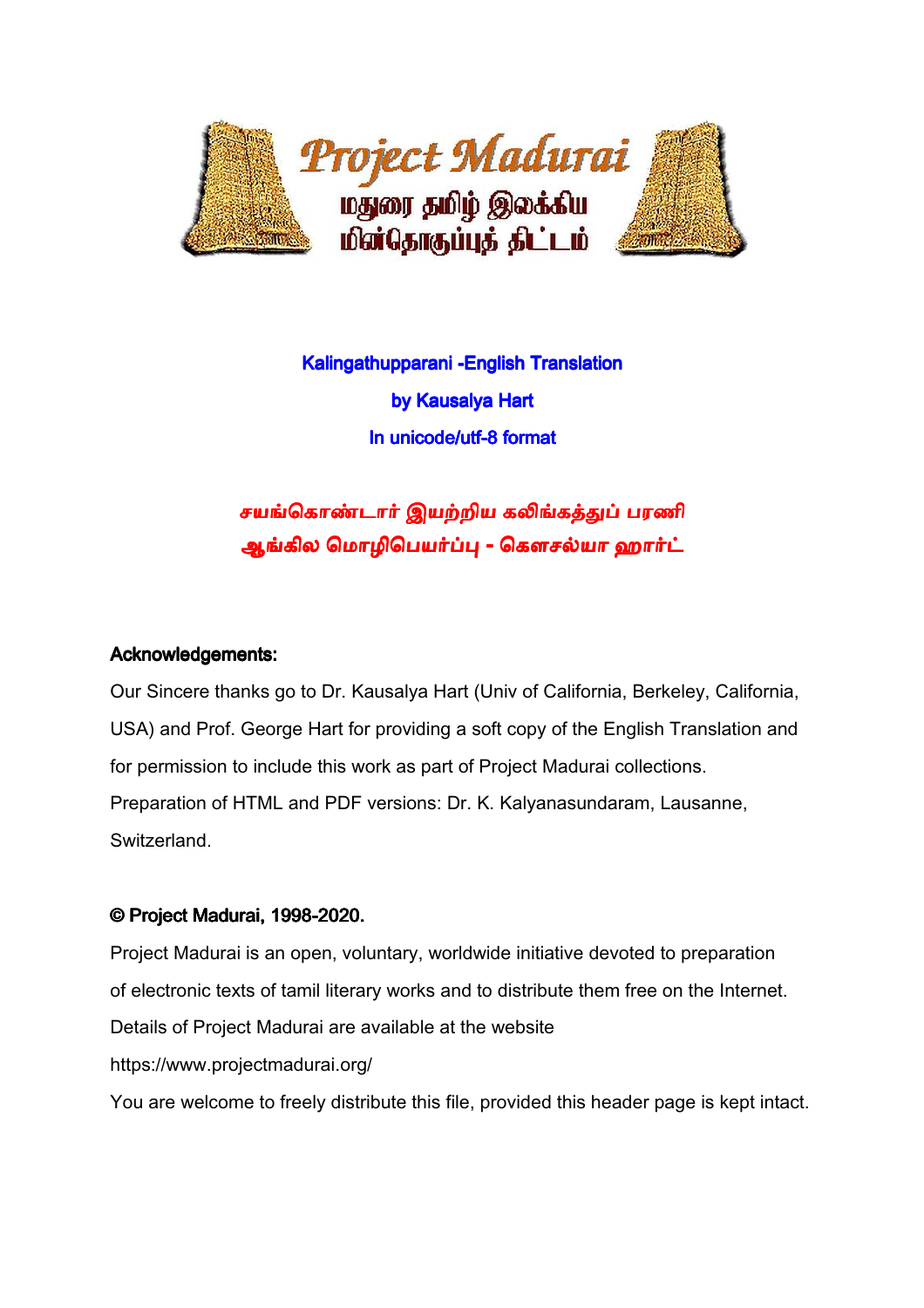## Kalingathupparani (The War of Kalingam) -English Translation by Dr. Kausalya Hart

#### Source:

Kalingathupparani (The War of Kalingam) by Jayangondar English Translation by Dr. Kausalya Hart (retired Tamil Lecturer) South and Southeast Asian Studies University of California, Berkeley, California, USA. -------------

#### **Introduction**

#### KALINGATHUPPARANI by Ottakkuthar

In 12th century CE, Jayangondār wrote the Kalingathuparani describing the war between Karunāgarathondaimān, the Pallava chief and the king of Kalinga, Anandavanman, at the time of Kulothunga Chola I (1070-1120). The book is divided into fourteen chapters. After the kadavul vāzthu (invocation), Jayangondar describes the beauty of the girls waiting to welcome their husbands when they return from the war. This part has lovely akam poetry. Later chapters describe the goddess and the peys and their lives. Most of the important characters of this text are the peys, something that is special to this book.

In the middle of the poem Jayangondar describes the life of Kulothungan. He was born to the Venki king Narendra and his queen, the daughter of Rajaraja Chola. Jayangondar describes the lineage of the Chola kings, Kulothungan's birth, his family, his early life as a baby and as a young prince. As a prince and king he fought many wars and conquered many lands. He became king when Rajaraja died in battle and made the chaotic land flourish. When he wished to engage in a war with the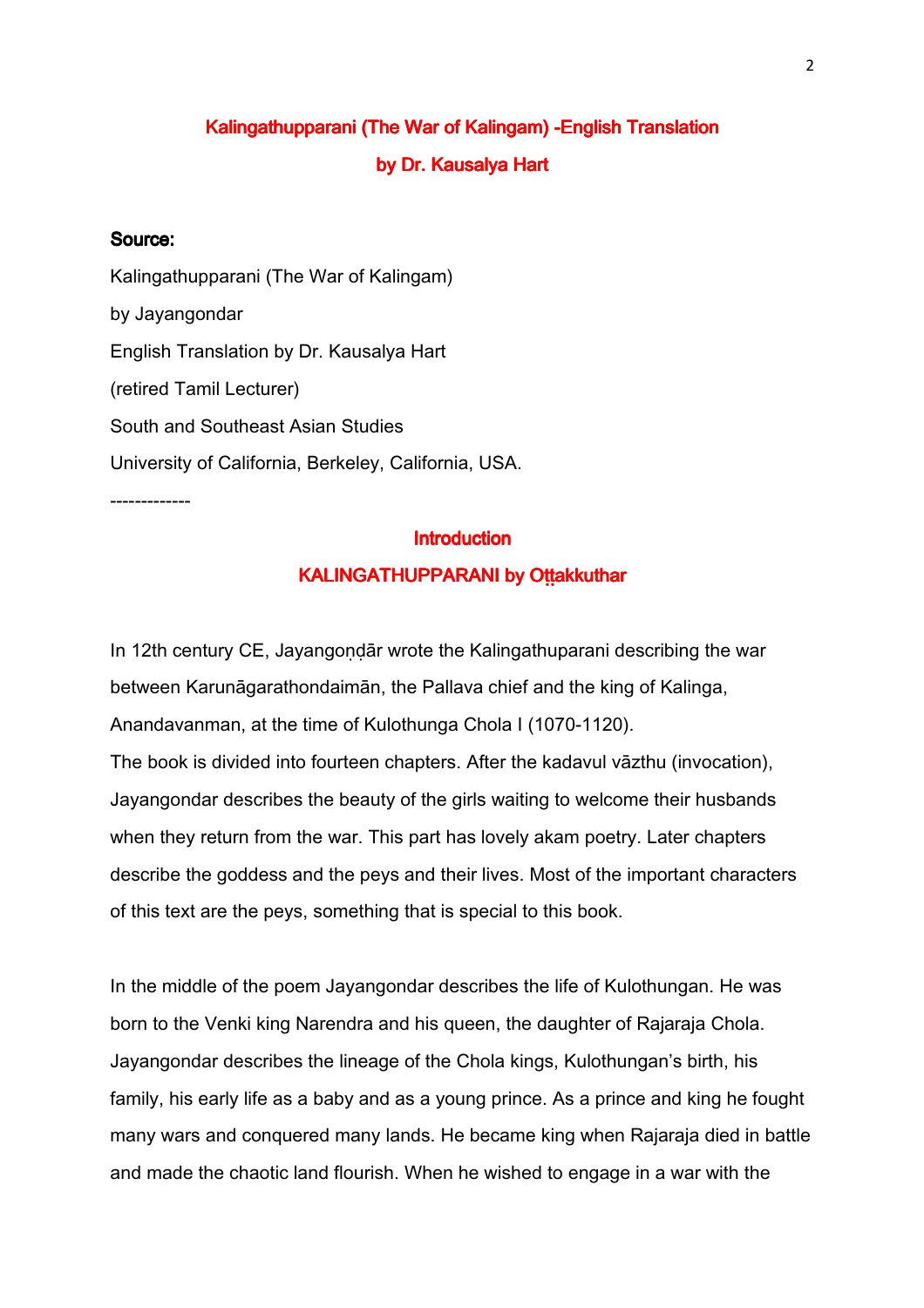Kalinga king, his commander-in-chief Karunagaran fought and conquered the Kalinga king Anandavarman.

The final chapters describe the Kalinga war as seen by one of the peys who saw the battle in the Kalinga country, came back to the goddess and described what he saw to the goddess and other peys. The poems describe how the goddess showed the peys the battlefield and finally how they made a porridge on the battlefield and served it to their friends and others. At the end the peys praise the king and his valor.

#### Content of Kalingattupparani by Jayangondar

1. The song of praising gods and goddesses. The first chapter praises gods and worships them to protect Kulothunga Cholan I.

2. The song of the warriors. In this chapter the warriors returning from the battlefield ask their women to open the doors for them. The poems describe the beauty of the women.

3. The song of the Forest. The third chapter describes the forest where Anangu, the goddess and her servants the peys live.

4. The song of the Temple. The fourth chapter describes how the Peys constructed a new temple for Anangu,

5. The song of the Anangu. The fifth chapter describes the beauty of Ananagu, the goddess.

6. The song of the suffering peys. In the sixth chapter, the poems describe how the peys, servants of Anangu, tell the goddess how hungry they are and ask for food.

7. Songs of magic.The seventh chapter describes how a pey from the Himalayas learned some magic and returned. He shows the magic to the goddess.

8. The song of the Chola dynasty. In the eighth chapter the Himalayan pey tells the goddess the history of the Chola dynasty from Vishnu to Karikālan and how the king Karikālan inscribed the history of the Cholas on the Himalayas as Nāradar had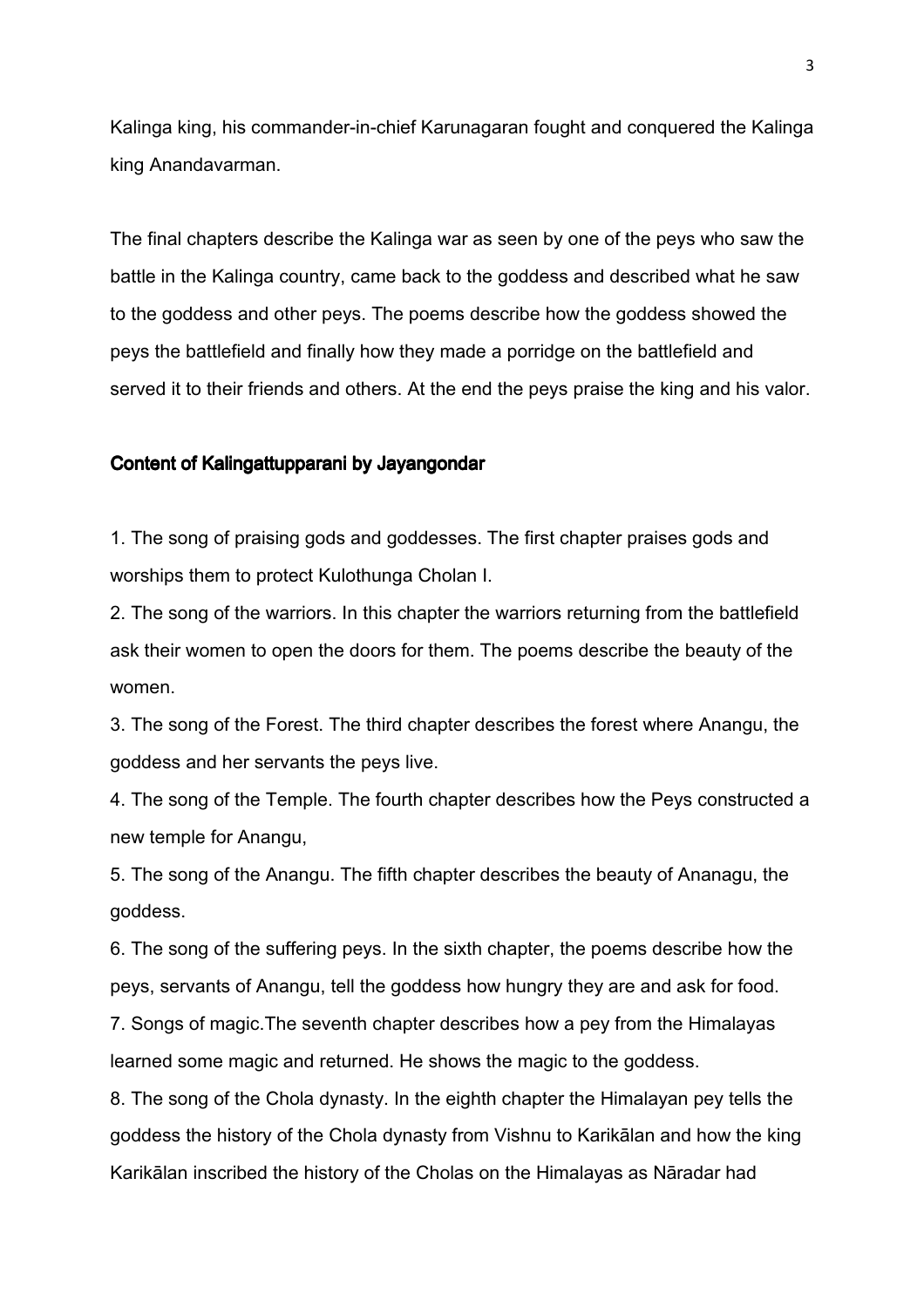narrated it to him. The pey tells the history of the Chola kings from Karikālan until Kulothungan First.

9. The song of the hungry peys and the Himalayan pey. The ninth chapter describes how hungry the peys are and how they complain to the goddess. The Himalayan pey tells them that there will be a war between the Cholas and the Kalinga king in the Kalinga country and the peys will get enormous amounts of food from the battlefield. The peys are very happy.

10. The song of birth and growth of the Chola prince Kulothungan the First. In the tenth chapter, the goddess describes to the peys nthe birth of Kulothunga Cholan First, his early life as a baby and a prince, the wars that he fought as a prince and how he conquered many lands and how he became a king. At that time a Kuli pey that has seen the Kalinga war came and tells them about the battlefield.

11. The song of Chola army going to the war. In the eleventh chapter, a Kuli pey tells the goddess how the Kalinga king did not pay tribute to the Chola king and how the Chola king ordered the army to go to the Kalinga country to fight under the chief Karunāgaran, the ruler of Vandaiyar land. This chapter tells about the king of Kalinga country.

12. The song of the war.The twelfth chapter describes the war between the Chola warriors and Kalinga warriors.

13. The song of the battlefield. The thirteenth chapter describes the battlefield. Anangu and her escort peys go to the battlefield and she shows them the warriors, elephants, horses, chariots and women and tells them about how they suffered in the war.

14. The song of the porridge. The fourteenth chapter describes how the peys cook porridge, eat and serve to others. The peys speak. The peys praise Anangu and the king Kulothungan the first.

This English translation of Kalingathup parani is divided into 7 Parts to make it clearer for readers.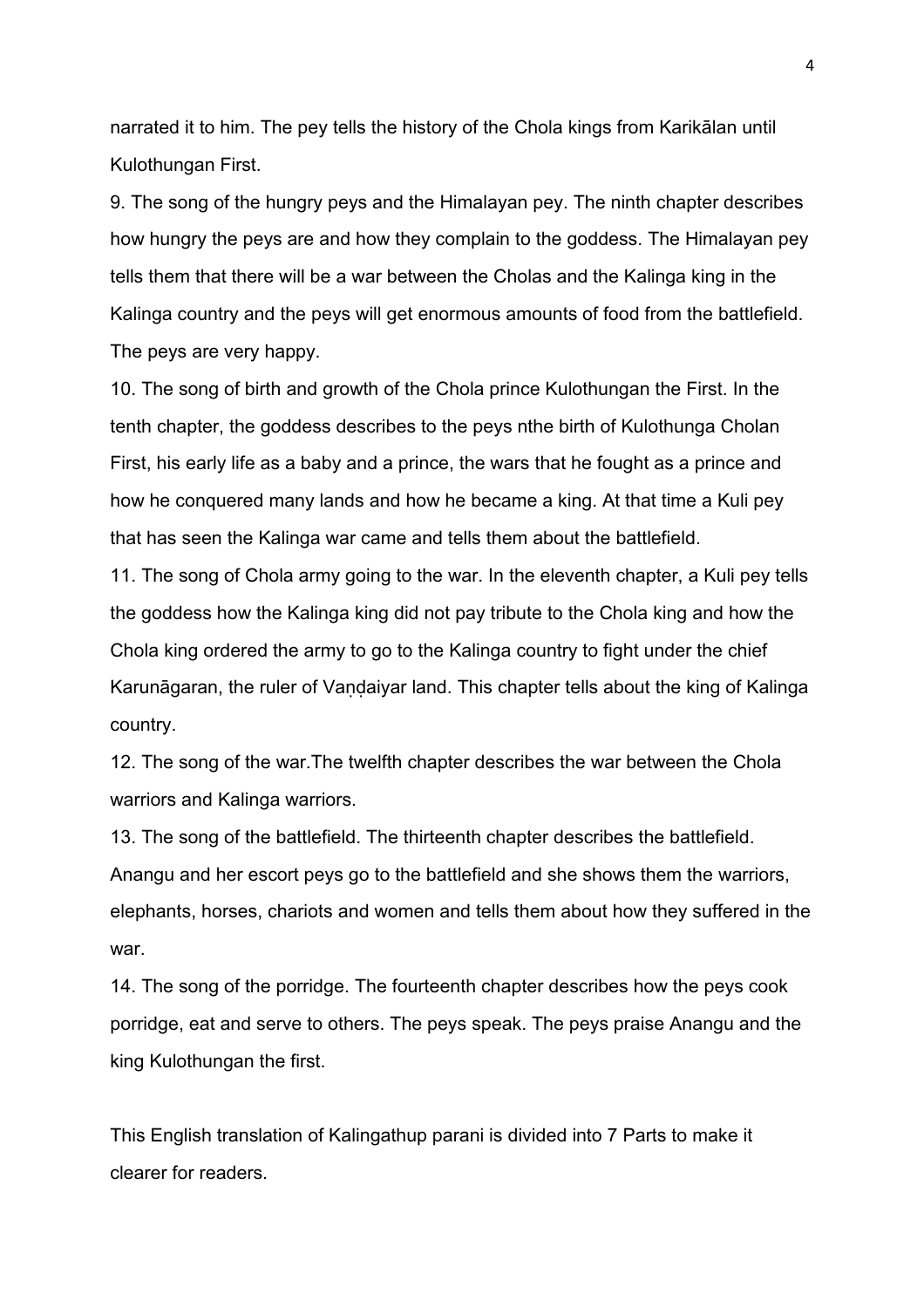Part. 1. Praising Gods (Poems 1-20)

Part 2. Warriors and Women (Poems 21-74)

Part 3. The description of Anangu's Forest, temple and her body and ornaments. (Poems75 -133)

Part 4. The description of the peys. Their emaciated bodies and poverty.

The pey from the Himalayas, his magic, the history of the Chola dynasty.

Part 5. Complaints of the peys. King Kulothungan's birth and youth

Part 6. The Kalinga war and a description of the battlefield.

Part 7. The peys cook porridge

------------

#### Kalingathupparani by Jeyangondar.

## PART 1. Praising the gods. (Poems 1-20)

#### Chapter 1. Kadavul vāzhthu. Praising the gods.

1, 2. To make this world flourish and give good lives to all, Shiva married the daughter of the Himalayas as Vishnu, dark as a cloud gave his sister Shakthi in marriage pouring water on their hands and Brahma the creator of the world performed the marriage ceremony. Let us praise him, so that our king Abhayan, Ubhaya Kulothungan, the heir of the Chola dynasty, may live long. He rules following the precepts of the Vedas and protects the earth goddess created by Brahma.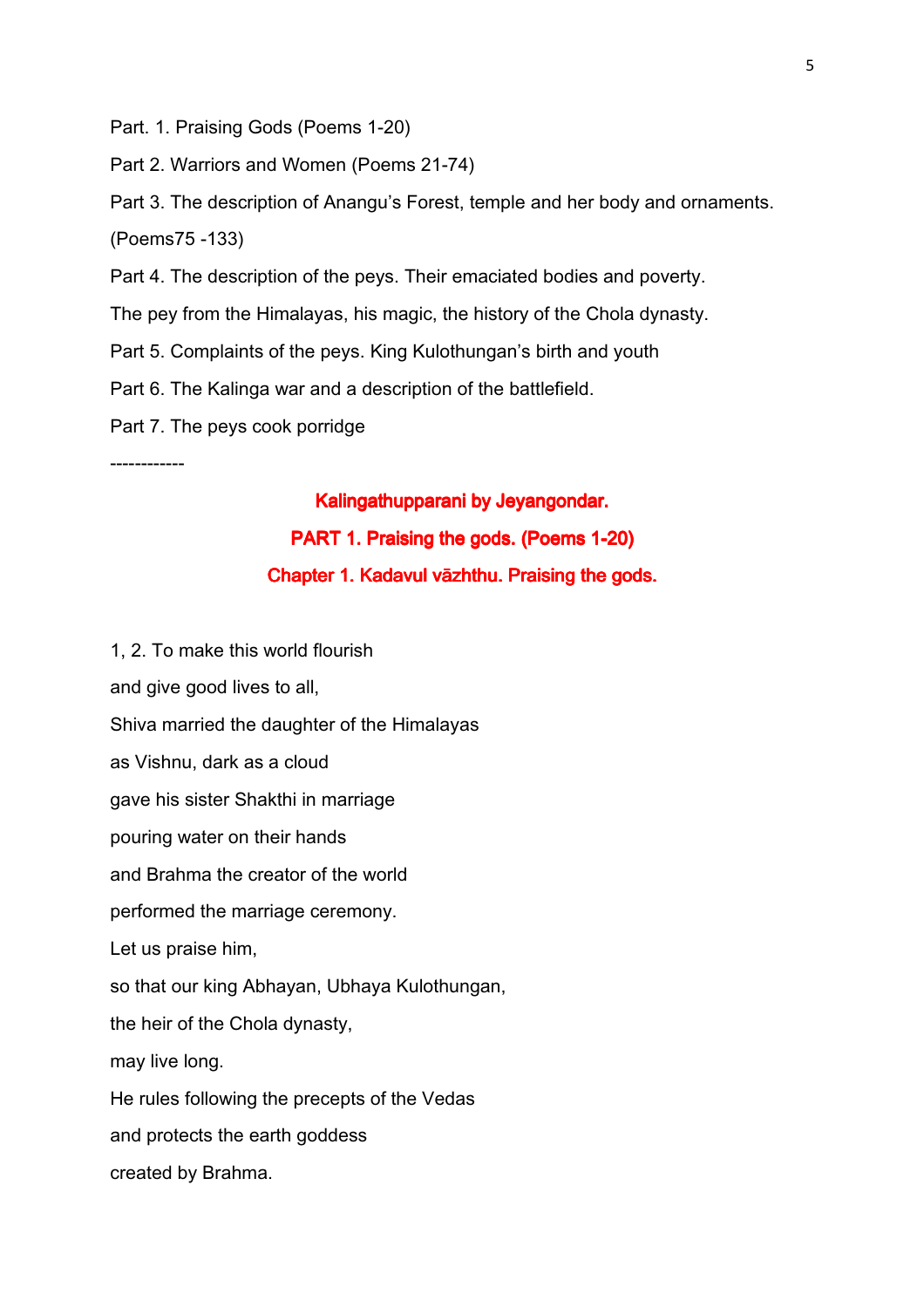3, 4. Let us praise the divine name of Vishnu the omnipresent god. He gives his grace to the world and revealed the universe in his mouth to his mother Yasoda when he was a child. Let us worship him so that our gracious king Abhayan, seated under his matchless royal umbrella, may prosper, protecting the wide world.

5, 6. Let us praise four-faced Brahma, the origin of the world and creator of the four tracts of land hills, fields, ocean and forests the four aims of life dharma, wealth, pleasure and moksha and the four Vedas so that our king Kuladeeban may live long, brightening his dynasty and protecting the four lands, the four directions, the wide four oceans, and the four castes.

7, 8. Let us worship the sun god who brightens the whole world surrounded by wide oceans, takes away deep darkness and rules the whole earth with his unique wheel. May he give his grace to our victorious king Jayadungan so that he may live long and rule the world surrounded by cool oceans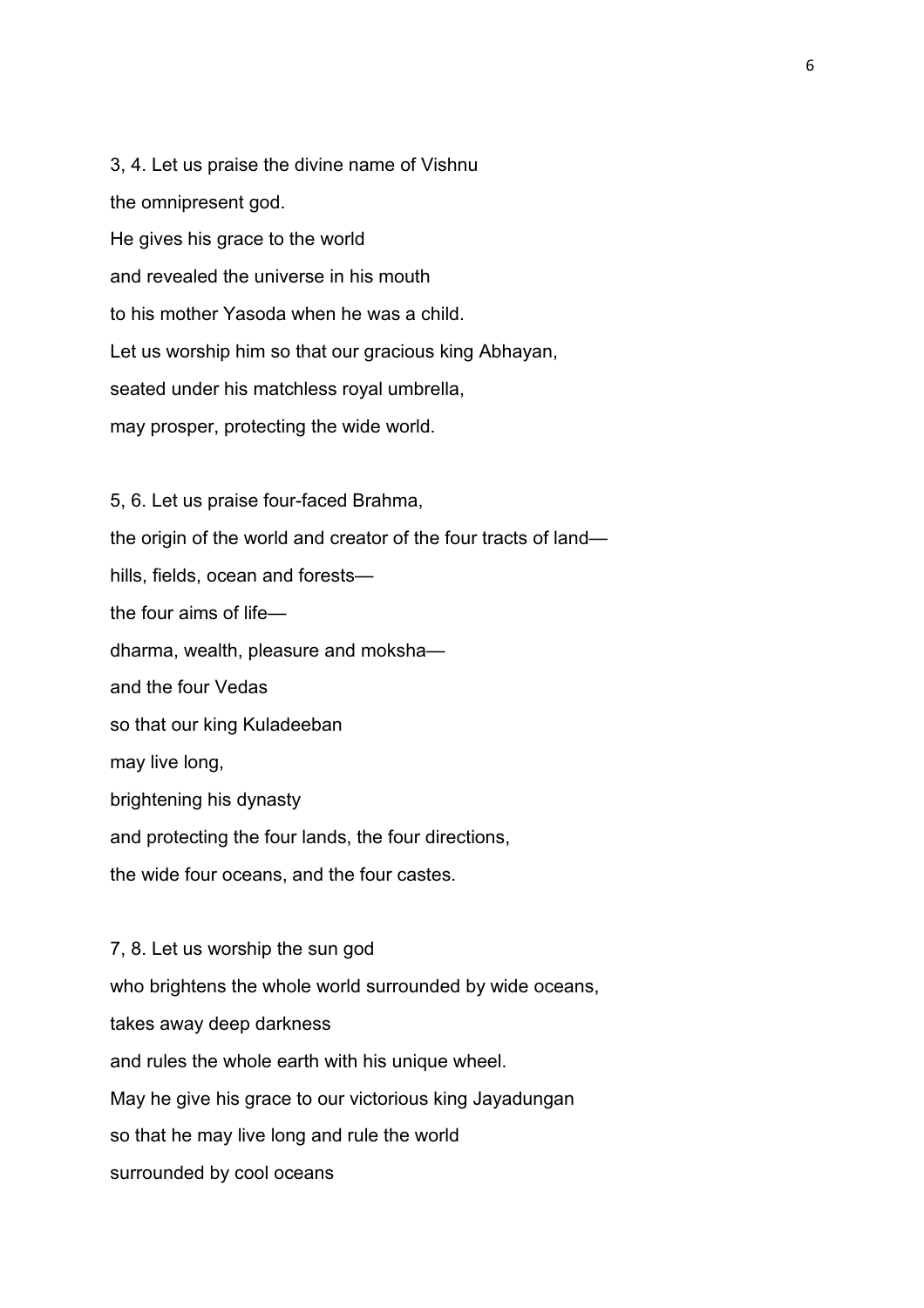with his matchless wheel of law that removes poverty and spreads his fame everywhere.

9, 10. Let us worship Ganesa, the five-armed elephant god, the scholar of the four Vedas. He abides within the love of his devotees when they have only yogic thoughts and are without worldly desires. May he protect our king, the enemy of famine, the conquerer of all the lands in all eight directions, planted many pillars of victory, and rules the whole world under his one gracious umbrella. May he live long.

11,12. Let us worship the feet of Murugan with twelve eyes and twelve matchless arms that are brighter than golden mountains. May the god give his grace to our emperor Abhayan, born in the sun dynasty and raised in the moon dynasty, making both royal families shine. May he rule all the lands surrounded by the oceans and all the directions under his one royal umbrella.

13. Saraswathi, the goddess of art and literature abides on our king's tongue. The beautiful goddess Lakshmi stays on a lotus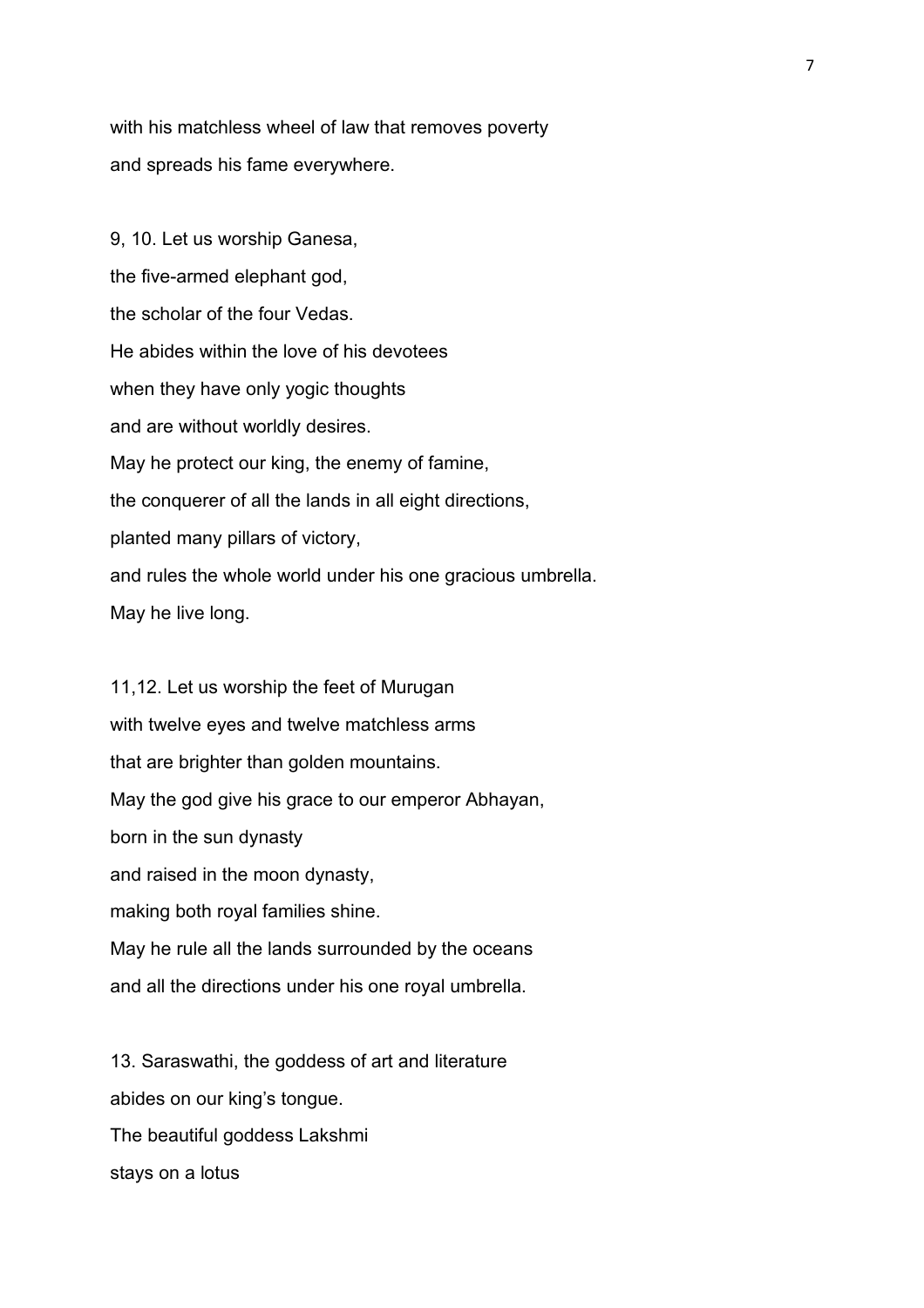and the goddess of victory shines, adorning our king's arms. Let us praise them all.

14. The goddess of the earth thinks, "My king has boundless good qualities and the goddess of fame lives with him. It is good for me to live with him also." Thus she abides with the Chola king as he pleases and nurtures the earth goddess and covers her with his fame. Let us worship the goddess of earth so that our king may live long.

15. When Kama, the god of love shot his arrows at Shiva, half of the fair body of Shiva, the god of gods, became dark, but Kama could not approach the lotus hands and feet of our goddess. Let us worship the flower-like ankleted feet of that powerful goddess, bowing our heads to her.

16. Let us worship the goddess Parvathi so that king Abhayan may live forever and prosper, the protector of the Puzhi country and conqueror of the angry Pandyan king. He made the Pandyan king run to the forest in the hills,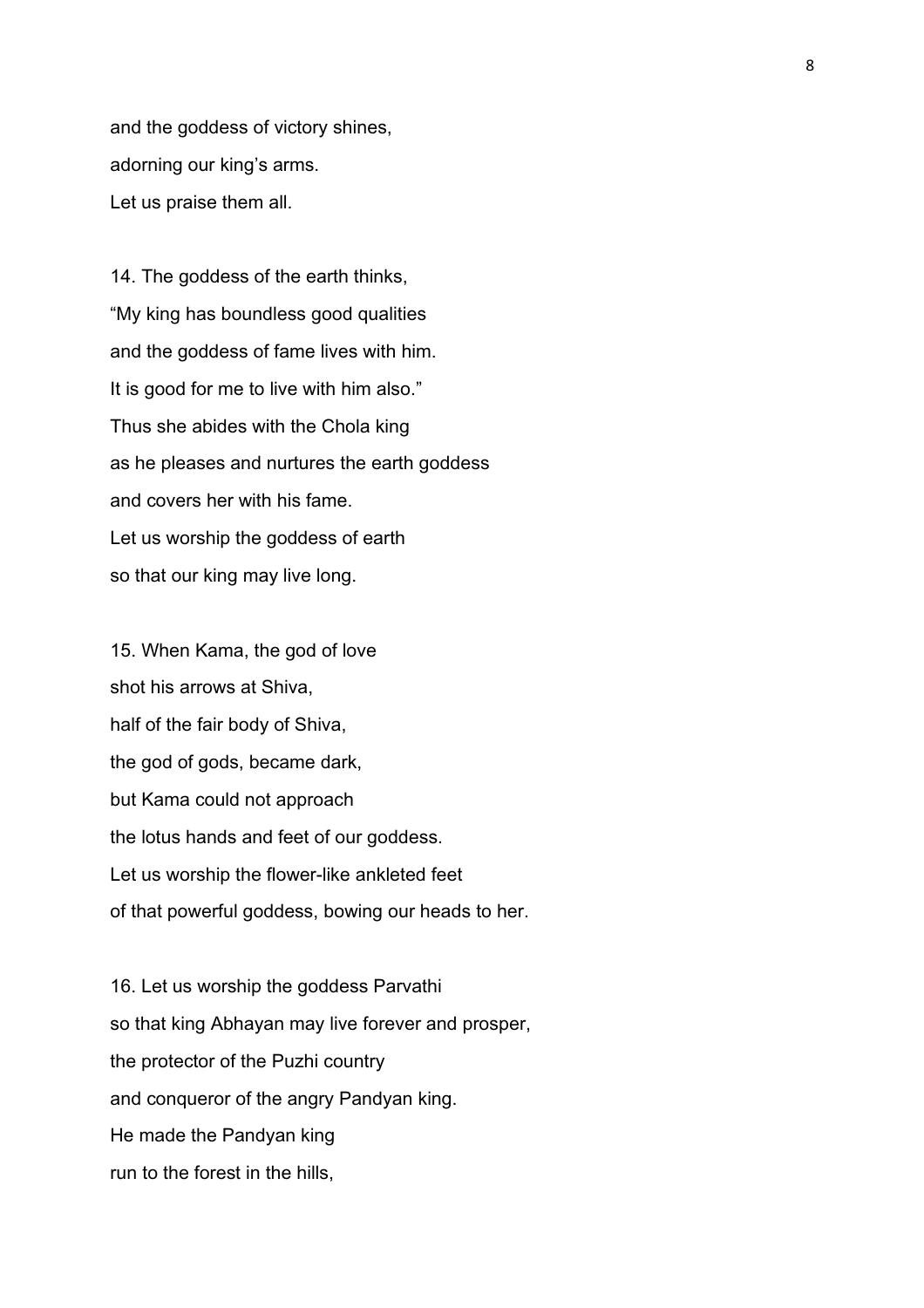turning his feet red, He bent his bow and fought and defeated the Chera king and his warriors.

17, 18 Let us worship the seven pairs of feet of the beautiful seven goddesses Chāmundi, Abhirāmi, Varāhi, Kaumāri, Mayeswari, Nārāyani, and Indrāni. They shine, lovely as vines. Let us worship them to make the matchless tiger banner flourish raised by the Chola king the conqueror of many kings whose banners are a boar, plough, deer, lion, bow and fish in the Himalayas.

19. May the reciters of the Vedas prosper. May it rain to nourish the crops. May the crops that bring wealth thrive. May the creatures of the world live happily forever.

20. May our king, the ruler of the world, prosper. May the magnificent tiger banner of our victorious emperor prosper. May his umbrella that protects the earth shine forever. May his hands that give generously prosper.

-----------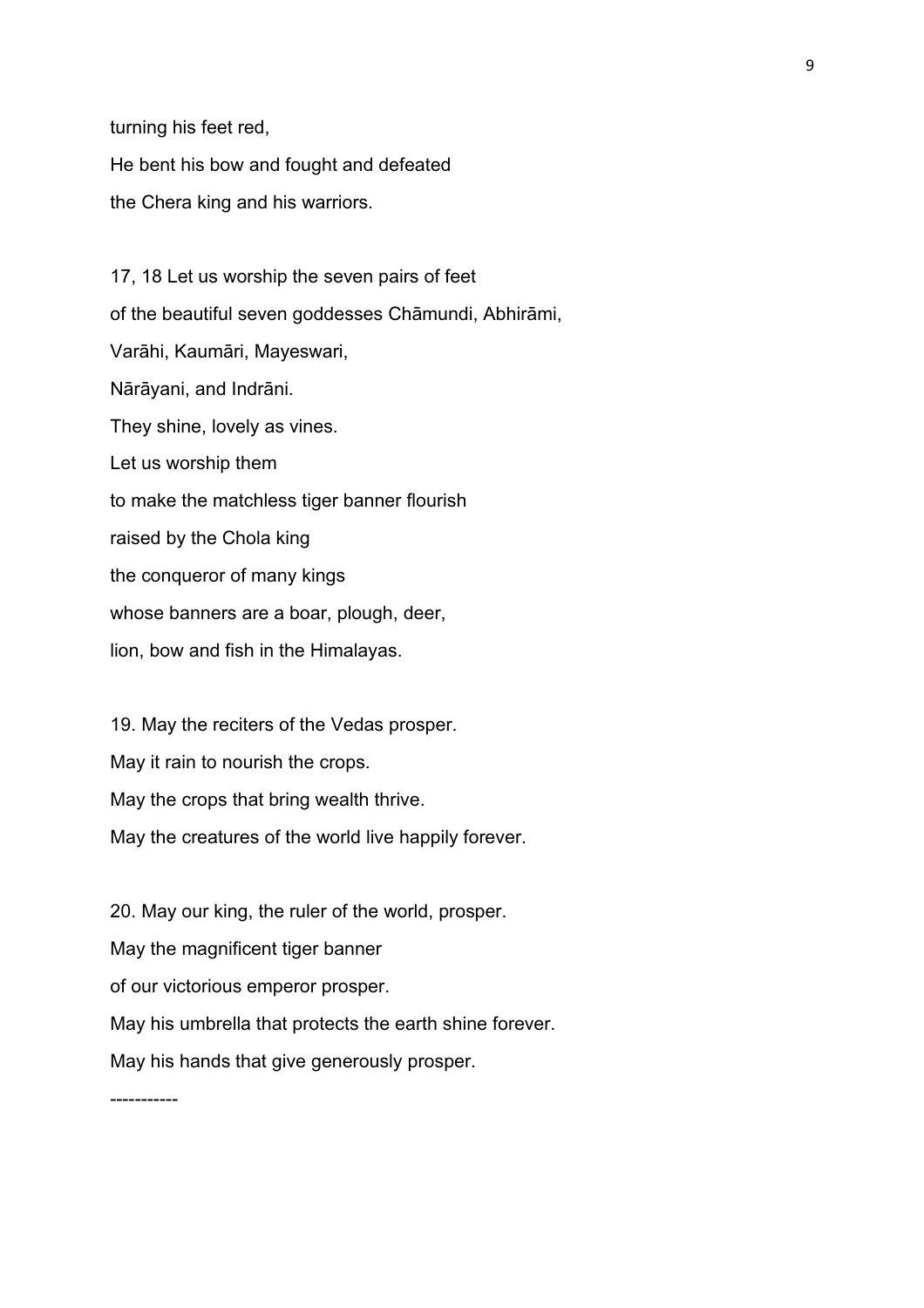#### PART 2. Waiting for the Warriors. (Poems 21-74)

#### Chapter 2. Kadaithirappu - Women and Warriors.

Warriors returning from the war ask their women to open their doors.

21. O lovely ones as sweet as the nectar that came from milky ocean, your young breasts are small as dice, your waists are as tiny as tudi drums and your long dark eyes touch your ears. Open your doors.

22. Your breasts grow every day becoming large and round on both sides. Even scholars and sages with their minds controlled and without worldly desires, become weak when they see your still-growing breasts that are ample and round. Open your tall doors that are locked tight.

23. Your curly hair shakes beautifully and you are as lovely as peacocks as they wake from sleep. When you walk your anklets sing beautifully. You speak softly and your words are as cool as dew. Open your doors.

- 24. When you cannot embrace the generous king Naradungan in your sweet dreams, you become angry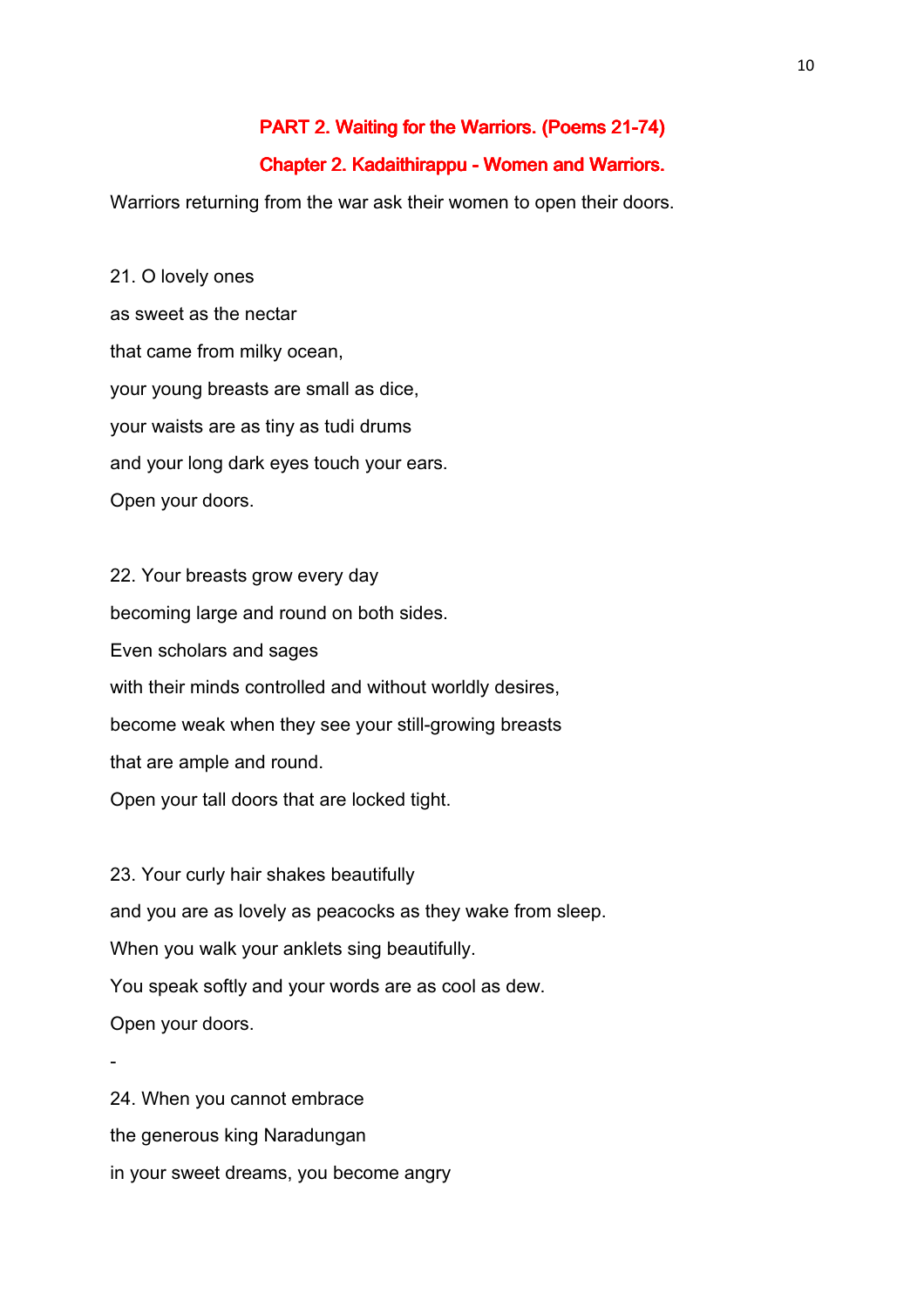and fight with him in the day. Open your tall doors.

25. When your husbands embrace you, you pretend you are angry and prattle with your soft baby-like voices, saying, "Do not hold our dress, do not hold our dress." But you really mean, "Do not let it fall! Do not let it fall!" You stand without moving, showing your love. O, girls, as lovely as swans, open the doors.

26. You feel happy in your dreams and, thinking that all the love of the king Valavathungan belongs only to you, in the night you stroke the marks of his nails on your breasts. Open your doors.

27. Even when you want to have a fight with your husbands, you smile. Happy, they come near you thinking that you are not angry with them anymore as you smile at them with your sweet coral-like mouths filled with teeth that glisten like diamonds. But then your eyes shed pearl-like tears. Open your doors, open your doors.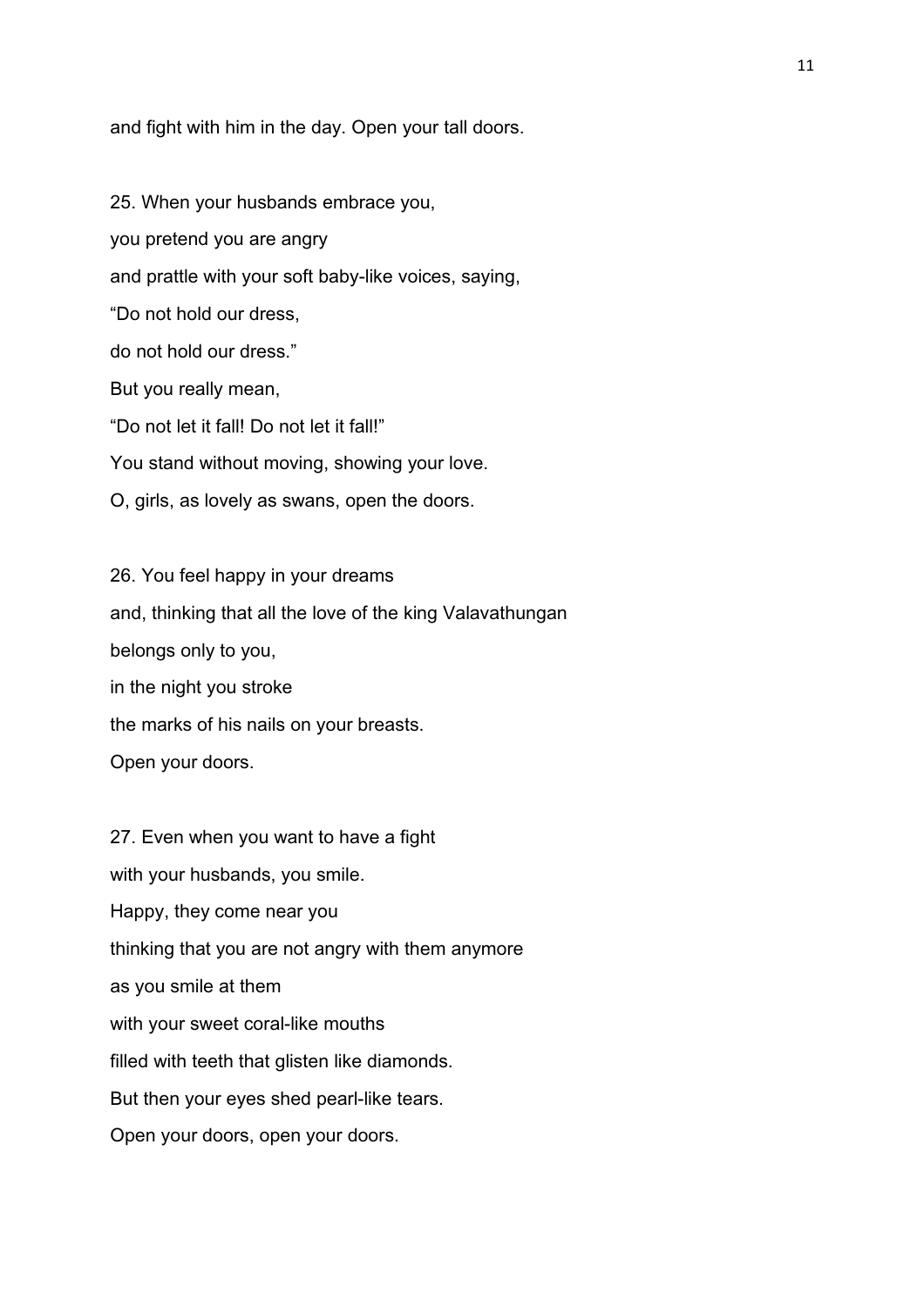28. O beautiful ones, when you pretend you are sleeping, your young husbands, worrying you may wake up, only hold your hands gently.

But you continue to pretend to sleep

and do not open your sharp eyes.

Open your doors, open your doors.

29. In the night, you have a dream that you are in a procession with our king, worshiped by his enemies, but it is only a dream and doesn't happen in the day, so you tell your friends what happened in your dream in the night. Open your doors.

30. You wear pearl chains and coral necklaces on your lovely breasts that the handsome red mouths of your husbands have kissed. Open your golden doors studded with diamonds.

31. When your eyes fall on the lovely athi garland on the chest of the generous Chola monarch Mānadan you search for your eyes because you do not know where they have gone. Open your tall golden doors.

32. Your fish-shaped eyes that reach to your ears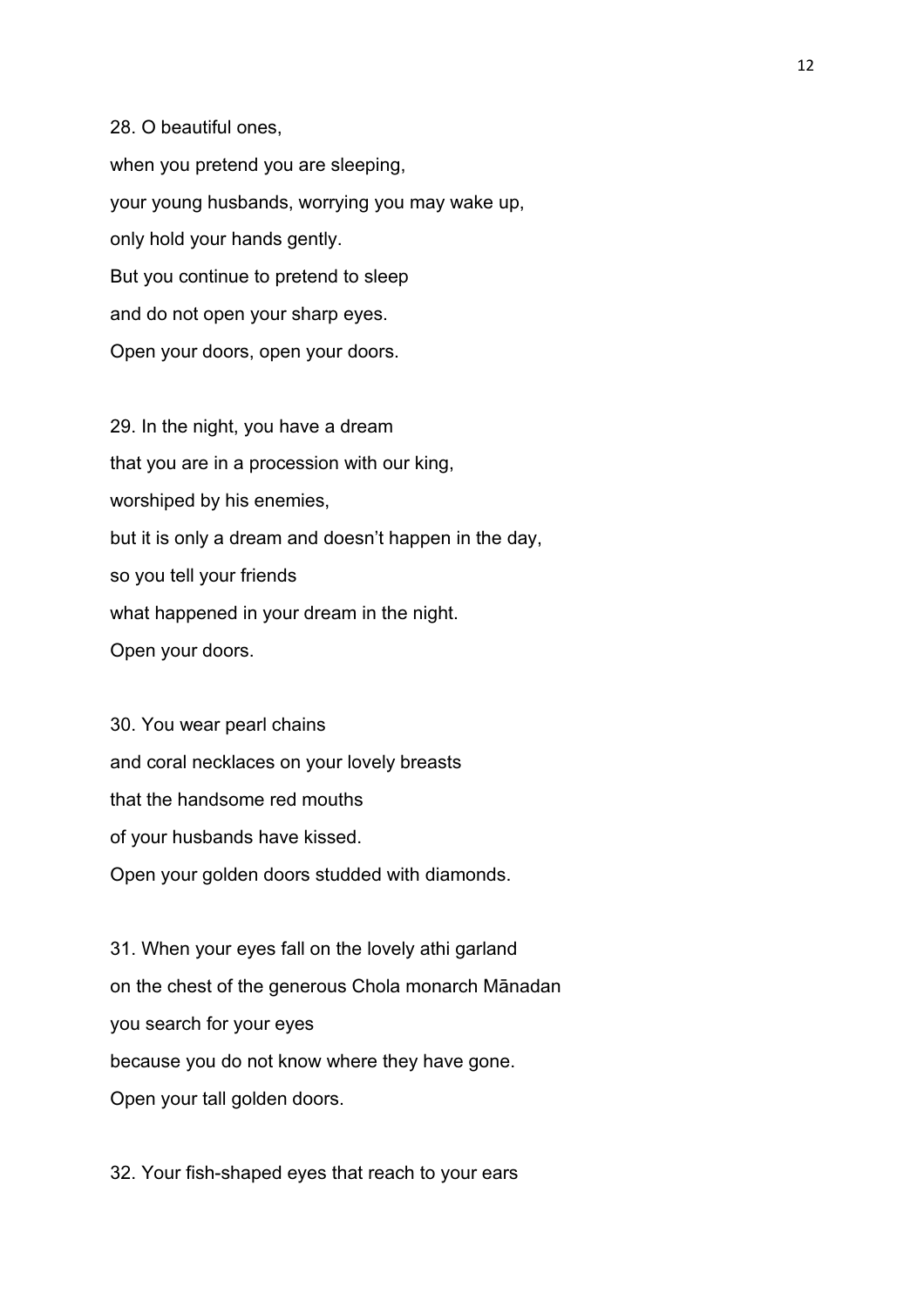and touch your beautiful ear rings are long and cruel like the weapons of our Chola king, adorned with a Vanji garland. He defeated the Pandyan king with his fish banner and made him run away frightened from his Kudal city. O, beautiful ones! Open your diamond-studded doors.

33. When you embrace your husbands you are excited and cannot sleep. Your coral-like mouths and dark eyes become red. Your feelings cannot be controlled and you smile with joy. Open your doors.

34. You are excited when you embrace your husbands and your clothes become loose. You take the bright rays of the moon thinking that they are your clothes and try to wear them. Open your doors.

35. Even though the victorious king Jayadharan embraced you in the day, you think it was a dream. You tell your friends what you saw in your dream and when they tease you and laugh you realize that he really came and embraced you. Open your doors.

36. O shy, lovely girls!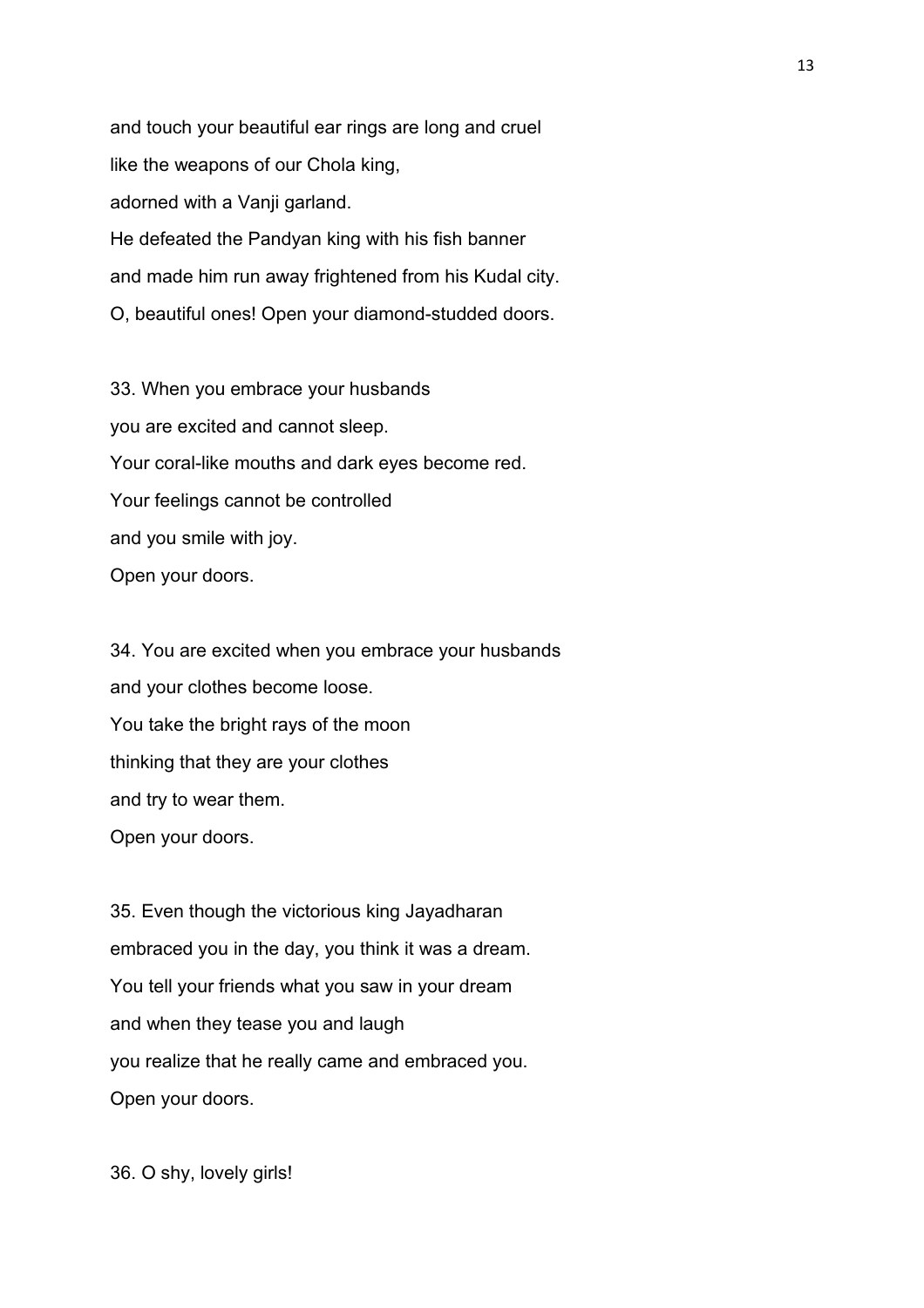Your husbands promised that they would not leave you but they went away and now you suffer. At night, your passion grows so strong you can only pretend to sleep. Open your adorned golden doors.

37. Intoxicated, you didn't know what you were doing and you slept on your husbands' chests all night, making them beds of pleasure. Now you do not know dawn has come. Open your beautiful golden doors.

38. You wait for your precious husbands to return but they have not come yet. You close your minds and doors in disappointment, but then open them immediately in hope. Open your doors.

39. As you walk your two breasts look like two lovely lotus buds that bloomed on a green stalk that rose from your navel. Open your beautiful golden doors.

40. When the Pandiyan kings with fish banners, were defeated by the Cholas and ran into the forest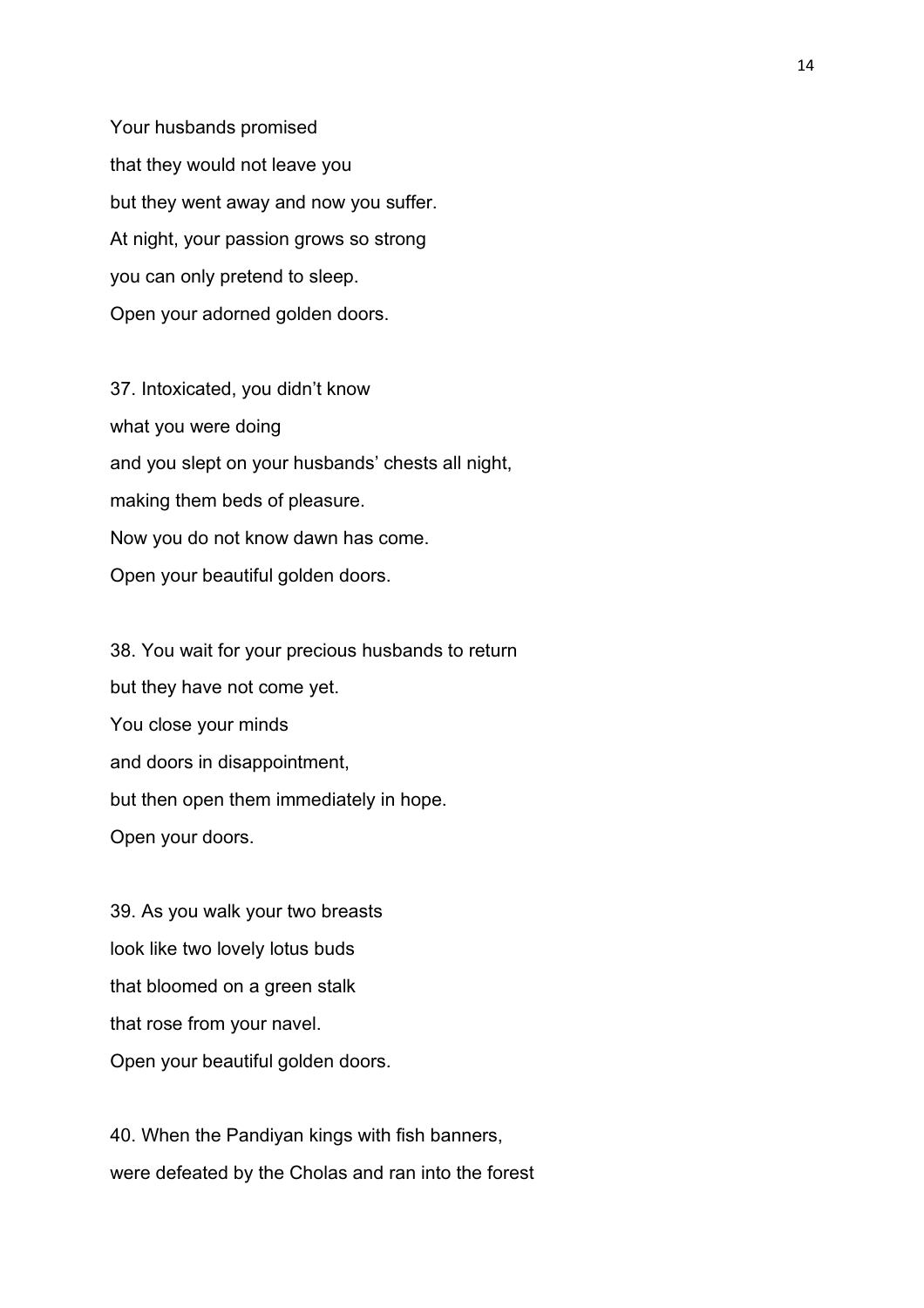you were brought from the Pandyan kingdom and now are kept in Chola palaces. O lovely ones, open your doors.

41. O women of the Kerala mountains and the Tulu country! You are the tribute given to the Chola kingdom that flourishes with abundant rolling water. Open the doors of your homes.

42. O beautiful ones,

your priceless chains dance on your breasts and your eyes dance, reaching to your earrings. You embrace the arms of your beloved husbands and dance like peacocks that dance on the hills! Open your doors.

43. O girls of the Karnataka land! Mixing some Telugu with some Tamil you prattle sweet words like babies and walk softly to your doors. Open your golden doors.

44. You wish to fight with your husbands when they embrace you, and you say "Don't embrace me!" But then you faint when their hands that hold you become loose. Open your golden diamond-studded doors.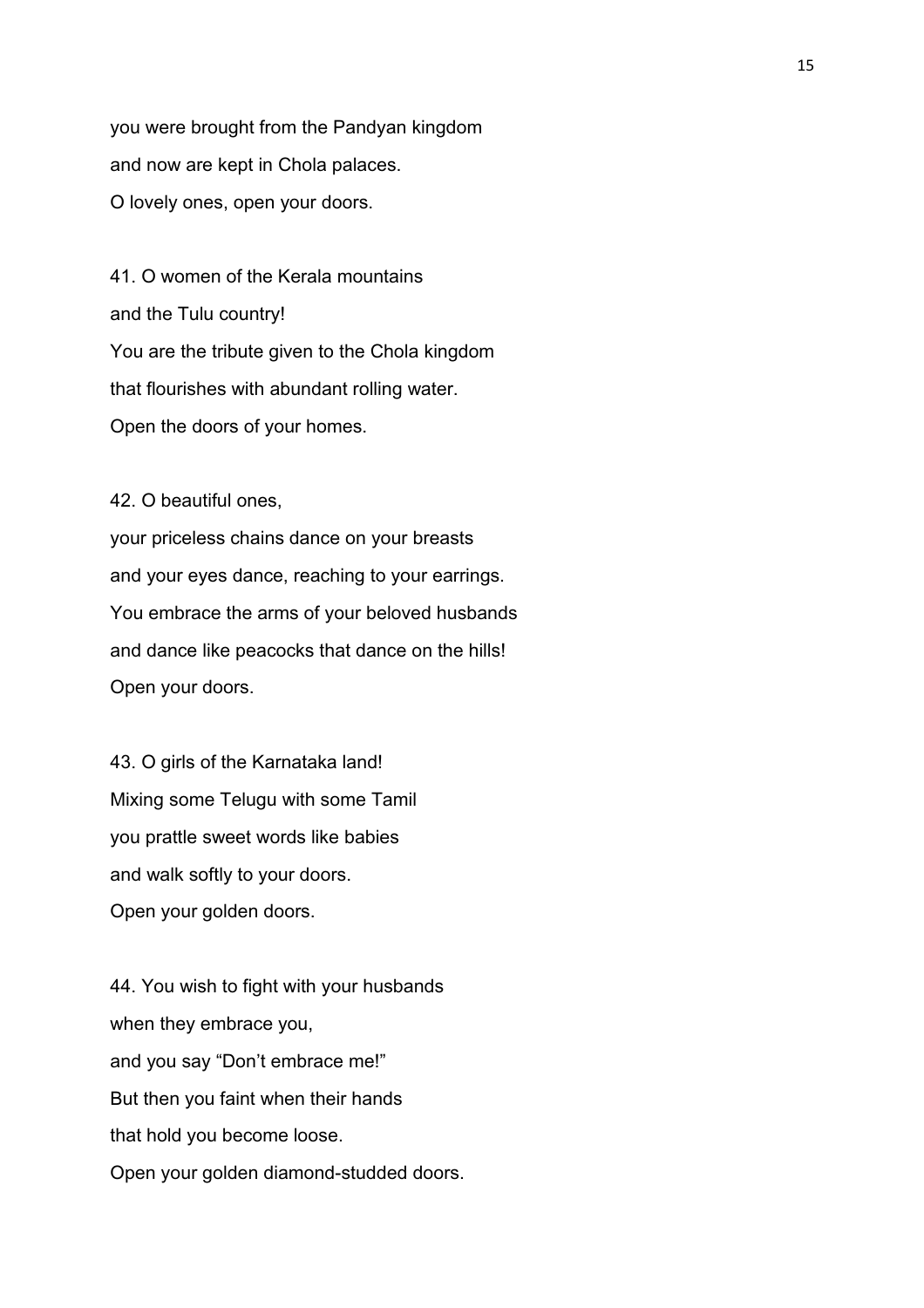45. When your passionate husbands come to love you, their eyes grow red. You see them and feel excited. You smile and tease them and their passion grows. Open your golden, decorated doors.

46. O terivai women, you wake up with bright faces and smile. In one hand you hold your thick hair decorated with fragrant flowers and with the other you hold up your falling garments that flow everywhere. Open your doors.

47. You remove your clothes when no one sees you and look at the marks of the nails of your husbands on your breasts. Looking at your breasts you feel like a poor person who suddenly gains wealth and your hearts are excited. Open your doors.

48. Kama, the handsome god of love, thinks that your thick eyes have both the power of the poison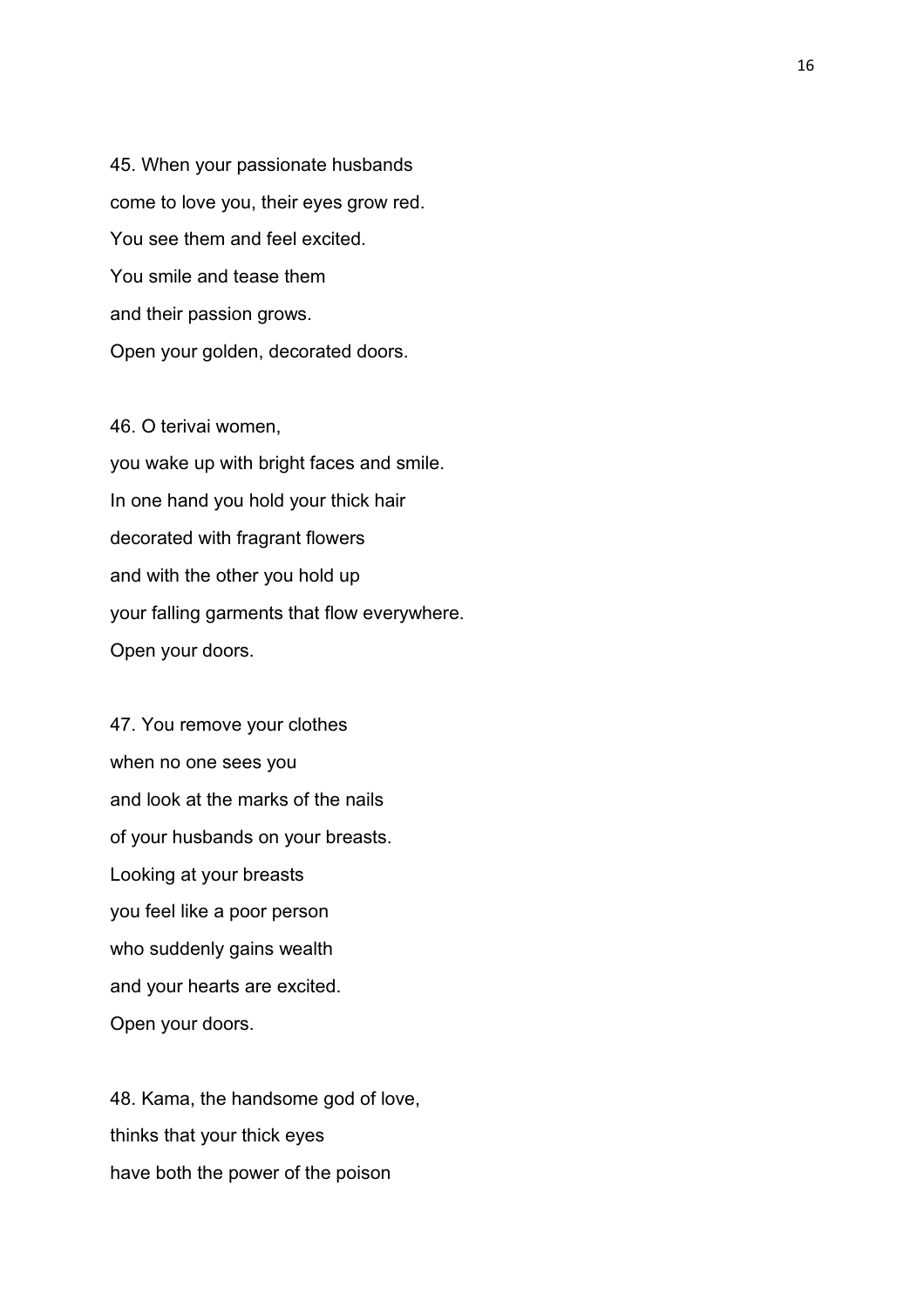and the sweetness of the nectar that rose from the milky ocean and he bows to you. Like Kama's arrows that steal the hearts of all, your eyes steal the lives and feelings of those who love you.

49. O beautiful ones, you walk smiling and your teeth, like a string of garlands, glisten on your lotus faces. Your teeth and your face shine like the crescent moon and full moon together and the light of both moons falls on the pearl chains that decorate your bud-like breasts. Come and open the doors.

50. O beautiful ones, you pluck fragrant red lilies dripping with honey and with them you pluck the dear lives of innocent young men. You twist them and put them in your hair. Open your lovely golden doors.

51. When your lovers embraced you tightly, they worried that they might have hurt you and left you gently and went away. You make circular drawings and think that they will come back soon and you shed cool tears on the sand and make it wet.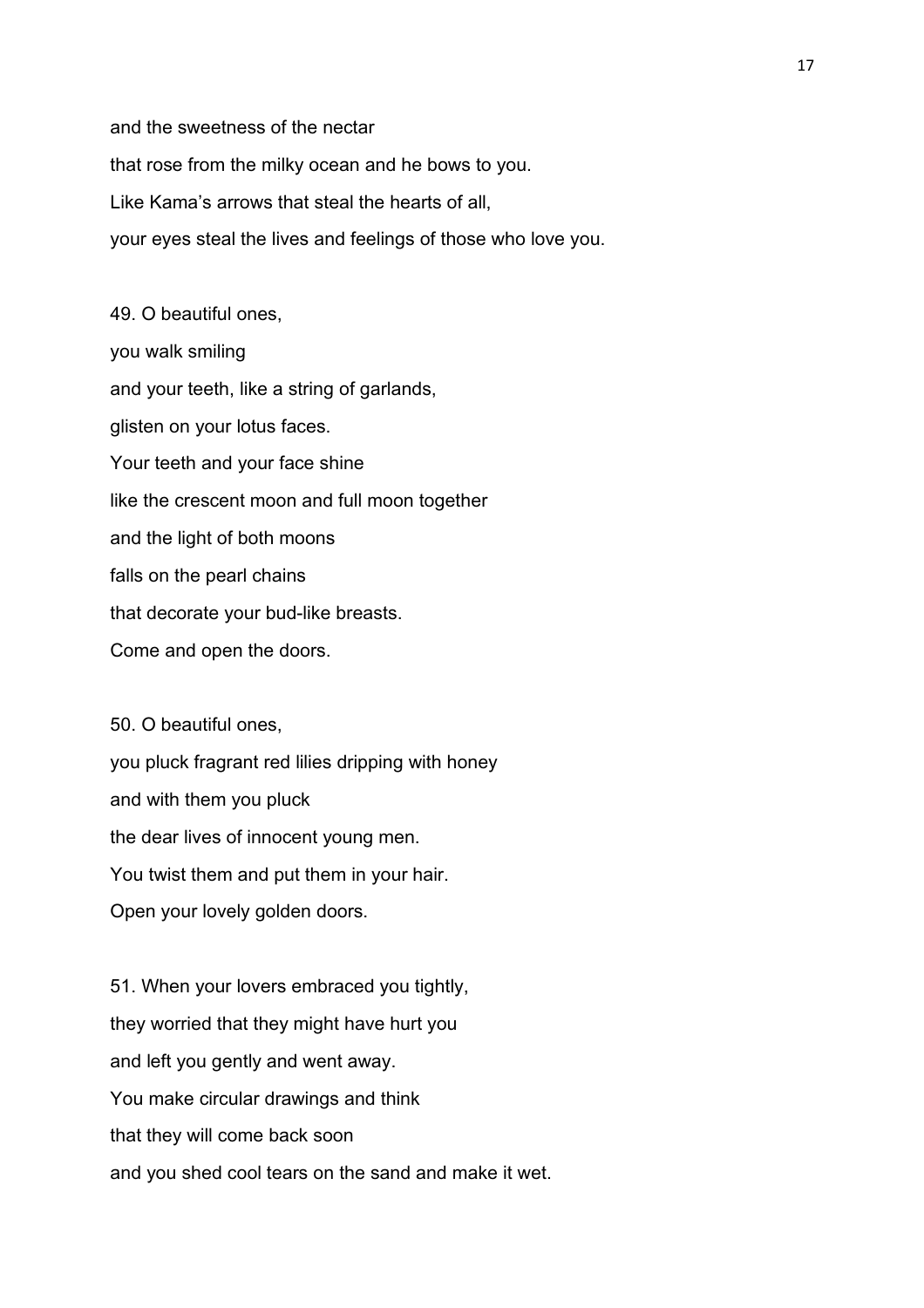Your tears erase the drawings on the floor, and you cry more and more. Open your doors.

52. When you fight with your husbands, your bodies become pale. Your round tender coconut-like breasts grow thin. Your red-lined eyes that are like karuvilam flowers shed tears. Open your tall golden doors.

53. When you are with your lovers your thick bound hair becomes loose. The bands on your waist and your other ornaments grow slack but both of your breasts stay firm. Such is your nature. Open your doors.

54. O beautiful ones, when you feel love for your husbands, you begin to speak nervously. Your sword-like eyes become red, and your red lips become pale. The moisture in your mouth becomes palm wine, and you cannot think anymore. Such is your nature. Open your doors.

55. To cure the wounds your husbands received in war, you put your warm round breasts on them, and the medicine that they receive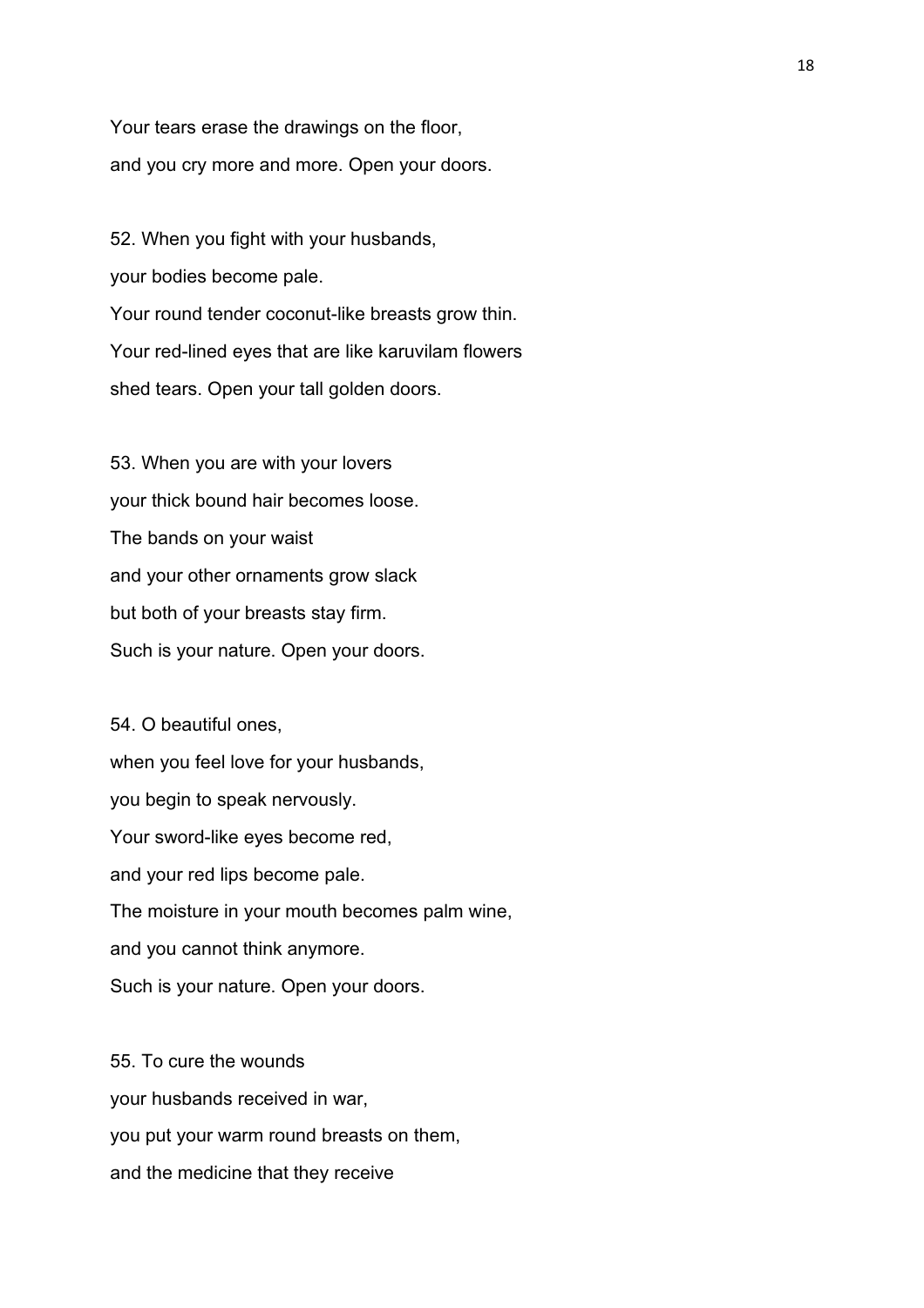are the kisses that you give with your mouths as sweet as fruit. Open your tall pure golden doors.

56. O beautiful ones, you have wounded the young warriors by looking at them with your spear-like eyes. You embrace them with your soft hands and your two breasts and that embrace is medicine to cure their wounds. Open your doors.

57. O lovely girls,

the bees that swarm around your hair to drink honey from the flowers, afraid that your waists may break because of their weight, fly away, but then they return because their only refuge is your hair. They fly away from your hair, come back and swarm around it again and again. Such is the beauty of your hair, Open your decorated doors.

58. O young women, your shining anklets seem to cry out, "Stop walking, stop walking! If both your breasts move, your waists will break, they will break.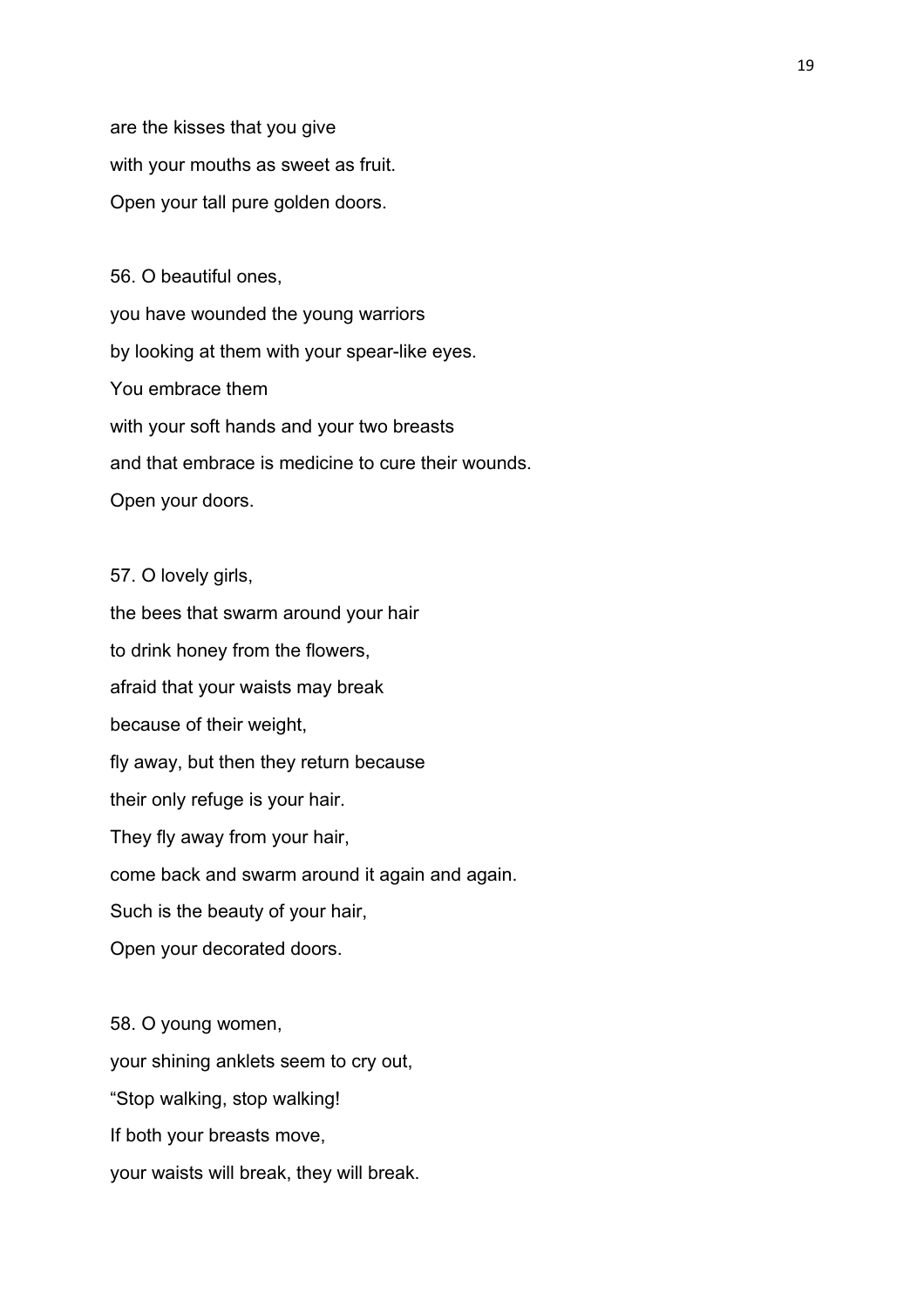You are our refuge, You are our refuge!" Open your doors.

59. O beautiful shy women! Bees swarm around your hair decorated with fragrant flowers. Your quarreling fish-eyes dart back and forth. Your walk is as graceful as the Kaviri river where waves break on both of its shores. fish swim and frolic and fragrant flowers dripping with honey bloom everywhere. Open your tall golden doors.

60. O arivai women,

the bees that swarm around your thick hair are like a roof that shades you because they worry that the moon will rise and pour its bright rays on your vase-like breasts smeared with sandal paste. Open your doors.

61. O lovely ones, when you embrace your husbands, your eyes steal the redness of your mouths, and your mouths steal the whiteness of your flower-like eyes. From your mouths you give the nectar of love to your husbands. Open your shining doors.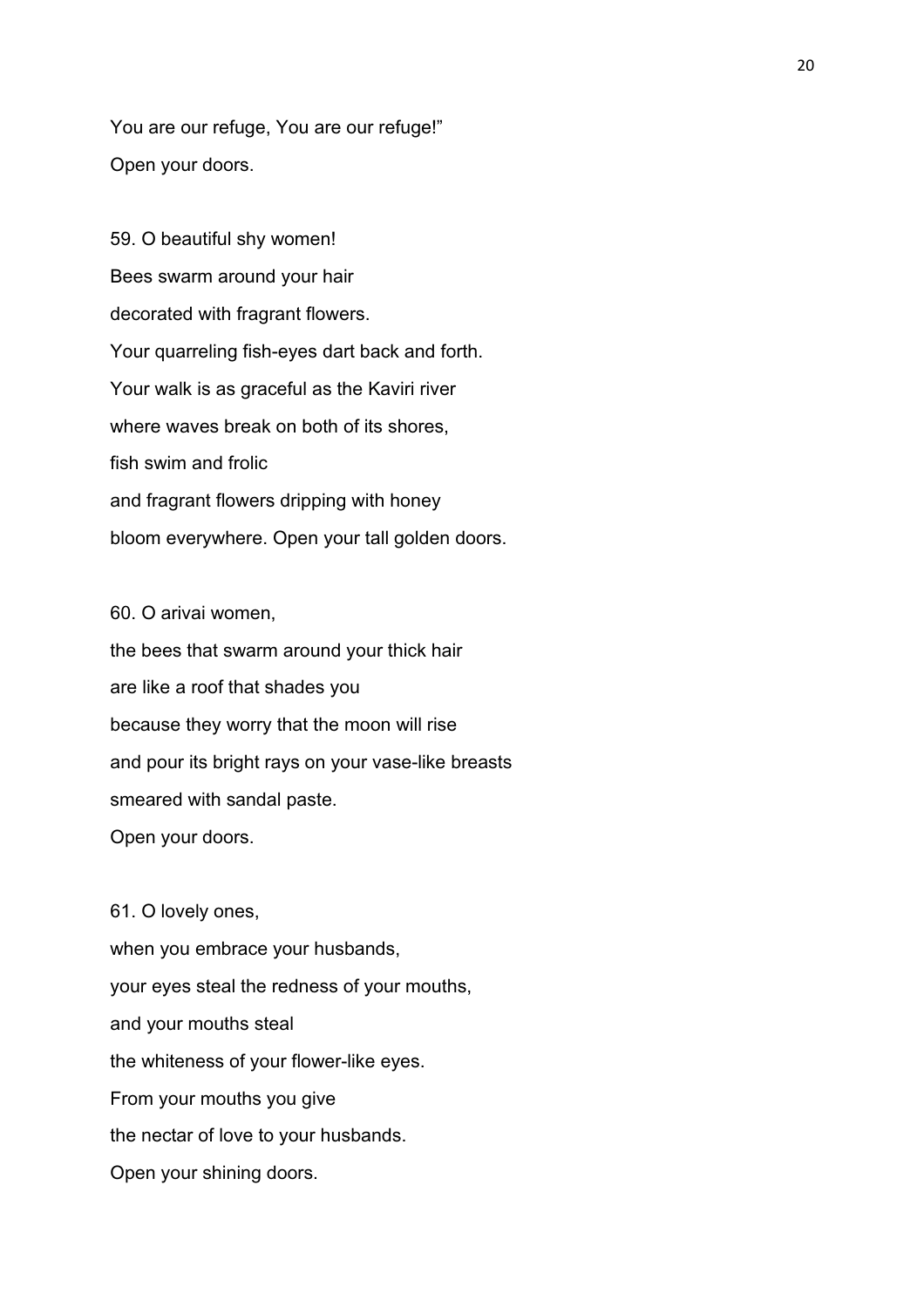#### 62. O beautiful ones,

your foreheads that are like crescent moons, sweat with small drops of pearl-like water. The chains on your breasts swing. Your thick forest-like hair decorated with chengaluneer flowers becomes disheveled. The bangles on your hands tinkle loudly but you do not stop embracing your husbands. Open your doors, Open your doors.

#### 63. O shy ones,

when you embrace your husbands, the strings around your waists do not move, but your lovely dresses become loose. We sing the praise of our king of Kanchi city the conquerer of destroyed the Kalinga country. Open the doors and let us praise our king.

64. Listen to the valor of Karunagaran who sent his cruel arrows and conquered Lanka. We sing the praise of Karunagaran conquerer of the Kalinga country. Open your doors.

65. When you are separated from your loving husbands, you think of all their mistakes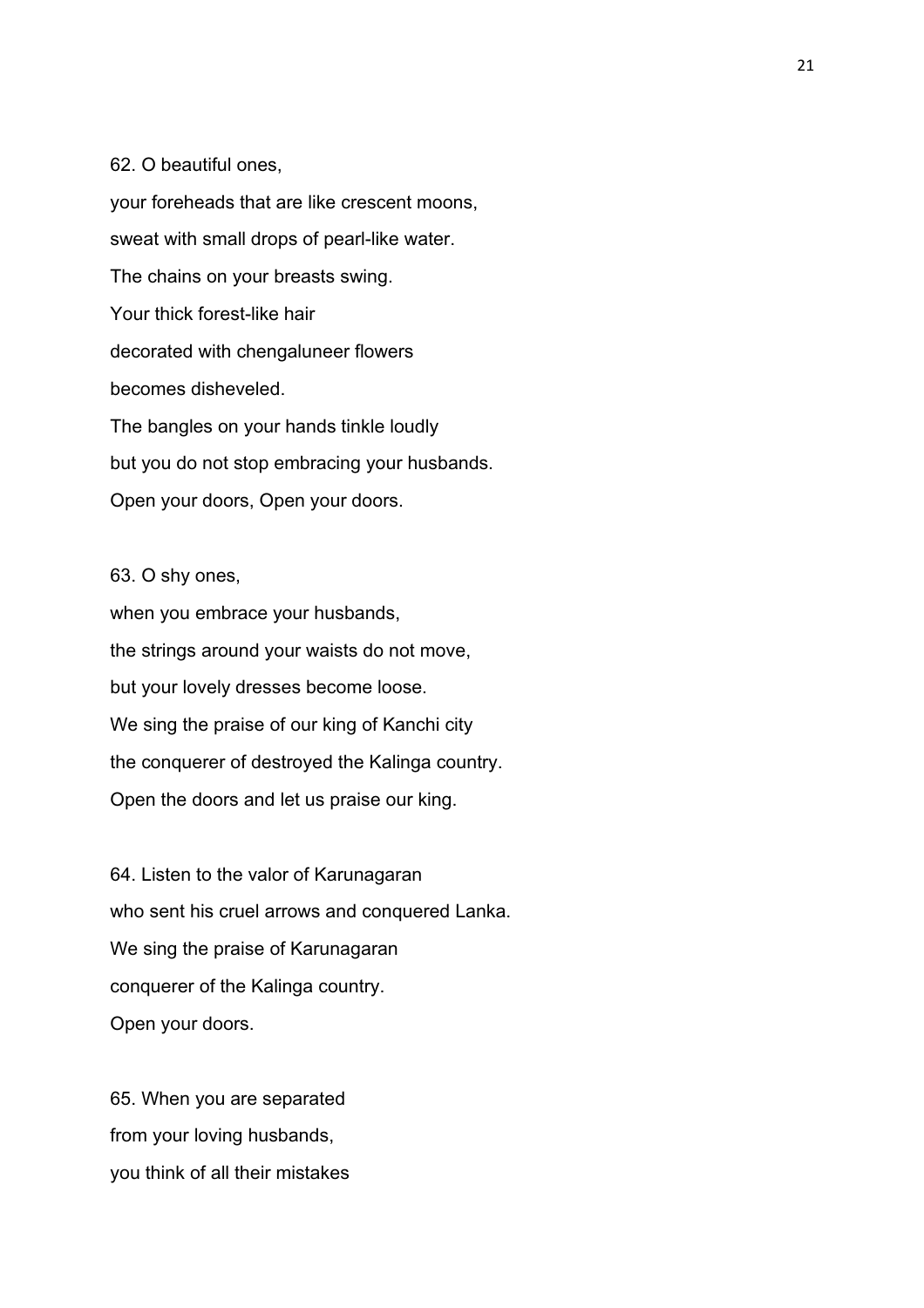and are distressed, but then you see them and you forget everything. Open your lovely golden doors.

66. When you play with your husbands, your fragrant breasts dance on your chests. Bees sing swarming around your long hair decorated with flower garlands dripping with honey. Your eyes dart and touch your ears and dance. Open your doors.

67. O beautiful, shy girls, you silence the mouths of your parrots when they repeat the words you spoke when you embraced your husbands in the excitement of love. Open your golden doors studded with jewels.

68. Every day you shiver and are afraid of staying alone where the bright moon shines. You enter into a room where there is no moonlight but you are afraid of staying there also because it is dark. Open your beautiful golden doors.

69. You think, "He will come!" and open the doors.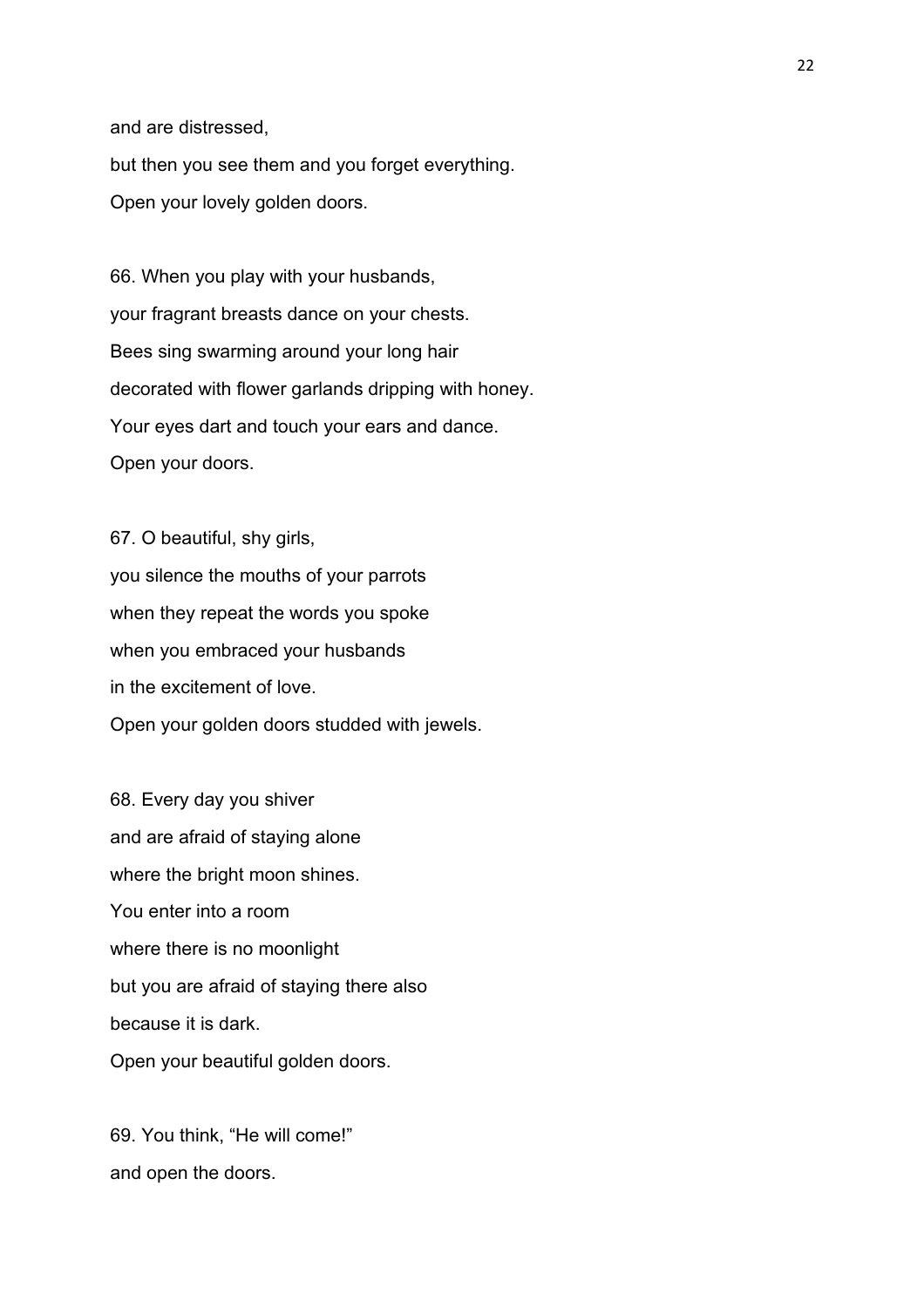You think "He will not come!" and close the doors. You open and close your doors all night until dawn and the knobs on your doors become loose. Open your doors.

70. O sweet terivais, you quarrel with your husbands but then when they make peace with you, you love them. In your excitement you seem to lose your minds and search for them. Open the doors.

71. Your lovers pacify you by saying, "Your words are musical and as sweet as nectar." You want them to praise you more and you kill them with your murderous looks. Open your tall golden doors.

72. O beautiful shy ones, you are afraid that your husbands who never stop loving you will be parted from you. Your eyes shed tears like rain. You mark the floor with your toes over the tears that have fallen from your eyes. Open your doors.

73. The beauty of your waists decorated with kanchi ornaments and your round hill-like breasts torment your husbands.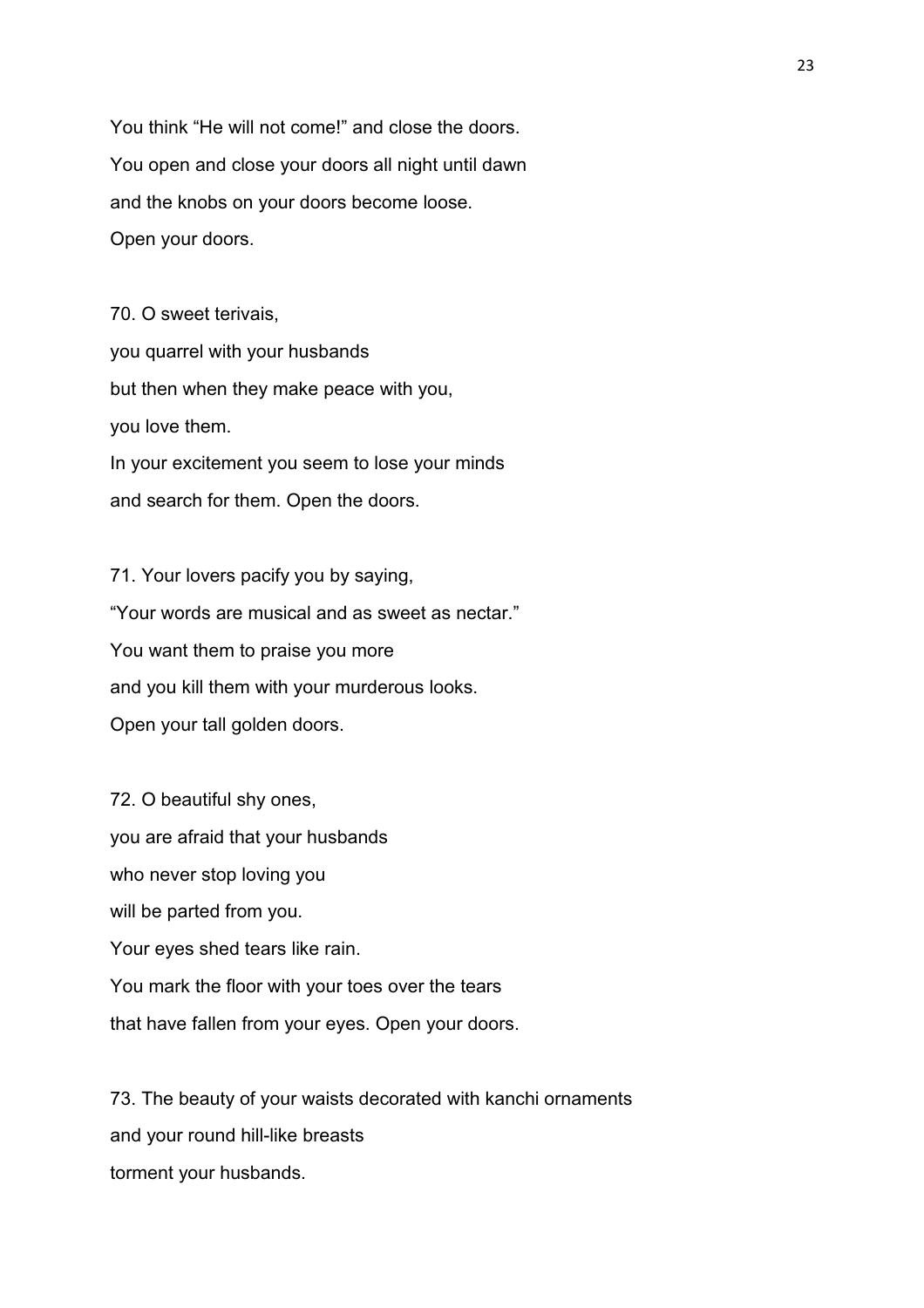You take away their lives with your love. Open your beautiful golden doors.

74. O lovely women! You take the dark red kaluneer flowers and the hearts of young men of this world and put them both on your hair. Open your beautiful golden doors.

------------

#### PART 3. Kādu, Kovil and Devi (75 -133)

### The Forest and The Temple of the Goddess and the description of her.

#### Kādu, Kovil and Devi.

#### Chapter 3. Kādu pādiyadu. Song of the Forest (75 -96)

The Forest of the Goddess

75. Let me sing the praise of the forest of the goddess. She gives her grace to the peys and fills their stomachs with the porridge they have made from the flesh and fat of the Kalinga warriors who died in the war.

76. In the forest many trees can be seen burnt kārai trees, black cuurai trees, veerai trees that smoke with fire, burnt bamboo trees, the bark of pārai trees split off and fallen down, burnt pālai trees, and dried oomai trees,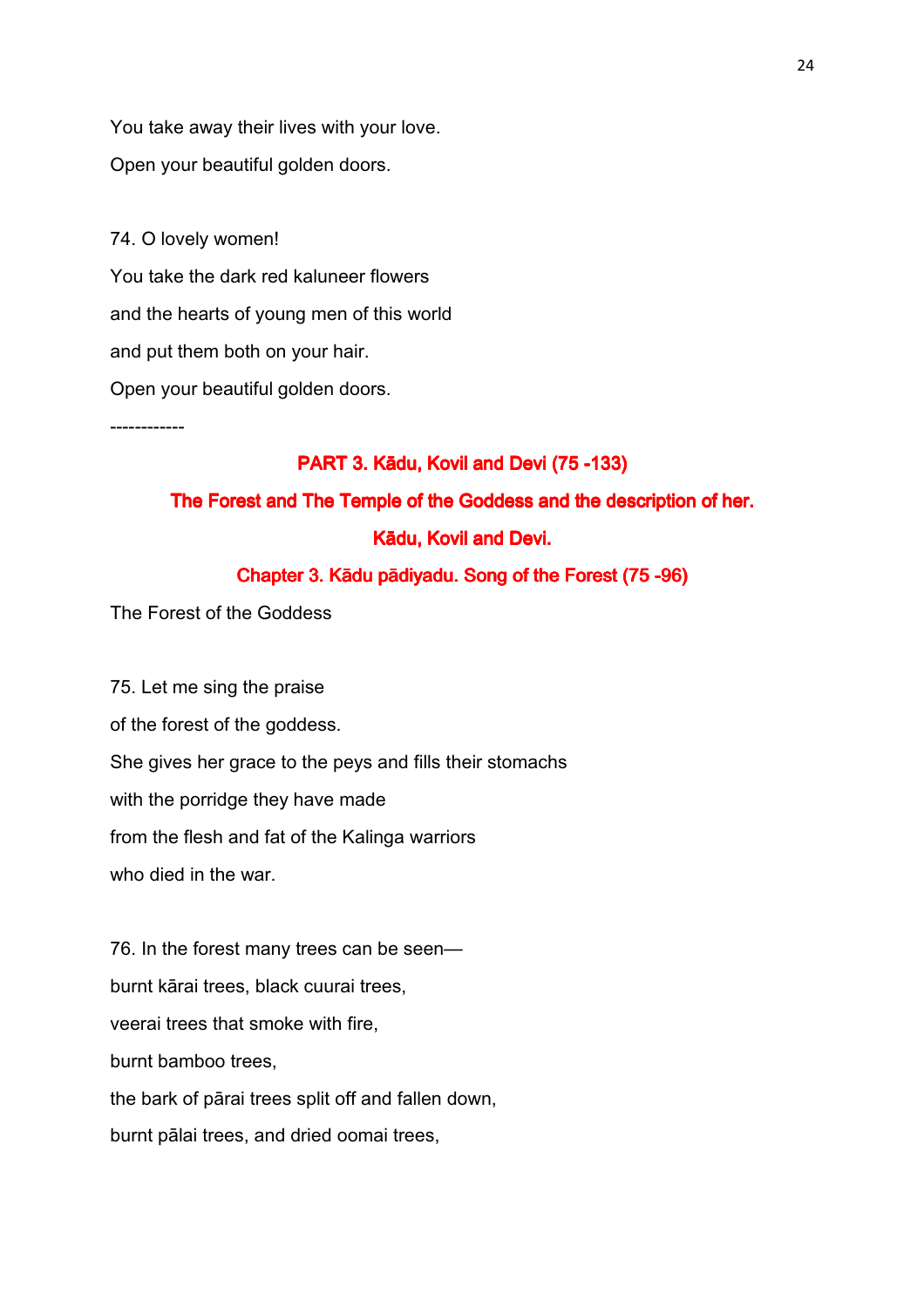77. Fallen vellil trees, shrunken nelli trees, dried thumpai and vel trees split mulli plants, destroyed valli trees, split kalli plants all are spread throughout the forest.

78. Dried vakai trees, shrunken kuhai roots, ruined thetri trees, fallen pieces of vel trees, hardened ekai creepers, split bamboo trees, broken pungu trees, all are spread throughout the forest.

79. Why does the sun enter into all the open places in the cruel burning forest? Does he search with his rays without stopping for the paths where his wife's shadow Shayai might have gone?

80. The terrible eagles that circle around with their shadows look as if they are frightened of the heat and when they fly away from the burning forest they fly so fast without stopping that even their shadows can't be seen.

81. The shadows of the trees are frightened and move away from the trunks of the trees because they think,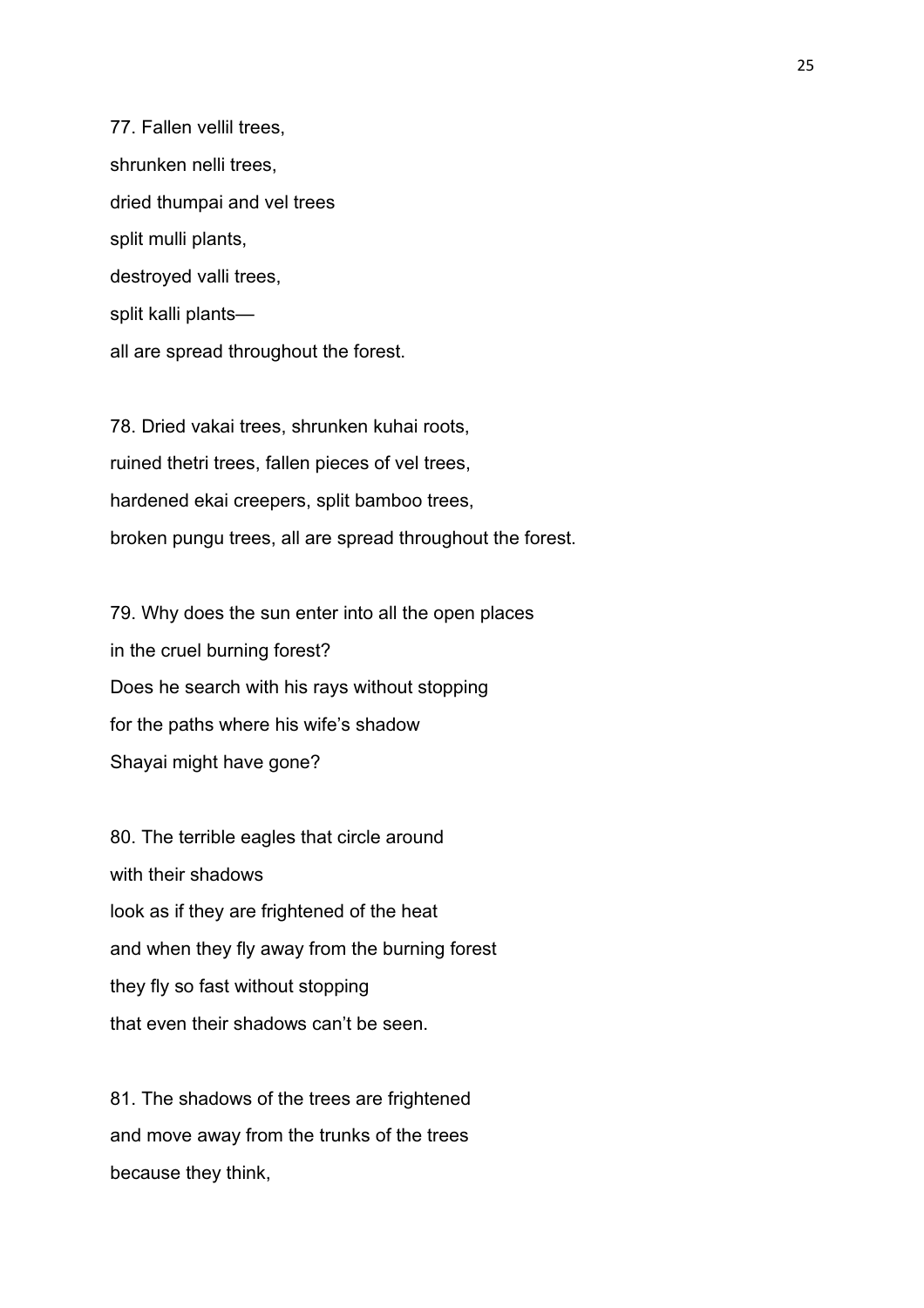"If we stay here anymore the sun may dry us with its heat, or the dried-out trees may drink us up because they cannot find any water."

82. The burning red ground looks like a metal plate made of melted fire. The doves that fly above look like smoke rising from the flaming ground.

83. The mouths of thirsty deer become dry and they try to drink water from the burning fields. They lick the ground with their tongues but there is no water and as they try to drink they choke on the saliva that forest dogs have drooled.

84. How could it be possible for anyone on earth to walk through that burning forest? Even the powerful gods in the sky do not put their feet on that ground because they fear its heat will burn them,

85. Listen, I will tell you why the sun does not ride on his wonderful horses in the sky day and night. Surely the horses will grow tired if they must return at night without rest and cross through the heat of the forest of the Anangu.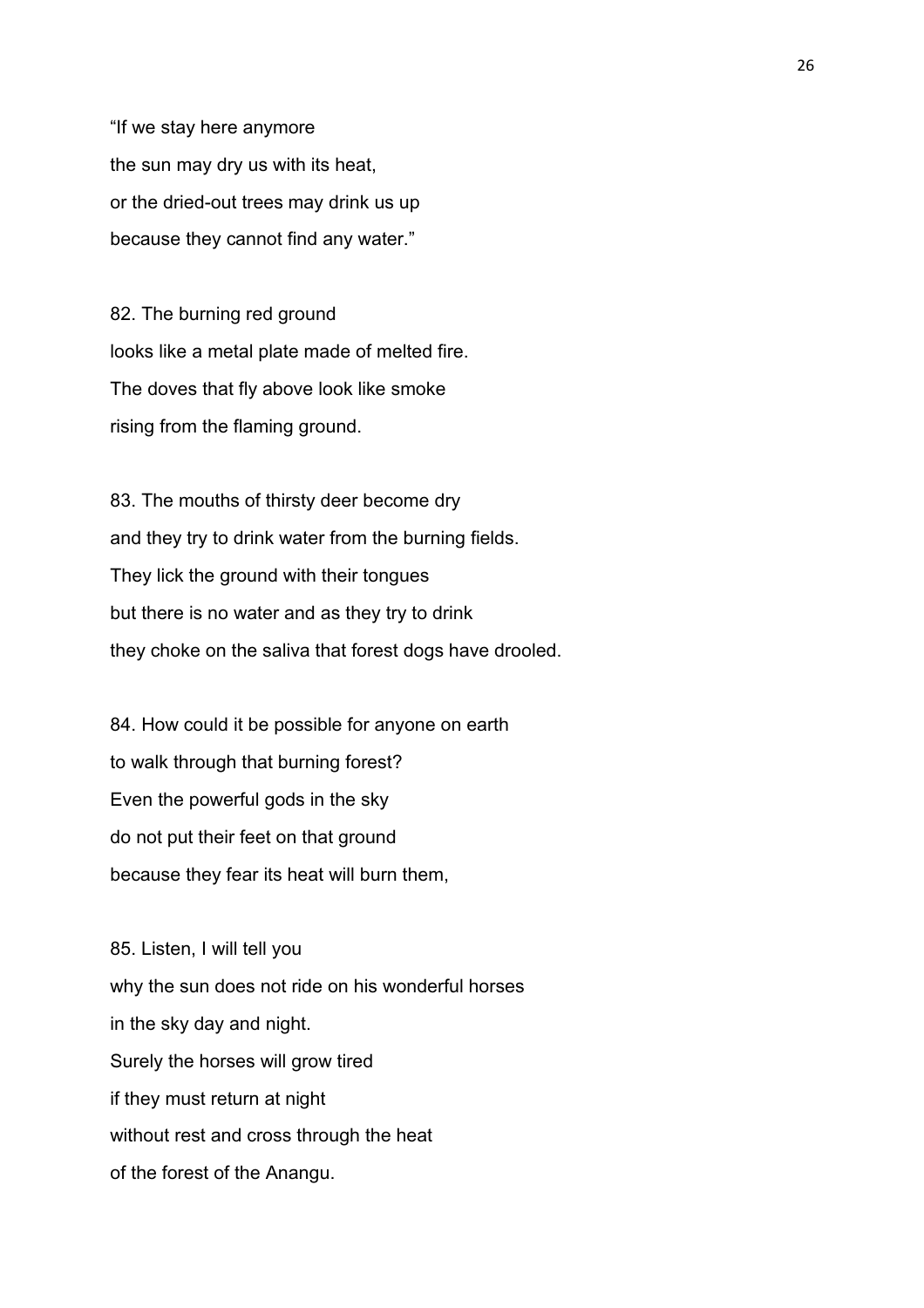86. The white moon and the dark clouds, thinking they should somehow cross the forest, move slowly, but it is so hot that they begin to run fast. Doesn't the sweat that they shed as they run, fall as rain and dew on the earth?

87. Do you know why the gods in the sky use the clouds as a screen for shade and the nectar-dripping moon to fan themselves? Isn't it because they cannot bear the terrible heat that comes from the forest?

88. The burning trees, blackened and smoking, look like peys that cannot run away from the forest. They stand, weep and sigh because the goddess Modi has ordered them to stay there.

89. Old snakes that come out of the holes from the tall dried trees, look like lean old, hungry peys. They extend their dried tongues, from their waterless mouths.

90. People walk in the forest and search for water all around and their eyes move like a ranging whirlwind. They see a water-like mirage in the desert that seems to float all around them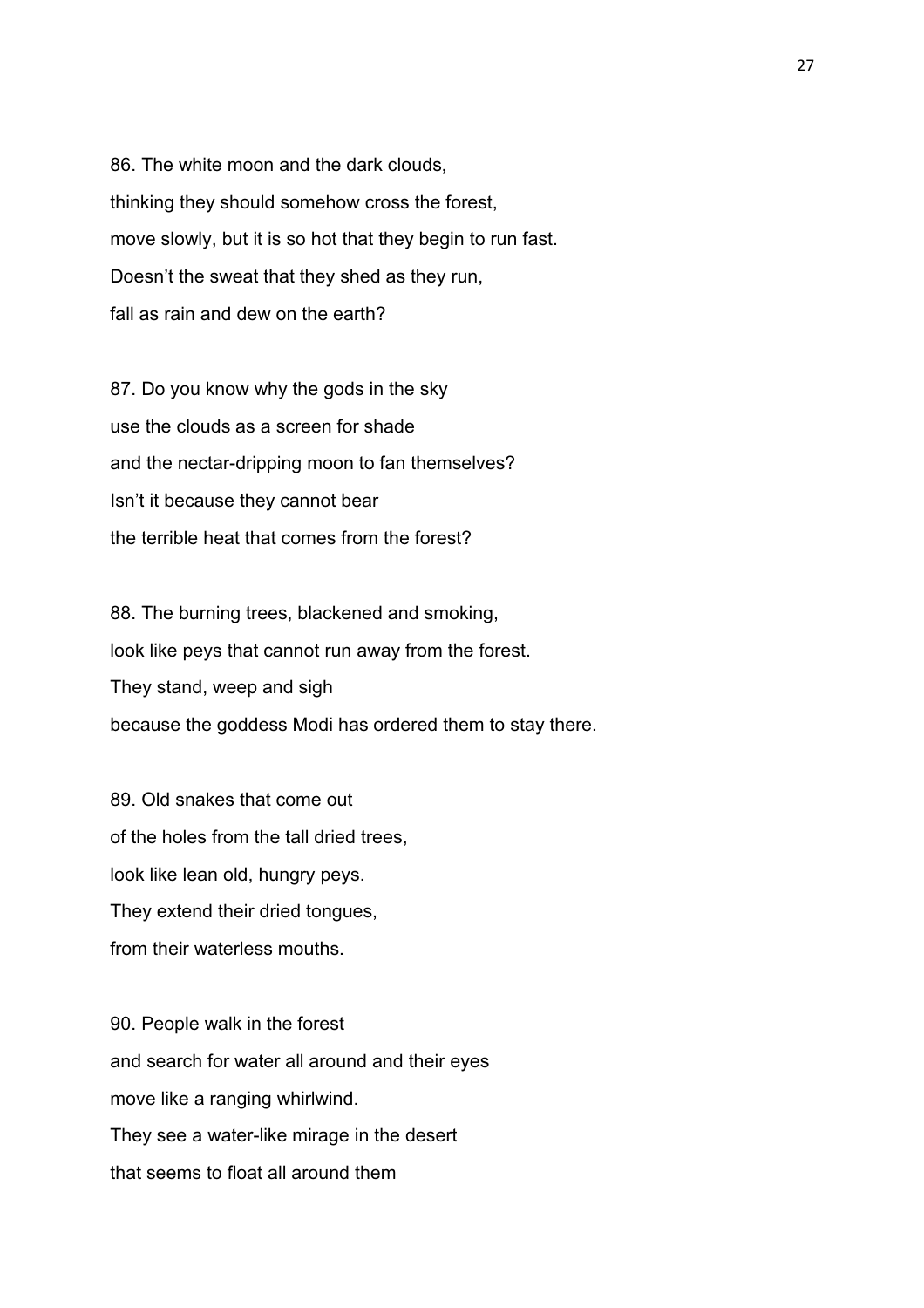but when they run near to drink the water, they cannot find any.

91. As the whirlwind blows away the ashes of the burned bodies of the warriors the jewels that were buried in the burned ash-covered ground shine like fire covered with smoke.

92. The dried-out bamboo plants, unable to stand on the earth, spit out pearls that look like tears. Do they shed tears because they pity the desert for its heat?

93. The pearls thrown out from the bamboo plants and scattered all over the ground look like drops of water that the forest sweats because of the heat. Do they look like blisters on the forest's body?

94. The strong waves of the ocean break constantly on the banks, and the elephants of the eight directions wave their ears like fans because they want to protect themselves from the heat of the wind that blows from the large hot forest.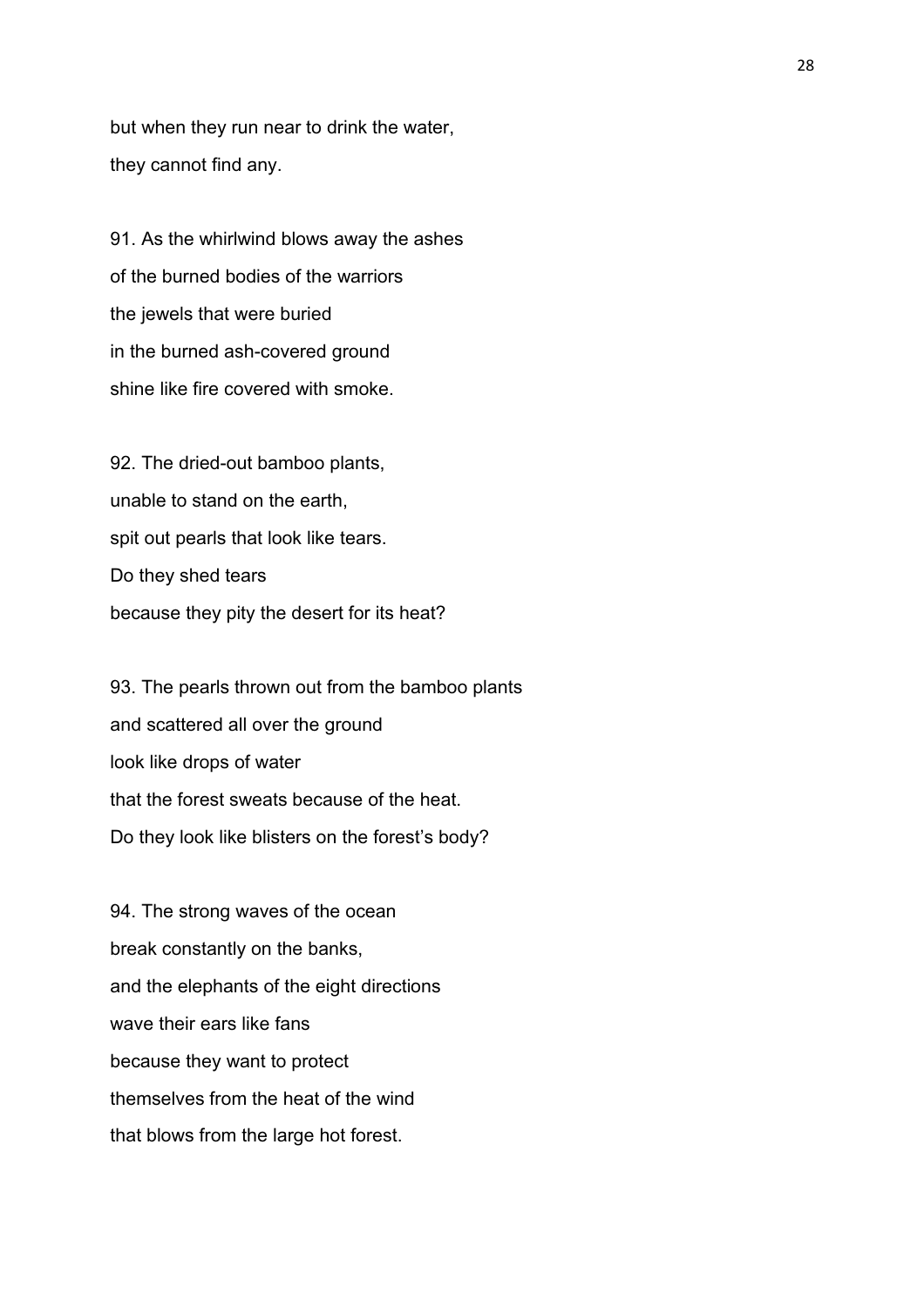95. The forest where the goddess Anangu stays looks like the battlefield where our famous king Abhayan fought angrily with his enemies, the Pandiyans. The Pandyan kings ran away on paths filled with stones and thorns and crossed the rivers Vellaru and Kottaru that were filled with smoke that rose from the war.

96. The monkeys in the Anangu's forest that want to fight for our king as the monkeys did in Lanka cannot find any sand and cannot build a bridge.

-----------

#### Chapter 4. Koyil Pādiyadu. Song of the Temple - poems (97 -120)

The peys building a temple for the goddess.

97. I will describe the new temple that the peys built for the Anangu even though the god Brahma had built an old temple in the forest before.

98. The peys placed in the foundation of the temple large diamonds of the queens of the enemy kings of our king Mānadan, the conquerer. He fought his enemies with his shining sword and sent them to the world of Yama,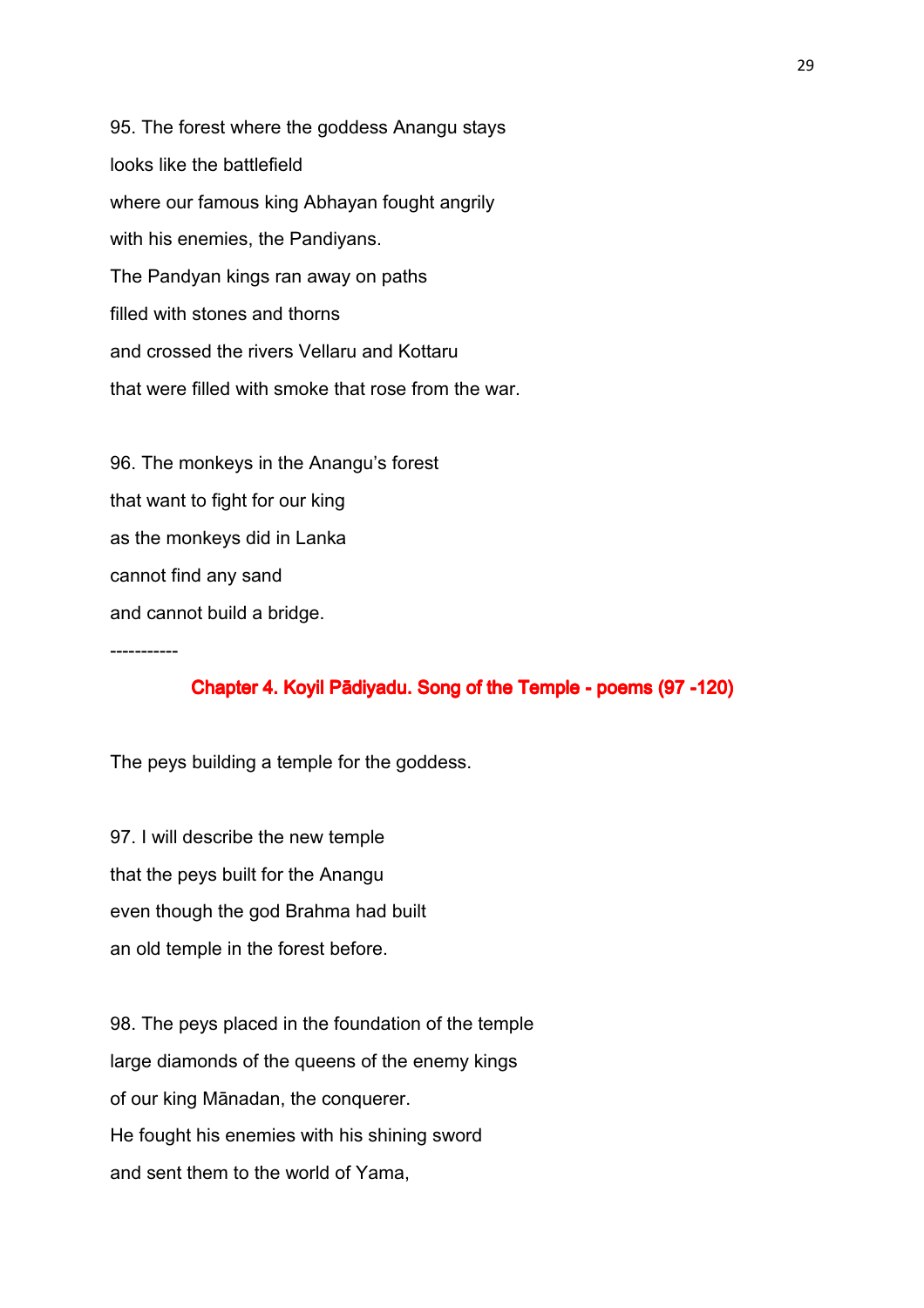and he sits under his royal umbrella and rules.

99. The peys built the walls of the temple by piling up the dark heads of the Chera warriors. They were ordered to fight by their kings and lost their lives and their blood and fat were mixed and used as cement to build the walls.

100. The peys built the pillars and the beams of the temple with large trees that the Chola elephants broke from the forts of the enemy kings of our king Abhayan, the patron of the learned.

101. The peys constructed the vertical and the horizontal beams for the ceiling of the temple using the tusks and the large bones of the elephants that died in the war in Mythila city.

102. The peys decorated the ceiling of the temple with the yazhi, elephant, boar and lion banners of the enemy kings that were brought from the battlefield where our king Abhayan fought and conquered his enemy Virudarajan and other kings.

103. The peys covered the roof of the temple and decorated it with the face cloth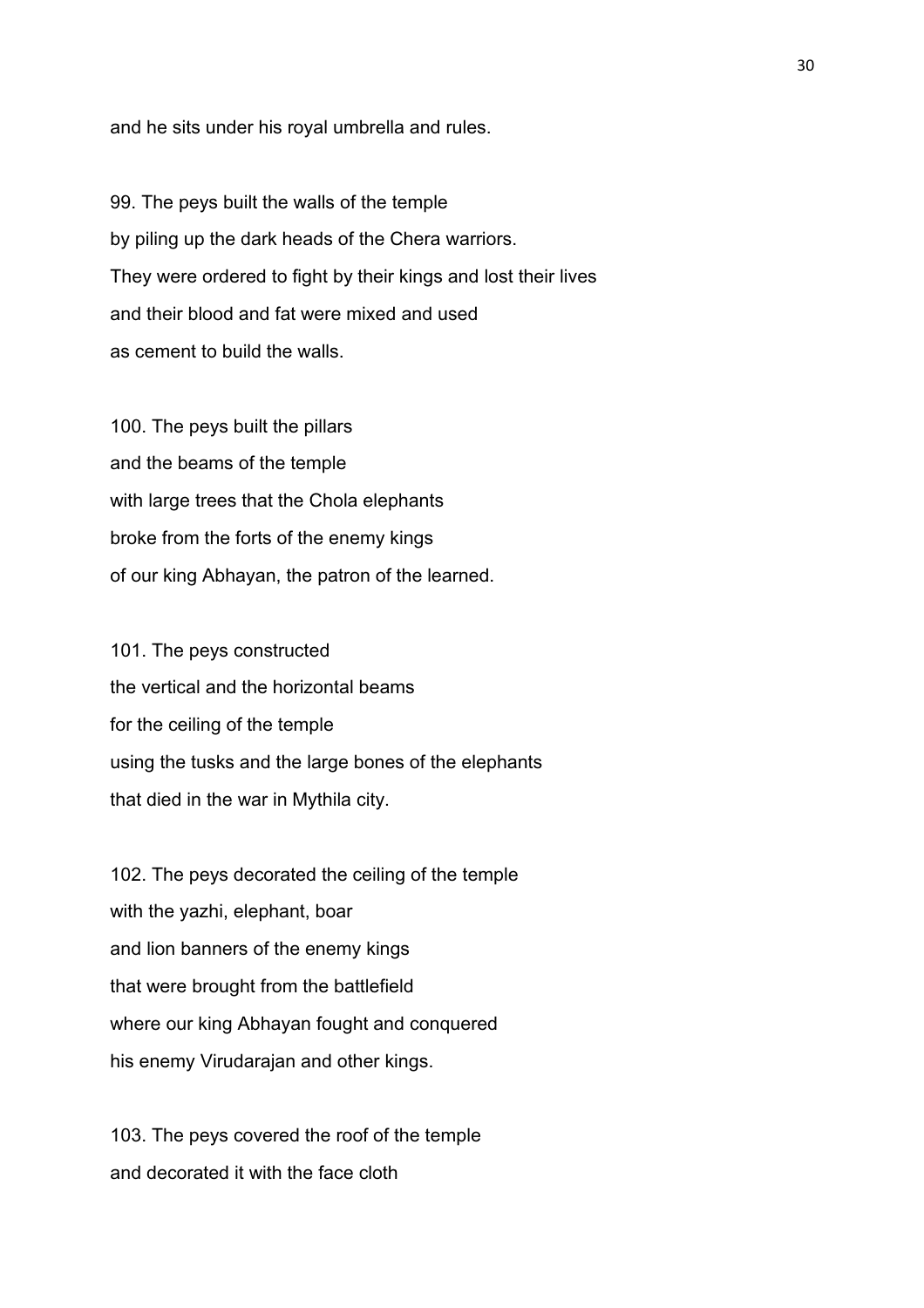of the angry elephants that fought in the battle where our king Cholasekaran fought with his shining sword in the bloody war on the banks of the Thungabathra river, and conquered his enemy kings.

(Note: Kulothungan I, fought with the king of Kundalam, Vikramadithiya VI, and his brother Jeyadungan on the banks of the Thungabatra river and conquered them.)

104. The peys whose mouths are like burning wood, built the towers and the tall walls of the temple that shine like silver, with the white bones of the warriors they protected and guarded.

105. Strong peys planted two beautiful pillars at the front door of temple, bent a dark iron rod, and connected the pillars. They hung crocodile-shaped decorations on the rods.

106. The peys hung the heads of warriors and children as decorations for the walls, and the cloths made of fat for the the temple's curtains.

107. The peys hung on the walls of the temple, the winnow-like ears of the elephants of the Pandyans who did not obey the Cholas. They used the crocodile-shaped decorations from Madurai and hung them like swings studded with diamonds.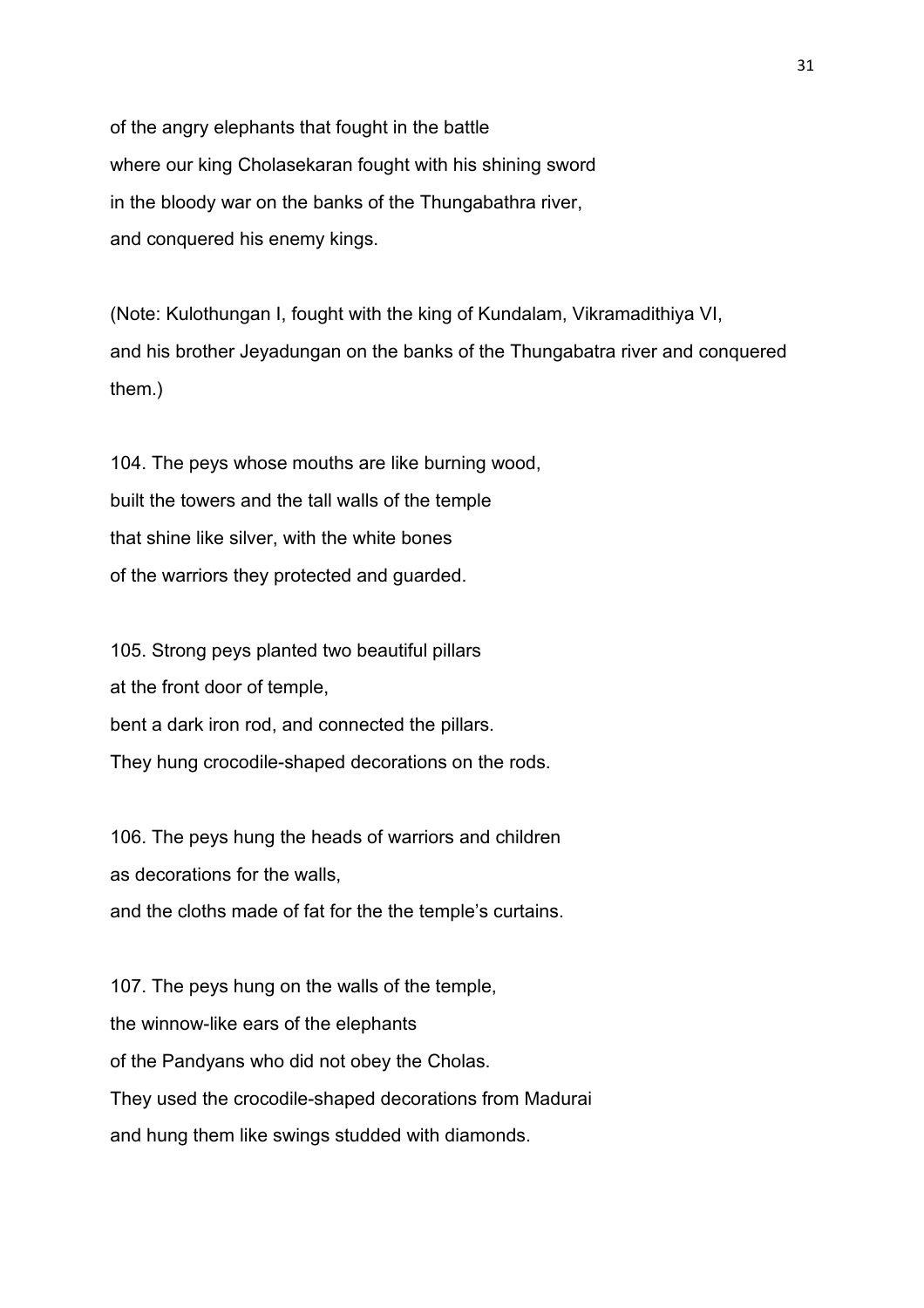108. The pey devotees of the goddess swept the temple, cleaned its floor using fresh blood as water, and sprinkled fat as flowers. Doesn't the fat that they sprinkled, look like shining lights that brighten the forest?

109. The strong heroic warriors, never weary of fighting, worship the goddess and say, "Give us the boons that we want and we will cut off parts of our body and offer them to you." The loud sound of their pleas spreads everywhere like the roaring sound of the ocean.

110. No one can describe the power of the sacrificial fire that the warriors made with their chest bones for firewood. They used the blood that drips from their bodies as ghee to worship the goddess.

111. The warriors cut off their own heads and gave them into Anangu's hands. Those heads praised Korravai, the goddess of victory as the headless trunks stood and worshipped her.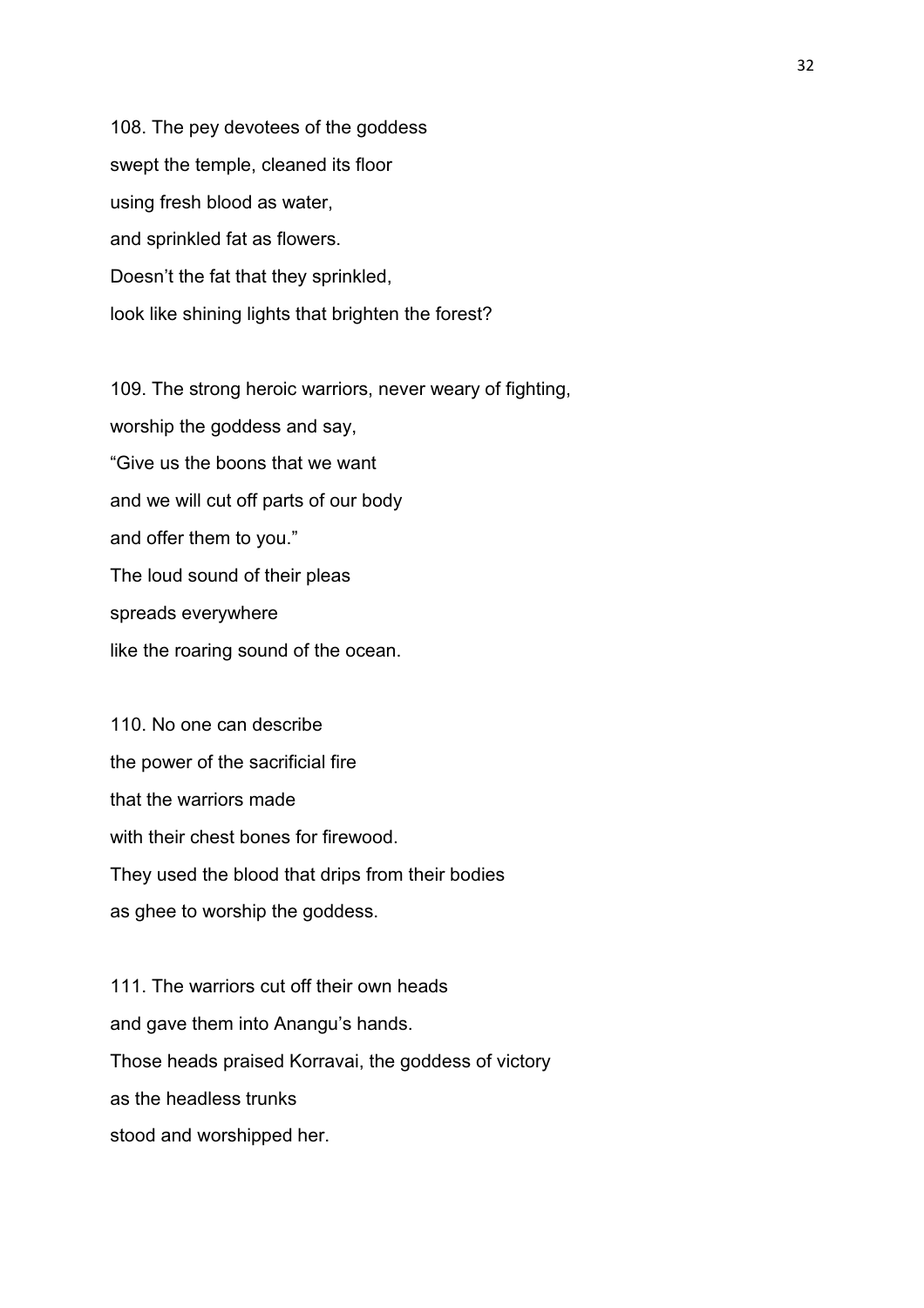112. The andalai birds that saw the heads with long hair that the warriors had cut off and put on the large sacrificial mounds thought they were also andalai birds, but when they went near, them, they were frightened.

113. Some warriors cut off their heads for sacrifice and thought, "We are cutting off our heroic heads and our duties are over and there is nothing more for us to do." Some hungry peys saw the headless bodies wandering around and were pleased, wishing to eat them. They went behind the bodies hoped that the bodies would fall.

114. Some warriors shouted, "O goddess, here is the fresh blood of a bull killed today. Take this as our offering!" Roaring like thunder the voices of those warriors rose above and split the sky and sounded like many drums beaten together.

115. A group of peys, the Sādagās, the guards of the goddess from ancient time, came to the forest when they heard the sound of the drums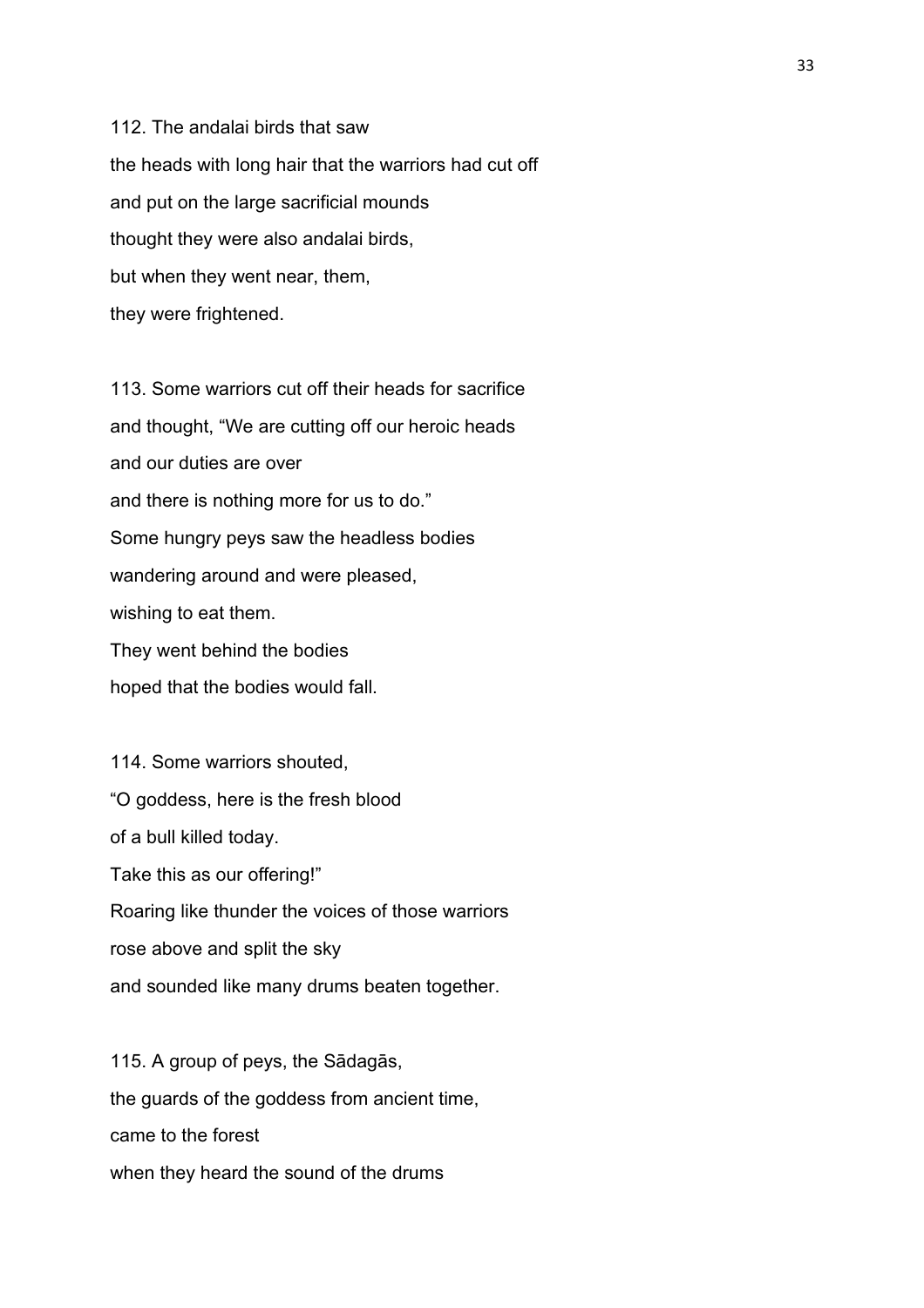and the goddess Amari was pleased to see them.

116. The Yogini girls walked and chattered carrying swords in their right hands and fresh heads of the warriors in their left. They approached the goddess as their waists swayed.

117. The peys were terrified to see the heads of the warriors that hung from the tops of the long bamboo trees, their eyes wide open, looking around and laughing. The peys could not close their eyes to sleep at night thinking of those heads of the warriors.

118. The large heads of the warriors hanging and swaying on long bamboo poles and dripping blood everywhere like rain looked like Yama's long hook thrown to take the lives of the warriors.

119. The peys with their fire-like mouths, searching for food for their babies, approached the murderous foxes whose screams were like the sound of large drums, and they grabbed the meat from their mouths.

120. The burning ground was filled with vultures that ate fat and flesh and the forest was filled with fire, cotton, rotten corpses, peys,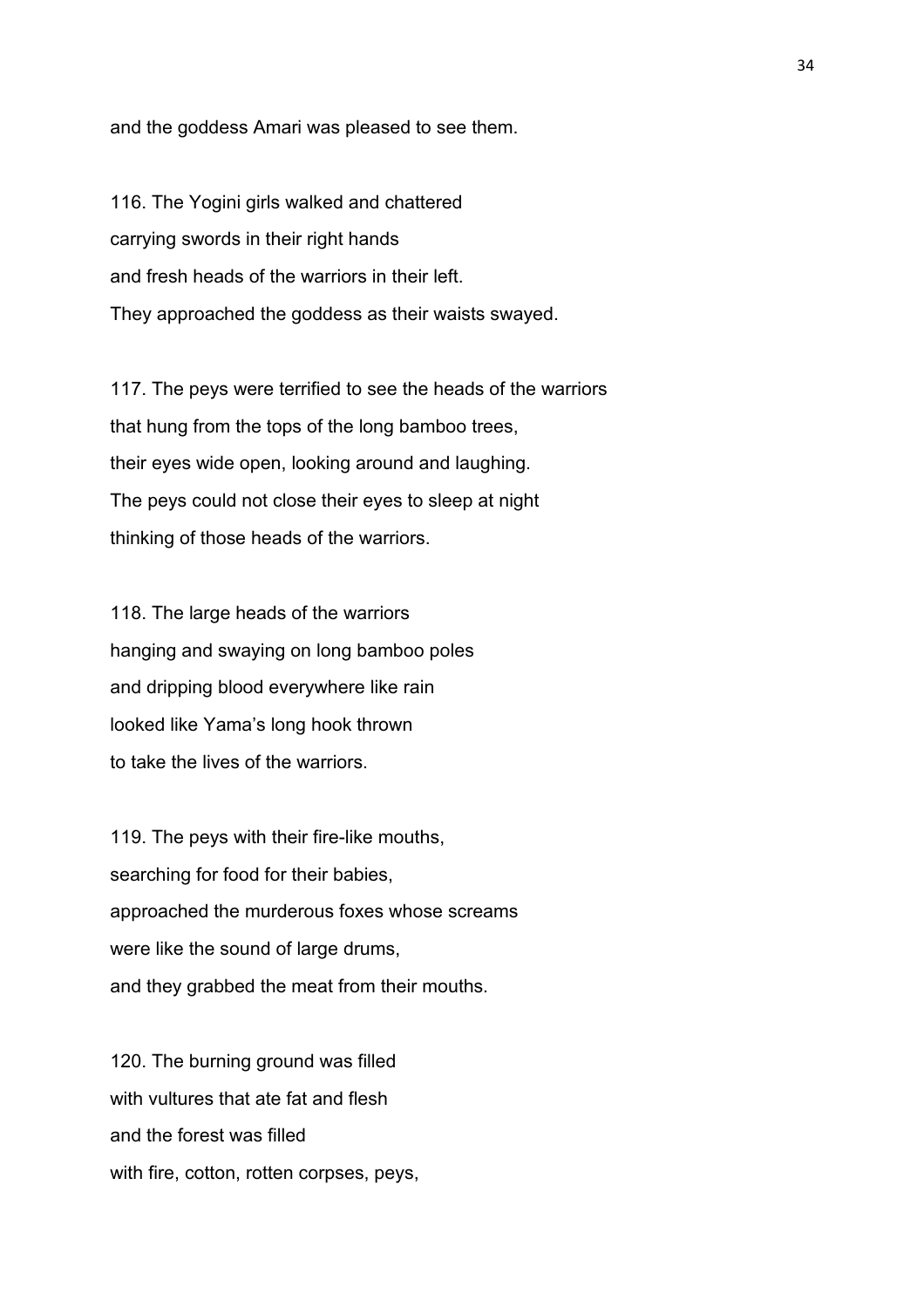and fighting foxes.

------------

#### Chapter 5. Deviyaip pādiyadu. Song of Praise of the Goddess. (poems 121 - 132)

121. Why should I describe the clothes and the ornaments on the body of the goddess saying "She has this, She has that" as others do? I will describe the parts of the body of goddess Modi that the devotees worship and praise.

122. Her tender feet are decorated with anklets studded with large diamonds, pearls and stars and the cord used to tie the jewels is Adisesha, the snake, the bed of Vishnu who carries the earth and the snake Vasuki that was used as the rope when the milky ocean was churned.

123. The goddess Kali dances praising the famous king Jayadharan the conquerer of the world, whom the Parani poems praise. When she dances and puts one foot on the earth carried by Adisesha and the elephants of eight directions that guard the world, she makes a hole in the earth so it shakes.

124. The goddess decorates her breasts, that look like two pots filled with nectar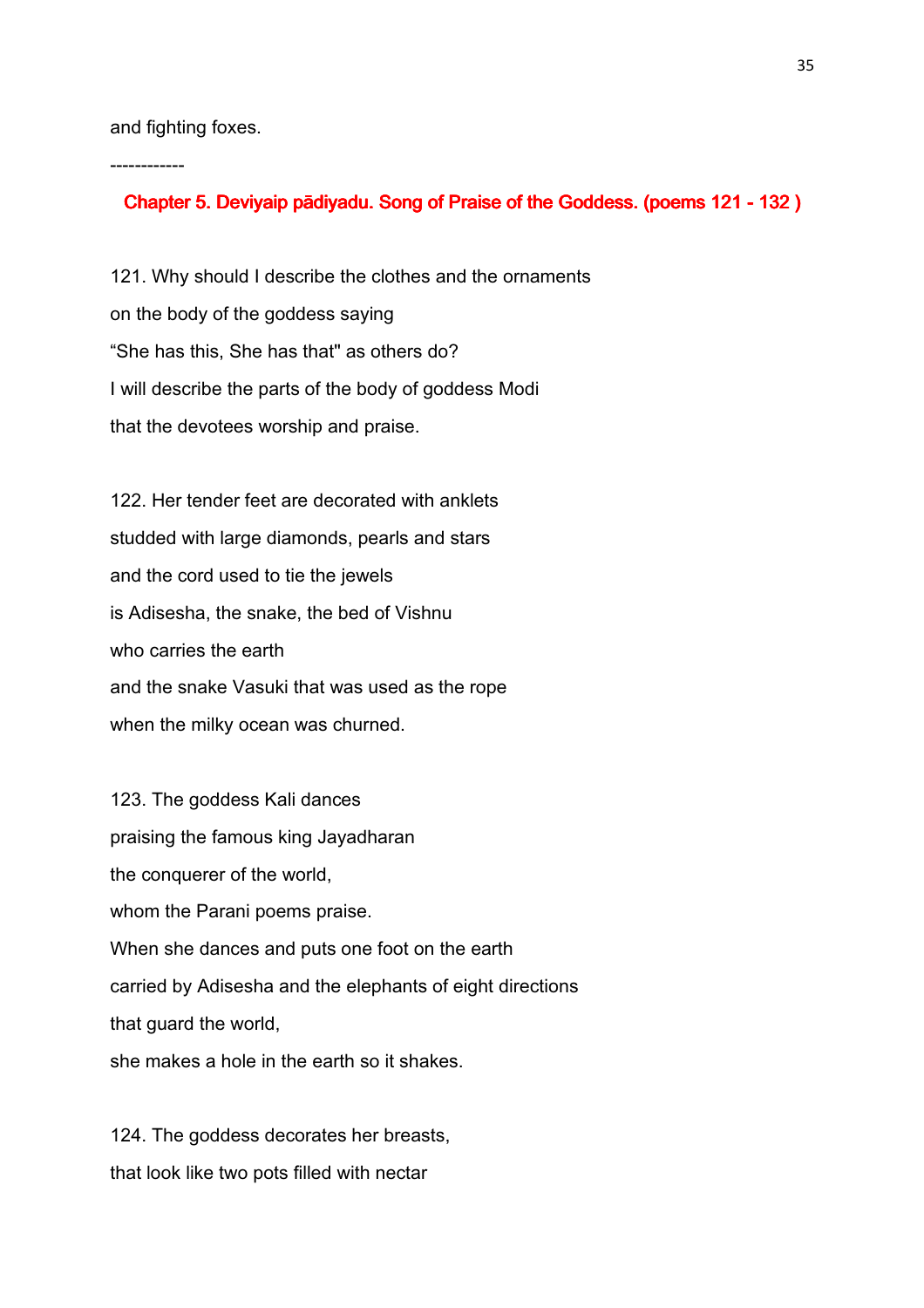with beautiful pearl-colored powder and marks them with her own signet. Then she goes to the forest of Shiva wishing to unite with him, the rider of a bull with the beautiful white crescent moon in his matted hair.

125. When Anangu embraced the god with an eye on his forehead and long matted hair, the highest god Shiva was pleased and gave her an elephant skin for a dress, the intestines of the elephant for her belt, and a snake to tie around her waist. The goddess was pleased to wear them all.

126. Her divine womb gave birth to Brahma, the creator of the Vedas, Vishnu, dark as a cloud, Ganesha dripping with ichor and Murugan bright as gold, the strong god with a spear, who, bending his bow, shot his arrows, and destroyed the clan of Asuras.

127. To please Shiva, the goddess wears white pearl and coral chains on her golden breasts. For her upper cloth, she ties a snake that spits fire on her chest and then she goes to see Shiva, strong as an elephant,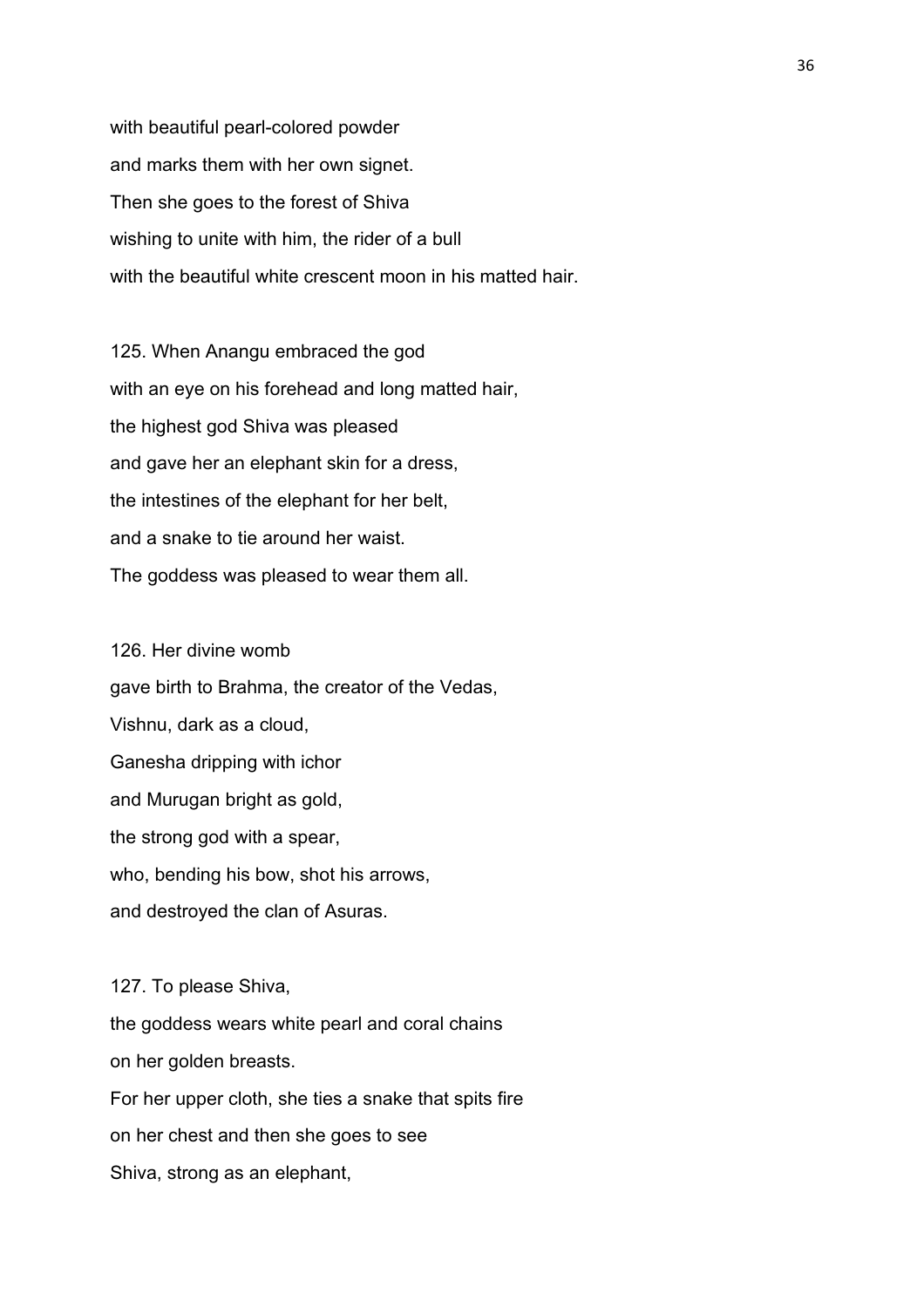and stays in the Kailasa hills wearing the skin of an elephant that eats round balls of food and drips ichor.

128. When the goddess takes in her hands the blood that pours like rain from the heads sacrificed by the warriors and drinks it up, her hands become red and when she washes them in the ichor dripping from the elephants, they become black. Thus her lotus-like hands shine red and black.

129. When the gods and the asuras churned the milky ocean, golden Meru mountain melted, the wide oceans smoked without water, and all the directions became hot. Then when Shiva drank the poison that came out of the milky ocean and his neck became dark, the goddess gave him water like nectar from her lips as sweet as fruits and saved Shiva, the lord of the Himalayas.

130. The goddess melts for the goodness of her devotees and shows compassion to them and takes away the enmity of all the worlds. She has small pearl-like teeth, coral-like lips and a divine face.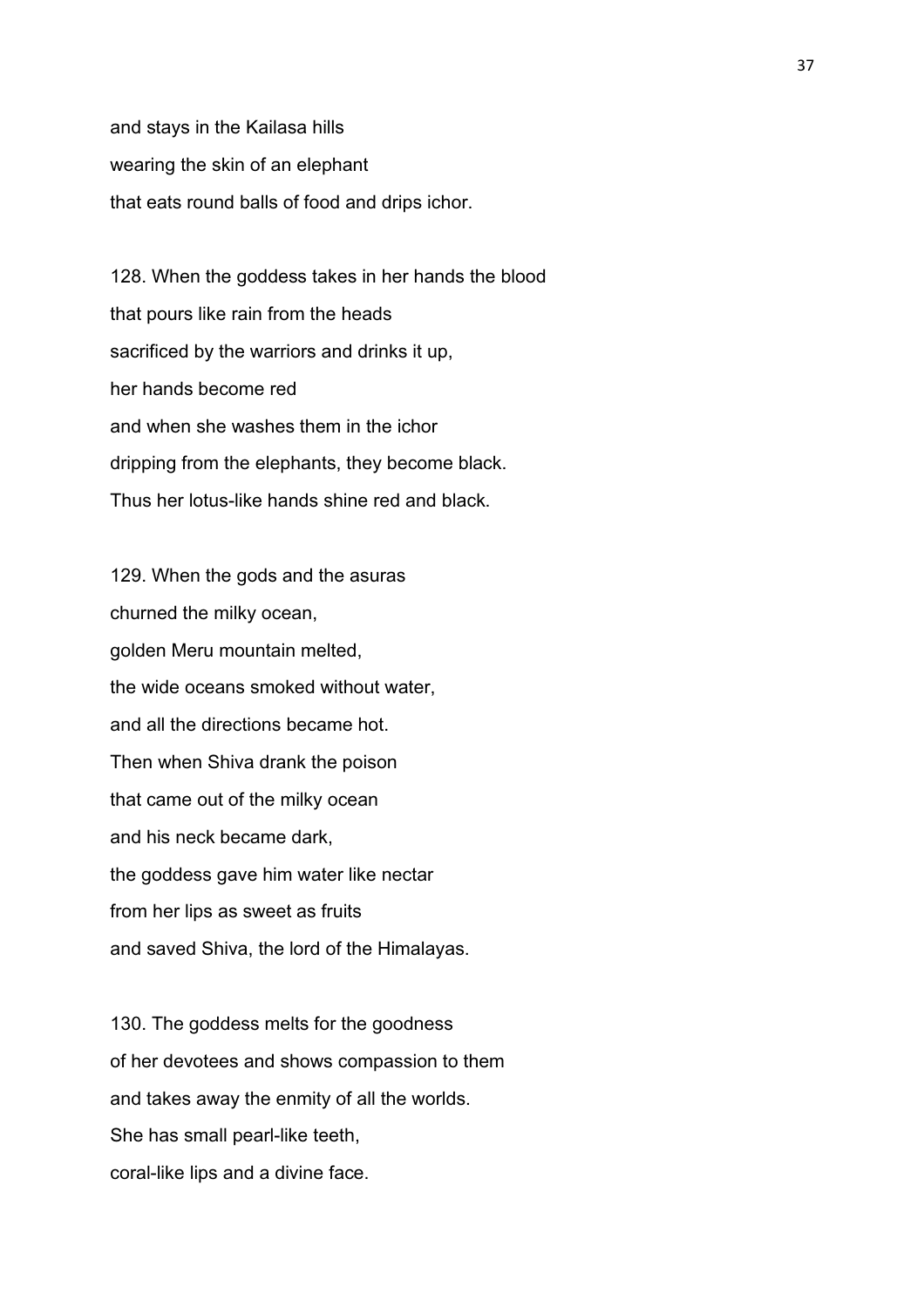She speaks innocently like a baby prattling. She looks in all directions with her beautiful eyes that extend to her ears.

131. The goddess's face shines like the bright moon, the ancestor of the famous Vengi dynasty that is as great and ancient as the Vedas, in which our king, virtuous and just Abhayan, was born. The kumkum on her face shines like the sun, the ancestor of Chola dynasty.

132. If the goddess wears on both ears the great mountains of the earth they become her earrings. If she strings the hills on a rope and wears them on her chest, they become her chain.

133. If she holds mountains in her lotus hands, she can use them as ammānai balls or kazangu to play with. Is there anything that she cannot do if she wants?

--------------

### PART 4 Peys: Description of the Peys (verses152-211)

The story of the Pey from the Himalayas, its magic and it tells all the Peys, the history of the Chola kings as it was described by Narada to him. (Chapters 6, 7 and 8)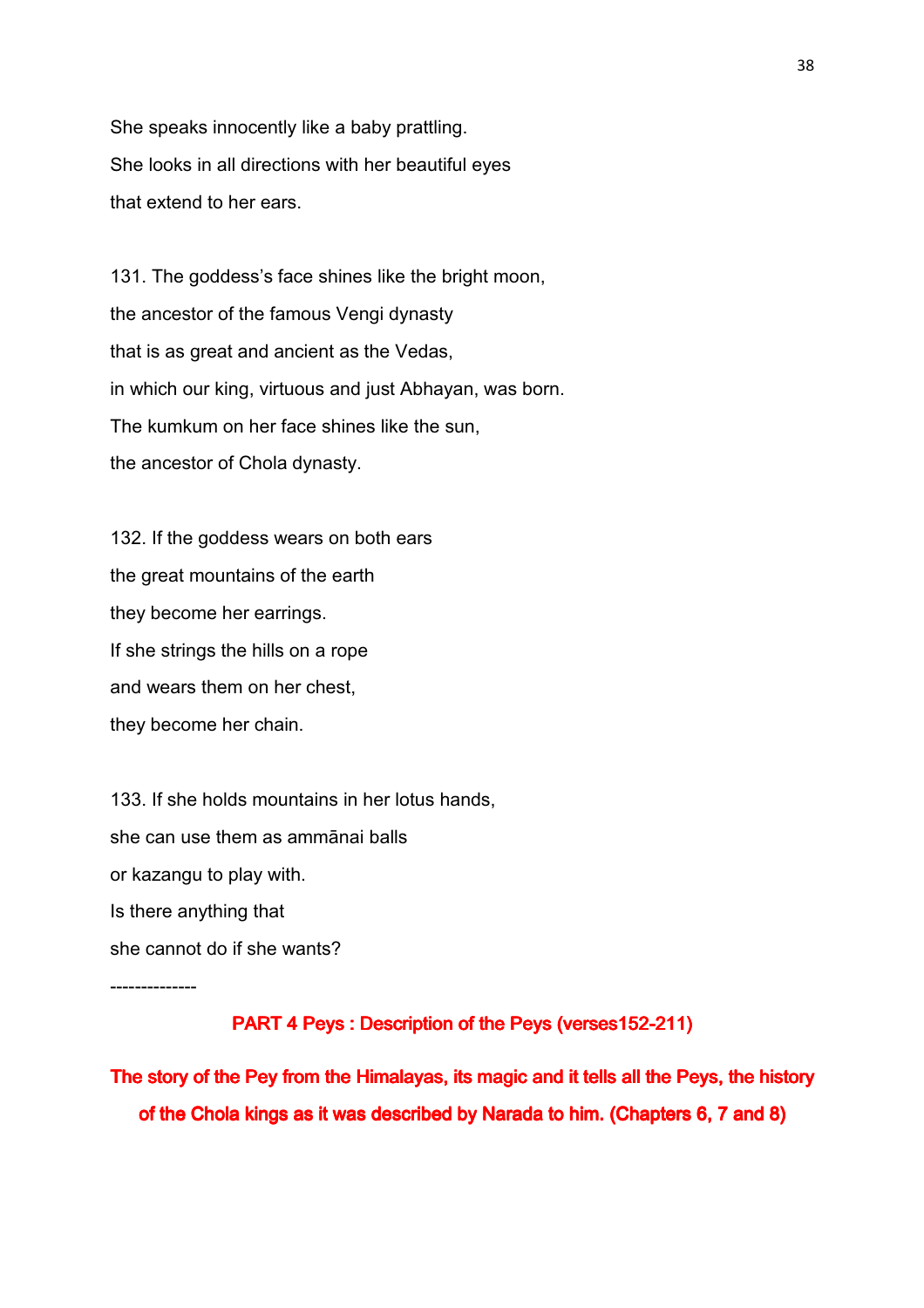### Chapter 6. Peyhalaip pādiyadu. Song of the Peys (134 -152)

Description of the peys.

134. All the divine beings worship the feet of mighty Anangu. I will describe the alagais of the Anangu, staying with her always and obeying her orders

135. The peys grow thinner every day, and because they are hungry their stomachs look like big empty pots and their hands and legs look like tall dark palm trees in the forest.

136. Their mouths compete with deep caves because they want to be deeper than they are. Their stomachs are never full however much they have eaten. When they sit bending their long legs, their knees rise four and a half feet above their faces.

137. Their thin, fleshless bodies look like unburned wood and their bones stick together with their nerves. They shout often, "We do not get any porridge from the battlefield where men are killed and we are weak now. How could you ask us to work?"

138. Their cheeks are so thin that they stick together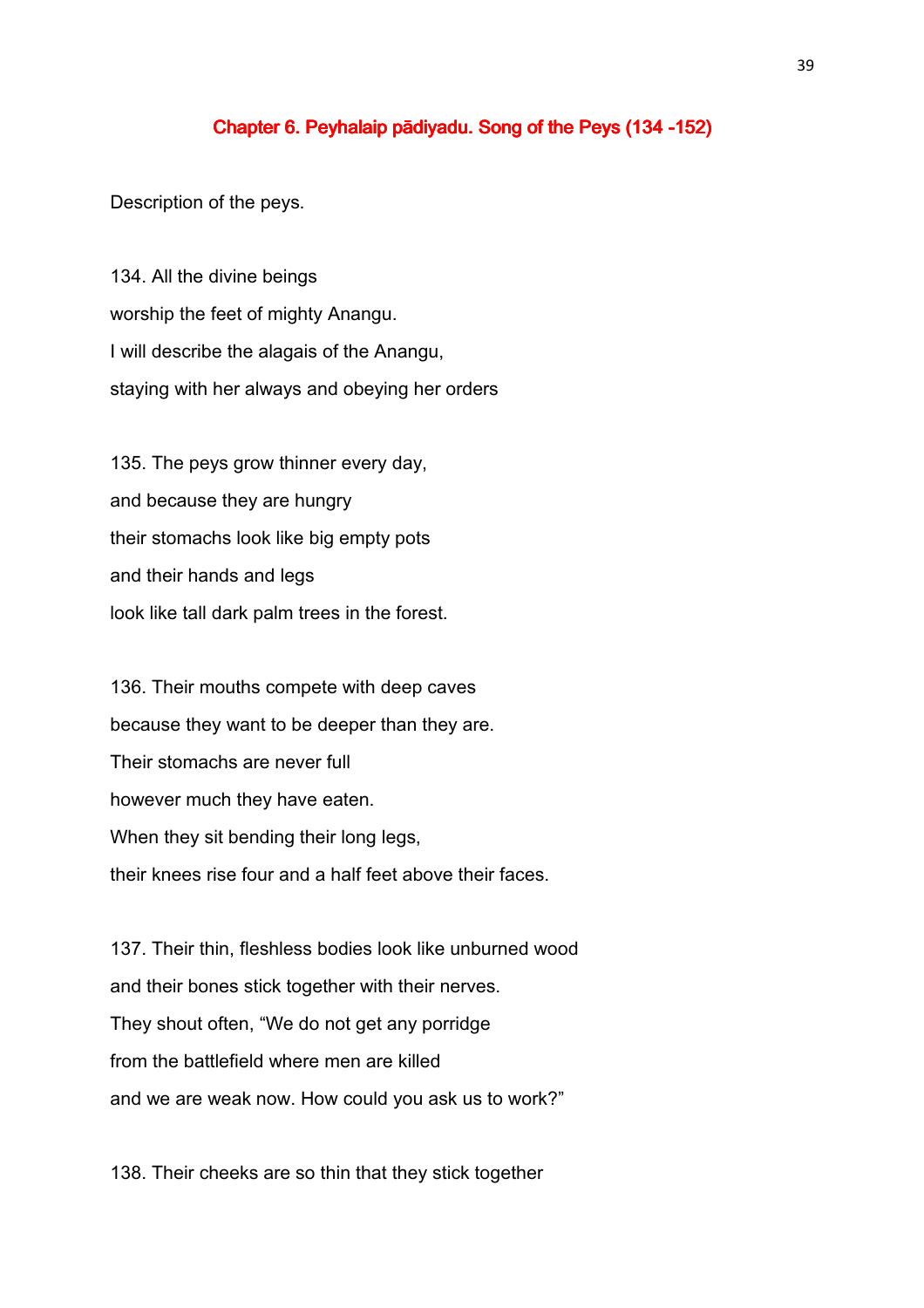inside their mouths and cannot be pulled apart. Their eyes are as bright as burning torches and look like small round hills with deep caves where one can enter and see inside.

139. Their dried backs without any flesh look like boats that are overturned. Their large navels look like holes where snakes and huge lizards can enter and sleep.

140. The hair on their bodies hangs like snakes and the holes on their old noses are filled with moss. Owls live in their ears and bats fly back and forth between their two ears.

141. Their teeth are like the tips of axes and plows arranged together. They use snakes for their thali chains and chameleons for their pendants. Their heads touch the sky and split it. They have long lips that hang down and touch their chests.

142. If the baby Alahais see the bamboo plants near them, they shout, "Mother, mother!". If the mother Alahais see thin camels, they say, "These are my children, my children!" and carry them on their waists.

143. The peys are so hungry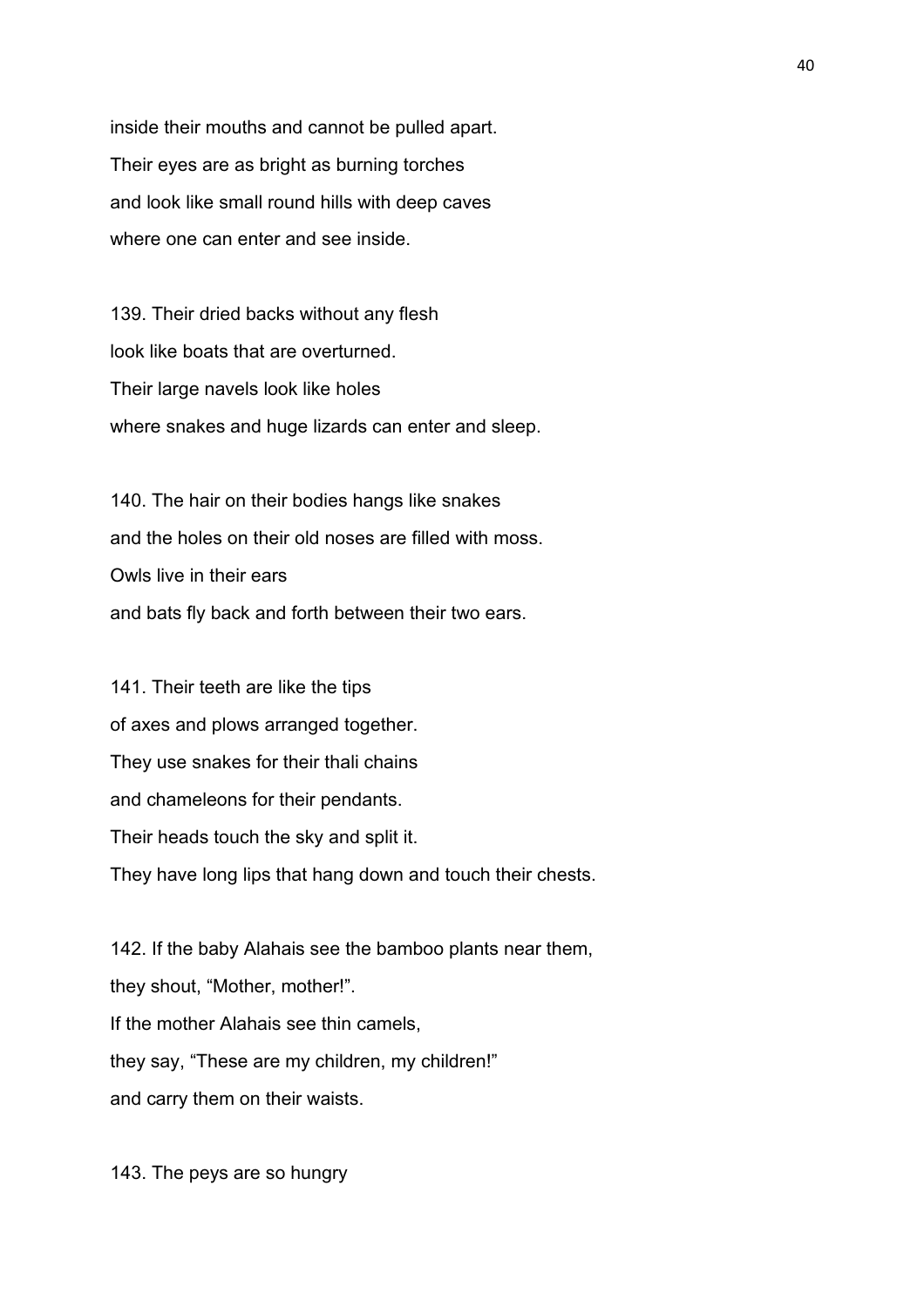that their stomachs have burned like the forest where the Pandiyan king hid with his fish banner when he was chased by our king Abhayan who holds a tiger banner and gives with his golden hands more to the world than the clouds.

144. The peys do not get any food and they think, "Our death is near!" They worship the goddess Anangu, and stay near her without moving even once from wherever she tells them to stay.

145. Some peys of the Anangu are lame because they slipped and fell and broke their ankles on the brains of our king's enemies that spilled and spread all over the battlefield where our king Abhayan's elephants that can attack lions fought.

146. Some peys of Anangu have broken their right hands because when they made porridge,

pounding the white teeth of the warriors as rice and using the tusks of the elephants for pestles, the pestles hurt them on the battlefield where our king Virudaraja bhayangaran fought his enemies.

147. Some peys of the Anangu are blind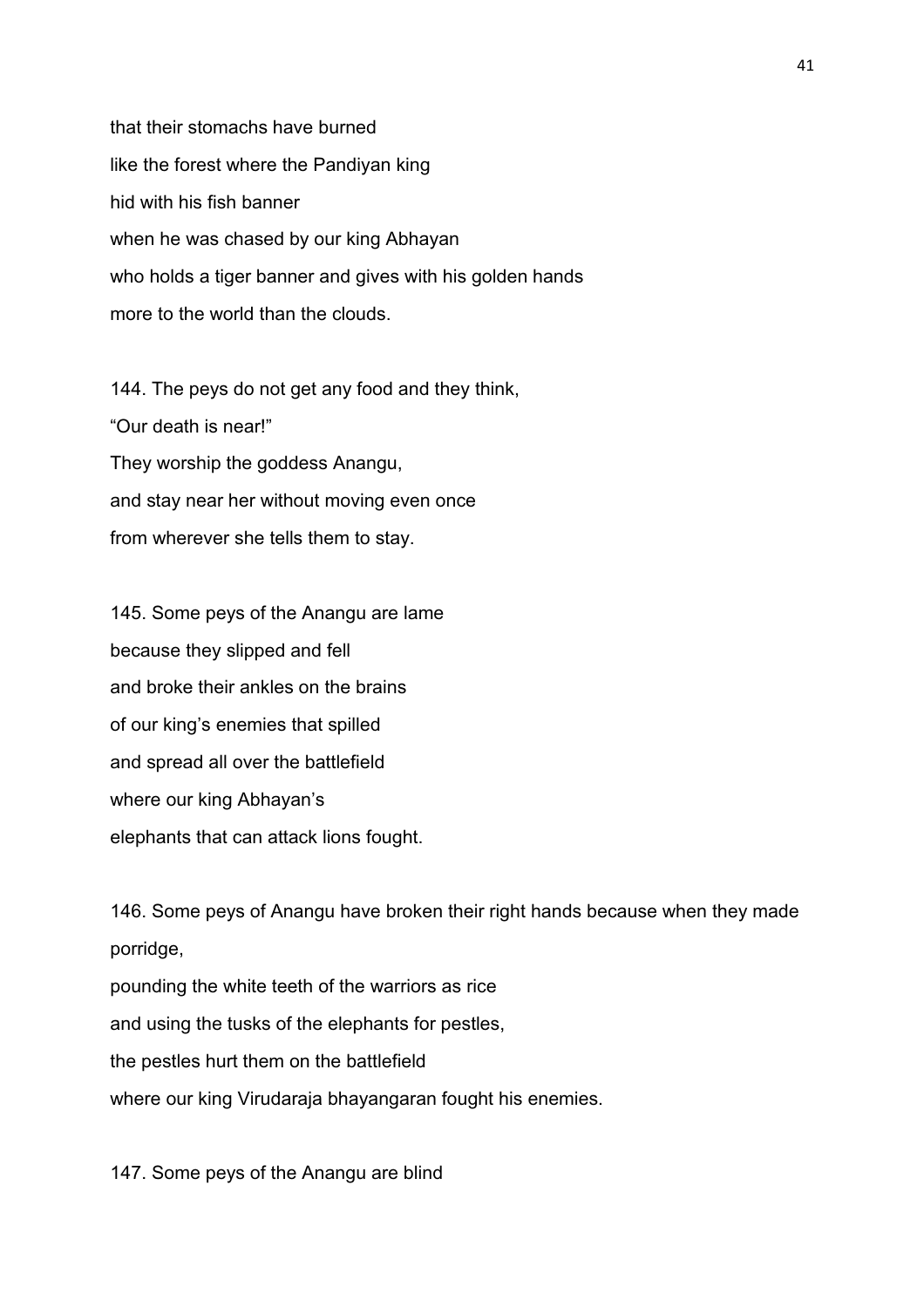because the hot porridge that they cooked mixing blood and intestines splashed and blinded them in one eye on the battlefield of Chakkarakkottam, where our king, Virudarāja Bhayankaran, conquered his enemies.

148. Some peys of the Anangu are dumb because when they cooked sweet hot porridge on the battlefield in Madurai, praising the king of the Ponni river that nurtures the fields, and ate it hot, their tongues burned and they became dumb and unable to speak.

149. Some peys cannot hear because they became deaf when they heard the roaring sound of the victorious warriors on the battlefield where our Chola king Abhayan, adorned with the aimbadaithali ornament, conquered his enemies in the city of Thimiri, riding on his horse that was so strong that it could fight an elephant.

150. Some peys of Anangu are short because the Chola peys brought short female bhudams that served the Pandiyan warriors, died in the war and married them and their new wives gave birth to short baby bhudams.

151. Some peys of the Anangu are hunch-backed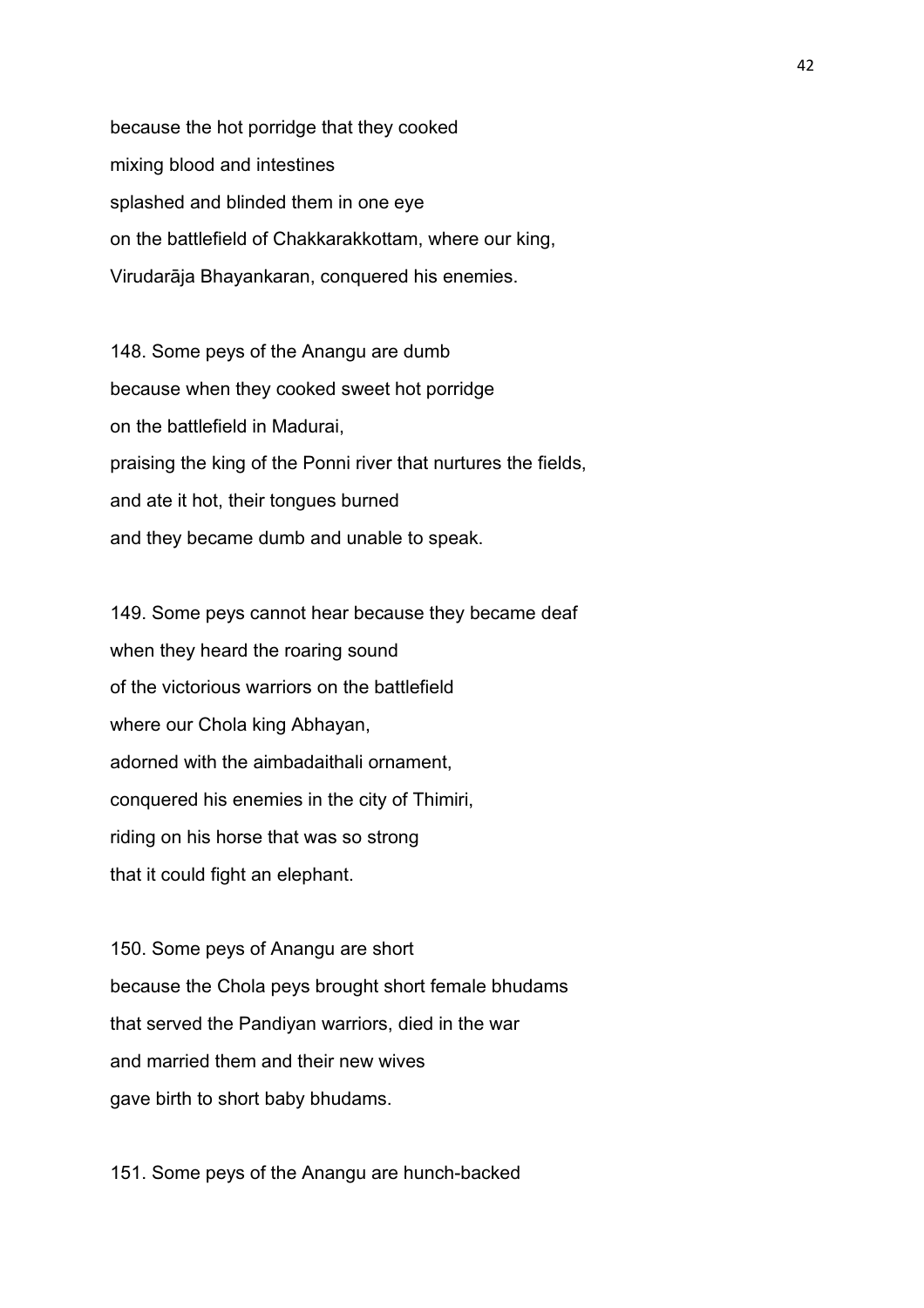because when a group of them bathed, swimming in the stream of blood, they got sick with kurakkuvādam and became hunch-backed on the battlefield where the Chola king Gangaikonda Cholan fought and destroyed the country of Kadāram surrounded with wide, sounding oceans.

152. Some peys of the Anangu have broken fingers because they were cooks and they entered the ocean, swam and hurt their fingers on the battlefield where our Chola king fought ferociously and conquered Lanka and the southern Pandiyan country. -----------

Chapter 7. Indira jālam - The Magic show by a Pey. (poems 153-177)

A pey ran away to the Himalayas because he was afraid of the goddess and returned from the Himalayas and showed the magic that he has learnt there, to the goddess and the servant peys.

153. The cot for the goddess was made of bones, tied with intestines and painted with red blood. Small bhudams sat under the cot and they became the legs of the cot. The goddess sat on the cot and the peys stood around her and whispered to her.

154. On the cot five mattresses were piled and peys were bent and made into pillows.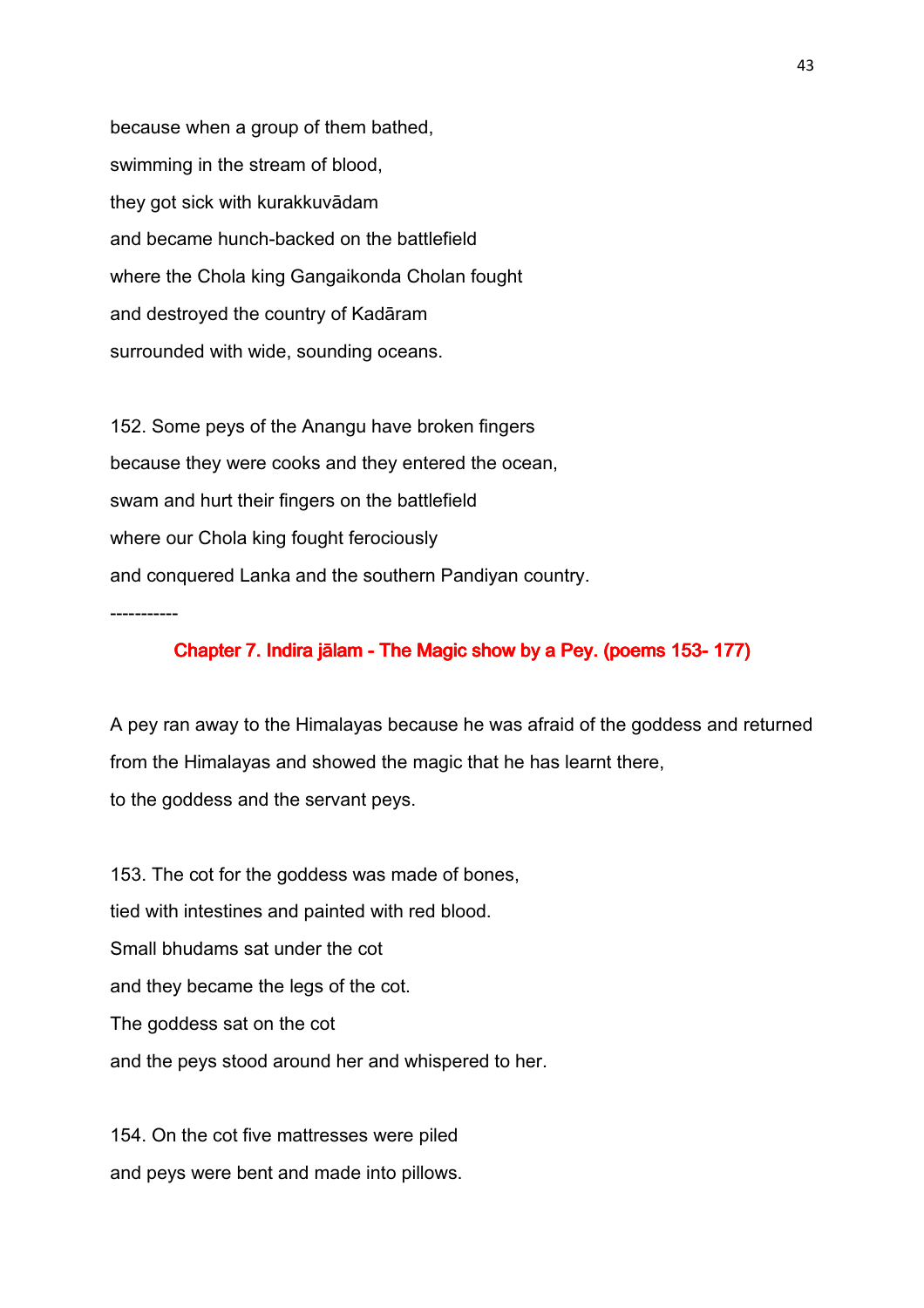Bedsheets were made of the white fat of warriors as moonlight fell on the bed to make it bright.

155. The goddess protects the Cholas and destroys the Pandiyans in the war. She carries a pindipalam weapon and sat on the bed. Idahinis, her female servants, stood around both sides of her bed and fanned her to chase away the flies.

156. The tall chief pey of the temple held a stick decorated with the nerves and bones of elephants, and came near the goddess and worshipped her. He wore a shirt made of fat and decorated with the intestines of warriors that had died in the war.

157, 158. The chief pey of the temple said, "A messenger was sent by the Chola king Suraguru to Yama, and he cut off his head and gave it to you as a sacrifice. But a thief pey stole that head and ate it. You cut off that thief pey's head and put it on the messenger's body. Some of the relatives of that thief pey were afraid of you and the Chola king and ran away from here. You know them all in your divine heart. Some of the peys ran away and one of them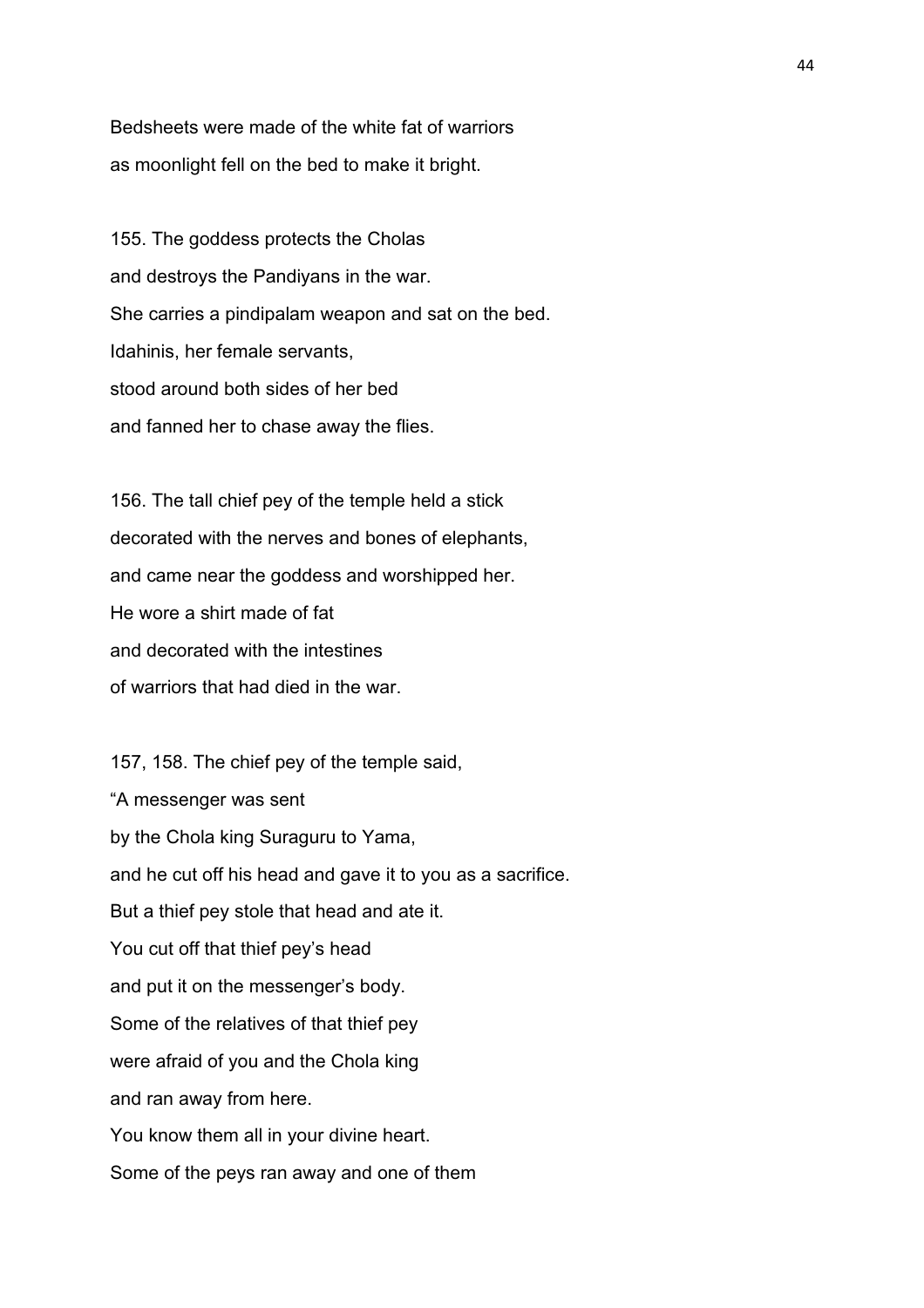went to the Himalayas and came back and told me, 'I am a devotee of the goddess and I want to see her." This pey has not done anything wrong. What is your gracious order?"

159. The Anangu heard the request and ordered, "Bring him!" and the temple pey called the pey from the Himalayas and he came slowly near the Anangu, worshipped her and said, "I was worried about coming here, but I am approaching you because you have ordered me to come. O Anangu, forgive me and give me your grace."

160. The Anangu said, "When I cut off the head of the thieving kuli pey and put his head on the headless pey, I forgave all of you and there is no reason for you to worry."

The Pey from Himalaya says:

161. The pey from the Himalayas worshipped the goddess and said, "I am saved by your kindness. When I stayed in the hills of Himalayas, I learned thousands of fine magical tricks. Please sit, look at them and enjoy." Then the pey from the Himalayas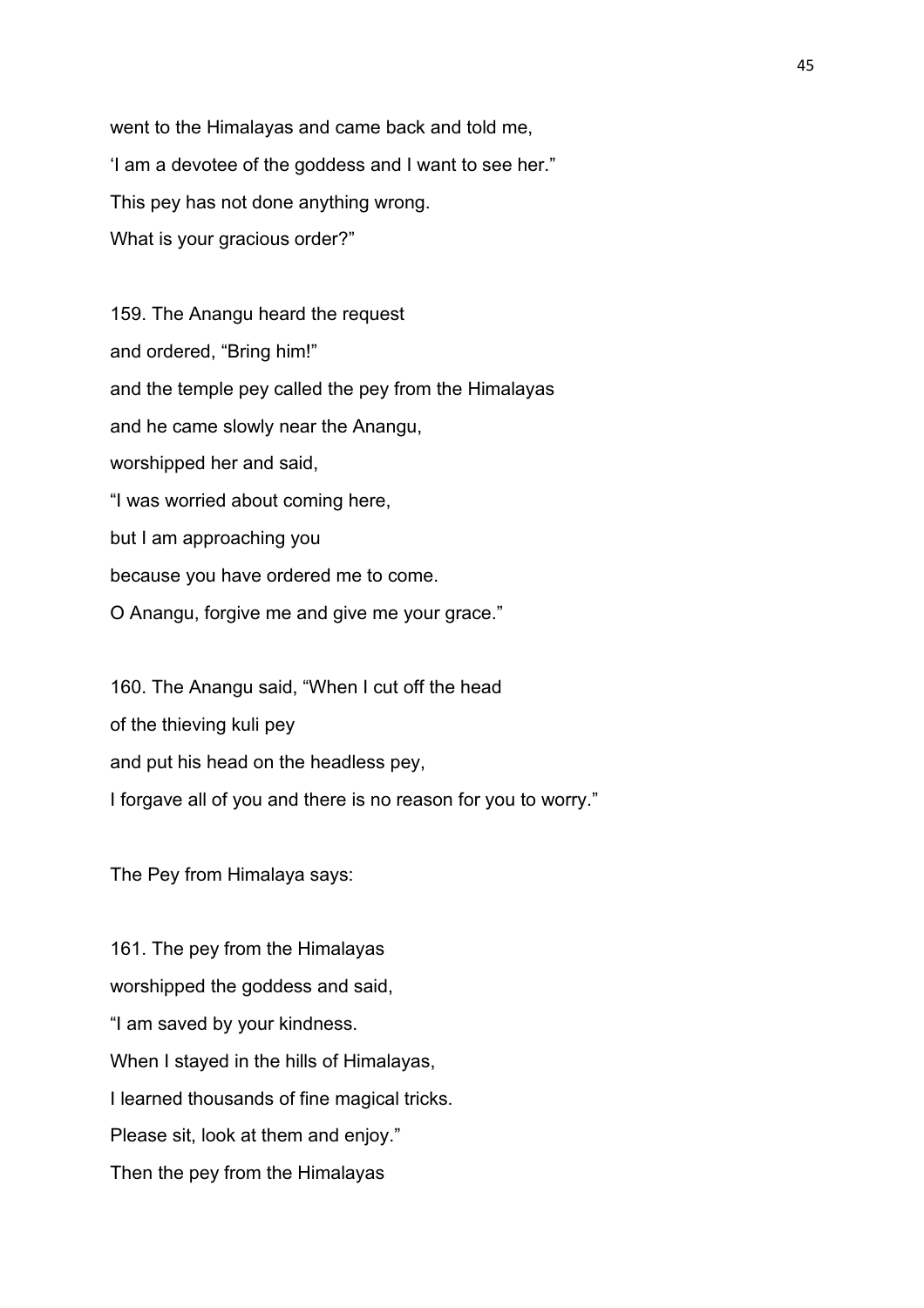showed the scenes of war with his magic and described them as the goddess and all other peys looked on.

162. He said, "O goddess, show us your grace with your kind eyes. Do you see the elephant trunks on my hand? When I make them come into my other hand, they change into the heads of angry elephants.

163. "O goddess, See! The peys drink the blood that comes from the elephants' heads, scream like loud thunder, and run around in circles. See! there are headless bodies floating there.

164. "Hail to our goddess! There is so much to show you! See the terrible fight on the battlefield in the city of Kadakkam where king Abhayan got victory. See now that great Parani of the battlefield!

165. "O goddess, see the horses falling and dying! See how the limbs cut from their bodies throb! See how the rutting elephants are frightened and run away! See the blood flowing like hundreds of rivers!

166. "O goddess, see how the arms that were cut off float in the blood of rivers.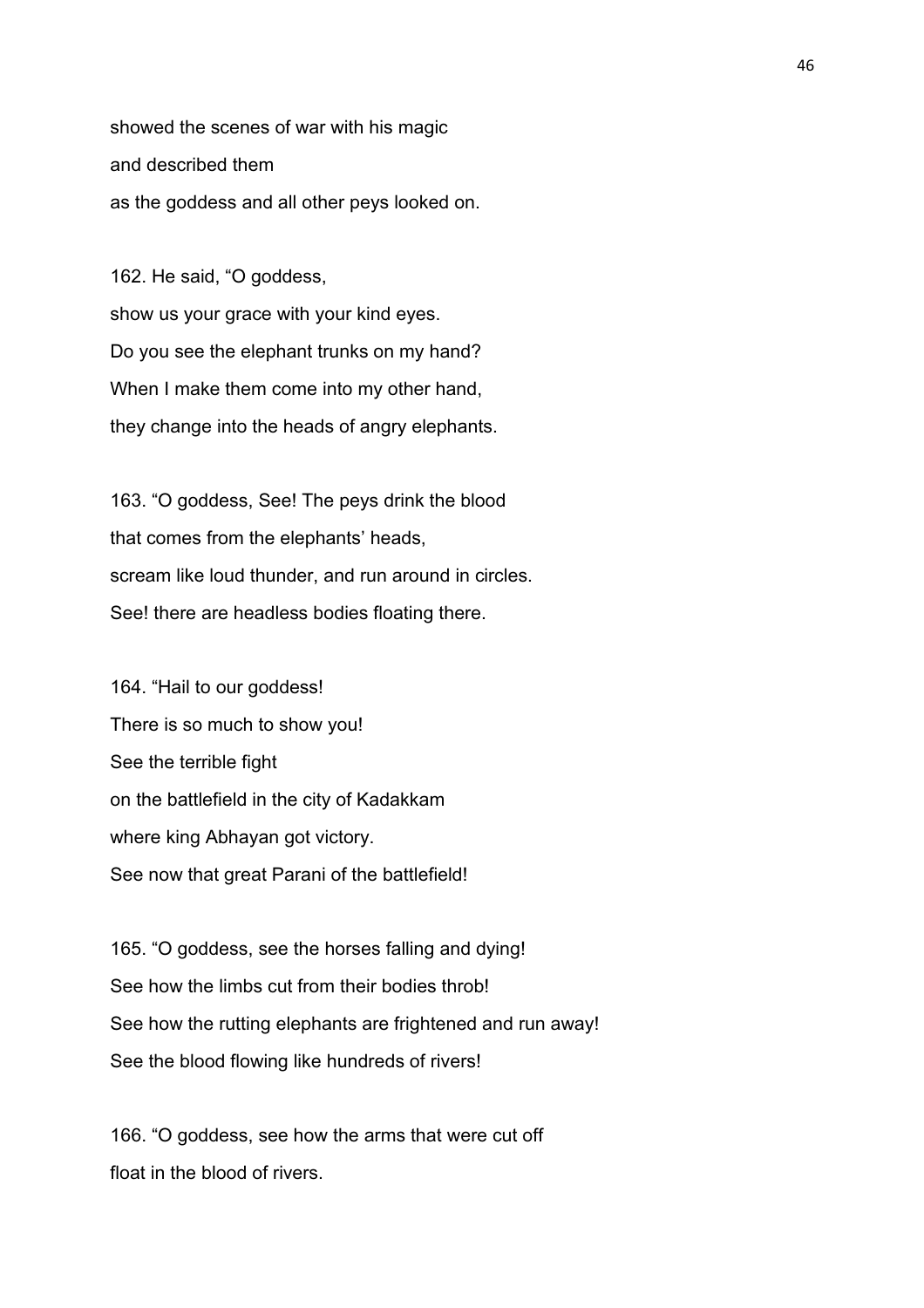See the long intestines that float there. See how the foxes pull the broken legs of the warriors to eat and slip on the warriors' brains.

167. "O goddess, see the fat and see how the ground stinks with it! See the battlefield filled with corpses. And see some of the stranger peys that do not belong to us."

168. When the pey from the Himalayas showed all these things, the other peys thought everything was real and were frightened. Then, wanting to eat the illusory meat they had seen, they fell one over the other on the empty floor and broke their legs.

169. The peys that fell on the floor, shouted "Here is fresh blood!" They scooped and scooped the imaginary blood with their empty hands, got up and then fell again. They searched for the meat on the floor thinking that the flesh that they had in their hands might have fallen.

170. The peys said, "We got clothes made of fat to wear!" and they tied imaginary cloths of fat around their waists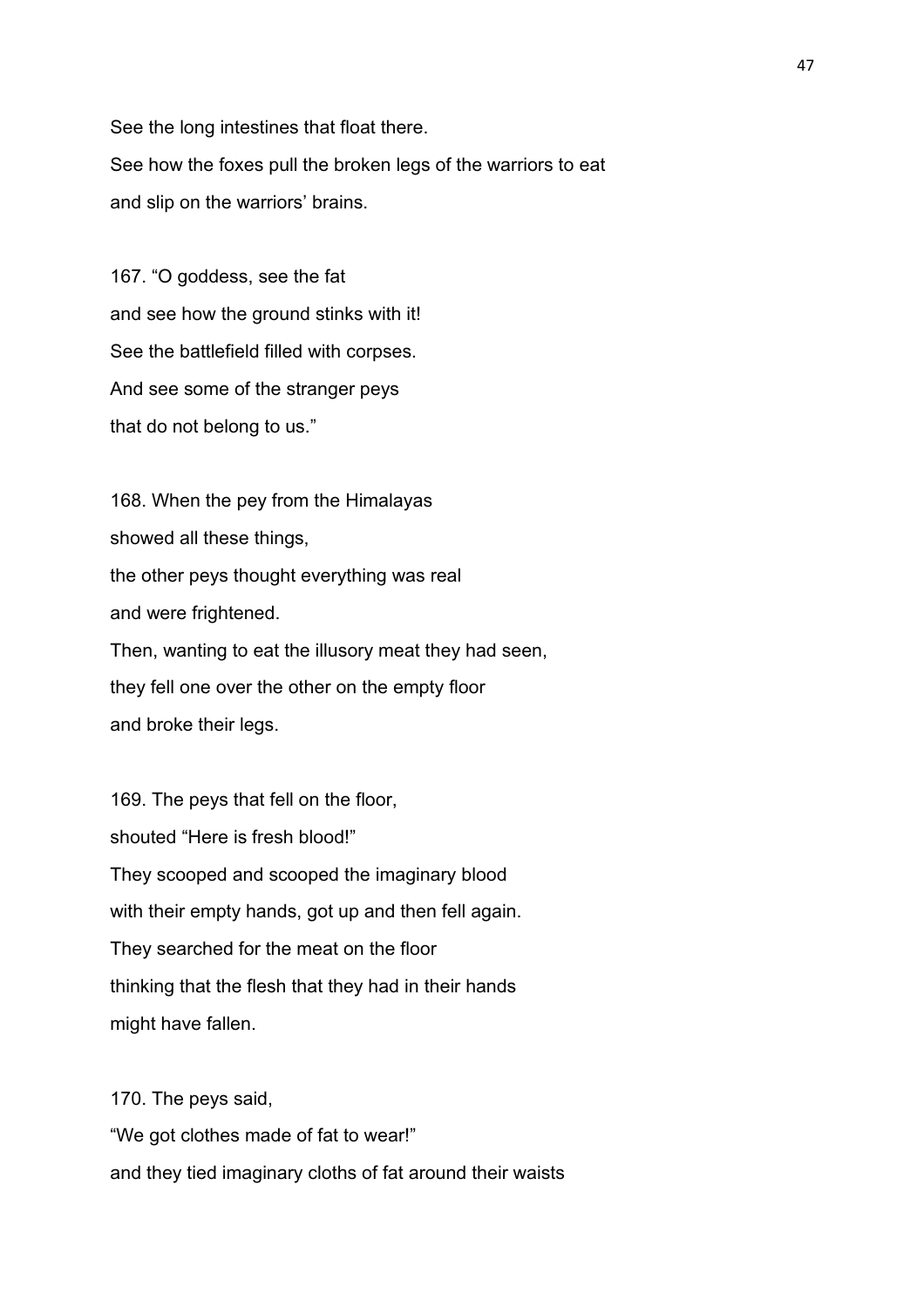with their empty hands.

They bit the air and ground their teeth as if they were biting the heads of the warriors.

171. One thin pey, looked like a rope on a hanging pot, imagined that there were bodies on the floor and tried to grab them. The other peys also ground their teeth, and fell on the floor one over another and tried to grab bodies where there were none.

172. Because the peys fell on the floor, their nails huge as winnows broke and their faces became hot and wounded. The Yogini women saw them and laughed swaying and bending their waists so much that it seemed their chest bones might break.

173. When they saw the magic of the pey from the Himalayas, the peys wanted to eat flesh and became very hungry. They worshiped their ruler, Anangu, trembled and told her, "All of us will die. Please stop the magic of the Himalayan pey right now!"

174. The pey from the Himalayas worshipped the goddess and said to her, "All the scholars of arts and other skills come to our victorious king Abhayan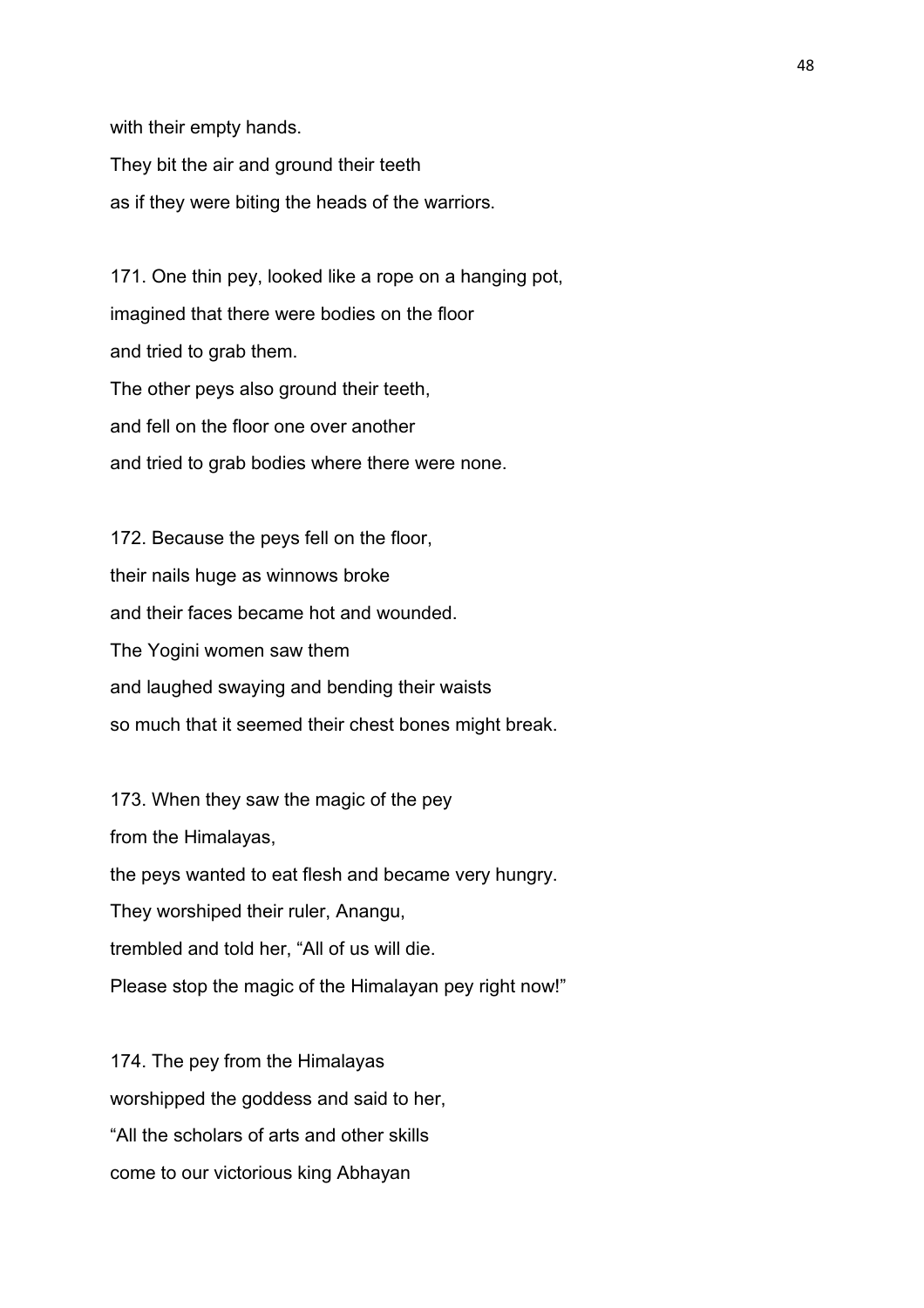with a shining sword and ask him if he would like to see all the tricks that they have learned. Our king sees all our magic and you should also see my magic and give me your grace."

175. All the other peys said, "O magician, O sinner! If you do any more magic and hurt us, we swear on our queen Anangu that it is not right." The Anangu told the pey from the Himalayas, "Now stop your magic. Tell us where have you learned all your tricks."

176, 176. The pey from the Himalayas said. "When you and the king Suraguru became angry at me, I was afraid, and thought that I should not stay here, and went to the Himalayas. There Auvai taught me many kinds of magic and told me that your anger will go away if I go to you and show you my tricks. She also said that the divine Rudra Yogini is your old devotee and I could learn many things from her. She asked me to stay with her. And so I spent some time there learning magic."

------------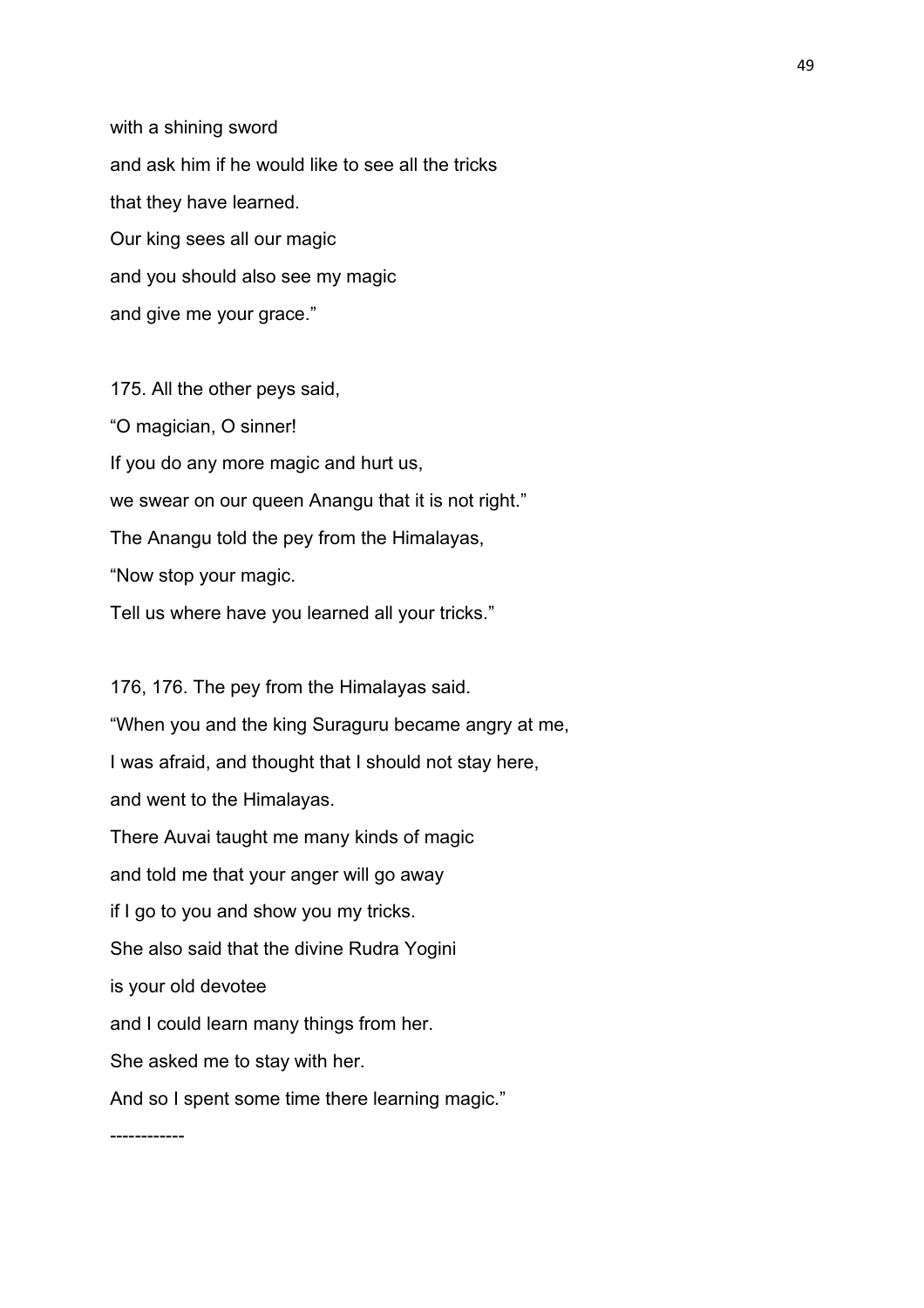## Chapter 8. irāca pārampariyam (Poems 178-211)

# History of the Chola Dynasty told by the Pey to the goddess as he heard from sage Naradar.

 (Nāradar, the sage told the history and the victories and history of the Chola kings before and after the king Karikālan. Karikālan inscribed the history of the Chola kings as Nāradar told him on the hills of the Himalayas. The speaker of the first part of this section is the pey from the Himalayas and later the Anangu.)

The Pey from Himalaya says:

178. When the Chola king Karikālan went to the northern countries to fight, the Himalaya mountain stopped him. He turned the hill upside down with a chendu weapon, planted his tiger banner on it and said to Himalaya, "May you become as before!"

and made the hill straight again.

179. Nārada, the divine sage, the scholar of the Vedas, who knows past, present and future, came there, praised and blessed the king Karikālan and said, "O king, there is no one equal to you on this earth surrounded by oceans! There is one thing I would like to tell you. Listen!"

180. Nārada continued,

"In ancient times the sage Vyāsa, the son of Parasarar, told the story of Bharatham to the elephant-headed Ganesa and Ganesa wrote the story with one hand,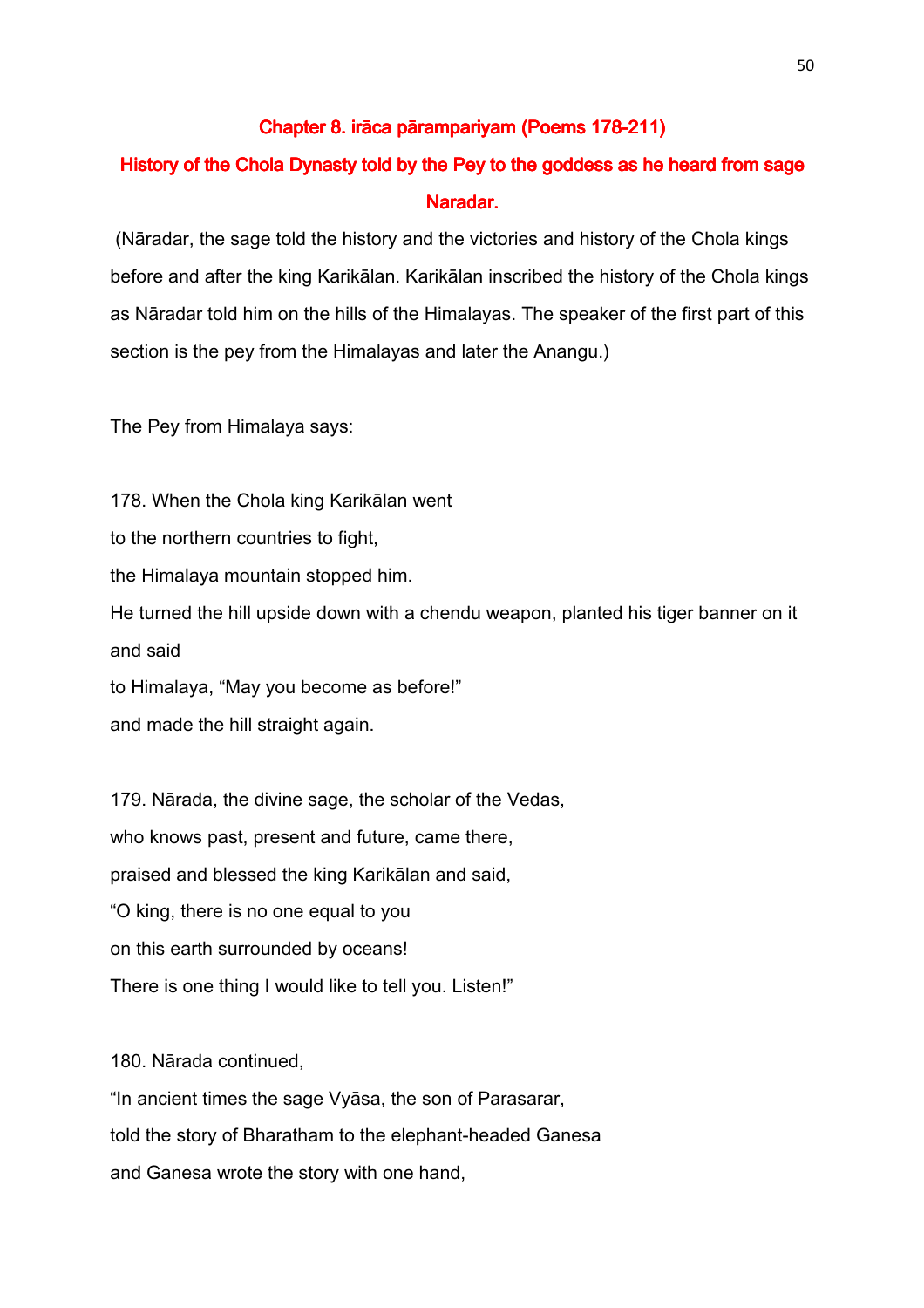using his tusk as a pen. It is hard to describe the great benefit that the world received because of that wonderful work.

181. "The divine stories of Bharatham and the stories of the highest gods in it are all like the true and ancient four Vedas. This Chola history that I am going to tell you is as great as the stories of the Vedas. You must inscribe this history on the summit of the Himalayas. Listen to this famous history.

182. "Vishnu is the first one of Chola dynasty. No one can describe him and his power. He is the creator of the world and its seven divisions, and the creator of humanity, praised by gods.

183. "Vishnu engendered the sages and they created the Rgveda, the Upanishads, the Ashtagams, the Sangidais and all the other sastras. Together, these contain the rules that instruct all people how to live.

184. "Brahma was born from the lotus growing from the navel of Vishnu and all the Chola kings, protecting the earth were born in the dynasty of Brahma.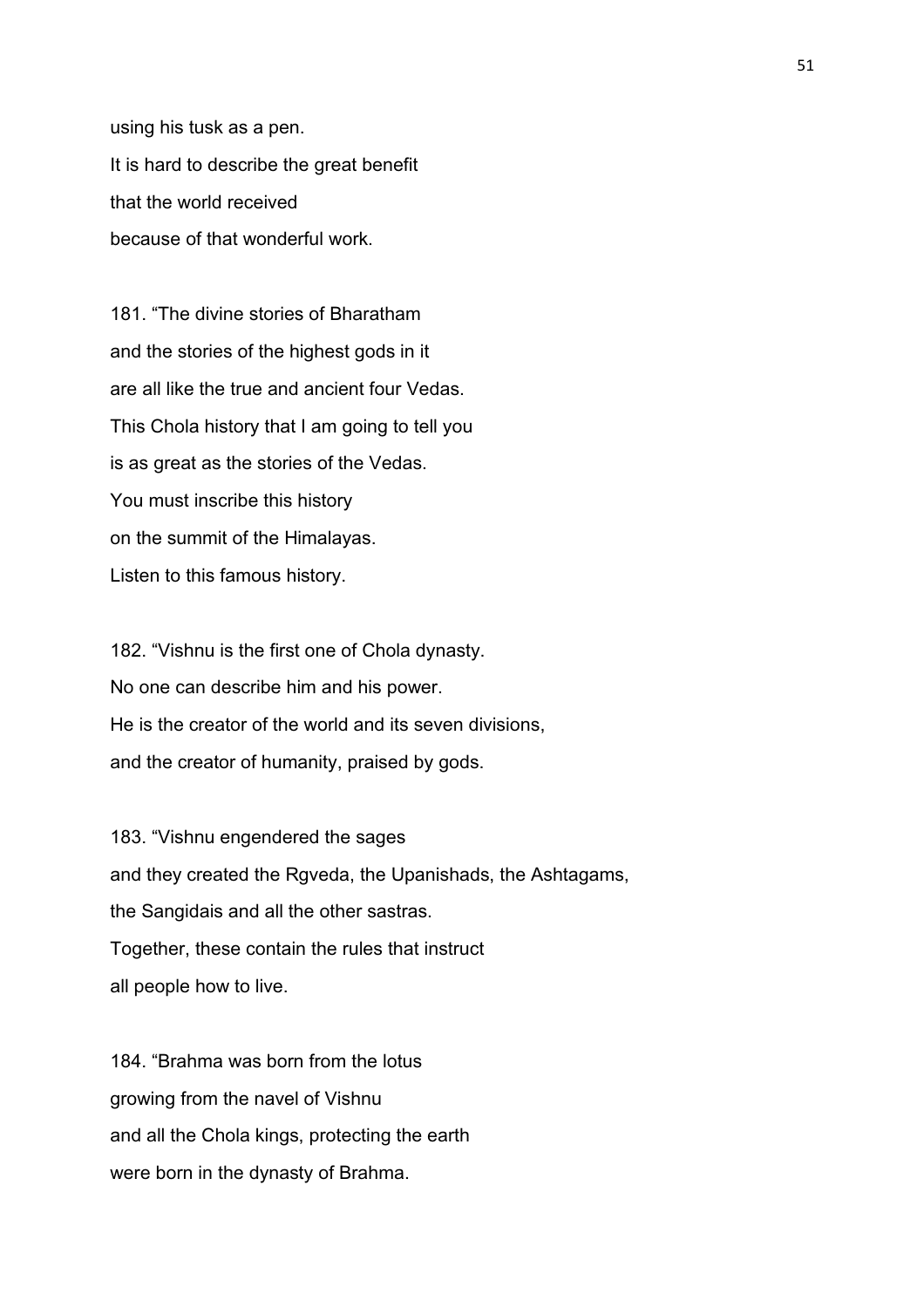Chola history is like the faultless Vedas because the ancestors of the Cholas are Vishnu and Brahma themselves. The god Vishnu of the Vedas was to be born as king Abhayan."

185. The sage Nārada told the history of the Cholas beginning with Vishnu who sleeps on a snake bed as Adisesha and presents himself to his devotees. Nārada told the history up to Abhayan, the king and the protector of this earth, and then departed. The king Karikālan continued telling the history as Nārada had told him on the Himalayas.

The pey from the Himalayas continues to tell the the history of the Cholas to the Anangu.

186. "Brahma was born from the lotus from the divine navel of the ancient one, Vishnu. The great Marici was the son of Brahma, and Kasiban, the compassionate king, was the son of Marici, and the bright Sun god was born to Kasiban.

187. "King Manu, the son of Kasiban, placed his son under the wheels of a chariot to do justice to a mother cow who lost her calf because the careless prince had killed it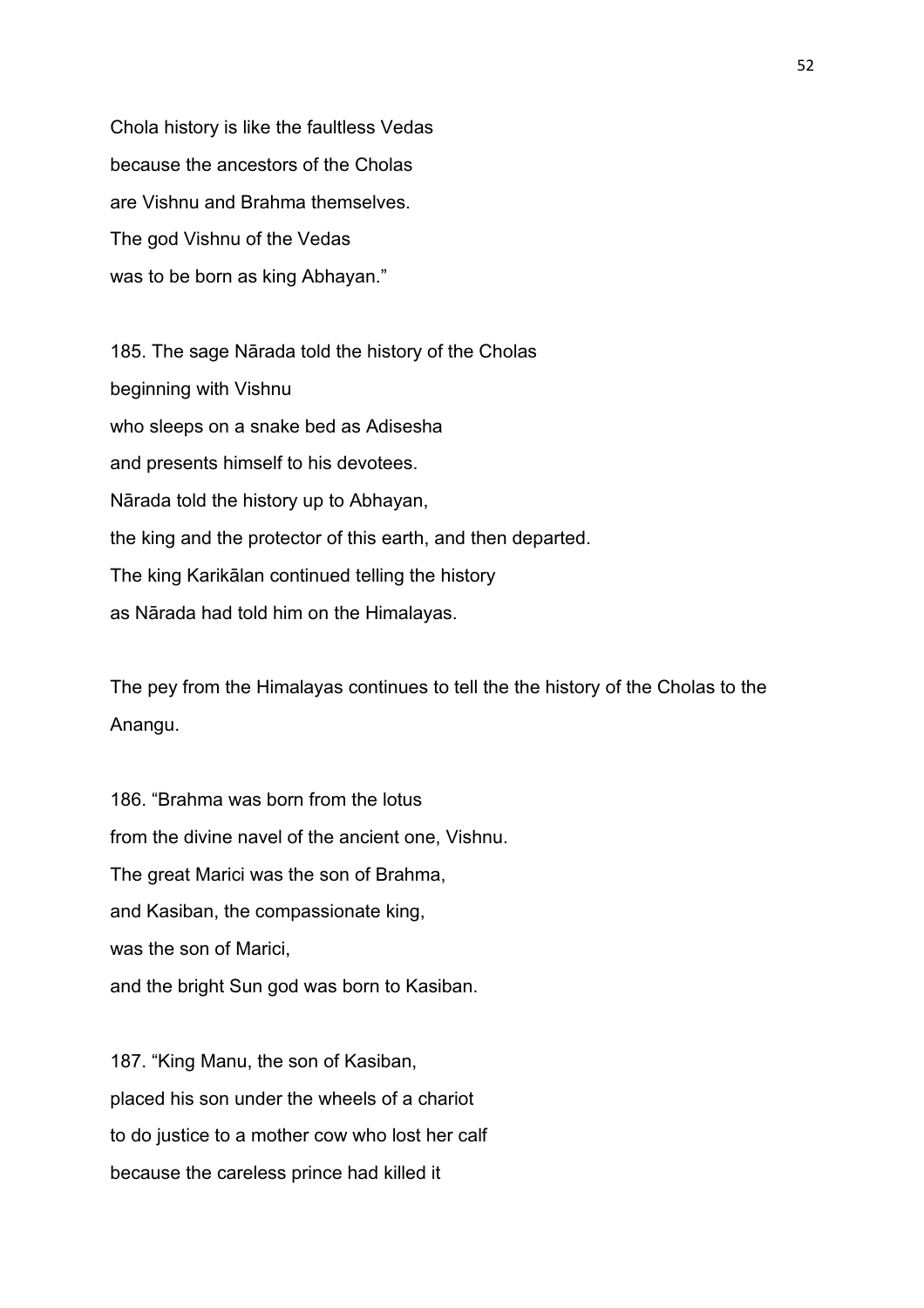when he drove his chariot. Even today, when the world hears his story, it marvels at the wonderful sacrifice of the king. King Ikuvagu was born to Manu.

188. "Ikuvāgu's son was Vihuchi, and Kāhustan, the heroic one was born to Vihuchi. The strong king Kāhustan, riding on an elephant, conquered all the asuras and helped the thousand-eyed Indra and the other gods.

189. "Kāhustan's son Mandāda was known for his kindness. In his kingdom angry tigers and innocent deer stayed on the same riverbank and drank water. His son was the famous Musuhundan and he conquered all the lands of the gods and ruled them majestically.

190. "The king Brudulakshan helped the gods in the sky by giving them the sweet nectar when they and the asuras churned the ocean of milk. The Chola king Sibi cut his flesh and put it on a scale to save a dove.

191. "The Surādirājan was the first king of the Chola dynasty, and he gave the titles Rājakesari and Parakesari to the future Cholas.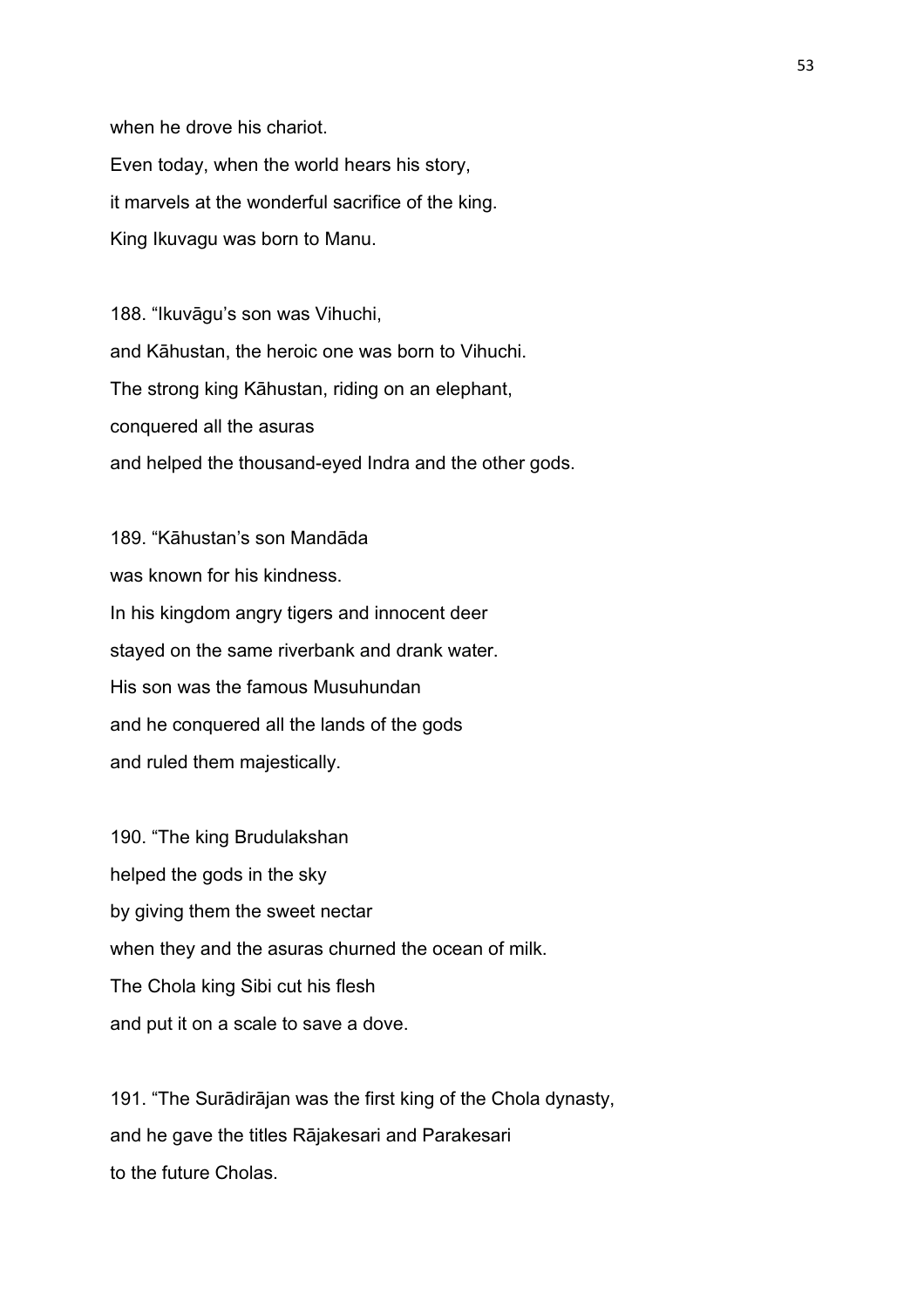The Chola kings with those titles conquered and ruled all the seven worlds under the tiger banner.

192. "The Chola king Killivalavan argued with Yama and told him what was right. King Kāveran brought the river Kāveri to the Chola country. The king Mrtyujit conquered Yama and told him not to take lives in his country without warning.

193. "The Chola king Chitran conquered Indra and made him the tiger on the Chola banner. The Chola king Samutrajit dug a channel to connect the eastern and the western oceans so that ships could go from one side to the other. The Chola king Panjapan cut his finger and gave his blood to the five thirsty yakshas. When a Chola king could not cross the ocean in his boats because there was no wind, he called Varuna and that god of wind came to help him. Because the god Varuna obeyed him, the king gained the title, Varunarājanaip Panikondavan.

194. "The Chola king Thungeyil Erinta Cholan protected all the kings and his people. He conquered the asuras, flew over their three forts and brought affliction to everyone. The Chola king Ubarisaran flew on a sky chariot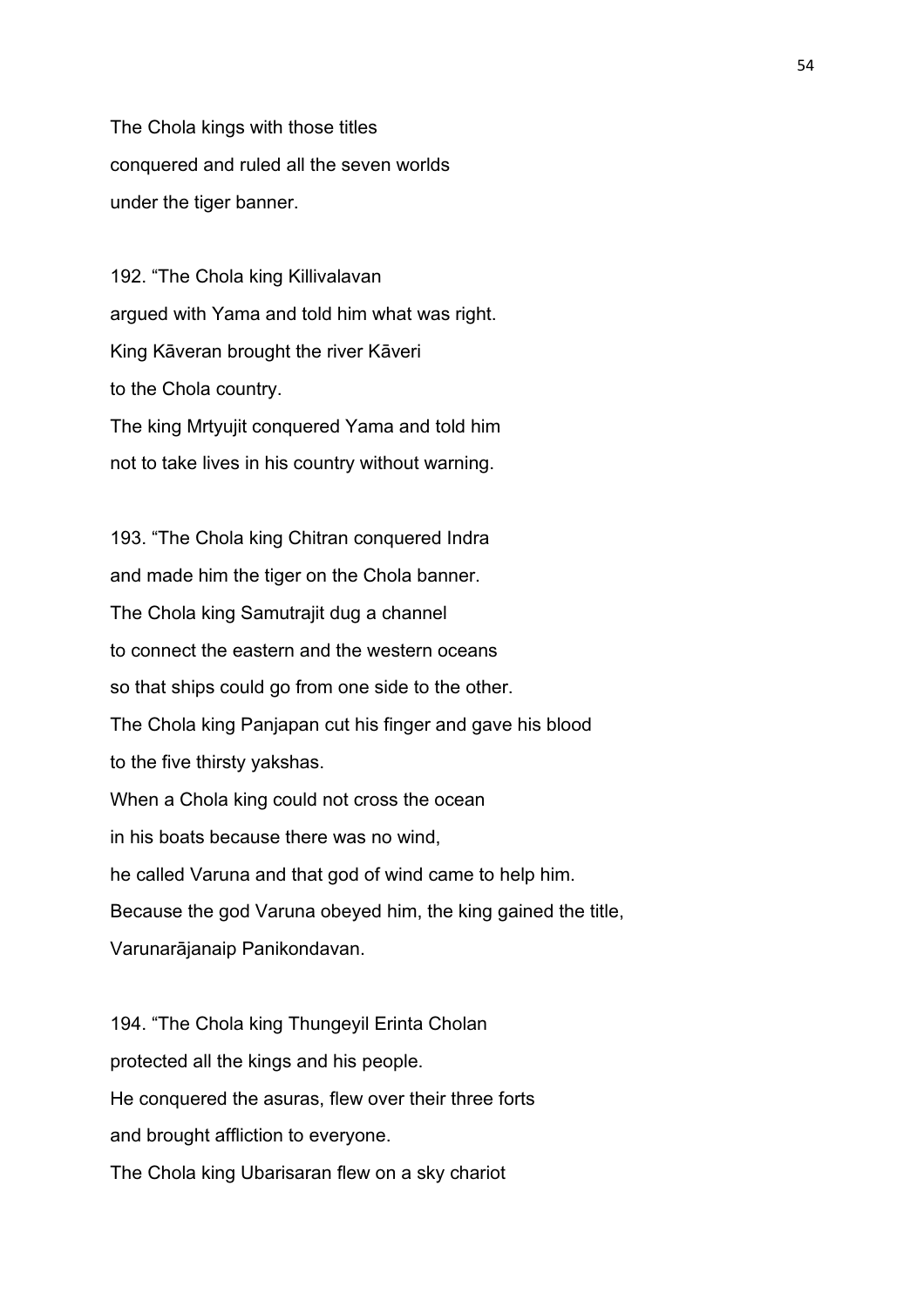studded with diamonds.

A Chola king increased dharma and gave his navy to the Pandavas until the Mahabharatha war ended.

195. "When the king Killivalavan went to the underworld, he saw a Nāga princess with lovely spear-like eyes and white pearl-like teeth. He fell in love with her and married her. The Chola king Chenkanān released the Chera king Kanaikkāl irumporai from prison when the poet Poyhaiyār sang the Kalavalzi Nārpadu in praise of the Chola king.

196. "Karikālvalavan had inscribed the history of his ancestors as Nārada had told him on the Himalayas and returned to his country. He rode on a strong elephant, conquered the Pandyan and Chera kings and the goddess of victory adorned his shoulders.

197. "Karikālan obtained a picture of his enemy king Pradābarudran and put out one of his eyes on the picture because Pradābarudran obstructed his workers when they built up the banks of the Kaveri river.

198. "Karikālan conquered the city Kuruvi surrounded with ponds where fish frolic.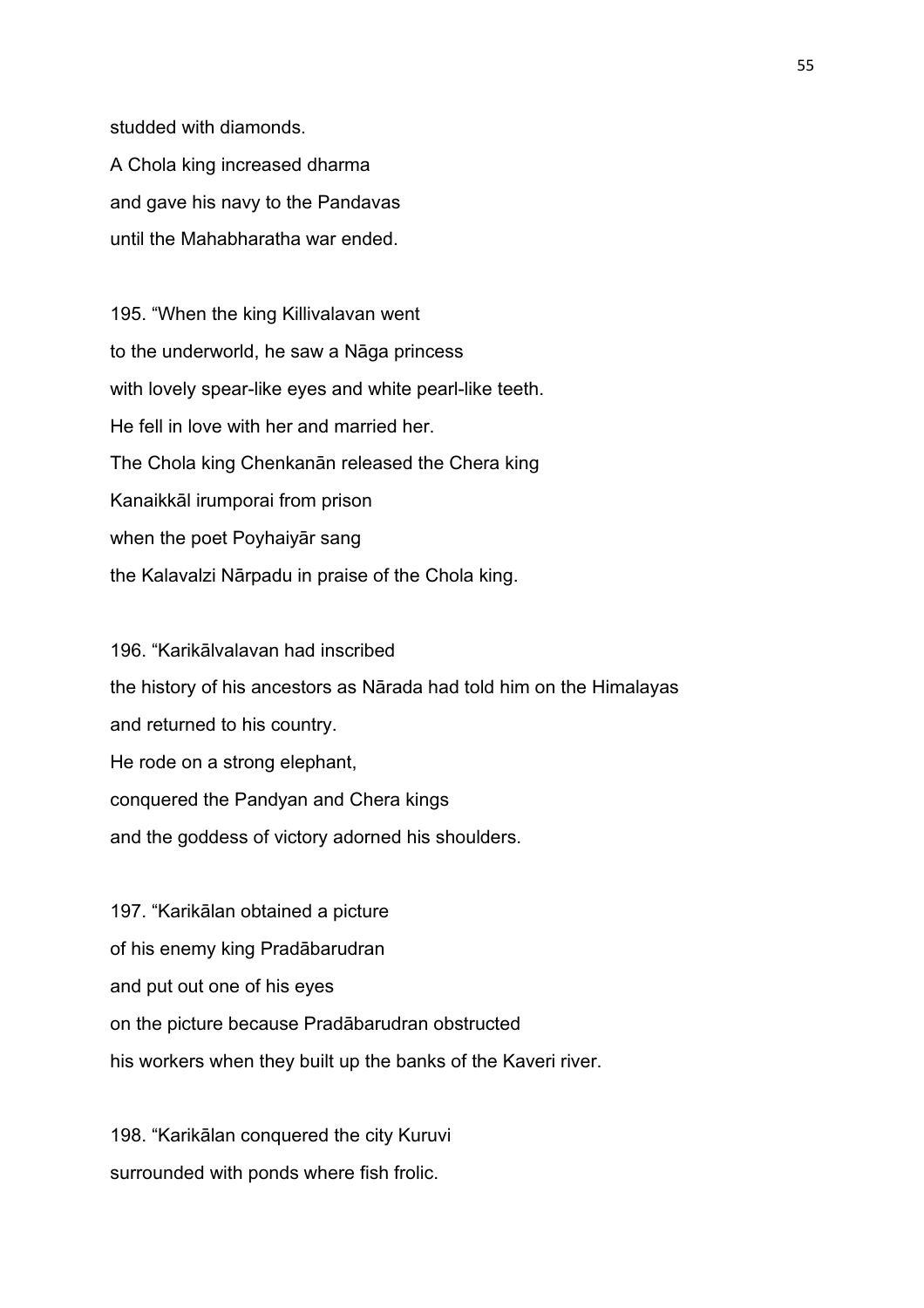He gave a hundred thousand gold coins to the Tamil poet Rudra Kannanār for composing the poem Pattinappālai that praises him.

199. "Karikālan conquered the Chera king Perunjerālathan and the Pandiyan king Nedunjeliyan, never retreated from battle, and he made them wear torn clothes and carry lamps on their heads.

200. "The Chola king Parānthahan riding on his elephant went to many countries under the sky and conquered them all. He conquered the Pandiyan land and Lanka and his fame spread everywhere.

(Parānthahan I, has the title "Veeranārāyanan." He was the grandson of Vijayalaya Cholan and son of Adithya I)

201. "The Chola king Rajarajan I, the son of Parāndahan, started a festival on Sadaya Patchatram in the Chera country. He rode on a matchless elephant like the rising sun, conquered Udagai city and took many elephants.

202. "The king Rajendra Cholan I, son of Rajaraja Cholan I, went to the northern lands where the Ganges flows and ferociously conquered them. In the city of Mannai, he fed Ganges water to his elephants that fought in the war. He conquered the country of Kadāram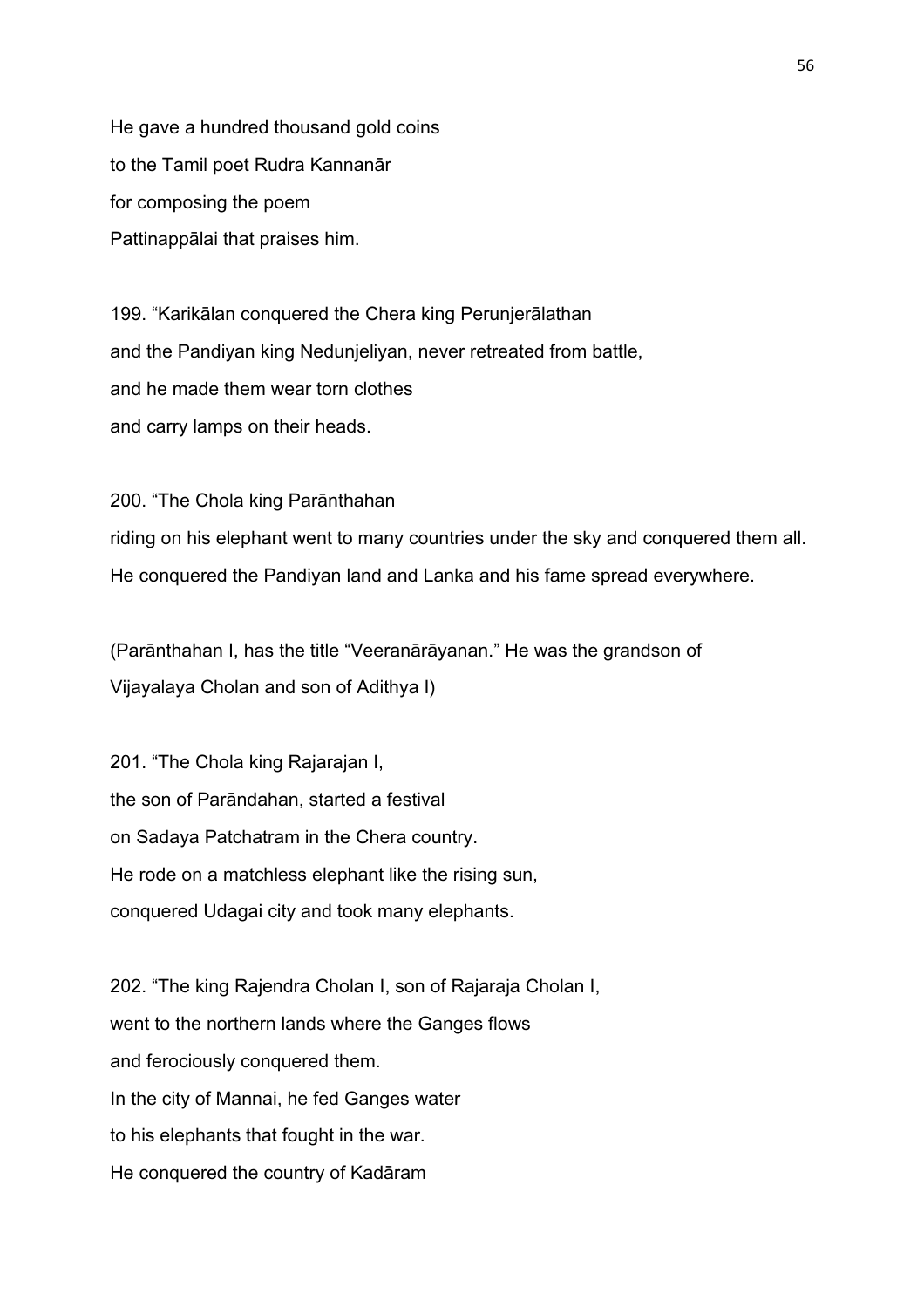surrounded with roaring oceans with cool white waves and ruled it under his royal umbrella.

203. "The Chola king Rajadhirājan I conquered the city of Kampili and planted his pillar of victory there. He rode on his elephant that was decorated with a kimburi ornament, fought in Kalyānapuram and conquered that city. He stamped his tiger seal on all the mountains in all directions.

204. "The king Rajendra Chola, strong as an elephant, the grandson of Vijayālaya Cholan, riding on his victorious elephant, conquered his enemy king in the city of Koppai on the bank of the Krishna river and was crowned on the battlefield. Sitting beneath his royal umbrella, he protected the world.

(The Chola king Rājendran was crowned on the battlefield when his brother Rājādhirājan died in the war as they both fought opposing the Chalukya king Agavamallan in the city Koppai, on the banks of Krishna river.)

205. "The Chola king Rājamahendran, followed new traditions different than those of the Vedas, the first books that described ancient traditions.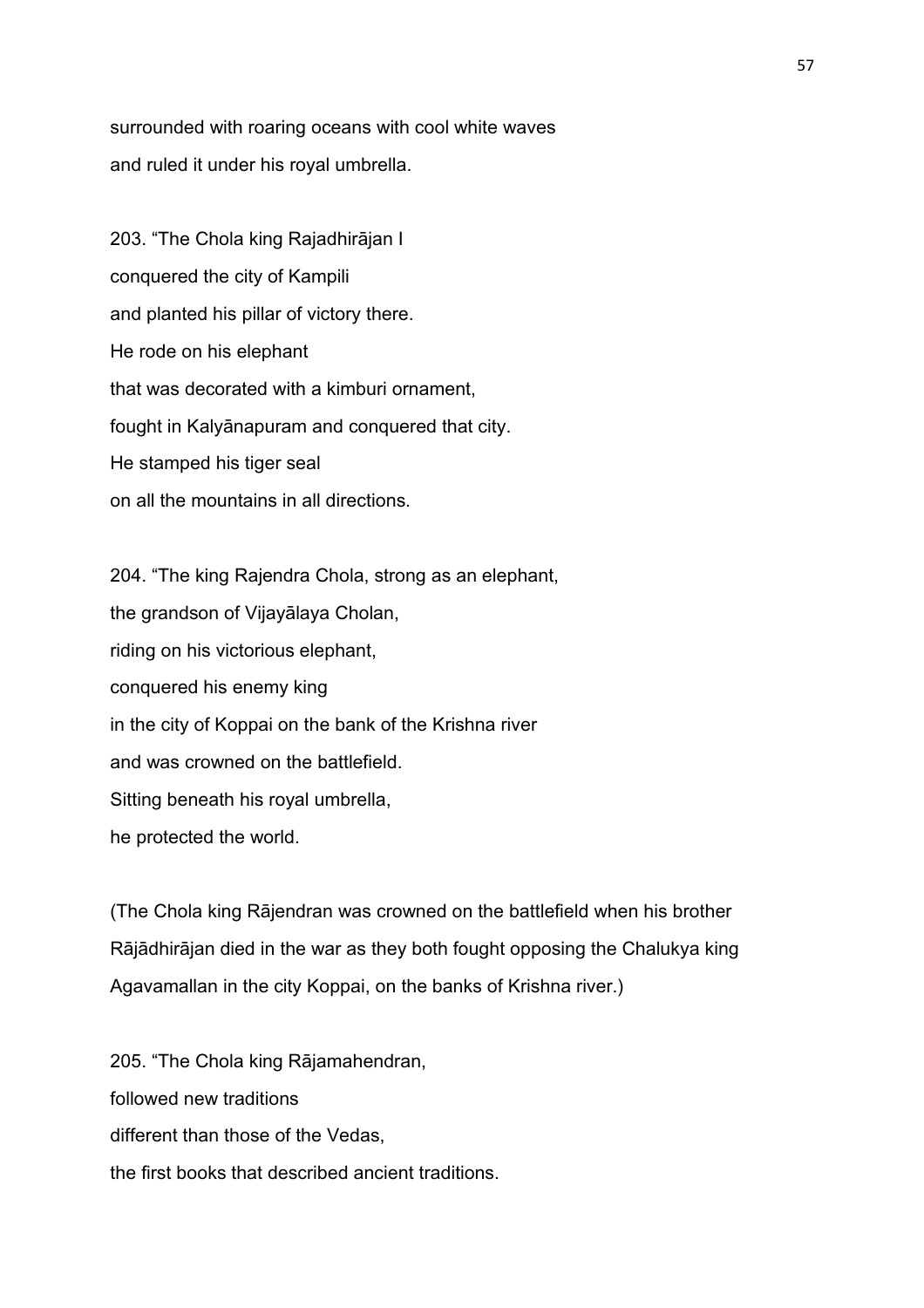The traditions that this king followed were superior to the laws of Manu. He protected dharma and made it flourish as he sat beneath his royal umbrella and ruled the kingdom.

206. "King Veerarājendran, brother of Rājamahendran, fought with his enemies and conquered the Kunthalars in the city of Kudala-sangamam and protected his people. After Veerarājendran, Kulothungan I, became the Chola king and the world praised him, saying, "What tapas has the earth goddess done for the king Abhyan to become king to protect her?"

207. "As long as all the three worlds abide, as long as the Vedas of the well-born abide, as long as the hills and the oceans on this earth abide, king Abhayan will rule this earth with justice and protect it.

208. "Without missing anything king Karikālan wrote down the matchless history of the Cholas and their ancient dynasty as Nāradar narrated it on the summit of the Himalayas so that its tradition and its fame could never vanish or be destroyed."

209, 210. The pey from the Himalayas finished saying, "When Karikālan finished writing, he said, 'If anyone reads this history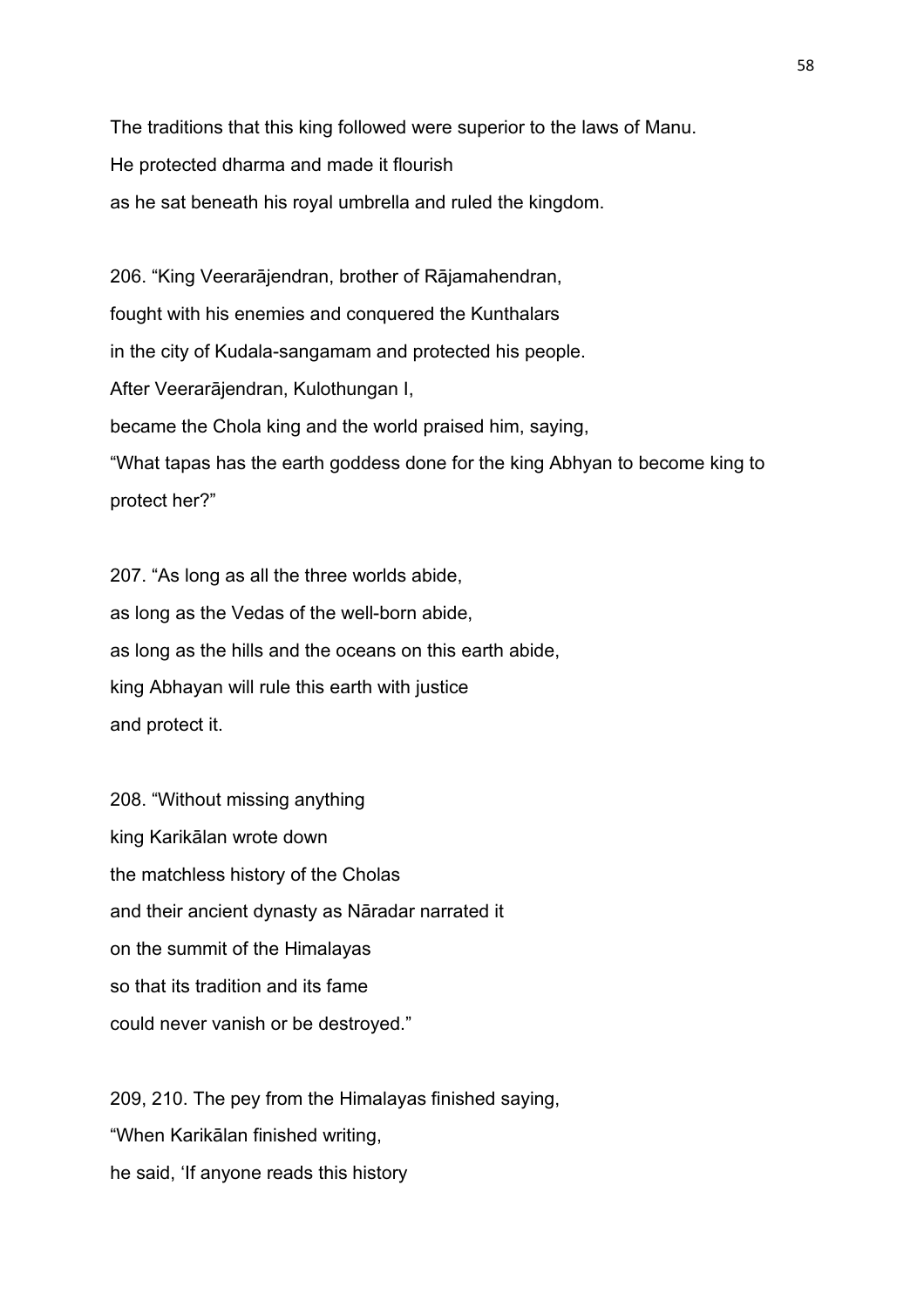all his wrong deeds will be forgiven.'" The Anangu heard the lineage of our king Abhayan, the son of the goddess of earth and said to the Himalayan pey, "You are wise to remember this whole history and tell it to us. I am happier now than when I gave birth to my son Abhayan."

211. The Anangu, the protector of all the peys and of the fame of the king Jayadungan, the ruler of all the world under his one royal umbrella, said, "The king will certainly protect this earth."

-----------

#### PART 5

### Chapter 9. Pey muraippādu. The complaints of the peys (poems 212-231)

The servants peys complain to the goddess that they are hungry and the goddess tells them that there will be a war and they will get plenty of food. They are pleased.

The servant peys complain:

212. The servant peys of the goddess complained, "O compassionate goddess, beloved of Shiva in whose divine matted hair the Ganges flows! We were not born as the fortunate Bhudams protected by king Abhayan, but we were born as peys to suffer.

213. "Who can protect us unless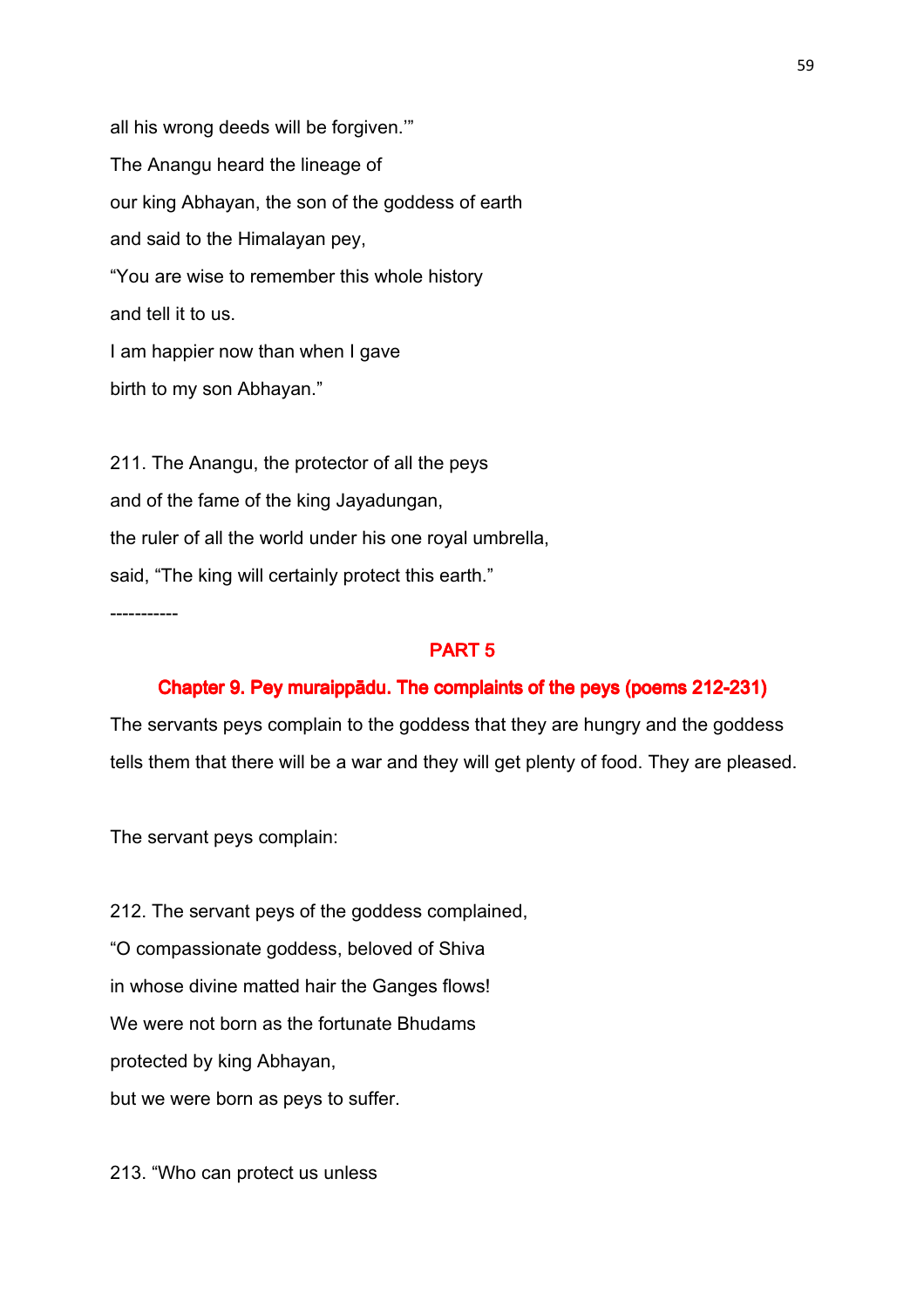you hear our troubles and show us your grace? We do not need a body if our lives are going to disappear, just as there is no need for a fort to protect a city that is already destroyed.

214 "We are so exhausted that we do not have the strength any more even to get more tired. We grow thinner day after day and grow continually weaker. We could not stand against any enemy and we could not escape from them.

215. "We are like dried wood fit only for burning. Our bodies grow emaciated and we have no way to be healthy. We are so hungry that we want to die, but you make it hard for us even do that.

216. "Even dying is hard for us. Did we commit many sins in our last births? Is that why the four-headed god Brahma put hunger in our stomachs? We are sinners, there is nothing for us to eat.

217. "We are so thin that the wind blows us like chaff and we cannot stay in one place.

We are so hungry that we have eaten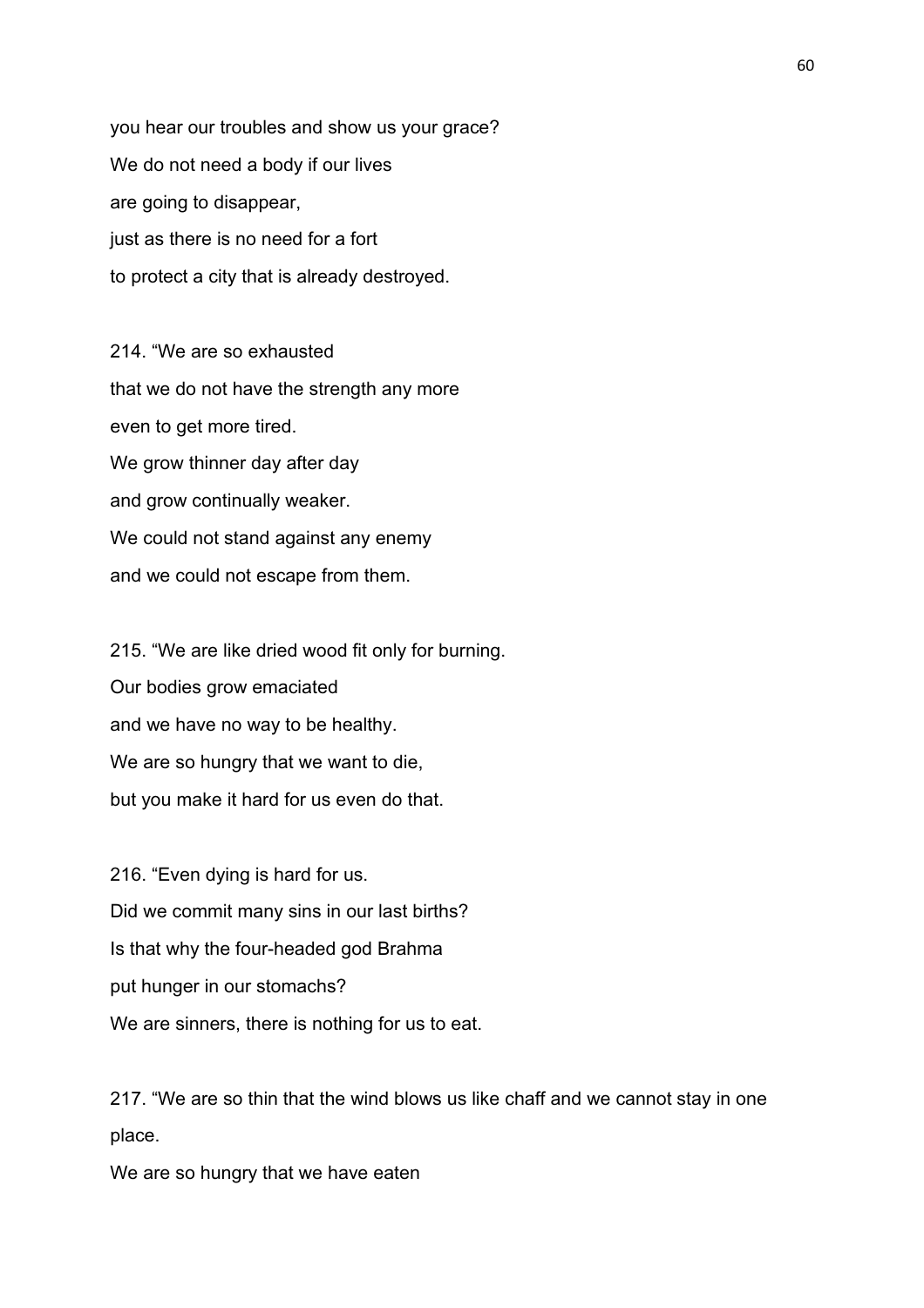half of our tongues and lips. Now we have only half of our mouths. We are your slaves. Show us your grace and save us.

218. "If the other kings give him tribute our king Ahalangan gives his grace to them, but he shows no compassion to us. His elephants stay in their sheds and rest without going to fight and so we cannot get our food from the battlefields. See, we your slaves are very hungry, growing thin and exhausted.

219. "Our noses smell fat, our lips throb, a1d our mouths feel the taste of meat as flies buzz around us. We are alive only because we see these good omens that show us that good things are coming, otherwise we would die today."

220. The servant peys breathed hard and complained loudly. The pey from the Himalayas heard the complaints of the other peys and approached the goddess.

221. He worshipped the goddess folding his hands and said.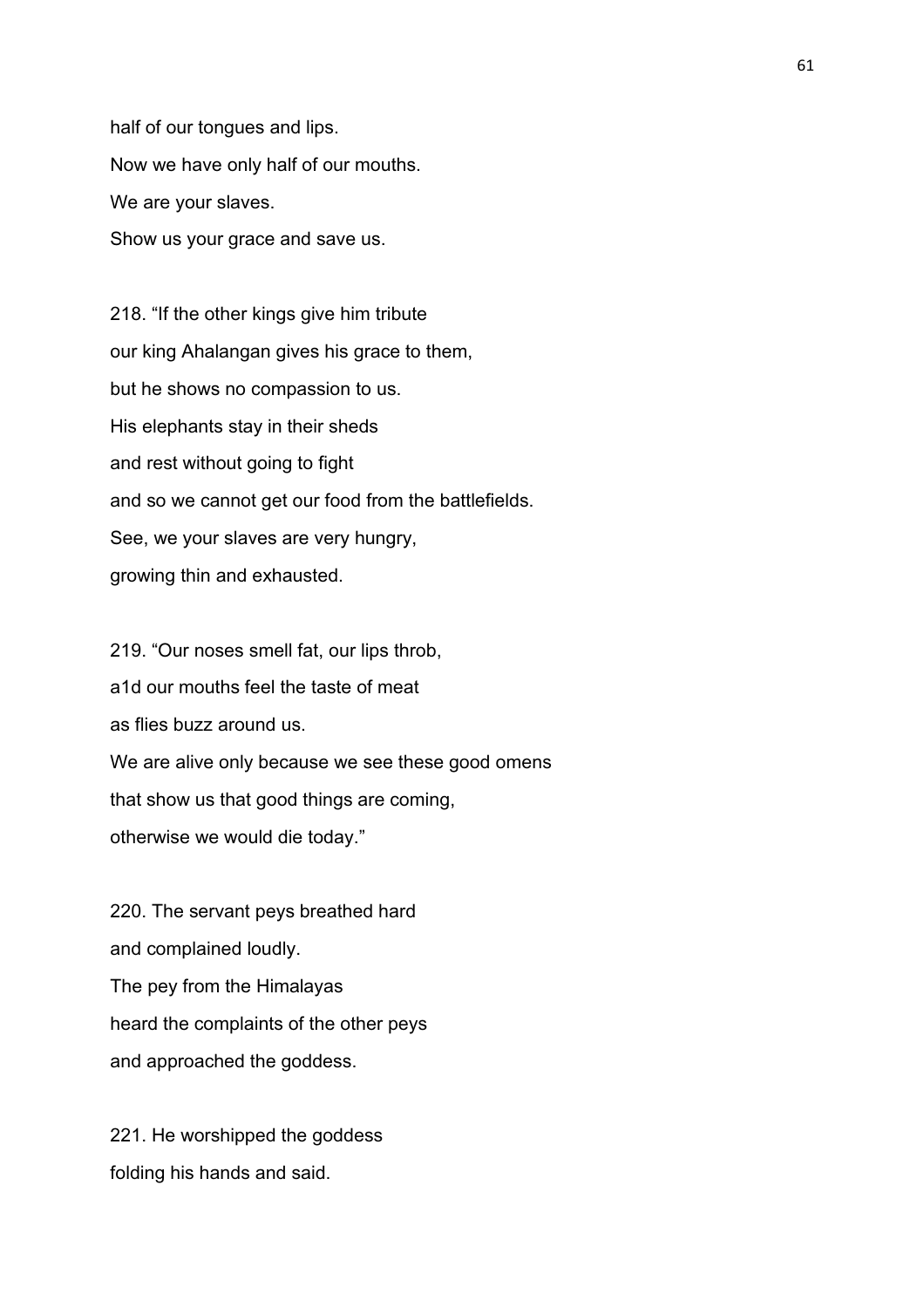"Listen, Goddess! Hear the omens that occurred when I was in the northern Kalinga country.

222. "The male elephants broke their tusks and their ichor dried up, and the female elephants grew tusks, and their ichor increased. The bright lamps became dark and the clouds poured red blood as rain.

223. "The drums tied with thongs around them, played without drummers. The rainbow, the bow of Indra, arose in the sky at night. Owls hooted in all the houses in the city. Foxes howled in the forests and the smell of the burning sacrificial fire spread like fire on the burning ground.

224. "Fragrant garlands stank of flesh, Golden chains studded with diamonds lost their brightness. Pictures of people on paintings dripped sweat and water that came from springs smelled with blood."

225. After saying this, the pey from the Himalayas asked the Anangu, "What do all these omens mean? Tell us." And the Anangu told the peys what the omens mean.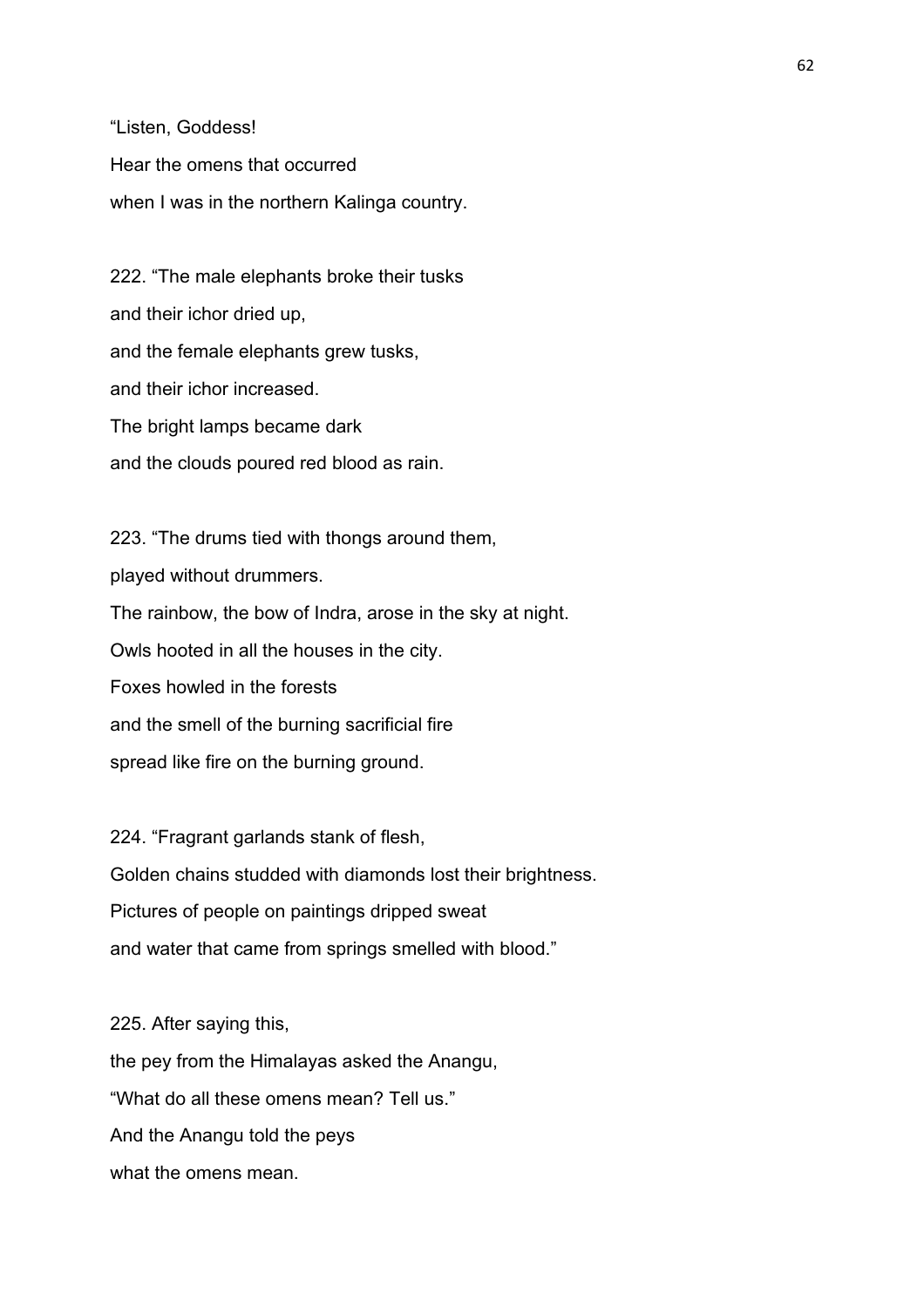226. The Anangu said, "The omens that you saw in the northern Kalinga country will mean good fortune for you and the peys because there will be a war. Now I will tell you the meaning of our astrologer pey's words and of his dreams.

227. "The astrologer pey said that the elephants of the king Ahalangan the conquerer of the armies of his enemy kings, stand tied in chains and are ready to go to war, and therefore there will be a Parani."

228. The peys felt joy and said, "We will be fat. We can eat the heads of the warriors!" They danced until they were exhausted. They ground their teeth and wet their lips as if they were tasting meat.

229. The peys said to one another, "Do not worry about hunger, do not worry about hunger. We will have food!" They laughed and laughed, until their chest bones were about to break and in their joy they forget their terrible hunger.

230. The peys shouted and danced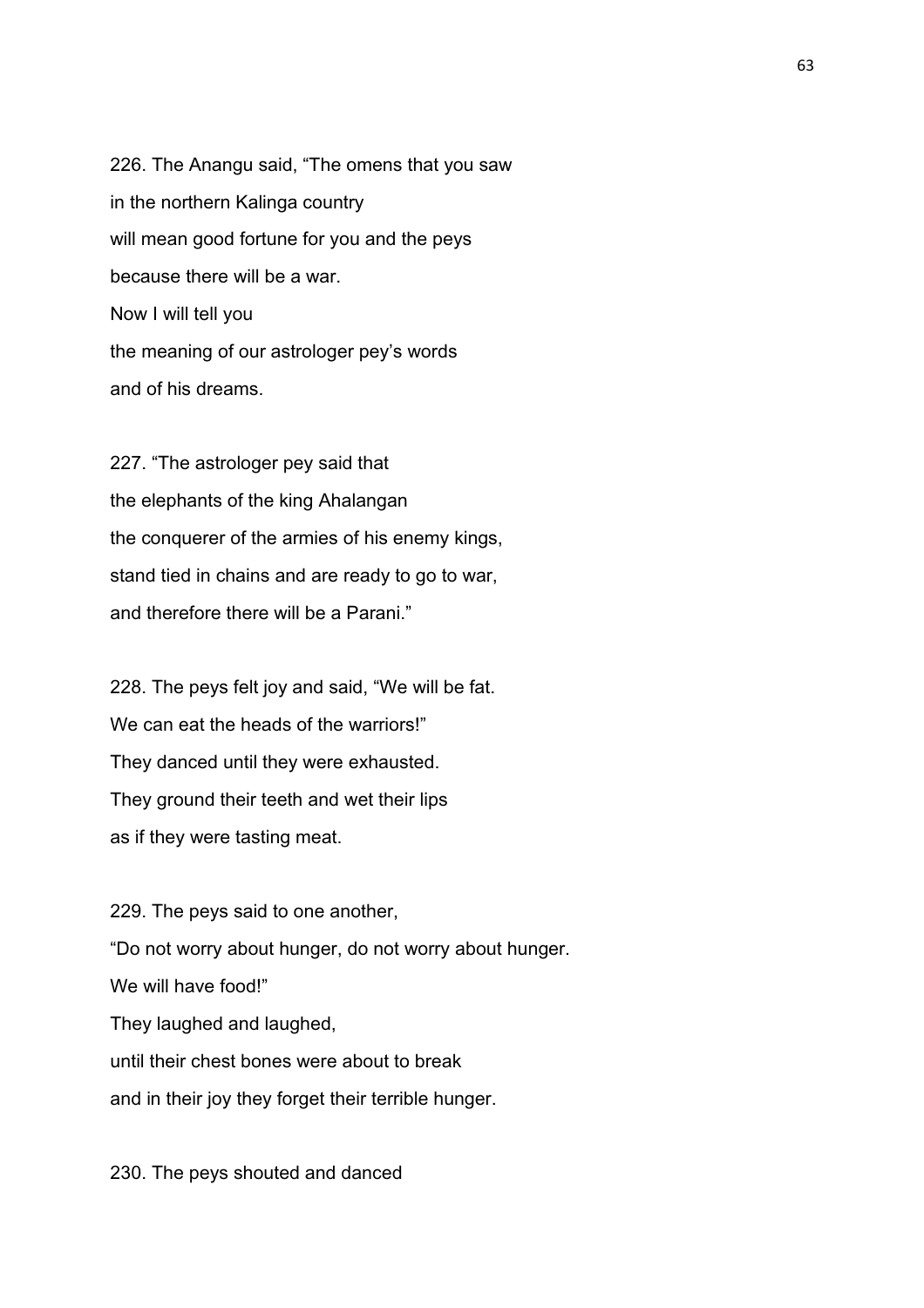until they were exhausted. They asked the Anangu, "If we all get together, and eat the porridge of the Kalinga war, will there be enough food for our cage-like stomachs?"

231. The Anangu replied, "Don't fight among yourselves about whether there will be enough food for you. The Kalinga war is twice as big as the war in Lanka that is surrounded by the ocean."

----------

## Chapter 10. Avathāram Prince Kulothungan's Birth and Youth (Poems 232-311).

The goddess tells the peys of the birth and the youth of prince Abhayan. At the end of the chapter a pey from the Kalinga country comes and tells them about the Kalinga war. Narrators: Anangu and the Kalinga pey.

232. The goddess said, "Our king fought in Lanka and destroyed it and he also defeated all his enemies in the Bharatha war and conquered all lands. He was born as king Vijayadharan and carried a shining wheel to rule all the lands. Listen to what I say.

233. "Once when the gods were in trouble, they went to Vishnu and asked him for help. Vishnu was born to Vasudeva and Devaki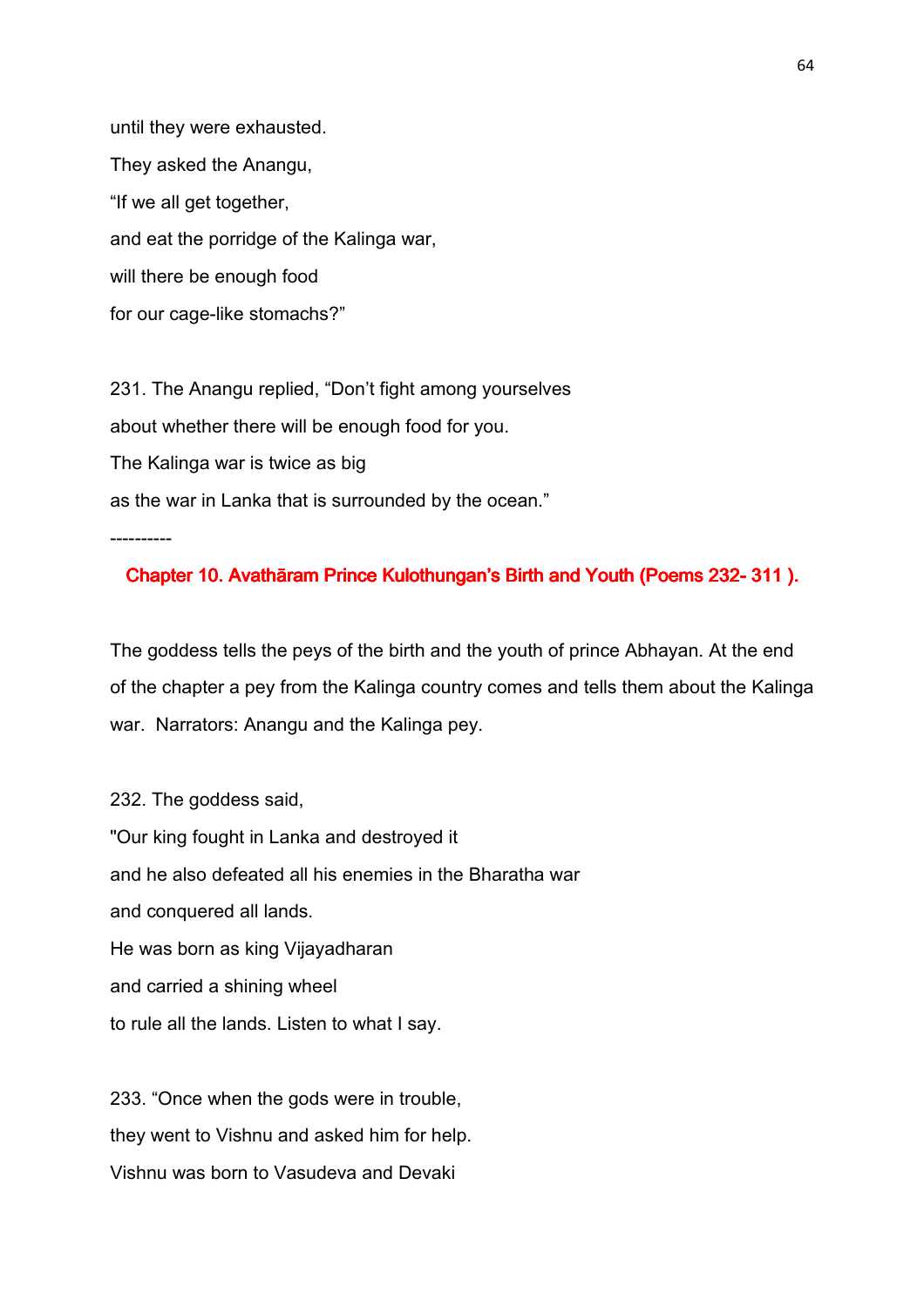and all the three worlds praised him.

234. "Just like Vishnu, born on a banian leaf, the Chola baby prince was born from the auspicious womb of Ammangai, the daughter of Rajendra Chola, the king of the sun dynasty that conquers its enemies, and the queen of Rājarāja Narendra, the king of the moon dynasty that takes away the darkness.

235. "When the baby was born, the thunthumi drums sounded loud from the sky, They proclaimed, 'The earth will become heaven and the Vedas will be recited always.'

236. "When the baby prince was born rain fell like showers of flowers. The Chola queen, wife of Gangai konda Cholan, took her grandson, her daughter's son, in her royal golden lotus-hands.

237. "When the Chola queen saw the marks on her grandson's body that indicated that he would protect the earth, she knew that he would become the heir of the sun dynasty and rule the Chola kingdom.

238. "The kings of the lunar dynasty said, 'This great one, the young child was born in our dynasty to brighten it.'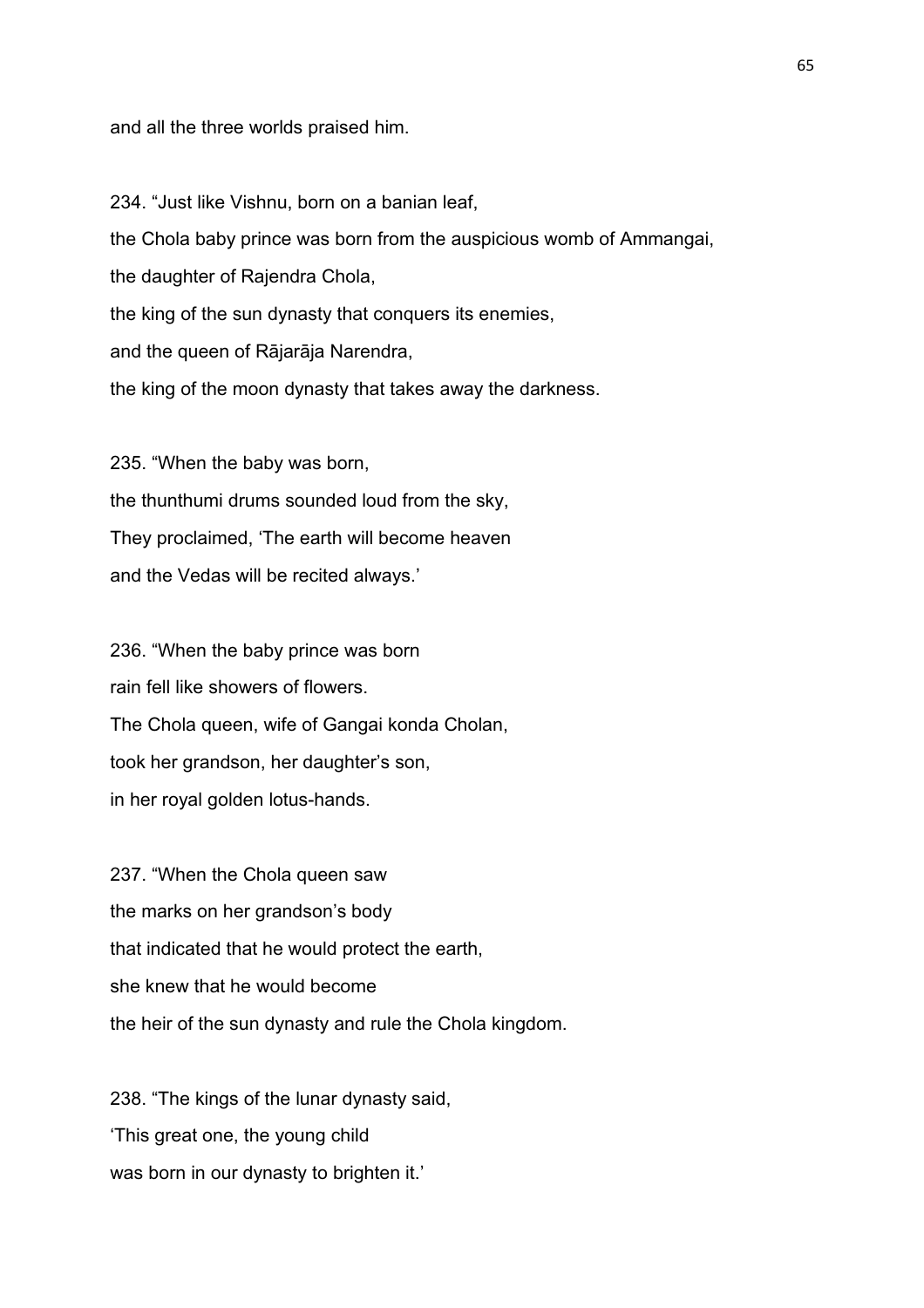The kings of the solar dynasty said, 'This great one will be the emperor of our dynasty.' They both rejoiced thinking it was the result of their tapas that they were given a wonderful child.

239. "The royal family thought 'This child is the god Vishnu himself, born to Vasudeva, and he will take away the troubles of the earth goddess." They made an auspicious aimpadaithali chain with five pendants in the form of a bow, a conch, a sword, a wheel and a mace, put that chain on him and rejoiced.

240. "The prince was like a tiger cub raised by an angry father. He was like a matchless elephant cub embraced by the elephants of the eight directions. As he began to walk all virtuous and heroic deeds followed him as if they too were learning to walk.

241. "From the time the prince drank milk from his mother's breast, he showed his grace to the world. Even when he prattled, he sounded as if he were reciting the words of the Vedas and Manu. His words were clear and all understood them as his commands.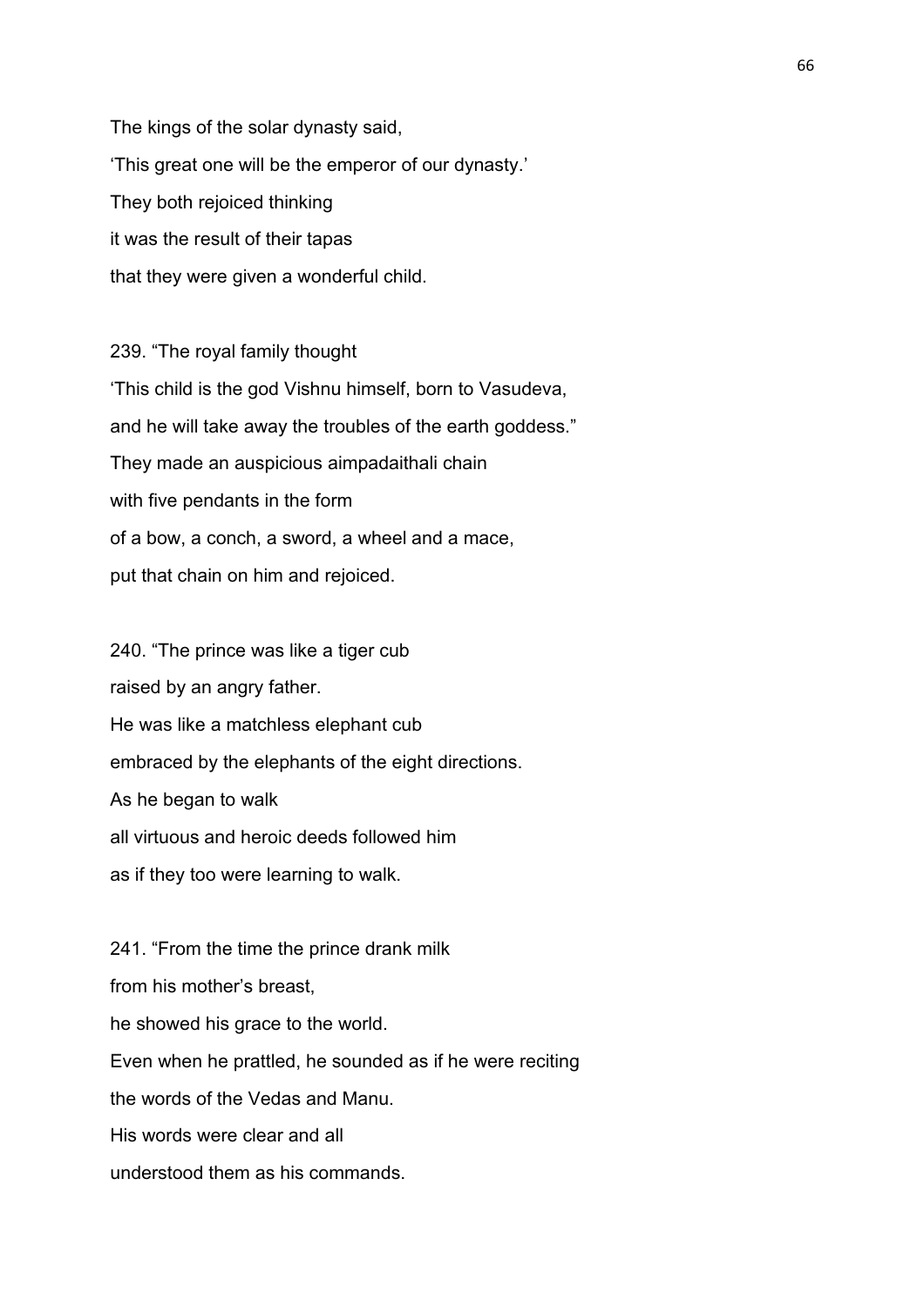242. "The prince wore a sacred thread on his chest that shines like the divine wedding chain on the beautiful neck of Lakshmi seated on a lotus on Vishnu's chest. He had his second birth and wore that shining thread on his strong chest.

243. "The prince learned all the Vedas of Vishnu from sages again and again just as they were given to the king Mabali when Vishnu came in the form of a Brahmin dwarf and took over the earth and the sky.

244. "The prince carried the goddess of heroism of the Vindhya mountain on his arms and tied his shining sword on his majestic waist. When the earth goddess saw this she knew that her life would soon flourish.

245. "As the prince learned to ride an elephant, he claimed that just as Indra conquered all his enemies riding on Iravadam, his four-tusked elephant, he would conquer his enemies riding on an elephant that has only two tusks.

246. "As the prince learned to ride a horse, he thought, 'The Sun god goes around the earth removing darkness and riding on his seven horses every day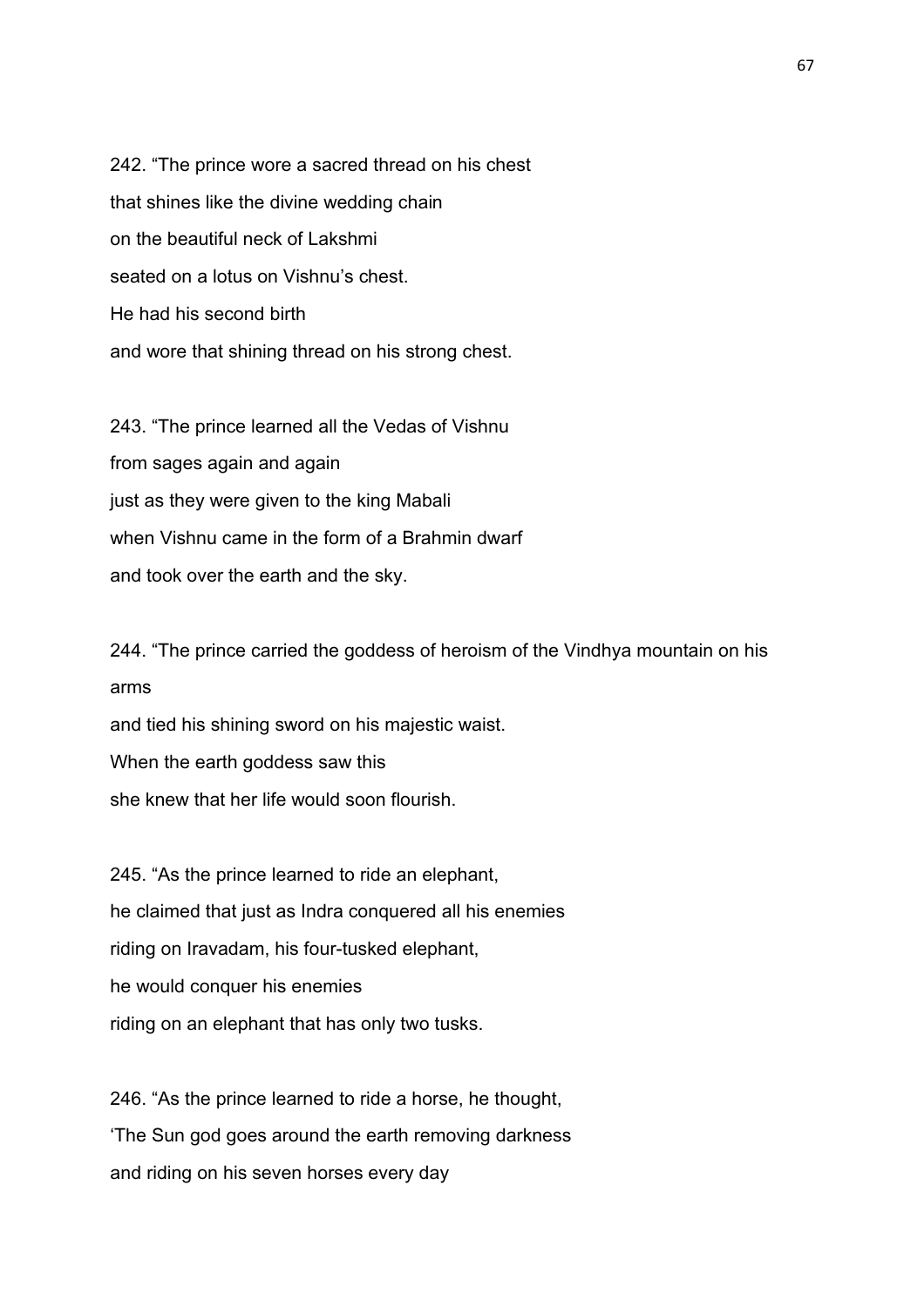but I will ride on my one strong horse and remove the afflictions of the earth.'

247. "As the prince learned to use the five weapons wheel, conch, club, bow and sword that he kept from the time he was born, he thought, 'I will go around the world with my weapons in all directions and conquer the kings.' And even though he learned to use them skillfully, he was so strong that his flower-like hands did not suffer.

248. "It is not enough to say that the prince had learned many arts. No, the only way to do justice to his talents is to say no other prince knows as many arts as he and there are no excellent arts on this earth that he did not learn.

249. "After the famous king Veerarajendra Cholan had raised the tiger banner high and made Abhayan the prince, Abhayan decided to travel in all directions to fight with kings and take their lands.

250. "He attacked his enemies and conquered them with all his weapons like a lion cub that attacks a rutting elephant, scoring its face with its sharp claws.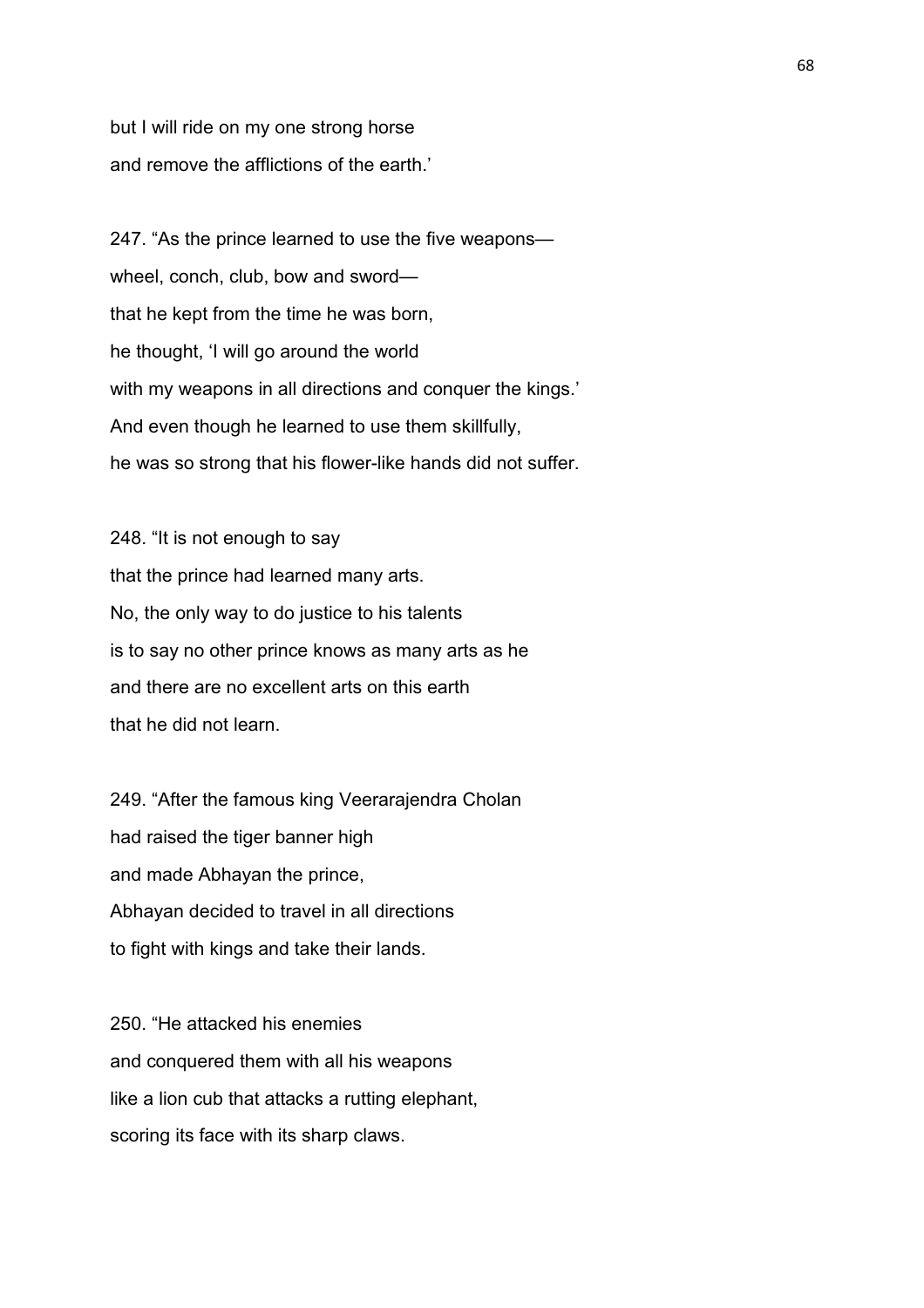251. "Just like the sun that rides on his chariot yoked with horses that rises in the east and removes darkness, the Chola prince went to the northern lands riding on his horse and conquered heroic kings.

252. "The prince rode on his elephant as large as a mountain, fought with his enemies and conquered them in the city of Vairaharam where the battlefield burned, filled with smoke, like the three flying forts burnt by Shiva. The enemy kings folded their hands and bowed to the prince in the battlefield.

253. "The prince killed the horses of his enemies that were sent by them like a roaring ocean and when enemy warriors came to fight with him making an oath that they would prevail, he piled their heads as high as a hill.

254. "The Chola prince removed the evils of his land. He bent his bow-like eyebrows in anger and fought in Chakkarakottam the battlefield looked like the fort of Yama.

255. "In each land where the prince fought and conquered, the goddess of victory belonged to him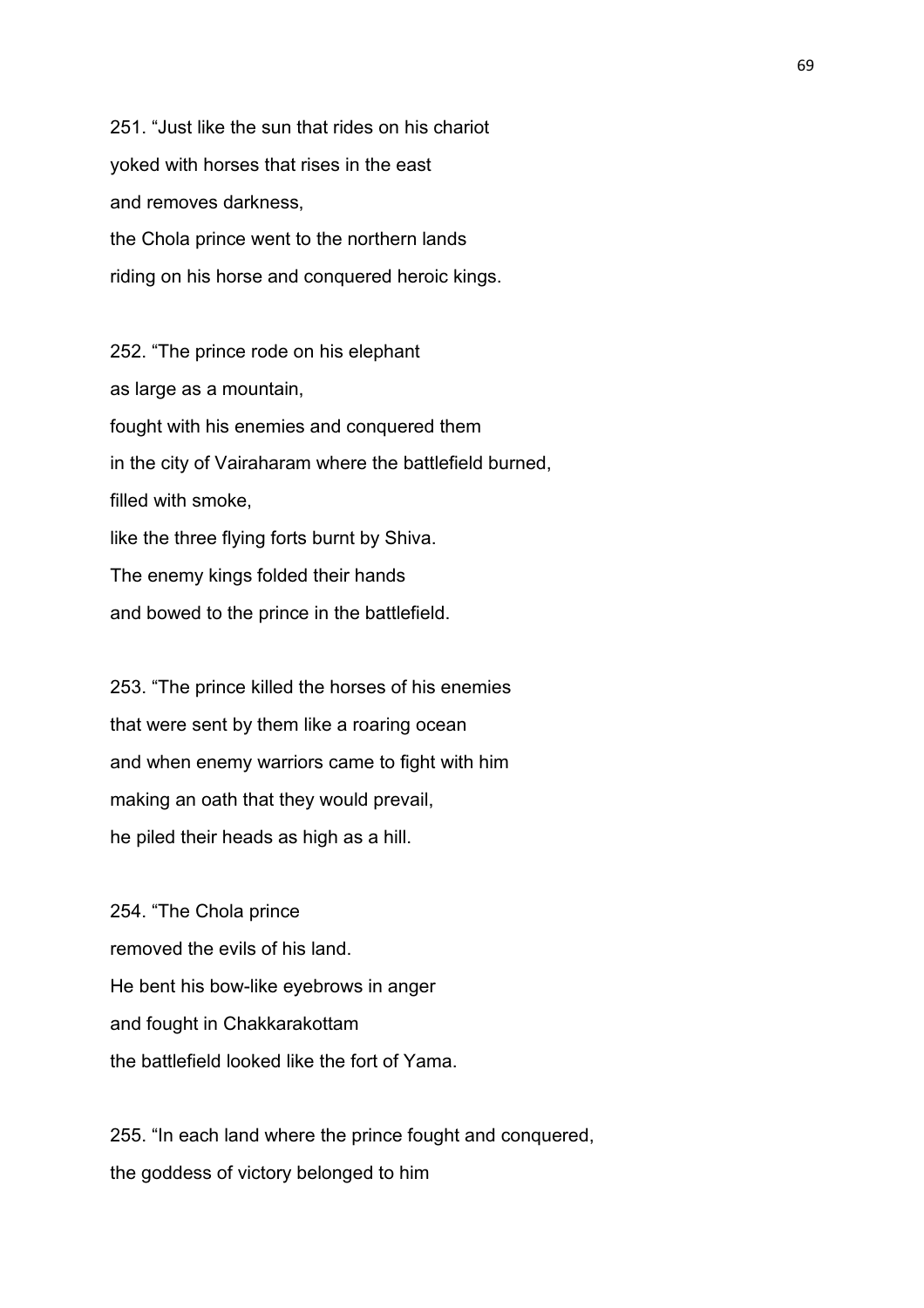and the enemy kings gave him horses, elephants and wealth as tribute for his victory.

256. "On the battlefield where the prince fought, he conquered his enemies so quickly that the eyes of the enemy kings did not become red and the legs of the retreating kings did not become red. Only his spear became red, and his fame spread everywhere.

257. "When the matchless prince Abhayan went to the northern land riding on his horse to fight, the king of kings Veerarajendran died and went to world of the gods as their king. The prince returned to his country in the south and now I (Anangu) will tell what happened.

258-260. "When the Chola country lost their king Veerarajendran, the country became disorderly. The Brahmins did not perform their sacrifices. The laws of Manu were not followed. The six paths of the shastras astrology, literature, grammar, the yugas, dance and the arts and prosody all were abandoned. The recitation of the Vedas was not heard. Castes did not follow their rules. People did not follow moral paths and fought always. Pujas at the temple were not done regularly.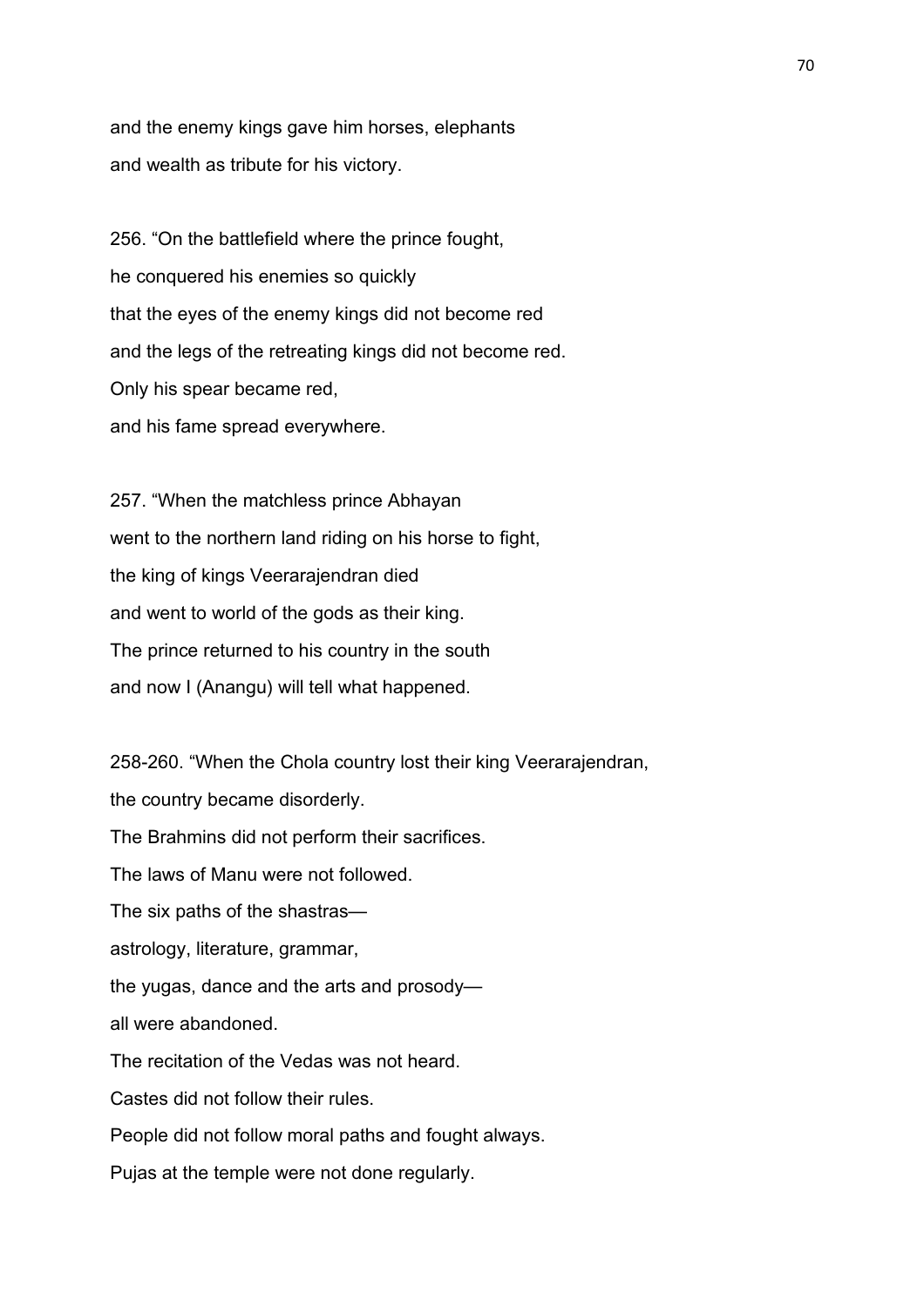The women were not faithful. All order in the country vanished.

261. "When the darkness of famine spread everywhere in the Chola country, the prince returned to the south to protect that land like the bright sun that rises from the roaring ocean.

262. "The prince took over the Chola land, protected it and made it flourish, bringing the country back to an orderly state.

263. "As sages bathed the prince in holy water from all the four oceans, the four Vedas and the three worlds, praised him.

264. "As sages crowned the prince, many kings, wearing sounding anklets on their feet, threw arugam grass on his head and praised him. From then on the good laws of Manu were followed everywhere.

265. "When the sages crowned the prince with a shining crown studded with precious jewels according to tradition, crops flourished in the country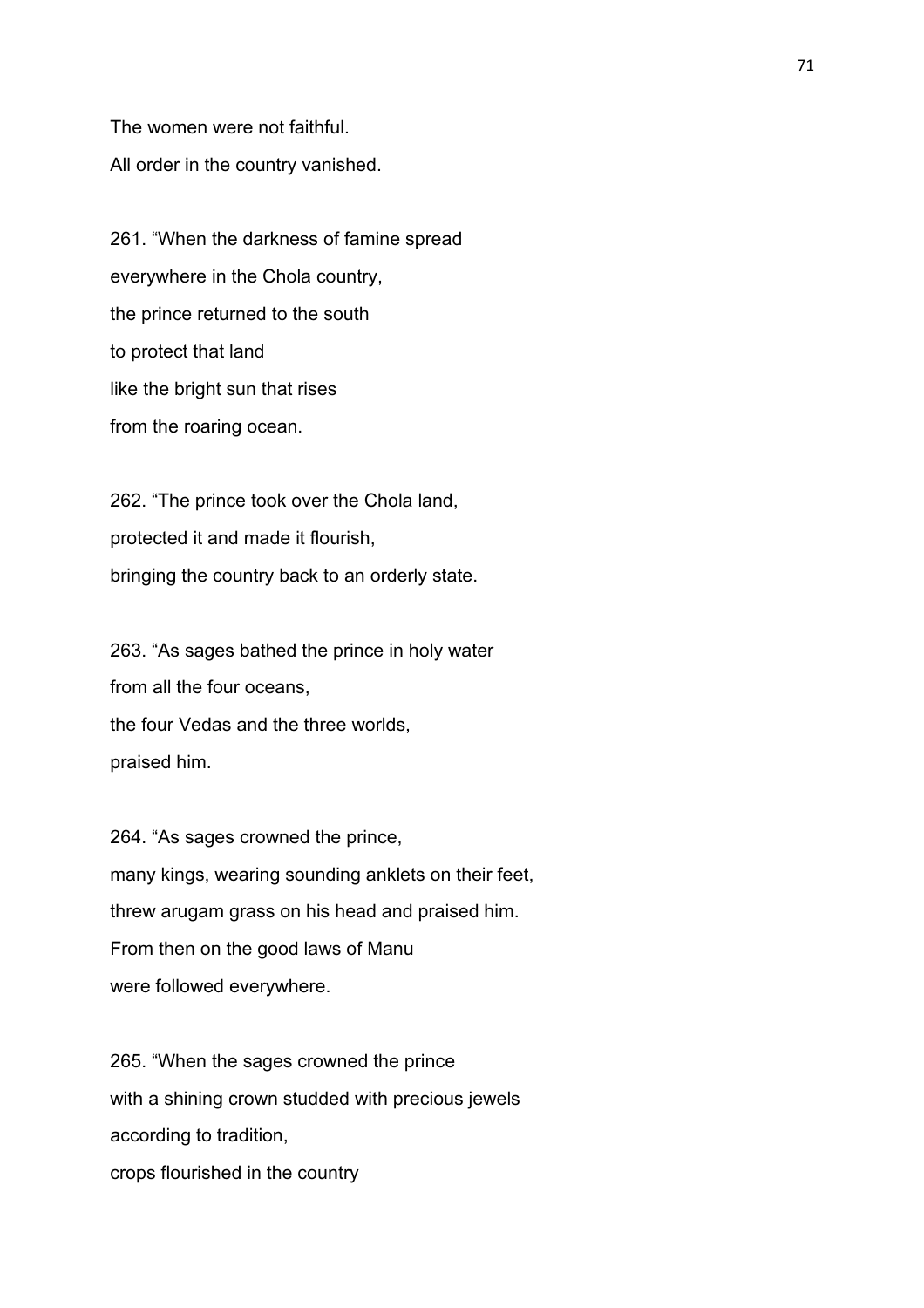and all its citizens performed their duties well.

266. "When our king raised his tiger banner and claimed that the Chola country belonged only to him and no one else, the Chola citizens celebrated festivals for the gods and raised the tiger flag in all the temples.

267. The royal umbrella of the Chola king, studded with pearls, spread bright light like the moon, and removed poverty everywhere. Many kings folding their hands stood around our king wearing sounding anklets on their feet.

268. "When the prince became our king, the hills in the Chola land shone like the Himalayas where Shiva stays and his royal white umbrella protected the people, providing them cool shade.

269. "When the prince became our king, all troubles and poverty left the Chola land and his fame spread like the milky ocean where Vishnu sleeps.

270. "When the prince became our king, people everywhere flourished and followed the Vedas. The Chera kings worshiped the feet of our king,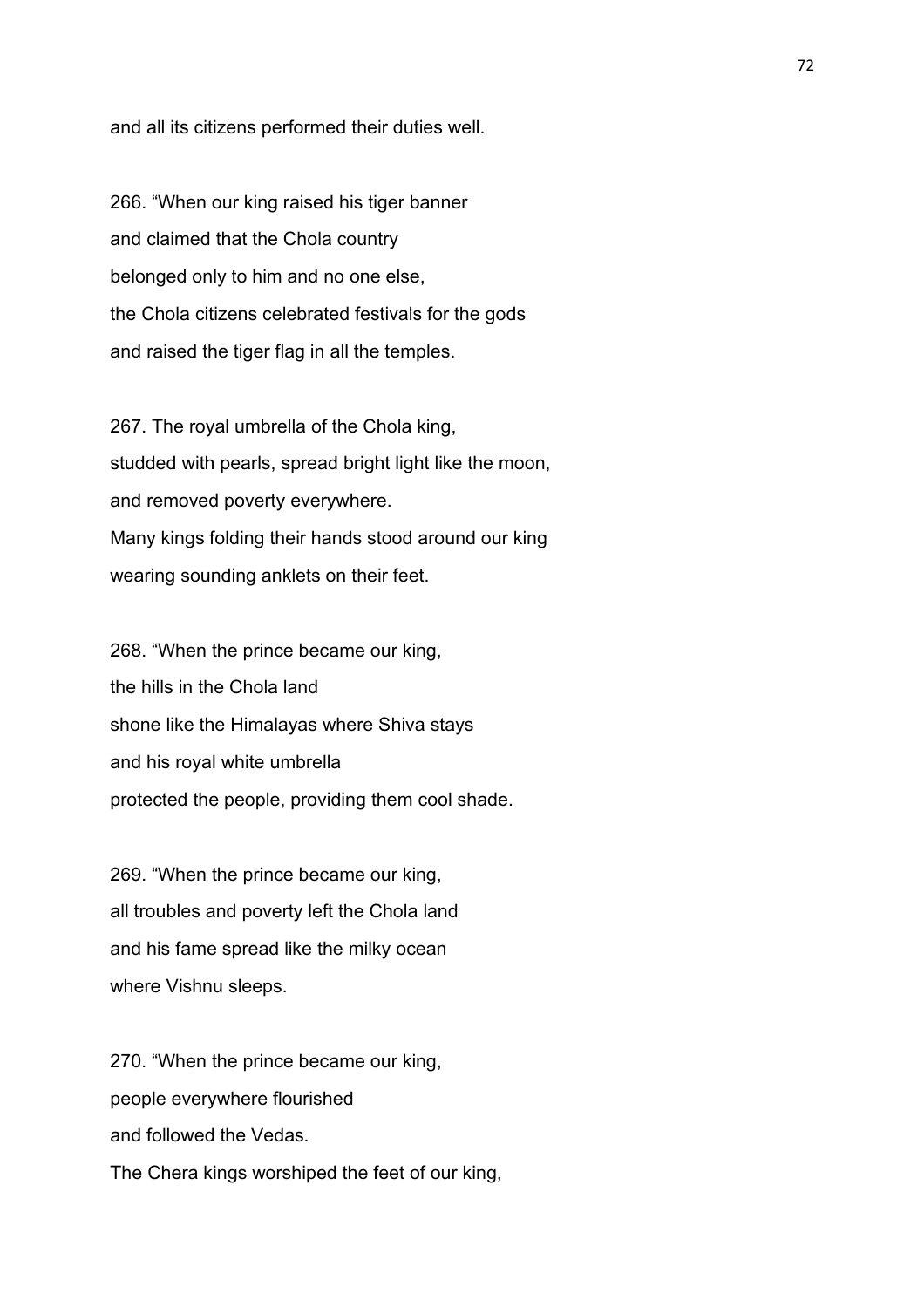and the Pandiyan kings ran and hid on islands in the ocean.

271. "When the prince became our king, his hands graciously poured out wealth like rain to sages reciting mantras with sacrificial fire, that brought abundant rain everywhere.

272. "When the prince became our king, poets carried the wealth that he presented to them, bulls carried the tribute that enemy kings gave and his feet were surrounded with gifts that friendly kings gave, while his shoulders carried the burden of the world.

273. "After the prince became our king, only his cendu weapon bent when he fought with the kings of Himalayas. He planted the Chola banner of a tiger with shining fire-like eyes and sharp claws, and his royal scepter that gives justice never bent.

274. "In the Chola kingdom, no chains that took away people's liberty were found except for two the chains on the feet of enemy kings in the war and did not obey him and the chain of sound that adorns Tamil poems.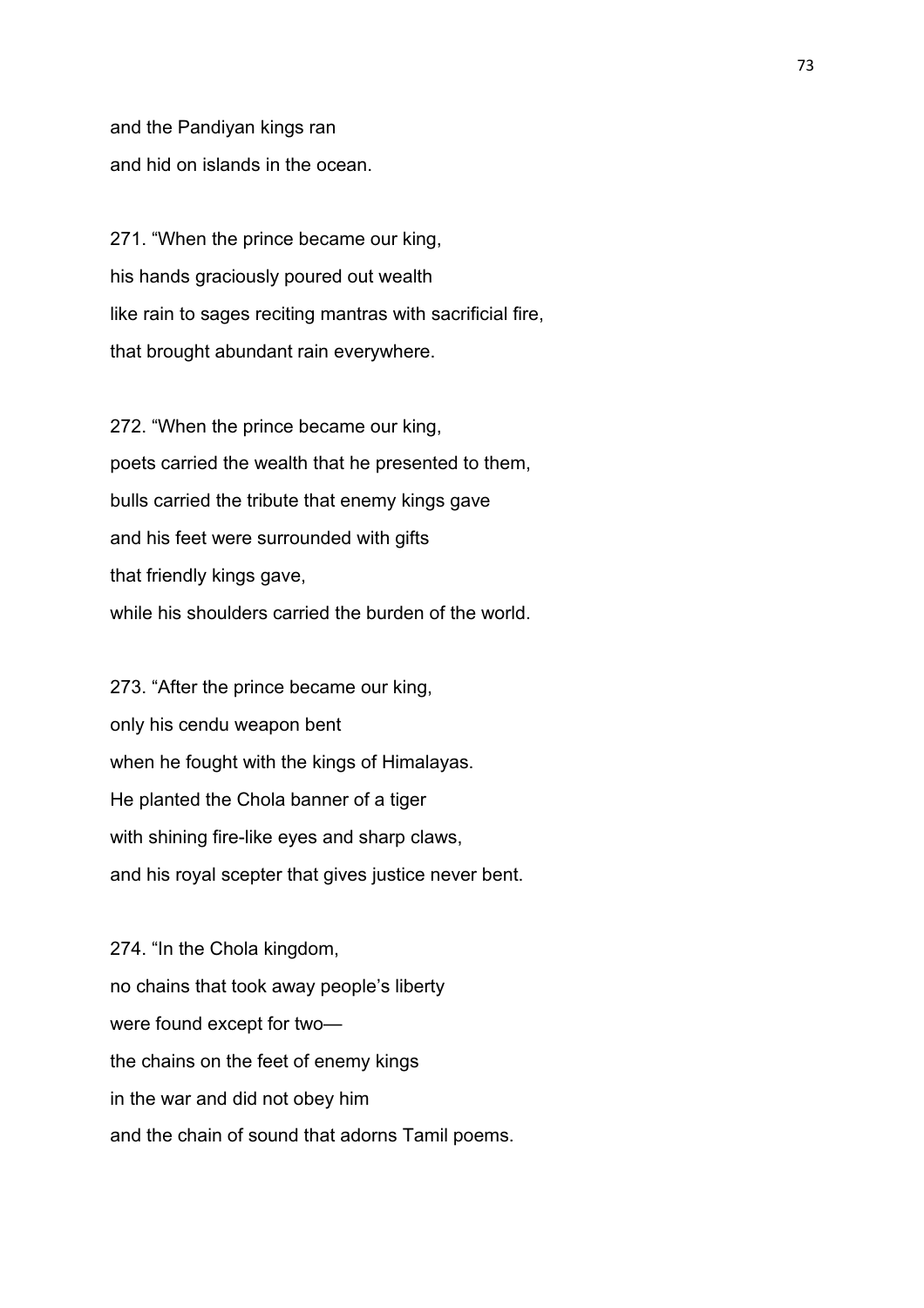275. "The Chola country became peaceful and there was no sound of suffering or enmity. The only sound to be heard was the sweet sound of anklets on the lovely feet of beautiful women as beautiful as peacocks.

276. "Since there were no wars in his rule, the only conflicts that the Chola king enjoyed were boxing, debates between scholarly poets, cock fights and the battle between elephants that dripped ichor.

277. "The Chola monarch spent his time enjoying the arts, listening to poetry and music, and loving his beloved queens. He followed the rules of Manu and learned the Vedas to rule his country with justice.

The king goes hunting The goddess continues to narrate

278. "Once when the king was hunting on the banks of the Kaveri river that nurtures all the cool groves with its water, the emperor said, 'I wish to go to the banks of Pālāru and hunt, riding on my horse.'

279. "The king ordered, 'Beat the drums and announce to all to come to Pālāru.'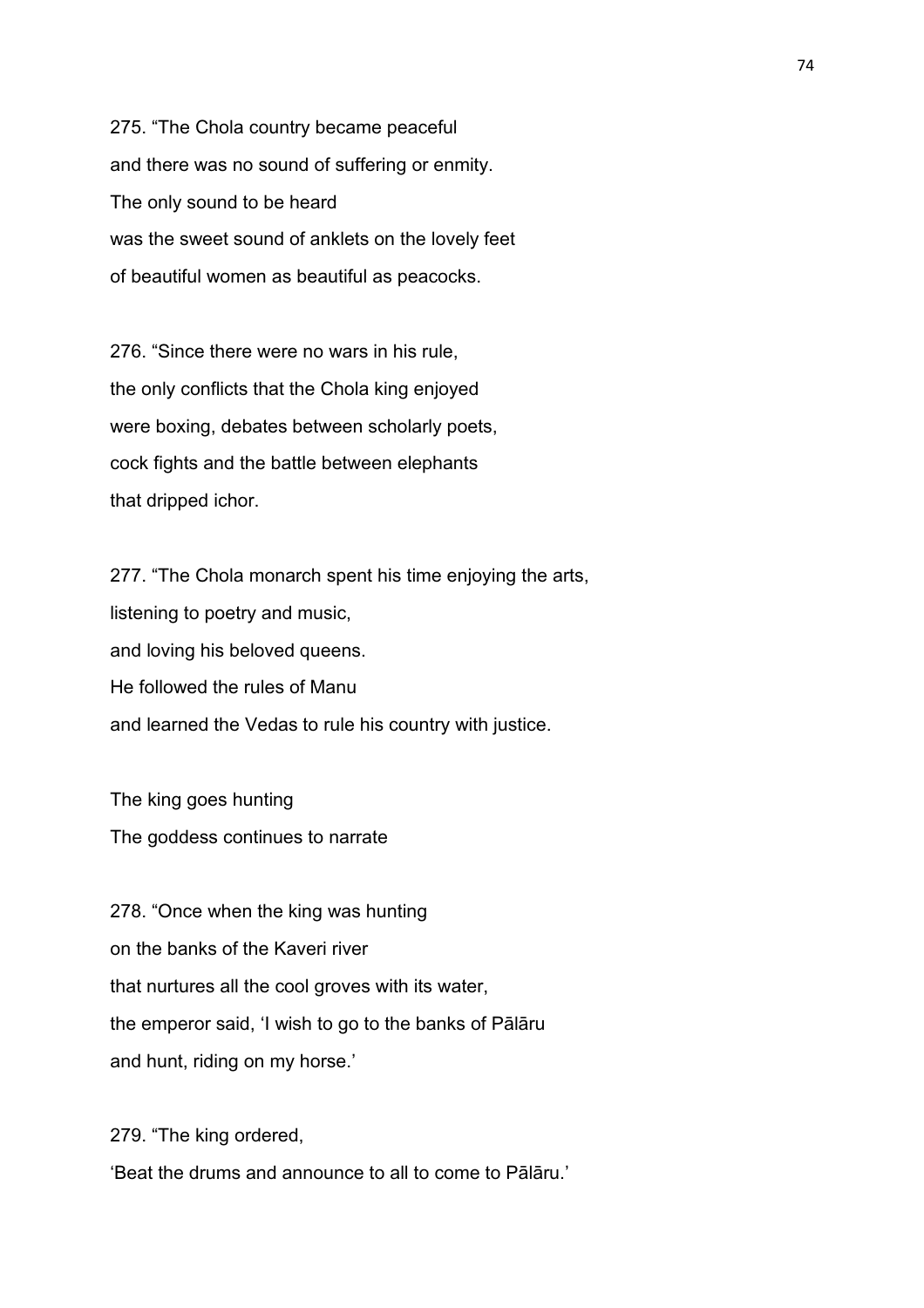Hearing the announcement, a four-fold army gathered from all four directions. It was as if the whole world had entered into one city, as the sound of that army subdued

the roaring sound of the waves of the ocean.

280. "The astrologers chose an auspicious day and a faultless time for the hunt to go to Pālāru. The handsome king wore precious ornaments that made him even more handsome and readied himself to go for hunting on that auspicious day.

281. "When the king set out for hunting, he gave gifts to the sages reciting the Vedas, gold to poets, and refuge to kings needing his help. His elephants were so happy to leave their sheds and they shed ichor in their joy.

282. "The king rode on his elephant that shed ichor. His victorious royal umbrella shone brightly like the sun rising on the eastern hills and making the brightness of the moon fade. The white chowries, fanned at his sides, looked like the moon spreading its light.

283. "When the king set out, the loud sound of the Valampuri conches, the beautiful music of the Panilam conches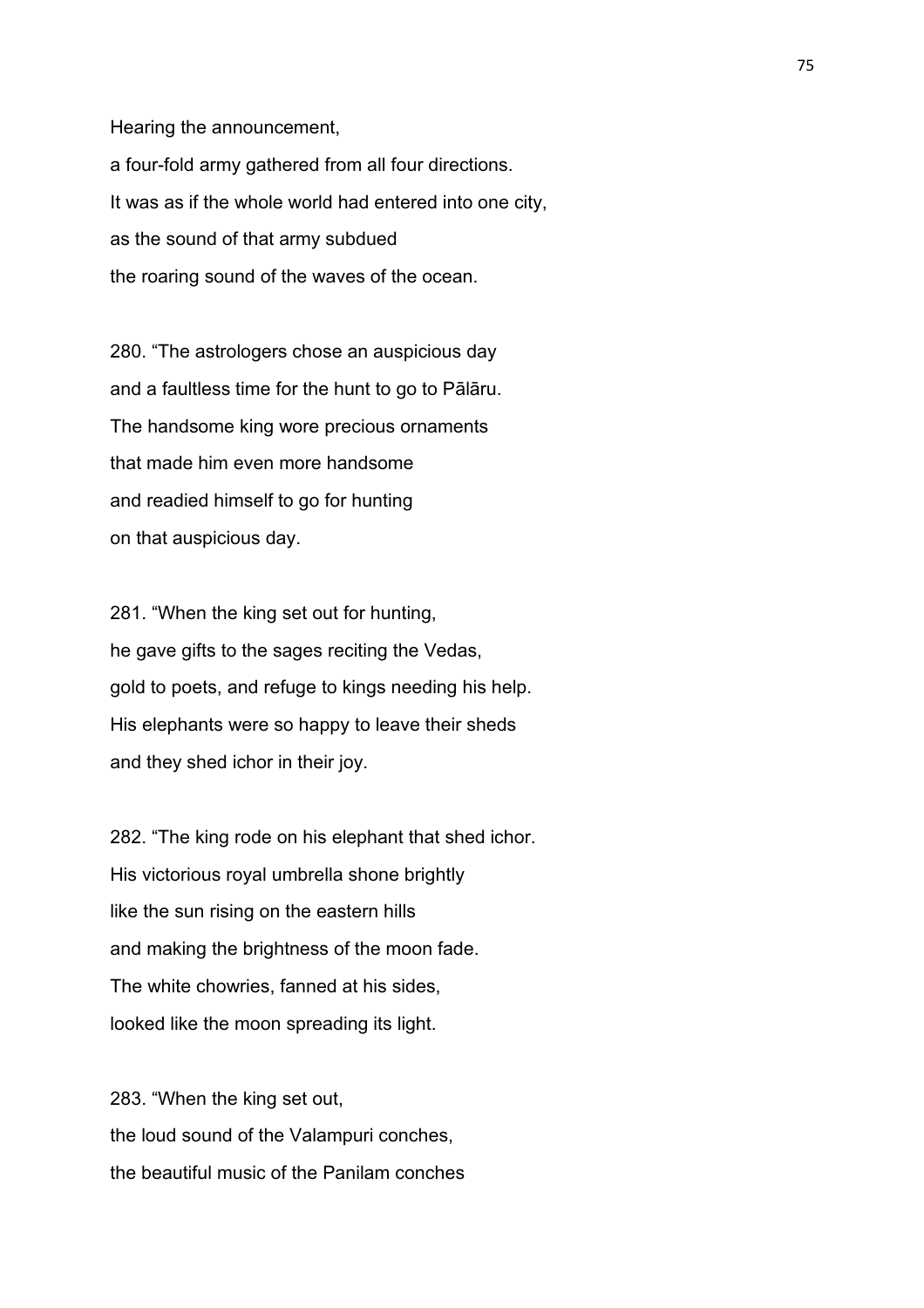and the loud music of the various instruments all sounded like the rainy season filled with roaring clouds.

284. "The sounds of the praise of the friendly kings, and the divine sound of of theVedas recited by sages spread everywhere on the earth and made the people and the gods wonder which large ocean had made such a roaring sound.

285. "Ezhisai Vallabi, the queen, a beautiful singer, sang the songs that the Chola king composed and made all the seven worlds happy with her sweet music as she rode with the king on the elephant.

286. "Thyagavalli, the crown queen, decorated with golden ornaments and flower garlands rode with the king, and she was surrounded by queens of other kings who protected many countries.

287. "Many beautiful girls decorated with bracelets came riding on the female elephants, and it looked as if female elephants were riding on female elephants. As the kings decorated with golden crowns came seated under their royal golden umbrellas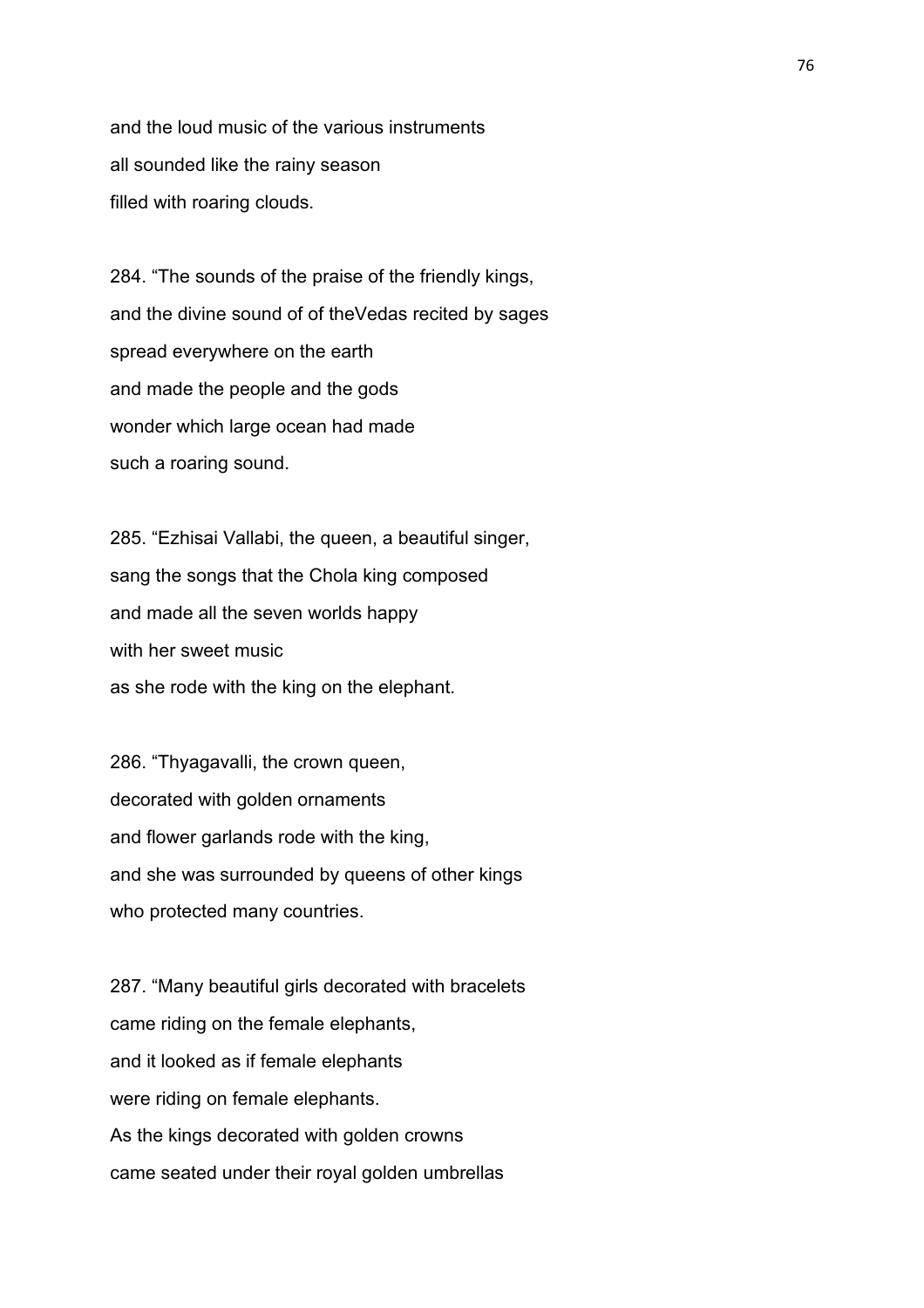it looked as if many small crowns were covered with large crowns.

288. "As many kings rode on fighting elephants it looked as if elephants were riding on the elephants. Lines of warriors came with their shining weapons following each other looking like one army following another.

289. "As lines of elephants walked carrying sounding drums it looked as if clouds were carrying roaring clouds. The clouds that moved above the raised flags looked like they were also flags.

290. "Girls adorned with golden mekalai ornaments on their waists rode on chariots and looked like chariots riding on top of other chariots. As all the vehicles moved, the dust that rose above made it look as if the clouds of another sky was under the clouds in the sky.

291. "The army of warriors rode on male and young female elephants looked like a roaring ocean. It was as if king Abhayan and his army were building the Sethubandanam bridge on the large ocean.

292. "As palanquins studded with precious blue stones,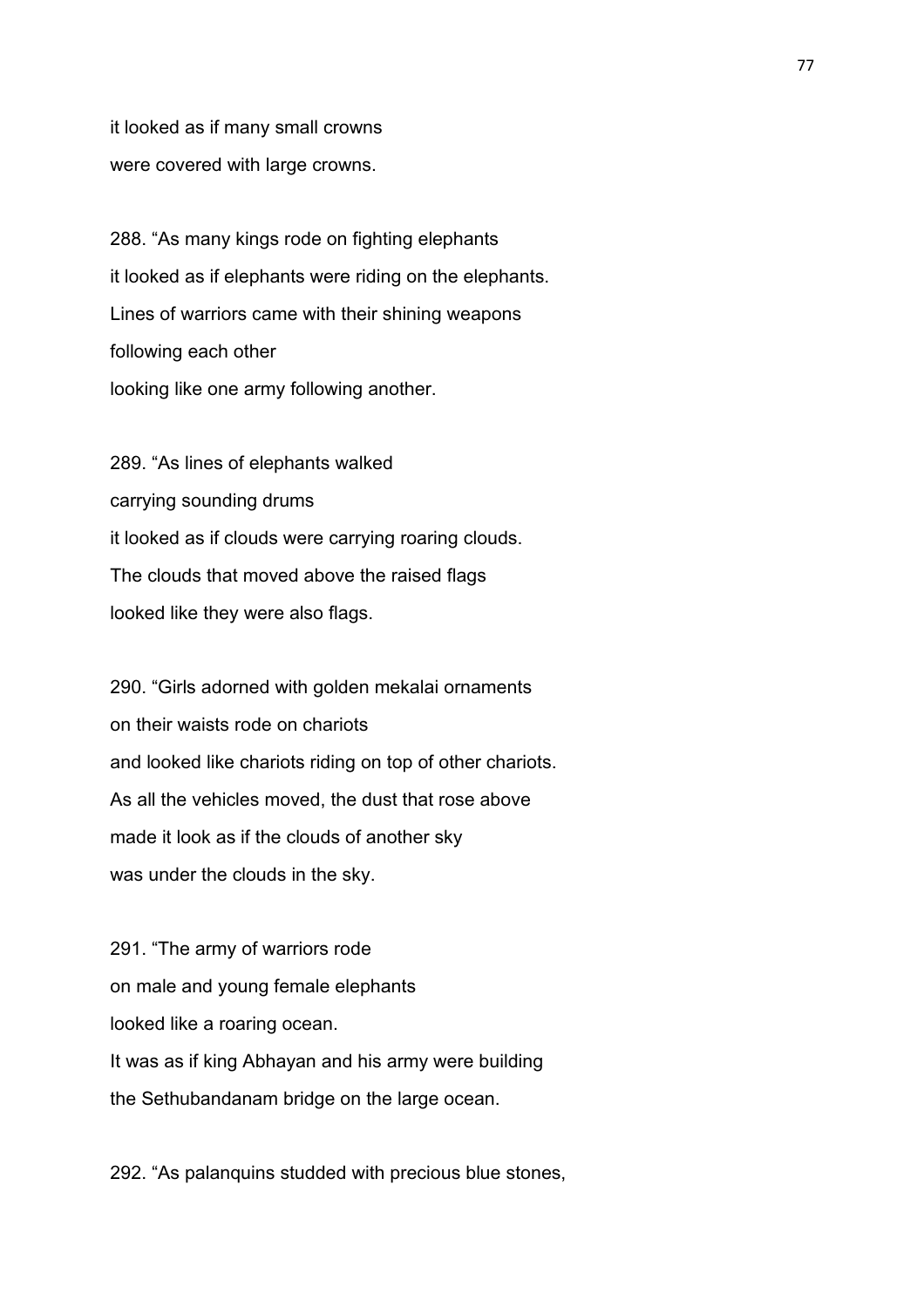were carried by warriors in procession and royal umbrellas decorated with pearls, were held by warriors, it looked like the floods of the Ganges and Jamuna rivers flowing with abundant water.

293. "Thousands of flags with their emblems of fish, snakes, eagles, elephants, boar, lions, roosters, bows and plows were raised as the strong angry tiger flag of the Cholas shone in the center.

294. "Beautiful women like blooming creepers with pretty thighs, necks, large round breasts, fish-like eyes, shining faces, and hair decorated with flowers walked softly, chattering sweetly and they resembled matchless peacocks decorated with lustrous diamond ornaments.

295. "As the women walked surrounding our king, their lovely thighs were like banana trunks, their soft necks were like flourishing kamugu trees, their breasts were like round young green coconuts, their noses were like kumiz blossoms, their red mouths were like kumudam flowers, and their lovely eyes were like frolicing fish.

296. Because the women whose words are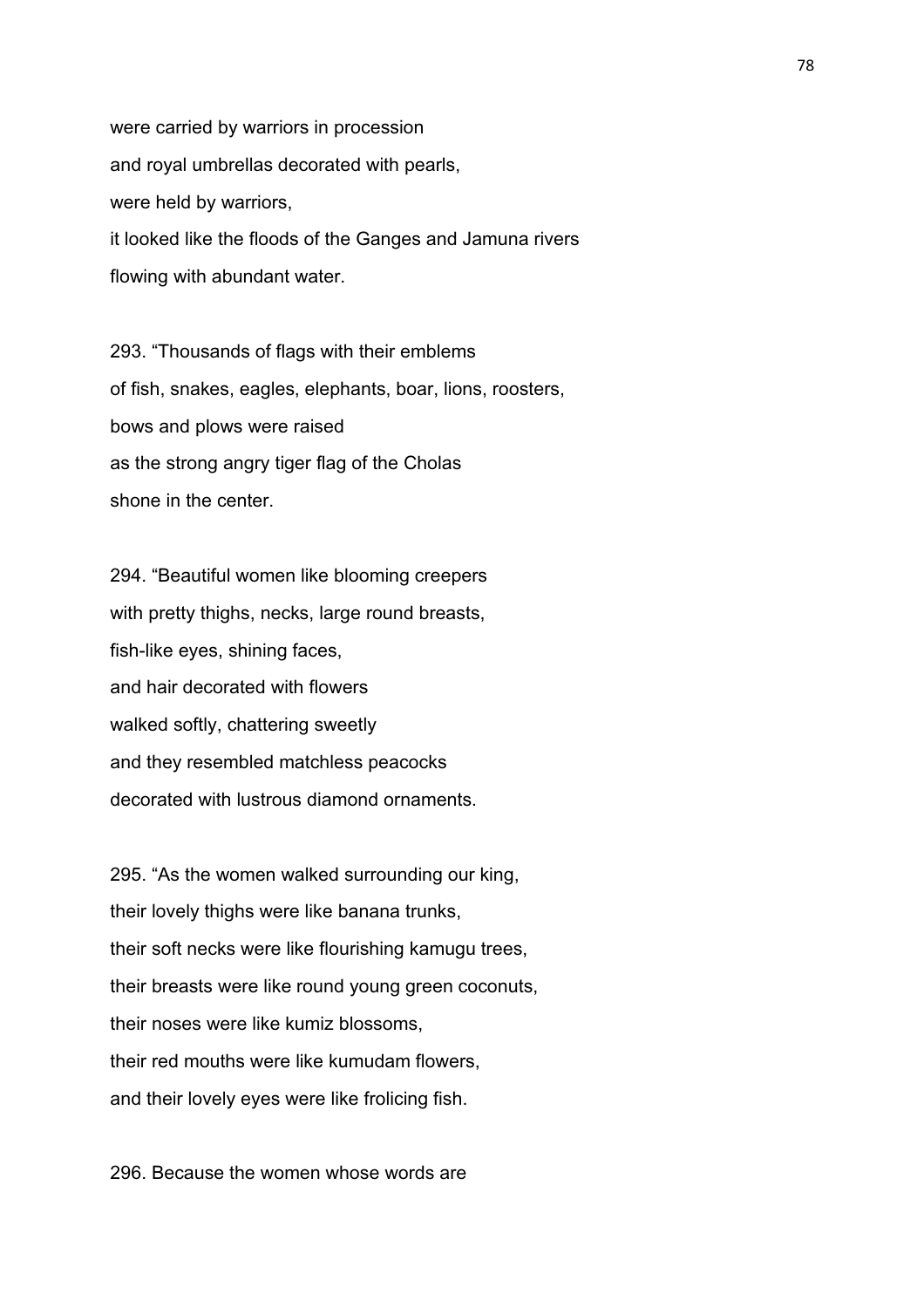as sweet as sugarcane juice and whose bellies looked like curving waves walked like swans surrounding the king, it looked as if our Chola king Jayadungan had created another Chola country flourishing with the Kaveri river with its waves, swans and sugarcane plants.

297. "As many kings riding on their elephants followed our Chola king it looked as if the mountains of the Chera country had come with their kings to ask for refuge from the Chola king with a victorious spear.

298. "The drops of ichor that dripped from the tusks of the mountain-like Chola elephants looked like the pearls that the breeze scooped and brought from the Pandyan country when the Pandyan kings ran away because they feared Abhayan.

299. "Our king Abhayan went on pilgrimages from the south to the north worshipping and receiving the grace of Shiva the three-eyed god, the lord of silver mountain, the dancer in Thillai. Then he reached the great Thiruvadigai city.

300. The king left Thiruvadigai, stopped in many places, enjoyed his journey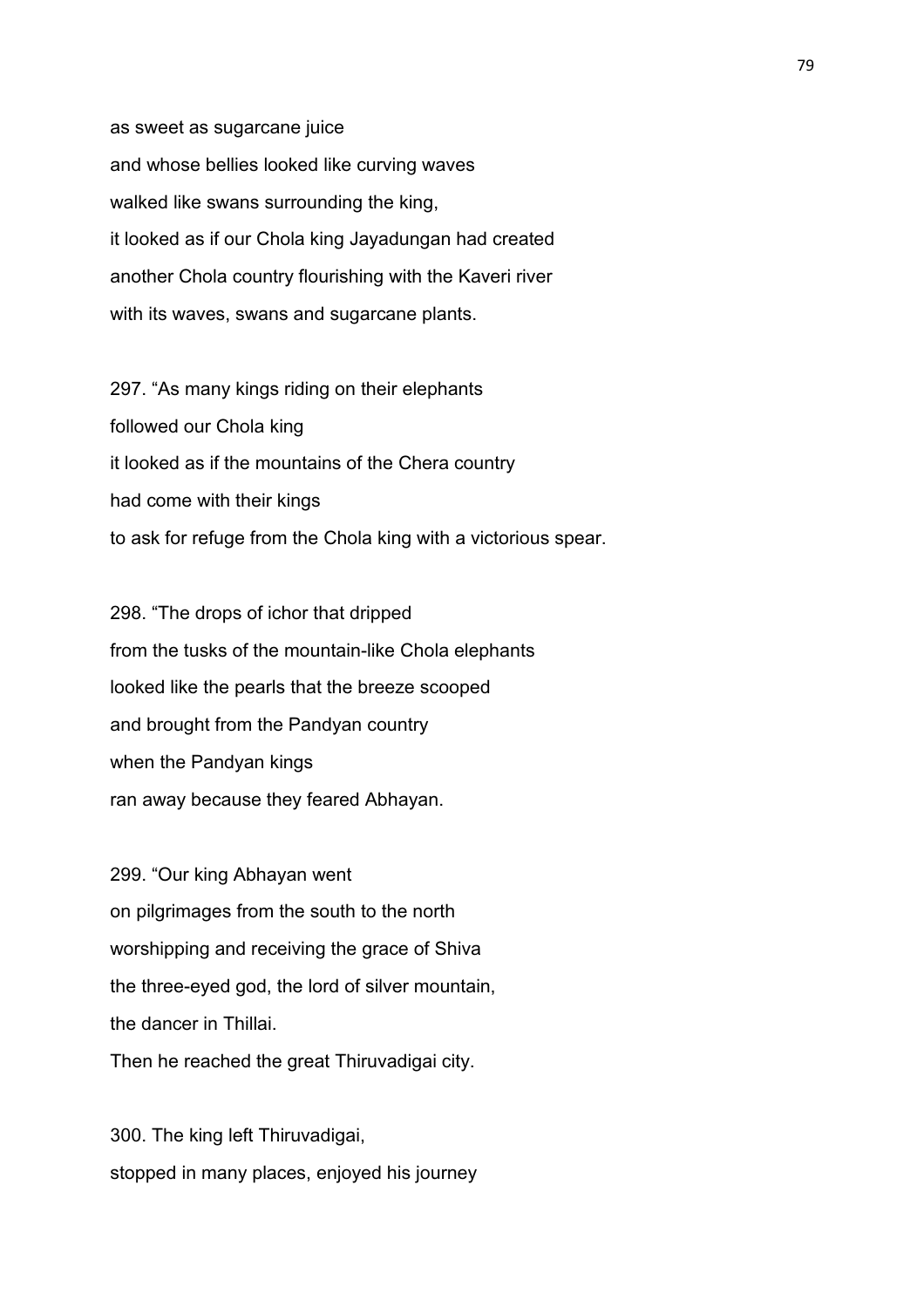and when he reached the city of Kanchi, filled with richness, many chieftains ruling under their moon-like bright royal umbrellas welcomed him and worshipped him."

301. Even before the goddess narrated and finished telling of king Abhayan as a baby, a prince and a king, a pey from the Kalinga war came there excited. Even though his legs pulled him back, the joy in his mind pushed him to the front.

A pey saw the war in Kalilinga country came and told the other peys how much they can get to eat from the battlefield in the Kalinga country. (302-306)

302. The Kalinga pey said, "Blood, blood, everywhere there was the blood of the Kalinga warriors. Let us go, let us go to the battlefield there. Your thin bodies will become fat. Your thin bodies will become fat.

303. "Your empty stomachs will be fed. Come, Come, You will be happy. O group of peys, get up, get up! O group of peys, get up, get up!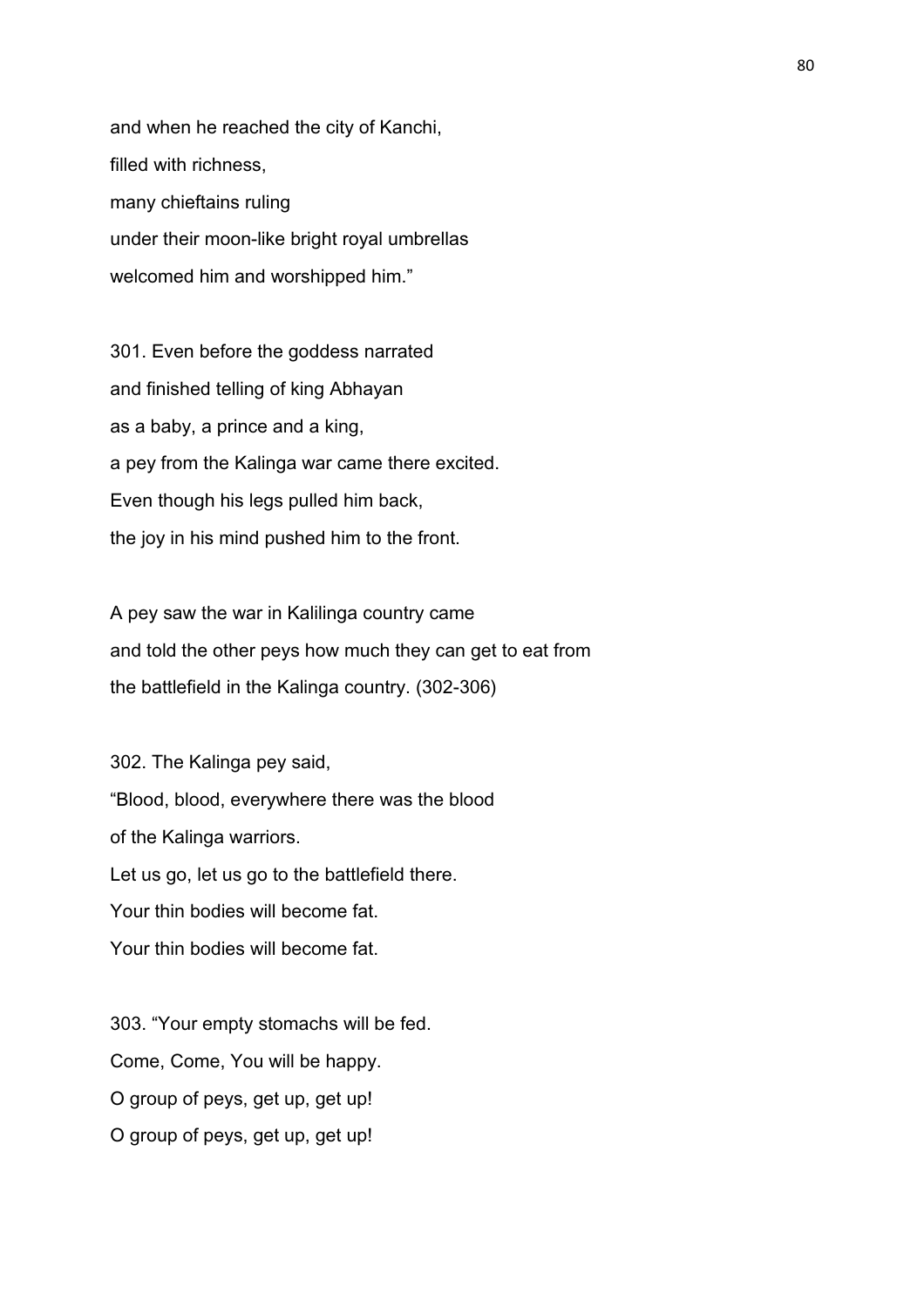304. "Listen, you seem so pitiful! What can you do by staying here? You should be there. There, the eagles that have strong wings and the vultures have eaten and their stomach are full.

305. "All your stomachs are not enough to eat all the food that is there. All the mouths that you have are not enough to eat all the food that is there. If you think you have enough teeth they are not enough either. Whatever it is let us go and eat what we can.

306. "If you want to eat the flesh of the warriors piled up like a mountain and drink the blood that flows like a wave-filled ocean, you should pray to Brahma and ask him to make you very hungry."

307. When the peys heard what the Kalinga Pey said, they suddenly became fat and felt as if they had already eaten the meat of the corpses. They staggered and fell on the ground.

308. They ran to the pey, telling about the war, , and kissed its mouth.

They said,"We should break the teeth of the pey that said we will not have any food and die."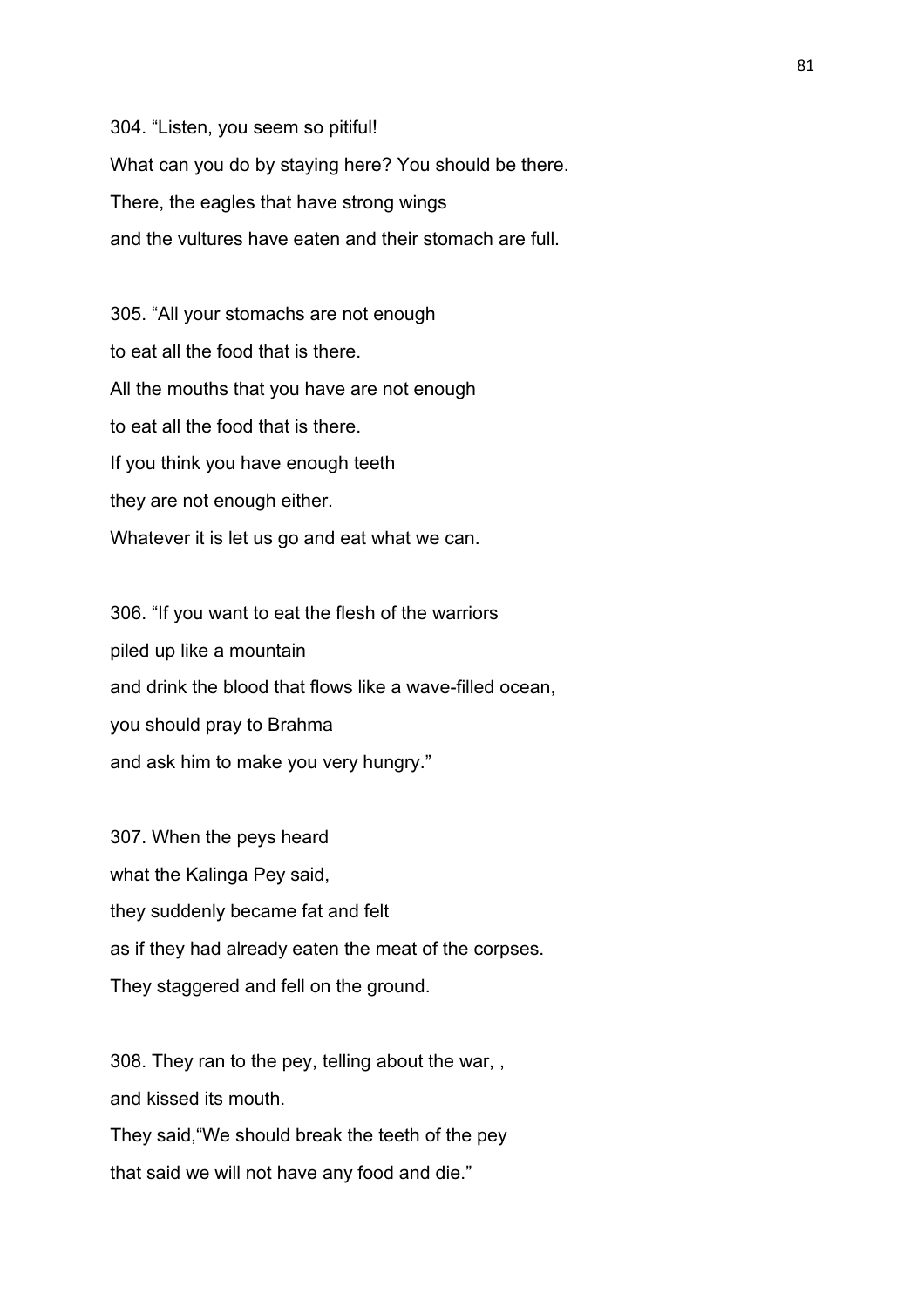309. When the peys began to dance the thunangai dance in their joy, they did not even notice that their babies fell from their waists. They ran, danced and sang the Vallai song and called all the other peys to come and join.

310. They worshiped and praised the goddess, saying, "Hail to our goddess. She told us about the war. They embraced the pey that described the dream of the war to them.

311. The goddess stopped the dance of the peys and called the pey that saw the battlefield in Parandalai city and said, "Describe the war as it happened."

----------

## Chapter 11. Kālikku kūli Kūriyadu. (poems 312- 403)

Kuli, a servant pey of the Anangu says that the reason for the war with Kalingam is Tribute. Karunaharan went to Kalinga country with the Chola army to fight with the Kalinga king, Anandavarman. What the Kalinga king said and the advice of Kalinga minister and the fear of Kalinga people are described in this chapter.

(The Kuli pey that came from Kalinga country continues to describe how the other kings came to give tribute to the Chola king Abhayan when he was seated with his queens and other kings and how the Kalinga king did not send his tribute. It continues to describe how Karunagaran, the army chief, offered to lead the army to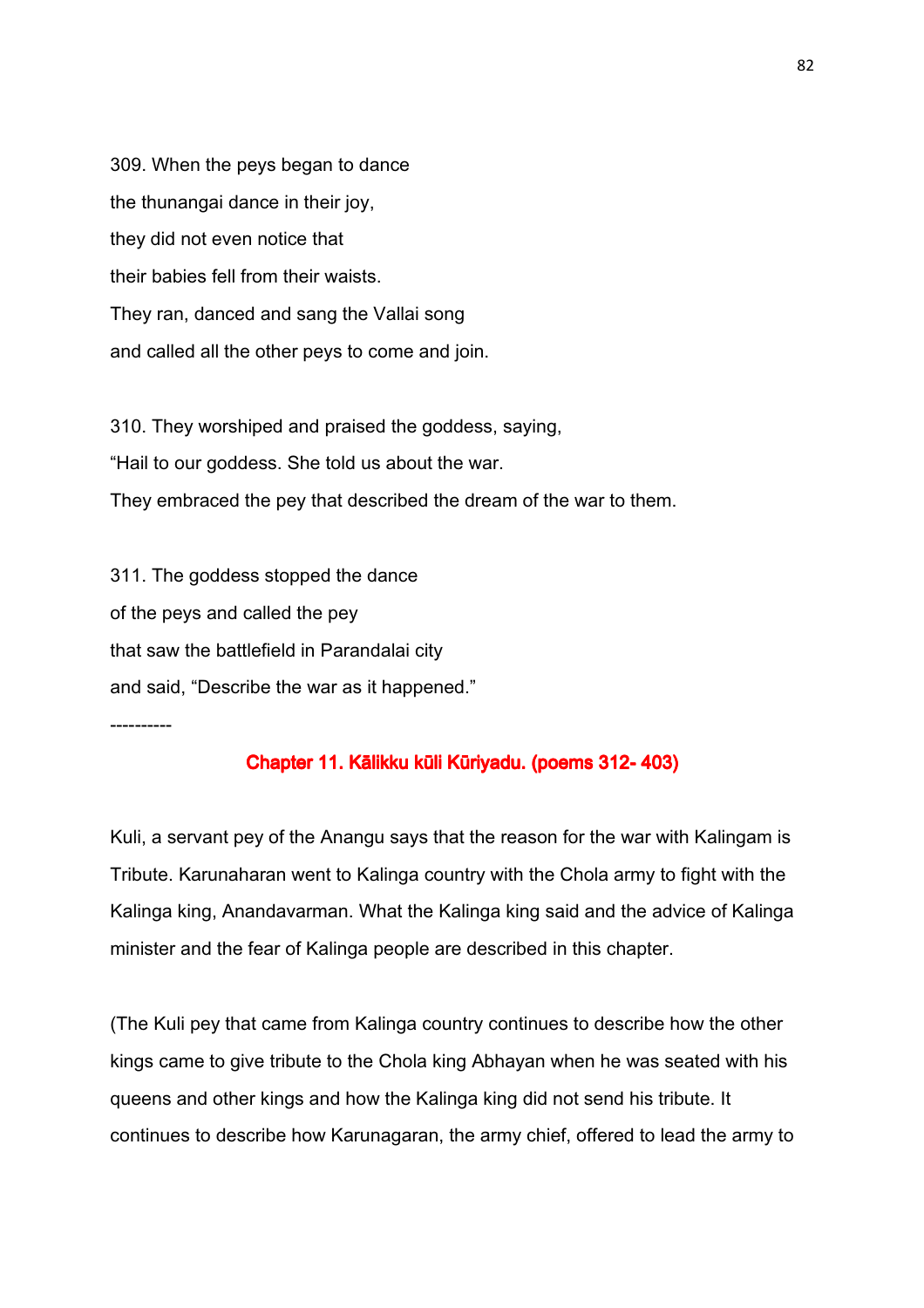go and fight with the Kalinga king and how he and the Chola army started to go to the war to the Kalinga country.)

Narrator: the servant pey Kuli that has returned from the Kalinga country after seeing the war.

Chola king stays in Kanchi city

312. A pey came from the Kalinga country and said, "Those who would describe the Kalinga war need thousands of tongues and those who wish to hear what had happened on the battlefield where thousands of elephants died, need thousands of ears.

313. " Even though it is not possible for one person to describe the war with one mouth,

I am a small person and will tell what I know.

O, goddess, show me your grace and listen.

314. " One day in the golden city of Kanchi the clouds poured rain for seven and a half nāzihai, showing generosity like the lotus hands of generous king Abhayan, the ruler of the whole world and gives abundant gold to all.

315. The bright Sun with his thousand rays, saw the precious golden palace of the king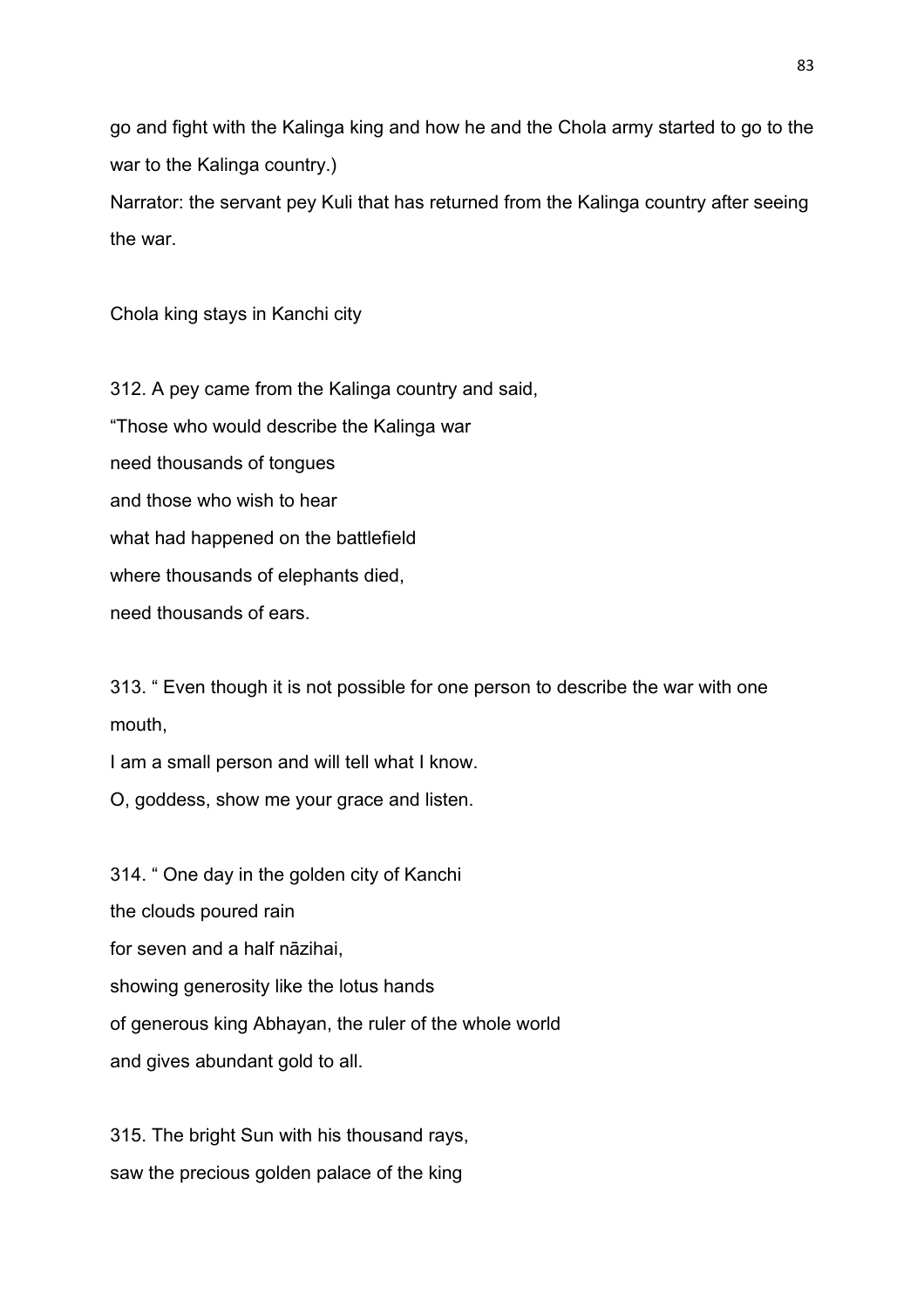in the southwest, where there was a beautiful chitra mandapam and wondered, "Is this a palace or is it really Meru mountain?"

316. The white royal umbrella that gave shade and the pandal that was decorated with shining pearls, looked like the sky where the bright moon rises in the midst of the gleaming stars.

317. The two royal whisks that were fanned at the sides of the moon-like royal umbrella looked like two waves from the divine milky ocean that had come to serve the Vishnu like king.

318. Our king planted the tiger banner on the golden mountain. He came back seated on the royal throne and carrying the burden of the beautiful earth on his shoulders looked like a chief of lions seated on the throne.

319. The goddess Parvathi rider on a lion, the beautiful goddess Lakshmi and Saraswathi, the goddess of the many arts, were all with the king, the matchless chief of the earth that Adisesha carries.

320. Just as the goddess of victory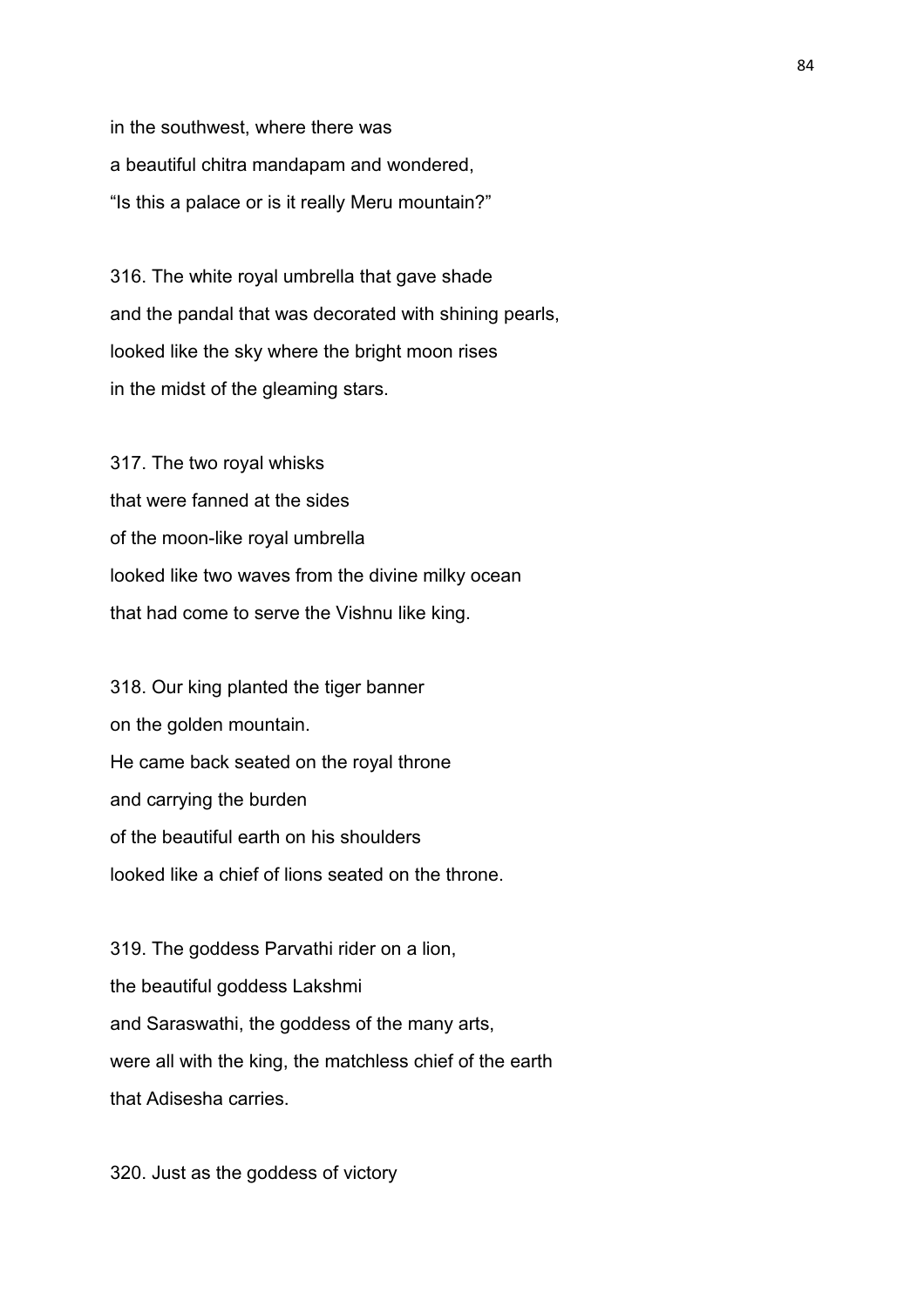and the beautiful goddess Lakshmi stayed on the king's shoulders without leaving him, his two queens worshipped him and stayed on each side of him as the king gave wealth to poor, more than the karpaga tree that never stops giving.

321. The king was surrounded by women as beautiful as apsarasas and they sing the four types of the famous ragas, dance skillfully and have acted in many dramas.

322. People from the countries of Sudar and Magada and bards sang auspicious songs and praised the king, saying, "Your feet are like a pure golden crown and they protect the refuges, came to your country.

323. Excellent musicians played the veena, the yāzh, the flute and drums and bowed at the king's feet and said, "We studied carefully and found out how to compose a hundred types of music. Listen to them and give us your grace.

324. "Even though the musicians, as they played in front of the king, made no mistakes in rhythm and pitch,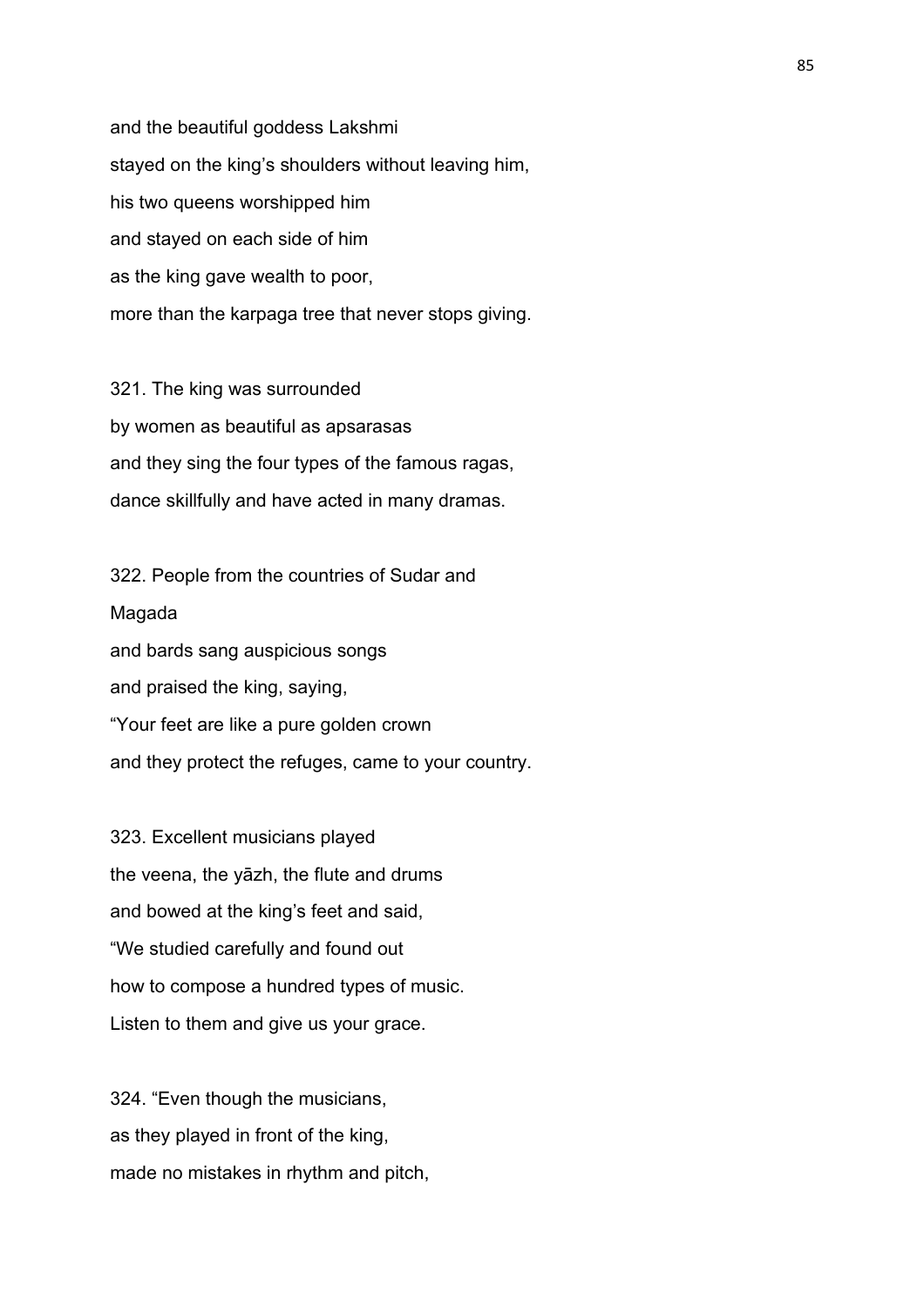the learned king found fault in their playing. Still he gave the bards gold and elephants for their excellent music

325. The chieftains defeated by the Chola king came to his assembly on elephants and served him by carrying his golden umbrellas, and fanning him with white whisks.

326. As the king of kings was seated on the throne like Indra the king of the gods, the queens of the southern Pandyan kings and queens of other kings served the Chola queens as their servants.

327. "As the chieftains of the Chola country and the great kings of many other lands came and waited at the entrance of the Chola palace to see the king, Karunagara Thondaimān, the chieftain of the Vandai country and other excellent ministers worshipped the king's feet and seated themselves around him.

The Chola king receives tribute from kings

328. At that time, the king's messenger came, worshipped the king and said, "All the kings are waiting to give tribute to you."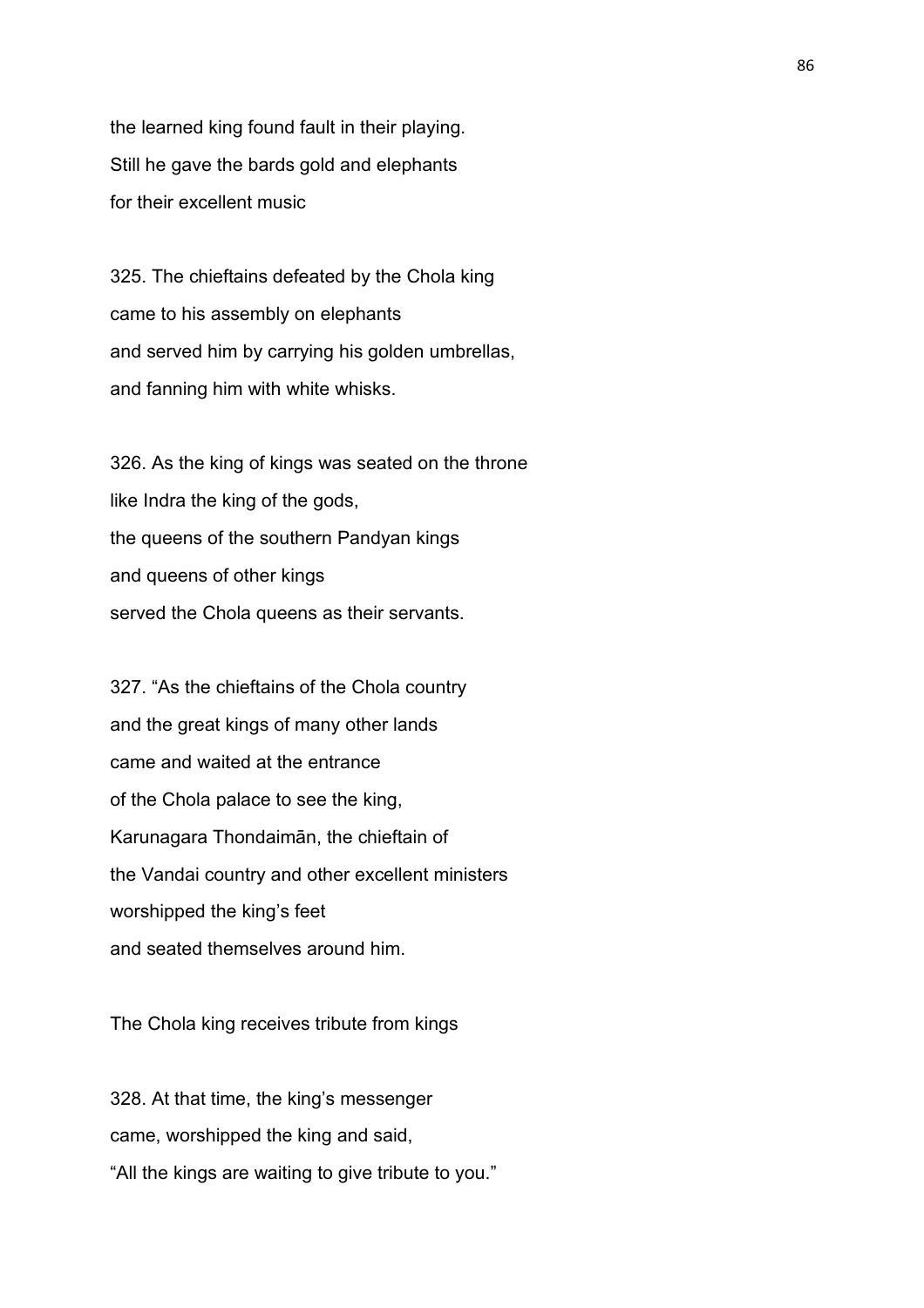and all the kings approached the Chola king to give him tribute.

The kings, the chieftains and the royal people who stood around the king:

329. The chieftains, royal people, the southern Pandyan kings, the Chera king, the Kuvagar the kings of kollam, the Sāvagar, Chethebar, Yādavar, Kannadar, Pallavar, Kaithavar, Kādavar, Kāribar and Kosalar

330. And Gangar, Kārallar, Kavittar, Thumindar, Kadambar, Thulumbar, Vangar, Ilādar, Malādar, Virādar, Mayindar, Jayindar

331. And Singalar, Vangalar, Segunar, Sevanar, Siyanar, Aiyanar, Konganar, Kulingar, Akathiyar, Kucharar, Kachiyar,

332. And Vattavar, Mandirar, Māluvar, Māgadar, Machar, Milechar, Suthirar, Kuttar, Kudattar, Midakkar, Thurukkar, Kurukkar, Thurukkar and others."

333. Many kings bowed to the Chola king folding their hands, gave him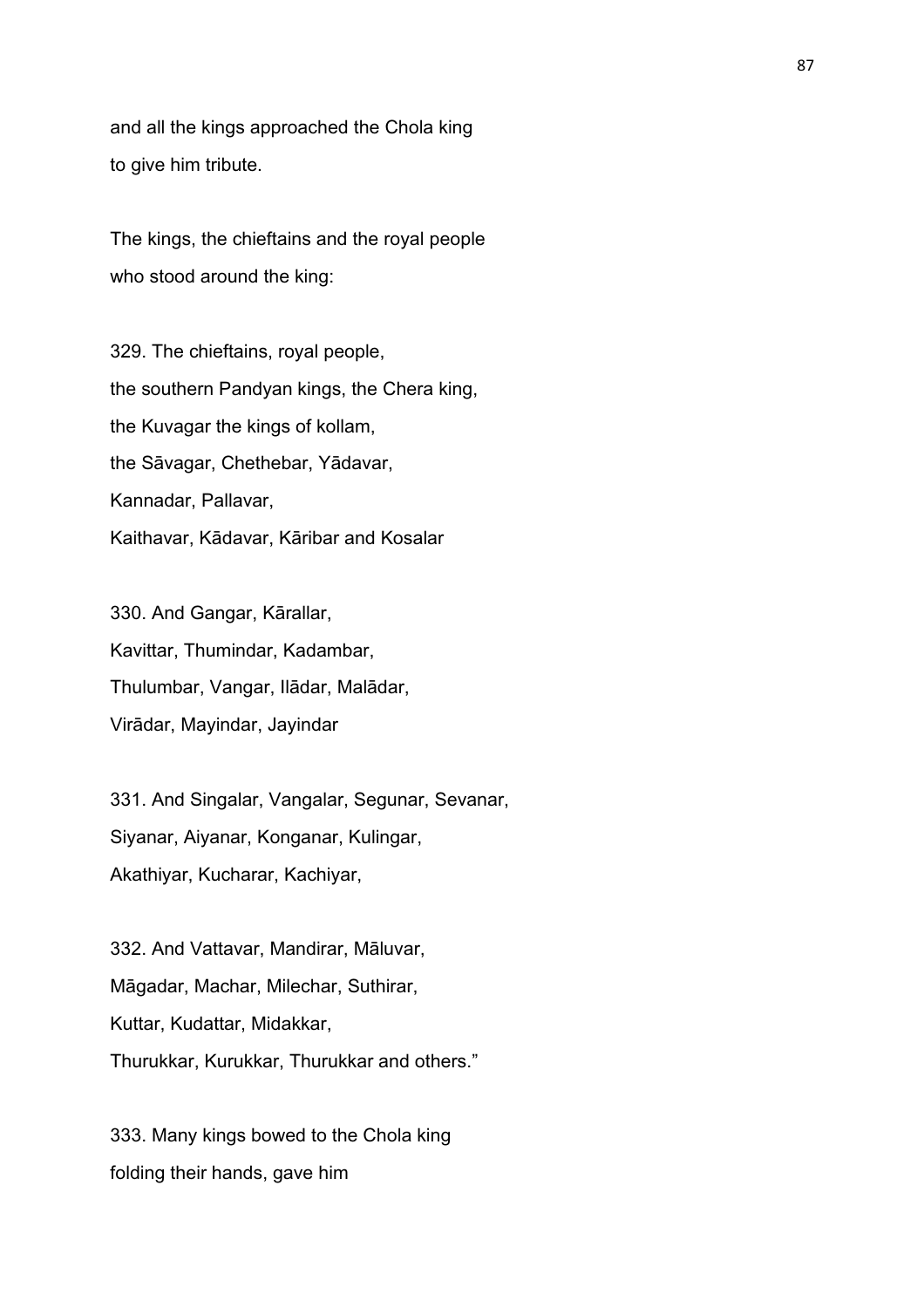large quantities of wealth, and said, "You granted us all cities and countries and we became kings. We have brought the wealth that you desired."

334. Then they said, "We brought you, golden ornaments, elephants, camels, things for decorations, ancient crowns and boxes to keep them all.

335. "We have brought fresh pearls that were just born in the ocean and matchless golden chains studded with precious jewels and priceless necklaces.

336. "We have brought you piles of lustrous jewels, piles of gold, emerald ornaments that shine night and day, and forehead ornaments for your queens. We have brought perfect cub elephants and bull elephants, and herbs that saves people's lives."

337. Many other kings wants the the grace of our emperor said, "We give you hundreds of elephants to ride on. If there are any other kincould give even a little more than we do, we will match the gifts of those kings."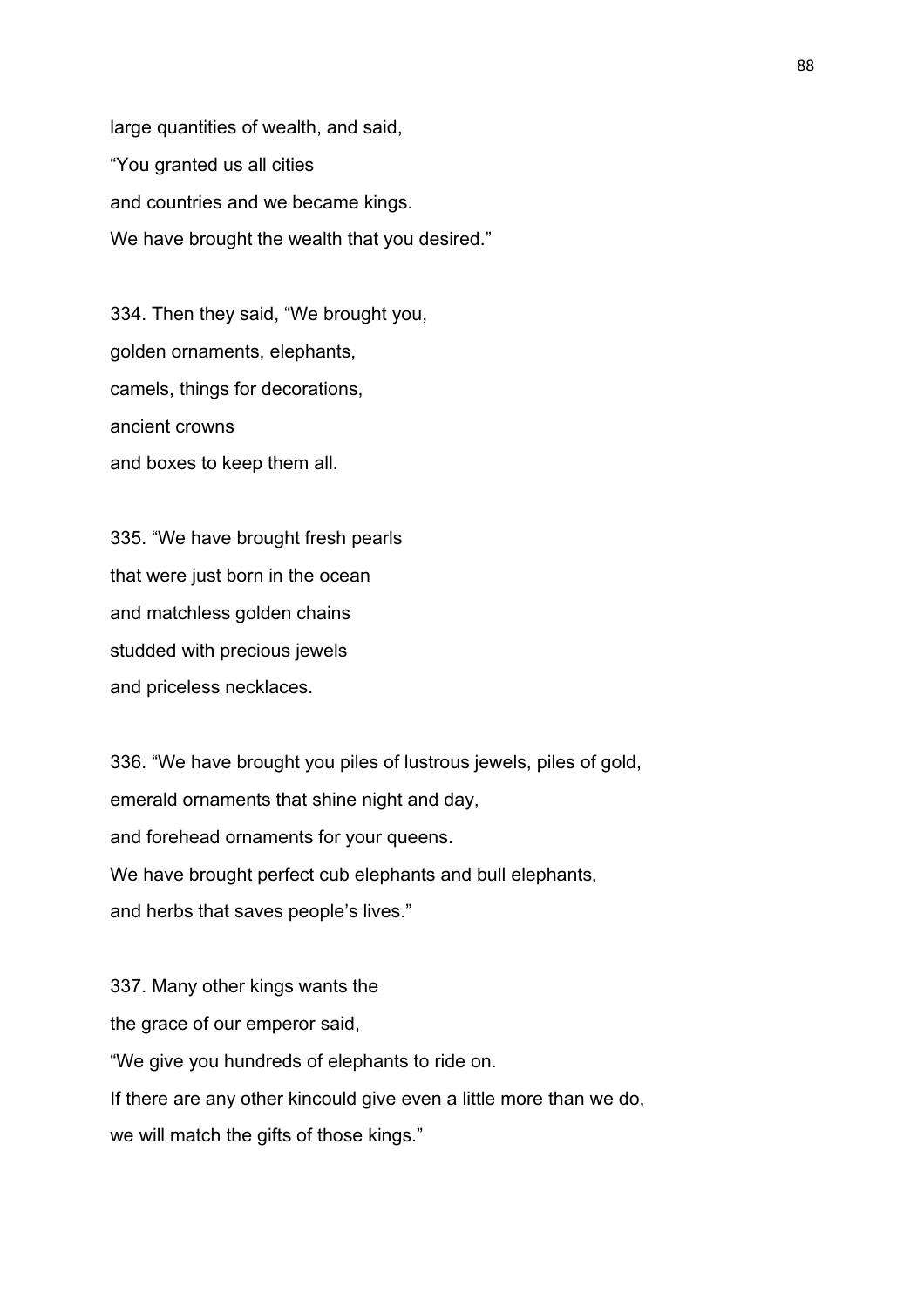338. The Chola emperor said to the kings came with tributes and bowed to his feet, "O kings, do not be afraid, I will grant you refuge!" and then he asked his messenger, "Are there any other kings that did not give tribute?"

339. The messenger said, "O king, all the kings brought their tribute and bowed to your feet except the king of the northern Kalinga country. For the last two times, Anandavanman has not brought any tribute.'

340. All the kings in the assembly were terrified. They stood up, trembling, and thought, "What will happen now?" The emperor smiled with his beautiful coral-like mouth showing no anger on his face. No one could understand his thoughts.

341. The emperor said, "Even though the king of the Kalinga country is not a great king, his country is protected by large mountains. Let our warriors go right away, vanquish their fort-like mountains and bring their elephants dripping with ichor that swarms with bees. Bring their king also."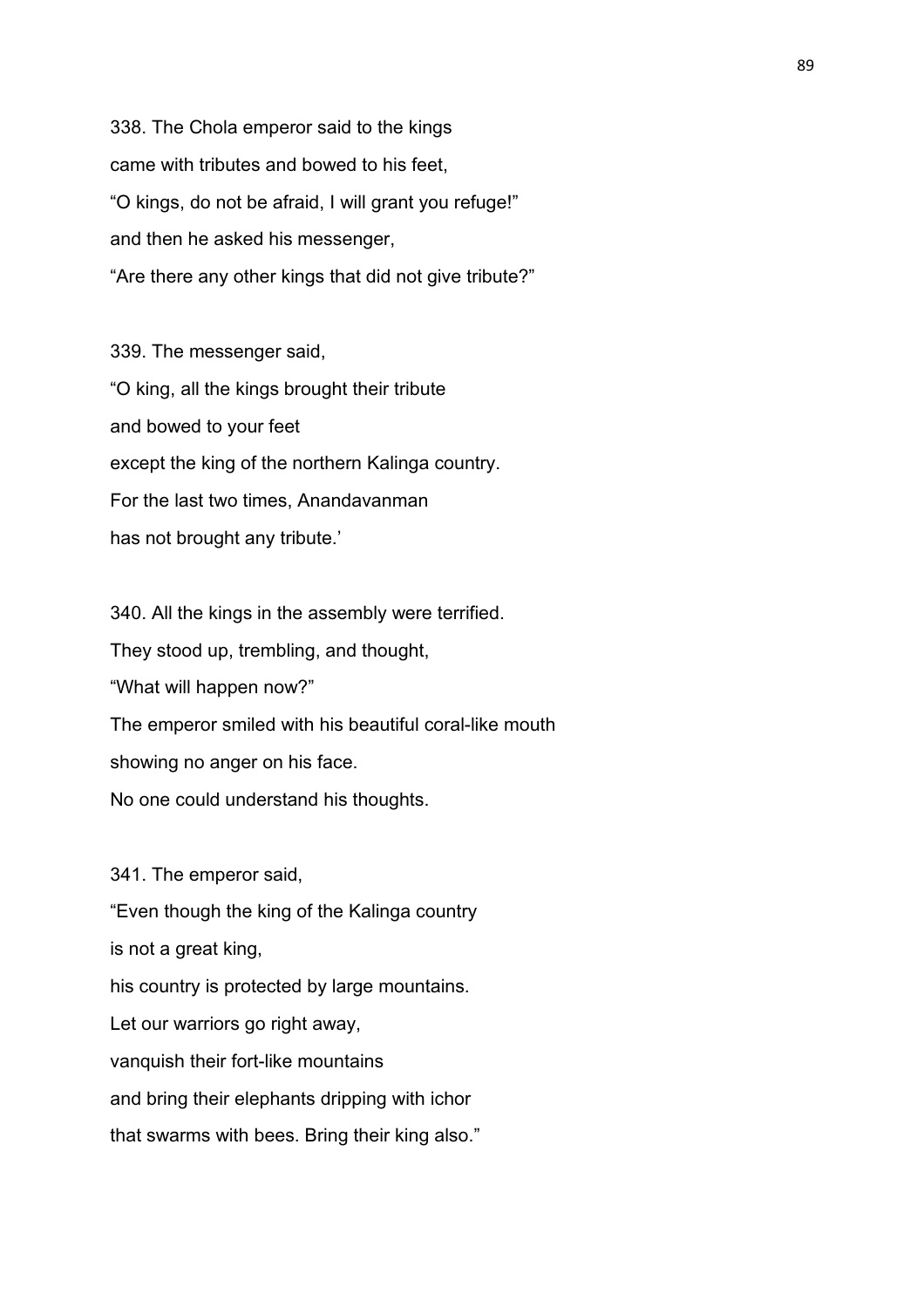342. When the emperor said this, the king of Vandai country, Karunakarathondaimān, the best of his dynasty praised in the sastras, worshiped the feet of the emperor and said, "I will destroy Ezhu Kalingam."

343. The heroic Thondaimān thought "I will go there and crush our enemies" and he asked the king, "Give me your permission." The emperor raised the tiger banner and gave him his permission to go to war.

The Chola army goes to war

344. When they saw the Chola warriors gathering to go to war and looking like the flood that will come at the end of the earth, people said, "Will this army stir up the oceans and destroy them? Will it break all the hills? Will it break the neck of Adisesha. carrying the earth?"

345. When the army started, conches were blown, drums were beaten, war drums sounded, wind instruments played loudly and the noise of these instruments deafened the elephants of all directions.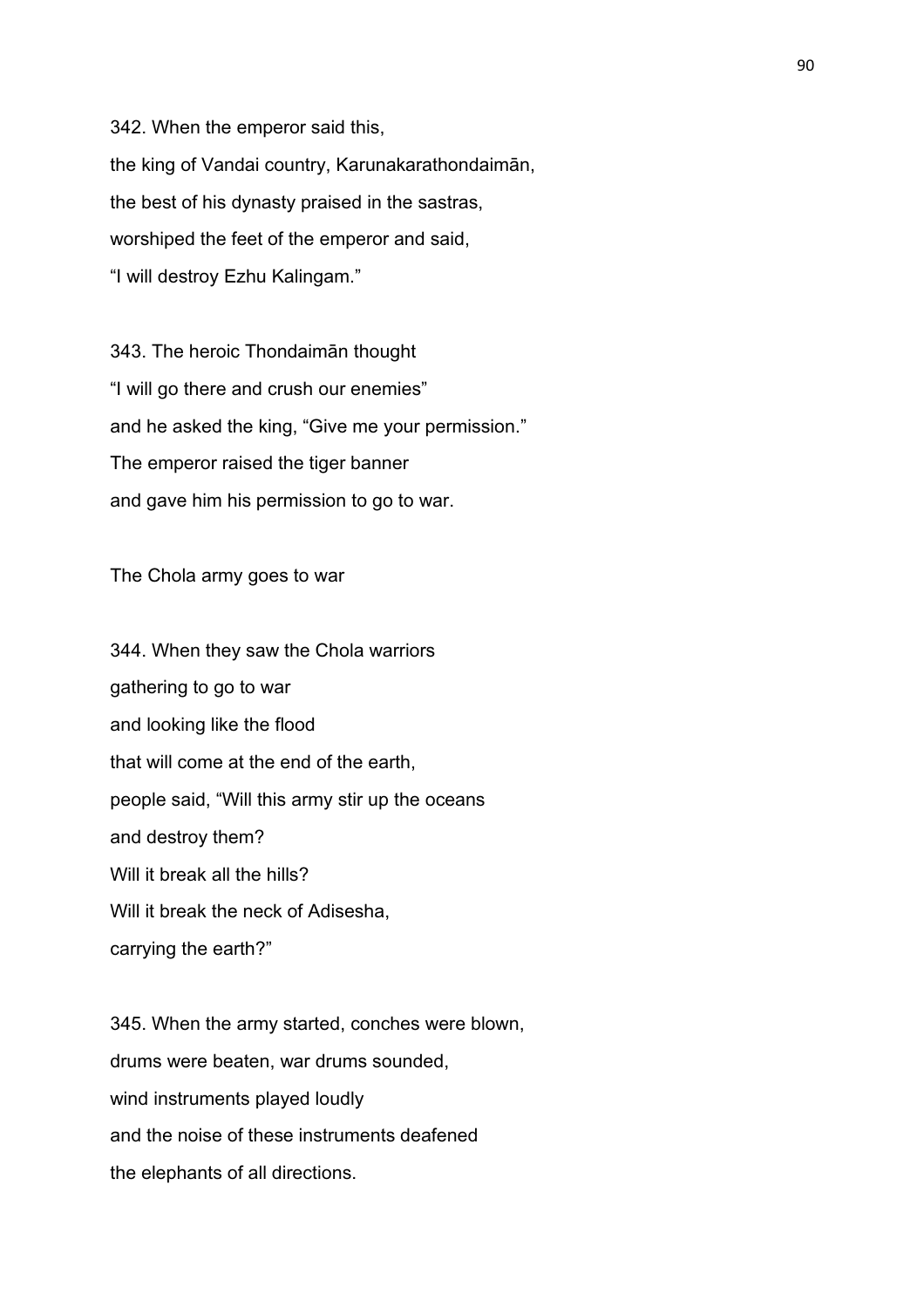346. The shade of the royal umbrellas, the air from the whisks, and the swaying of the tiger flags hid the bright light of the sun and spread darkness everywhere on the earth.

347. The burning fire from the eyes of the angry warriors, the brightness of the their precious golden ornaments, and the sparks that came from their weapons dispersed the darkness and spread light.

348. The people saw the army wondered and said, "Did all the hills of the world become elephants of the army? Did all the winds become its horses? Did all the clouds become its chariots? Did the wave-tossed ocean become its warriors?"

349. People wondered, "Is it because the world is small that the army looks so huge? Or is the army so great that the world looks small? For the enemies of the Cholas, there is no place on earth to hide. The only place that they could go is the wide sky."

350. "The people on the earth and heavenly dwellers saw the warriors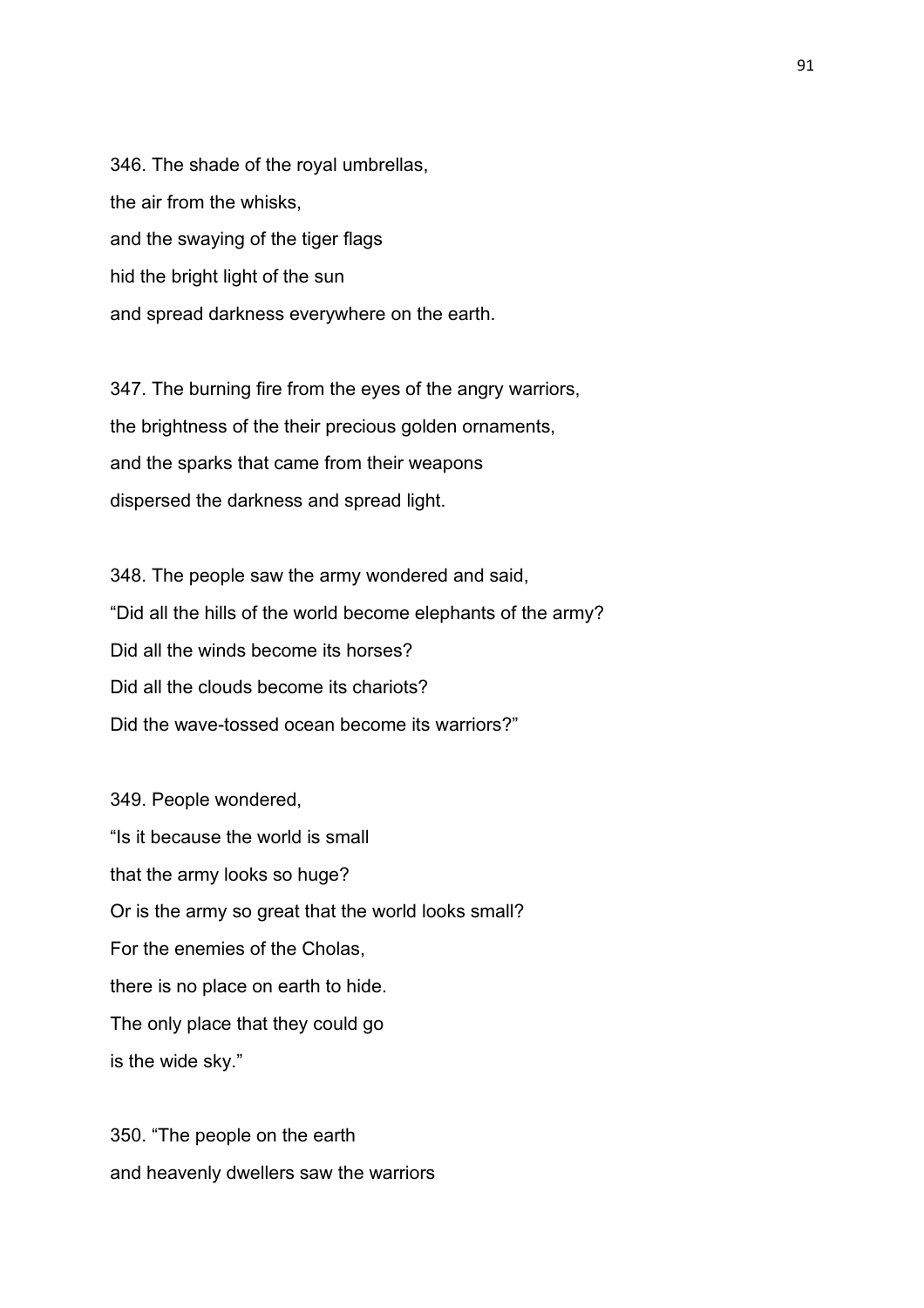and worried that they were losing patience and could not wait for the war to begin. They thought, 'If these warriors lose their patience, won't they just go off and attack the lands on all directions?'

351. The Chola elephants large as mountains, dripped ichor like an ocean. Their angry eyes poured fire like clouds flashing with the fire of lightning. They had long tusks like crescent moons to split the bodies of enemy elephants and horses. They trumpeted like roaring thunder with fire and like the sound that would occur at the end of the earth.

352. The Chola horses kicked the crowns of enemy kings and crushed the pearls that spilled from them. As they galloped the dust from the ground rose to the sky and joined the clouds. As they moved, they sounded like thunder from the sky falling on the ocean. As they circled the roaring ocean swiftly they were like waves.

353. As the Chola chariots rolled, their wheels broke the hard mounds on the ground and they looked like they were flying over the battlefield. They felt it would be a disgrace if enemy horses could overtake them, They were decorated with beautiful lotus buds and flowers chiseled on them.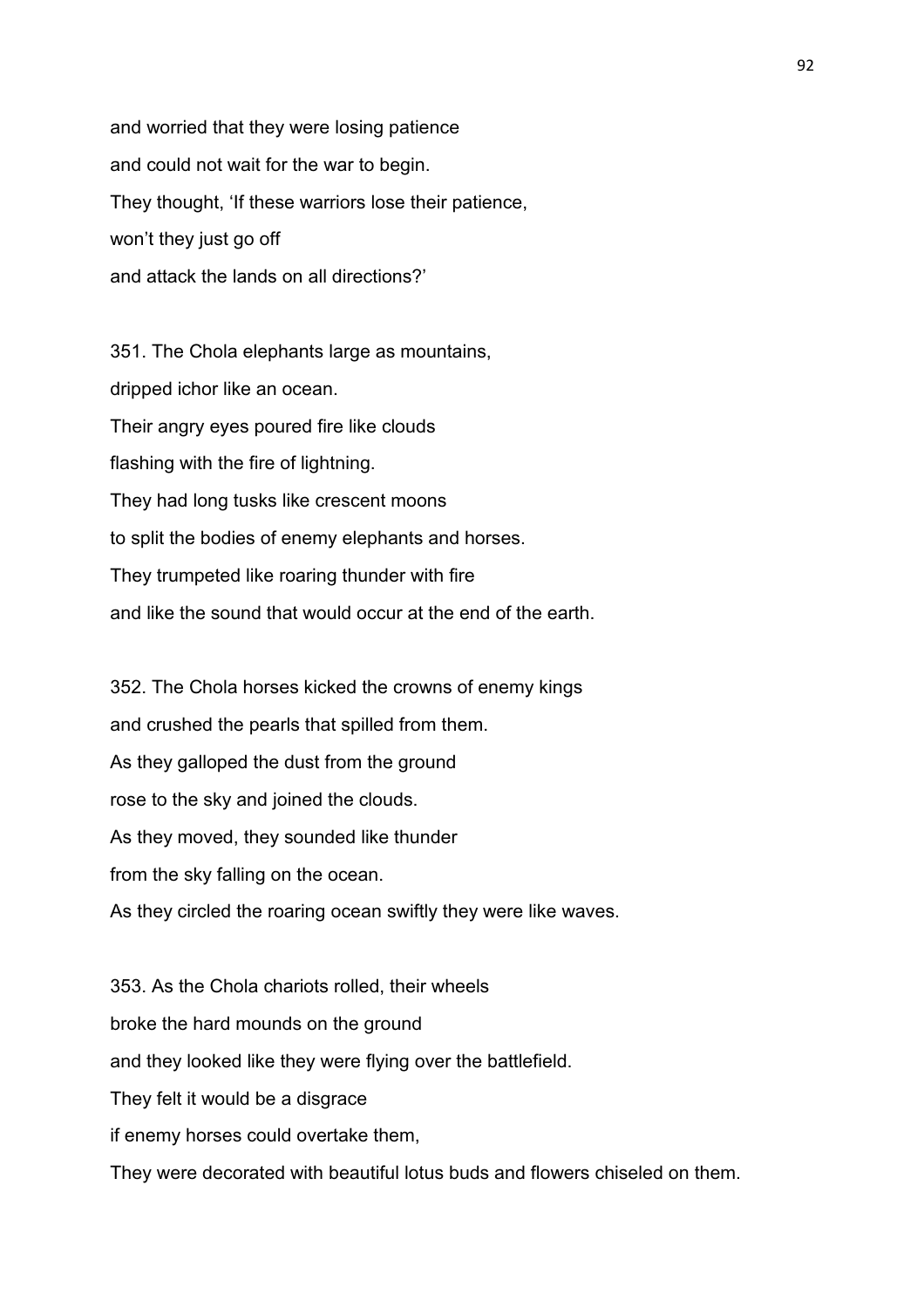They rolled over the bloody water in the battlefield and they rolled so fast that it seemed they had made a vow to measure the world.

354. The bodies of the warriors were painted with their victories and duties and marked by the wounds that they had received in the battle. They would not retreat from the battlefield even if they could get heaven and earth. The heroic warriors thought their bodies were a burden. Even if they needed to give their life for fame, they would give them surely. All the warriors crowded together marched and thought the same way.

355. The warriors with fiery eyes laughed angrily and the gods heard that and trembled. Hearing their laughter the elephants of all the directions were terrified.

356. The spittle that came from the horses' mouths when they jumped to the sky looked like the flood that arises at the end of the earth and it was like the waves that float on a divine river.

357. The angry elephants dripping ichor from both their cheeks, trumpeted like thunder, broke the stakes they were tied to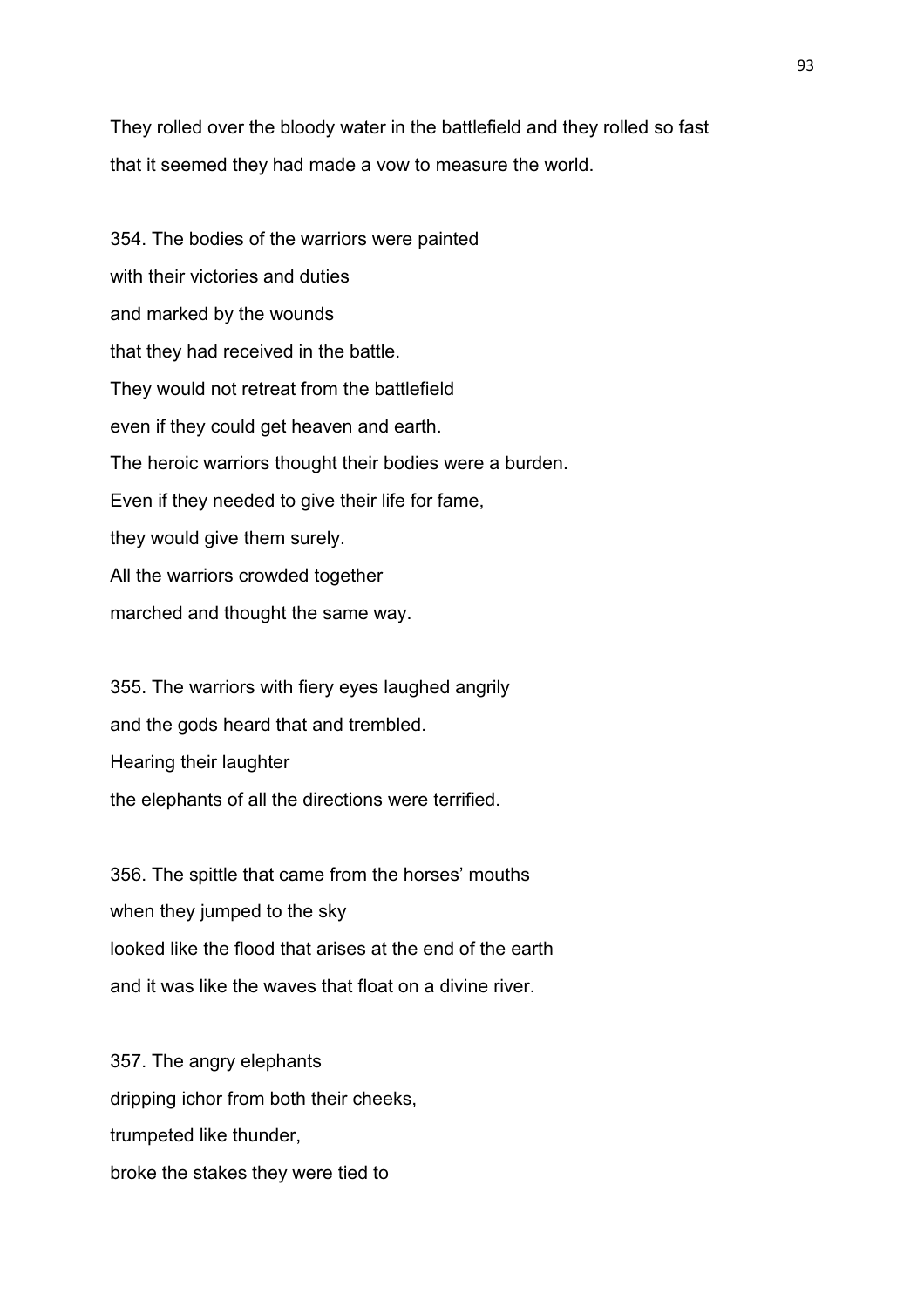and ran to fight their enemies. The clouds that came down to take water from the wave-tossed ocean were terrified and rose again into the sky when they heard the sound of the elephants.

358. The bees that swarmed everywhere around the ichor of the elephants were frightened and flew away when they heard the loud noise of the chariots that could circle the earth in a moment, decorated with flags that swayed in the wind.

359. When the army set forth, the weight of it broke the spine of the earth. The hills and the trees of the forest fell down and the rivers dried up without water.

360. When the army set forth, all the directions trembled and all the seven oceans became silent. Strong mountains split apart and thick dust spread everywhere.

361. When the army set forth, the dust that rose from the earth split the clouds in the sky, filled them, took their water away, and made them dry up.

362. The spittle from the mouths of the horses and the rain-like ichor from the decorated elephants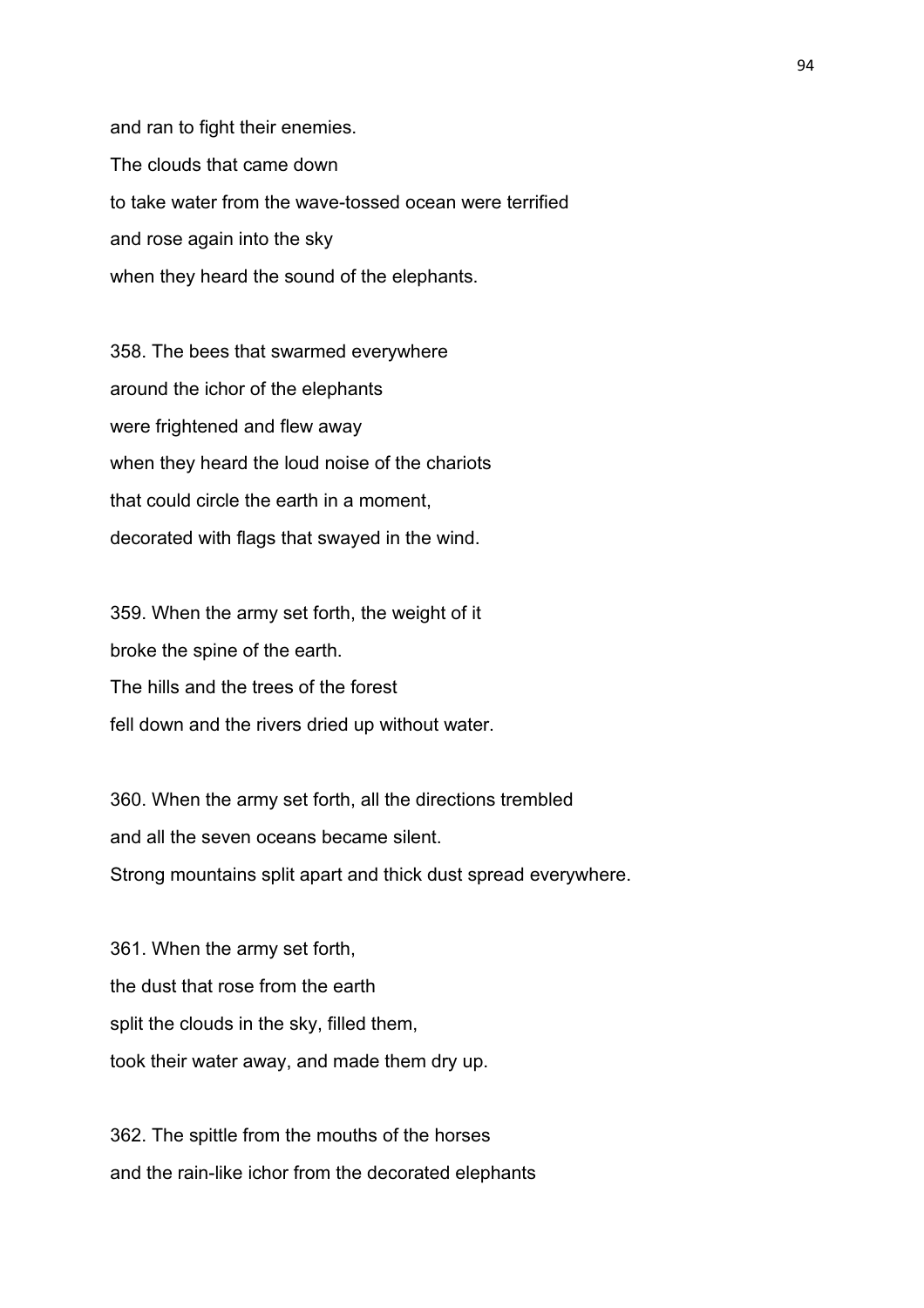as large as mountains stopped the dust that rose and made it settle to the earth.

363. When the sun rose in the morning the ocean-like army set out in the appointed direction and as the warriors walked, the dust settled. Then when the sun set, they slept for the night. Every day they repeated this routine.

364. The king Abhayan decorated with an Atti garland ordered Karunaharan to invade the Kalinga country, and Karunaharan, as precious to the king as his own eyes, climbed on an elephant and set out to war. To the king he was as precious as the discus to Vishnu.

365. Karunaharan, the generous one, the chief of Thondai country, the chief of Vandaiyars and the Pallavas, raised his white bull-banner to the shining sky and mounted on his strong elephant to go to war.

366. The chieftain Vānakovaraiyan rode his horse to seize the elephants of the enemy kings, and the Chola chief Mudikondacholan mounted on a strong ornamented elephant and followed him.

367. Obeying the Chola king's orders and wishing to conquer enemies, Karunagaran, the king of the Pallava and Vandai lands, mounted his elephant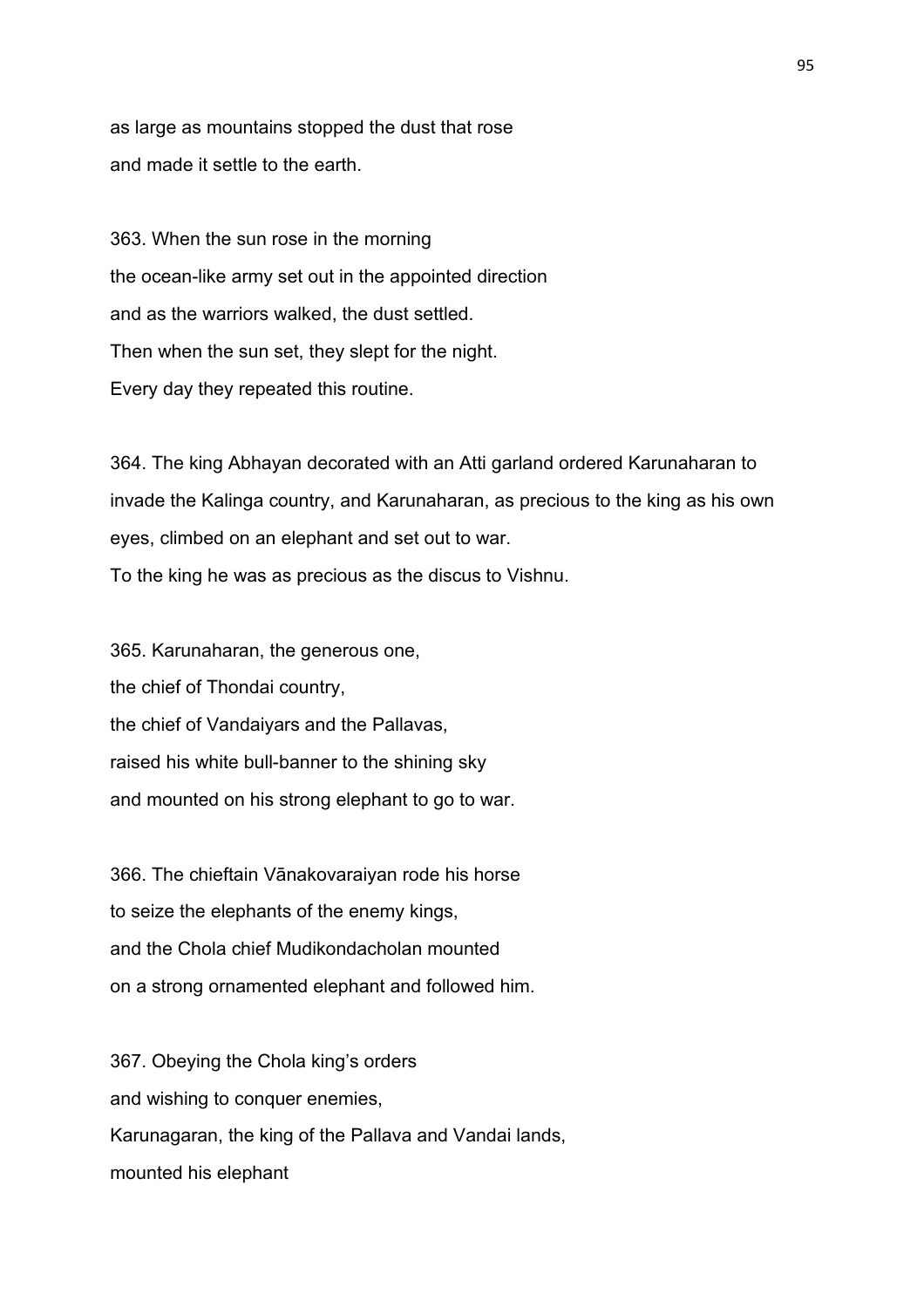that was decorated with shining ornaments and had a stately walk. As he went to the war he was like a hungry tiger going to kill its prey.

368. Karunaharan's army crossed the six rivers Pālaru, Kusaittalai, Ponmukari, Pazavāru, Kolli, and the beautiful Pennai river and continued on.

369. The army crossed the Vayalāru, the beautiful Mannāru, Peyalāru that waters so many fields, the fertile Kundri that gives water like rain and the wide Perāru that flows through many lands.

370. The army crossed the great Godāvari river, the cool Pampa river, the Gayathri river that sings as it flows, the Gauthami river and many other rivers with cool banks, filled with pure water.

371. As it entered the Kalinga country the army was like an ocean that rises at the end of the earth. It burned and destroyed many cities and plundered the wealth of the country. When they saw the destruction of Kalinga country,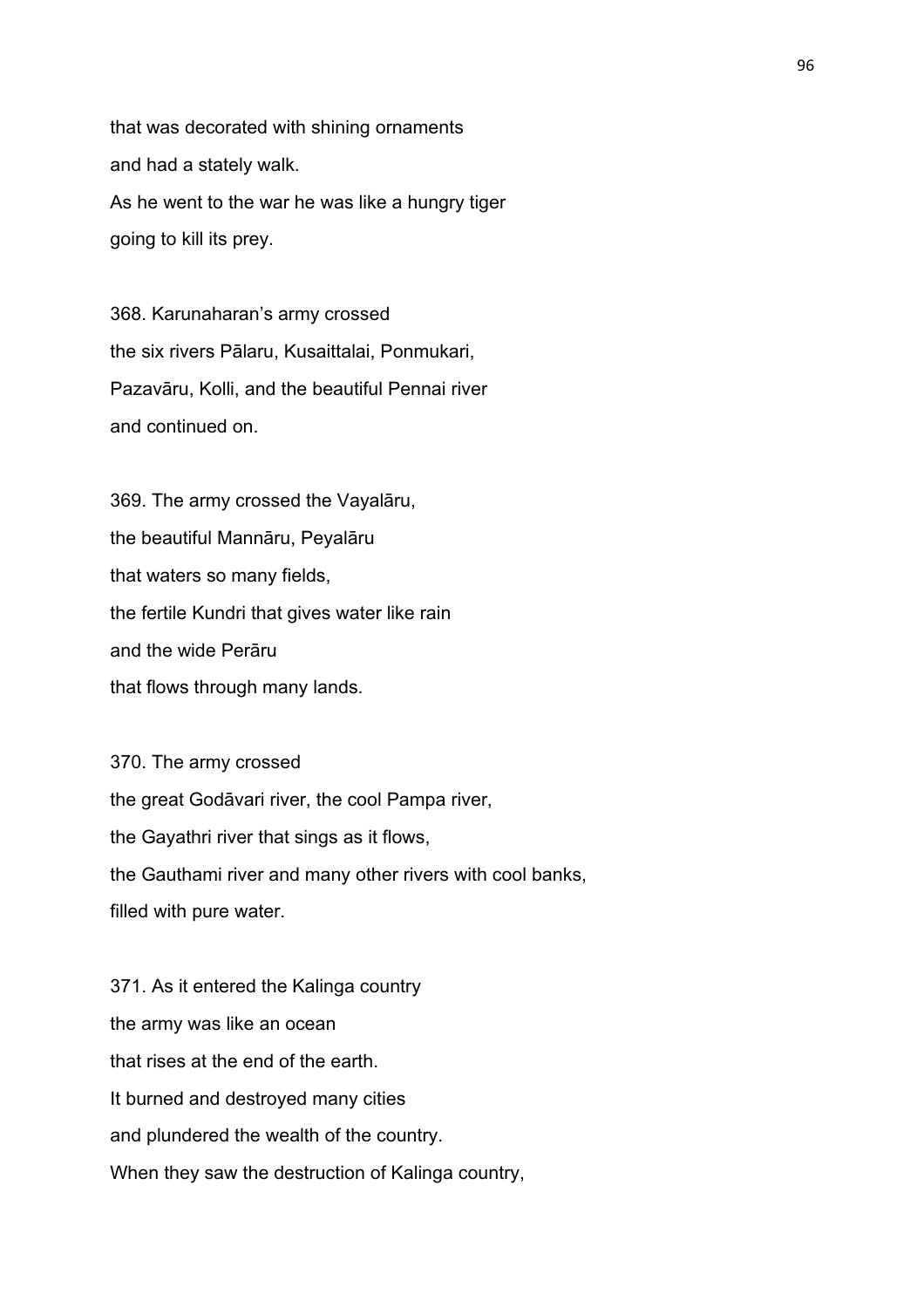even the gods trembled.

Description of the fear of the Kalinga people, the anger of Anandavarman, the Kalinga king and the advice of Engarayan, his minister. The Kalinga warriors go to war. (372 - 403)

372. The people of the Kalinga country were terrified and complained to the king. They said, "The Chola army like an ocean has come from the south. If the ocean rises, where can we go? In the north there is Ganges river, hard to cross. Where is our refuge? Where is our protection? Which other king can help us now except our king?

373. "The walls of our fort are broken. All our cities are burning. Smoke is rising above our cities. All our groves are dying. Our families are destroyed. Now the only thing that we can see is the enemy army that surrounds us.

374. "O king, even though we told you, you did not listen and did not give tribute to the heroic Abhayan, the matchless king on the earth. Now he has sent his army to make you pay him the tribute he asked."

375. The people trembled,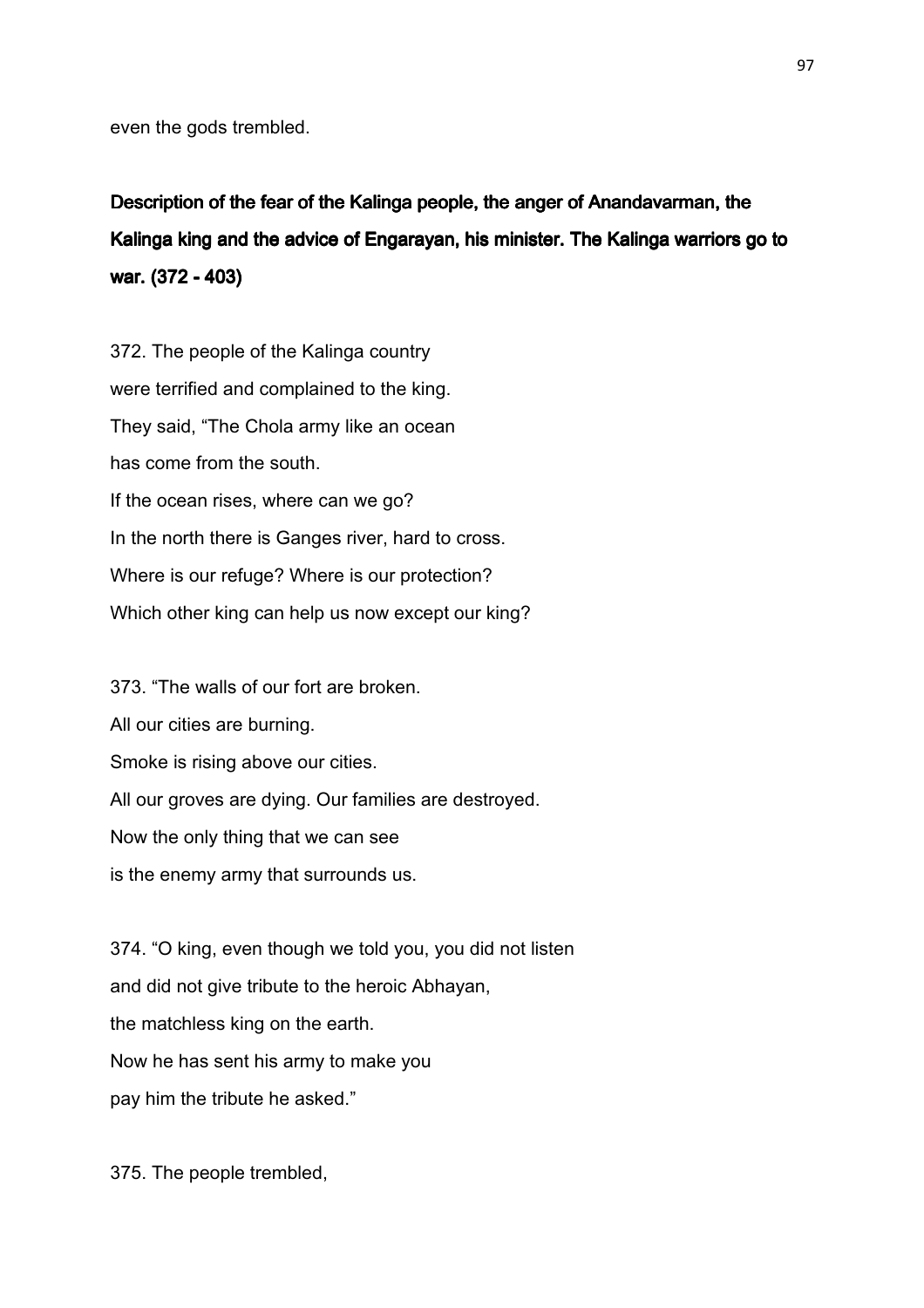talking incoherently before the king. Their clothes became loose in fear and they fell at the feet of their protector.

376. When Anandavanman the king of the Kalinga country heard his people his eyes reddened with anger. He sighed, sweated, and clapped his hands in rage. He did not realize the danger the war posed for his country.

377. Anandavanman spoke to his people, "You worry about king Abhayan, seated under his beautiful royal umbrella and riding an elephant whose ichor is drunk by bees. Do you think I am so weak that I cannot oppose his army?' Angrily, the king of Kalinga shook his wide shoulders and laughed loudly."

He said, 378. "Our Kalinga land is surrounded and protected by forests, hills and oceans. It seems the Chola army is ignorant of the strong defenses of our land."

The advice of the minister Engarayan advice to the Kalinga king.

379. When the king Anandavanman had said this, his minister, Engarāyan, the minister said, "Listen, I have something to say to you.

380. "Even if it makes a king angry,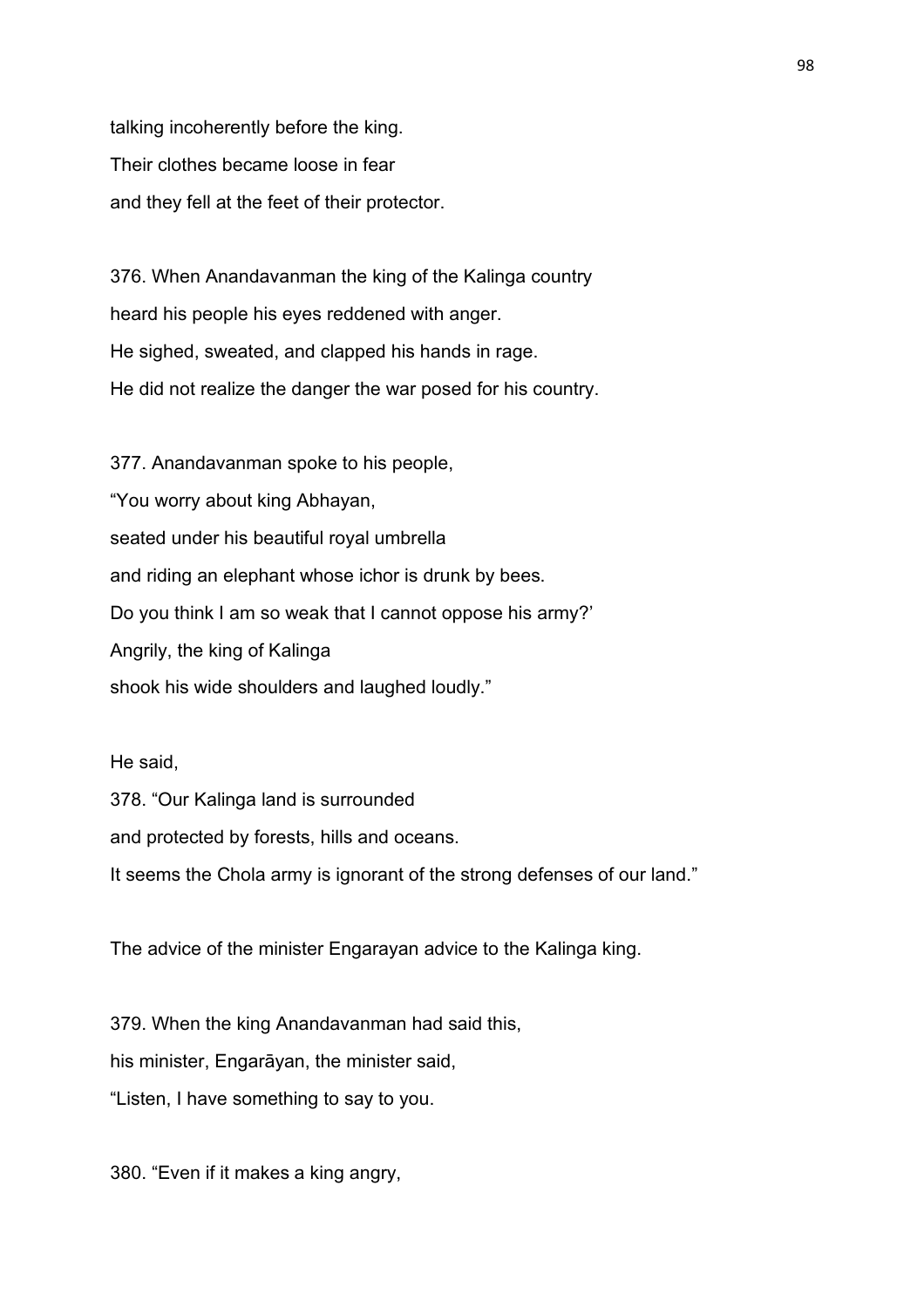it is the duty of a minister to advise him properly. He must not be silent and not tell the king what is right.

381. "It is not necessary for Jayadharan, the Chola king, to come to fight with his enemies himself, because his heroic army is enough to oppose and conquer his enemies' lands.

382. "Haven't you heard that when the Chola army came to fight with the five Pandyans, they were all destroyed?

383. "Haven't you heard that when the Chola king's army was only preparing to go fight with the Cheras, the Chera army retreated and ran away?

384. "Didn't the Chola army destroy Vizinyam city and conquer Kandalur Sālai because it is so strong?

385. "Isn't true that the king of the Vattar country was defeated when he came with his army and opposed the Chola army?

386. "O, king, don't you know how much the people suffered when the Chola king's army massed,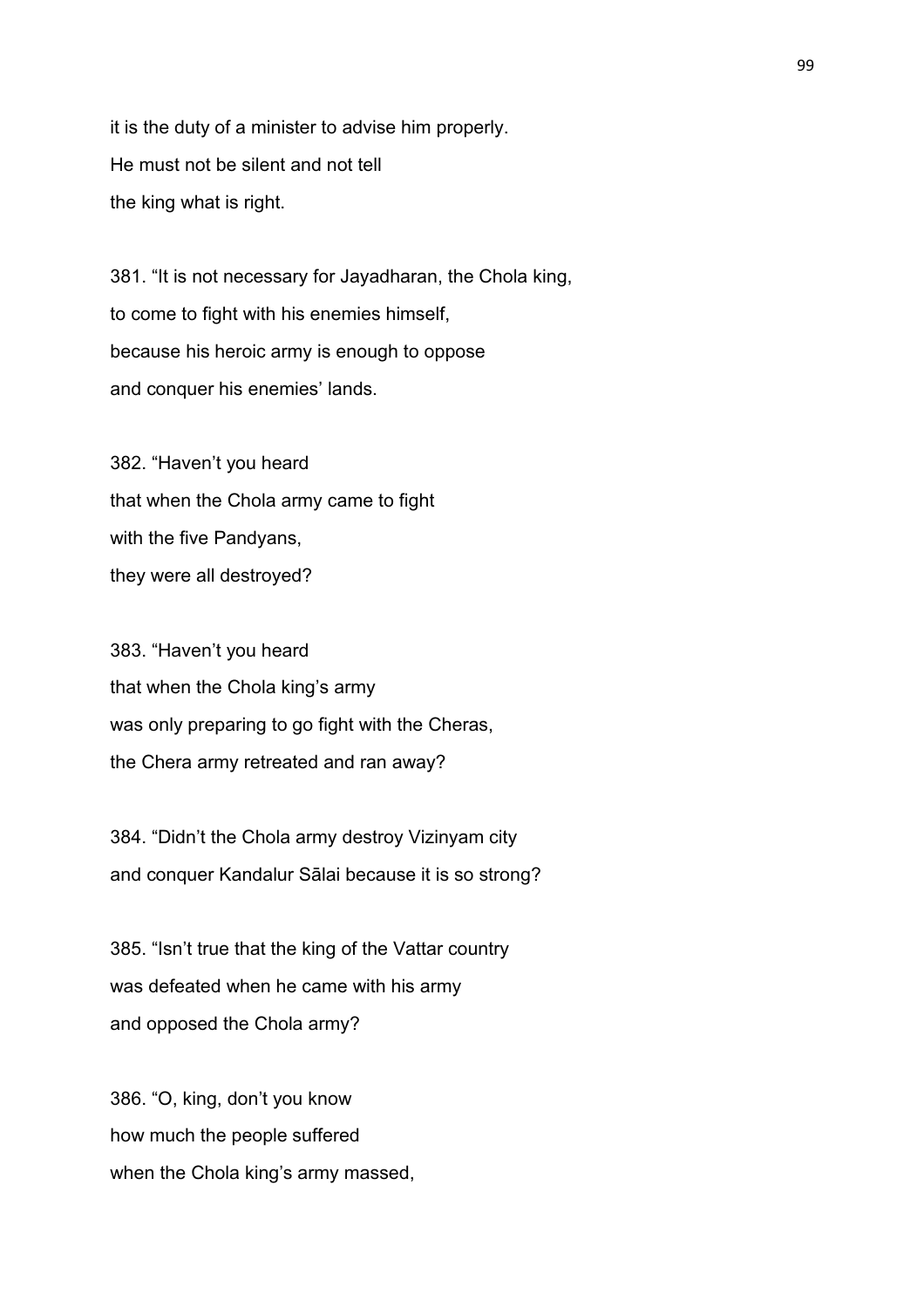went and fought in the city of Alathi?

387. "Didn't the captains of the Chola army capture a thousand elephants when they fought in the city of Navilai?

388. "How can I count the kings who suffered and lost their kingdoms when the Chola army fought and conquered them?

389. "Karunaharan is like Vishnu's discus for the king, strong as Vishnu, has come with his army. If you go and fight with Karunaharan you will discover how weak your arms are.

390. "Though you are angry with me today, you will think of my advice when you stand before the Chola army on the battlefield."

The Kalinga King Anandavarman tells Engarayan.

391. Upon hearing Engarayan's advice King Anandavanman said angrily, "Even the gods tremble to speak in front of me. Haven't you noticed that my arms, strong as mountains, are growing thin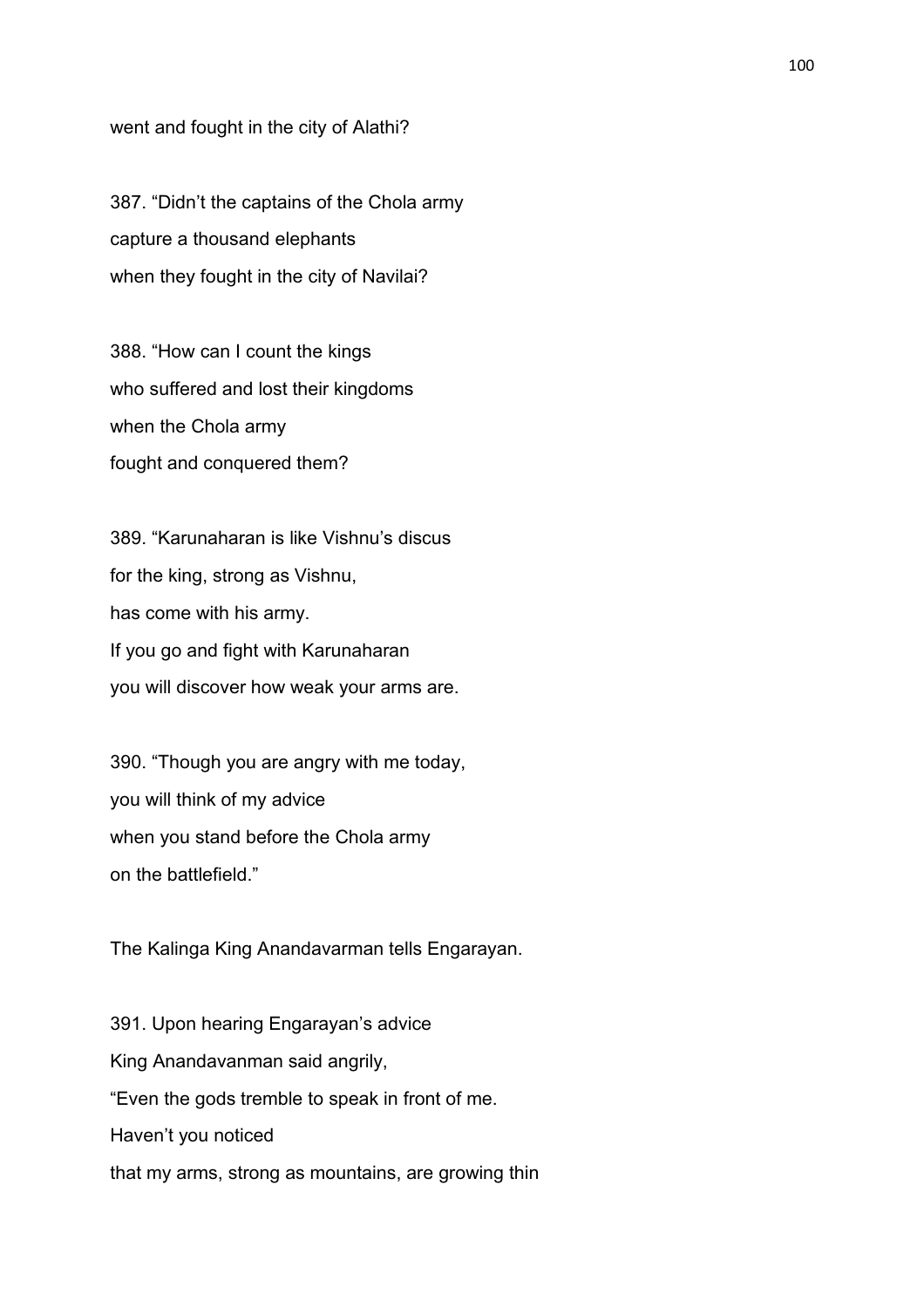## because for so long there has been no war?

392. "You have advised me because that is your duty as a minister. I will not hurt you, but are you giving me advice only to make me weak? Does a young lion cub that lives in a cave come to fight with an elephant because he thinks it is easy?

393. "You and other royal people do not know my strength, yet you have advised me without understanding the strength of my arms and sword. Do you say this because you are ignorant? Do you think it is easy for the Chola army to defeat me just because they think it is easy?

394. "I will go to the battlefield with our armies of elephants, horses, chariots and strong warriors, stand before the army sent by the Chola king Kuladungan and oppose it. O, courageous warriors! Decorate our strong elephants and horses and ornament our numerous chariots. Let us go to the battlefield! On to the battlefield! You should realize that it is your good fortune that you can fight with your enemies. On to the battlefield!"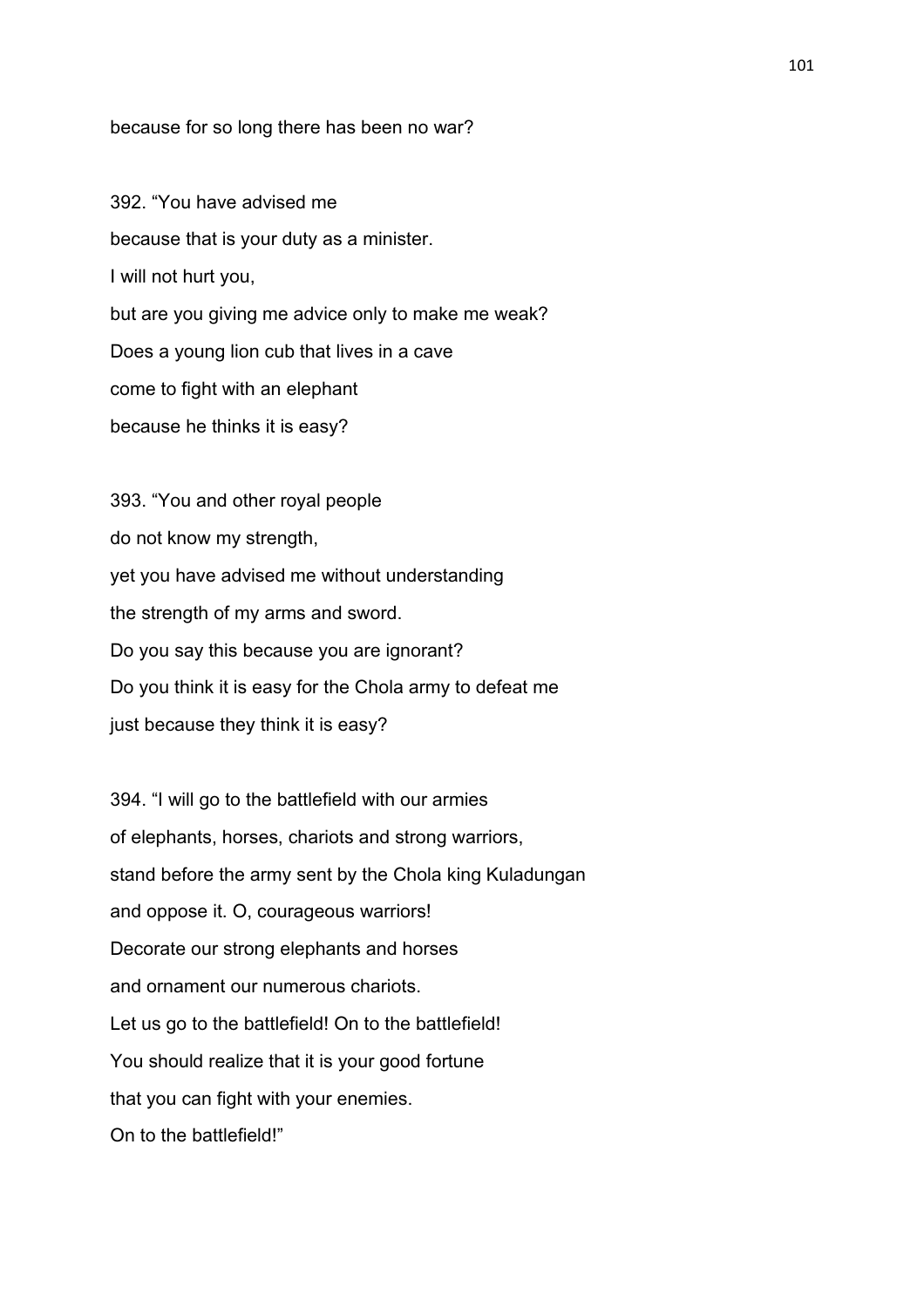The Kalinga army goes to war.

395. When the army started, the sound of it echoed through all seven parts of the Kalinga country. It was as if the sound of the seven oceans in all the directions were combined together.

396. The long-tusked elephants, as large as mountains, went dripping ichor and they were like the clouds that take water from the deep oceans and then pour rain. The long-faced horses galloped dripping spittle from their mouths that was like the rolling waves of the ocean.

397. As the Kalinga army started to move like an ocean, its decorated royal umbrellas and royal fans looked like the foam of the ocean's waves and as they swayed, the many royal banners looked like shining fish frolicking in it.

398. The angry army looked like an ocean that was going to swallow the whole earth at the end of the world. As the army moved, the spears, swords and other weapons made a tumult as they crashed together.

399. As the chariots rolled swiftly yoked to galloping horses, they looked like ships speeding as they float on the ocean.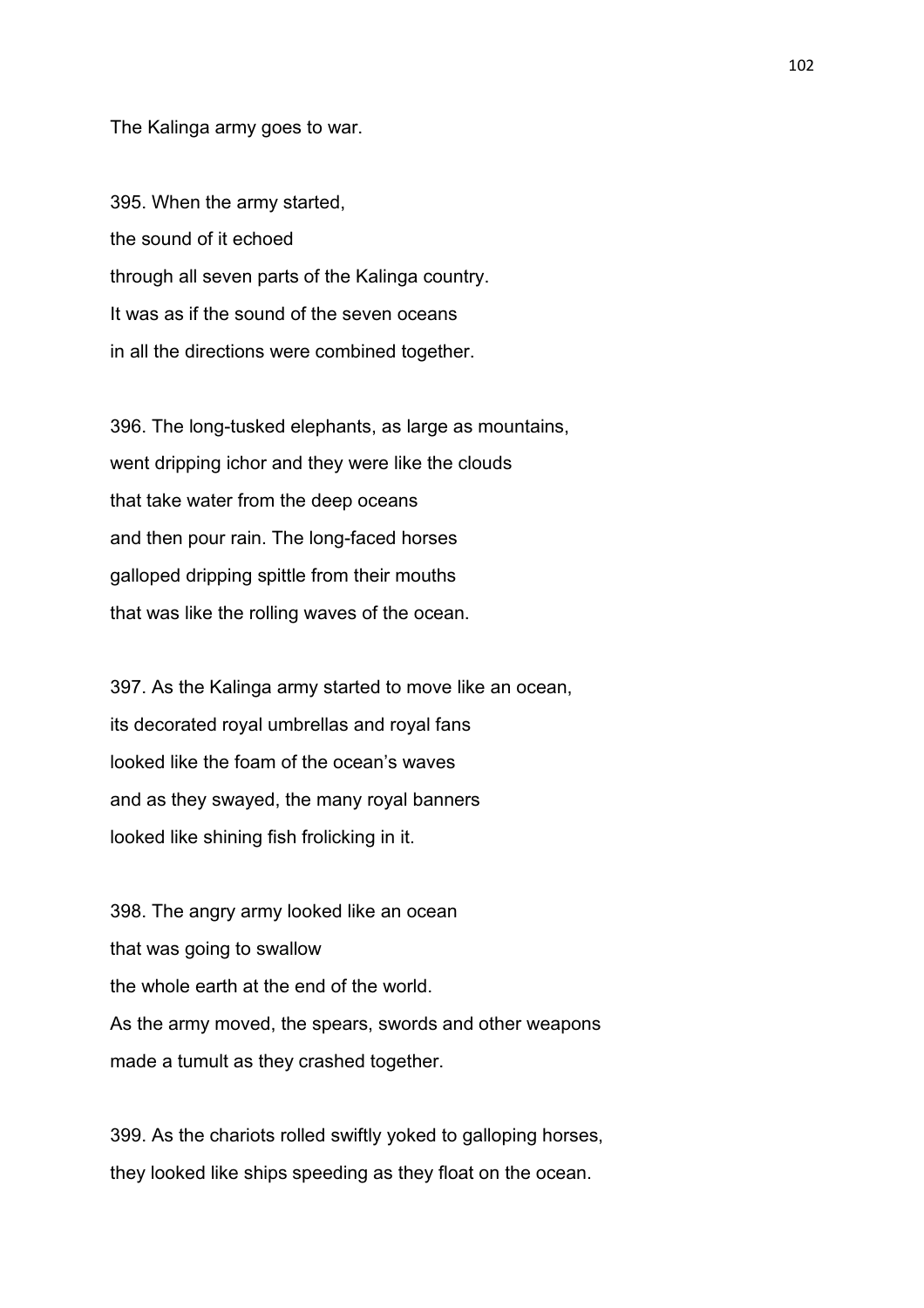The young warriors, not caring for death if they could receive fame, marched like the killing sharks in the ocean.

400. When the warriors marched, the trees immediately cracked and fell, the forest trees on the way split into pieces, the cool waterfalls grew hot and the large mountains were destroyed and shattered.

401. When the young Kalinga warriors, their anger like the fire at the end of the earth, marched wearing heroic anklets, many drums resounded sounding like the large roaring ocean.

402. People could not tell one warrior from the next because they marched so close to each other and it was as if each body had entered into the next one and there were no space between them.

403. A huge throng of Kalinga warriors, come to oppose the army of the Chola king Manubaran, covered the battlefield looking like tigers searching for food. They screamed, "Let us take the lives of our enemies, Let us take their lives!"

---------

Chapter 12. Por Padiyadu. The song of the War. (Poems 404-471)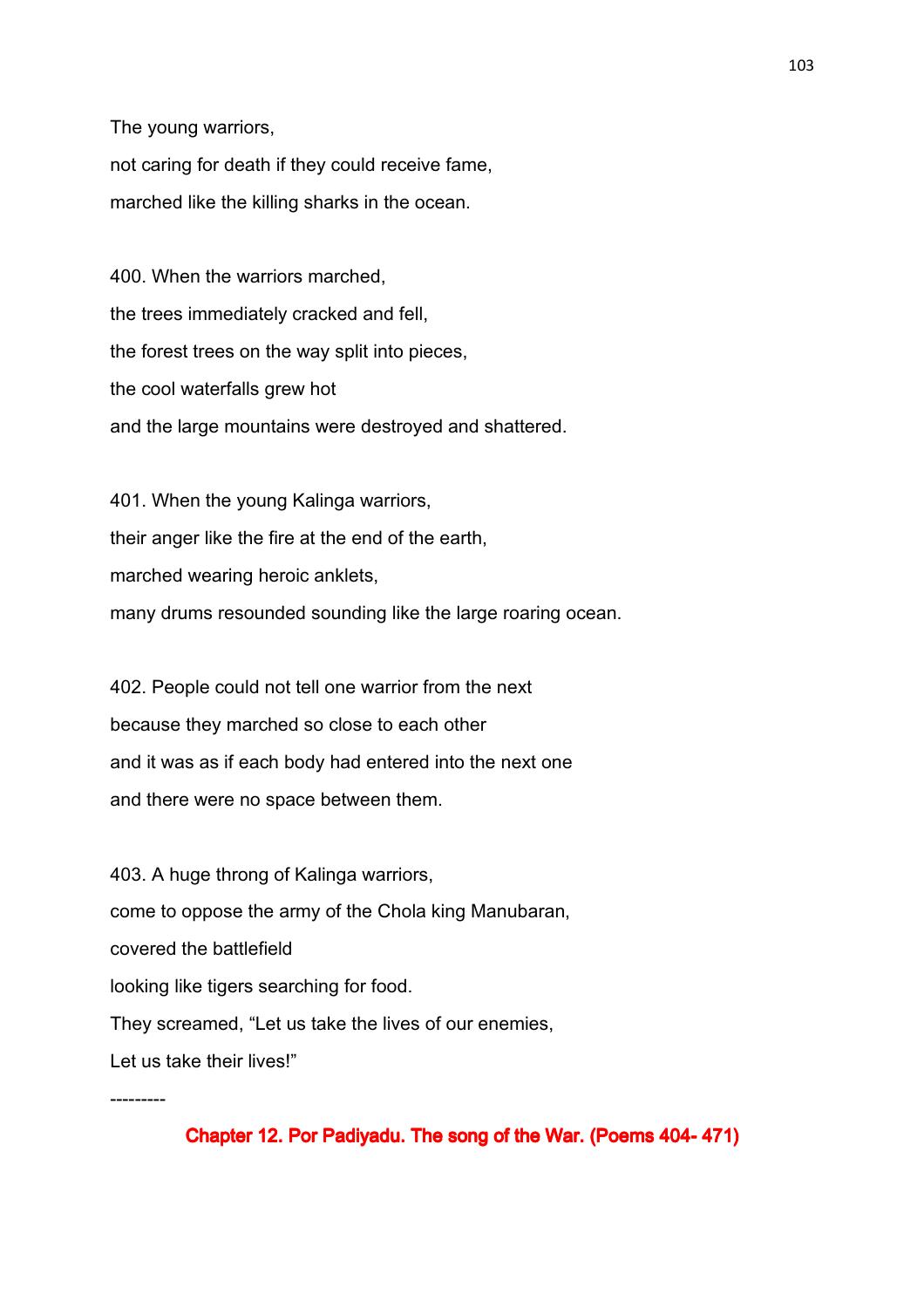The pey that came from the Kalinga country continued describing the war in Kalinga country.

This chapter describes the fight between the Chola and Kalinga warriors and the appearance of the battlefield.

The armies oppose each other on the battlefield

404. Both armies, shouting louder than the ocean, said, "Let us start fighting, let us start fighting. Warriors on horses, forward! Warriors on elephants, forward!" The sound of the armies grew louder and louder.

405. The people of the earth were deafened by the loud noise that the warriors made on the battlefield. They were terrified when they saw the arrows issuing swiftly from the archers' bows and splitting things everywhere.

406. As they fought with each other, the armies looked like two oceans crashing together, and the horses on each side looked like rolling waves opposing each other.

407. The rutting elephants that fought looked like large hills fighting with each other and the chariots that clashed looked like clouds opposing each other.

408. The warriors fighting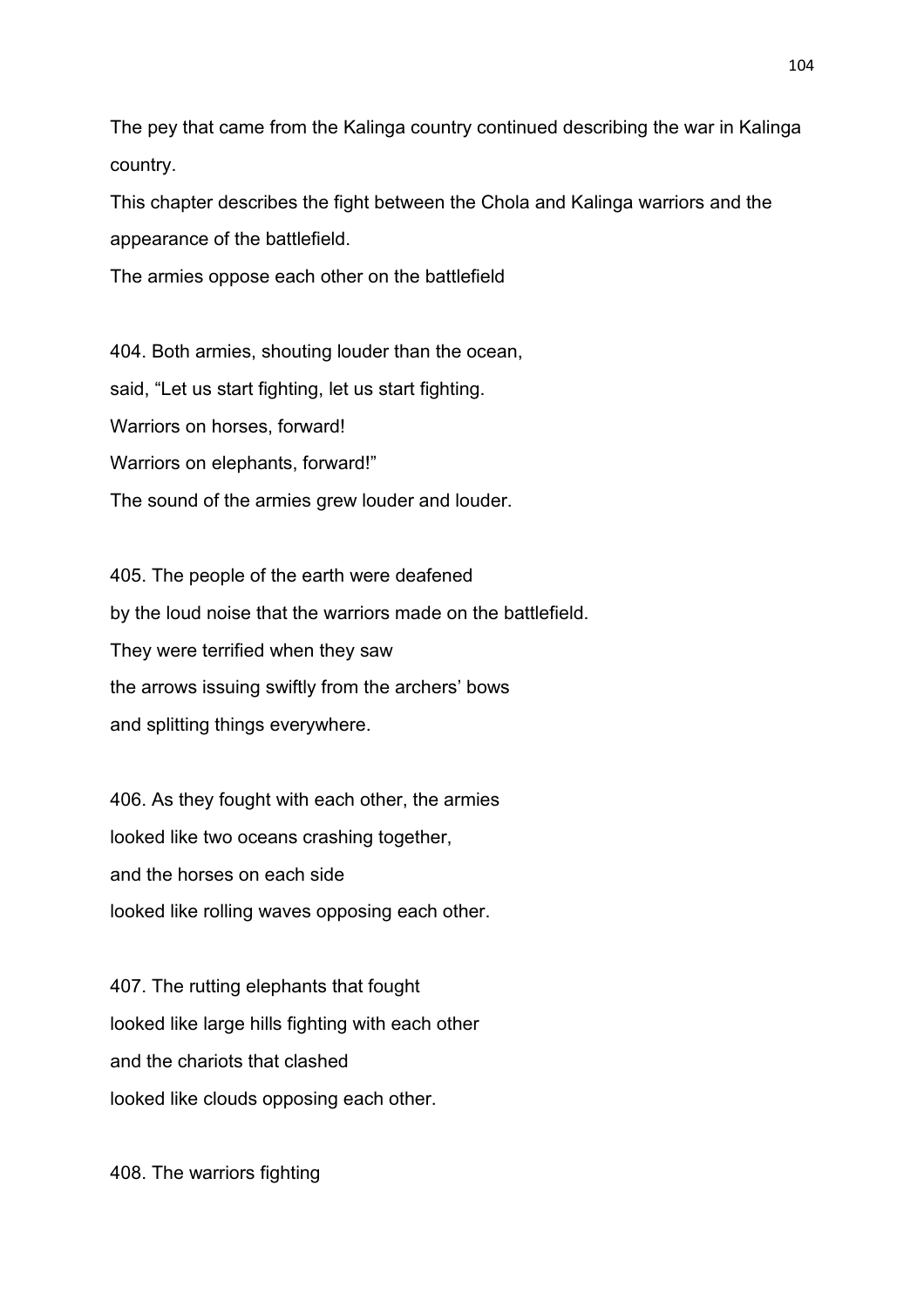looked like tigers.

The kings opposing each other looked like battling lions.

409. The warriors' fire-like eyes streamed anger like the flashing of lightning and their bent bows sounded like thunder and the arrows that issued from them looked like pouring rain.

410. The blood flowing on the battlefield was like a red river in flood, the white royal umbrellas that floated on the blood were like foam of the river, and the bodies of the elephants that were cut down and piled up were like the banks on both sides of that bloody river.

411. The tusks of the mountainous elephants clashed with each other and the sparks of fire that rose from them burned the flags that flew above.

412. As the flags burned, the smoke that rose from them seemed to make a line of flags across the sky, and this happened before anyone even realized there was a fire.

413. Dark-colored ichor fell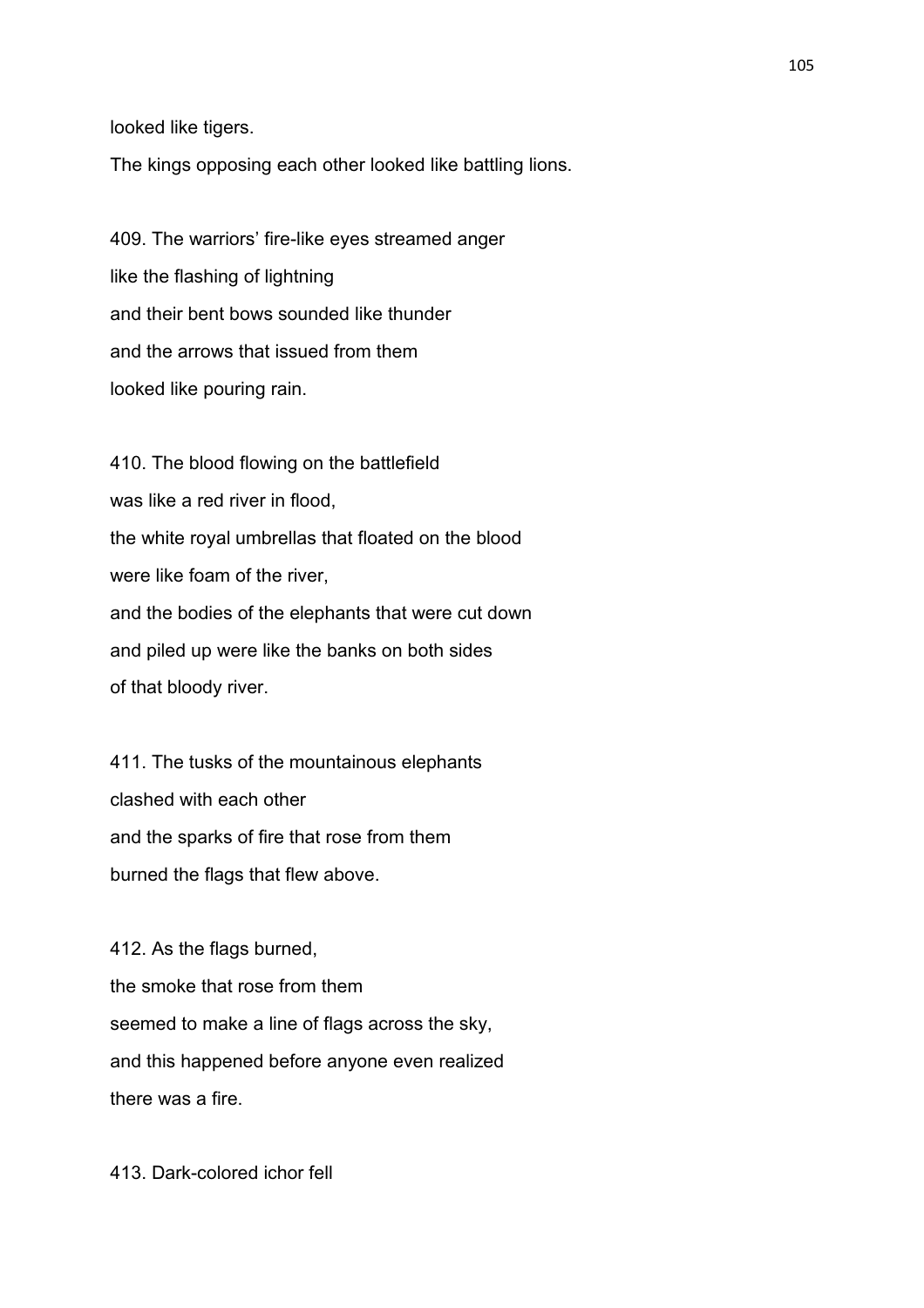on both sides of the elephants and it blackened their tusks so they looked as if they had three black trunks.

414. As they fought, the elephants, strong and large as mountains, pulled each other's trunks. It looked like as if a rope was tangled between their tusks as they tried to pull.

415. The mass of horses on the battlefield, their strength so great that they could destroy the enemy army, looked like the coral-colored fire at the end of the earth as it rages in the strong wind and burns the whole world.

416. Some warriors did not wish to oppose the horses that came to fight in front of them. They stood in front of the elephants and fought with them and they felt as if they were embracing their beloved women decorated with pearls.

417. When some warriors fought with elephants and broke their tusks, the scars that the tusks made on their chests looked like marks from the breasts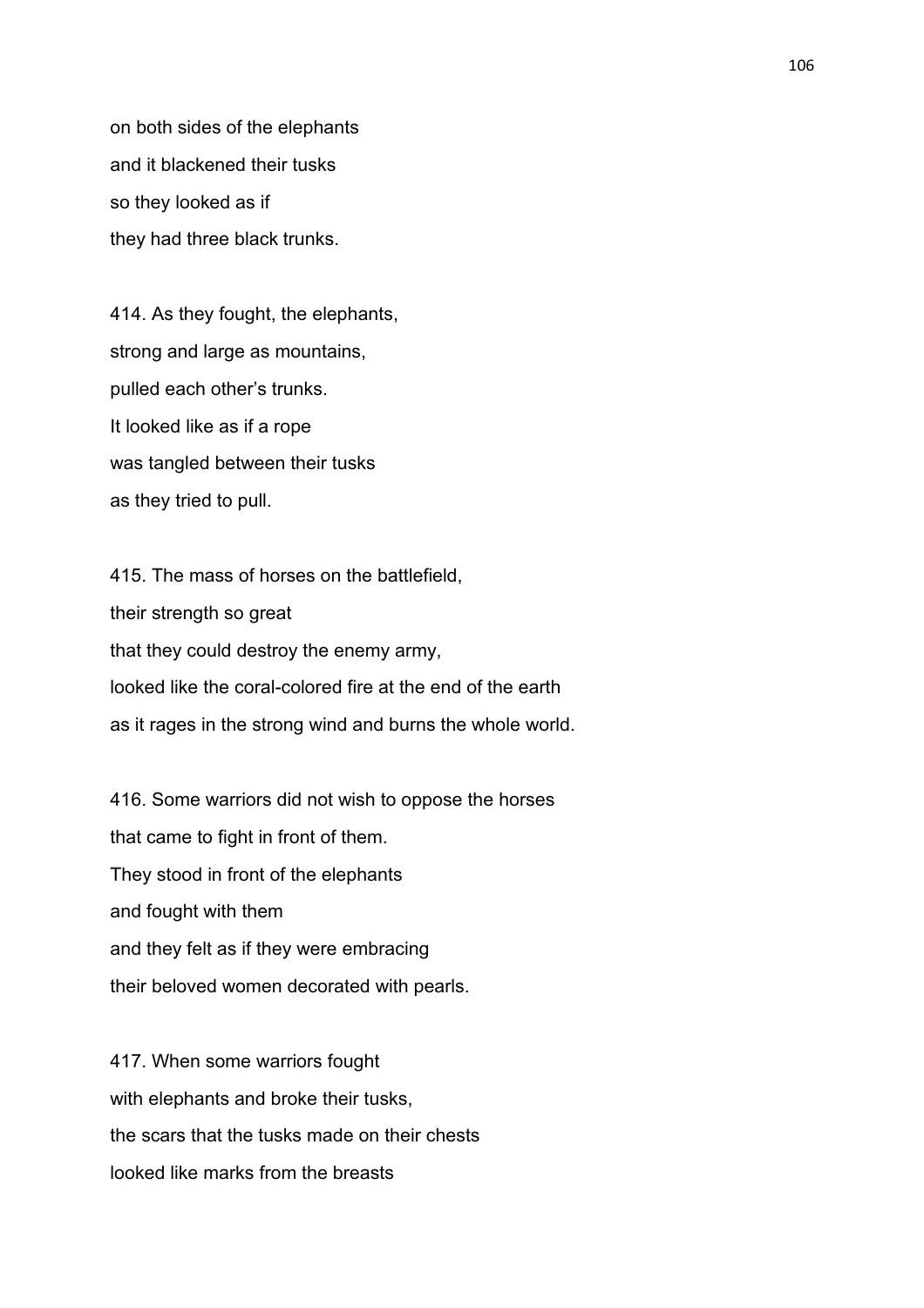of the goddess of victory, smeared with sandal paste.

418. When some warriors riding on their horses fought with elephants and killed them, the precious pearls that fell from the elephants' tusks could be strung as a pearl chain to decorate the goddess of victory's breasts smeared with sandal paste.

419. The battlefield where the warriors were arrayed and fought looked like an ocean with its waves. The matchless arrows that they shot started fires and made the battlefield look like a burning forest of bamboo.

420. The arrows that the warriors shot struck one another and made fire and smoke. The sound as the arrows left their bows was like the crackle when a bamboo forest burns.

421. As enemy archers shot their arrows, some opposing warriors riding towards them on horses swiftly cut them in half with swords, but even though the archers were killed, one part of them continued to shoot at the warriors on horses.

422. Even though half of the bodies of archers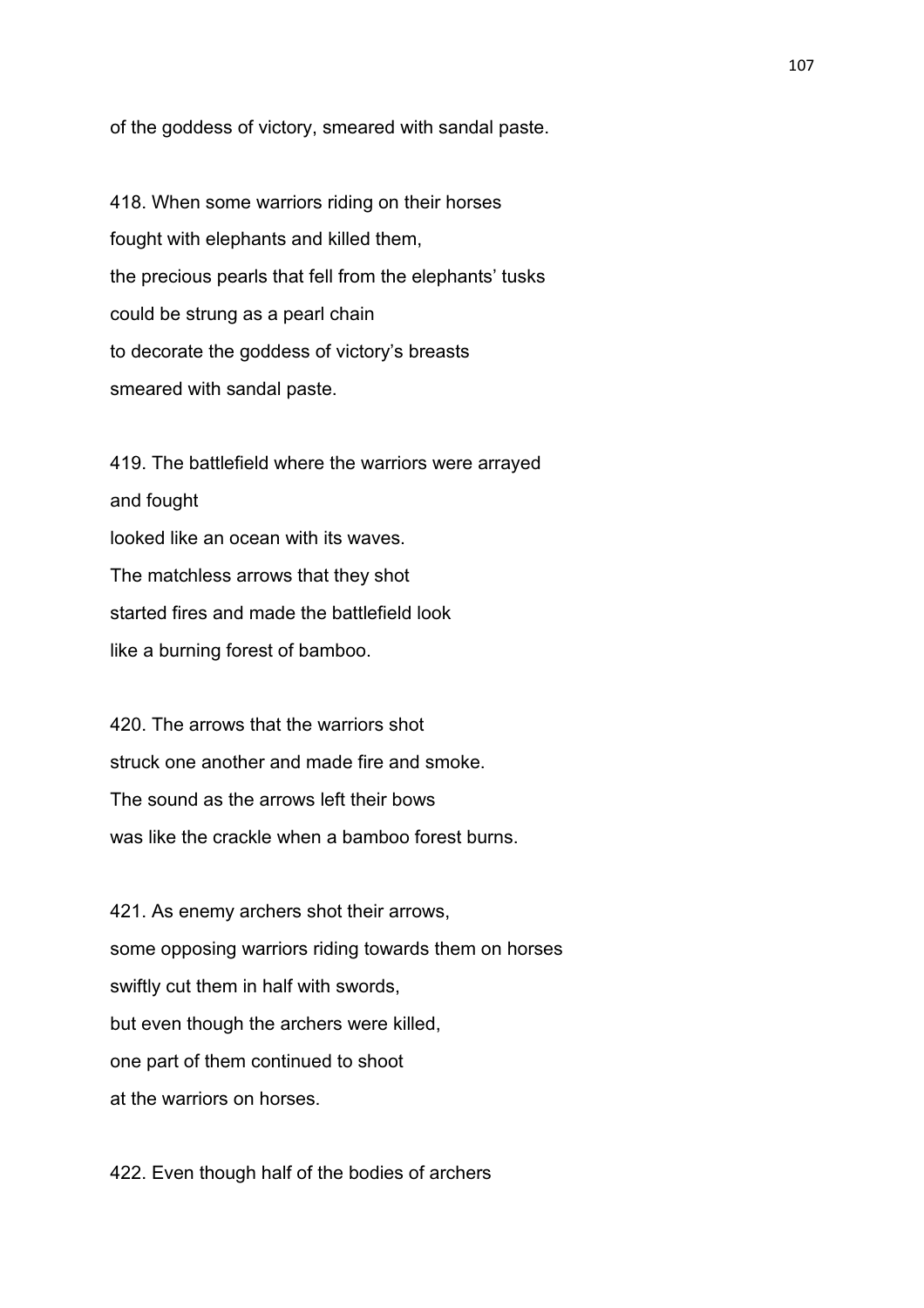was destroyed, the other halves continued to shoot arrows and they cut off the heads and legs of the warriors as they came to do battle on horses. People saw this, were amazed and exclaimed, "What great skill! What rare talent!"

423. Even though their legs and heads were cut off, some warriors mounted on horses took in their hands the sharp, long arrows shot at them by the archers and shot them back and killed them.

424. Some warriors shot their arrows only by guessing where their enemy warriors might be and split their bodies in two parts so that their pride would be destroyed. It was as if they shot their arrows just by guessing without knowing whether they were targeting the right thing.

425. Some Chola warriors shot their arrows and the Kalinga warriors stopped them with their shields using them as barriers to protect themselves.

426. When some warriors shot their unceasing stream of arrows, the enemy warriors blocked them with their shields and as they were pierced, the shields looked like walls with small holes.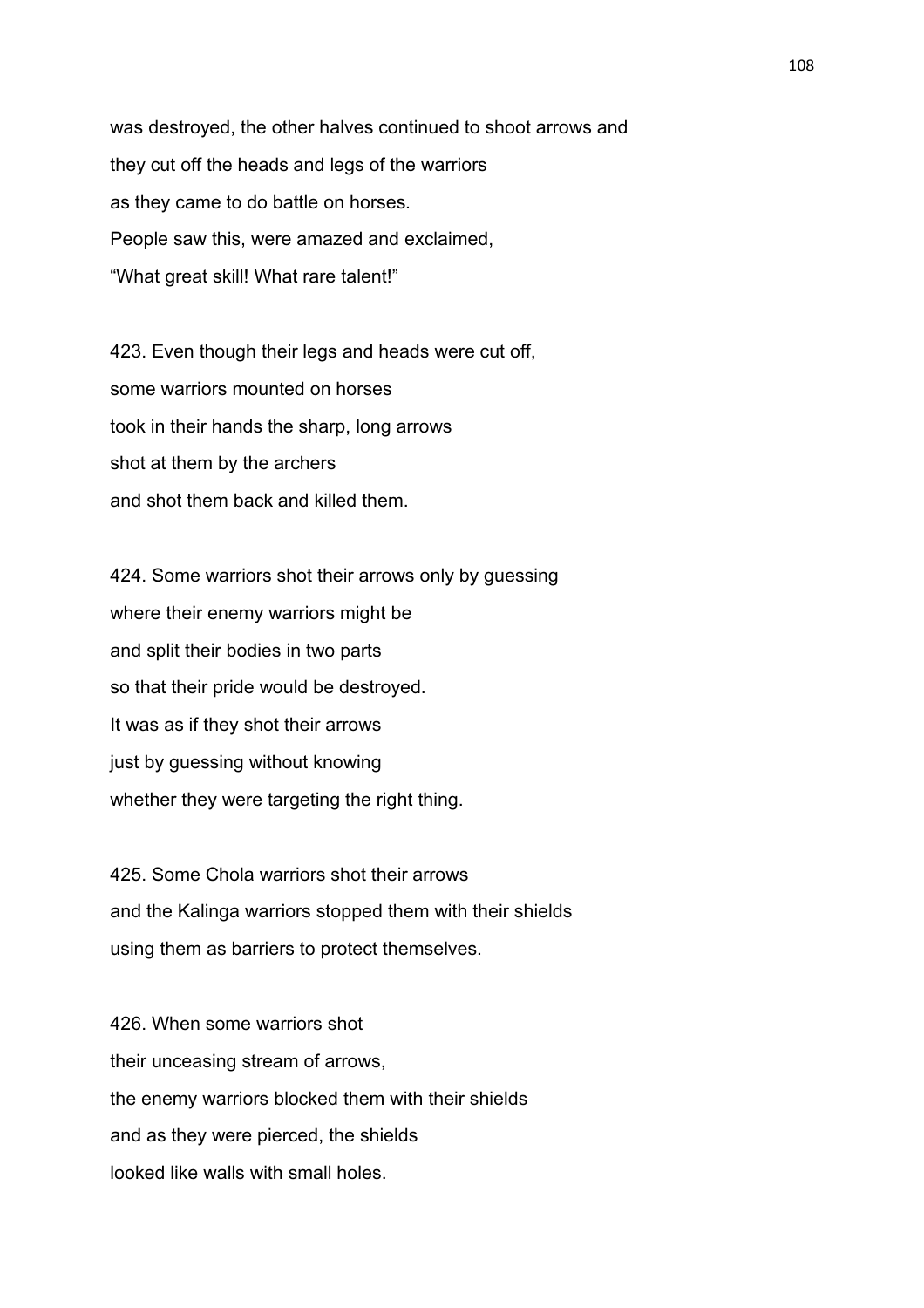427. As the heroic warriors pierced their enemies' bodies with their swords, those bodies with swords embedded in them looked like plows that split the earth.

428. The trunks of elephants were cut off and fell, curling on the ground, and with sharp arrows piercing them, they looked like wheels with spokes.

429. The pearls that fell from the heads of the strong elephants looked like the rice that manly grooms pour on the heads of their brides.

430. The bodies of warriors lying on the ground with their fallen shields near them looked like axles and the wheels of a chariot fallen together.

431. The discuses thrown by the enthusiastic warriors and the clubs that their enemies threw to stop them stuck together and looked like axes.

432. The headless bodies of some warriors danced on the battlefield as a happy group of peys stood in front of them looking like dance masters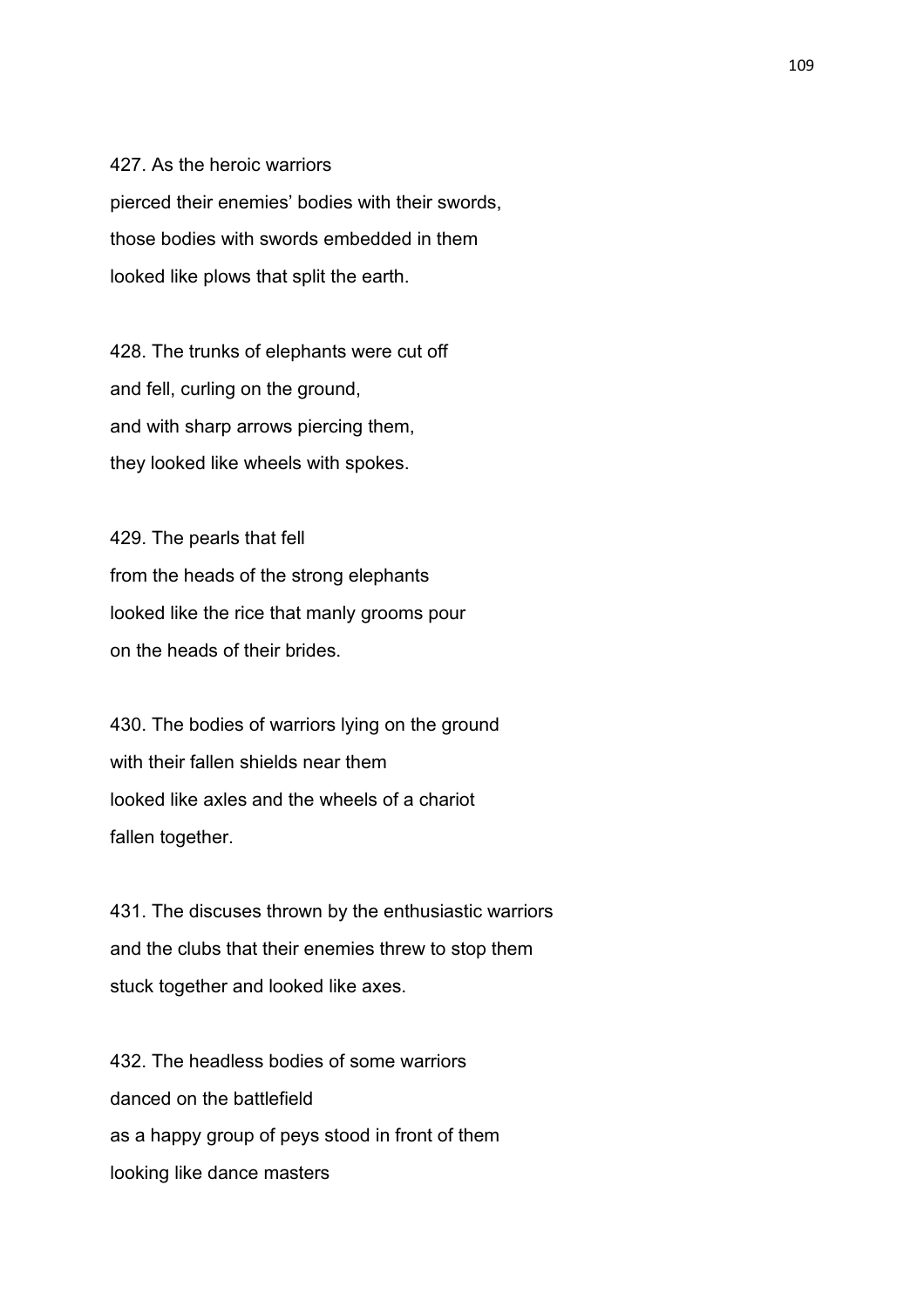standing in front of dancers and directing them.

433. Some of the dead warriors' camels, elephants and long-tailed horses would not leave the battlefield. They stayed there even after the war was over as if they wanted the war to start again.

434. As trumpeting elephants were killed they fell into the river of blood and floated looking like clouds that come down to scoop up water from the roaring ocean.

435. Some warriors cut off the trunks of elephants and, carrying them on their shoulders, looked like musicians playing wind instruments and supporting them with their shoulders.

436. Some warriors in the war, lacking arrows to shoot at their enemies, pulled the arrows from their chests without hesitation and shot them back.

437. Some warriors goaded their horses with their spears and then raised them, going around the battlefield and carrying them as if they were banners raised for the goddess of victory.

438. Some warriors lost both of their legs and they threw one of their legs at the elephants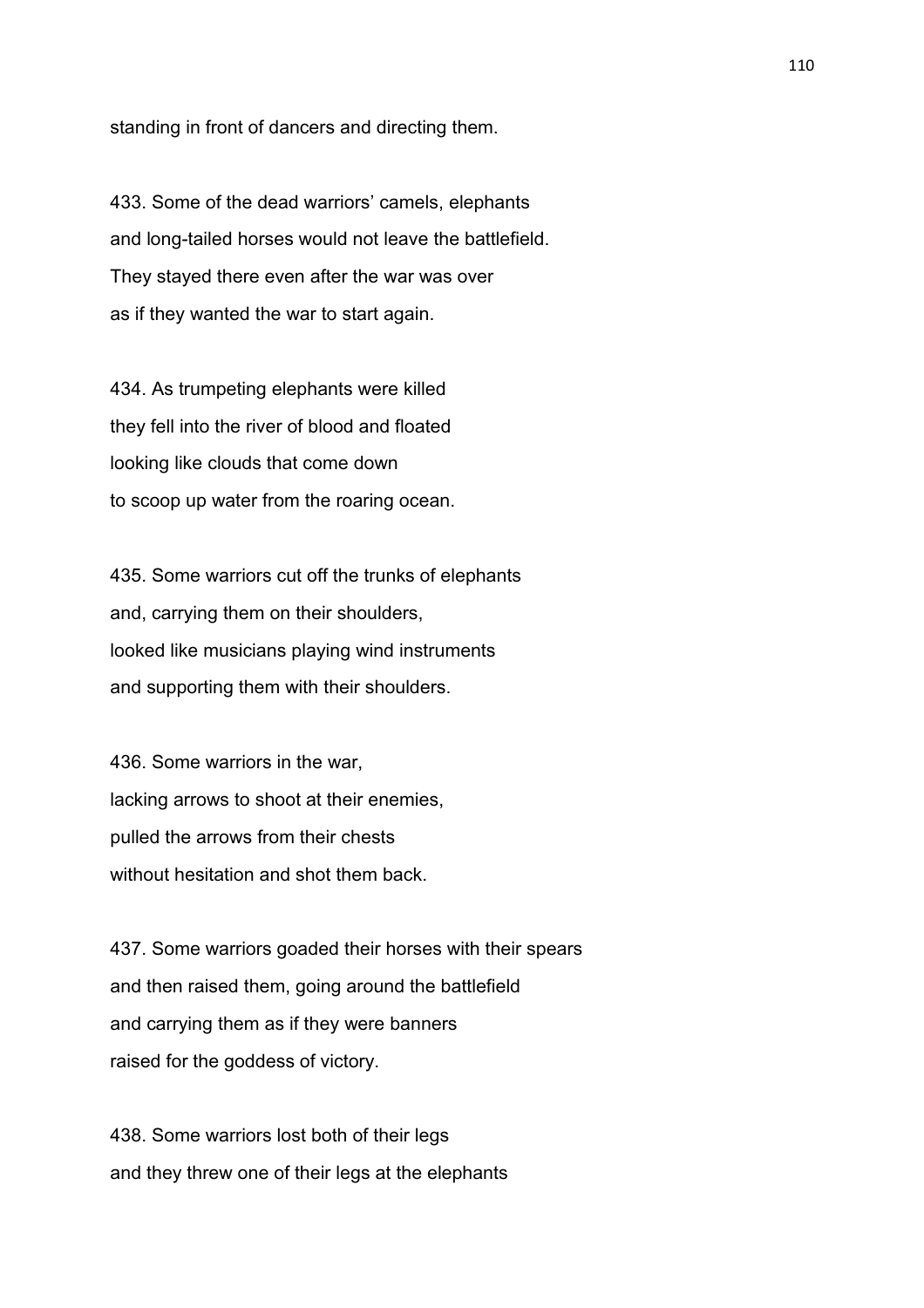that were charging and attacking them and kept their other leg to throw as a weapon when they needed it.

439. Some of the warriors opposed, each other and killed with their swords. As both of them fell on the ground, warriors on both sides praised them noisily.

440. Some warriors mounted their elephants and cut off the heads of their enemies, and the heads that fell on the ground shouted at the own elephants, "Attack our enemies!"

441. Some warriors,

wanting to fight the horses that came to attack them, did not have weapons of their own and pulled weapons from the dead elephants and threw them at the horses.

442. Some warriors hit attacking elephants on their foreheads as the elephants tried to gore their chests. The warriors riding on the elephants shouted, "These are our own elephants!" and when they heard those shouts, the attacking warriors were ashamed and did not throw their weapons at the them.

Karunagaran, the army chief, comes to the battlefield.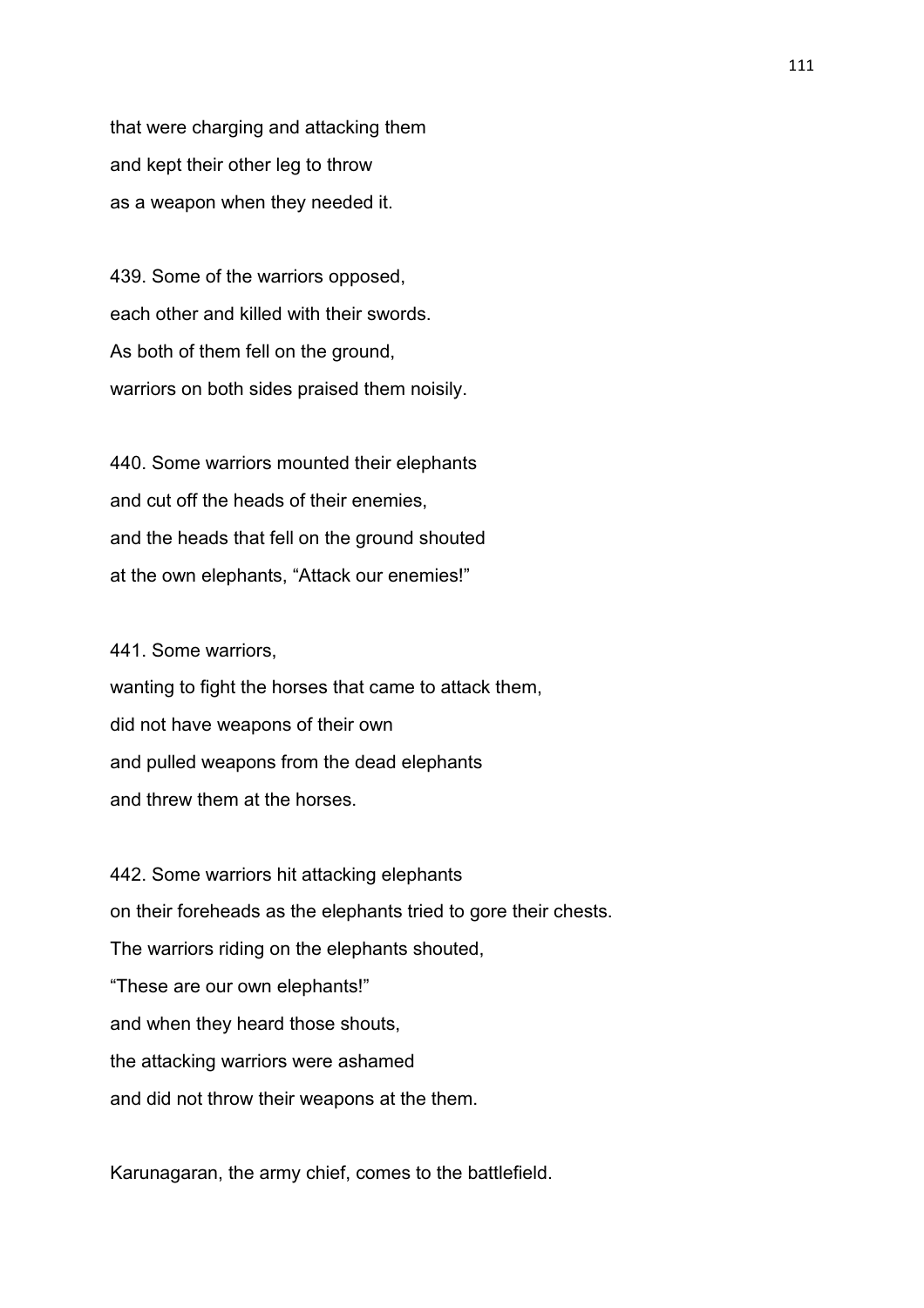443. Karunagaran, praised by the whole world, the chief of the land of the Vandaiyars and a minister of the Chola king, came to the battlefield to fight riding on his elephant that had one trunk and two tusks.

444. Karunagaran's army sent by the Chola king and the army of seven parts of the Kalinga country both arrayed themselves on the field and fought ferociously, wishing to conquer their enemies and get victory.

445. The gods from heaven came to see that terrible war where both armies were arrayed and fought, rutting elephants were cut in pieces, and many horses were killed and many chariots were destroyed.

446. The heads of the warriors whose bodies were cut in pieces were piled up like a mountain on the ground and their blood flowed like a roaring ocean and their intestines floated on the blood.

447. Blood flowed in all directions like waves of the ocean as confusion spread on the battlefield where many chariots were destroyed. Eagles, foxes and crows ate the flesh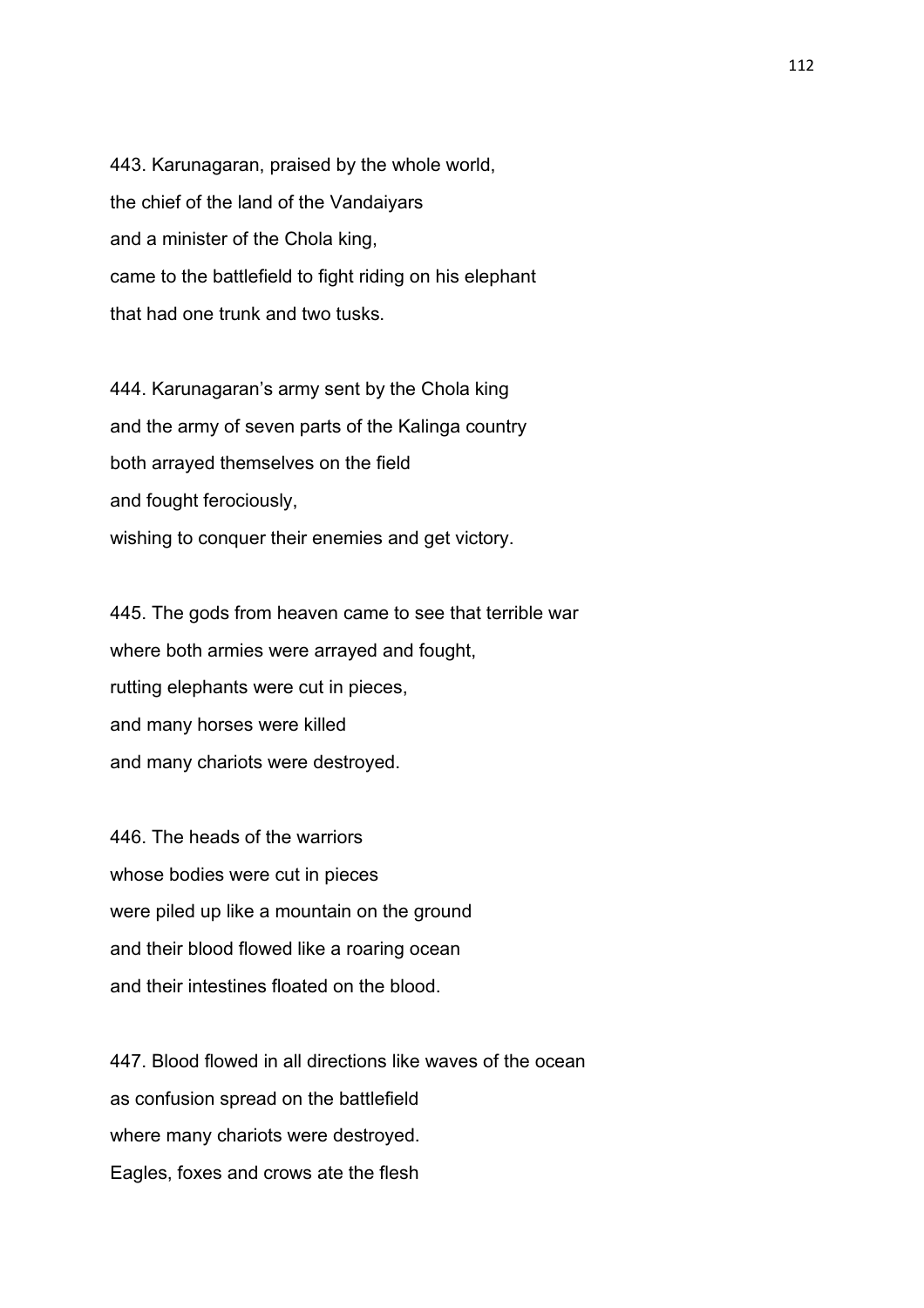of the elephants and horses

that were killed in the battlefield.

Anandavarman, the Kalinga king and his people, defeated, run and hide

448. The king of the seven Kalinga lands, Anandavanman, who had said that he would come with a thousand strong mountain-like rutting elephants to oppose his enemies, could not prevail.? He lost his manliness and ran away to hide.

449. Where did the Kalinga king hide? In the caves that only he knew? Under the earth where no one could find him? In thick forests? No one knew where he had hidden himself.

450. The people from all seven parts of the Kalinga country saw the battle and scattered in fear. Terrified, they thought, "What is this? Is it a magic war? Is it fire? Is it the time when Yama comes? Is it end of the earth?"

451. When the Kalinga warriors scattered, some jumped into the ocean, some hid behind angry elephants, some, searching for ways to escape, hid in caves, some hid in the bushes.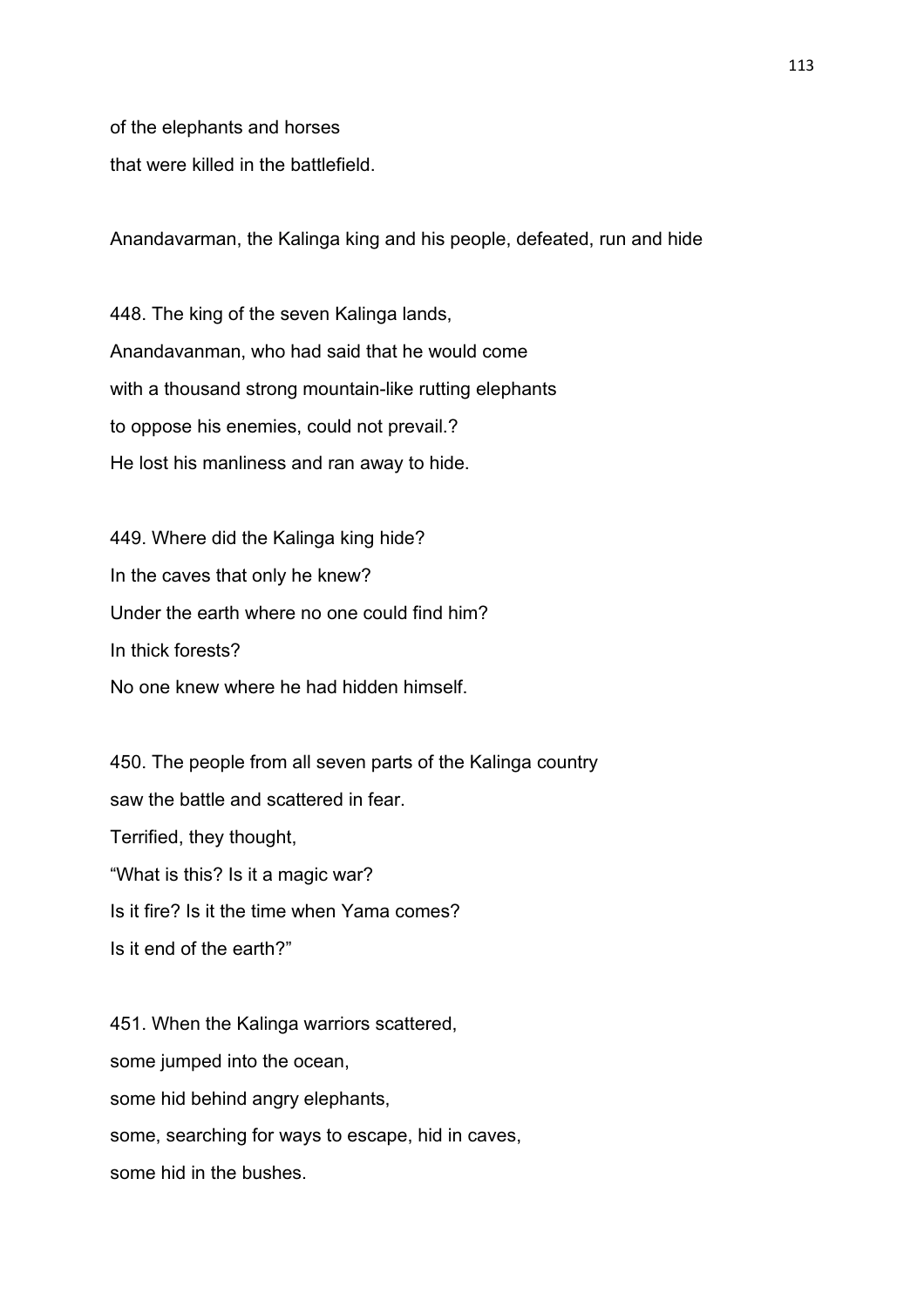They could not even follow one another.

452. As they ran, some Kalinga warriors saw their own shadow and thought it was someone chasing them. Terrified, they bowed to their shadow, trembling, and said, "You are a Tamil, you are a Tamil, give me refuge, give me refuge!"

453. The Kalinga warriors hid in dark caves and said, "The Chola elephants that the king Vanavan sent trumpet like thunder roaring in the clouds and fight angrily. We only saved ourselves today because we showed our backs and ran away!"

454. When the matchless Karunagaran destroyed the Kalinga country, the enemy warriors ran away wearing just one piece of cloth around their waists.

455. When the Kalinga warriors ran, the Chola warriors chased them angrily and took their elephants and horses. No one could count the elephants and horses that the Chola warriors took.

456. No one could count the elephants that were wounded on the field and shed blood mixed with ichor that swarmed with bees and vultures.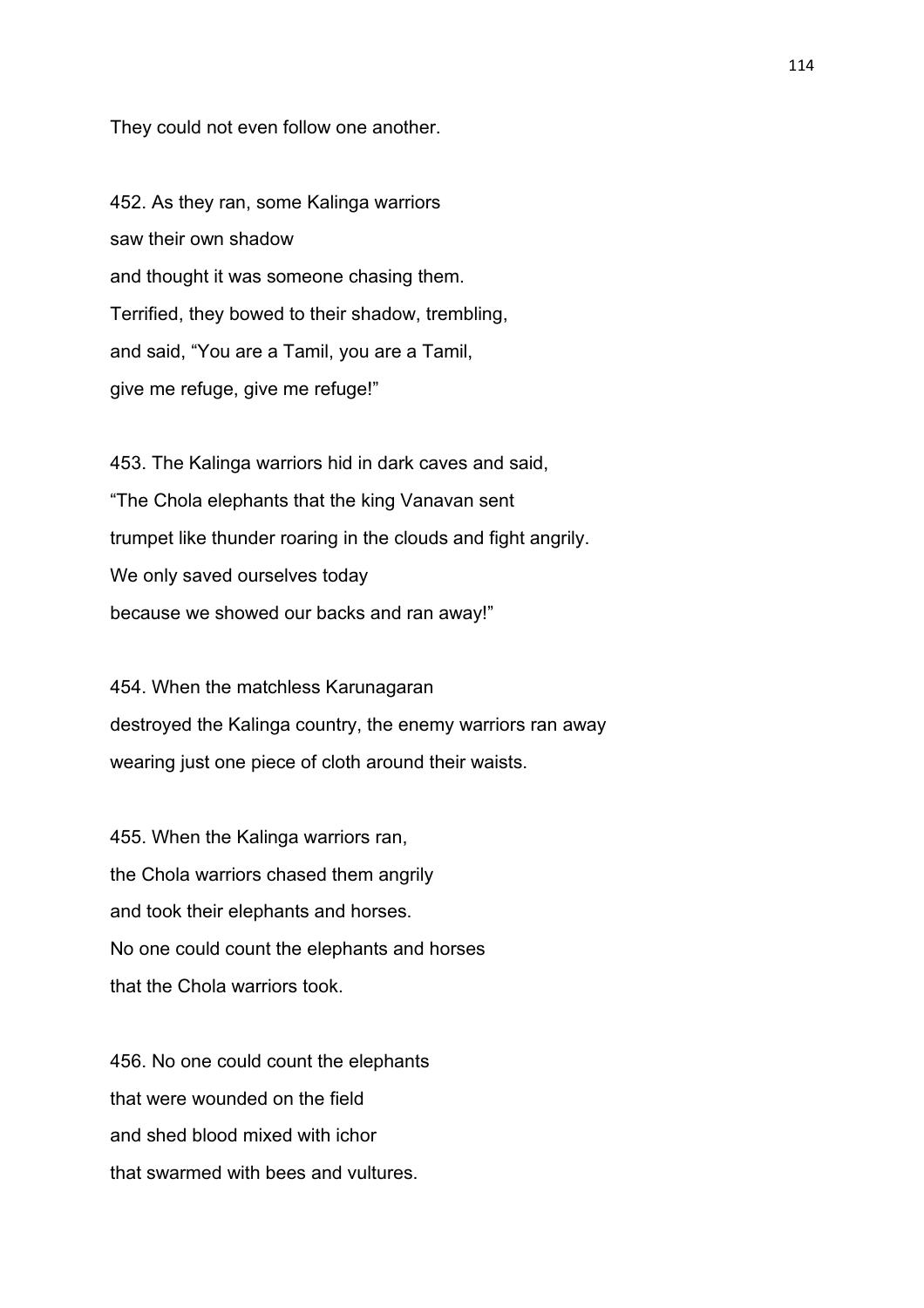457. Many elephants went mad and threw their drivers. As they wandered around out of control, some warriors caught them and tied them up.

458. The Chola warriors imprisoned many kings along with their elephants. They tied kings and elephants together so that they looked like tigers and mountains bound together.

459. No one could count the strong galloping horses, the chariots, the camels, the nine types of precious stones, the women and all the wealth that the Chola warriors took from the battlefield.

460. Karunagaran, the army chief of king Abhayan, said, "Let us take all the wealth with us along with the king of the seven parts of Kalinga country. Go, find out where the king of Kalinga has hidden himself."

461. As soon as the captain gave them these orders, an ocean of innumerable spies went immediately and searched for the Kalinga king in mountains, forests and thickets.

462. Some warriors said, "We cannot find any hint of where the Kalinga king might be hidden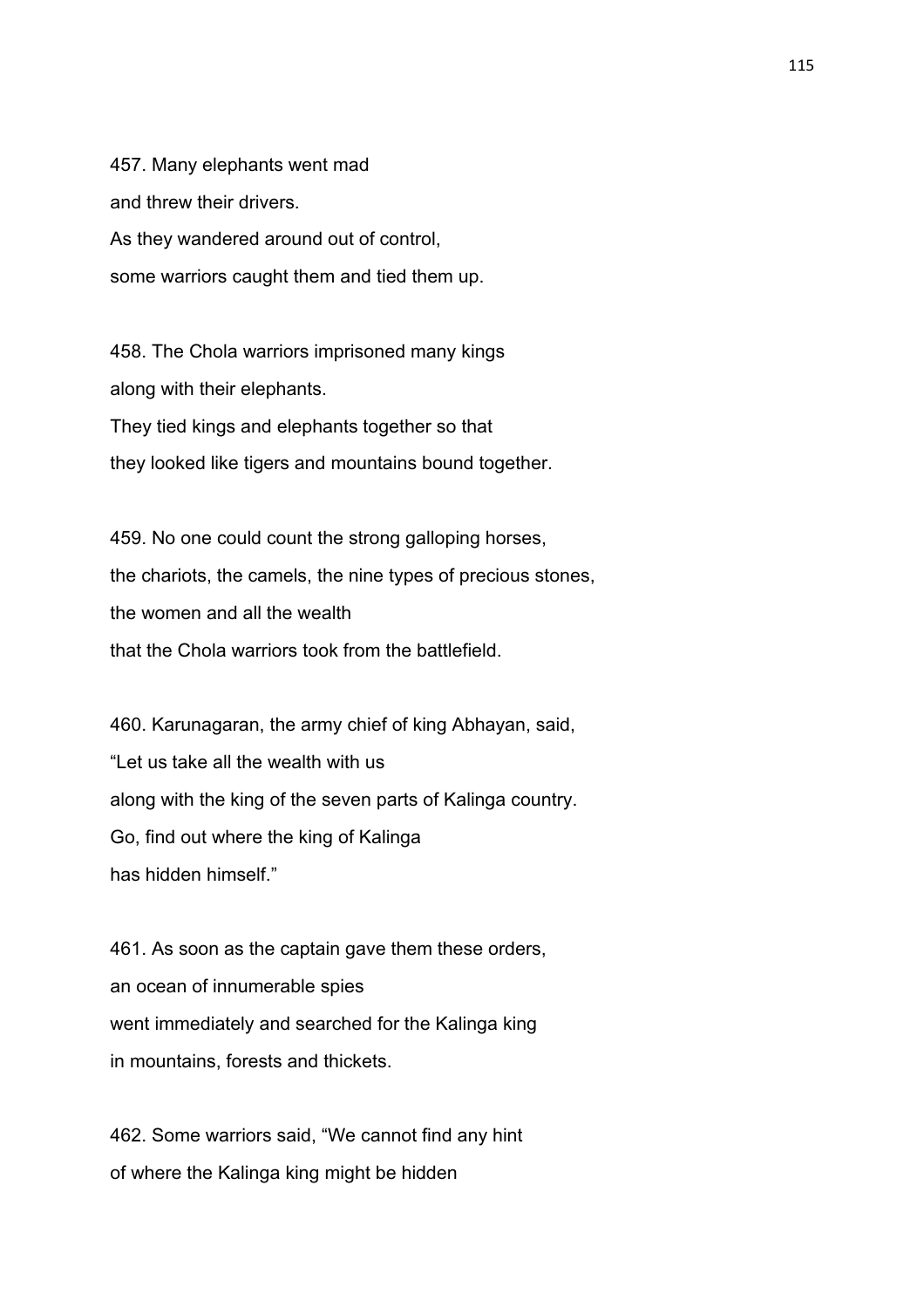and so we are continuing to search for him. We did see his strong army with their weapons on the top of a mountain, so numerous that no one could count them."

463. The Chola warriors thought, "No mountain peak, no ocean and no forests can protect the Kalinga warriors." They sailed around the ocean, climbed mountains all day and in the evening, at sunset, they reached the top of a mountain.

464. The Chola warriors, holding their bows and spears, stood around until dawn on the top of the mountain surrounding it like a fence. They looked like the men that guard boars that have been locked in a shed after being hunted down by king Abhayan, riding his elephant that never fails in his hunting.

465. The people, seeing the mountain that was covered with the blood of enemies flowing like a river, exclaimed, "How could this mountain have become red like this? Is this the same mountain where the sun rises?"

466. Many of the Kalinga warriors pulled out their hair and took off their clothes and,wearing only a small loincloth, told the Chola warriors, "We are Jains!"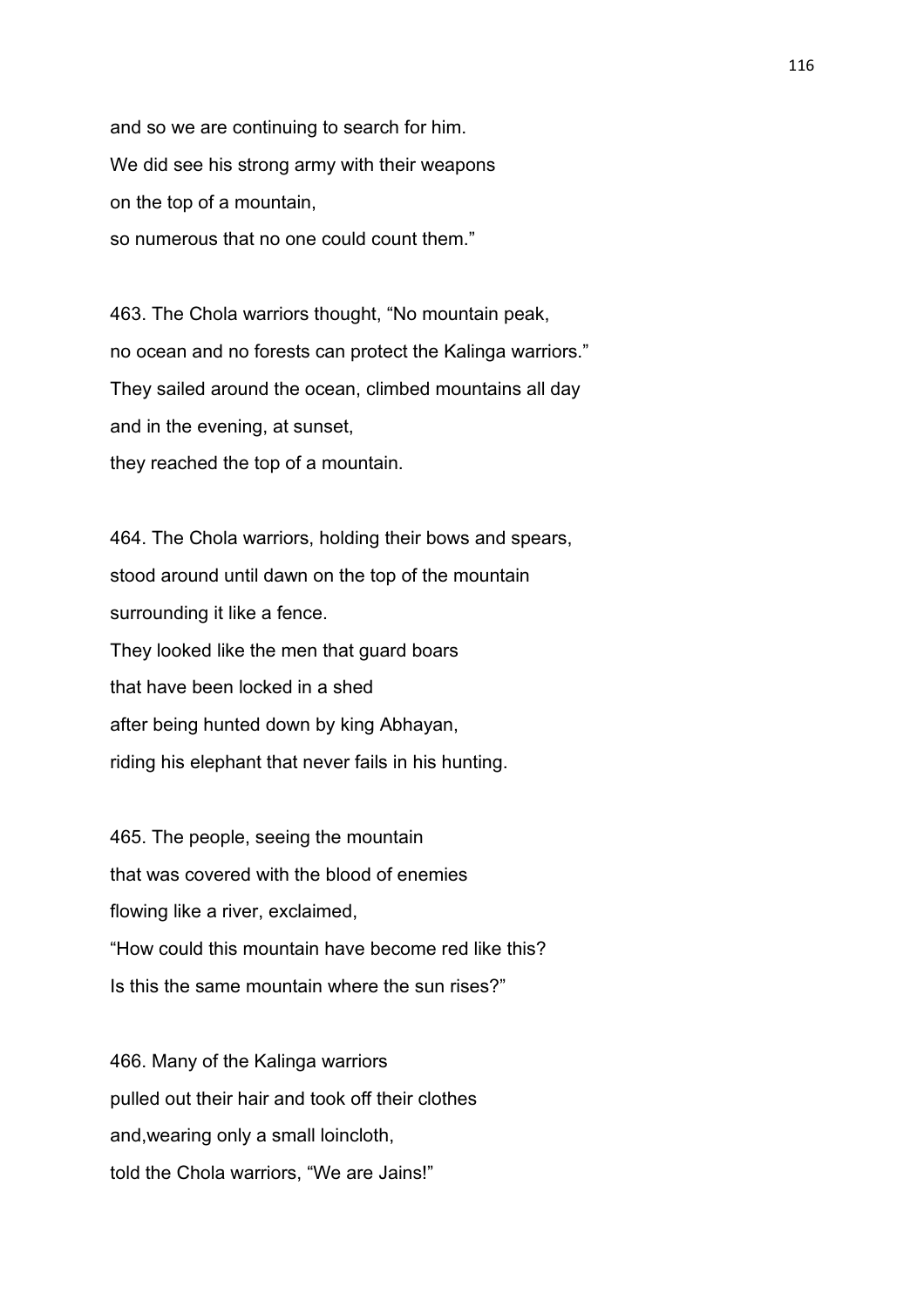That is how they disgraced their country and escaped.

467. Many Kalinga warriors took the strings from their bows and wore them like sacred threads. They lied to the Chola warriors and said, "We went to bathe in the Ganges but because of our fate you caught us. We are not hiding." That is how they failed to attack their enemies and escaped.

468. Many Kalinga warriors and others were bald, wore orange clothes, soaked in blood, and escaped by lying to the Chola warriors, saying, "Don't you see that we are Buddhist monks wearing saffron robes?"

469. When many Kalinga warriors and others were caught by the Chola warriors, they rang the bells of their elephants, sang and escaped, saying, "We are from the Telugu country. We saw this battlefield with so much death and were terrified. Don't you see that we are Panars and your slaves?"

470. The only Kalinga warriors to be seen were the paintings on the walls of warriors from the seven parts of the Kalinga country. The Chola warriors had searched out all their enemies, caught them and killed them. None could escape.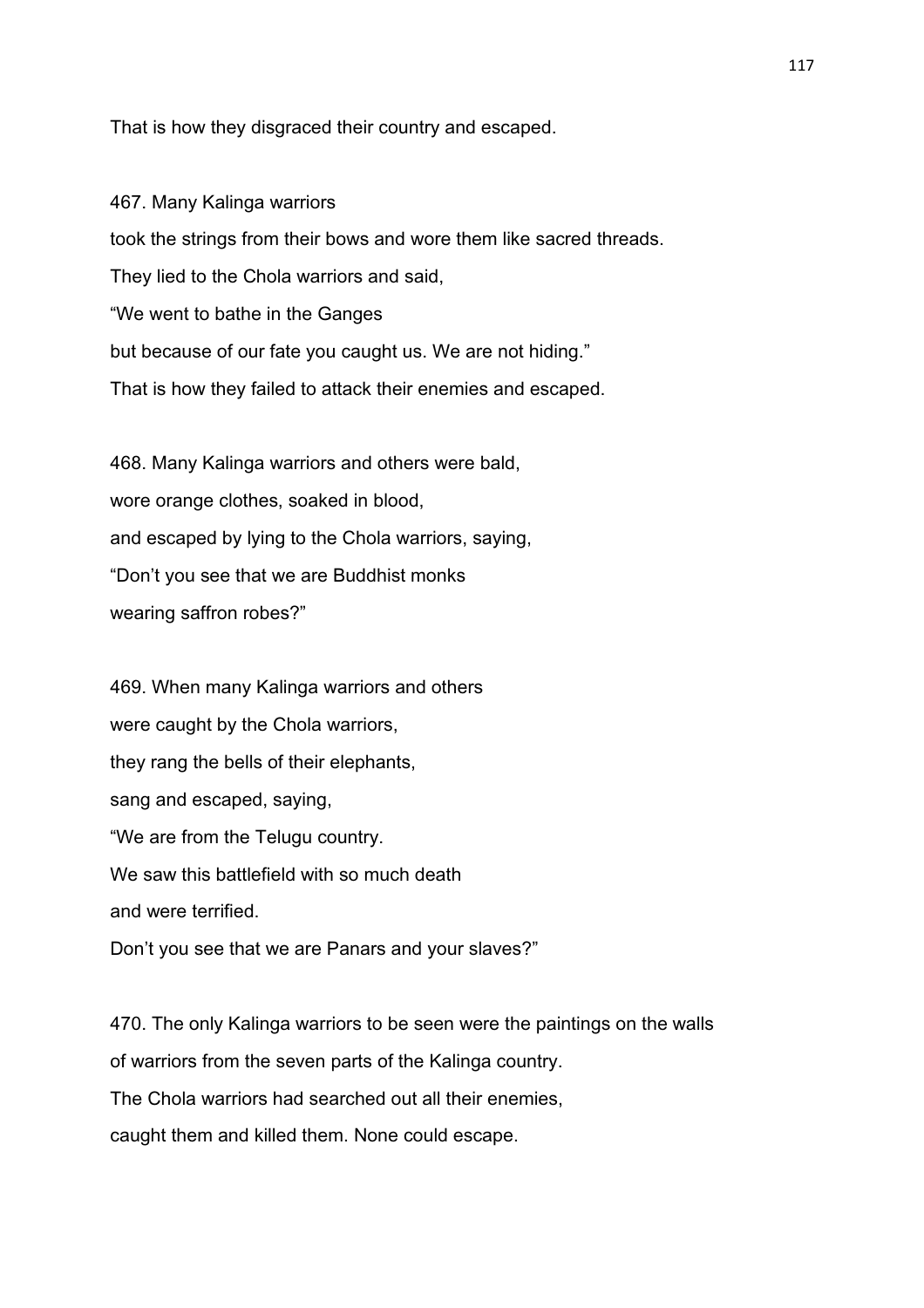471. The king of the Vandaiyar dynasty, Karunagaran from the Thondai country, conquered the Kalinga country that is surrounded by the sea and planted a pillar of victory there. He captured rutting elephants, strong horses and great wealth and gave them to king Abhayan with a bright sword. He bowed to the king and received his grace. (404 -471)

## Chapter 13. Kalam padiyadu. The song of the battlefield (Poems 472- 502)

The author, goddess and peys describe the battlefield after the war.

-----------

472. When they speak of great wars, men have always described the wars between Murugan and Surapadman in the Skandapurana, Rama and Ravana in the Ramayana, the Pandavas and Kauravas in the Mahabharatha, but the battle between Karunagaran and Anandavanman was so terrible that in the future men will forget those wars and remember only that Kalinga war.

473. When one of the peys asked the goddess, "O goddess, the battlefield is the place of Yama. Come quickly and see it!" the goddess, the beloved of Siva, sweet as nectar to him whose neck is dark approached the battlefield with the peys.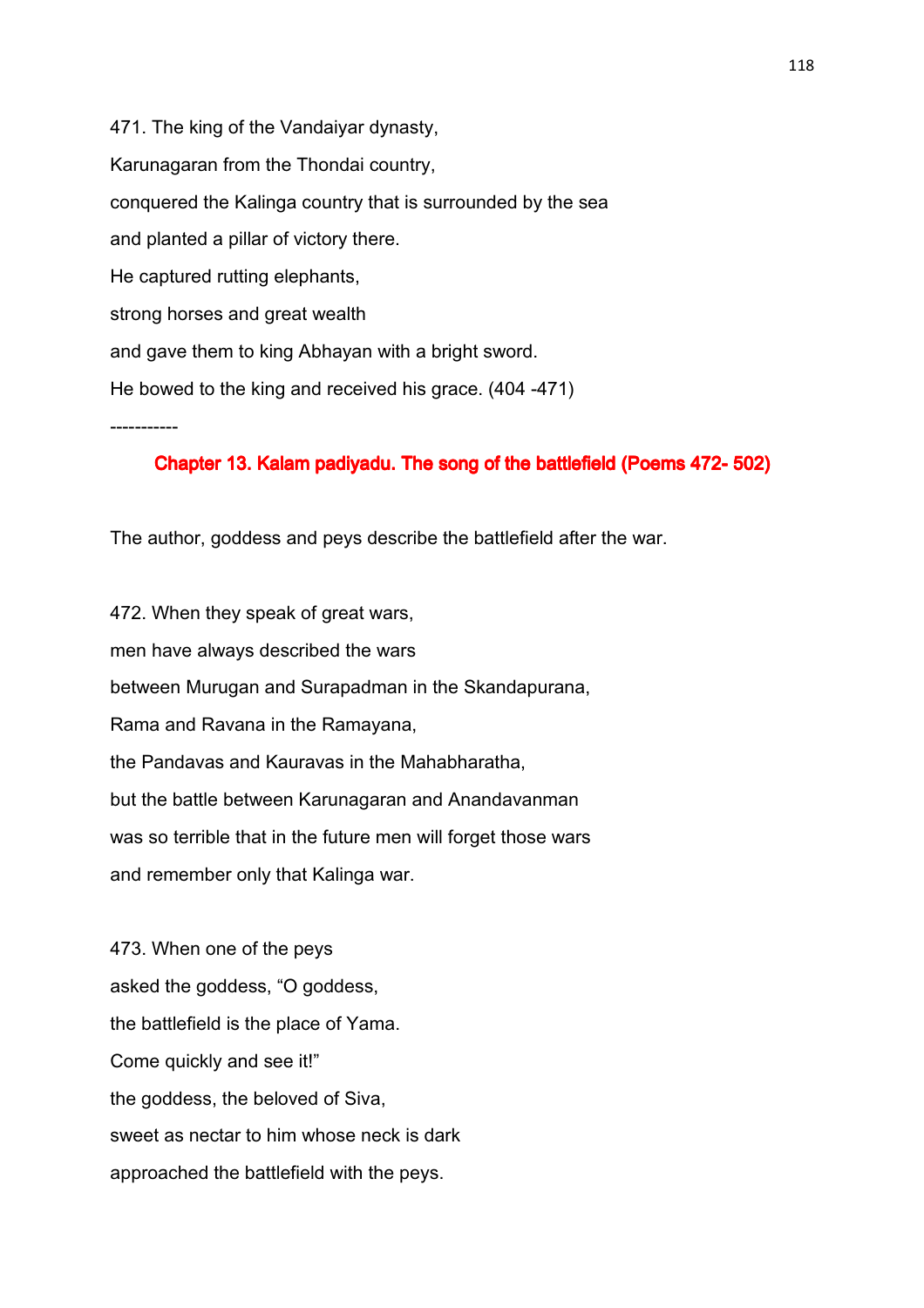474. The goddess, decorated with precious jewels, went with the peys, saw the terrible battlefield, was amazed and told her group of Alahais. "What a terrible battlefield!"

The goddess shows the battlefield to Alahais

475. "See the bodies of the elephants covered with wounds floating on the river of blood one after another like ships that float one behind the other. See them, see them!

476. "See those horses that are spread over the battlefield. They have fallen into the fat and cannot get up. The heavy saddles on their backs slip down and they look like pieces of wood joined together to dam the river of blood. See them, see them!

477. "See the flocks of small birds and large vultures that eat the flesh of the warriors whose happy faces are like blooming lotuses, like those great ones who rejoice when they can feed equally the rich and poor. See those warriors, see those warriors!

478. "See the troops of foxes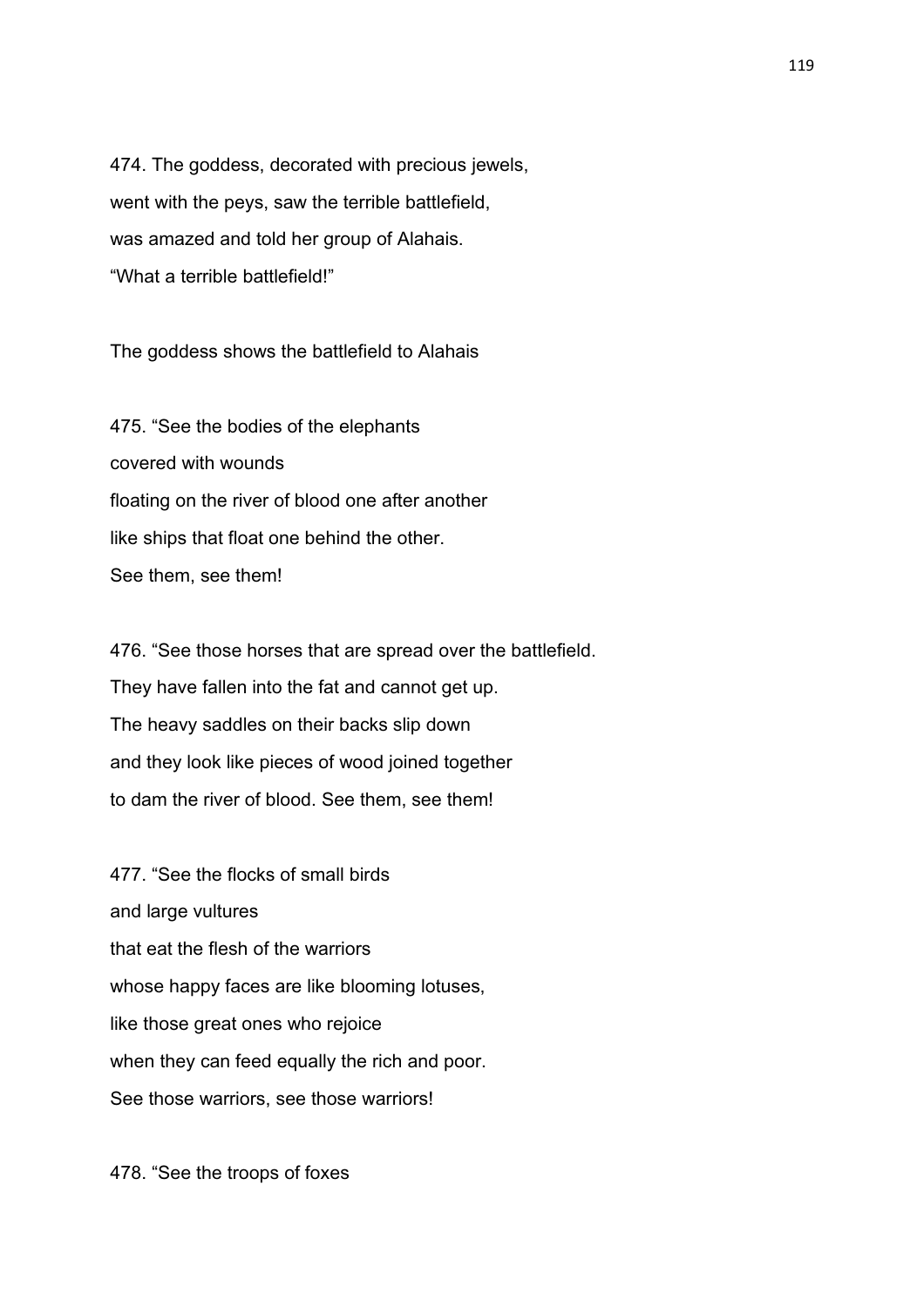staying by the warriors' bodies and do not leave them until they die. They are like the poor who stay near miserly men hoping to get help from them but who get nothing even after those misers die. See those foxes, see those foxes!

479. "See the bees that swarm around the strong elephants whose ichor pours out like rain and leave the elephants when their ichor stops. They fly to the flowers that are showered down by the gods for the victory of Karunagaran. These bees are like the women desiring wealth happy living with rich men but leaving them when they become poor. See those bees, see those bees!

480. "See the elephants that fell and float on the river of blood on the battlefield. See how the flags of the kings have fallen on the elephants so they both float together as if the flags were chaste women who enter the fire with the bodies of their husbands.

See that, see that!

481. "See those women searching for the bodies of their husbands so that they could die with them and asked the guards of the goddess and the goddess's Idahinis,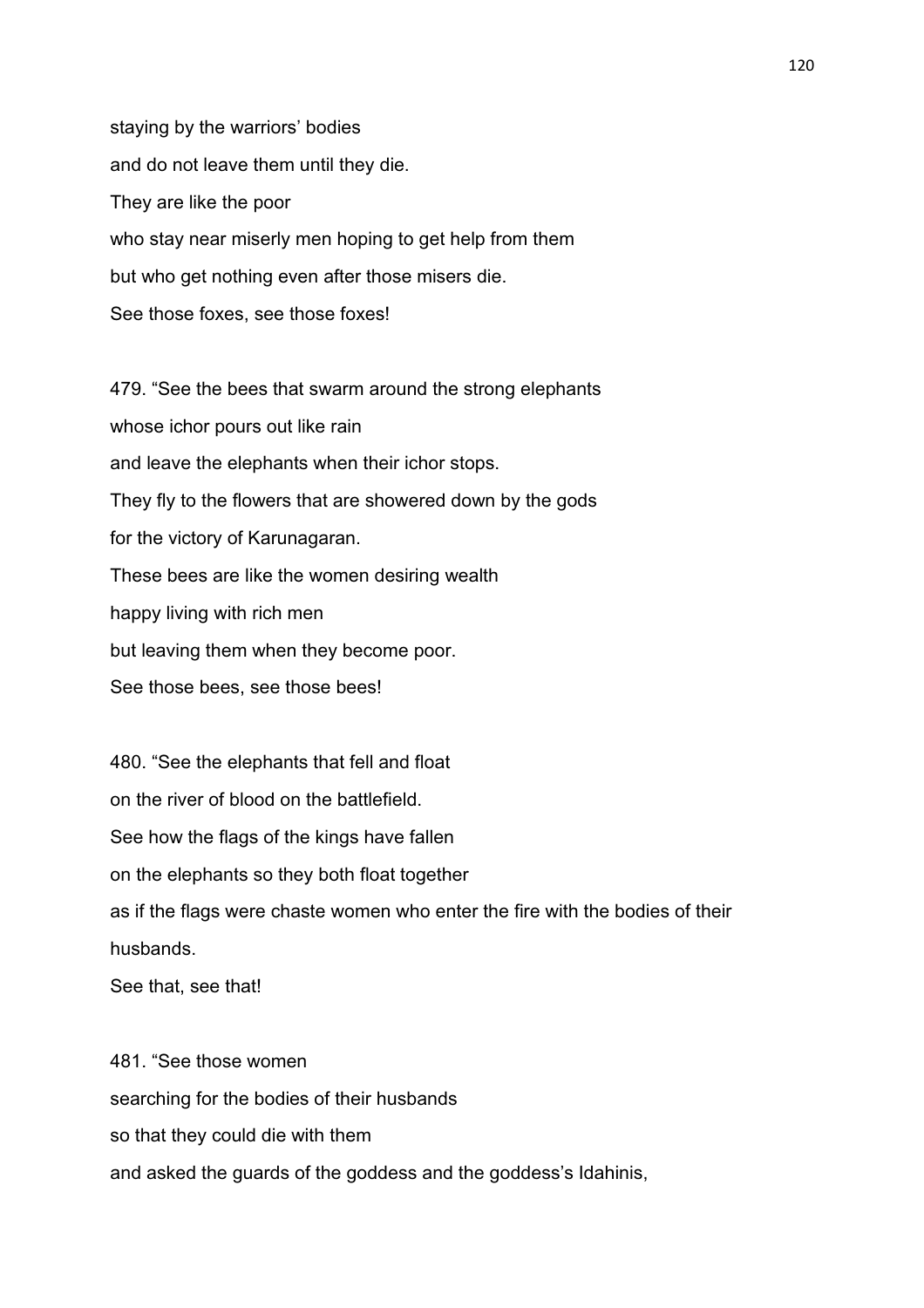'Where are the bodies of our husbands?" See them, see them!

482. "See a wife suffering when she sees her husband lying with closed lips and asks him, 'Were your lips wounded? Is that why they are closed?' Her life is slowly ebbing away. See that woman! See that woman!

483. "See the woman giving up her life with her husband as she holds his body before the earth goddess and embraces him while the heavenly women welcome his soul. See that woman, see that woman!

484. "See the woman asking the goddess Bhairavi, 'Where is the sword that my husband had in his strong hands? Where is his beautiful chest? Where are his heroic shoulders that never retreat in war?' See that woman, see that woman!

485. "See the blood that gushes from the warriors' wounds as they ride on galloping horses and fight each other, see how it splashes and touches the sky and makes the dark clouds red.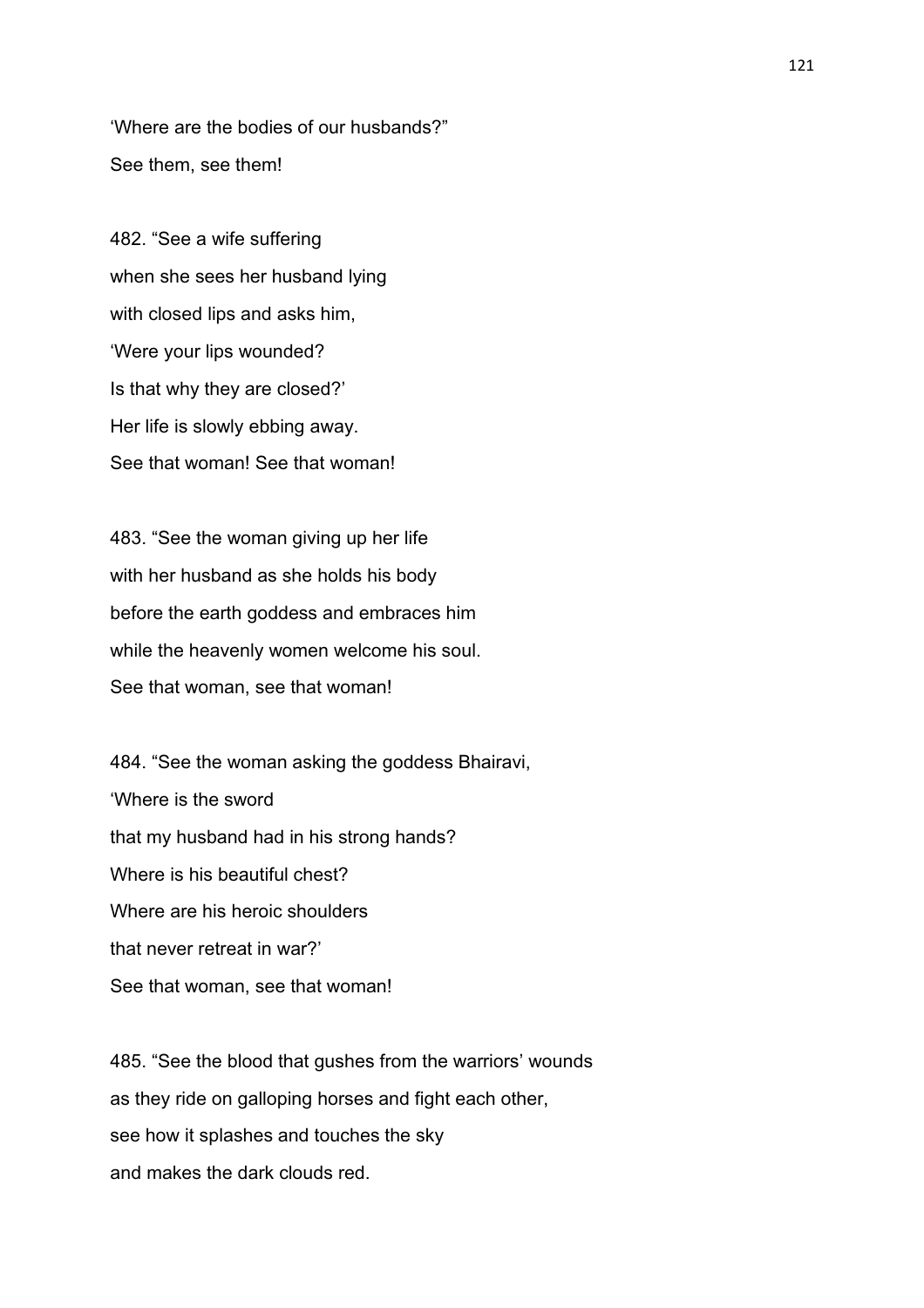## See that, see that!

486. "See how the dark crows come to eat the white fat on the battlefield and, plunging into it, are covered and became white. No one has ever seen dark crows becoming white in this world. See that strange scene now!

487. "See how the battlefield looks like a lotus pond as broken pieces from the decorations of the chariots are like lotus buds, the blood that flows is like water and the hair of warriors is like moss. See that lotus pond, see that lotus pond!

488. "See the bodies of the warriors pierced by arrows and shining spears, see how they stand without falling to the earth so they look like the bamboo poles that stand upright as dancers walk across the tightrope tied between them. See those bodies, see those bodies!

489. "See how the vultures suffer as they fly everywhere around the field, see how they have been wounded by the spears protruding from the bodies of the warriors as they ate their flesh. See those vultures, see those vultures!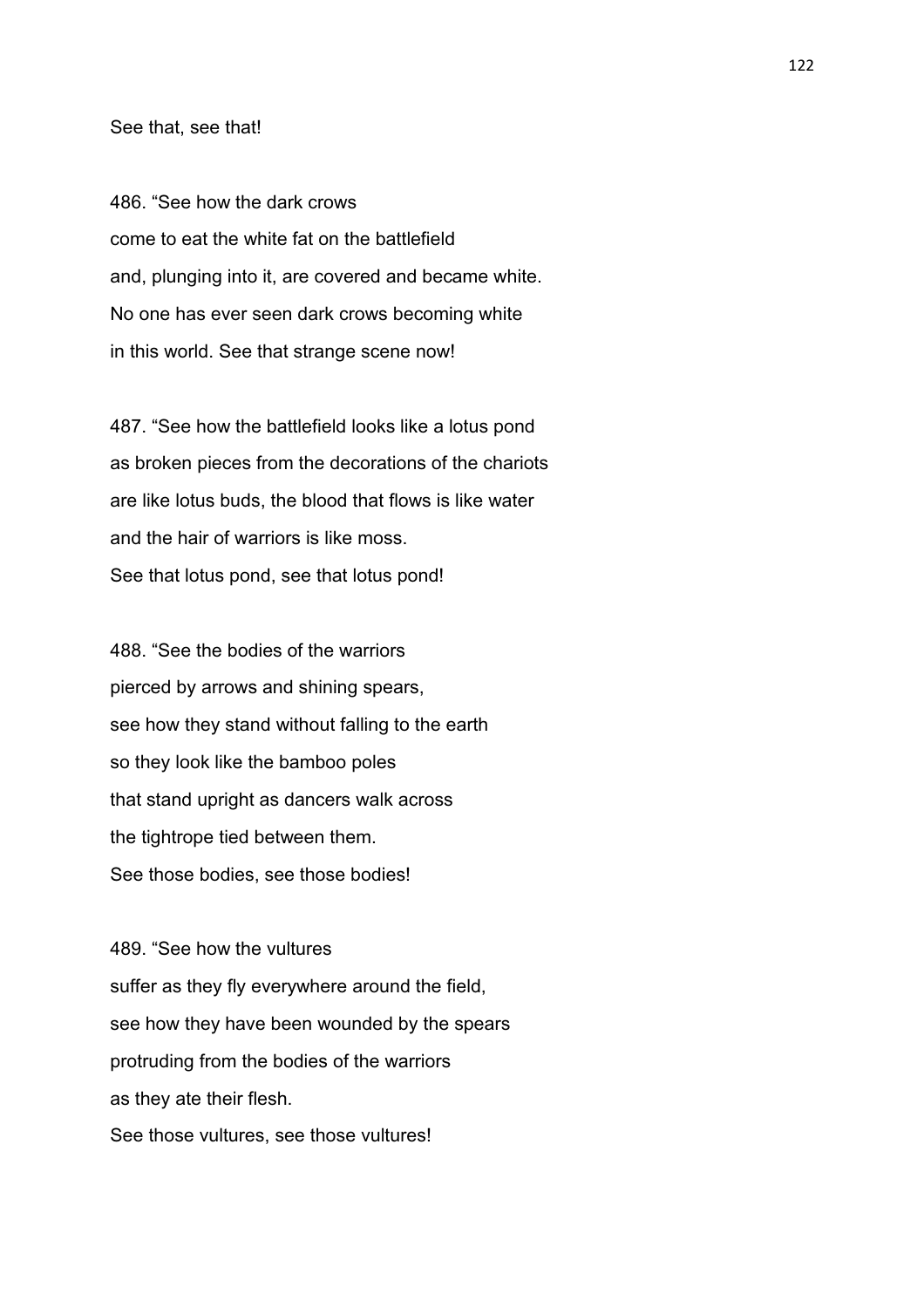490. "The captains of the armies standing in the front fought fiercely and gave up their lives to protect other warriors standing behind them. See how they did their duty and thereby gave thanks to their king.

491. "Some warriors, riding on the elephants against each other, cut off their enemies' heads and threw them up in the air making them look like ammanai balls thrown by the goddess of victory as she plays. See those ammanai balls, see those ammanai balls!

492. "Look at the warriors, impossible to count. They ride to heaven on chariots that descend from the sky to them. Will there ever be a larger crowd of warriors in the shining sky than these? See how they go to heaven, see how they go to heaven!

493. "Look at the blood that pours from the warriors' bodies mixed with the ichor of elephants and the spittle from the mouths of horses. It spreads like an ocean whose waves are white as a chowry. Look at that ocean of blood,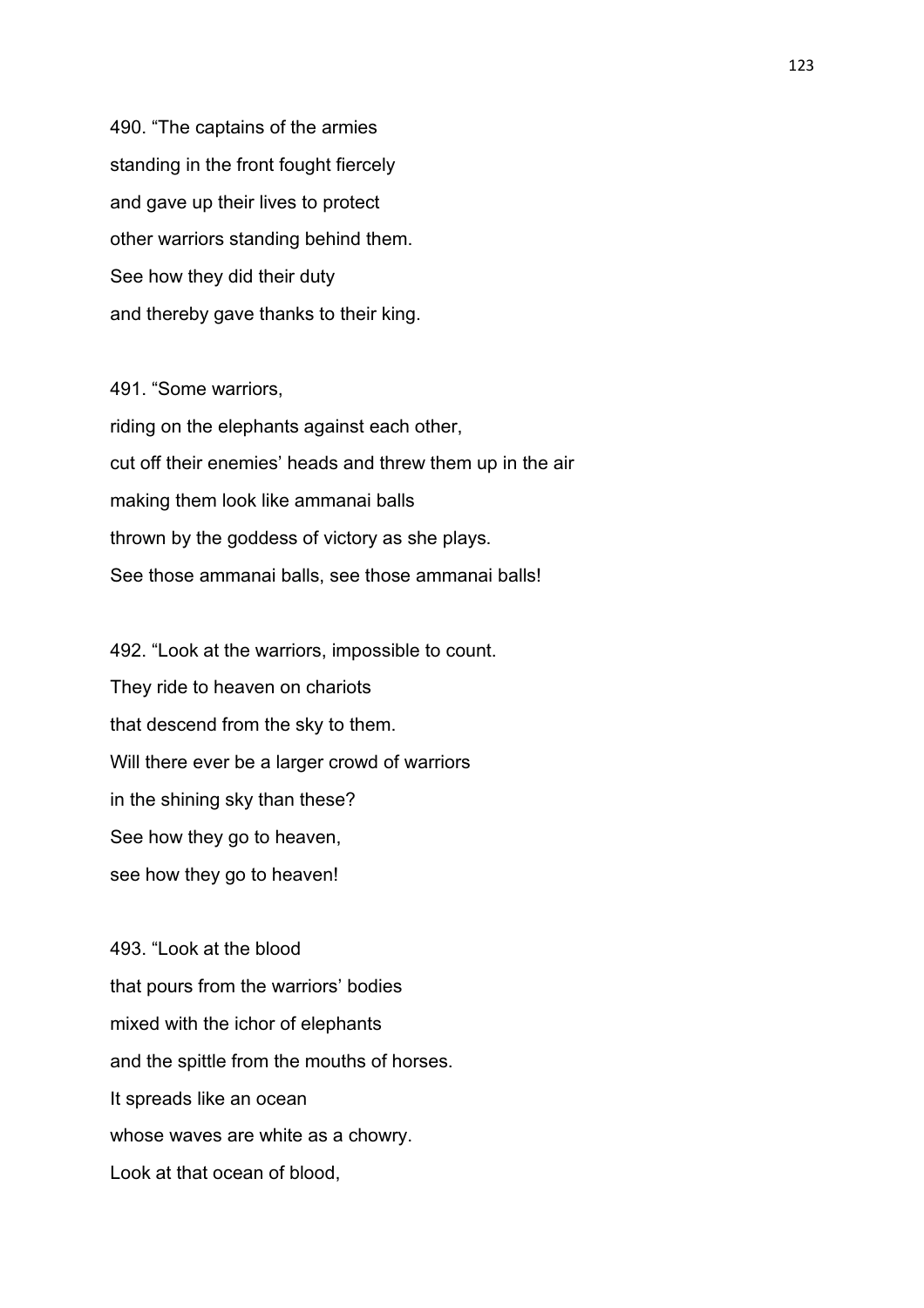look at that ocean of blood!

494. "Jayadharan, the Chola king is like Rama who fought with the king of Lanka. See the corpses of the elephants piled up like mountains. They are like the stone bridge that was constructed by the monkeys for Rama. See those elephants, see those elephants!

495. "See how the warriors put their hands up to stop the arrows of an excellent warrior, saying, 'How did he learn to shoot like this?' as his arrows penetrate the shields and the armor that covers the chests of his enemies and kill them all. See those warriors! See those warriors.

496. "See the souls of the warriors that go to heaven on sky chariots like gods and see the warriors lying on the battlefield looking like gods because their faces are joyful and their eyes do not blink. See those bodies, see those bodies!

497. "Look at the the large elephants whose tusks are like crescent moons. See how they are cut in two and lie on the ground making the battlefield look like the shop of an blacksmith spread with tools.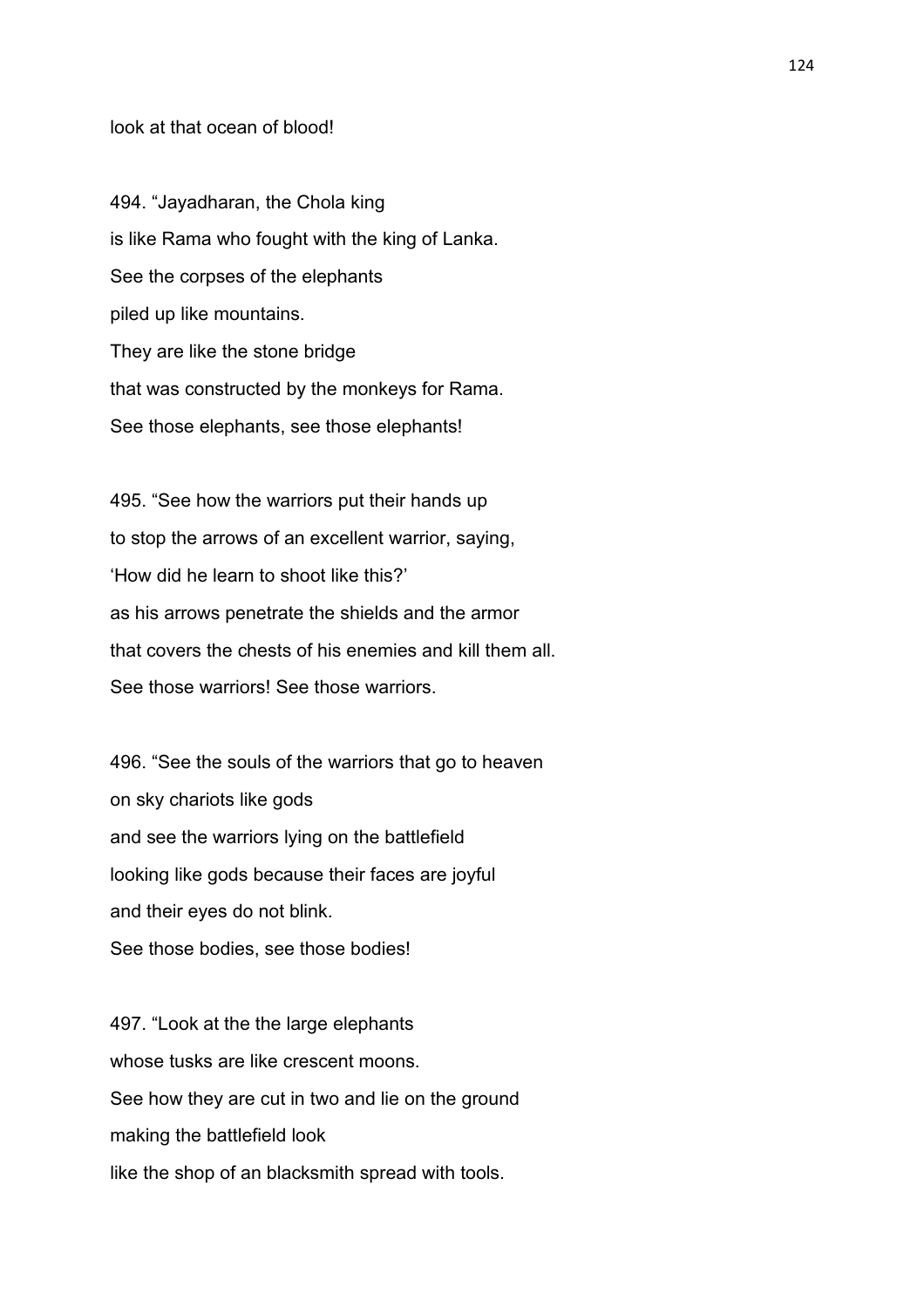498. "See the warriors lying on the ground of the battlefield holding the spears that struck their chests so they look like musicians playing long wind instruments. See those warriors, see those warriors!

499. "See the warriors on chariots taking in their hands the long spears that have pierced their chests. As they stand on their chariots they look like rowers with their oars as they sail on an ocean of blood. See those warriors, see those warriors!

500. "See how an eagle that was flying in the wide sky was hit by an arrow and has fallen. It holds in its beak a large arrow as it floats in the river of blood and fat. See that eagle, see that eagle!

501. "The bhudam with a large belly that ate the chief of all the armies and carries many horses on his head looks like an incomparable dark cloud as he walks and moves like a pregnant woman. See that bhudam, see that bhudam!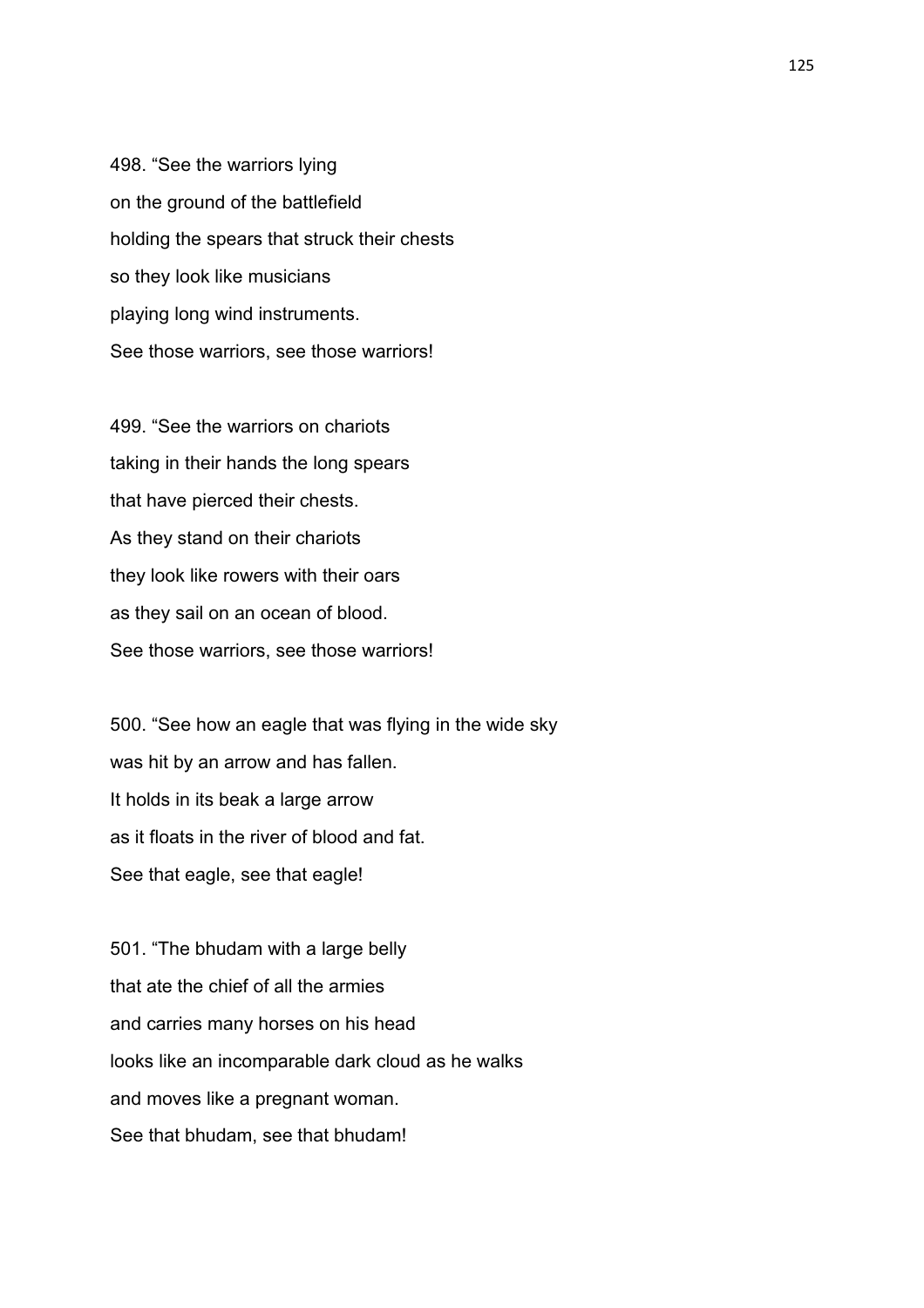502. "See the warriors riding on elephants as large as mountains. They were so worried that they might be wounded in their backs that they stood in front of their enemies, were hit in the chest and fell to the ground. See those warriors. See those warriors!"

------------

## Chapter 14. Kuzh aduthal. The song of cooking the porridge (Poems 503-596)

503. The goddess showed her grace to the alahais and said, "I cannot show and tell everything that happened in the battlefield. The blood of the elephants combined with their ichor and flowed like a river whose flood is stopped by a dam. Now, you may all plunge into this river of blood, cook porridge and worship the gods."

The peys says,

504. "O short modi, you wear a long garland made of fat, you plunge and play in the river of blood, you have sharp teeth, you are a tricky one, and you want to eat goats, You with a pot belly, come to make porridge, come to make porridge.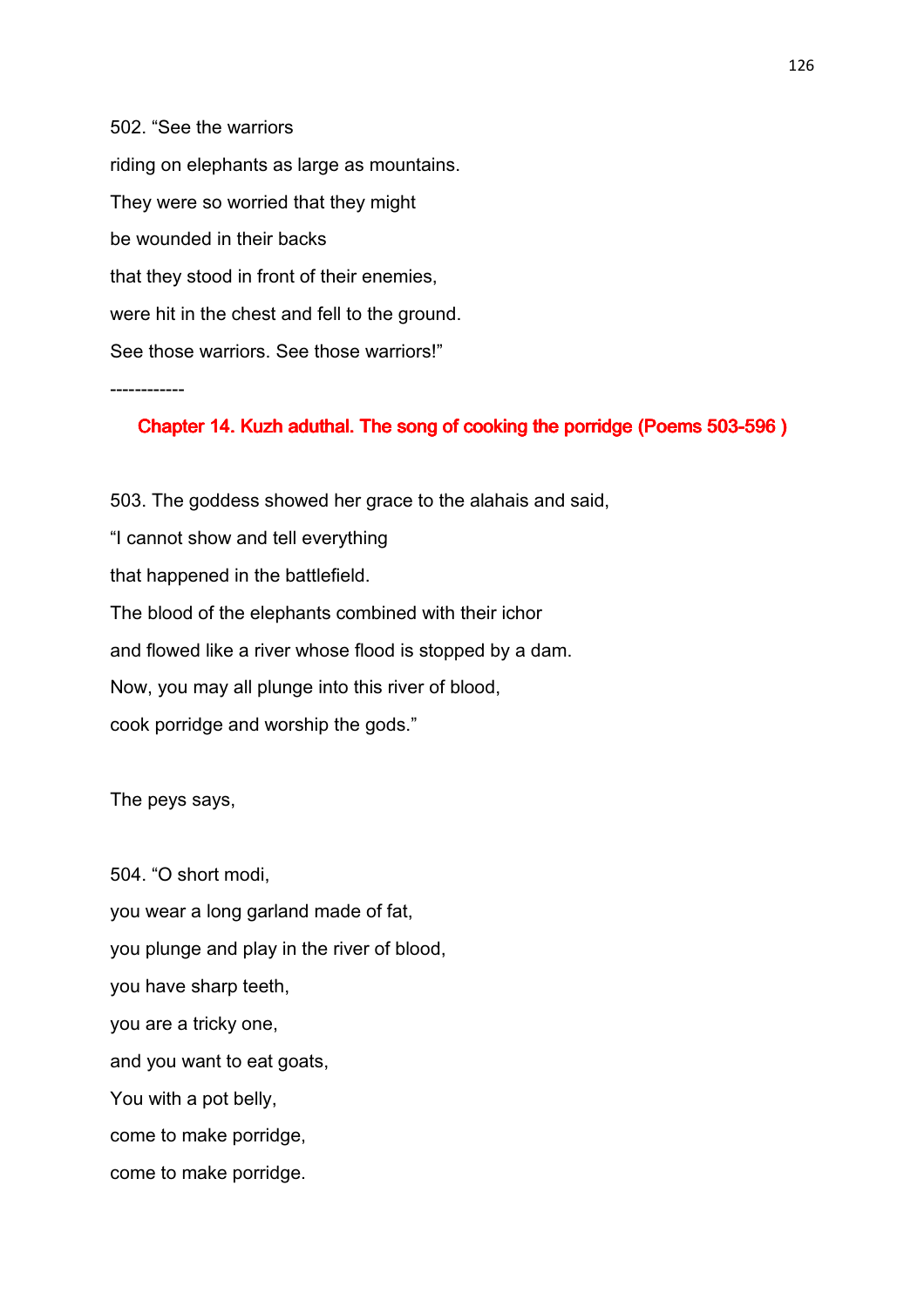505 "Break the white tusks of the elephant for brushing your teeth. Take the chest bone of dead elephants for cleaning your tongue.

506. "Use sharp arrows to clean your fingernails. Take the ichor of the strong elephants and use it as oil to comb your hair.

507. "Use white brains for shampoo to remove the oil from your hair. Join together, jump into the pool of blood, swim and play.

508. "In the pool of blood there are rods, arrows and spears and many other weapons. Do not go into it and hurt yourselves. Stay near the bank and bathe.

509. "Do not swim for a long time in the deep pool of blood. Come out and take the fat of the Kalinga warriors, make it into a garment and wear it.

510. "Take the ornaments on the tusks of the rutting elephants and wear them on your wrists as bangles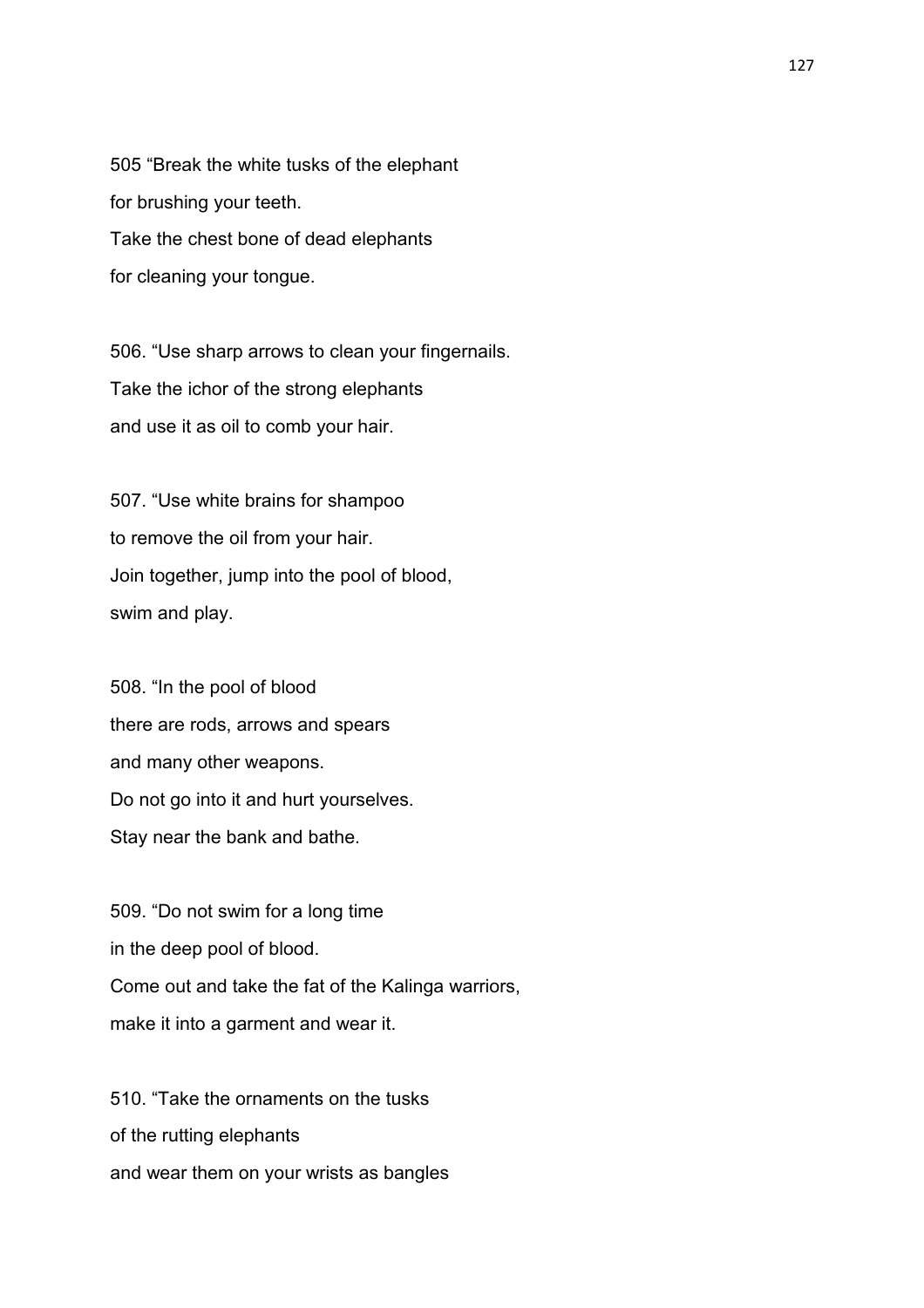studded with precious jewels. Take the stirrups from the horses as they eat grass and wear them on your feet as golden anklets studded with pearls.

511. "Take the hoops that the warriors have thrown in the terrible war, stretch them as large as you need, and make ear ornaments to decorate your ears.

512. "Take the trunks of huge elephants that are as tall as palmyra trees and tie them on your hands as auspicious cords to protect you. Take two drums, put a long rod between them and wear them as an ear ring.

513. "Take the saddles from the horses that fell to the earth and wear them as ornaments for your arms. Take the conches blown by the warriors, string them together and wear them as pearl necklaces.

514. "Take the eyeballs of the angry warriors who fought and died in the war and the beautiful pearls fallen from the heads of elephants, string them together using nerves as threads and wear them as beautiful chains.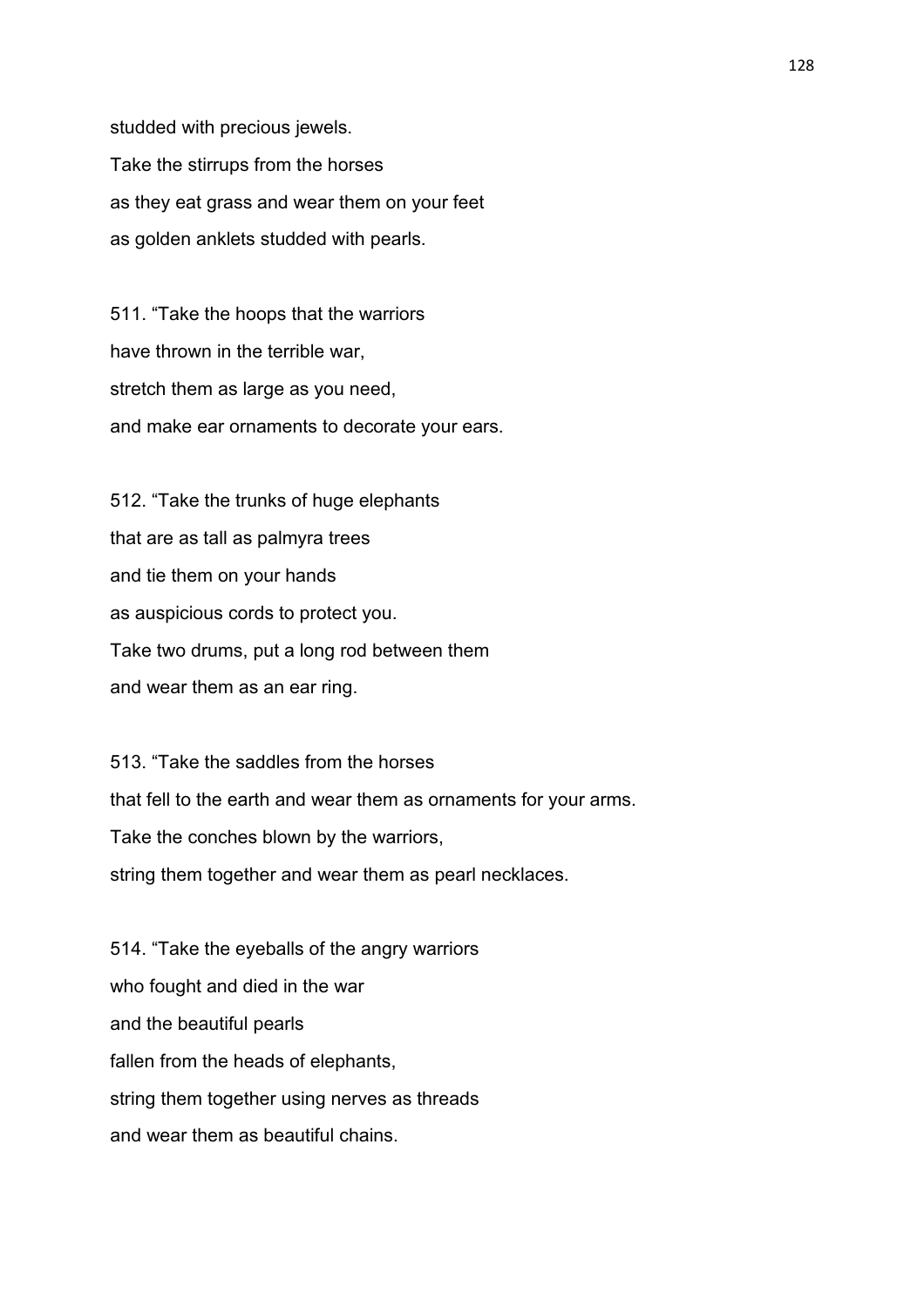515. "We could find many other things to wear as ornaments to adorn ourselves, but it is getting late. We will be hungry, our stomachs will hurt and we will be upset. Come let us cook the porridge and eat.

516. "Let us make a pandal with the wings of strong vultures and the ears of elephants as large as mountains, and let us make a kitchen under the pandal and begin to cook.

517. "Smear the floor with the ichor of rutting elephants, make kolams with a powder of pearls fallen from elephants' heads and use the heads of the elephants that died in the war as stoves and start cooking.

518. "Take the stomach of the elephants whose heads, legs and intestines have all been cut off in the battle by warriors with their victorious swords and use them as pots on the stoves to cook.

519. "For cool white yogurt, mix together the brains of the warriors and for red yogurt use their flesh. Put them in all the pots on the stoves.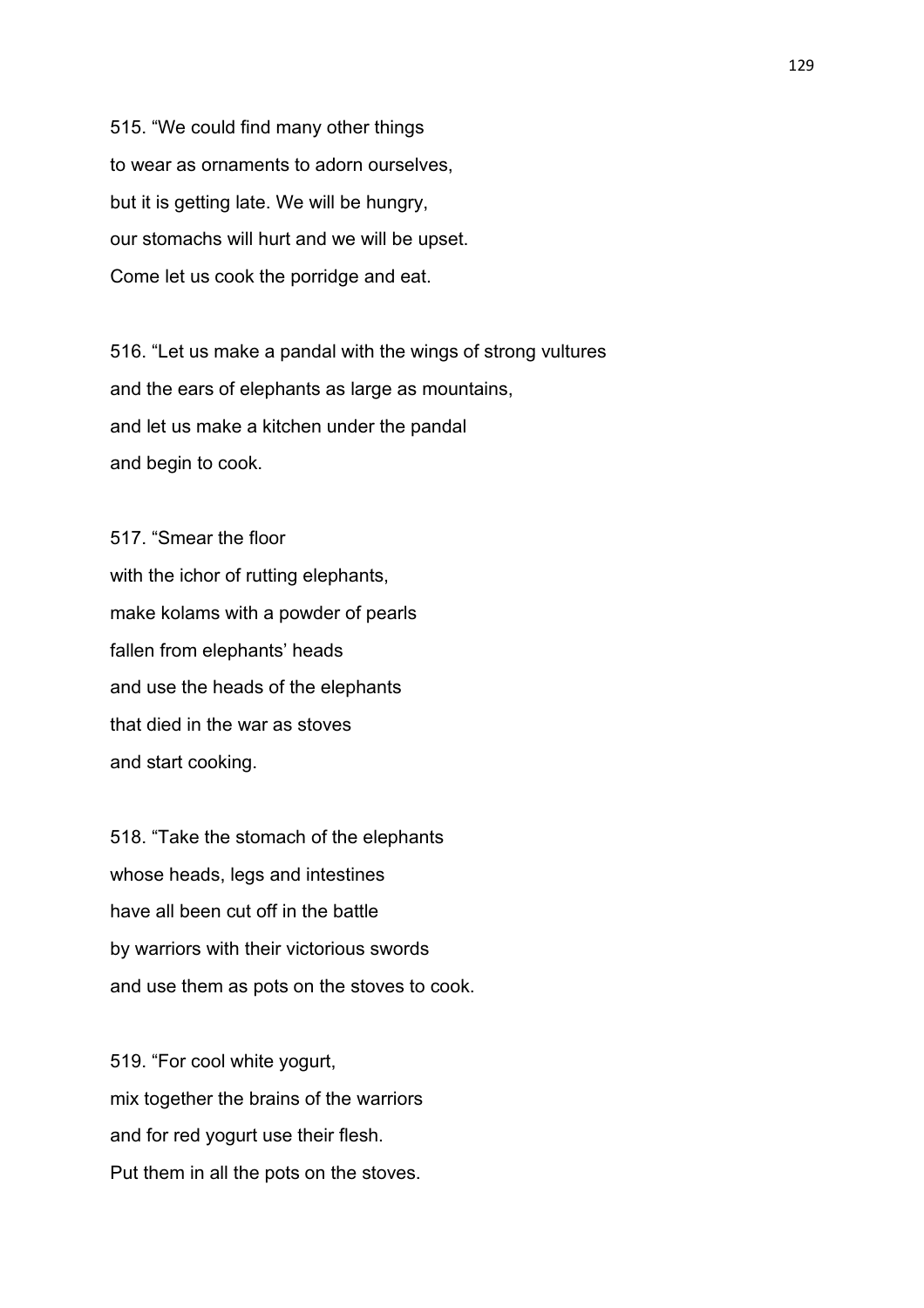520. "For water, pour the blood of the horses into the pots that were made of the stomachs of elephants killed in the war.

521. "For garlic use the white teeth of the horses that fell on the field and for salt for the porridge add the nails of the warriors who died in battle.

522. "Even though the warriors' souls went to heaven in the sky, the fiery eyes of their bodies have not lost their fury and are still red. Use them as fire for the stoves.

523. "Collect the weapons spears, swords, arrows and sticks use them for firewood and start the fire.

524. "Use the teeth that were broken and fell out when the Kalinga warriors bit stones in the battle. Crush them and use them for rice when you cook.

525. "First taste the rice-teeth you will use for the porridge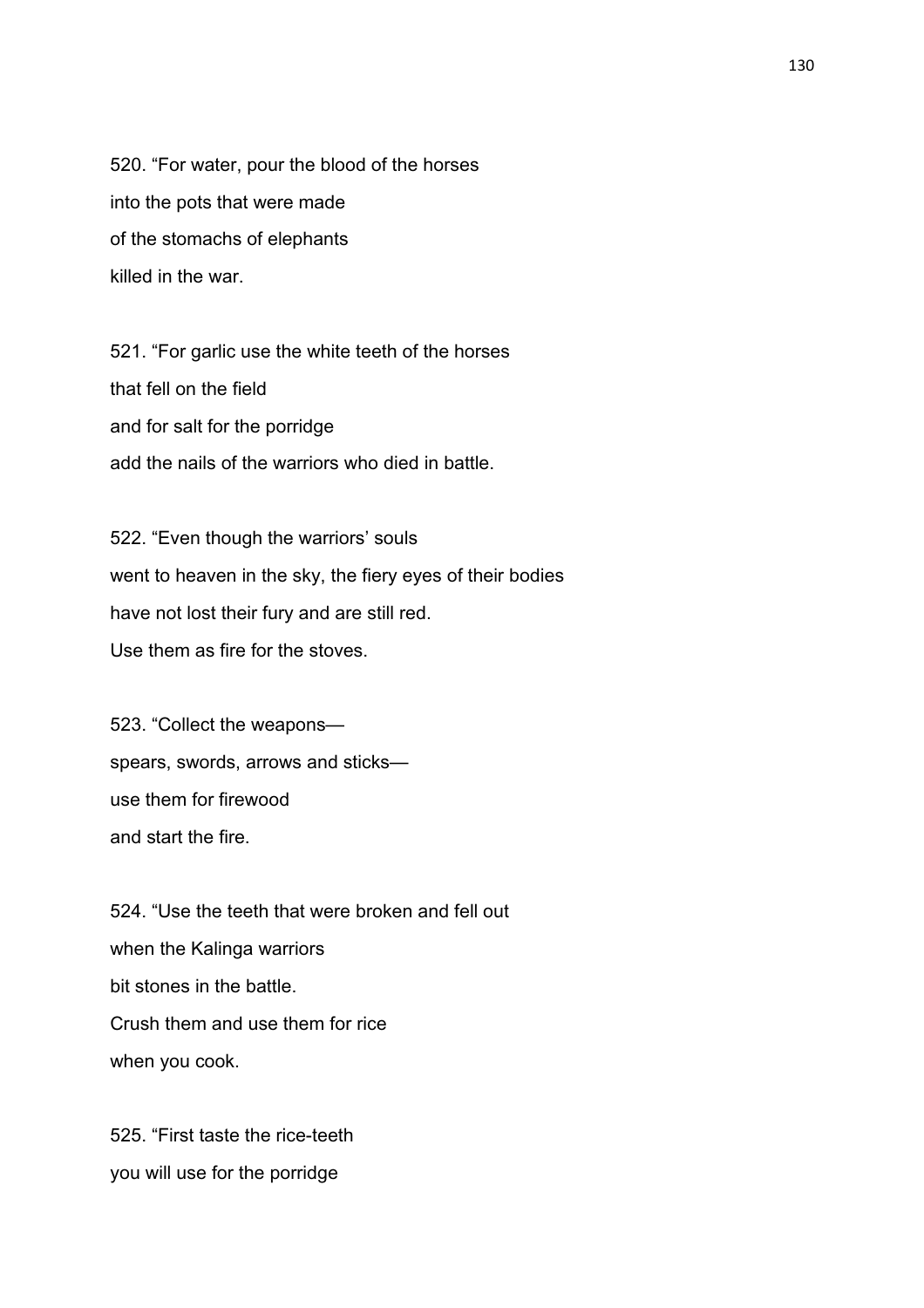and then use the drums that are broken and soundless as mortars to pound the rice.

526. "Put the teeth-rice into the drums and use the tusks of the dead elephants for pestles to pound the rice singing, 'chalukku, molukku.'

527. "Sing the praise of the goddess Durga. She gave you corpses and took away your hunger and the weakness of your big bodies. Sing the praise of that great goddess as you pound the rice.

528. "The heroic Chola king, rider on a galloping horse, rules the country where the Kaviri river flows. He bears the burden of his country on his two shoulders, relieving Adisesha of the burden of carrying the earth. Sing and praise our king and pound the rice.

529. "Sing the praise of our king Abhayan. He holds a shining sword and fought in battles, conquered the Pandyan kings and defeated the Chera kings with his angry elephants.

Praise our king and pound the rice.

530. "Sing how the Chera kings,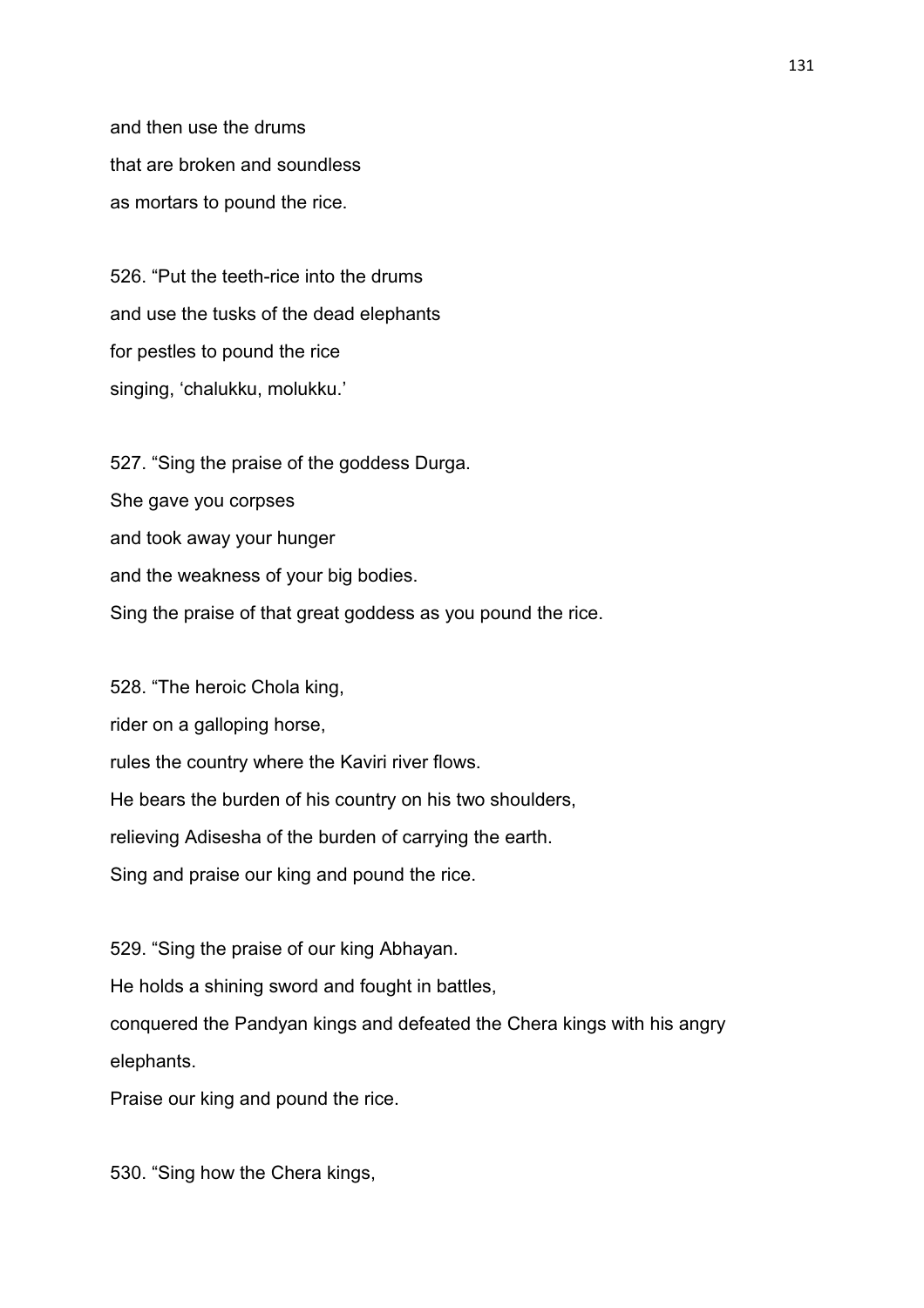adorned with diamond-studded crowns, and the Pandyan kings, adorned with beautiful crowns, bow to the great feet of our king. Praise our king's gentle feet and pound the rice.

531. "Sing the praise of the elephants that have fragrant ichor and bring tribute from the northern kings to our king Abhayan with a long shining sword.

532. "Sing the praise of our learned Chola king whose round umbrella covers all the lands surrounded by oceans and whose flower-like feet are bowed to by enemies. Sing the praise of the strength of the bows of our warriors and pound the rice.

533. "Sing and praise of the victorious royal umbrella of our king that protects the earth goddess always and pleases her. Sing the happiness of the people on the day when our king was born. Sing the praise of Kulothunga Chola and pound the rice.

534. "Sing and praise the prosperous cities of Vandai, ancient Mallai and excellent Kanji. Sing and praise Karunagaran, the great chieftain of the Pallava dynasty, and pound the rice.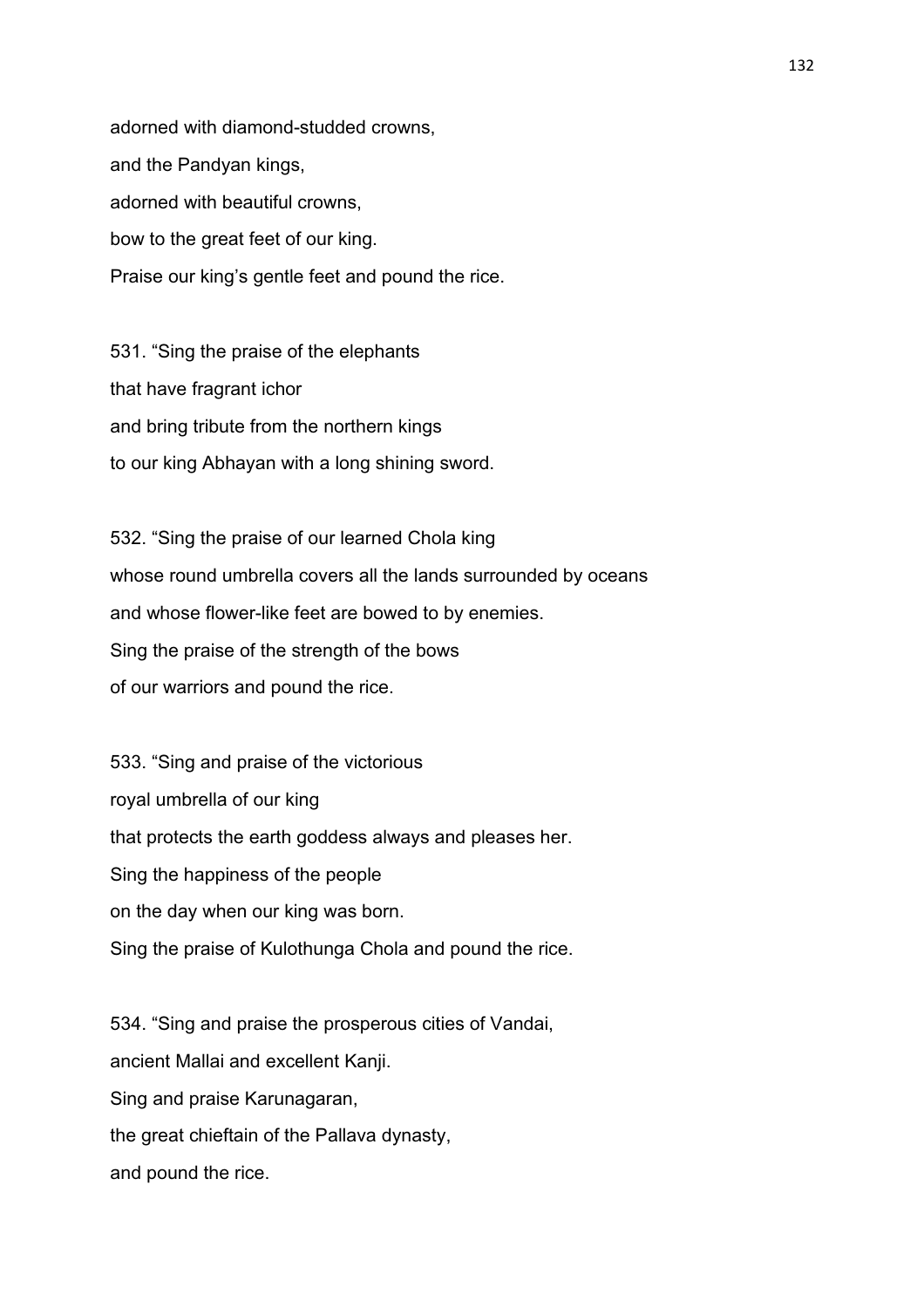535. "Sing the praise of Karunagara Thondaimān, the chief of Thondai Nadu, the conquerer of the Kalinga country who captured an army of elephants. He is the cause for poets to praise our king, our protector, in a Parani poem. Sing and pound the rice.

536. "Sing how hundred of thousands of chieftains decorated with shining crowns come at an auspicious time, bow and give tribute to our king and how the goddess with beautiful eyebrows gives her grace to all. Praise our king and the goddess and pound the rice.

537. "Our excellent king Abhayan has only one crown, but the crowns of the kings who bow to his feet are hundreds of thousands. Sing the praise of our king and pound the rice.

538. "The mountains where enemy kings ran and hid who do not pay tribute or bow to our king with their crowned heads are hundreds of thousands. Sing the praise of our king and pound the rice.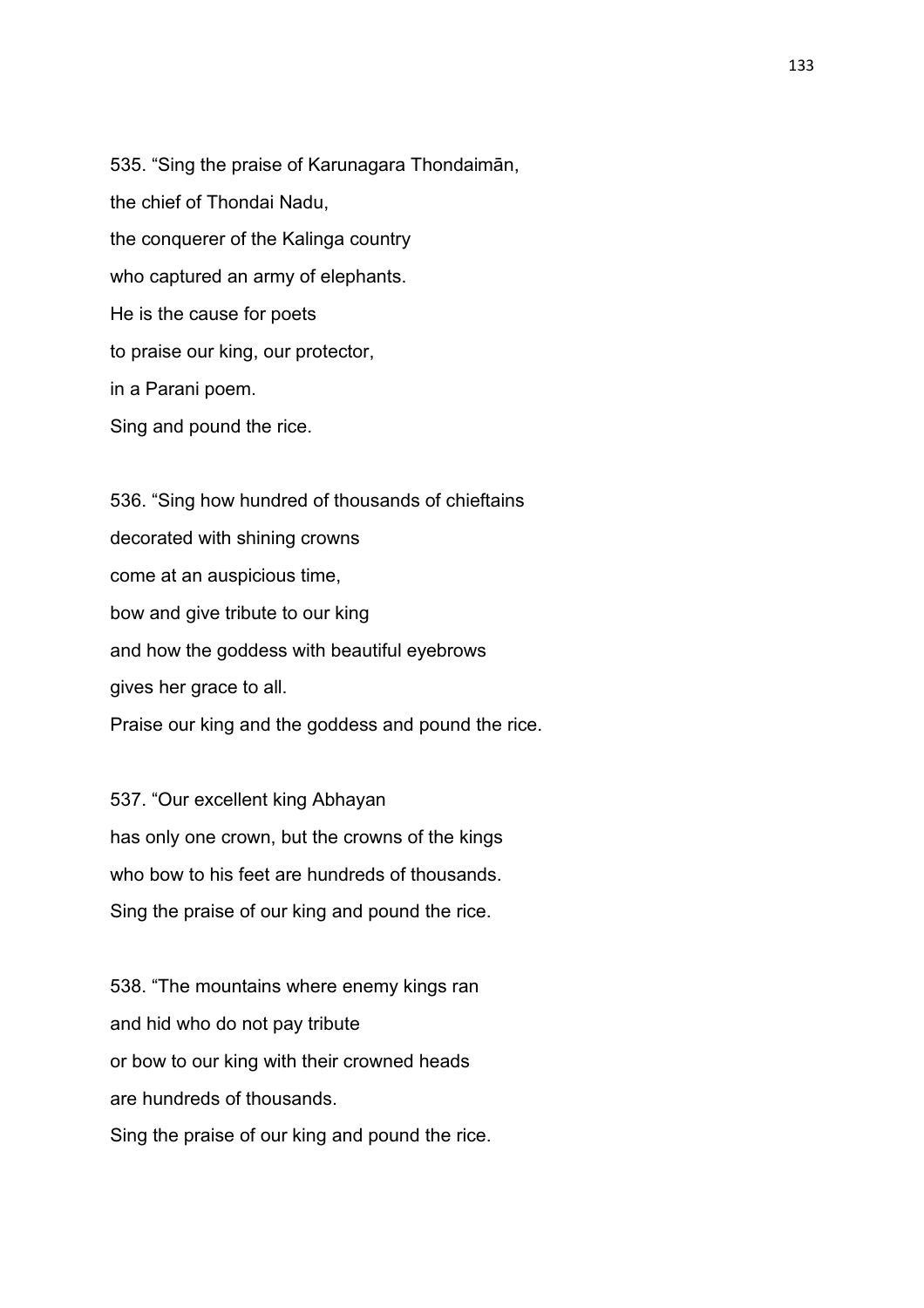539. "Hundreds of thousands of kings

stand before the palace entrance of king Abhayan,

defeated and suffer losing in the war with the Cholas. Sing and praise of our king and pound ice.

539. "Hundreds of thousands of kings suffer standing before the palace entrance of the ministers of our king who wears garlands of victory. Sing and praise our king and pound rice.

540. "The generous king Abhayan whose arms are adorned with garlands gives wealth to sages to perform hundreds of thousands of sacrifices so the earth may flourish with rain and those sacrifices never cease. Sing and praise our victorious king and pound the rice.

541. "Adisesha's thousand heads do not need to carry the burden of the earth anymore because the two shoulders of our king Abhayan bear the burden of the earth. Sing and praise our king and pound rice.

542. "Like Vishnu, who gave nectar to protect the gods, our king with powerful arms gives grace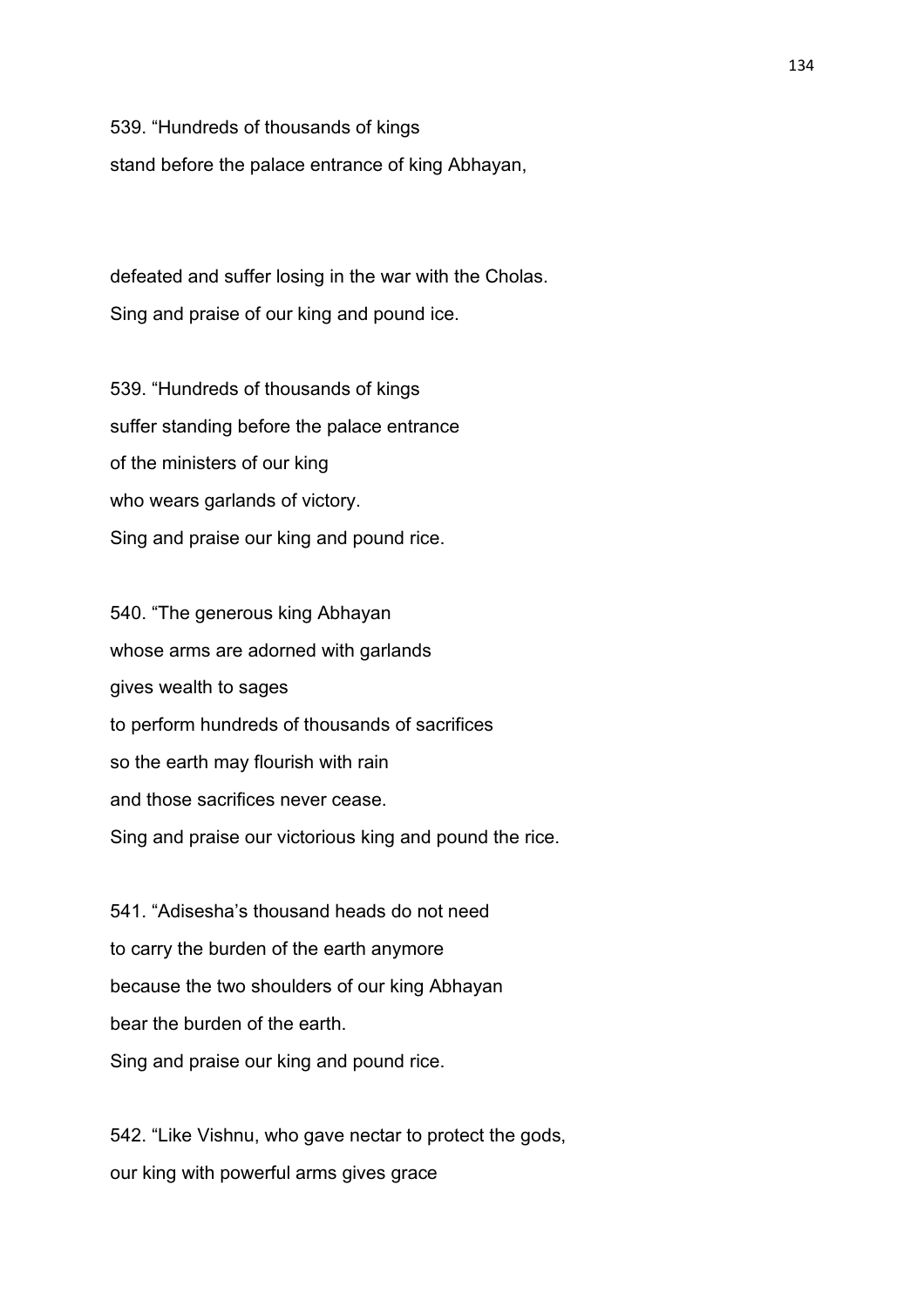to hundreds of thousands of people and his decorated royal umbrella covers all the lands, surrounded with oceans in all four directions. Sing and praise our king and pound rice.

543. "Many kings bow before the feet of our king Jayathungan, who cut off thousands of arms of his enemies like the god Vishnu who cut the thousands of arms of Vānasuran. Sing and praise our king and pound rice.

544. "Like Vishnu who went as a messenger, with his wheel and other weapons our king Abhayan with many elephants decorated with forehead ornaments carries many weapons and goes to war. Sing and praise our king and pound rice.

545. "Sift the teeth-rice that you have pounded with the round sieve that is called "challa vattam" so that the husk will go away and become clean and make the rice soft.

546. "Clean the floor with your hands. Use the beautiful quivers of the Kalinga warriors as measuring pots and measure the flour.

547. "Since the gloves that the warriors wore are not large enough to use as measuring pots,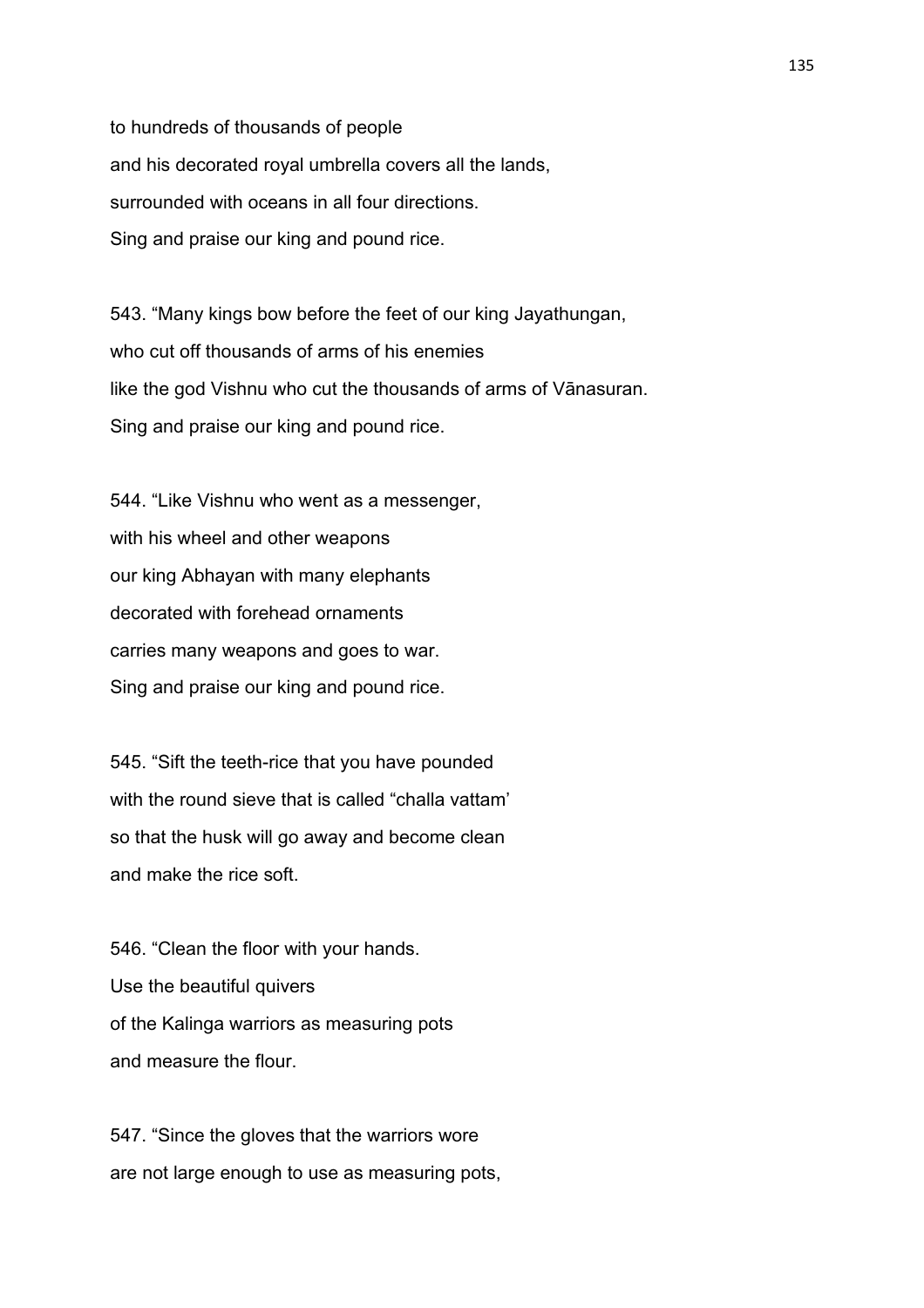use their quivers as measuring pots. Scoop the rice from the mortar and pour it in the cooking pots on the stoves.

548. "Stir and cook the porridge so it doesn't overflow using warriors hands and horses' legs as spoons on Parani day on the battlefield.

549. "Come, take a tiny bit of this porridge that is like a treasure for us on your palm and taste it to see if it has enough salt.

550. "Lower the fire so that you will not be hurt. Use your stirring sticks and stir the pots well. Stir and stir to cook.

551. "Touch the porridge to find out whether it is cooked and taste it. This porridge tastes much better than any we have tasted before. Come, let us take the pots from the stoves.

552. "Don't take the pots from the stoves with your hands because you will be burned and drop them. Use the meat of horses for cloths, catch the pots on both sides with your hands and bring them from the stoves slowly.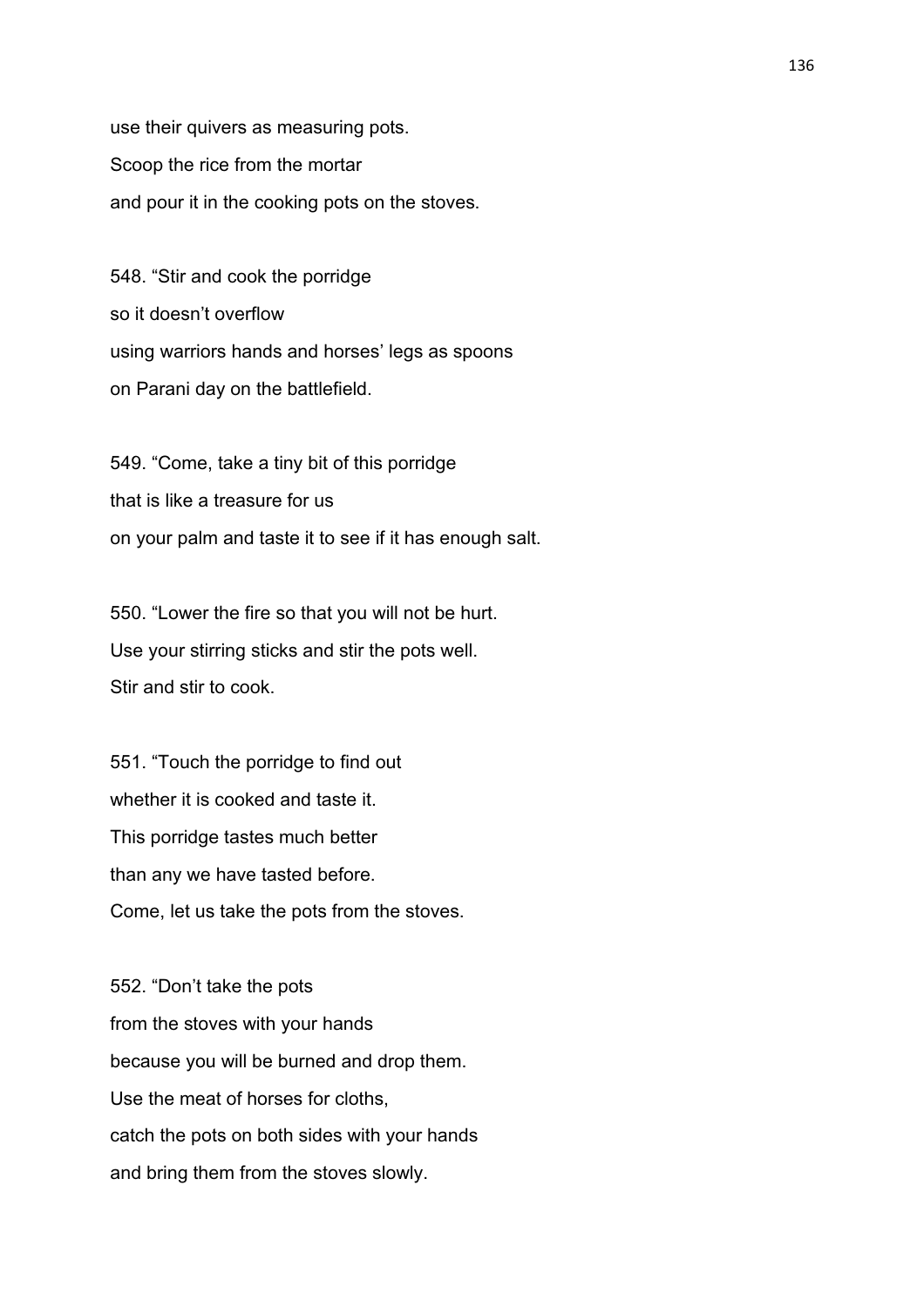553. "You are worried and say, 'We cannot finish this porridge with just one mouth." But do you really need thousands of mouths to eat this porridge?

554. "When our tongues that have not tasted any food for a long time taste this porridge, won't the porridge dry quickly like the water that is sprinkled on a burning rod?

555. "We have not tasted porridge like this before in this world. Will there be any porridge left over after we have eaten? We know a way to save this porridge.

556. "Take as much as blood you want for water from the river where hot blood flows and use the heads of the elephants for pots to scoop the blood and make it cool.

557. "Sweep the floor with the tails of dead elephants using them as brooms and sprinkle the blood on the floor to make the floor clean so you can put the pots there.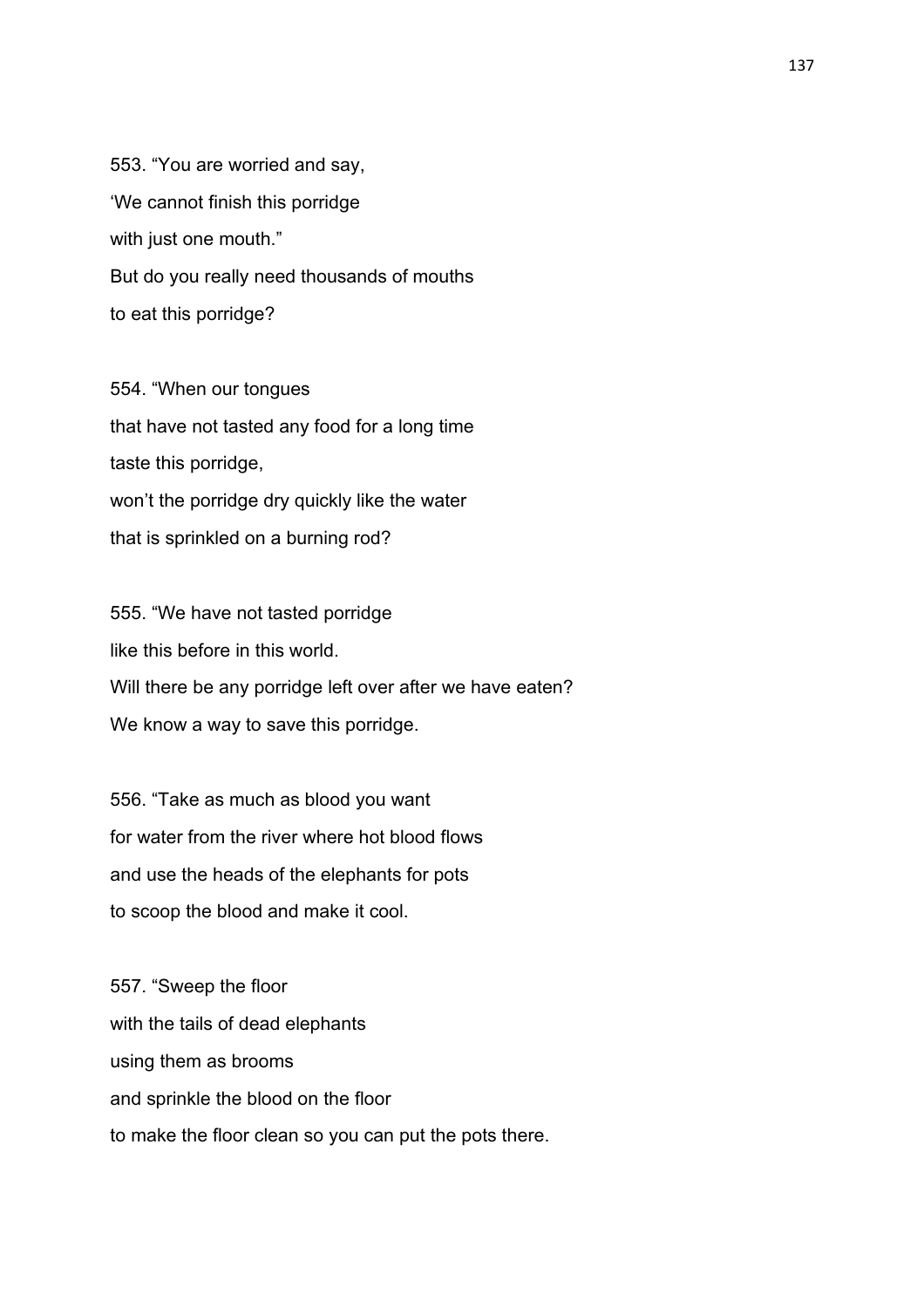558. "Use the shields that kings used in the war as plates and use the skulls of the heads of the kings the rulers of the world as drinking cups. You will have many cups.

559. "Use the golden shields of the Kalinga warriors who died in the war as golden serving dishes and use the royal white umbrellas that have fallen as shining silver pots.

560. "Use the large legs of the long-trunked elephants as bowls to drink the porridge and keep the dishes always full so that you will get enough.

561. "Use the anger that flares from the eyes of the warriors shouting in the battle as lamps. as lamps for those who received the grace of our Anangu and use the fat of the angry warriors as mats to eat on.

562. "Arranging the plates according to the status of the peys, make them sit in lines with their friends and pour the porridge for them. Come to serve the porridge, come.

563. "Use as serving spoons the heads of the enemy warriors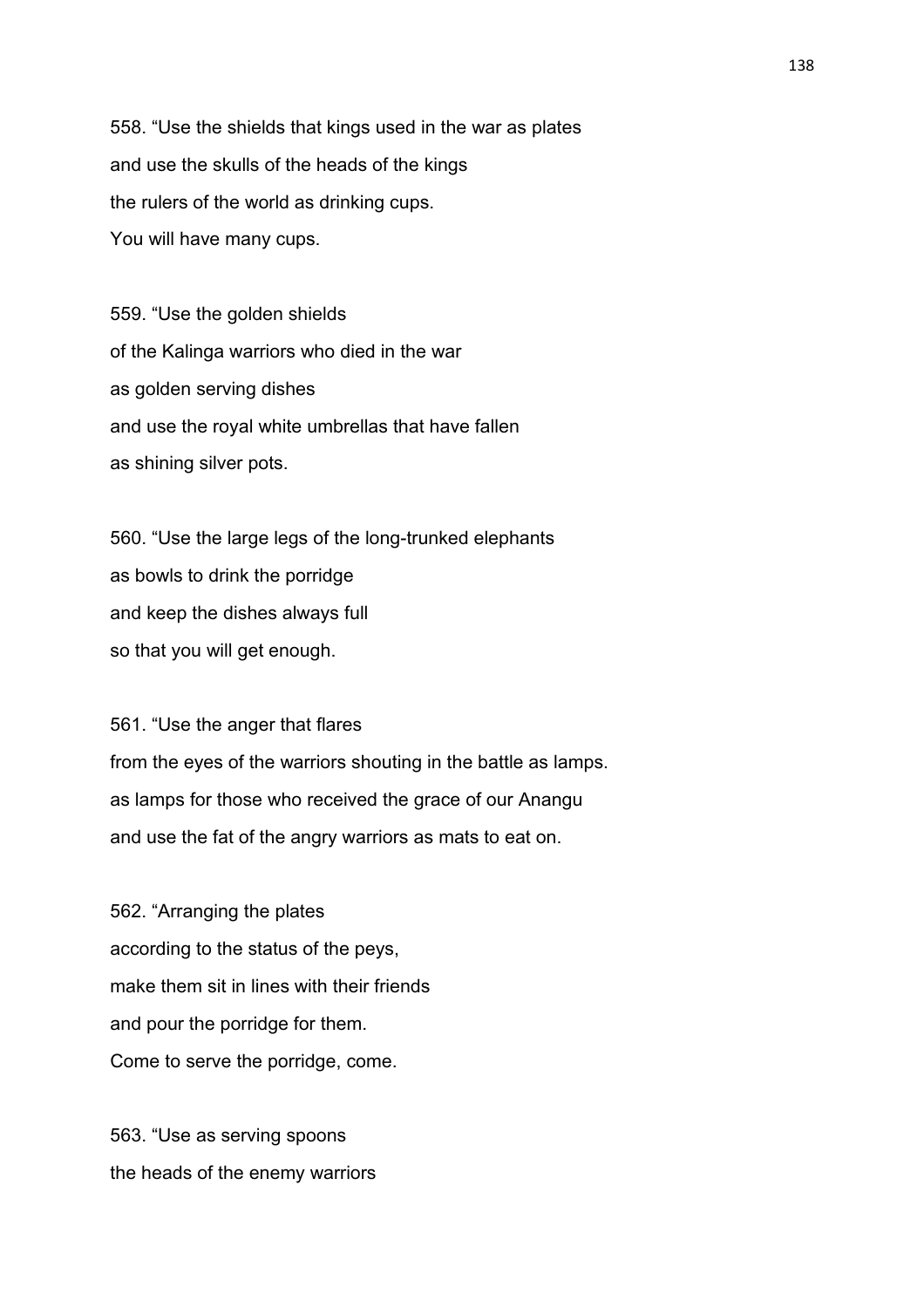that have been struck by spears in the battle and fallen outside of the forts of Gangapuri.

564. "O great cooks,

you have made porridge on Parani day in Manalur when the king fought with his enemies and you know how to cook and serve. Come and serve the porridge in lines.

565. "Give porridge to the brahmin peys. When they see so much porridge, they open their mouths and beg continually, 'bhavathi, pikshām dehi'.

566. "Check that there is no hair in the porridge, rinse it with a cloth made of fat and serve the porridge to the Jain peys that have made a vow not to kill and eat only once a day.

567. "Give the Buddhist peys who cover their whole bodies with a skin good-smelling porridge made of brains and let them fill themselves up to their necks and then babble with their tongues. Come and serve.

568. "Even though the manager pey ate goat meat, it is not enough for him and he became thin.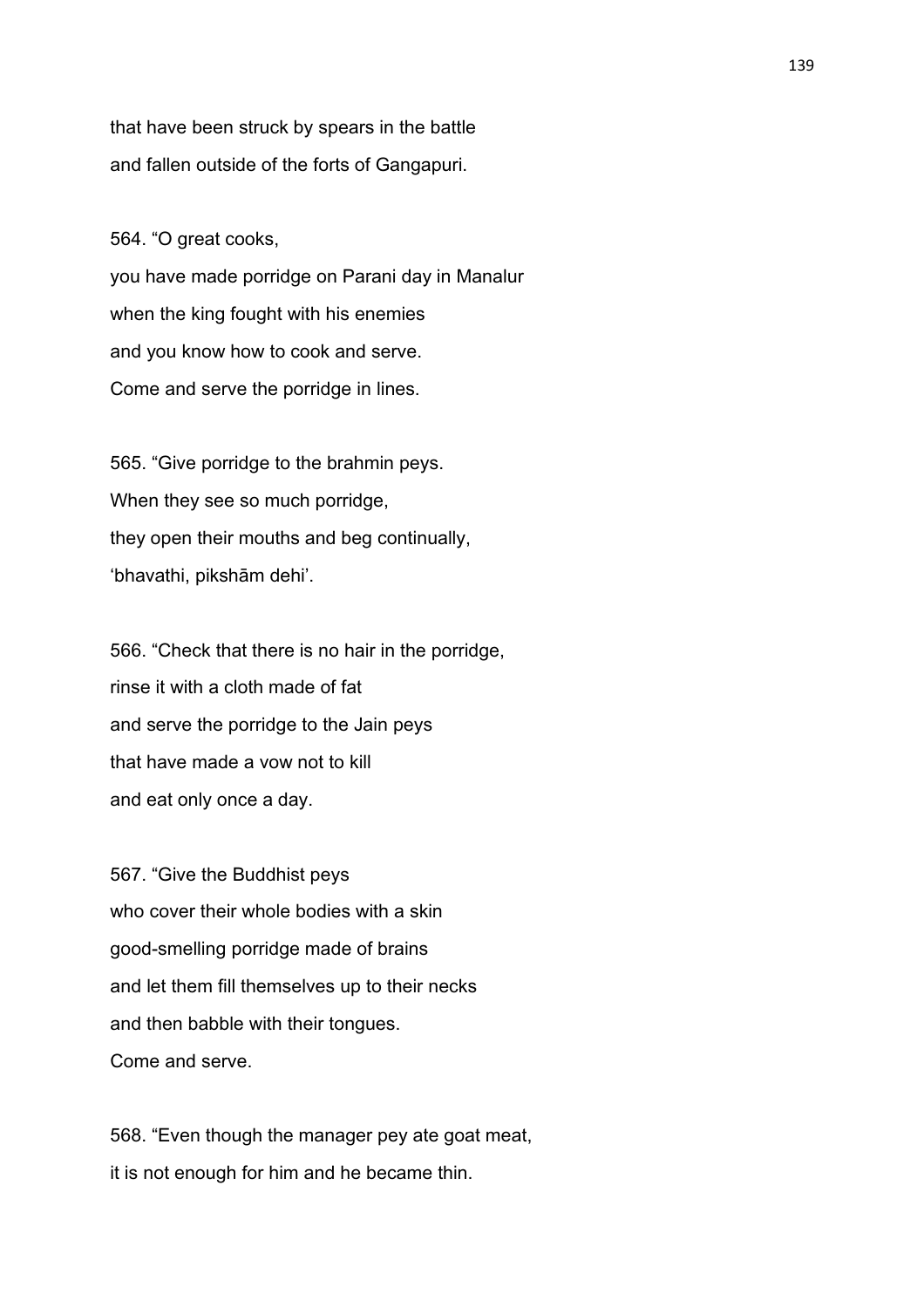Make the porridge with various kinds of meat and give it to the manager pey.

569. "Pour the porridge into the hands of the hungry blind pey that cannot find his eating dish because it was stolen and laments and searches for it with his hands.

570. "Pour porridge into the hands of the dumb peys that point at the porridge with their hands and show their hunger with their sorrowful looks.

571. "Give more porridge to the pregnant pey that tastes the porridge, licks her tongue, wipes the end of her mouth and says, 'My ears were closed before because I was hungry, but now they have opened after I have tasted the porridge.'

572. "Give porridge to that stupid pey that is shocked and does not know what to do when he sees his porridge pot is leaking. He turns it over thinking that it will not leak and spills it all.

573. "Give porridge to the accounting pey that takes a part of the trunk of an elephant, bites it hard with his teeth and says, 'Pour the porridge on the end of this trunk.'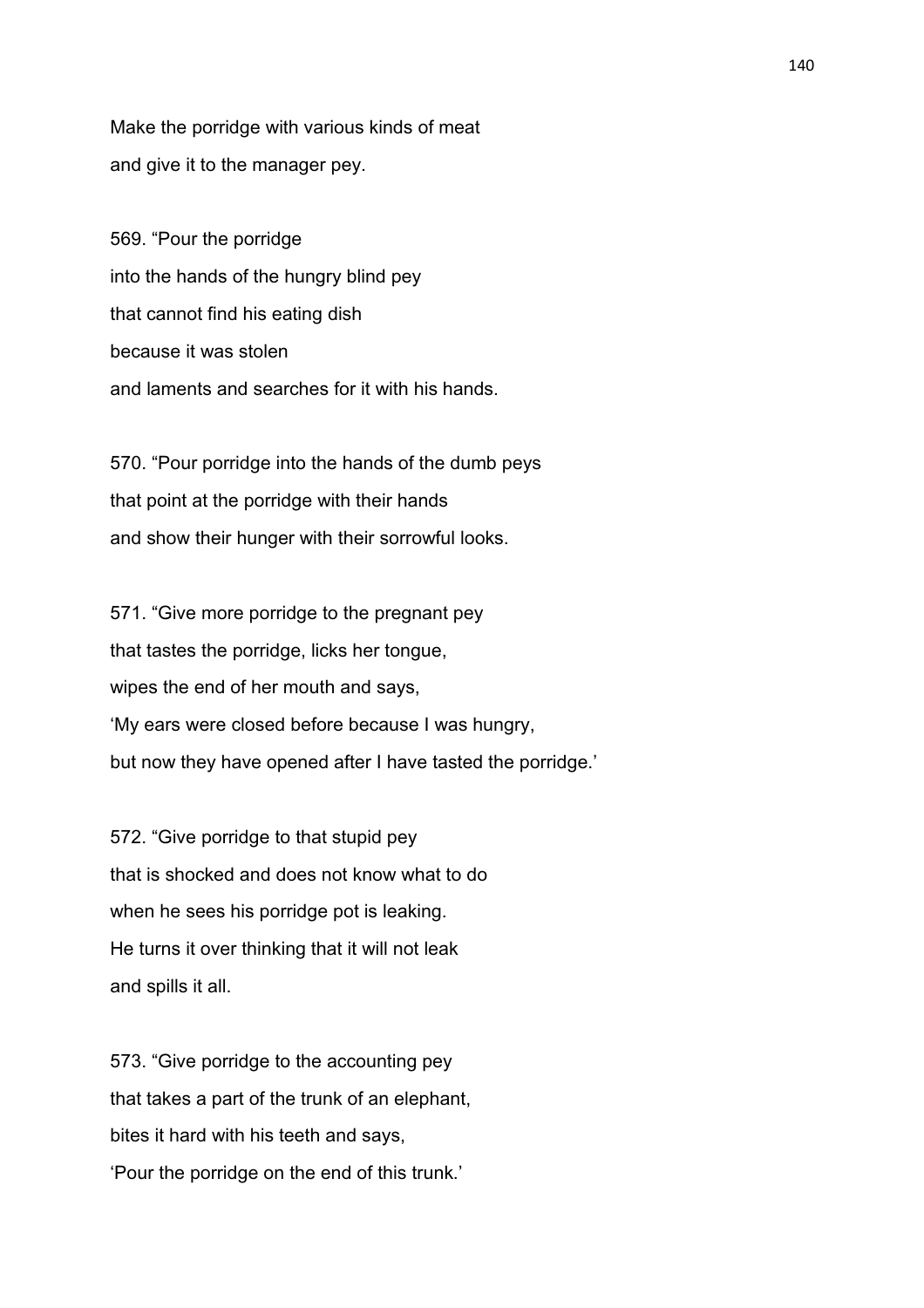574. "Give more porridge to the dancer pey that takes a pot full of porridge, drinks it and says, 'My husband will not drink porridge but I will drink his share too,' and she asks for more.

575. "Give porridge to the guest peys that saw the war on Parani day once before and come now to drink porridge thinking that they will get porridge on this Parani day in this battle also. And do not forget the peys that live in our town.

576. "Give porridge to the pey that saw a dream at night and told us that there will be a war. Fill a bowl made of horse skin with porridge and save it for that pey for tomorrow also.

577. "Give a lot of porridge to the accountant pey that counted us and told how many of us need to be served because we are not smart enough to count how many of us there are to drink porridge.

578. "Bite the soft white intestines. use the thin fingers as ginger, chew the bones of the palms and swallow the brains.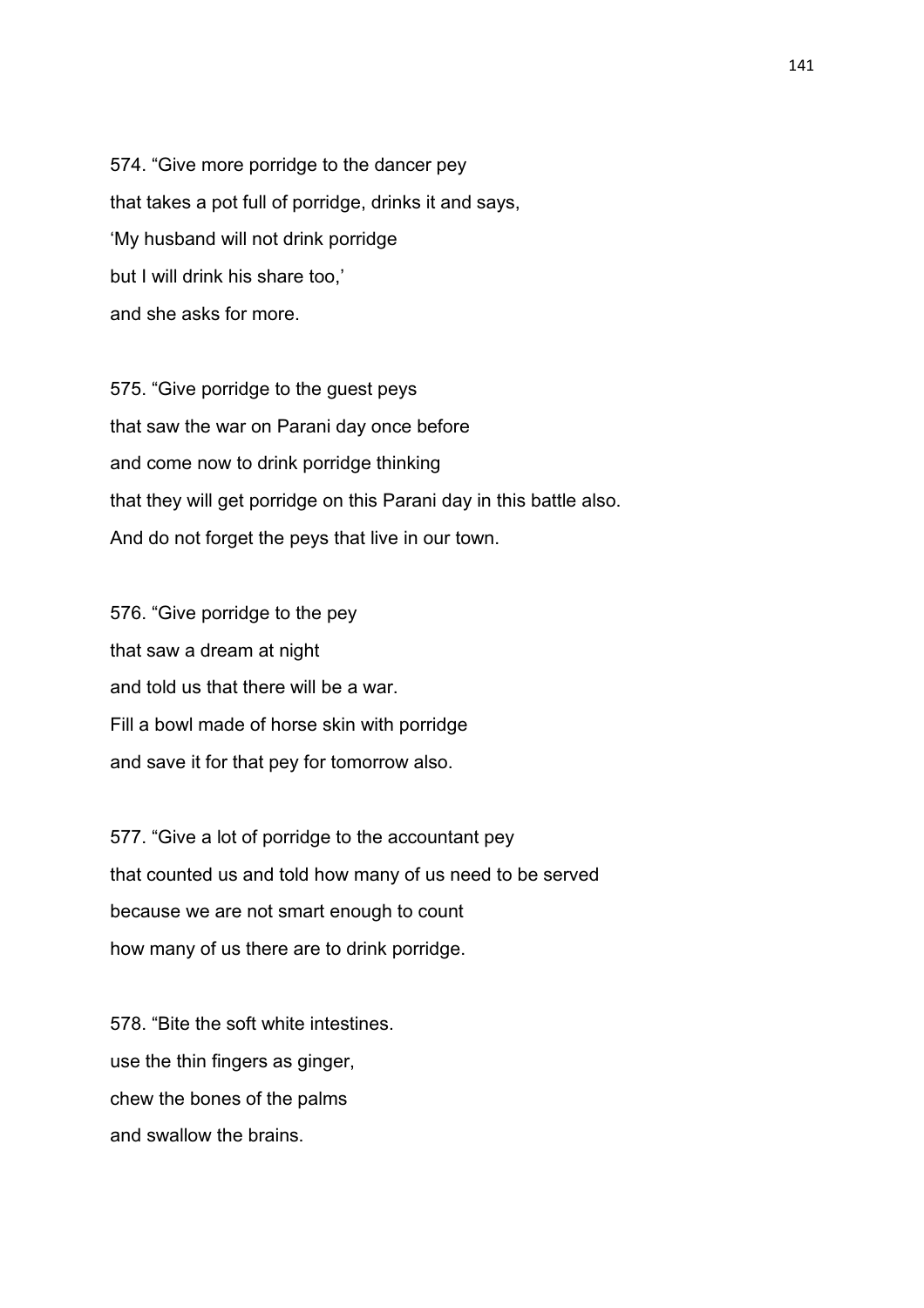579. "You all stay together. Use lotus buds for garlic, bite and scoop the hot porridge, blow and drink.

580. "Ask Brahma to give you three mouths and show him how you could use all those mouths to happily drink the porridge.

581. "Run, sweat and drink the porridge. Fly like bees, become tired and drink the porridge. Dance, move around and drink the porridge. Make sure you have digested the porridge you have drunk and then drink some more.

582. "Take cool water in the skulls of the angry elephants that died from arrows in the war and use it to rinse your mouths after drinking the porridge.

583. "Use the ears of the horses for betel leaves, their hooves for betel nuts, the white part of their eyes for lime, mix them all together and chew it as pan.

584. "You have eaten too much and taken too much pan. O, intoxicated peys! How will you survive? Smell the hair on the heads of the bhudams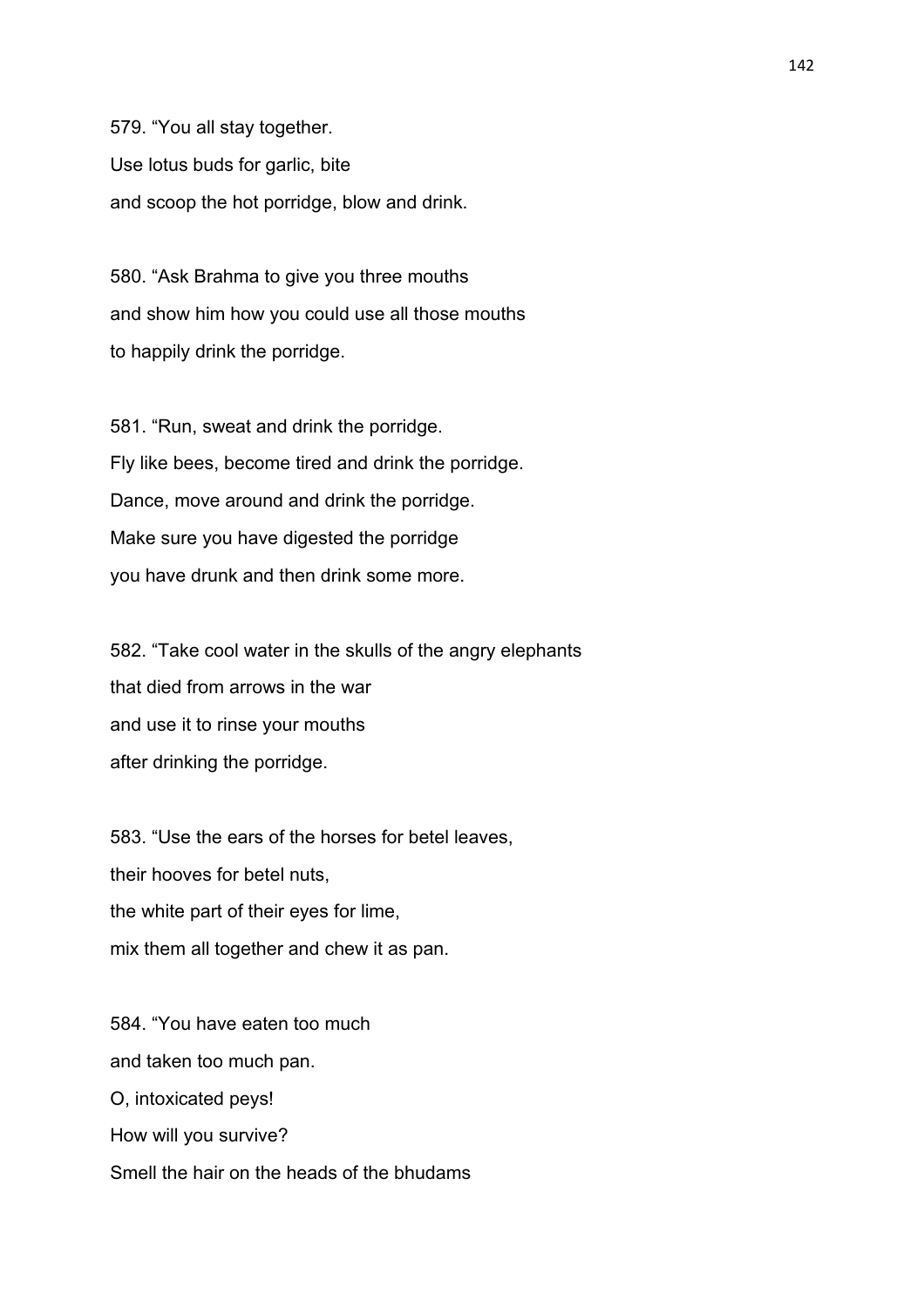and it will cure you if you have overeaten and gotten sick."

The joyful peys

585. They were happy, they looked like large hills they bent down, they burped and got fat, they prayed to god and danced on the battlefield.

586. The peys threw off their clothes, danced and praised the victory of the warriors of king Manadan. They sang how the Chola army routed the Kalinga warriors and how the Kalinga warriors left their horses and ran away.

587. The peys danced swinging both their hands. They praised the victory of the Chola army sent by the king who gives joy to all people and protects them. They sang how the Chola army chased the Kalinga warriors from the battlefield.

588. Some of the peys entered the stomach of the dead elephants, imitating the Pandiyan warriors who entered caves to hide. Some fell into the flood of blood, imitating the Chera warriors who fell into the sea carrying their banners marked with bows.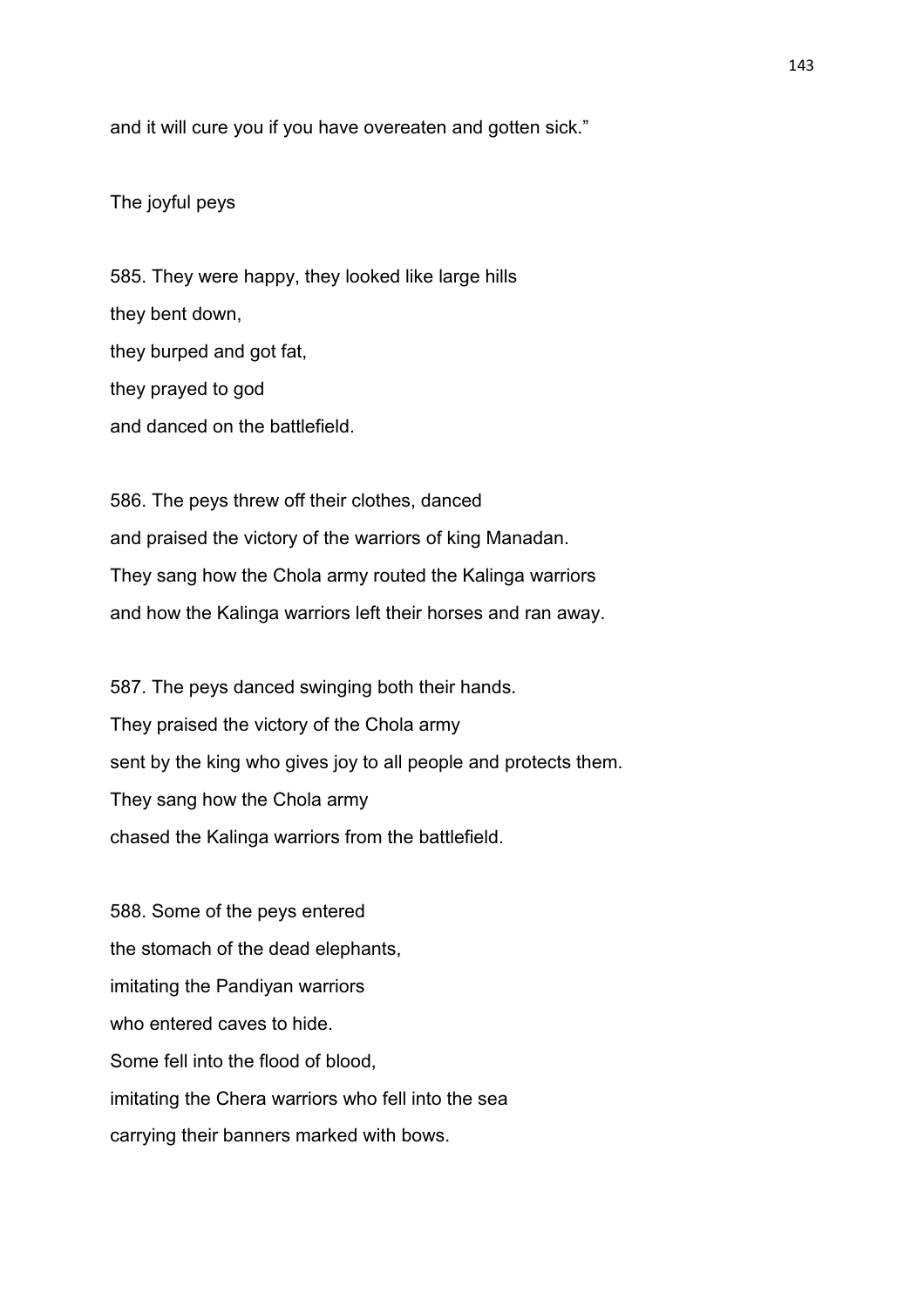589. Some of the peys fell and rolled on the floor like the weapons, swords and arrows that fell on the battlefield and rolled on it. Some of the peys ran retreating from the war with their hair loose, imitating the Kalinga warriors when they retreated from the war with their hair undone.

590.The peys sang the victory of our king, the conquerer of the Kalinga warriors praised by the brahmins. They praised the compassion of our king Abhayan whose arms are adorned with garlands.

591. The peys praised our king Manukula Deepan.. They praised the Chola king, the ruler of the lands in all eight directions. They praise his faultless fame. They praised him saying he conquered Sisupalan and revealed the lies of his enemies in front of the assembled kings.

592. They praised the king of the Kaveri river. They praised the king of the Porunai river. They praised the husband of the virgin queen. They praised him, the beloved of the Ganges.

593. The peys praised the king with his wheel of justice rules the wide lands surrounded by all seven oceans. They praised the king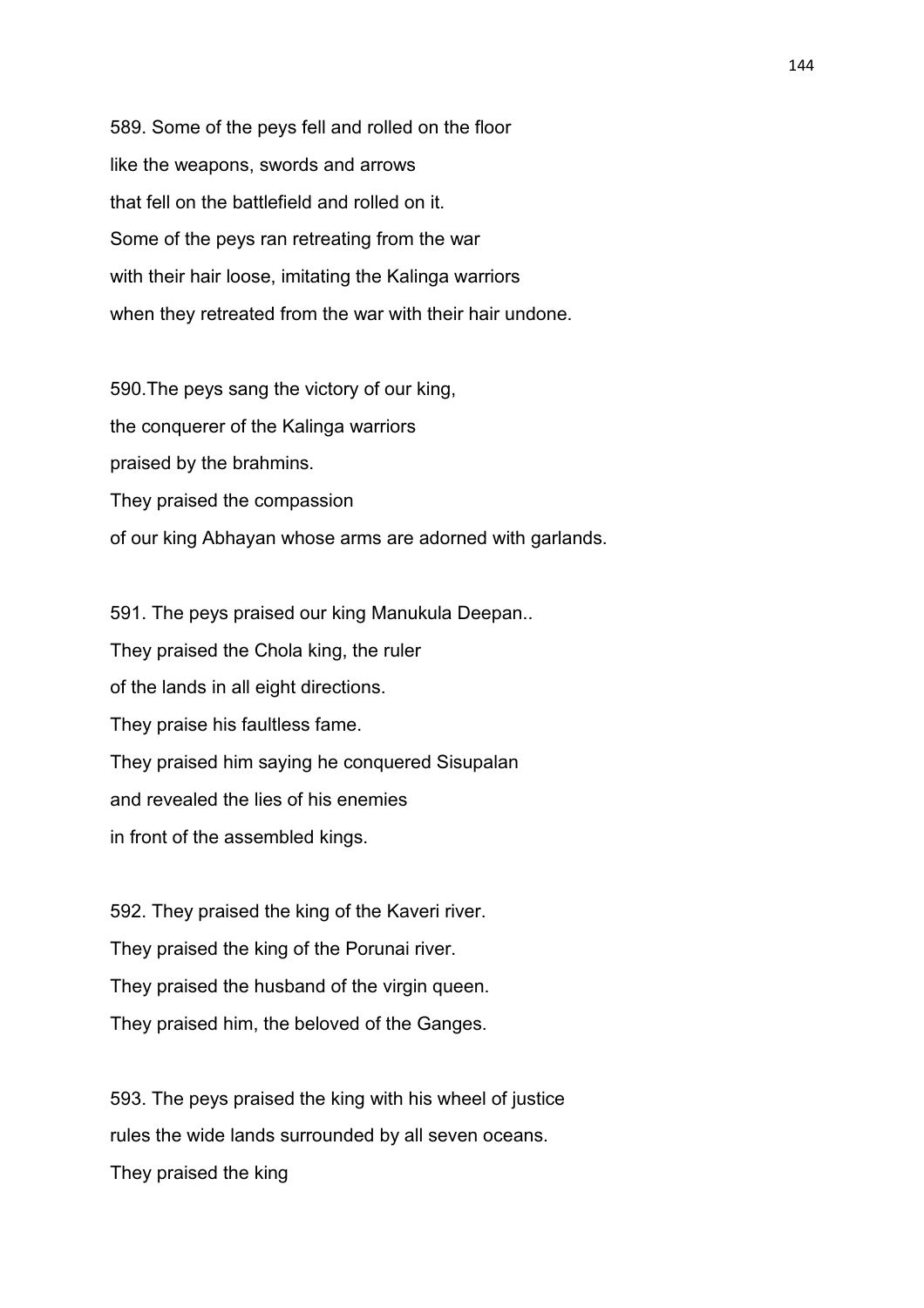and he will protect his land until the end of the earth.

594. The peys praised our king guardian of the earth just like Karikālan who protected the land saying, "It is my duty to create the second time the earth that was created by Brahma, seated on a lotus as he rules."

595. "May all be happy. May Dharma flourish everywhere. May the sweet grace of the gods spread everywhere. May the sages receive the benefit of their tapas.

596."May the good paths of the Vedas spread everywhere! May cruel famine that Abhayan vanquished disappear! May the fame of the kings who protect the earth spread! May the earth remain forever. May rain pour always."

### SUBHAM

-----------

Extra poems:

# After 133:

The goddess is never separated from Shiva. How can one praise the power of the goddess, abiding always with him as the inner meaning of "om."

After 589: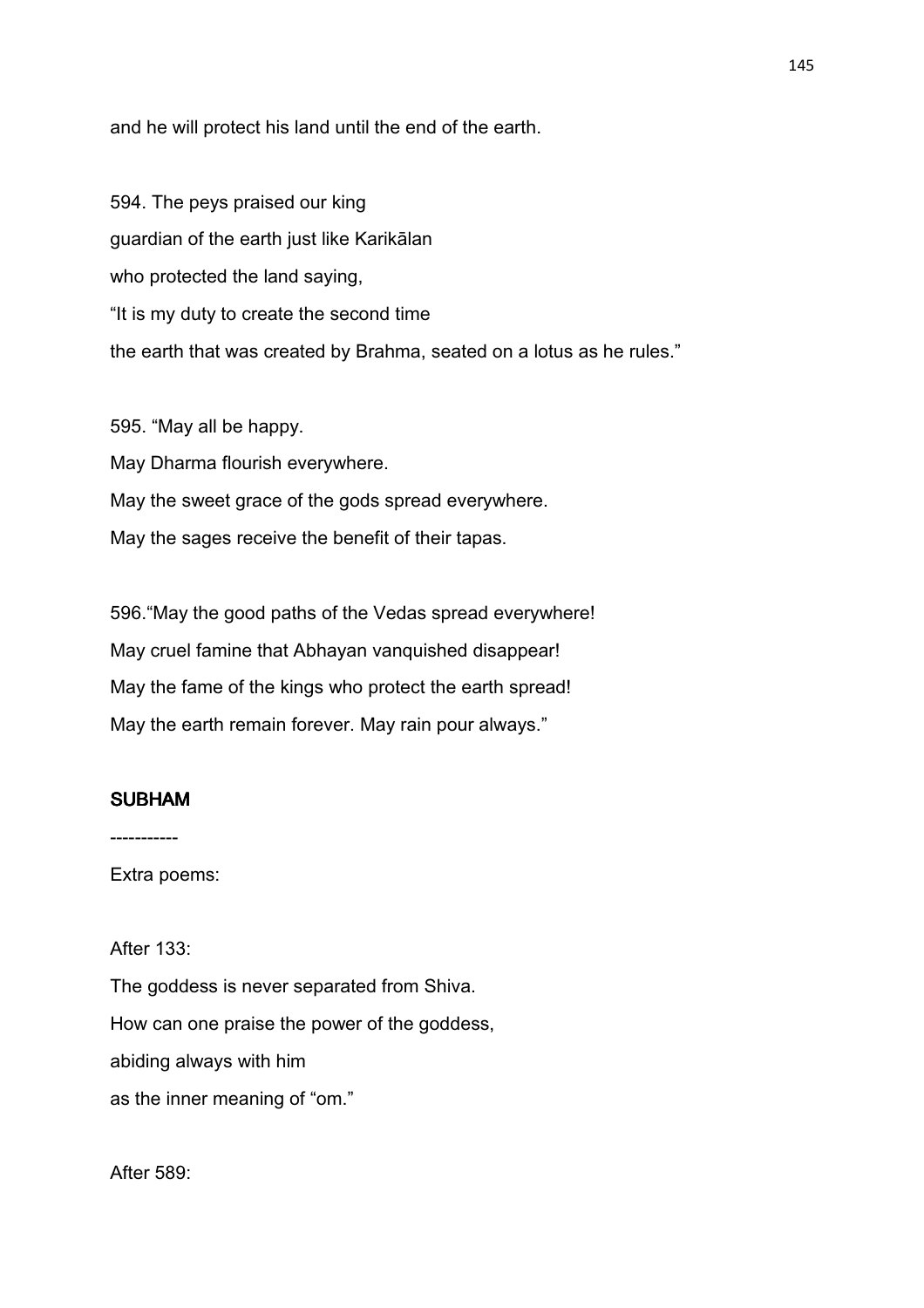Some of the peys pretended they were chieftains, and carried drums, royal umbrellas, chowries, garlands, tall banners and sounding conches. They praised the king and said, "May the king give his grace so that we may always bring tribute for him and worship his ankleted feet."

The peys praised the king and sang, "Our king comes in the divine lineage of the Sun. He is the god Indira, Abhayan, the protector, Ahalangan, the faultless one, and Arintaman, the best of all. Let us praise his limitless fame."

------------

சயங்கொண்டார் இயற்றிய கலிங்கத்துப் பரணி

| 1. கடவுள் வாழ்த்து          | $20(1 - 20)$    |
|-----------------------------|-----------------|
| 2. கடை திறப்பு              | $54(21 - 74)$   |
| 3. காடு பாடியது             | $22(75-96)$     |
| 4. கோயில் பாடியது           | 24 (97 - 120)   |
| 5. தேவியைப் பாடியது         | 13 (121 - 133)  |
| 6. பேய்களைப் பாடியது        | 19 (134 - 152)  |
| 7. இந்திர சாலம்             | 25 (153 - 177)  |
| 8. இராச பாரம்பரியம்         | 34 (178 - 211)  |
| 9. பேய் முறைப்பாடு          | 20 (212 - 231)  |
| 10. அவதாரம்                 | 80 (232 - 311)  |
| 11. காளிக்குக் கூளி கூறியது | $92(312 - 403)$ |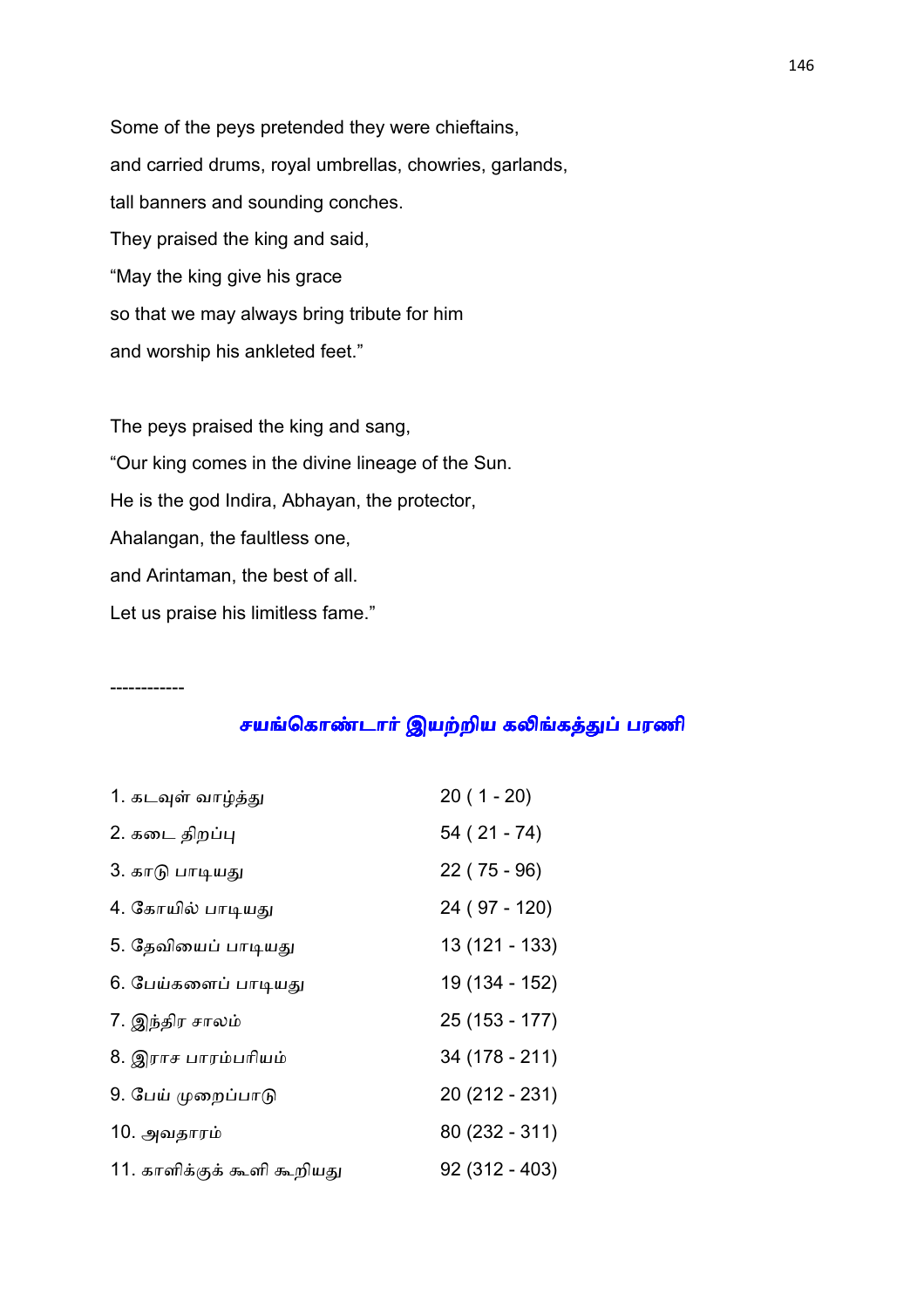| 12. போர் பாடியது | 68 (404 - 471)  |
|------------------|-----------------|
| 13. களம் பாடியது | 125 (472 - 596) |

-------------

### 1. கடவுள் வாழ்த்து (1-20)

#### சிவ வணக்கம்

1. புயல்வண்ணன் புனல்வார்க்கப் பூமிசையோன் தொழில்காட்டப் புவனவாழ்க்கைச் செயல்வண்ணம் நிலைநிறுத்த மலைமகளைப் புணர்ந்தவனைச் சிந்தை செய்வாம்

2. அருமறையின் நெறிகாட்ட அயன்பயந்த நிலமகளை அண்டங் காக்கும் உரிமையினிற் கைப்பிடித்த உபயகுலோத் தமனபயன் வாழ்க வென்றே.

திருமால் வணக்கம்

3. ஒருவயிற்றிற் பிறவாது பிறந்தருளி உலகொடுக்கும் திருவயிற்றிற்று ஒருகுழவி திருநாமம் பரவுதுமே.

4. அந்நெடுமால் உதரம்போல் அருளபயன் தனிக்கவிகை இந்நெடுமா நிலமனைத்தும் பொதிந்தினிது வாழ்கவென்றே.

நான்முகன் வணக்கம்

5. உகநான்கும் பொருள்நான்கும்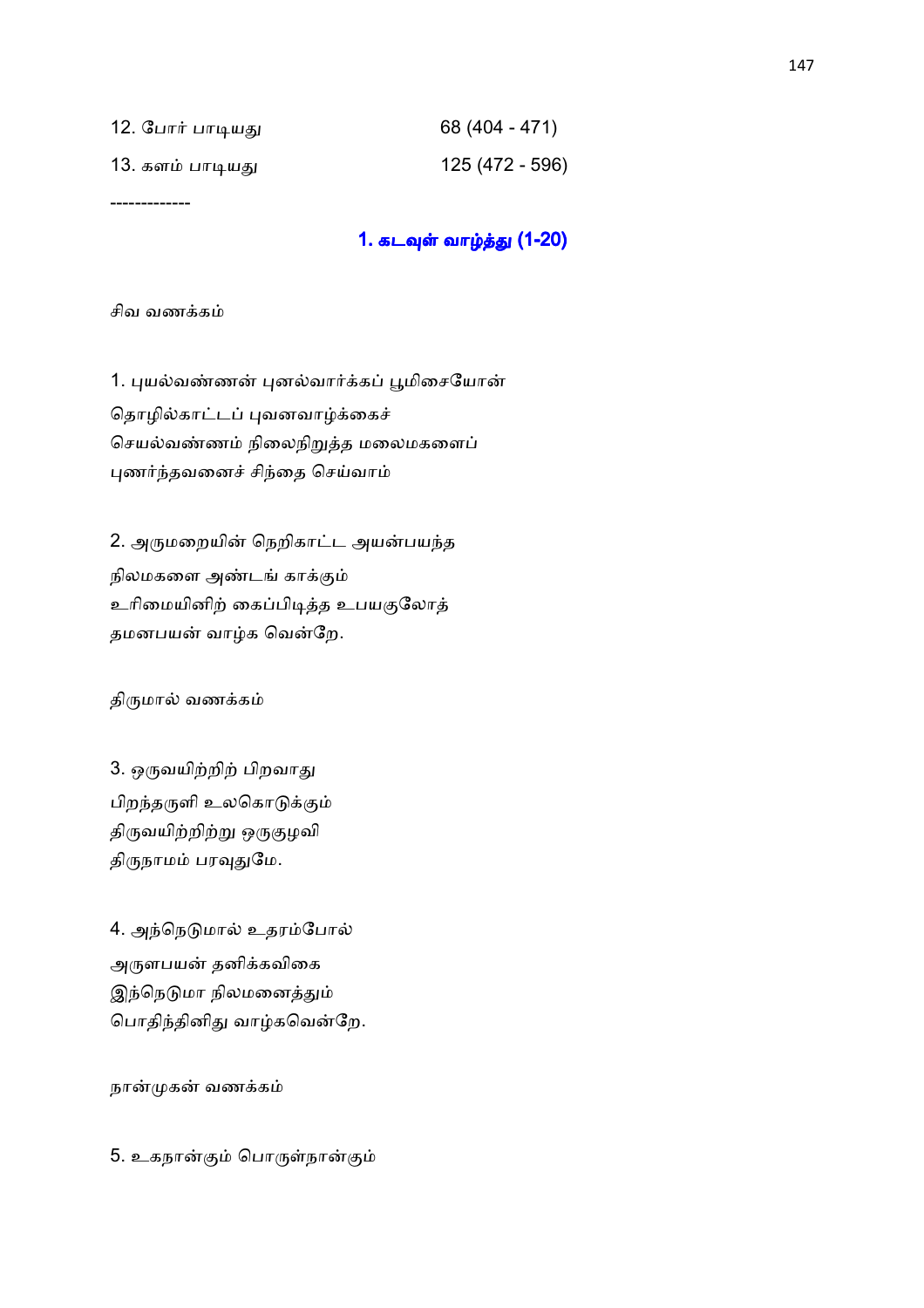உபநிடதம் ஒருநான்கும் முகநான்கும் படைத்துடைய முதல்வனையாம் பரவுதுமே.

6. நிலநான்கும் திசைநான்கும் நெடுங்கடல்கள் ஒருநான்கும் குலநான்கும் காத்தளிக்கும் குலதீபன் வாழ்கவென்றே.

ஞாயிற்று வணக்கம்

7. பேராழி உலகனைத்தும் பிறங்கவளர் இருள் நீங்க ஓராழி தனைநடத்தும் ஒண்சுடரைப் பரவுதுமே.

8. பனியாழி உலகனைத்தும் பரந்தகலி யிருள்நீங்கத் தனியாழி தனைநடத்தும் சயதுங்கன் வாழ்கவென்றே.

யானைமுகன் வணக்கம்

9. காரணகா ரியங்களின்கட் டறுப்போர் யோகக் கருத்தென்னுந் தனித்தறியிற் கட்டக் கட்டுண்டு ஆரணமா நாற்கூடத் தணைந்து நிற்கும் ஐங்கரத்தது ஒருகளிற்றுக்கு அன்பு செய்வாம்.

10. தனித்தனியே திசையானைத் தறிக ளாகச் சயத்தம்பம் பலநாட்டி ஒருகூடத்தே அனைத்துலகுங் கவித்ததெனக் கவித்து நிற்கும் அருட்கவிகைக் கலிப்பகைஞன் வாழ்கவென்றே.

ஆறுமுகன் வணக்கம்

11. பொன்னிரண்டு வரைதோற்கும் பொருவரிய நிறம்படைத்த புயமும் கண்ணும்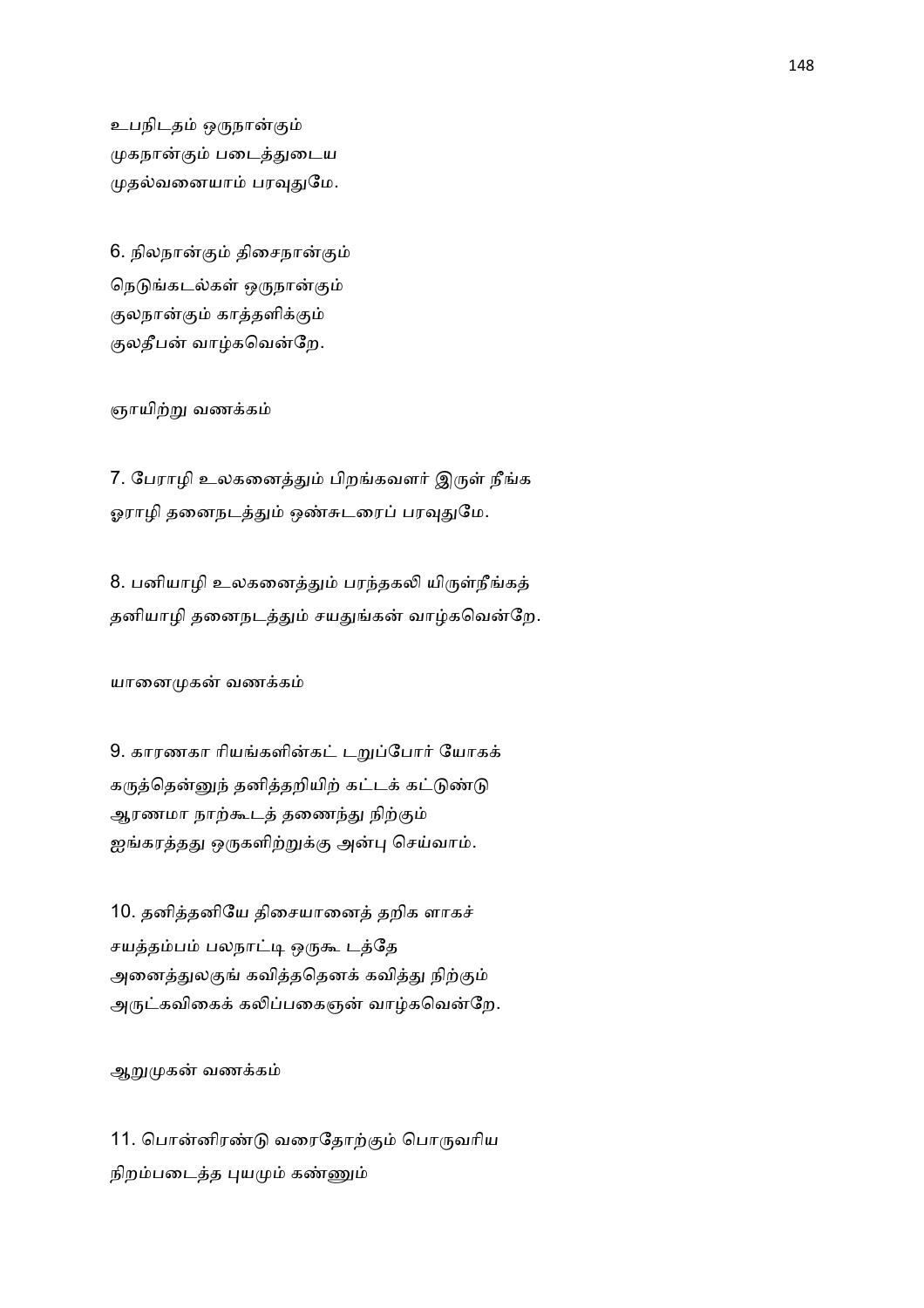பன்னிரண்டும் ஆறிரண்டும் படைத்துடையான் அடித்தலங்கள் பணிதல் செய்வாம்.

12. ஓரிரண்டு திருக்குலமும் நிலைபெறவந்து ஒருகுடைக்கீழ்க் கடலுந் திக்கும் ஈரிரண்டு படைத்துடைய இரவிகுலோத் தமனபயன் வாழ்க வென்றே.

### நாமகள் வணக்கம்

13. பூமாதுஞ் சயமாதும் பொலிந்து வாழும் புயத்திருப்ப மிகவுயரத் திருப்பள் என்று நாமாதும் கலைமாதும் என்னச் சென்னி நாவகத்துள் இருப்பாளை நவிலு வாமே.

14. எண்மடங்கு புகழ்மடந்தை நல்லன் எங்கோன் யானவன்பால் இருப்பதுநன் றென்பாள்போல மண்மடந்தை தன்சீர்த்தி வெள்ளை சாத்தி மகிழ்ந்தபிரான் வளவர்பிரான் வாழ்க வென்றே.

#### உமை வணக்கம்

15. செய்யதிரு மேனியொரு பாதிகரி தாகத் தெய்வமுதல் நாயகனை எய்தசிலை மாரன் கையின்மலர் பாதமலர் மீதும்அணு காநம் கன்னிதன் மலர்க்கமல்கள்சென்னிமிசை வைப்பாம்.

16. கறுத்தசெழி யன்கழல்சி வப்பவரை யேறக் கார்முகம்வ ளைத்துஉதியர் கோமகன்முடிக்கண் பொறுத்தமலர் பாதமலர் மீதணிய நல்கும் பூழியர்பி ரான்அபயன் வாழ்கஇனி தென்றே.

அன்னையர் எழுவர் வணக்கம்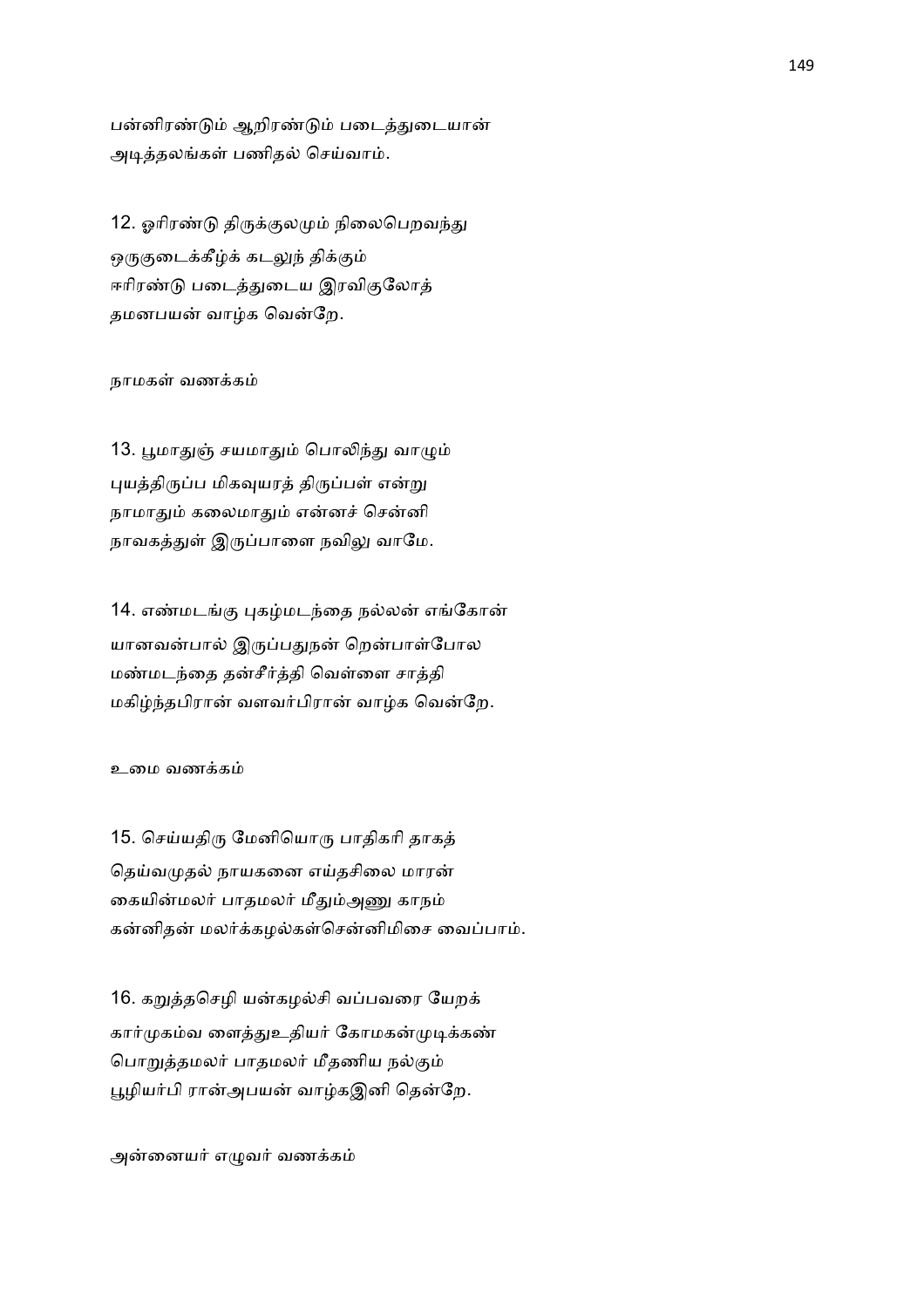17. மேதி புள்ளலகை தோகை யேறுவணம் வேழம் என்றகொடி ஏழுடைச் சோதி மென்கொடிகள் ஏழின் ஏழிருது ணைப்ப தந்தொழநி னைத்துமே.

18. கேழல் மேழிகலை யாளி வீணைசிலை கெண்டை என்றினைய பல்கொடி தாழ மேருவிலு யர்த்த செம்பியர்த னிப்பு லிக்கொடித ழைக்கவே.

#### வாழ்த்து

19. விதிமறை யவர்தொழில் விளைகவே விளைதலின் முகில்மழை பொழிகவே நிதிதரு பயிர்வளம் நிறைகவே நிறைதலின் உயிர்நிலை பெறுகவே.

20. தலமுதல் உளமனு வளர்கவே சயதரன் உயர்புலி வளர்கவே நிலவுமிழ் கவிகையும் வளர்கவே நிதிபொழி கவிகையும் வளர்கவே. -----------

# 2. கடை திறப்பு (21-74).

உறுப்புநலங் கூறி விளித்தது

21. சூதளவு அளவெனும் இளமுலைத் துடியளவு அளவெனும் நுண்ணிடைக் காதளவு அளவெனும் மதர்விழிக் கடலமு தனையவர் திறமினோ.

முலை நலங் கூறி விளித்தது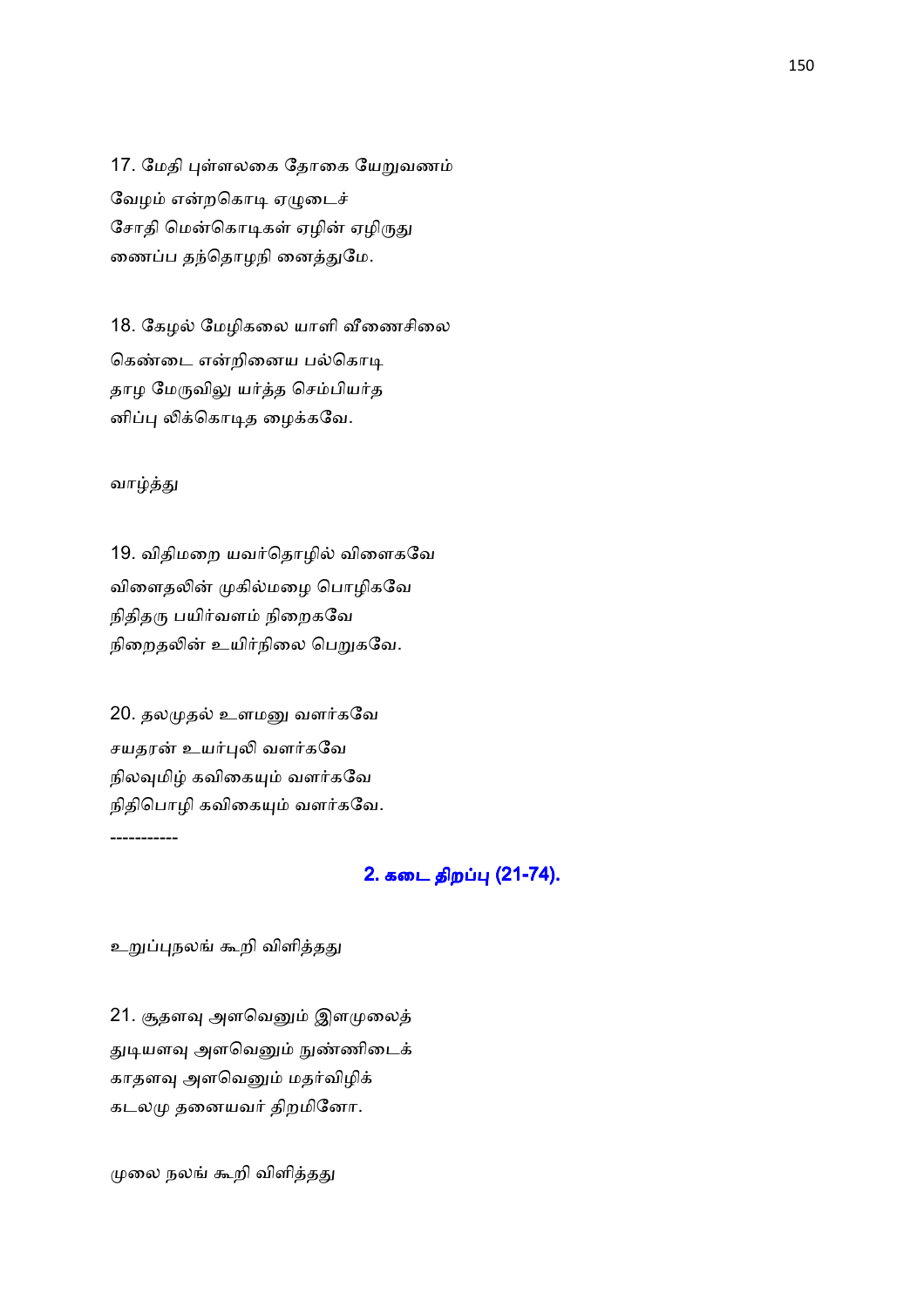22. புடைபட இளமுலை வளர்தொறும் பொறைஅறி வுடையரும் நிலைதளர்ந்து இடைபடு வதுபட அருளுவீர் இடுகதவு உயர்கடை திறமினோ.

நடையழகு கூறி விளித்தது

23. சுரிகுழல் அசைவுறத் துயிலெழும் மயிலென மயிலெனப் பரிபுர ஒலியெழ ஒலியெழப். பனிமொழி யவர்கடை திறமினோ.

கனவுநிலை கூறி விளித்தது

24. கூடிய இன்கன வதனிலே கொடைநர துங்கனொடு அணைவுறாது ஊடிய நெஞ்சினொடு ஊடுவீர் உமது நெடுங்கடை திறமினோ.

ஊடல்நிலை கூறி விளித்தது

25. விடுமின் எங்கள்துகில் விடுமின் என்றுமுனி வெகுளி மென் குதலை துகிலினைப் பிடிமின் என்றபொருள் விளைய நின்றருள்செய் பெடைந லீர்கடைகள் திறமினோ.

கனவுநிலை கூறி விளித்தது

26. எனத டங்கஇனி வளவ துங்கனருள் எனம கிழ்ந்துஇரவு கனவிடைத் தனத டங்கள்மிசை நகந டந்தகுறி தடவு வீர்கடைகள் திறமினோ.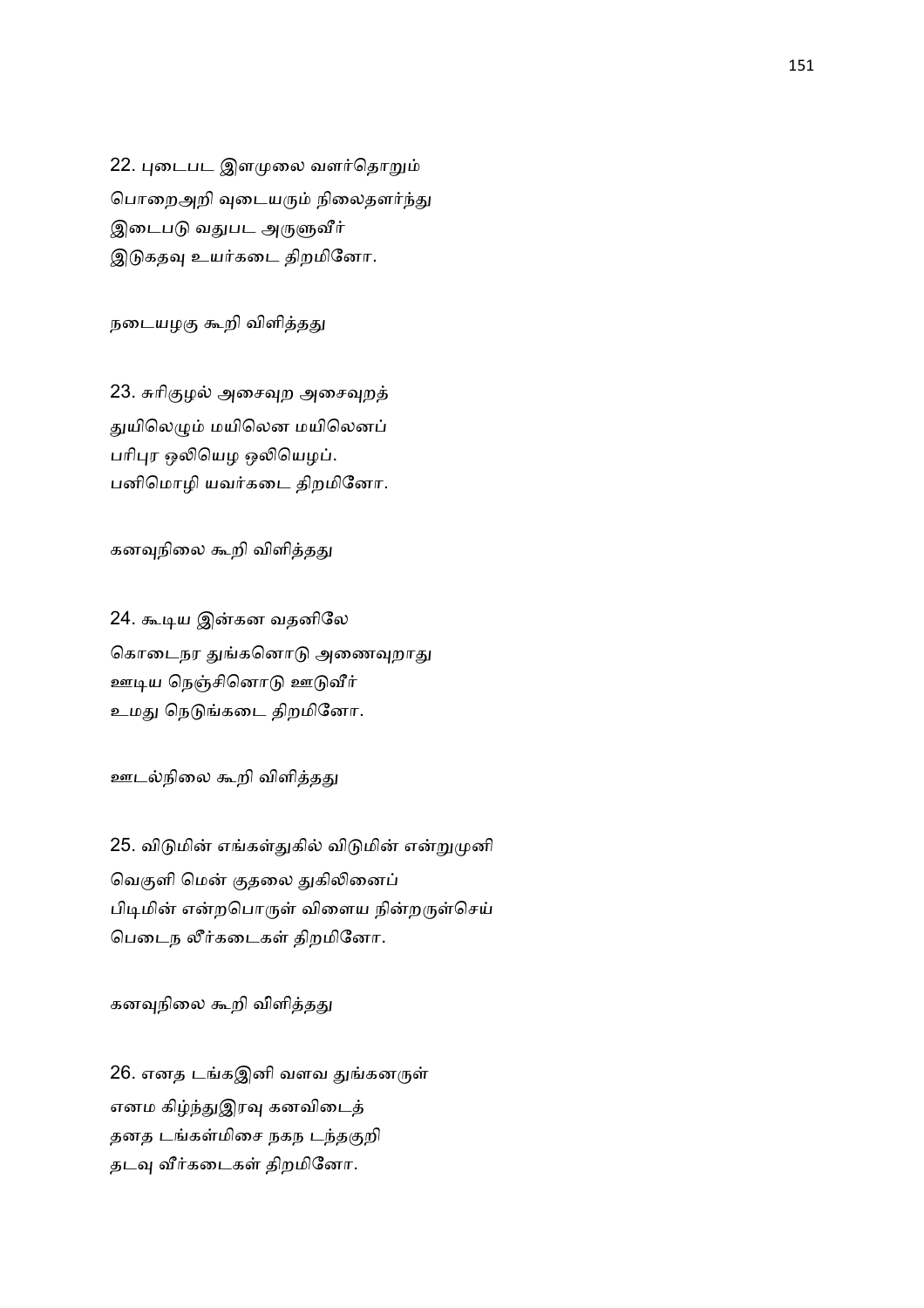ஊடல் உவகை நிலை கூறி விளித்தது

27. முனிபவர் ஒத்திலராய் முறுவல்கி ளைத்தலுமே முகிழ்நகை பெற்றமெனா மகிழ்நர்ம ணித்துவர்வாய் கனிபவ ளத்தருகே வருதலும் முத்துதிரும் கயல்களி ரண்டுடையீர் கடைதிற மின்திறமின்.

பொய்த்துயில் நிலை கூறி விளித்தது

28. இத்துயில் மெய்த்துயிலே என்றுகு றித்திளைஞோர் இதுபுல விக்குமருந் தெனமனம் வைத்தடியில் கைத்தலம் வைத்தலுமே பொய்த்துயில் கூர்நயனக் கடைதிற வாமடவீர் கடைதிற மின்திறன்.

கனவுநிலை கூறி விளித்தது

29. இகலி ழந்தரசர் தொழவ ருப்பவனி இரவு கந்தருளு கனவினில் பகலி ழந்தநிறை பெறமு யன்றுமொழி பதறு வீர்கடைகள் திறமினோ.

பற்குறியணி கூறி விளித்தது

30. முத்து வடஞ்சேர் முகிழ்முலைமேல் முயங்குங் கொழுநர் மணிச்செவ்வாய் வைத்த பவள வடம்புனைவீர் மணிப்பொற் கபாடம் திறமினோ.

குலோத்துங்கன்பால் கொண்ட மையல்கூறி விளித்தது

31. தண்கொடை மானதன் மார்புதோய் தாதகி மாலையின் மேல்விழும்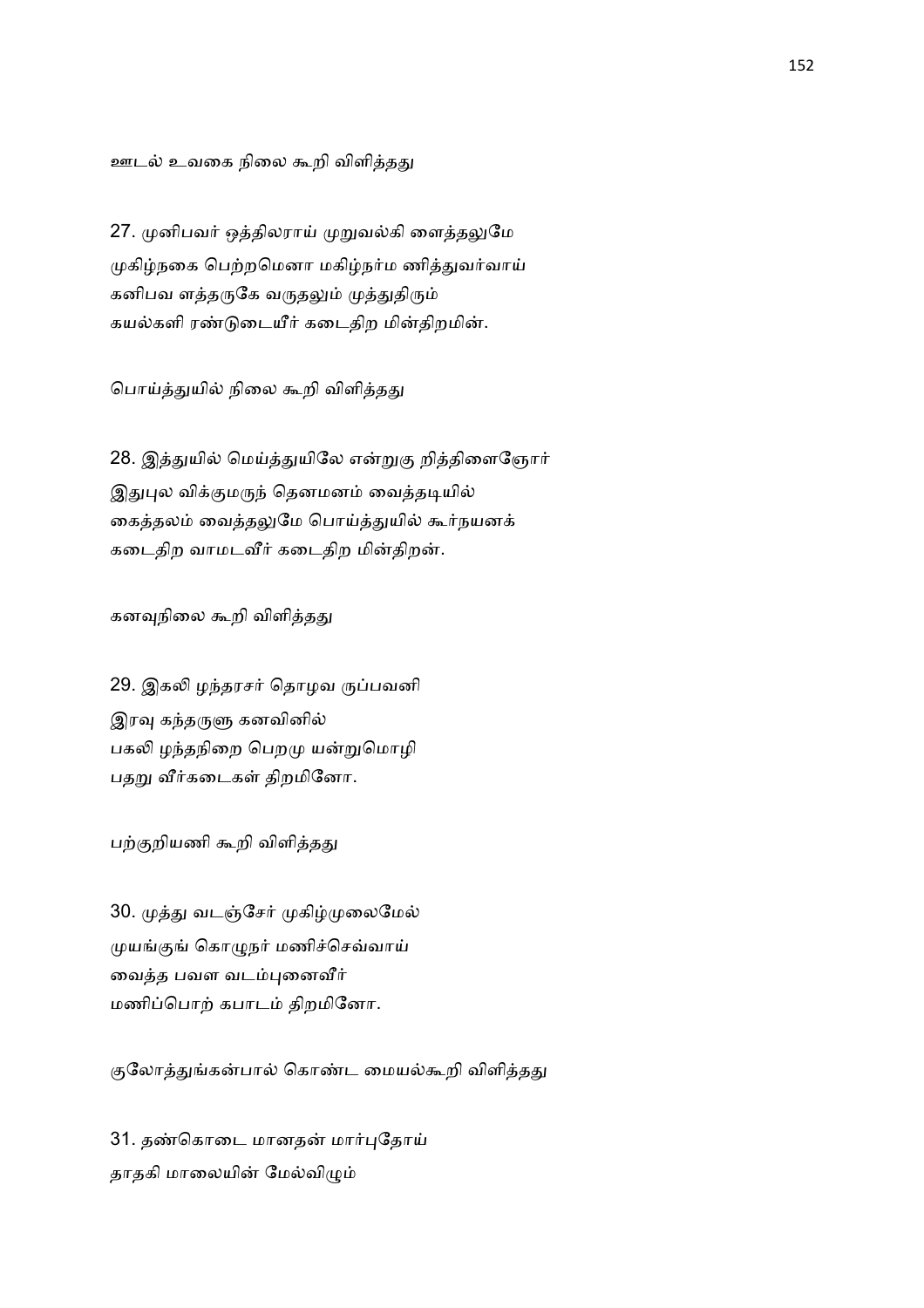கண்கொடு போம்வழி தேடுவீர் கனகநெ டுங்கடை திறமினோ.

இதுவும் அது

32. அஞ்சியே கயல்கெடக் கூடலிற் பொருதுசென்று அணிகடைக் குழையிலே விழஅடர்த் தெறிதலால் வஞ்சிமா னதன்விடும் படையினிற் கொடியகண் மடநலீர் இடுமணிக் கடைதிறந் திடுமினோ.

புணர்ச்சி நிலை கூறி விளித்தது

33. அவசமுற் றுளம்நெகத் துயில்நெகப் பவளவாய் அணிசிவப் பறவிழிக் கடைசிவப் புறநிறைக் கவசமற்று இளநகைக் களிவரக் களிவரும் கணவரைப் புணருவீர் கடைதிறந் திடுமினோ.

கலவி மயக்க நிலை கூறி விளித்த

34. கலவிக்களியின் மயக்கத்தாற் கலைபோய் அகலக் கலைமதியின் நிலவைத் துகிலென் றெடுத்துடுப்பீர் நீள்பொற் கபாடந் திறமினோ.

காமமயக்கநிலை கூறி விளித்தது

35. நனவினிற் சயதரன் புணரவே பெறினுநீர் நனவெனக் தெளிவுறாது அதனையும் பழையஅக் கனவெனக் கூறுவீர் தோழி மார் நகைமுகங் கண்டபின் தேறுவீர் கடைதிறந் திடுமினோ.

ஊடலும் கூடலும் விழைந்த இயல்புகூறி விளித்தது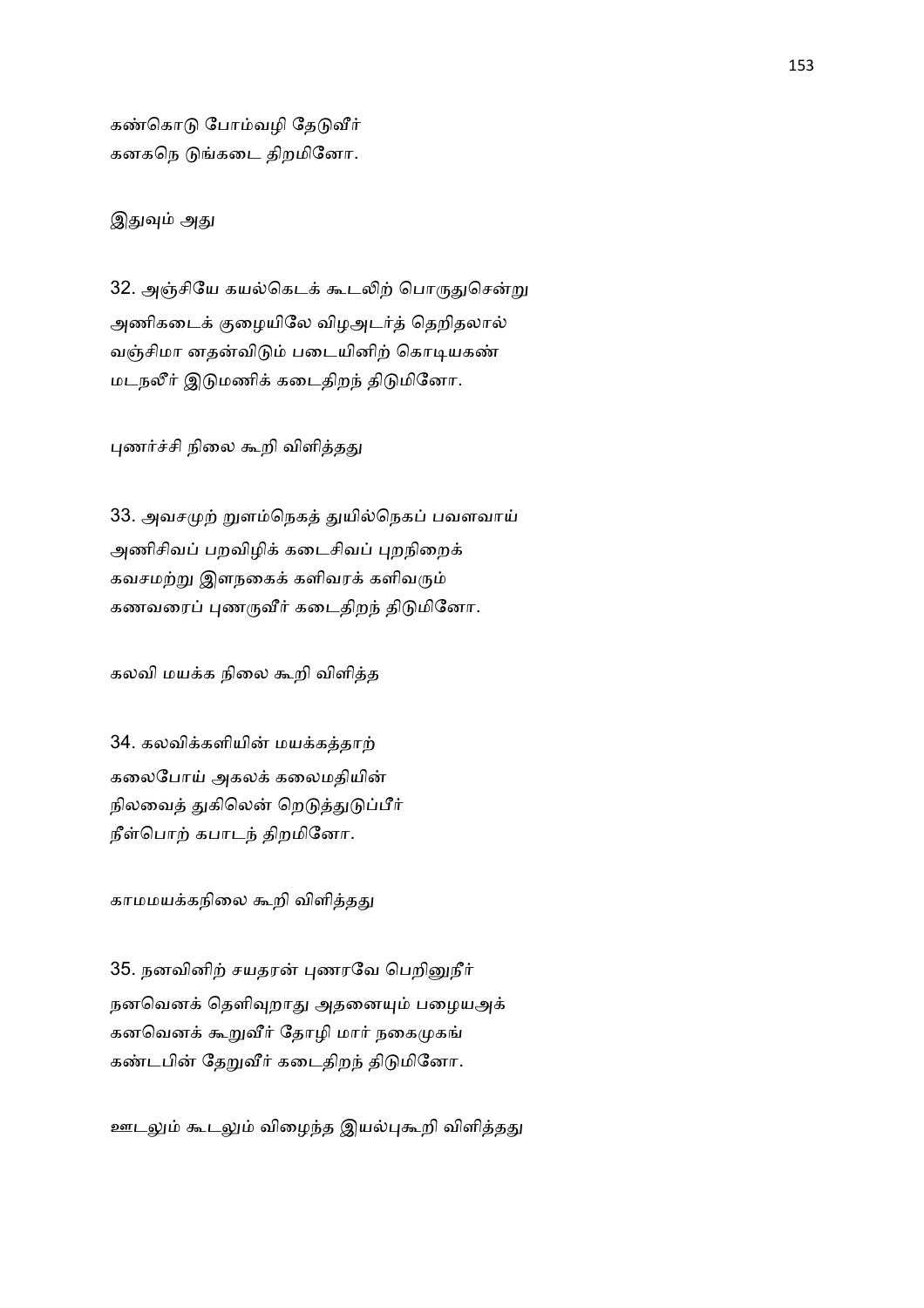36. மெய்யே கொழுநர் பிழைநலிய வேட்கை நலிய விடியளவும் பொய்யே உறங்கும் மடநல்லீர் புனைபொற் கபாடம் திறமினோ.

கலவி மயக்கநிலை கூறி விளித்தது

37. போக அமளிக் களிமயக்கில் புலர்ந்த தறியா தேகொழுநர் ஆக அமளி மிசைத்துயில்வீர் அம்பொற் கபாடம் திறமினோ.

கணவர் வரவு பார்க்கும் நிலை கூறி விளித்தது

38. ஆளுங் கொழுநர் வரவுபார்த்து அவர்தம் வரவு காணாமல் தாளும் மனமும் புறம்பாகச் சாத்தும் கபாடம் திறமினோ.

கொங்கையின் அழகு கூறி விளித்தது

39. உந்திச் சுழியின் முளைத்தெழுந்த உரோமப் பசுந்தாள் ஒன்றில் இரண்டு அந்திக் கமலங் கொடுவருவீர் அம்பொற் கபாடம் திறமினோ.

பெண்கள் வேளம் புகுந்த தன்மை கூறி விளித்தது

40. மீனம்புகு கொடிமீனவர் விழியம்புக ஓடிக் கானம்புக வேளம்புகு மடவீர் கடை திறமின்.

பெண்களைத் திறையாகப் பெற்றமை கூறி விளித்தது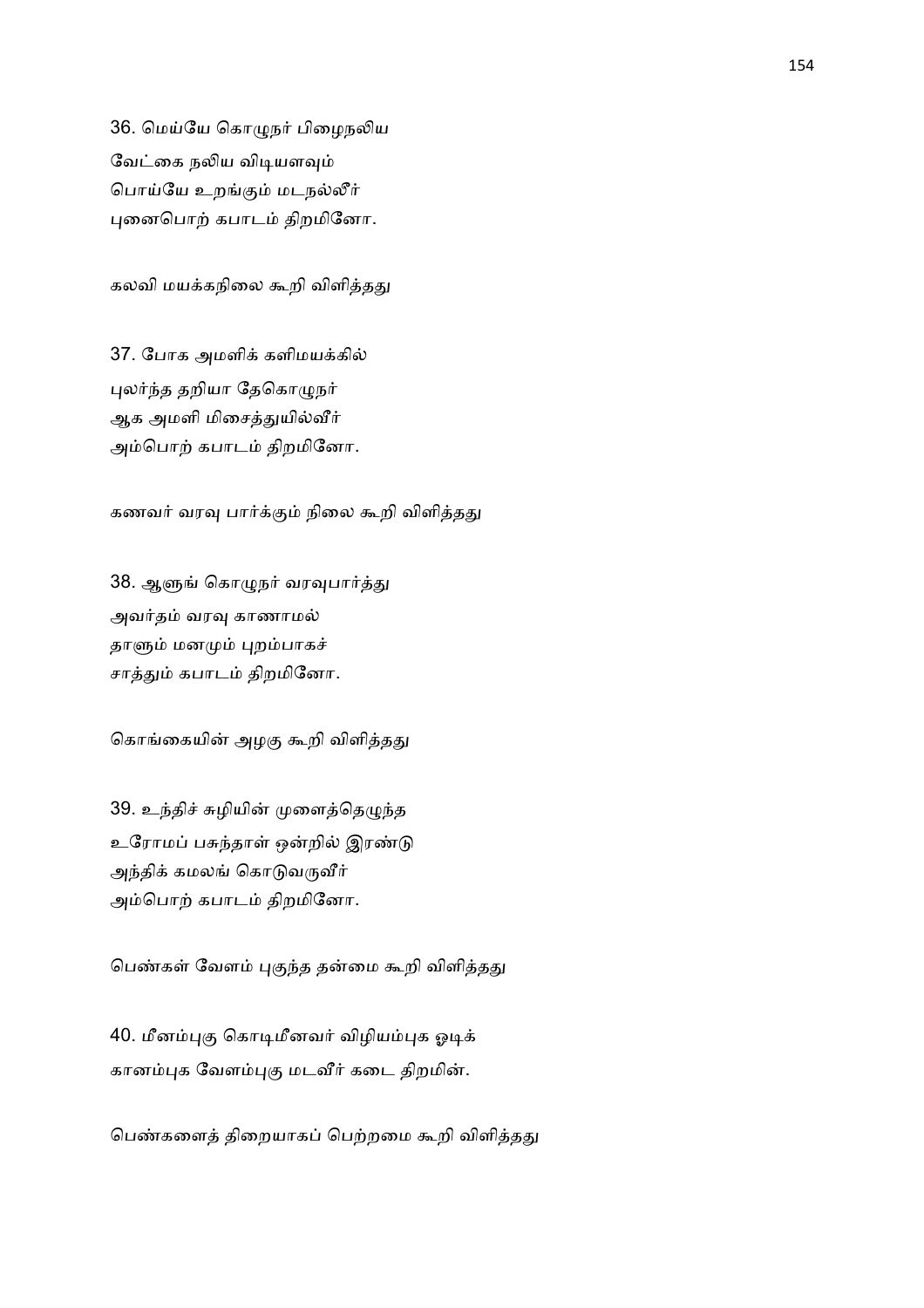41. அலைநாடிய புனல்நாடுடை அபயற்கிடு திறையா மலைநாடியர் துளுநாடியர் மனையிற்கடை திறமின்.

கணவரோ டுடனுறையுநிலை கூறி விளித்தது

42. விலையி லாதவடம் முலையி லாடவிழி குழையி லாடவிழை கணவர்தோள் மலையி லாடிவரு மயில்கள் போலவரு மடந லீர்கடைகள் திறமினோ.

பெண்களைத் திறையாகப் பெற்றமை கூறி விளித்தது

41. அலைநாடிய புனல்நாடுடை அபயற்கிடு திறையா மலைநாடியர் துளுநாடியர் மனையிற்கடை திறமின்.

கணவரோ டுடனுறையுநிலை கூறி விளித்தது

42. விலையி லாதவடம் முலையி லாடவிழி குழையி லாடவிழை கணவர்தோள் மலையி லாடிவரு மயில்கள் போலவரு மடந லீர்கடைகள் திறமினோ.

கன்னட நாட்டினரான பெண்களை விளித்தது

43. மழலைத்திரு மொழியிற்சில வடுகும் சில தமிழும் குழறித்தரு கருநாடியர் கறுகிக்கடை திறமின்.

ஊடலும் கூடலும் விழைந்த இயல்பு கூறி விளித்தது

44. தழுவுங் கொழுநர் பிழைநலியத் தழுவேல் என்னத் தழுவியகை வழுவ உடனே மயங்கிடுவீர் மணிப்பொற் கபாடம் திறமினோ.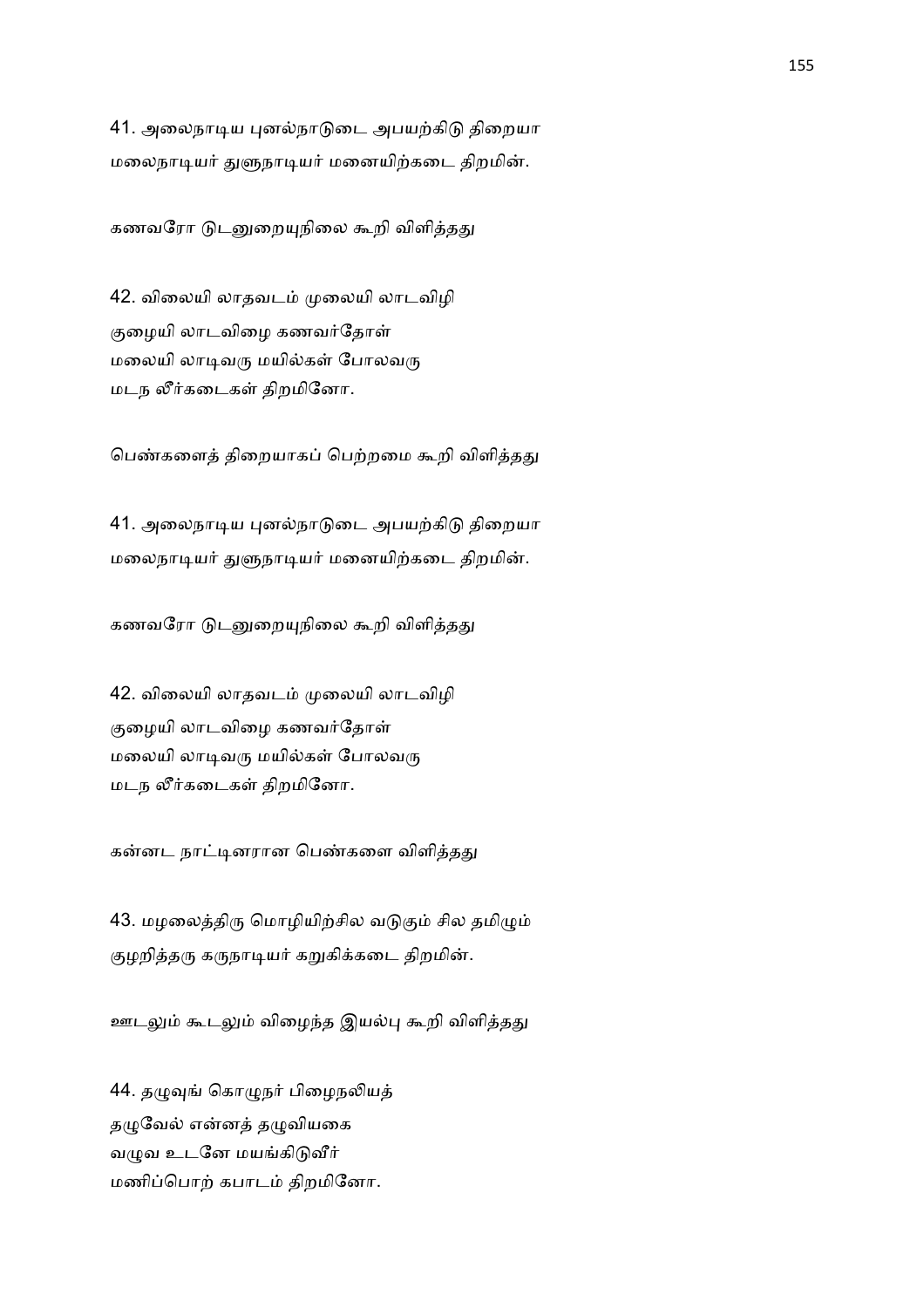நகையின் சிறப்புக் கூறி விளித்தது

45. வேகம் விளைய வருங்கொழுநர் மேனி சிவந்த படிநோக்கிப் போகம் விளைய நகைசெய்வீர் புனைபொற் கபாடம் திறமினோ.

துயிலெழுந்த நிலைகூறி விளித்தது

46. சொருகு கொந்தளகம் ஒருகை மேலலைய ஒருகை கீழலைசெய் துகிலொடே திருவ னந்தலினும் முகம லர்ந்துவரு தெரிவை மீர்கடைகள் திறமினோ.

நகக்குறி கண்டு களித்தமை கூறி விளித்தது

47. முலைமீது கொழுநர்கைந் நகமேவு குறியை முன்செல்வ மில்லாத அவர்பெற்ற பொருள்போல் கலைநீவி யாரேனு மில்லாவி டத்தே கண்ணுற்று நெஞ்சங்க ளிப்பீர்கள் திறமின.்

விழி இயல்பு கூறி விளித்தது

48. கடலில் விடமென அமுதென மதனவேள் கருதி வழிபடு படையொடு கருதுவார் உடலின் உயிரையும் உணர்வையும் நடுவுபோய் உருவு மதர்விழி யுடையவர் திறமினோ.

தோற்ற இயல்பு கூறி விளித்தது

49. முறுவல் மாலையொடு தரள மாலைமுக மலரின் மீதும்முலை முகிழினும்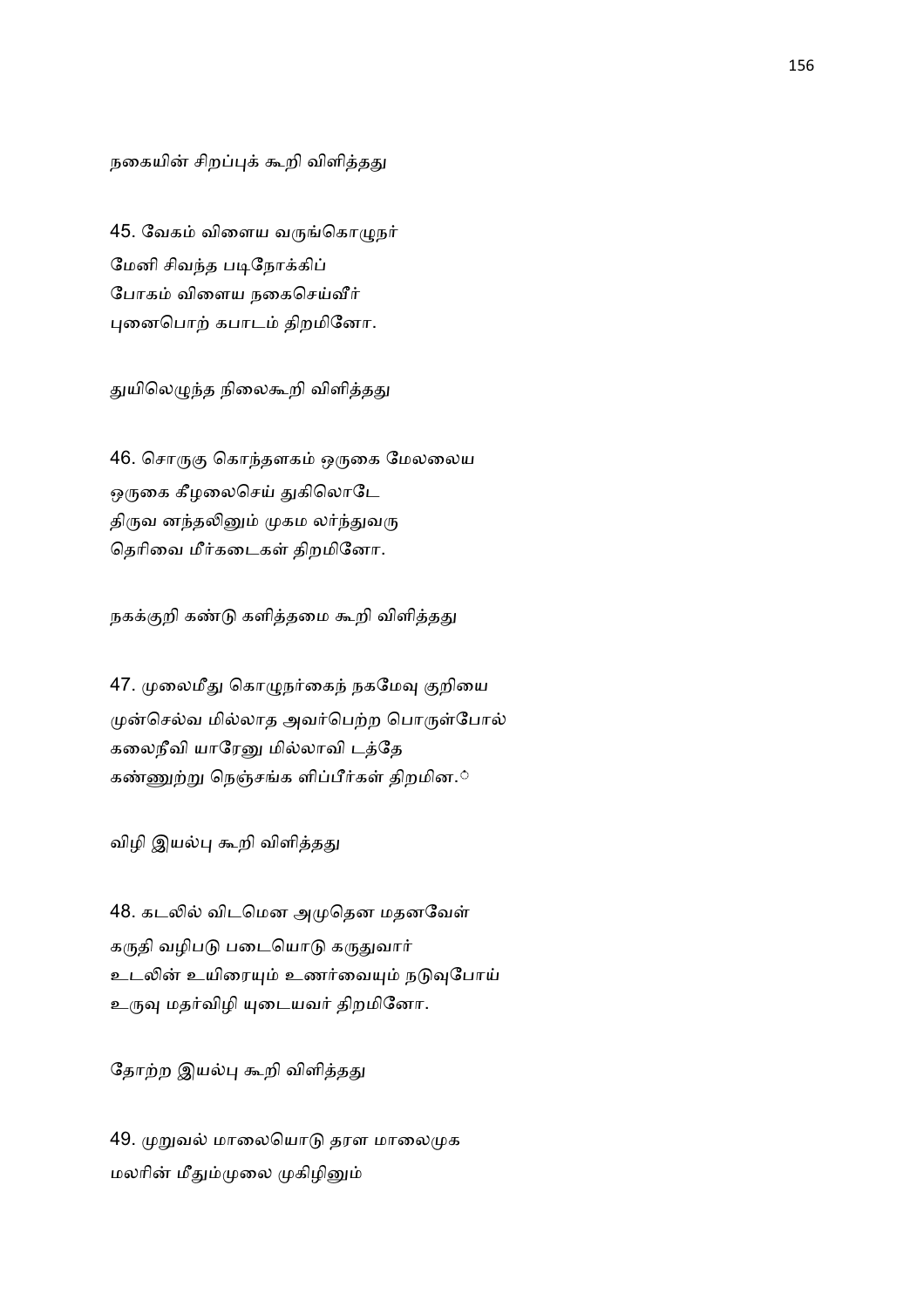சிறுநி லாவும்அதின் மிகுதி லாவும்என வருந லீர்கடைகள் திறமினோ.

மனங்கவரும் இயல்பு கூறி விளித்தது

50. முருகிற் சிவந்த கழுநீரும் முதிரா இளைஞர் ஆருயிரும் திருகிச் செருகும் குழல்மடவீர் செம்பொற் கபாடம் திறமினோ.

கூடல் இழைத்த இயல்பு கூறி விளித்தது

51. மெய்யில ணைத்துருகிப் பையஅ கன்றவர்தாம். மீள்வரெ னக்கருதிக் கூடல்வி ளைத்துஅறவே கையில ணைத்தமணல் கண்பனி சோர்புனலில் கரையவி ழுந்தழுவீர் கடைதிற மின்திறமின் .

ஊடல் இயல்பு கூறி விளித்தல்

52. செருவிள நீர்பட வெம்முலைச் செவ்விள நீர்படு சேயரிக் கருவிள நீர்பட ஊடுவீர் கனகநெ டுங்கடை திறமினோ.

கலவி நிலைகூறி விளித்தது

53. அளக பாரமிசை அசைய மேகலைகள் அவிழ ஆபரண மிவையெலாம் இளக மாமுலைகள் இணைய றாமல்வரும் இயன லீர்கடைகள் திறமினோ.

இதுவும் அது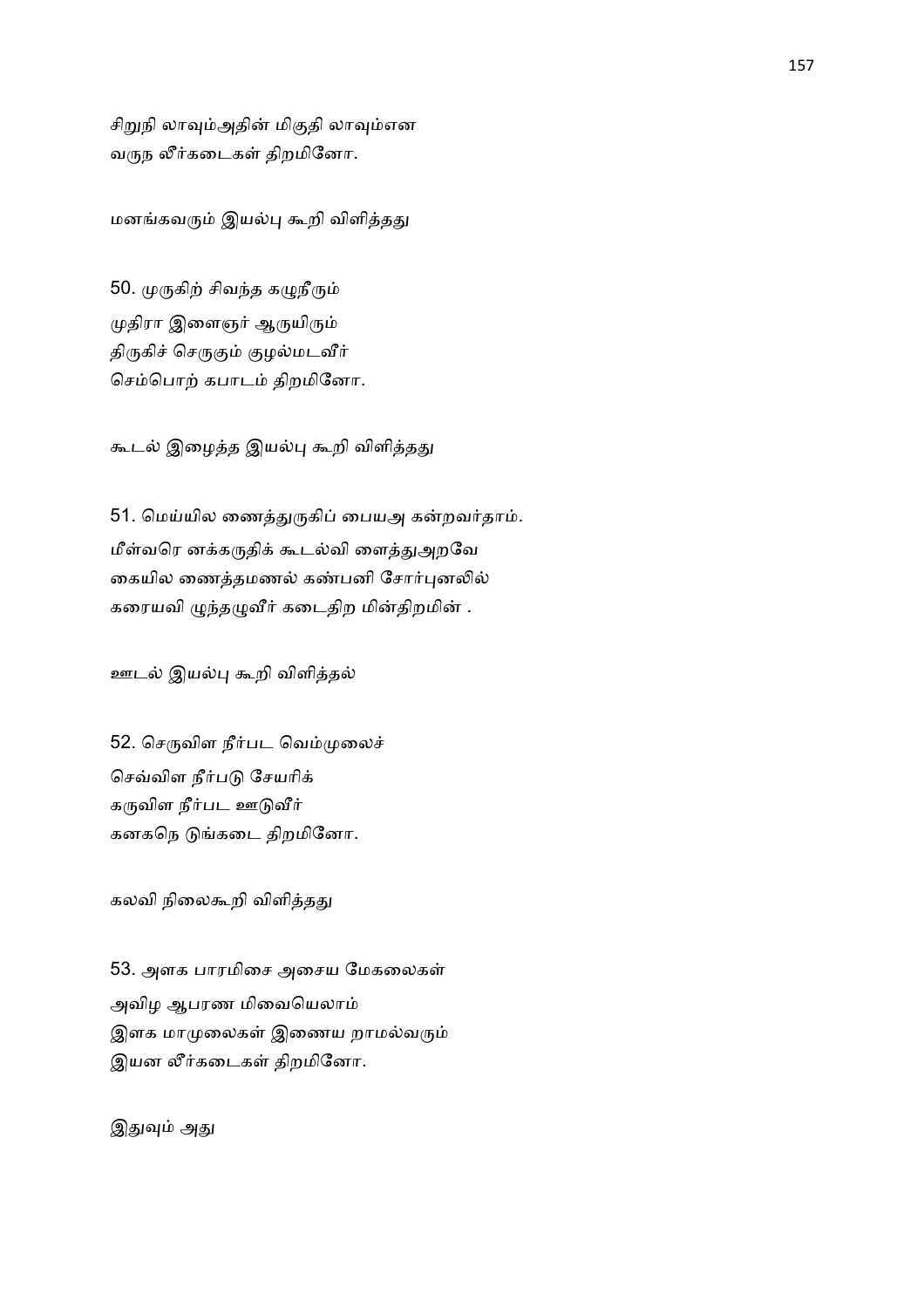54. மதுர மானமொழி பதற வான்விழிசி வப்ப வாயிதழ்வெ ளுப்பவே அதர பானம பான மாகஅறி வழியு மாதர்கடை திறமினோ.

நோயும் மருந்துமாந்தன்மை கூறி விளித்தது

55. தங்குகண் வேல்செய்த புண்களைத் தடமுலை வேதுகொண் டொற்றியும் செங்கனி வாய்மருந் தூட்டுவீர் செம்பொன் நெடுங்கடை திறமினோ.

### இதுவும் அது

56. பொருங்கண் வேலிளைஞர் மார்பி னூடுருவு புண்கள் தீரஇரு கொங்கையின் கருங்கண் வேதுபட ஒற்றி மென்கைகொடு கட்டு மாதர்கடை திறமினோ.

கூந்தலியல்பு கூறி விளித்தது

57. இடையி னிலையரி திறுமிறு மெனஎழா எமது புகலிடம் இனிஇலை யெனவிழா அடைய மதுகரம் எழுவது விழுவதாம் அளக வனிதையர் அணிகடை திறமினோ.

நடை இயல்புகூறி விளித்தது

58. உபய தனமசையில் ஒடியுமிடை நடையை ஒழியும் ஒழியுமென ஒண்சிலம்பு அபய மபயமென அலற நடைபயிலும் அரிவை மீர்கடைகள் திறமினோ.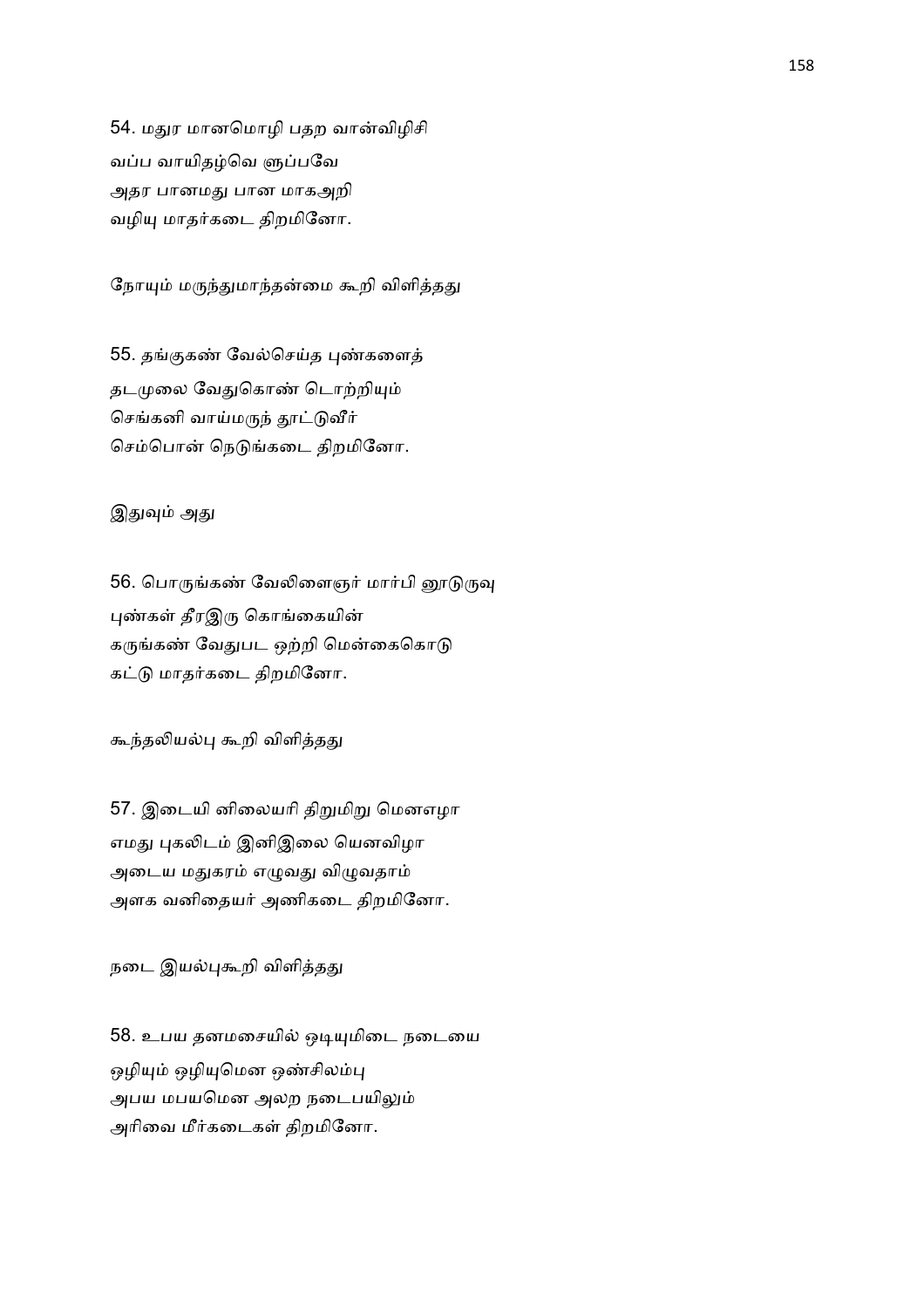காவிரியை ஒப்புக்கூறி விளித்தது

59. பூவிரி மதுகரம் நுகரவும் பொருகயல் இருகரை புரளவும் காவிரி எனவரும் மடநலீர் கனகநெ டுங்கடை திறமினோ.

கூந்தலியல்பு கூறி விளித்தது

60. களப வண்டலிடு கலச கொங்கைகளின் மதிஎ ழுந்துகனல் சொரியுமென்று அளக பந்திமிசை அளிகள் பந்தரிடும் அரிவை மீர்கடைகள் திறமினோ .

புணர்ச்சிநிலை கூறி விளித்தது

61. வாயின் சிவப்பை விழிவாங்க மலர்க்கண் வெளுப்பை வாய்வாங்கத் தோயக் கலவி அமுதளிப்பீர் துங்கக் கபாடம் திறமினோ.

### இதுவும் அது

62. கூடும் இளம்பிறையில் குறுவெயர் முத்துருளக் கொங்கை வடம்புரளச் செங்கழு நீரளகக் காடு குலைந்தலையக் கைவளை பூசலிடக் கலவி விடாமடவீர் கடைதிறமின் திறமின்.

கலிங்கப் போர்ப்பாடல் கேட்குமாறு விளித்தது

63. காஞ்சி இருக்கக் கலிங்கங் குலைந்த கலவி மடவீர் கழற்சென்னி காஞ்சி இருக்கக் கலிங்கங் குலைந்த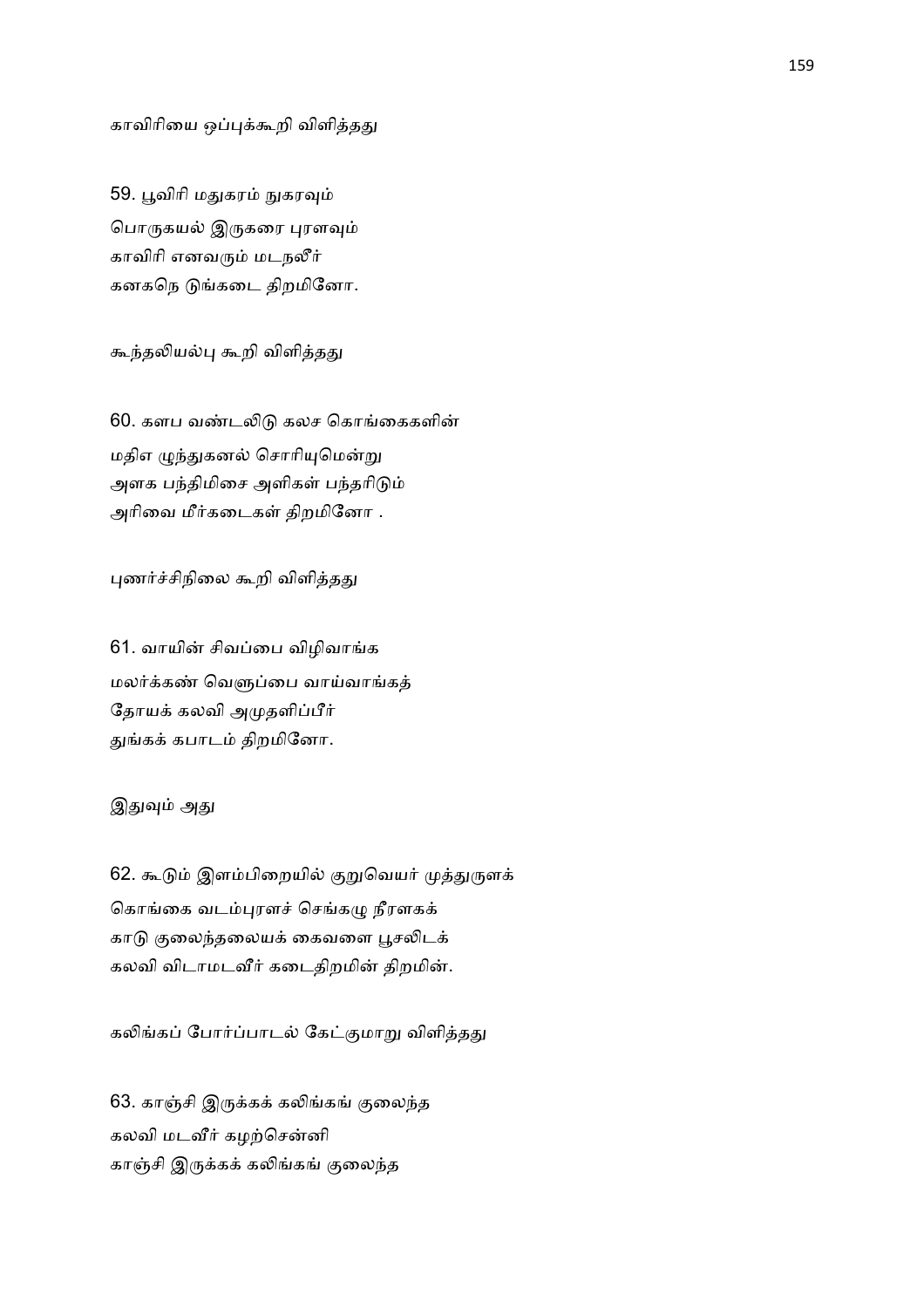களப்போர் பாடத் திறமினோ.

இதுவும் அது

64. இலங்கை எறிந்த கருணா கரன்தன் இகல்வெஞ் சிலையின் வலிகேட்பீர் கலிங்கம் எறிந்த கருணா கரன்தன் களப்போர் பாடத் திறமினோ.

காதல் இயல்பு கூறி விளித்தது

65. பேணுங் கொழுநர் பிழைகளெலாம் பிரிந்த பொழுது நினைந்துஅவரைக் காணும் பொழுது மறந்திருப்பீர் கனப்பொற் கபாடந் திறமினோ.

கணவரோடு பயிலுமியல்பு கூறி விளித்தது

66. வாச மார்முலைகள் மார்பி லாடமது மாலை தாழ்குழலின் வண்டெழுந்து ஊச லாடவிழி )ச லாடஉற வாடு வீர்கடைகள் திறமினோ.

கலவி மயக்க நிலை கூறி விளித்தது

67. நேயக் கலவி மயக்கத்தே நிகழ்ந்த மொழியைக் கிளியுரைப்ப வாயைப் புதைக்கும் மடநல்லீர் மணிப்பொற் கபாடம் திறமினோ.

பிரிவாற்றா நிலைகூறி விளித்தது

68. பொங்கு மதிக்கே தினம்நடுங்கிப்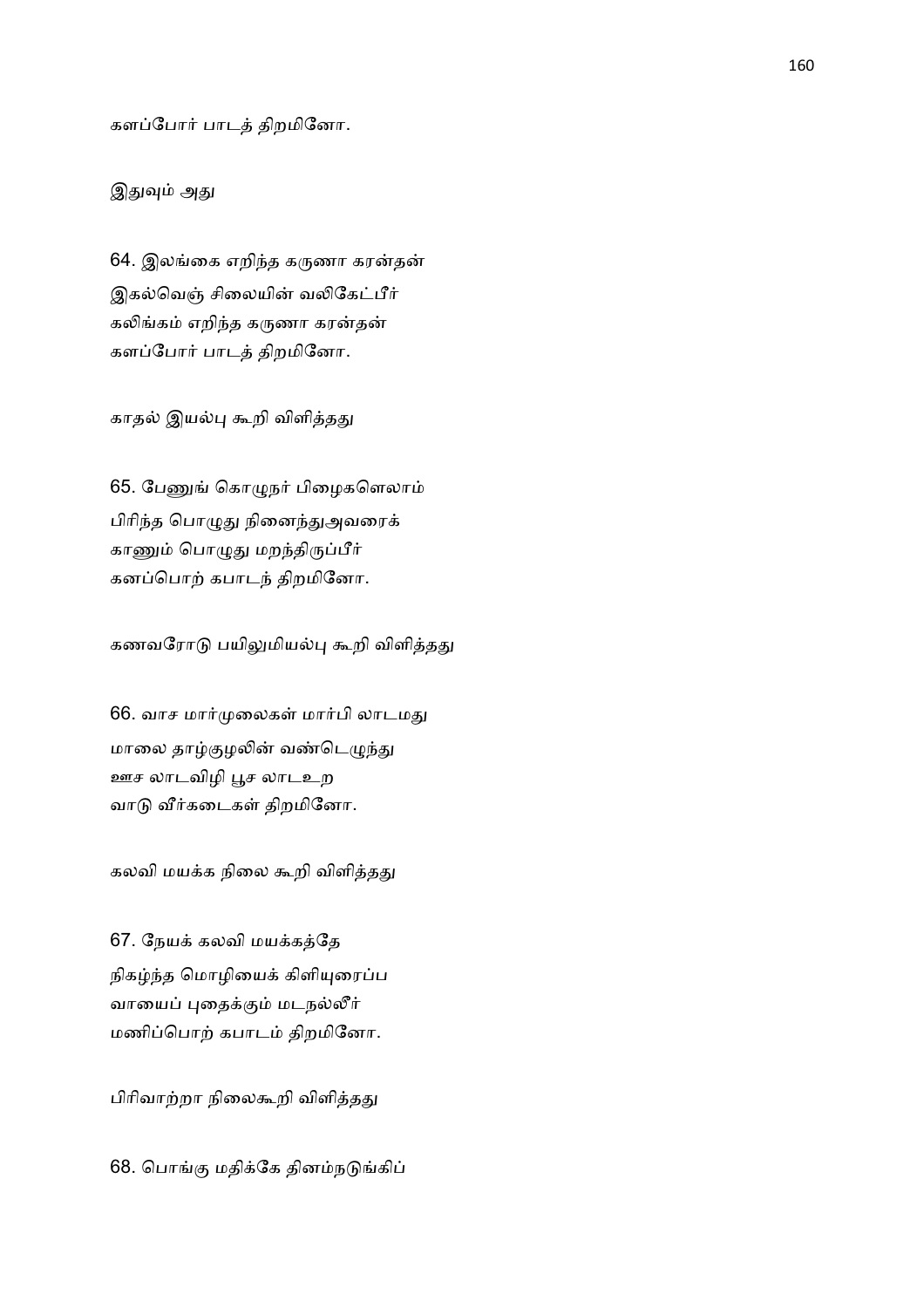புகுந்த அறையை நிலஅறைஎன்று அங்கும் இருக்கப் பயப்படுவீர் அம்பொற் கபாடம் திறமினோ.

கொழுநர் வரவுபார்த்திருந்த நிலைகூறி விளித்தது

69. வருவார் கொழுநர் எனத்திறந்தும் வாரார் கொழுநர் எனவடைத்தும் திருகும் குடுமி விடியளவும் தேயும் கபாடம் திறமினோ.

கூடியும் ஊடியும் நின்றநிலை கூறி விளித்தது

70. ஊடு வீர்கொழுநர் தங்கள் பான்முனிவொ ழிந்து கூடுதலின் உங்களைத் தேடுவீர் கடைகள் திறமி னோஇனிய தெரிவை மீர்கடைகள் திறமினோ.

கண்ணியல்பு கூறி விளித்தது

71. பண்படு கிளவியை அமுதெனப் பரவிய கொழுநனை நெறிசெயக் கண்கொடு கொலைசெய அருளுவீர் கனகநெ டுங்கடை திறமினோ.

பிரிவாற்றா வியல்பு கூறி விளித்தது

72. பிழைநி னைந்துருகி அணைவு றாமகிழ்நர் பிரிதல் அஞ்சிவிடு கண்கணீர் மழைத தும்பவிரல் தரையி லேஎழுது மடந லீர்கடைகள் திறமினோ.

குலோத்துங்கனோடு ஒப்பித்து விளித்தது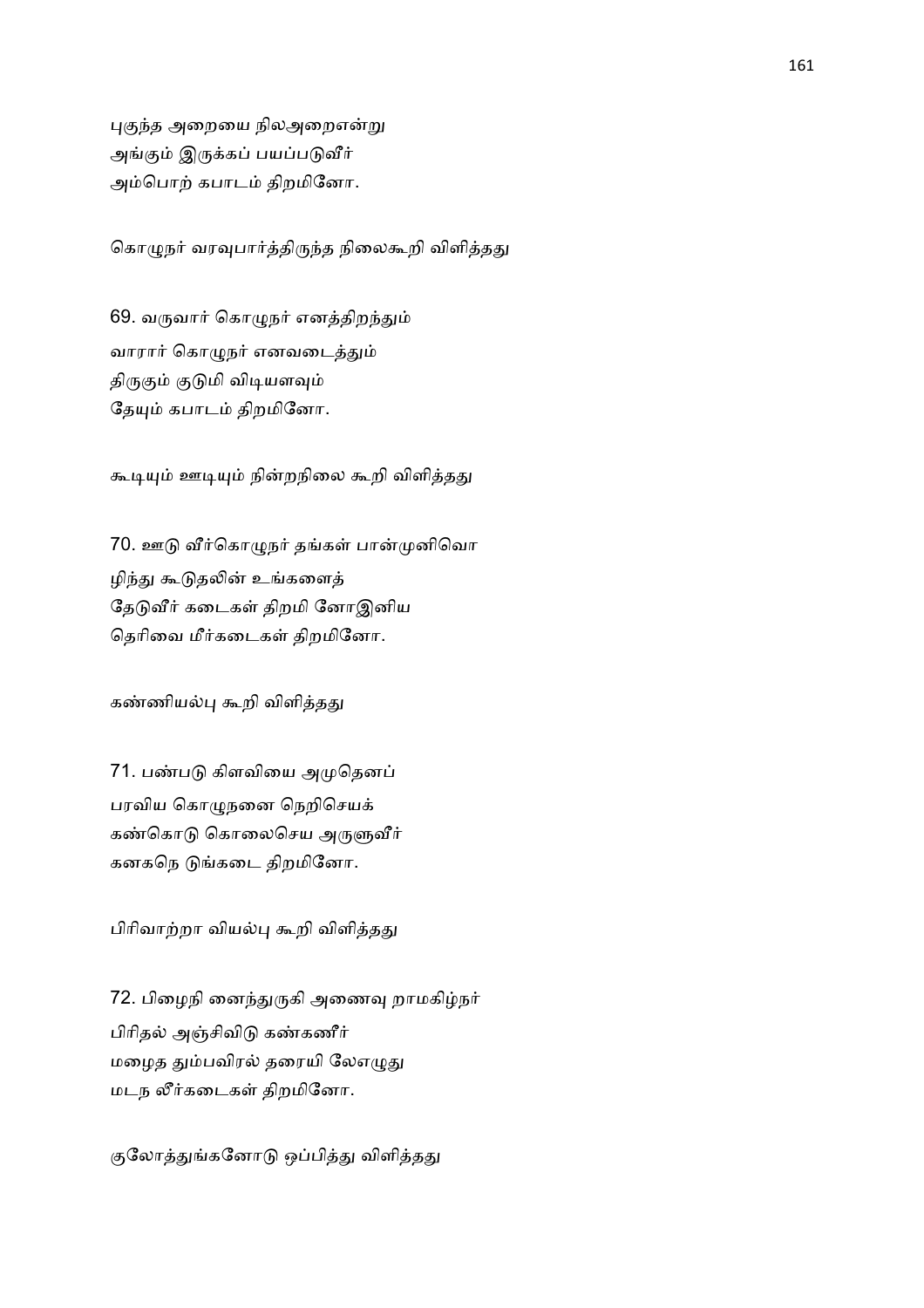73. நக்காஞ் சிக்கும் வடம லைக்கும் நடுவில் வெளிக்கே வேடனைவிட்டு அக்கா னகத்தே உயிர்பறிப்பீர் அம்பொற் கபாடம் திறமினோ.

மனங்கவரும் இயல்பு கூறி விளித்தது

74. செக்கச் சிவந்த கழுநீரும் செகத்தில் இளைஞ ராருயிரும் ஒக்கச் செருகும் குழன்மடவீர் உம்பொற் கபாடம் திறமினோ.

-----------

#### 3. காடு பாடியது (75-96)

தோற்றுவாய்

75. களப்போர் விளைந்த கலிங்கத்துக் கலிங்கர் நிணக்கூழ் களப்பேயின் உளப்போர் இரண்டு நிறைவித்தாள் உறையும் காடு பாடுவாம்.

காட்டின் இயல்பு கூறியது

76. பொரிந்த காரை கரிந்த சூரைபு கைந்த வீரையெ ரிந்த வேய் உரிந்த பாரையெ றிந்த பாலையு லர்ந்த வோமைக லந்தவே.

இதுவும் அது

77. உதிர்ந்த வெள்ளிலு ணங்கு நெல்லியொ டுங்கு துள்ளியு லர்ந்தவேல்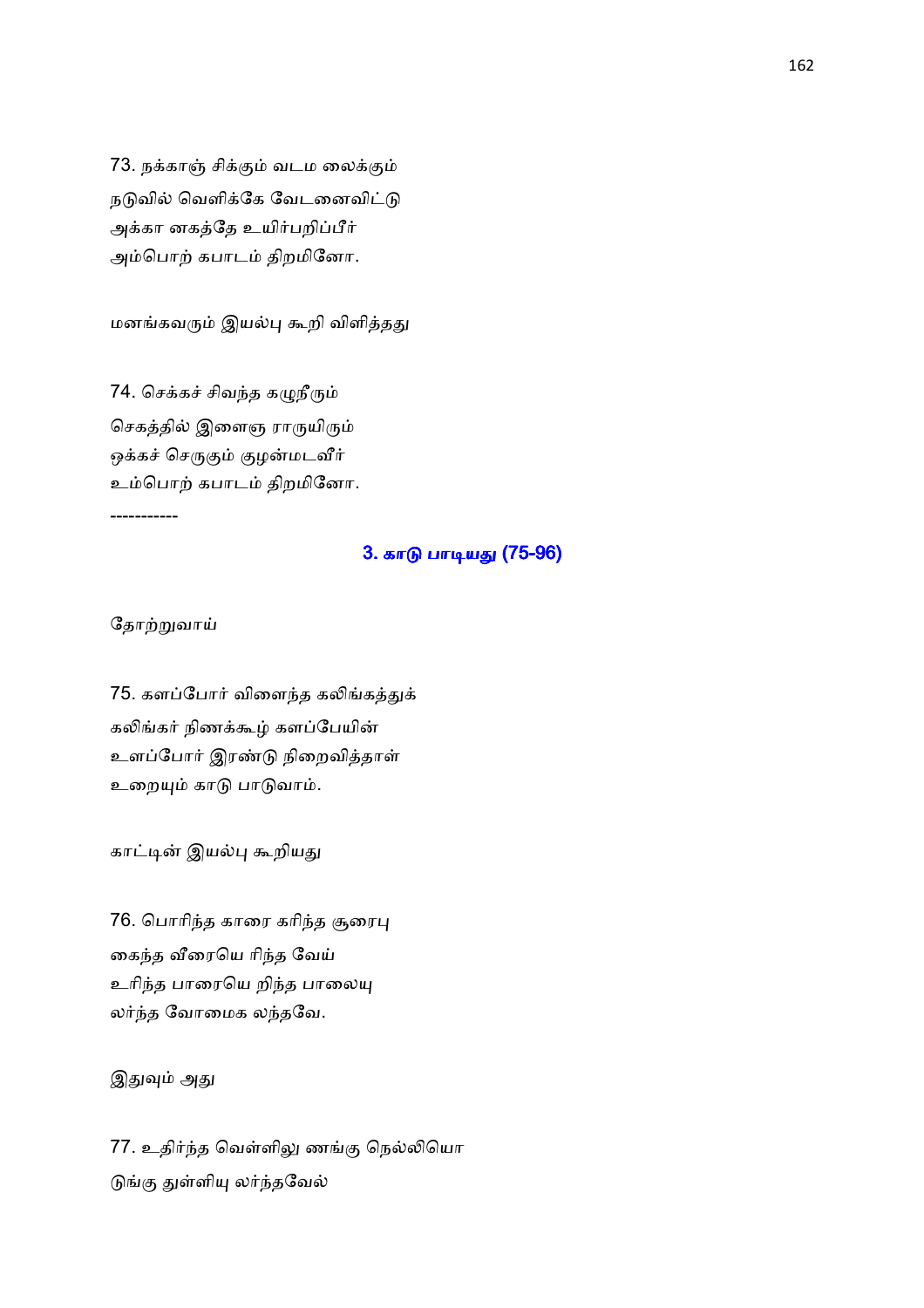பிதிர்ந்த முள்ளிசி தைந்த வள்ளிபி ளந்த கள்ளிப ரந்தவே.

### இதுவும் அது

78. வற்றல் வாகைவ றந்த கூகைம டிந்த தேறுபொ டிந்தவேல் முற்ற லீகைமு ளிந்த விண்டுமு $\mu$ ரிந்த புன்குநி ரைந்தவே.

நிலஇயல்பு கூறியது

79. தீய வக்கொடிய கான கத்தரைதி றந்த வாய்தொறும்நு ழைந்துதன் சாயை புக்கவழி யாதெ னப்பரிதி தன்க ரங்கொடுதி ளைக்குமே.

நிழலின்மை கூறியது

80. ஆடு கின்றசிறை வெம்ப ருந்தினிழல் அஞ்சி அக்கடுவ னத்தைவிட்டு ஓடு கின்றநிழல் ஒக்கு நிற்குநிழல் ஓரி டத்தும்உள அல்லவே.

இதுவும் அது

81. ஆத வம்பருகும் என்று நின்றநிழல் அங்கு நின்றுகுடி போனதப் பாத வம்புனல்பெ றாது ணங்குவன பருகும் நம்மையென வெருவியே.

புறாத் தென்படல் கூறியது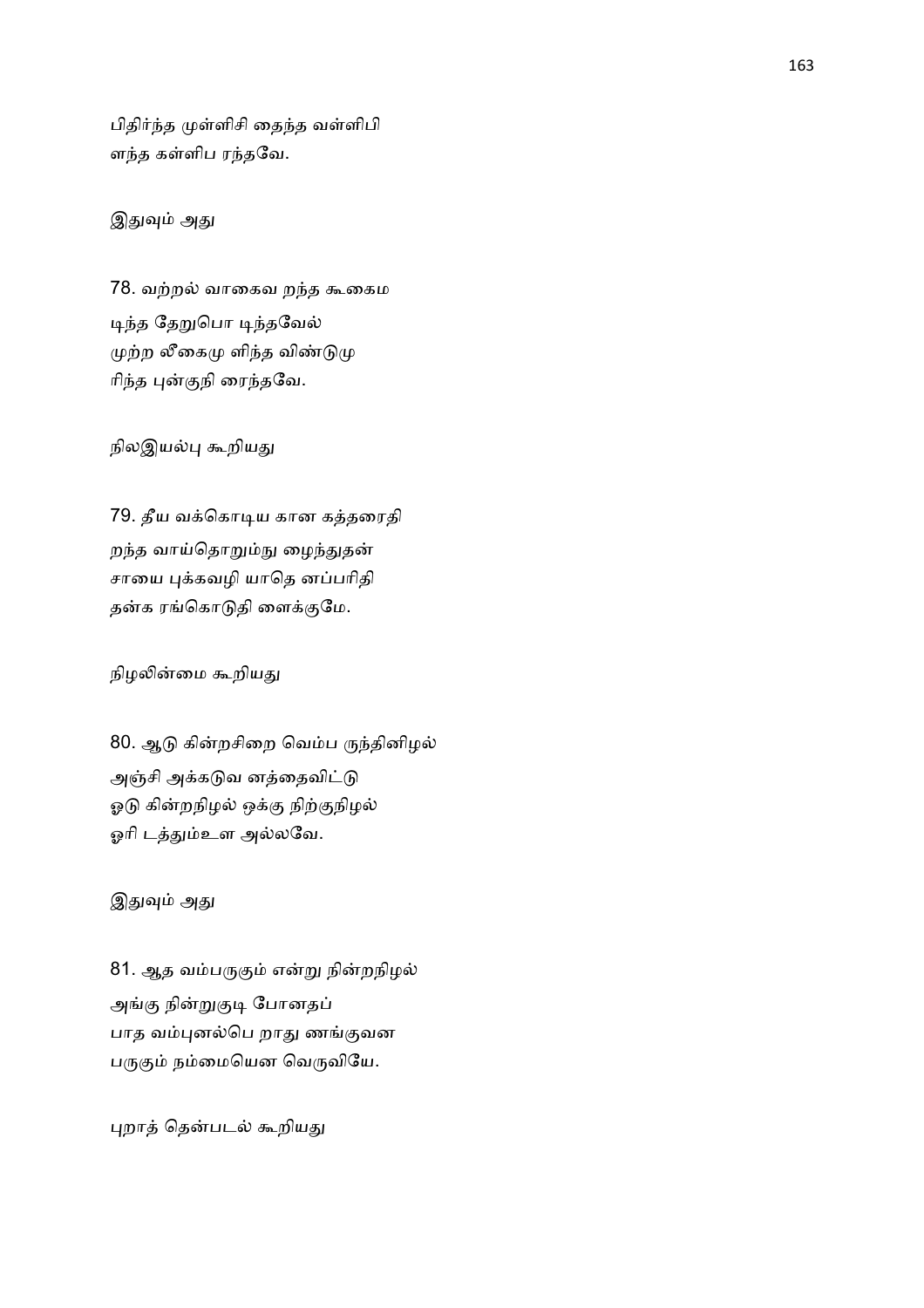82. செந்நெ ருப்பினைத் தகடு செய்துபார் செய்த தொக்குமச் செந்த ரைப்பரப்பு அந்நெ ருப்பினில் புகைதி ரண்டதொப்பு அல்லது ஒப்புறா அதனி டைப்புறா.

மான்கள் இயல்பு கூறியது

83. தீயின் வாயின்நீர் பெறினு முண்பதோர் சிந்தை கூரவாய் வெந்து வந்துசெந் நாயின் வாயின்நீர் தன்னை நீரெனா நவ்வி நாவினால் நக்கி விக்குமே.

நிலத்தின் வெம்மை கூறியது

84. இந்நி லத்துளோர் ஏக லாவதற்கு. எளிய தானமோ அரிய வானுளோர் அந்நி லத்தின்மேல் வெம்மை யைக்குறித்து அல்ல வோநிலத்து அடியி டாததே.

# இதுவும் அது

85. இருபொழுதும் இரவிபசும் புரவிவிசும்பு இயங்காதது இயம்பக் கேண்மின் ஒருபொழுதுந் தரித்தன்றி ஊடுபோ கரிது அணங்கின் காடென் றன்றோ.

இதுவும் அது

86. காடிதனைக் கடத்தும்எனக் கருமுகிலும் வெண்மதியுங் கடக்க அப்பால் ஓடிஇளைத்து உடல்வியர்த்த வியர்வன்றோ உகுபுனலும் பனியும் ஐயோ.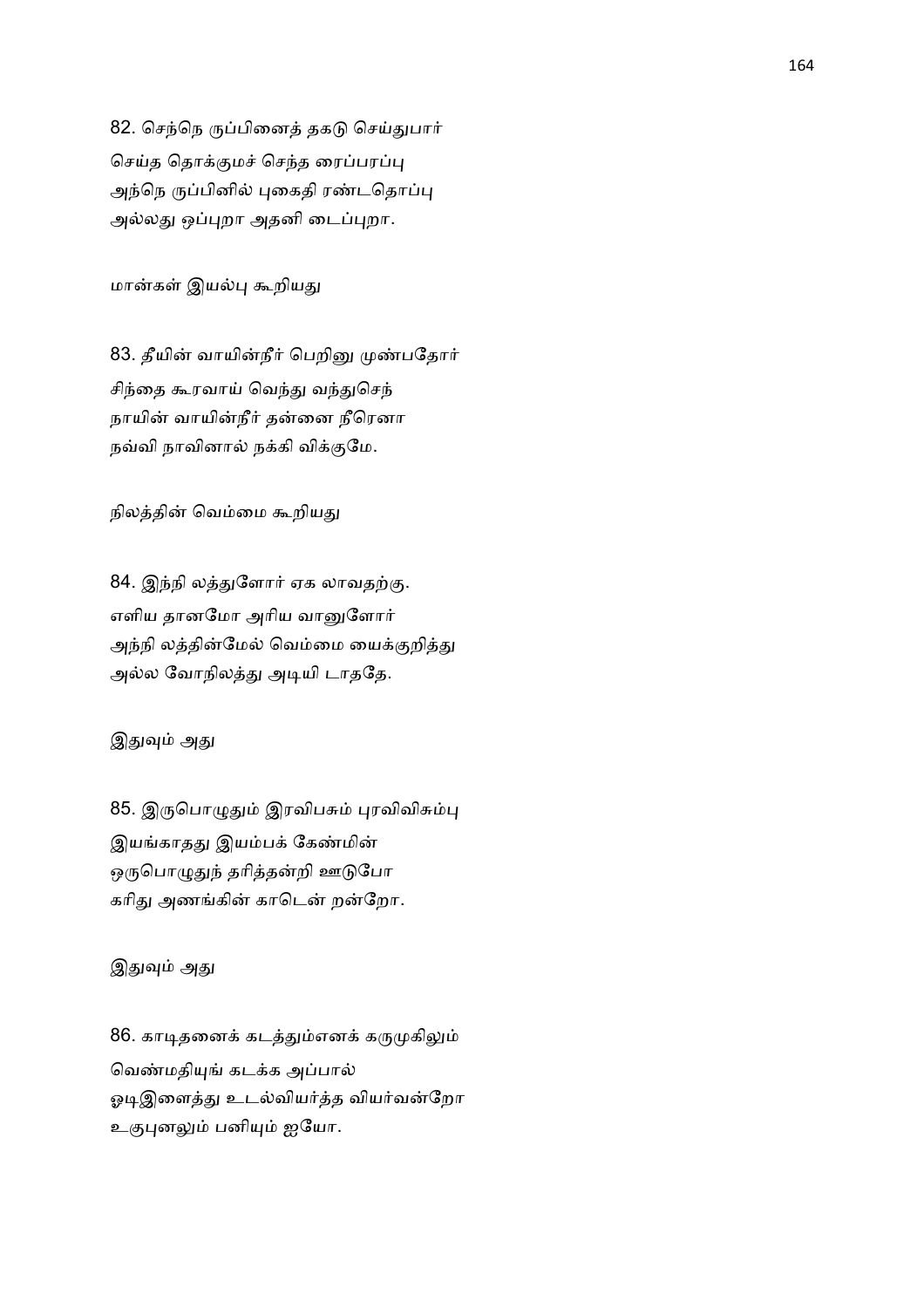### இதுவும் அது

87. விம்முகடு விசைவனத்தின் வெம்மையினைக் குறித்தன்றோ விண்ணோர் விண்ணின் மைம்முகடு முகிற்றிரையிட்டு அமுதவட்ட வாலவட்டம் எடுப்ப தையோ.

மரங்களின் தோற்றம் கூறியது

88. நிலம்புடைபேர்ந் தோடாமே நெடுமோடி நிறுத்தியபேய் புலம்பொடுநின் றுயிர்ப்பனபோல் புகைந்துமரங் கரிந்துளவால்.

இதுவும் அது

89. வற்றியபேய் வாயுலர்ந்து வறள்நாக்கை நீட்டுவபோல் முற்றிய நீள் மரப்பொதும்பின் முதுப்பாம்பு புறப்படுமே.

சூறாவளியின் இயல்பு கூறியது

90. விழிசுழல வருபேய்த்தேர் மிதந்துவரு நீர்அந்நீர்ச் சுழிசுழல வருவதெனச் சூறைவளி சுழன்றிடுமால்.

மணிகள் கிடத்தல் கூறியது

91. சிதைந்தவுடற் சுடுசுடலைப் பொடியைச் சூறை சீத்தடிப்பச் சிதறியவப் பொடியால் செம்மை புதைந்தமணி புகைபோர்த்த தழலே போலும்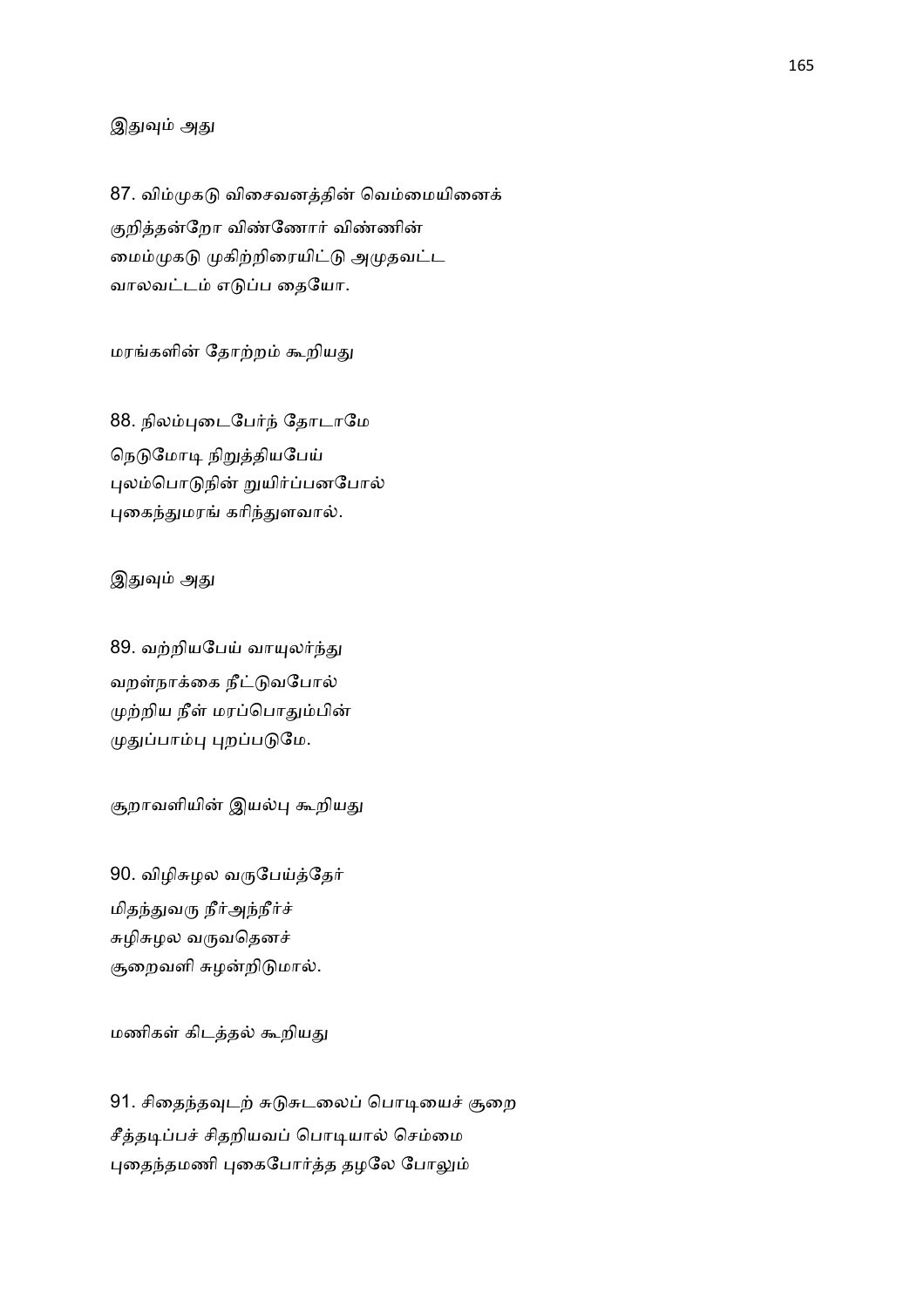போலாவேற் பொடிமூடு தணலே போலும்.

மூங்கில் முத்துதிர்தல் கூறியது

92. மண்ணோடி அறவறந்து துறந்து அங்காந்த வாய்வழியே வேய்பொழியும் முத்தம் அவ்வேய் கண்ணோடிச் சொரிகின்ற கண்ணீ ரன்றேல் கண்டிரங்கிச் சொரிகின்ற கண்ணீர் போலும்

### இதுவும் அது

93. வெடித்தகழை விசைதெறிப்பத் தரைமேல் முத்தம் வீழ்ந்தனஅத் தரைபுழுங்கி அழன்று மேன்மேற் பொடித்தவியர்ப் புள்ளிகளே போலும் போலும் போலாவேல் கொப்புளங்கள் போலும் போலும்.

காற்றின் இயல்பு கூறியது

94. பல்கால்திண் திரைக்கரங்கள் கரையின் மேன்மேற் பாய்கடல்கள் நூக்குமது அப்படர்வெங் கானிற் செல்காற்று வாராமல் காக்க அன்றோ திசைக்கரியின் செவிக்காற்றும் அதற்கே யன்றோ.

வெப்பநிலை கூறியது

95. முள்ளாறும் கல்லாறும் தென்னர் ஓட மின்னொருநாள் வாளபயன் முனிந்த போரின் வெள்ளாறும் கோட்டாறும் புகையான் மூட வெந்தவனம் இந்தவனம் ஒக்கில் ஒக்கும்.

மணல் இயல்பு கூறியது 96. அணிகொண்ட குரங்கினங்கள அலைகடலுக்கு அப்பாலை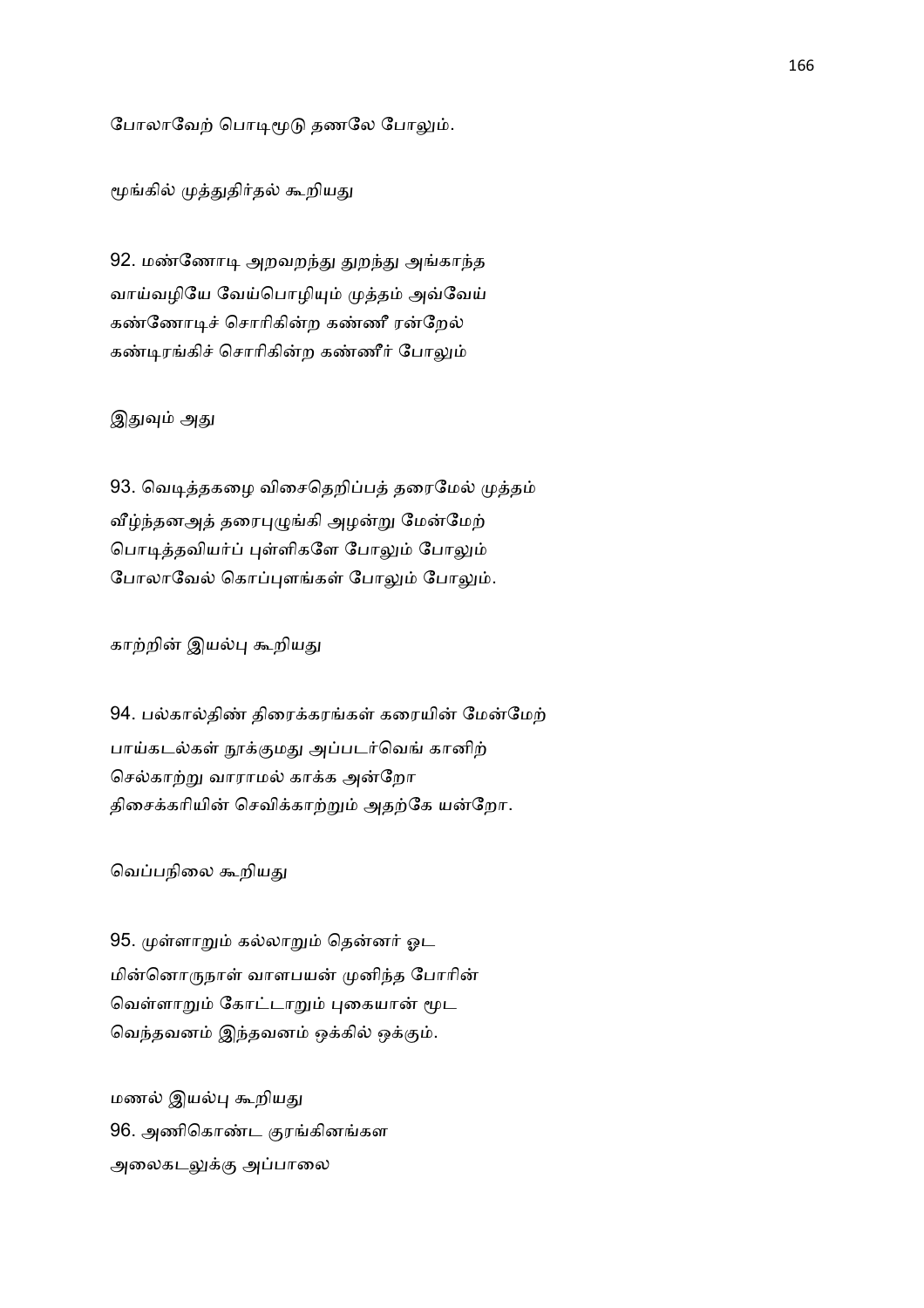மணலொன்று காணாமல் வரைஎடுத்து மயங்கினவே.

# -------------

### <u>4. கோயில் பாடியது (97-120)</u>

தோற்றுவாய்

97. ஓதி வந்தஅக் கொடிய கானகத்து உறைய ணங்கினுக்கு அயன்வ குத்தவிப் பூத லம்பழங் கோயில் என்னினும் புதிய கோயிலுண்டுஅது விளம்புவாம்

கோயில் கடைகால் இயல்பு கூறியது

98. வட்ட வெண்குடைச் சென்னி மானதன் வாளின் வாயினால் மறலி வாயிடைப் பட்ட மன்னர்தம் பட்ட மங்கையர் பரும ணிக்கருத் திருஇ ருத்தியே.

சுவர் இயல்பு கூறியது

99. துவர்நி றக்களிற்று உதிய ரேவலின் சுரிகை போர்முகத்து உருவி நேரெதிர்த்து அவர்நி ணத்தொடுஅக் குருதி நீர்குழைத்து அவர்க ருந்தலைச் சுவர டுக்கியே.

தூண் உத்திர இயல்பு கூறியது

100. அறிஞர் தம்பிரான் அபயன் வாரணம் அரசர் மண்டலத் தரண றப்பறித்து எறித ரும்பெருங் கணைம ரங்கள்கொண்டு எழுது தூணொடு உத்திர மியற்றியே.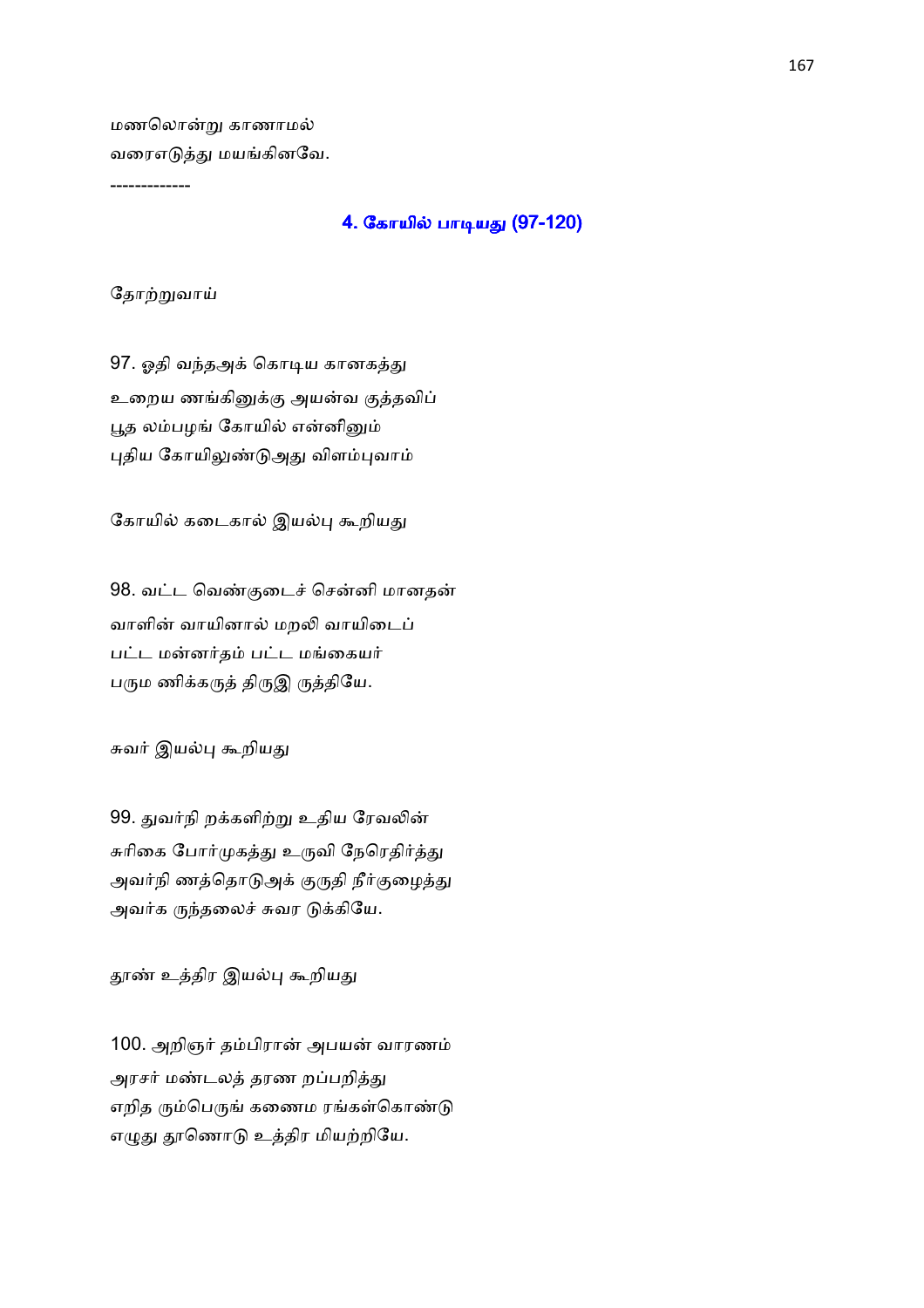#### துலாம் பா இயல்பு கூறியது

101. கடித ழிந்துபோர் மிதிலை யிற்படும் கரிம ருப்பினைத் திரள்து லாமெனும் படிப ரப்பிஅப் பரும யானையின் பழுஎ லும்பினில் பாஅ டுக்கியே

நாசிகை இயல்பு கூறியது

102. மீளி மாவுகைத்து அபயன் முன்னொர்நாள் விருத ராசரைப் பொருது கொண்டபோர் ஆளி வாரணங் கேழல் சீயமென்று அவைநி ரைத்துநா சிகையி ருத்தியே.

மேற்கூரை இயல்பு கூறியது

103. துங்க பத்திரைச் செங் களத்திடைச் சோள சேகரன் வாளெ றிந்தபோர் வெங்க தக்களிற் றின்ப டத்தினால் வெளிஅ டங்கவே மிசைக விக்கவே

கோபுர மதில் இயல்பு கூறியது

104. கொள்ளிவாய்ப் பேய்காக்கும் கோபுரமும் நெடுமதிலும் வெள்ளியால் சமைத்ததென வெள்ளெலும்பி னால்சமைத்தே

மகரதோரண இயல்பு கூறியது

105. காரிரும்பின் மகரதோ ரணமாகக் கரும்பேய்கள் ஓரிரண்டு கால்நாட்டி ஓரிரும்பை மிசைவளைத்தே.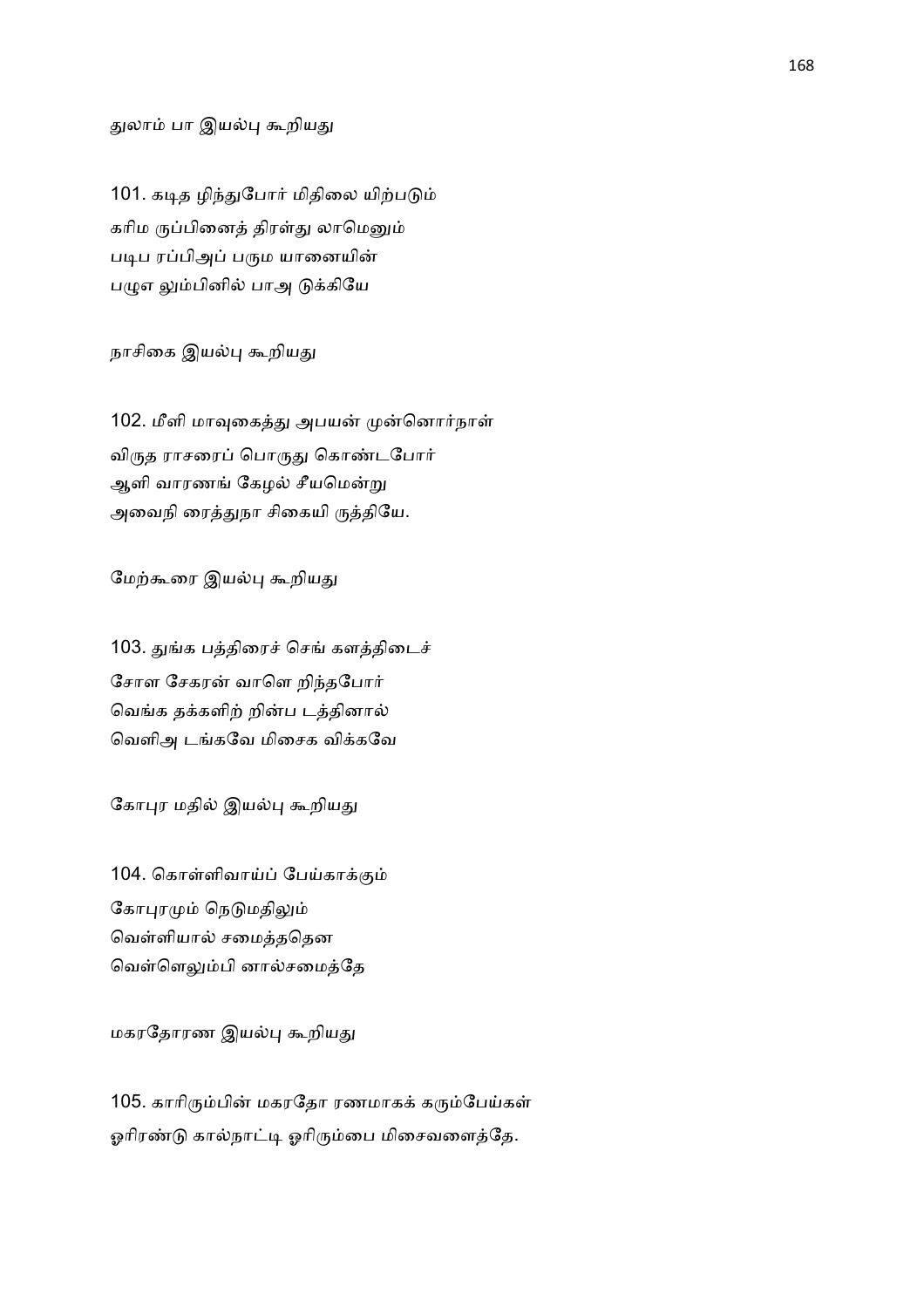#### அணி செயல் வகை கூறியது

106. மயிற்கழுத்தும் கழுத்தரிய மலர்ந்தமுகத் தாமரையும் மருங்கு சூழ்ந்த எயிற்கழுத்தும் நிணக்கொடியும் இளங்குழவி பசுந்தலையும் எங்கும் தூக்கி.

### இதுவும் அது

107. பணியாத வழுதியர்தம் பாய்களிற்றின் செவிச்சுளகு பலவும் தூக்கி மணியூசல் எனமதுரை மகரதோ ரணம்பறித்து மறித்து நாட்டி.

### இதுவும் அது

108. பரிவிருத்தி அலகிட்டுப் பசுங்குருதி நீர்தெளித்து நிணப்பூச் சிந்தி எரிவிரித்த ஈமவிளக்கு எம்மருங்கும் ஏற்றியதோர் இயல்பிற் றாலோ.

#### வழிபாட்டியல்பு கூறியது

109. சலியாத தனியாண்மைத் தறுகண் வீரர் தருகவரம் வரத்தினுக்குத் தக்க தாகப் பலியாக உறுப்பரிந்து தருதும் என்று பரவுமொலி கடலொலிபோல் பரக்கு மாலோ.

### இதுவும் அது

110. சொல்லரிய ஓமத்தீ வளர்ப்ப ராலோ தொழுதிருந்து பழுவெலும்பு தொடரவாங்கி வல்லெரியின் மிசைஎரிய விடுவ ராலோ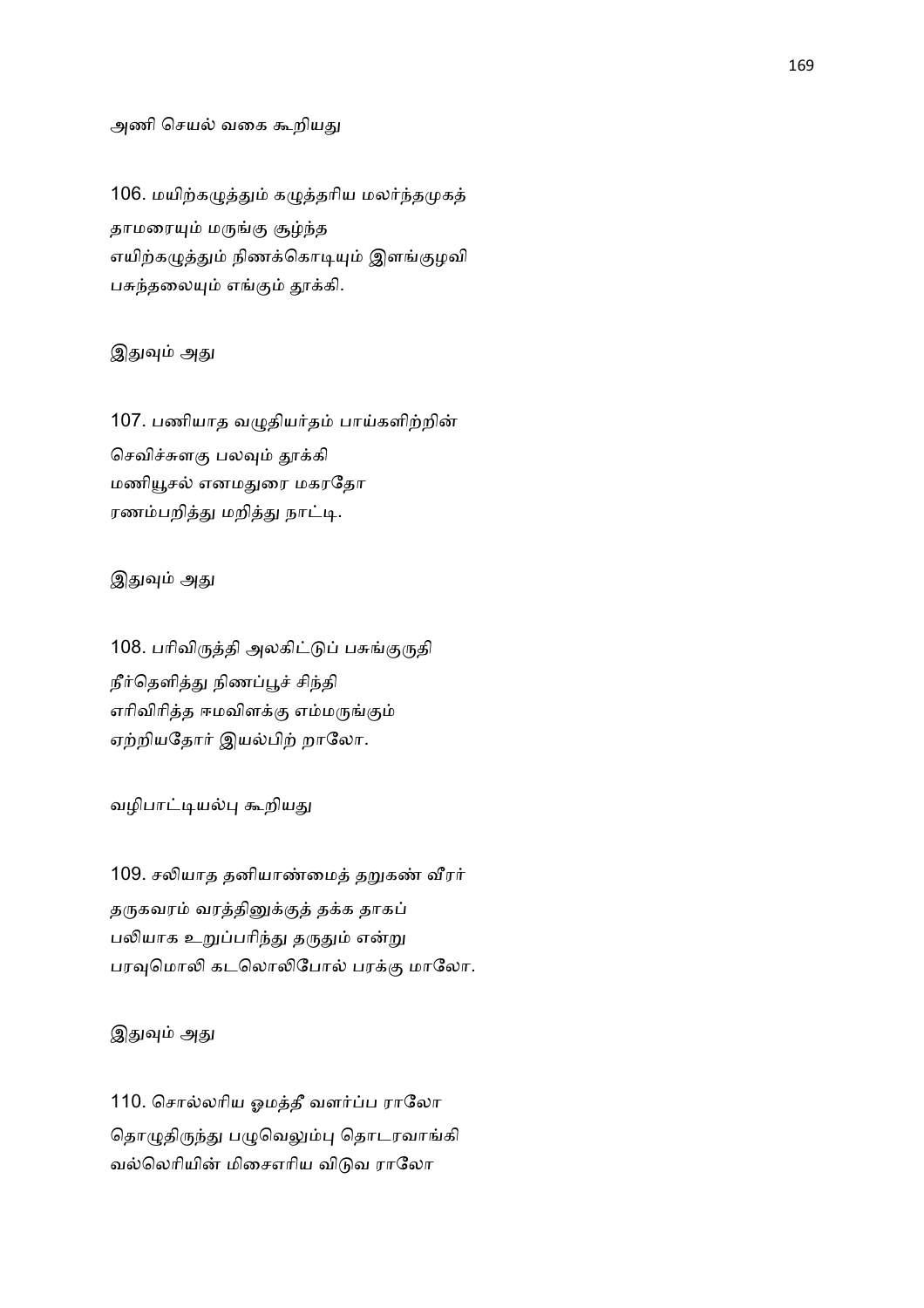வழிகுருதி நெய்யாக வார்ப்ப ராலோ.

இதுவும் அது

111. அடிக்கழுத்தின் நெடுஞ்சிரத்தை அரிவ ராலோ அரிந்தசிரம் அணங்கின்கைக் கொடுப்ப ராலோ கொடுத்தசிரம் கொற்றவையைப் பரவு மாலோ குறையுடலம் கும்பிட்டு நிற்கு மாலோ.

பலியிட்ட தலை இயல்பு கூறியது

112. நீண்டபலி பீடத்தில் அரிந்து வைத்த நெடுங்குஞ்சிச் சிரத்தைத்தன் னினமென் றெண்ணி ஆண்டலைப்புள் அருகணைந்து பார்க்கு மாலோ அணைதலும்அச் சிரம்அச்ச முறுத்து மாலோ.

உடல் கண்ட பேய்நிலை கூறியது

113. கடன மைந்ததுக ருந்தலைஅ ரிந்த பொழுதே கடவ தொன்றுமிலை என்றுவிளை யாடு முடலே உடல்வி ழுந்திடின்நு கர்ந்திடஉ வந்த சிலபேய் உறுபெ ரும்பசிஉடன்றிடஉ டன்திரியுமே.

எருமைக்கடாப் பலி கூறியது

114. பகடி டந்துகொள்ப சுங்குருதி இன்று தலைவி பலிகொள் என்றகுரல் எண்டிசைபி ளந்துமிசைவான் முகடி டந்துரும் எறிந்தெனமு ழங்க உடனே மொகுமொ கென்றொலிமி குந்தமரு கங்கள் பலவே.

சாதகர் இயல்பு கூறியது

115. தமரு கங்கள்தரு கின்றசதி யின்கண் வருவார்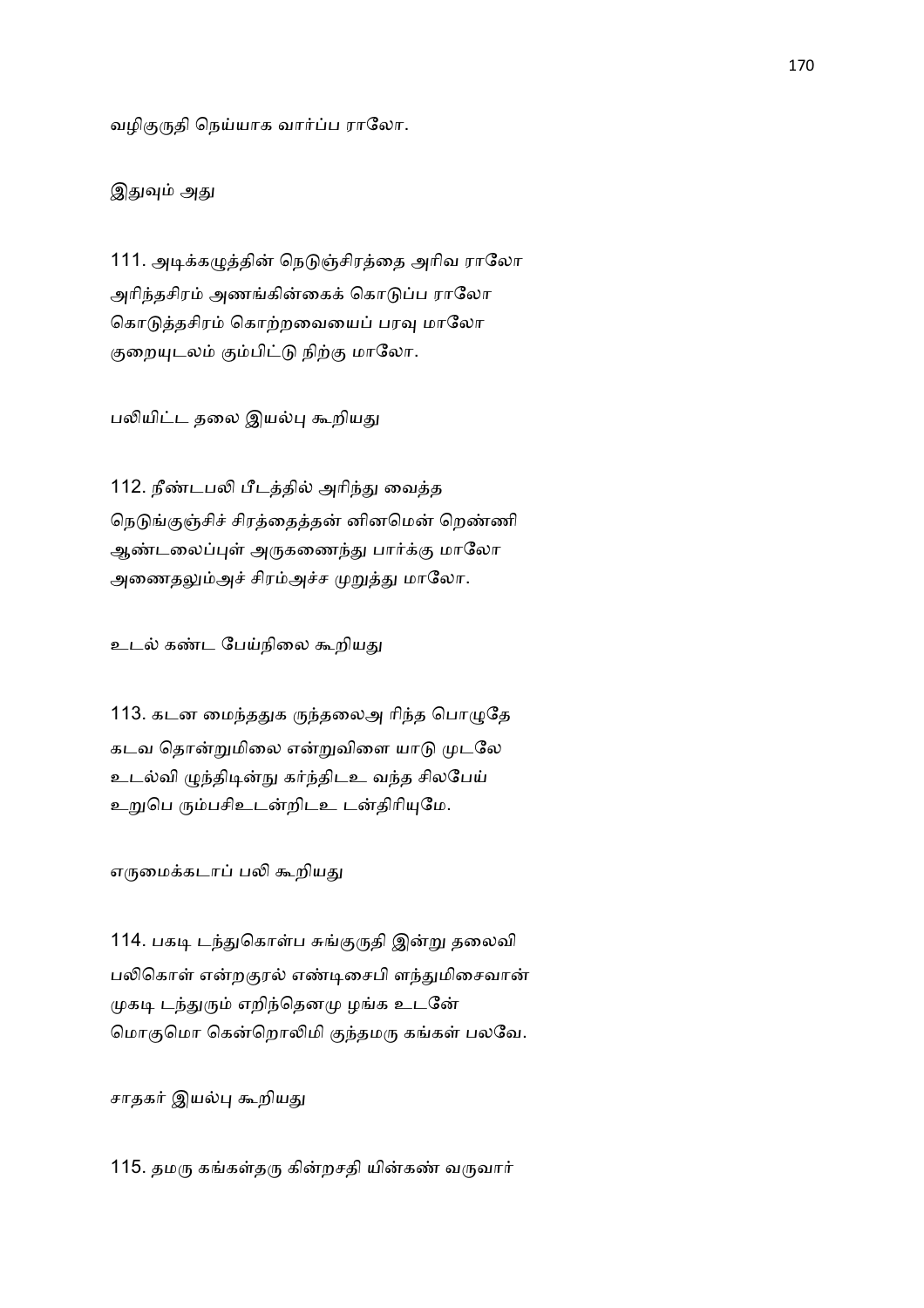அமரி இன்புறும்அ நாதிவரு சாத கர்களே .

யோகினியர் இயல்பு கூறியது.

116. படைவ லங்கொடுப சுந்தலைஇ டங்கொ டணைவார் இடைமொ ழிந்து இடைநு டங்கவரு யோகினிகளே.

பேய் இயல்பு கூறியது

117. வீங்குதலை நெடுங்கழையின் மிசைதோறுந் திசைதோறும் விழித்து நின்று தூங்குதலை சிரிப்பனகண் டுறங்குதலை மறந்திருக்கும் சுழல்கட் சூர்ப்பேய்.

பலிஇட்ட தலை இயல்பு கூறியது

118. அரிந்ததலை உடனமர்ந்தே ஆடுகழை அலைகுருதிப் புனலின் மூழ்கி இருந்தவுடல் கொளக்காலன் இடுகின்ற நெடுந்தூண்டில் என்னத் தோன்றும்.

கொள்ளிவாய்ப் பேய் இயல்பு கூறியது

119. கொல்வாய் ஓரி முழவாகக் கொள்ளி வாய்ப்பேய் குழவிக்கு நல்வாய்ச் செய்ய தசைதேடி நரிவாய்த் தசையைப் பறிக்குமால்.

காளி கோயிலின் சூழலிட இயல்பு கூறியது

120. நிணமும் தசையும் பருந்திசிப்ப நெருப்பும் பருத்தி யும்போன்று பிணமும் பேயும் சுடுகாடும்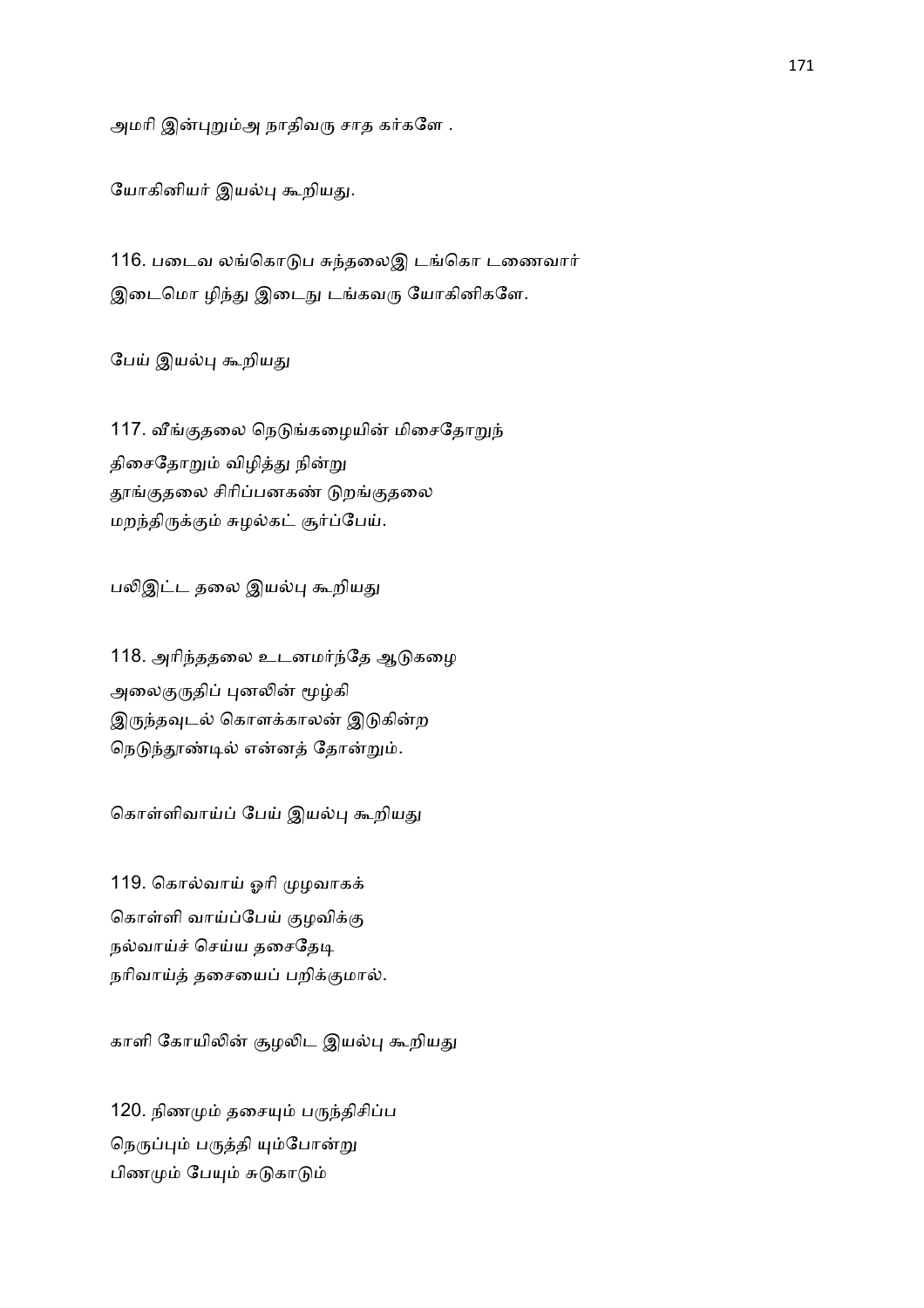பிணங்கு நரியும் உடைத்தரோ.

-------------

# 5. தேவியைப் பாடியது (121-133)

தோற்றுவாய்

121. உவையுவை உளஎன் றெண்ணி உரைப்ப கென்உரைக் கவந்த அவை அவை மகிழ்ந்த மோடி அவயவம் விளம்பல் செய்வாம்,

இணையடிச் சிறப்புக் கூறியது

122. ஒருமலை மத்துவலித்து உலவுக யிற்றினுமற்று உலகுப ரித்தபணத்து உரகவ டத்தினும்அப் பருமணி முத்துநிரைத்து உடுமணி தைத்தஇணைப் பரிபுரம் வைத்ததளிர்ப் பதயுக ளத்தினளே.

கூத்தின் சிறப்புக் கூறியது

123. அரவொடு திக்கயமப் பொழுதுப ரித்தவிடத்து அடியிட உட்குழிவுற்று அசைவுறும் அப்பொழுதில் தரணித ரித்ததெனப் பரணிப ரித்தபுகழ்ச் சயதர னைப்பரவிச் சதிகொள்ந டத்தினளே.

தனத்தின் சிறப்புக் கூறியது

124. தணிதவ ளப்பிறையைச் சடைமிசை வைத்தவிடைத் தலைவர்வ னத்தினிடைத் தனிநுகர் தற்குநினைத்து அணிதவ ளப்பொடியிட்டு அடையவி லச்சினையிட்டு அமுதமி ருத்தியசெப் பனையத னத்தினளே.

உடைச் சிறப்புக் கூறியது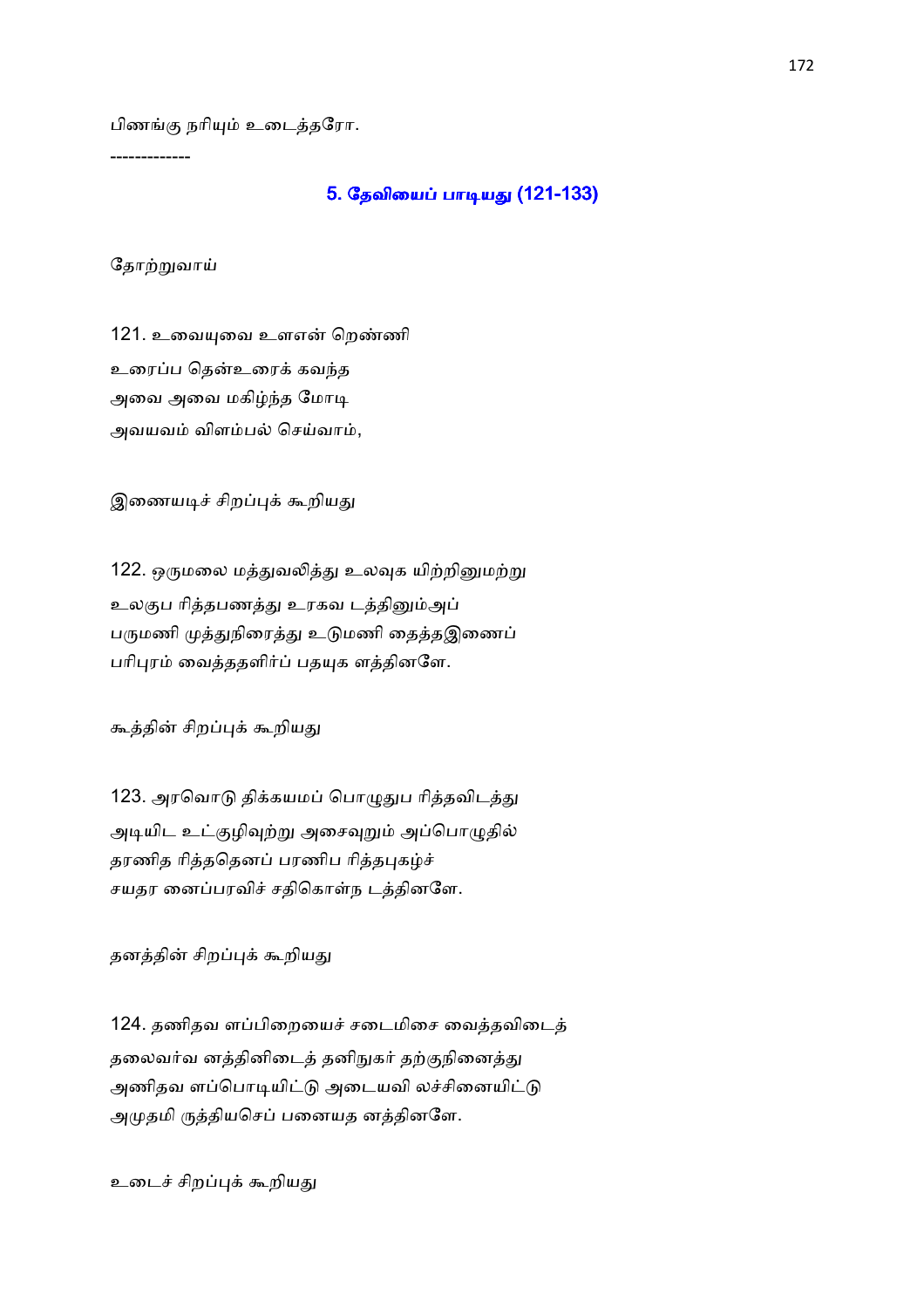125. பரிவக லத்தழுவிப் புணர்கல விக்குருகிப் படர்சடை முக்கணுடைப் பரமர்கொ டுத்தகளிற்று உரிமிசை யக்கரியிற் குடரொடு கட்செவியிட்டு ஒருபுரி இட்டுஇறுகப் புனையுமு டுக்கையளே.

வயிற்றின் சிறப்புக் கூறியது

126. கலைவளர் உத்தமனைக் கருமுகில் ஒப்பவனைக் கரடத டக்கடவுட் கனகநி றத்தவனைச் சிலைவளை வற்றவுணத் தொகைசெக விட்டபரித் திறலவ னைத்தரும்அத் திருஉத ரத்தினளே.

மேலாடைச் சிறப்புக் கூறியது

127. கவளம தக்கரடக் கரியுரி வைக்கயிலைக் களிறுவி ருப்புறும்அக் கனகமு லைத்தரளத் தவளவ டத்திடையிற் பவளமொ டொத்தெரியத் தழலுமிழ் உத்தரியத் தனிஉர கத்தினளே.

கையின் சிறப்புக் கூறியது

128. அரியுமி டற்றலையிட்டு அலைகுரு திக்கெதிர்வைத்து அறவும டுத்தசிவப் பதனைமு முத்திசையின் கரிகர டத்தொளையின் கலுழியி டைக்கமுவிக் கருமைப டைத்தசுடர்க் கரகம லத்தினளே.

உதட்டின் சிறப்புக் கூறியது

129. சிமையவ ரைக்கனகத் திரளுரு கப்பரவைத் திரைசுவ றிப்புகையத் திசைசுடு மப்பொழுதத்து இமையவ ரைத்தகைதற்கு இருளுமி டற்றிறைவதற்கு இனியத ரத்தமுதக் கனியத ரத்தினளே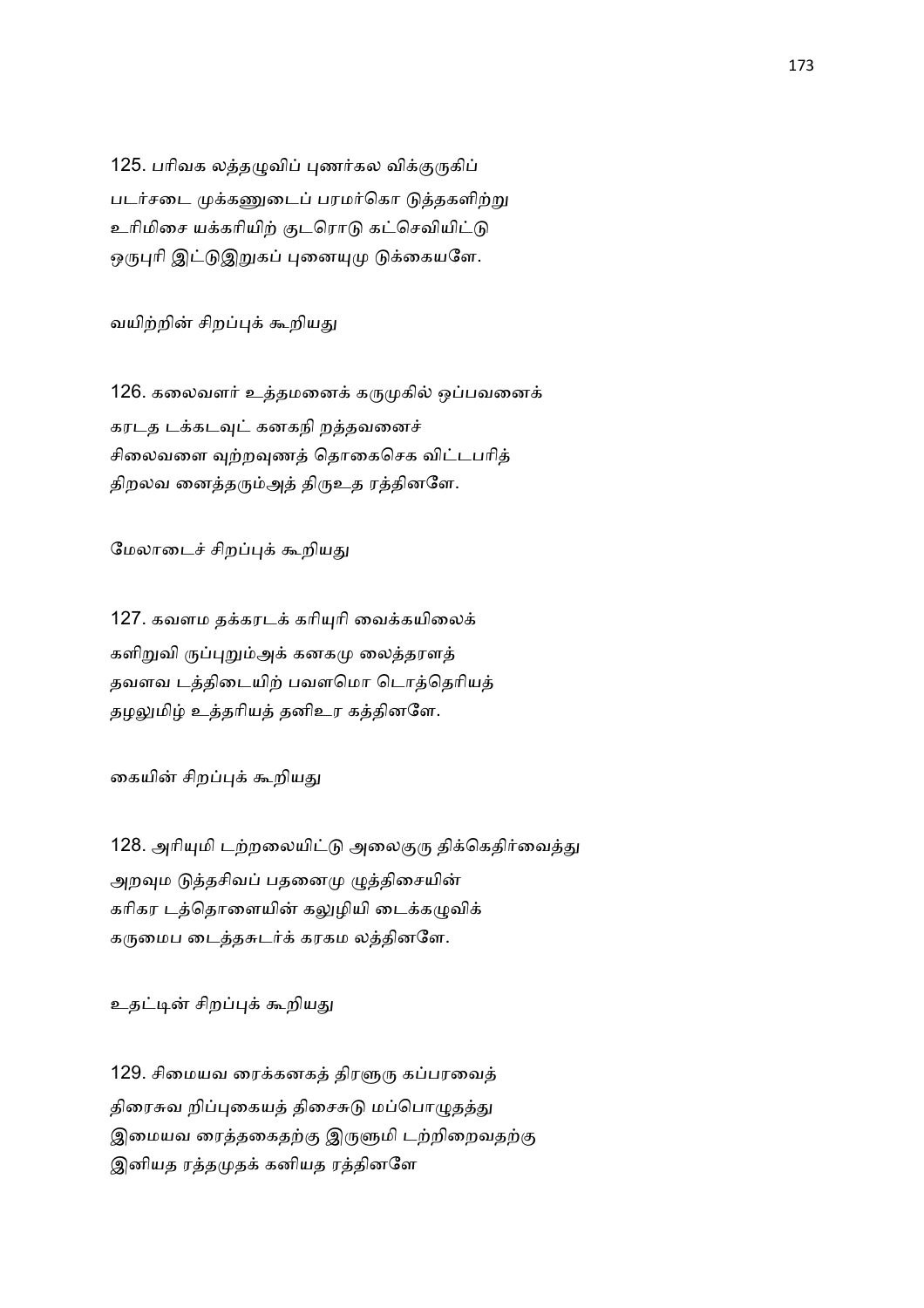வாயின் சிறப்புக் கூறியது

130. உருகுத லைத்தொ டையற்கு வமைய றச்சுழல்வுற்று உலவுவி ழிக்கடைபட்டு உடல்பகை யற்றொழியத் திருகுரவைக் கிளவிச் சிறுகுத லைப்பவளச் சிறுமுறு வற்றரளத் திருவத னத்தினளே.

திருமுகச் சிறப்புக் கூறியது

131. அருமறை யொத்தகுலத்து,அருணெறியொத்த குணத்து அபயனு தித்தகுலத்து உபயகு லத்துமுதல் திருமதி யொக்குமெனத் தினகர னொக்குமெனத் திகழ்வத னத்தினிடைத் திலகவ னப்பினளே.

பேருருவச் சிறப்புக் கூறியது 132. அண்டமுறு குலகிரிகள் அவளொருகால் இருகாதில் கொண்டணியின் குதம்பையுமாம் கோத்தணியின் மணிவடமாம்.

இதுவும் அது 133. கைம்மலர்மேல் அம்மனையாம் கந்துகமாம் கழங்குமாம் அம்மலைகள் அவள்வேண்டின் ஆகாத தொன்றுண்டோ.

\*ஓங்காரத் துட்பொருளாய் ஒருவாது நடந்தாளை நீங்காமல் நின்றாளை எவ்வண்ணம் நிகழ்த்துவாம்.

------------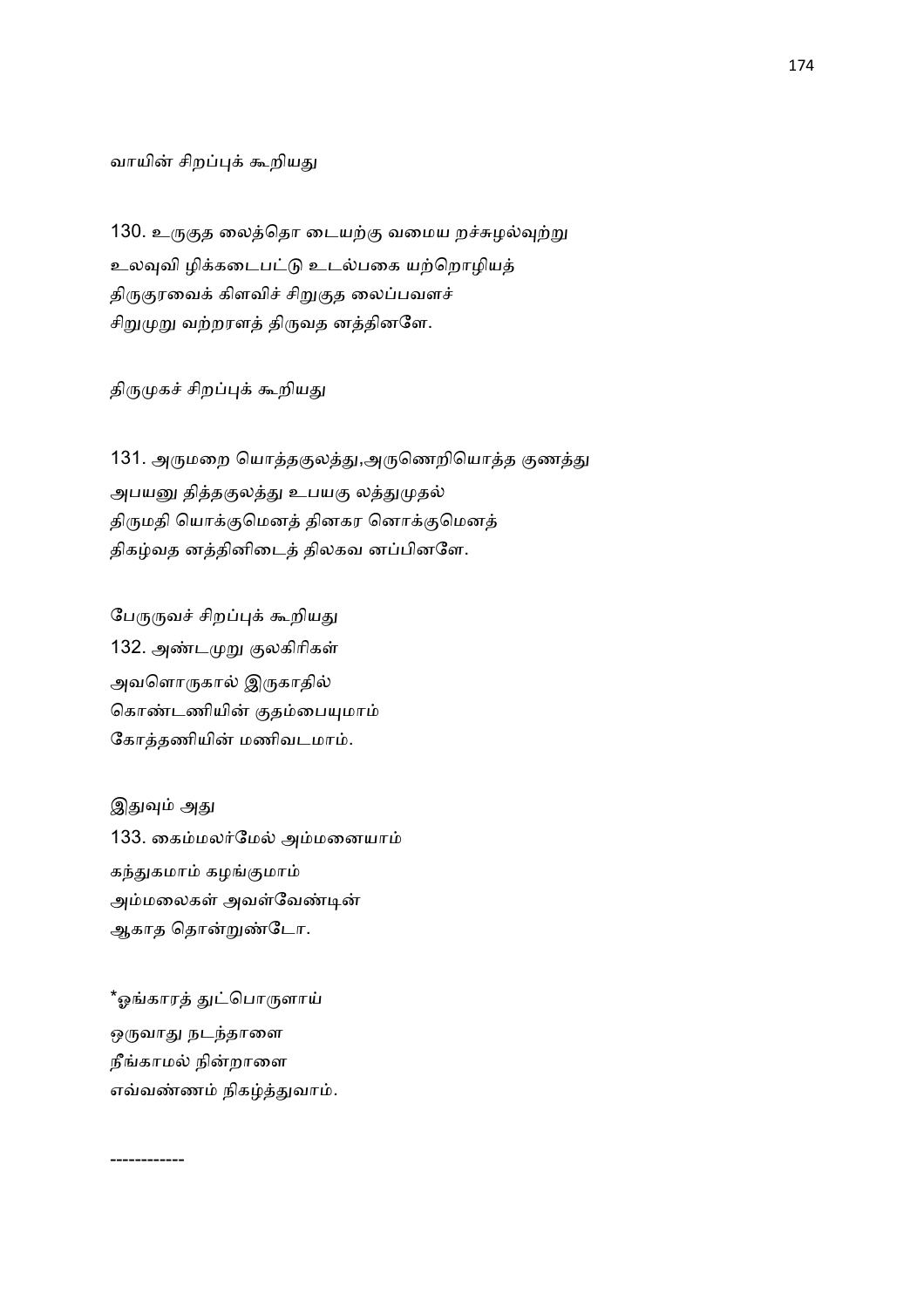### <u>6. பேய்களைப் பாடியது (134-152)</u>

# தோற்றுவாய்

134. எவ்வணங்கும் அடிவணங்க இப்பெருமை படைத்துடைய அவ்வணங்கை அகலாத அலகைகளை இனிப்பகர்வாம்.

பேய்களின் கைகால் இயல்பு கூறியது

135. பெருநெ டும்பசி பெய்கல மாவன பிற்றை நாளின்முன் னாளின் மெலிவன கருநெ டும்பனங் காடுமு ழுமையுங் காலுங் கையுமு டையன போல்வன.

வாய், வயிறு முழந்தாள் இயல்பு கூறியது

136. வன்பி லத்தொடு வாதுசெய் வாயின வாயி னால்நிறை யாதவ யிற்றின முன்பி ருக்கின்மு கத்தினு மேற்செல மும்மு ழம்படும் அம்முழந் தாளின.

உடம்பின் இயல்பு கூறியது

137. வெற்றெ லூம்பைந ரம்பின்வ லித்துமேல் வெந்தி லாவிற கேய்ந்தவு டம்பின கொற்ற லம்பெறு கூழிலம் எங்களைக் கொள்வ தேபணி யென்றுகு ரைப்பன

கன்னம், விழி, இயல்பு கூறியது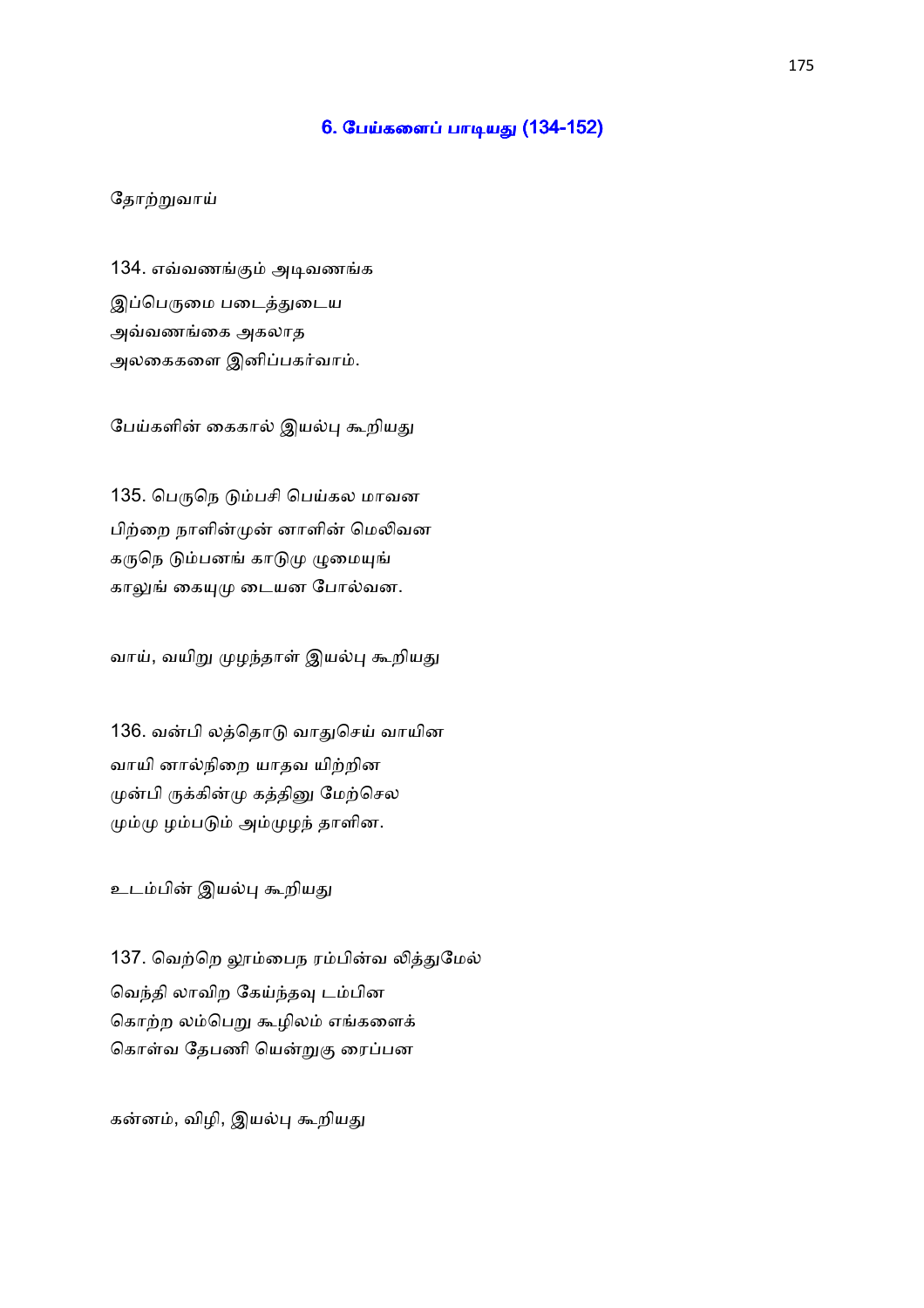138. உள்ளொ டுங்கியி ரண்டுமொன் றாகவே ஒட்டி ஒட்டிவி டாதகொ டிற்றின கொள்ளி கொண்டிரண் டேமுழை யுட்புகின் குன்று தோன்றுவ போலவி ழிப்பன.

முதுகு, உந்தி இயல்பு கூறியது

139. வற்ற லாகஉ லர்ந்தமு துகுகள் மரக்க லத்தின்ம றிபுற மொப்பன ஒற்றை வான்தொளைப் புற்றெனப் பாம்புடன் உடும்பு முட்புக்கு றங்கிடும் உந்திய .

உடல், மயிர், மூக்கு, செவி இயல்பு கூறியது

140. பாந்தள் நால்வன போலுமு டல்மயிர் பாசி பட்டப ழந்தொளை மூக்கின ஆந்தை பாந்தியி ருப்பத்து ரிஞ்சில்புக்கு அங்கு மிங்குமு லாவுசெ வியன.

பல், தாலி, தலை உதடு இயல்பு கூறியது

141. கொட்டு மேழியுங் கோத்தன பல்லின கோம்பி பாம்பிடைக் கோக்கணி காலிய தட்டி வானைத்த கர்க்குந் தலையின தாழ்ந்து மார்பிடைத் தட்டும்உ தட்டின.

பேய்க்குழவிகளின் இயல்பு கூறியது

142. அட்ட மிட்டநெ டுங்கமை காணில்என் அன்னை யன்னையென் றாலுங்கு ழவிய ஒட்ட வொட்டகங் காணில்என் பிள்ளையை ஒக்கு மொக்குமென் றொக்கலை கொள்வன.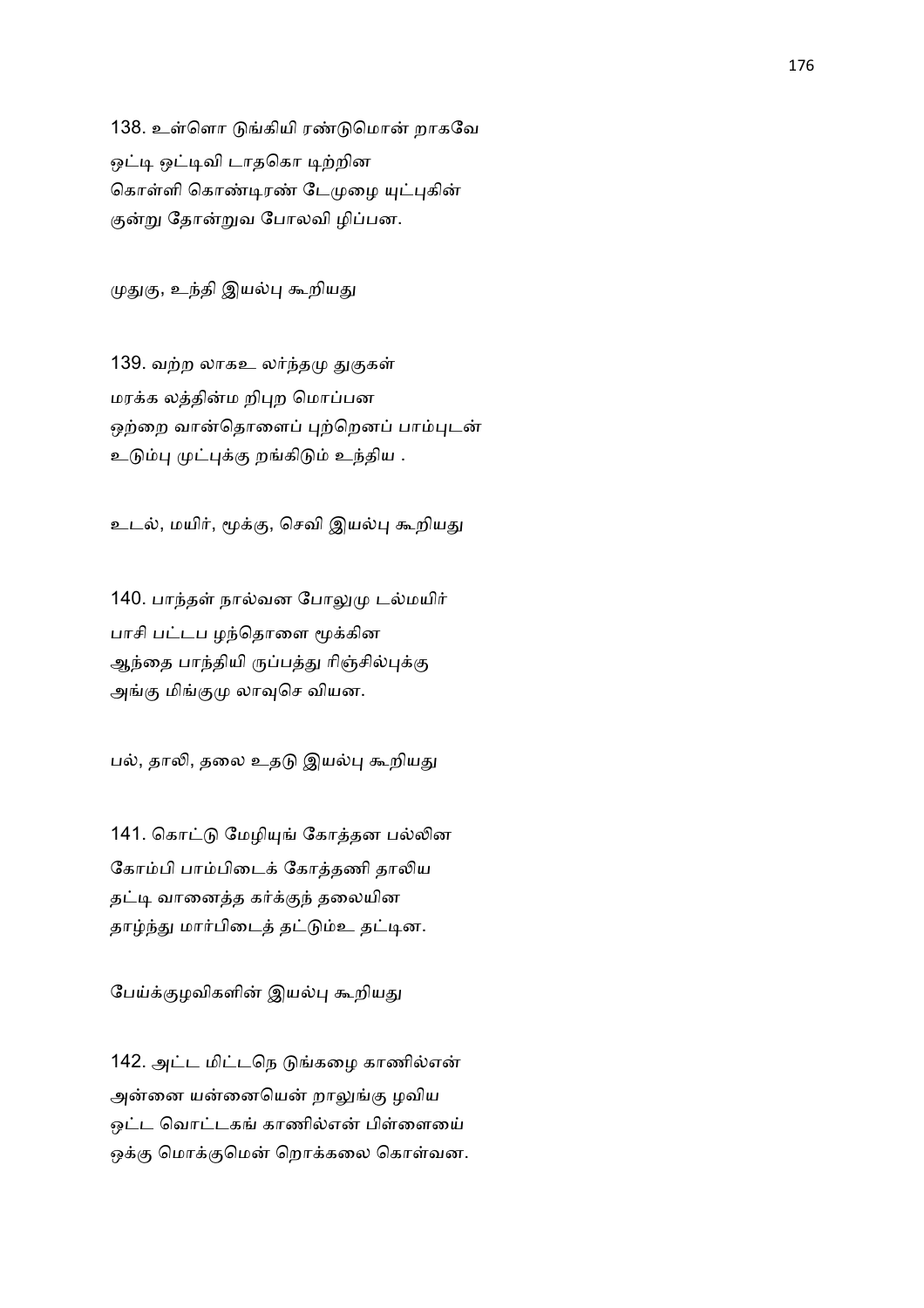பேயின் பசி இயல்பு கூறியது

143. புயல ளிப்பன மேலும ளித்திடும் பொற்க ரத்தப யன்புலி பின்செலக் கயலொ ளித்தக டுஞ்சுரம் போல்அகங் காந்து வெம்பசி யிற்புறந் தீந்தவும்.

காளியைச் சூழ்ந்த பேய் இருப்புக் கூறியது

144. துஞ்ச லுக்கணித் தாமென முன்னமே் சொன்ன சொன்னது றைதொறும் பேயெலாம் அஞ்ச லித்தொரு கால்அக லாமலவ் வணங்கி னுக்கரு காகவி ருக்கவே.

கால்முடப் பேயைக் கூறியது

145. ஆளைச் சீறுக ளிற்றப யன்பொரூஉம் அக்க ளத்தில்அ ரசர்சி ரஞ்சொரி மூளைச் சேற்றில்வ ழுக்கிவி ழுந்திட மொழிபெ யர்ந்தொரு கான்முட மானவும்.

கைம்முடப் பேயைக் கூறியது

146. அந்த நாளக்க ளத்தடு கூழினுக்கு ஆய்ந்த வெண்பல்ல ரிசியுரற்புக உந்து போதினிற் போதகக் கொம்பெனும் உலக்கை பட்டுவ லக்கைசொற் றானவும்.

குருட்டுப் பேயைக் கூறியது

147. விருத ராசப யங்கரன் முன்னொர்நாள் வென்ற சக்கரக் கோட்டத்தி டைக்கொழுங்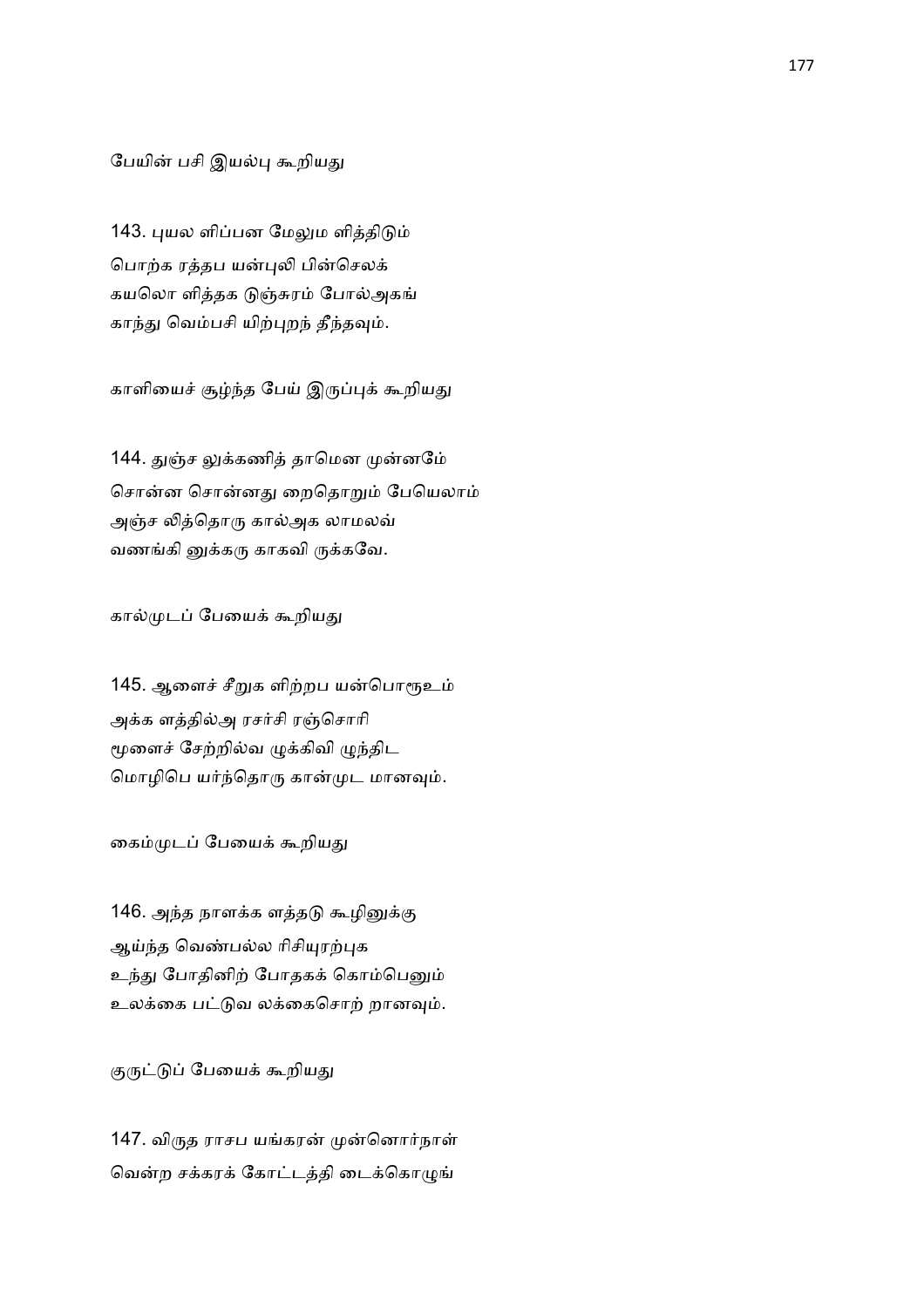குருதி யுங்குட ருங்கலந்து அட்டவெங் கூழ்தெ றித்தொரு கண்குரு டானவும்.

ஊமைப்பேயைக் கூறியது

148. வண்டல் பாய்பொன்னி நாடனை வாழ்த்திமா மதுரை வெங்களத் தேமது ரிக்கஅட் டுண்ட கூழொடு நாவுஞ்சு ருண்டுபுக்கு உள்வி ழுந்தற ஊமைக ளானவும்

செவிட்டுப் பேயைக் கூறியது

149. ஆனை சாயவ டுபரி ஒன்றுகைத்து ஐம்ப டைப்பரு வத்துஅப யன்பொருஞ் சேனை வீரர்நின் றார்த்திடும் ஆர்ப்பினில் திமிரி வெங்களத் திற்செவி டானவும்.

குறட் பேயைக் கூறியது

150. பண்டு தென்னவர் சாயஅ தற்குமுன் பணிசெய் பூதக ணங்கள னைத்தையுங் கொண்டு வந்தபேய் கூடிய போதில்அக் குமரி மாதர்பெ றக்குற ளானவும்.

கூன் பேயைக் கூறியது

151. பரக்கு போதக்க டாரம ழித்தநாள் பாய்ந்த செம்புன லாடியும் நீந்தியும் குரக்கு வாதம்பி டித்தவி தத்தினில் குடிய டங்கலுங் கூன்முது கானவும்.

திறந்த விரற்பேயைக் கூறியது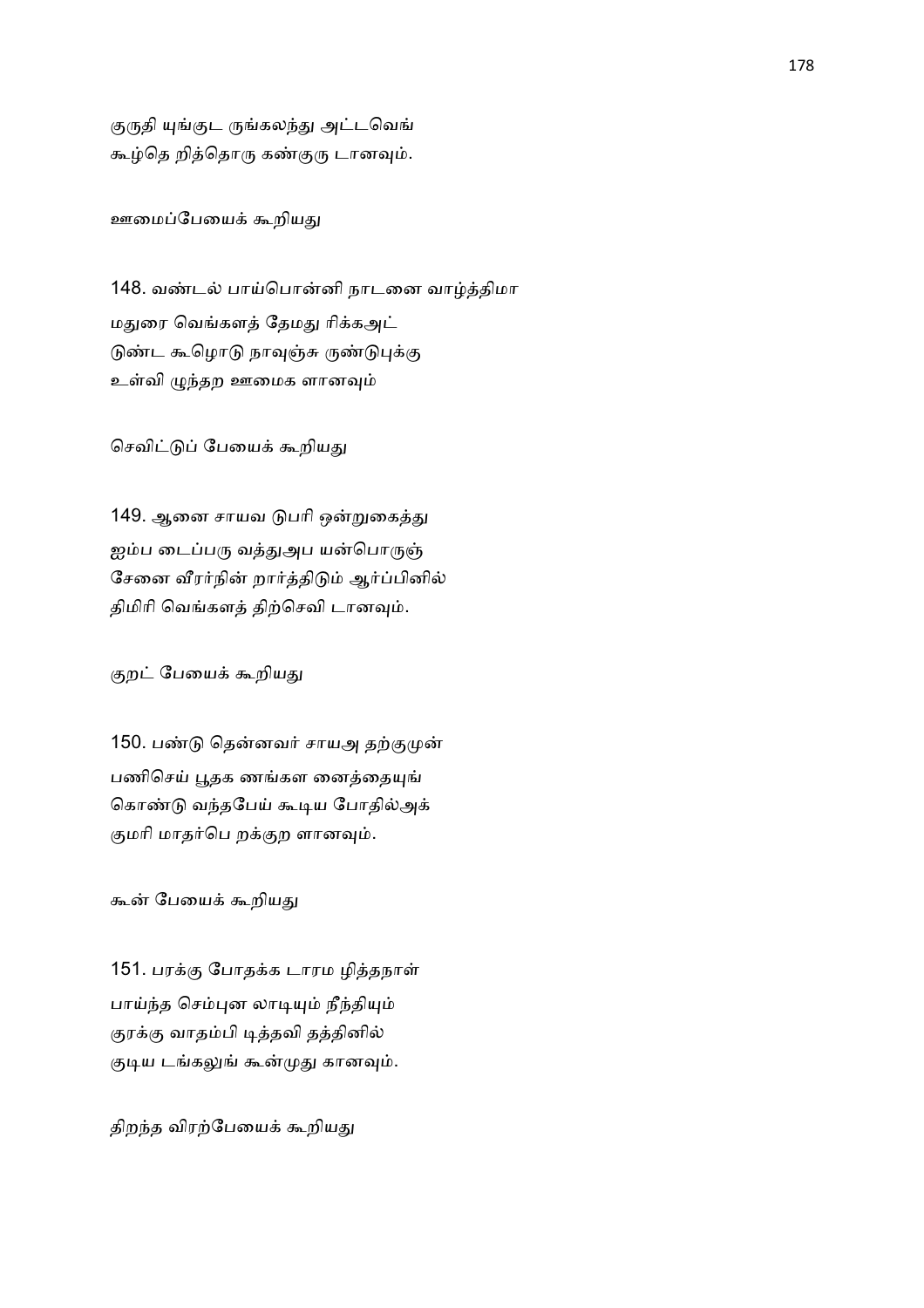152. சிங்க ளத்தொடு தென்மது ராபுரி செற்ற கொற்றவன் வெற்றிகொள் காலையே வெங்க ளத்தில் அடுமடைப் பேய்க்குலம் வேலை புக்குவி ரல்கள் திறந்தவும்

-------------

# 7. இந்திர சாலம் (153-177)

காளியின் கட்டில்

153. இவ்வண்ணத்த இருதிறமுந் தொழுதிருப்ப எலும்பின்மிசைக் குடர்மென் கச்சிற் செவ்வண்ணக் குருதிதோய் சிறுபூதத் தீபக்கால் கட்டி லிட்டே.

கட்டில் மேல் அணை

154. பிணமெத்தை யஞ்சடுக்கிப் பேயணையை முறித்திட்டும் தூய வெள்ளை நிணமெத்தை விரித்துயர்ந்த நிலாத்திகழும் பஞ்சசய னத்தின் மேலே.

காளியின் இருப்பு

155. கெடாதபடி கெடுஞ்செழியர் கெடும்பொழுதின் இடும்பிண்டி பாலம் ஏந்தி இடாகினிகள் இருமருங்கும் ஈச்சோப்பிப் பணிமாற இருந்த போழ்தின்.

நெடும்பேய் செய்தி கூறியது

156. அடல்நாக வெலும்பெடுத்து நரம்பிற் கட்டி அடித்தடியும் பிடித்துஅமரின் மடிந்த வீரர் குடர்சூடி நிணச்சட்டை யிட்டு நின்ற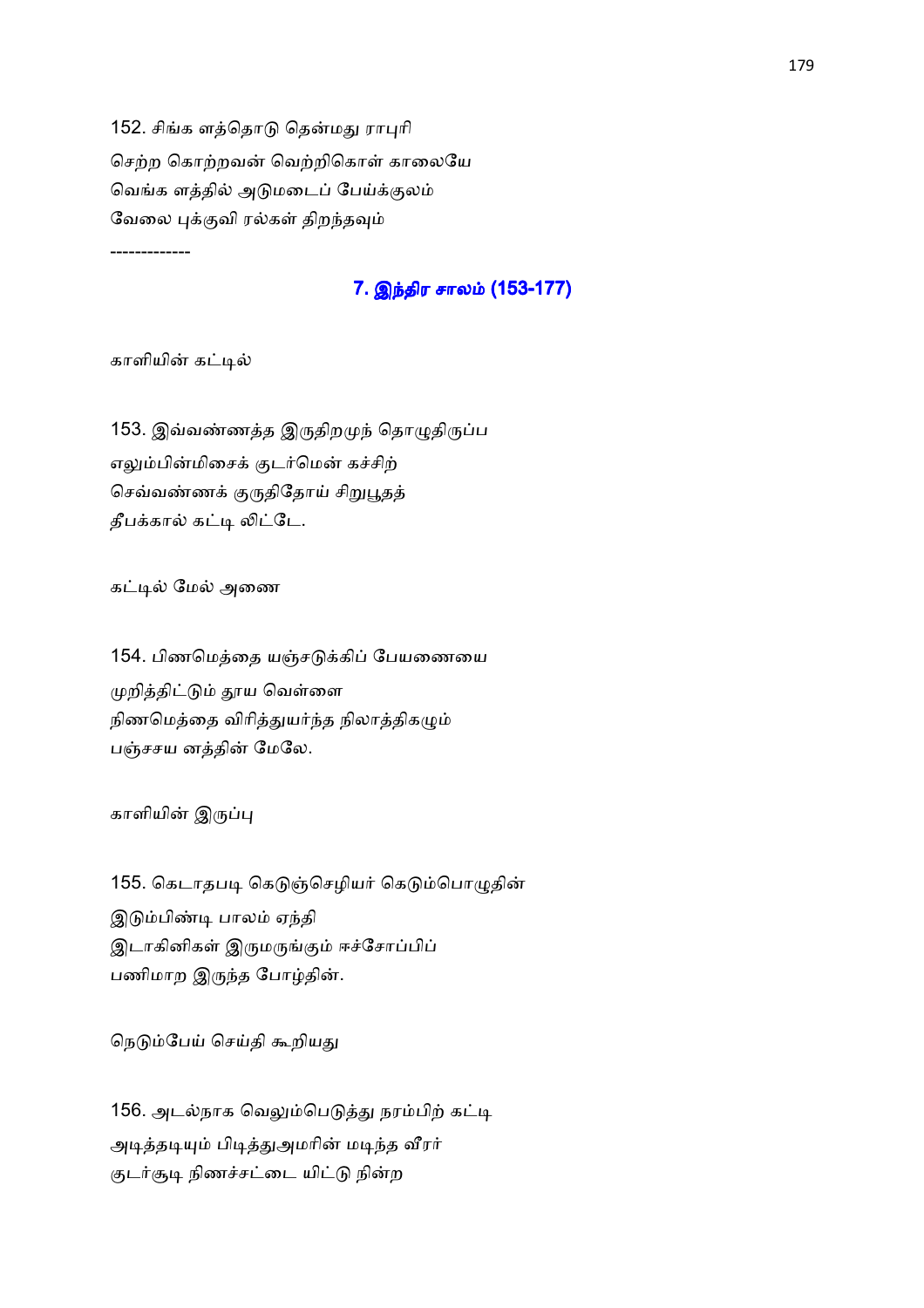கோயில்நா யகிநெடும்பேய் கும்பிட்டு ஆங்கே.

நெடும்பேய் காளிக்குக் கூறல்

157. சுரகுருவின் தூதாகி யமன்பாற் செல்வோன் துணித்துவைத்த சிரம்அன்று தின்றபேயைச் சிரம்அரிய வதற்குறவாய் ஒளித்துப் போந்த் சிலபேயைத் திருவுள்ளத் தறிதி யன்றே.

ஒரு முதுபேயின் வருகை கூறியது

158. அப்பேயி னொருமுதுபேய் வந்து நின்றிங்கு அடியேனை விண்ணப்பஞ் செய்க என்றது இப்பேய்இங் கொருதீங்குஞ் செய்த தில்லை என்கொலோ திருவுள்ளம் என்னக் கேட்டே.

முதுபேய் காளி திருமுன் அணுகியது கூறியது

159. அழைக்க வென்றலும் அழைக்க வந்தணுகி அஞ்சி யஞ்சிஉன தாணையின் பிழைக்க வந்தனம்பொ றுத்தெ மக்கருள்செய் பெண்ண ணங்கெனவ ணங்கவே.

முதுபேய்க்குக் காளி மொழிந்தது கூறியது

160. அருத்தி யிற்பிழைநி னைத்த கூளியை அறுத்த வன்தலைய வன்பெறப் பொருத்தி அப்பிழைபொ றுத்த னம்பிழை பொறாத தில்லையினி யென்னவே.

முதுபேய் மொழிந்தது கூறியது

161. உய்ந்து போயினம்உ வந்தெ மக்கருள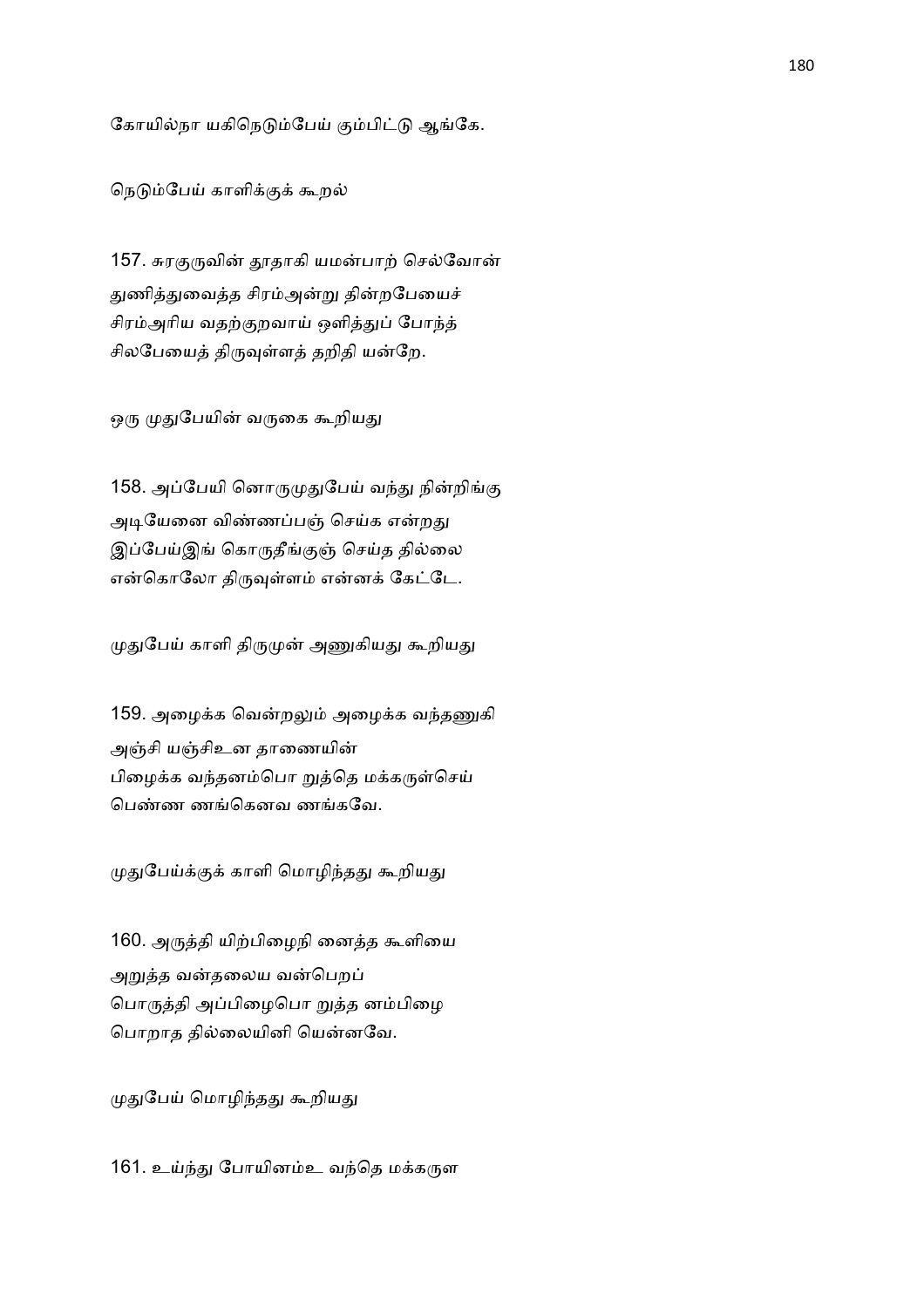ஒன்றோ டொப்பனவொ ராயிரம் இந்திர சாலமுள கற்று வந்தனென் இருந்து காணெனஇ றைஞ்சியே.

துதிக்கை, யானைத் தலைகளான இந்திரசாலம் கூறியது

162. ஏற நின்னிருதி ருக்கண் வைத்தருள்செய் இக்கை யிற்சிலது திக்கைபார் மாறி யிக்கையில்அ மைக்க மற்றவை மதக்க ரித்தலைகள் ஆனபார்.

யானைத் தலையுடன் குறையுடலும் காட்டிய இந்திரசாலம் கூறியது

163. இக்க ரித்தலையிடன் வாயி னின்று உதிர நீர்குடித்து உருமி டித்தெனக் கொக்க ரித்து அலகை சுற்ற மற்றிவை குறைத்த லைப்பிணம்மி தப்பபார்.

முதுபேய் பரணிகாட்டத் தொடங்கியது கூறியது

164. அடக்கம் அன்றிதுகி டக்க எம்முடைய அம்மை வாழ்கஎன வெம்மைபார!் கடக்கம் அன்றபயன் வென்று வென்றிகொள் களப்பெ ரும்பரணி இன்றுபார்.

குதிரை, வீரர் ,யானைப்போர் காட்டிய இந்திரசாலம் கூறியது

165. துஞ்சி வீழ்துரக ராசி பார்! உடல் துணிந்து வீழ்குறைது டிப்பபார்! அஞ்சி யோடுமத யானை பார்உதிர ஆறு மோடுவன நூறுபார்.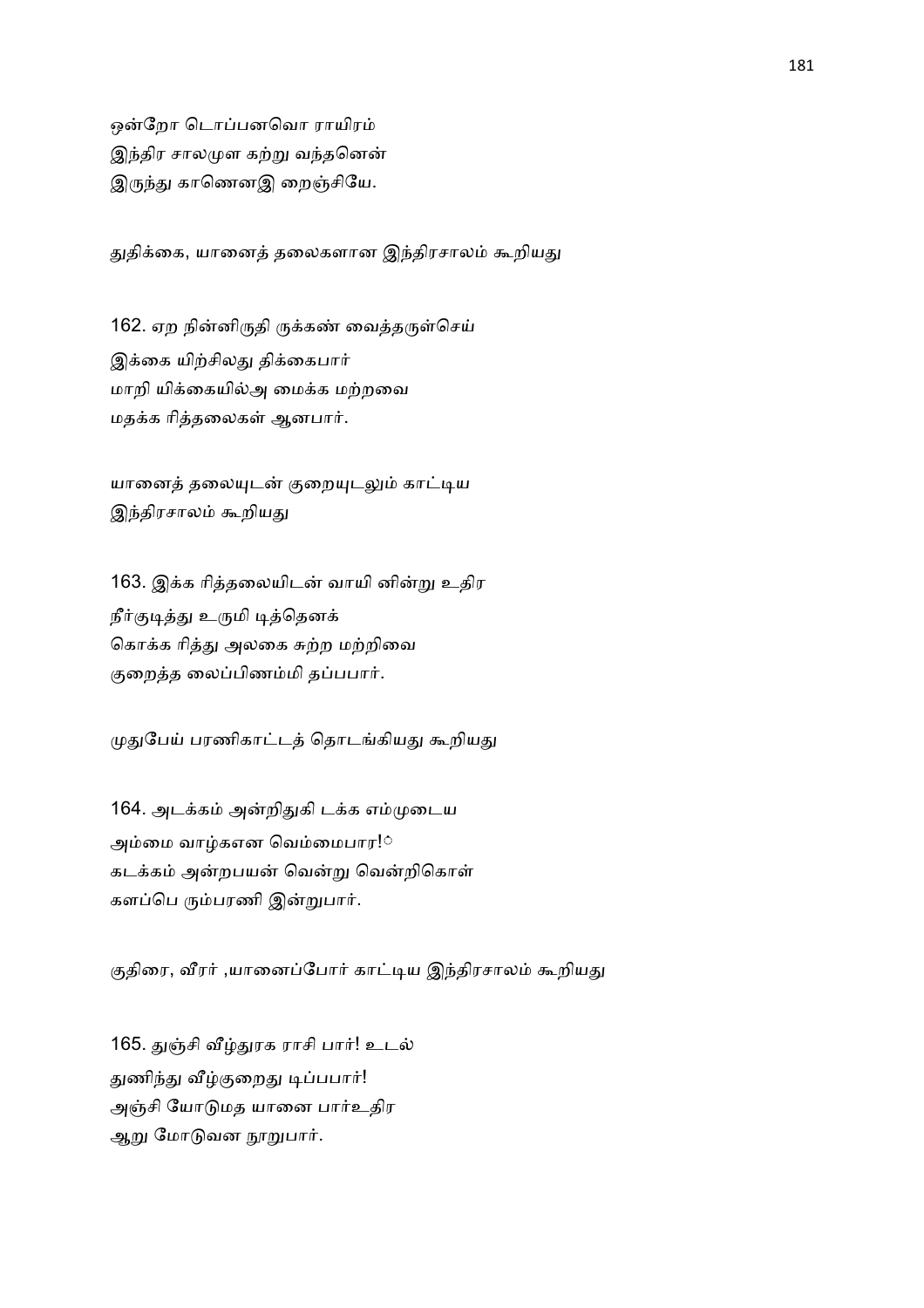குருதி வெள்ளம் காட்டிய இந்திரசாலம் கூறியது

166. அற்ற தோளிவைஅ லைப்ப பார்! உவை யறாத நீள்குடர்மி தப்பபார் இற்ற தாள்நரியி ழுப்பபார்! அடி யிழுக்கு மூளையில்வ ழுக்கல்பார்!

நிணக்களம் காட்டிய இந்திரசாலம் கூறியது

167. நிணங்கள் பார்! நிணம ணங்க னிந்தன நிலங்கள் பார்! நிலம்அ டங்கலும் பிணங்கள் பார்! இவைகி டக்க நம்முடைய பேய லாதசில பேய்கள் பார்!

இந்திரசாலம் கண்ட பேய்நிலை கூறியது

168. என்ற போதில் இவை மெய்யெ னாஉட னிருந்த பேய்பதறி ஒன்றன் மேல் ஒன்று கான்முறிய மேல்வி ழுந்தடிசில்் உண்ண எண்ணிவெறு மண்ணின்மேல்

## இதுவும் அது

169. விழுந்துகொ ழுங்குரு தீப்புனல் என்று வெறுங்கைமு கந்துமுகந்து எழுந்துவி ழுந்தசை யென்றுநி லத்தை இருந்துது ழாவிடுமே.

## இதுவும் அது

170. சுற்றநி ணத்துகில் பெற்றனம் என்று சுலாவுவெ றுங்கையவே அற்றகு றை த்தலை யென்றுவி சும்பை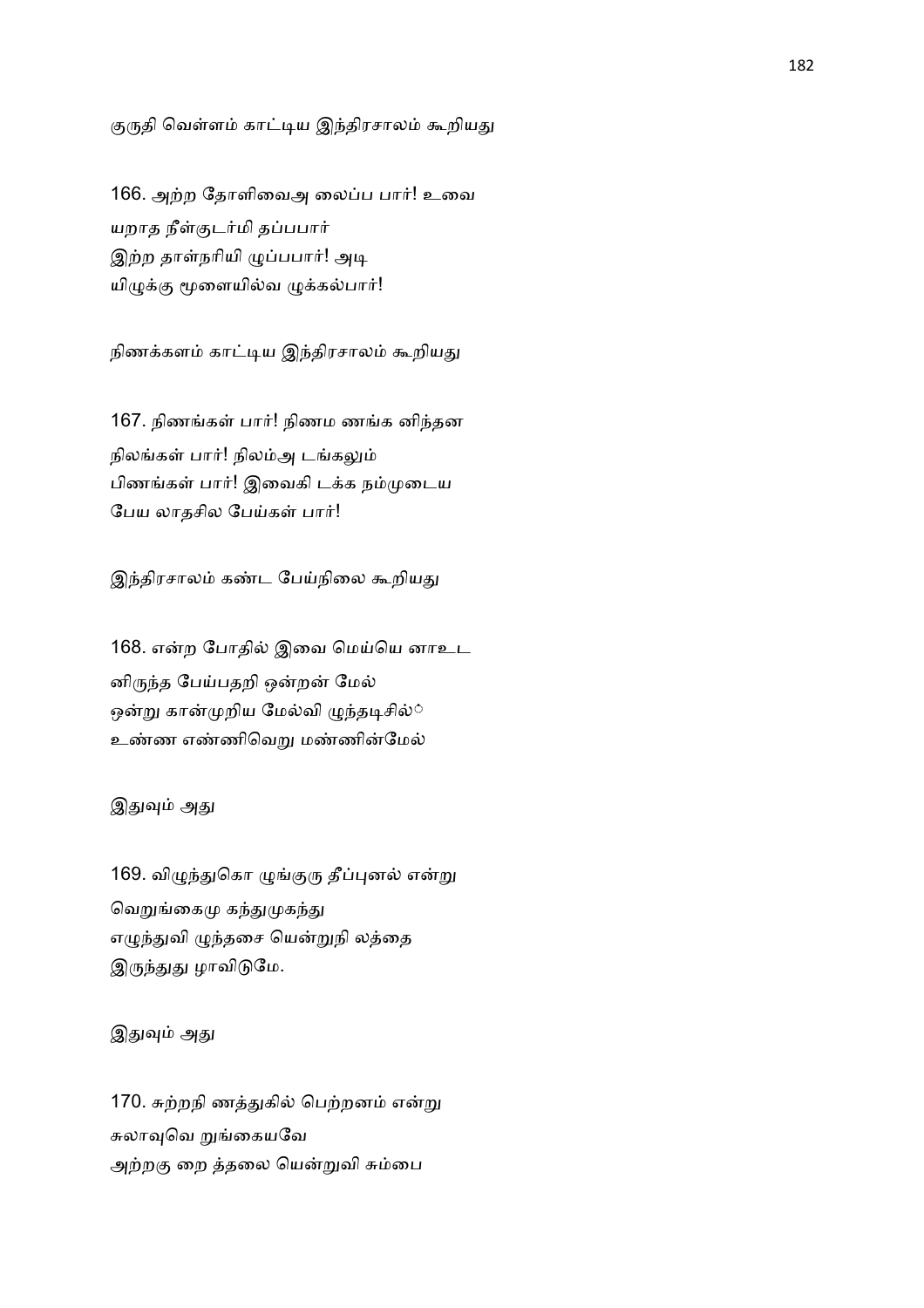அதுக்குமெ யிற்றினவே.

இதுவும் அது

171. கயிற்றுறி யொப்பதொர் பேய்வறி தேஉடல் கௌவின தொக்கவிரைந்து எயிற்றைய துக்கிநி லத்திடை பேய்கள் இரைத்தன மேல்விழவே.

அப்பேய்நிலை கண்ட யோகினி இயல்பு கூறியது

172. முறம்பல போலந கங்கண்மு றிந்து முகஞ்சித றாமுதுகுந் திறம்பிவி லாவிற யோகினி மாதர் சிரித்துவி லாஇறவே.

பேய்கள் இந்திரசாலத்தை நிறுத்த மொழிந்தது கூறியது

173. அக்கணம் ஆளும்அ ணங்கினை வந்தனை செய்துக ணங்களெலாம் இக்கண மாளும்இ னித்தவிர் விச்சை் எனக்கைவி திர்த்தலுமே.

முதுபேய் காளியிடம் மொழிந்தது கூறியது

174. கொற்றவர்கோன் வாளபயன் அறிய வாழுங் குவலயத்தோர் கலையனைத்துங் கூற ஆங்கே கற்றுவந்தார் கற்ற அவன் காணு மாபோல் கடைபோகக் கண்டருள்என் கல்வி யென்றே.

இந்திரசாலம் நிறுத்தியது கூறியது

175. வணங்குதலும் கணங்களெலாம் மாயப் பாவி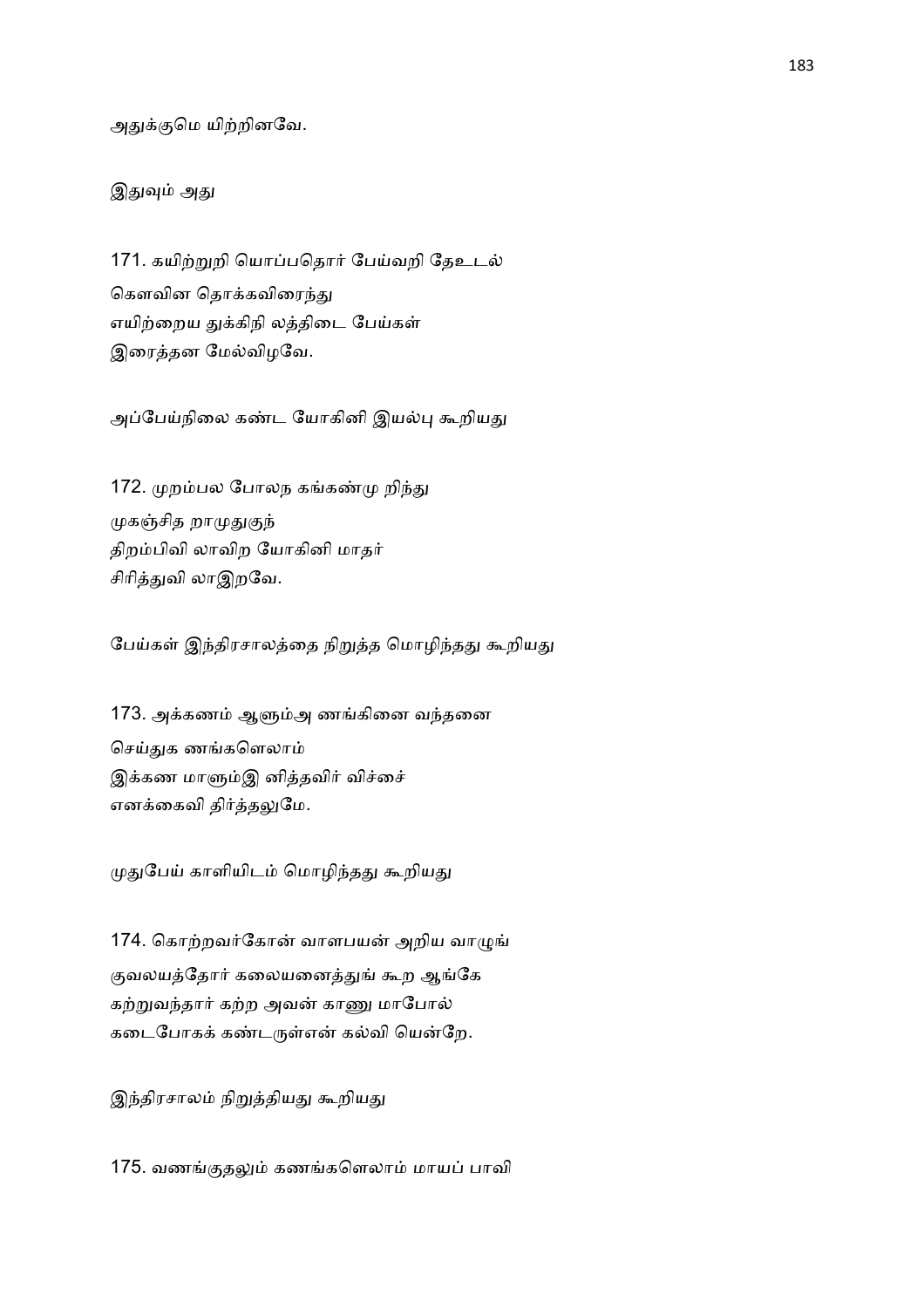மடுத்தெம்மை மறுசூடு சுடுவை யாகில் அணங்கரசின் ஆணைஎன வணங்கும் இப்போது அவைதவிர்எங் கிவைகற்றா யென்ன ஆங்கே.

முதுபேய் வரலாறு கூறியது

176. நின்முனிவும் சுரகுருவின் முனிவும்அஞ்சி நிலையரிதென்று இமகிரிபுக் கிருந்தேற்கு ஔவை தன்முனிவு மவன்முனிவுந் தவிர்க என்று சாதனமந் திரவிச்சை பலவுந் தந்தே.

இதுவும் அது

177. உன்னுடைய பழவடியா ரடியாள் தெய்வ உருத்திரயோ கினியென்பாள் உனக்கு நன்மை இன்னமுள கிடைப்பனஇங் கிருக்க என்ன யானிருந்தேன் சிலகாலம் இருந்த நாளில். --------------

# 8. இராச பாரம்பரியம் (178-211)

கரிகாலன் இமயத்தில் புலிக்குறி பொறித்தது கூறியது

178. செண்டு கொண்டுகரி காலனொரு காலின் இமயச் சிமய மால்வரைதி ரித்தருளிமீள அதனைப் பண்டு நின்றபடி நிற்கஇது வென்று முதுகில் பாய்பு லிக்குறிபொறித்து அதும றித்தபொழுதே.

நாரதர், கரிகாலனை அணுகி மொழிந்தது கூறியது

179. கால மும்மையுமு ணர்ந்தருளு நார தனெனும் கடவுள் வேதமுனி வந்துகடல் சூழ்பு வியில்நின் போலு மன்னருள ரல்லர் என வாசி புகலாப் புகல்வ தொன்றுளது கேளரச என்று புகல்வான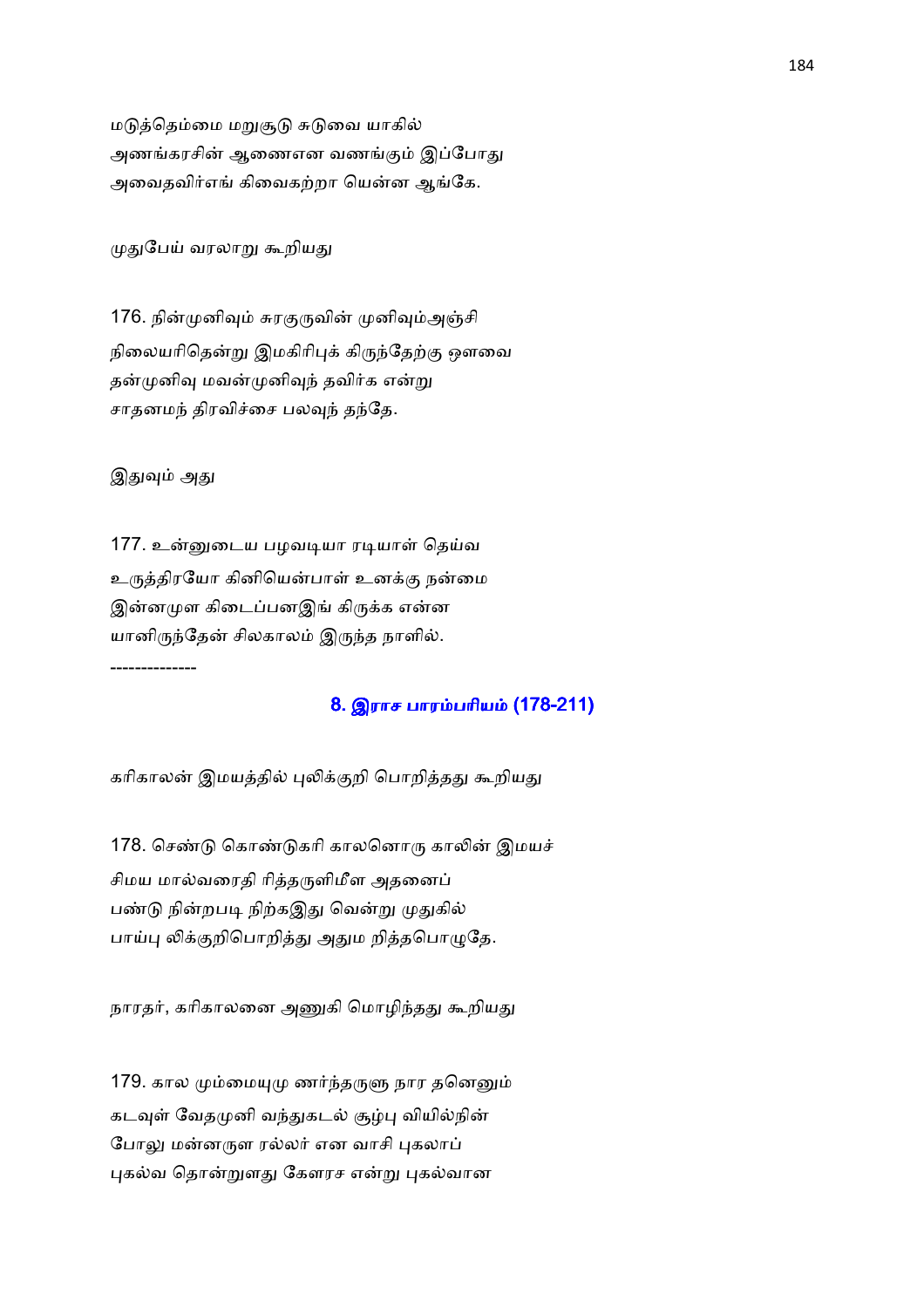## இதுவும் அது

180. பண்டு பாரதமெ னுங்கதைப ராச ரன்மகன் கர வெங்கரிமு கன்பரும ருப்பை யொருகைக் கொண்டு மேருசிக ரத்தொருபு றத்தி லெழுதிக் குவல யம்பெறுத வப்பயனு ரைப்ப வரிதால்.

நாரதர், இராசபாரம்பரியம் கூறத்தொடங்கியது கூறியது

181. பாரதத்தினுள வாகியப வித்ர கதையெம் பரம னற்சரிதை மெய்ப்பழைய நான்ம றைகளே நேரதற்கு இதனை நான்மொழிய நீயெழுதி; முன் நெடிய குன்றின்மிசை யேயிசைவ தான கதைகேள்.

மறையின் இயல்பு கூறியது

182. அதன்மு தற்கண்வரு மாதிமுதன் மாய னிவனே அப்ர மேயமெனு மெய்ப்ரியம தாக வுடனே பதமு மிப்பதம்வ குக்கவரு பாத மதுவும் பாத மான சில பார்புகழ வந்த வவையும்.

### இதுவும் அது

183. அந்த முட்படவி ருக்குமவ்வி ருக்கின் வழியே ஆகி வந்ததவ்வ ருக்கமும் வருக்க முழுதும் வந்த வட்டகமும் ஒட்டரிய சங்கி தைகளும் வாய்மை வேதியர்க டாம்விதியெ னும்வ கையுமே.

திருமாலே அபயனாவனென்பது கூறியது

184. கமல யோனிமுத லாகவருமுங்கண் மரபிற்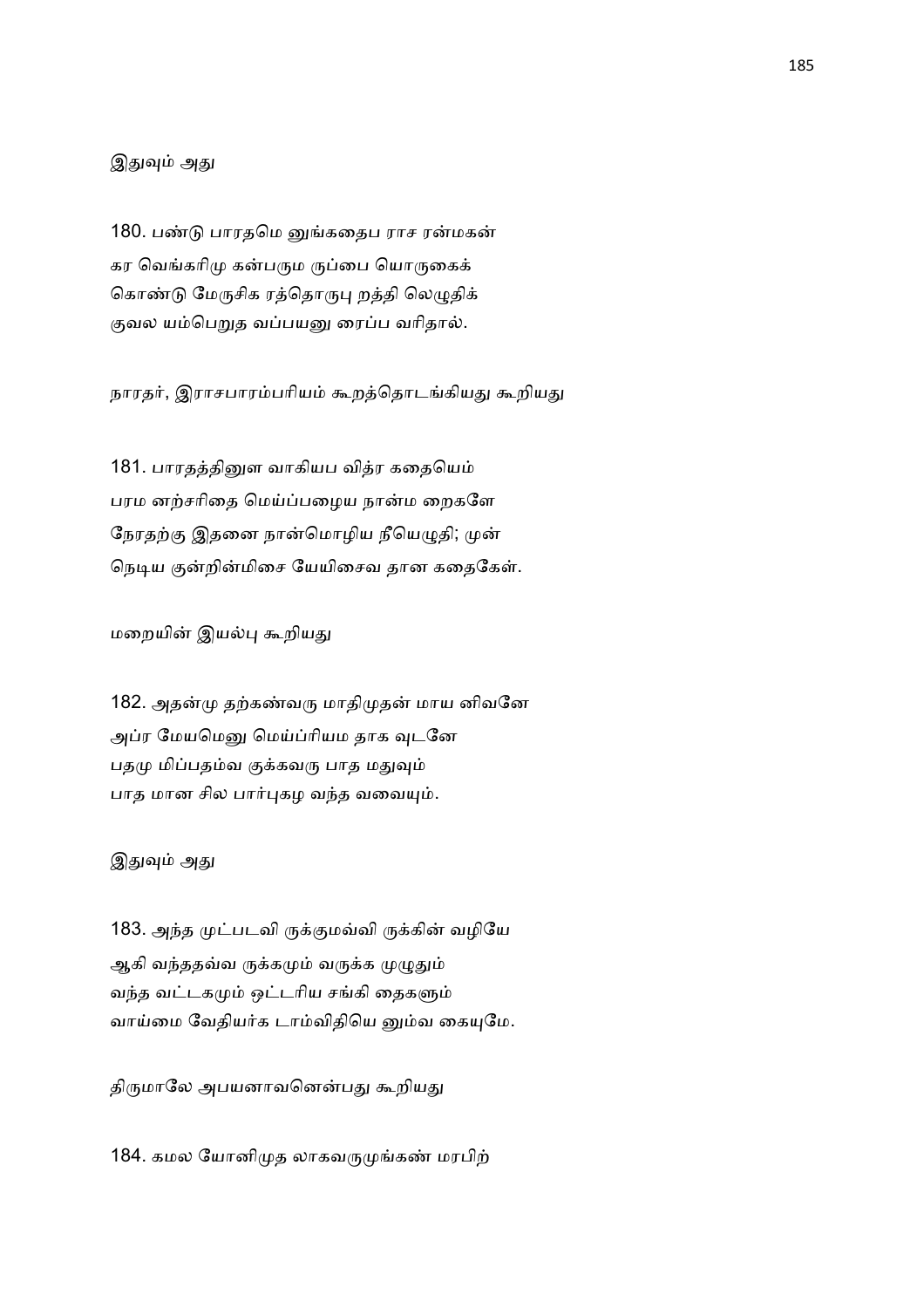காவன் மன்னவர்க ளாகிவரு கின்ற முறையால் அமல வேதமிது காணும்இதி லார ணநிலத்து அமல னேயபய னாகஅறி கென்ற ருளியே.

நாரதர், இராசபாரம்பரியம் கூறிச்சென்றது கூறியது

185. அரணி வேள்வியில கப்படும கண்ட வுருவாய் அரவ ணைத்துயிலு மாதிமு தலாக அபயன் தரணி காவலள வுஞ்செலமொ ழிந்து முனிவன் தானெ முந்தருள மாமுனிமொ ழிந்த படியே.

திருமால், நான்முகன், மரீசி, காசிபன், ஞாயிறு வழிமுறை கூறியது

186. ஆதி மால்அமல நாபிகம லத்து அயனுதித்து அயன்ம ரீசியெனு மண்ணலைய ளித்த பரிசும் காதல் கூர்தரும ரீசிமக னாகி வளரும் காசி பன்கதிர் அருக்கனைய ளித்த பரிசும்

மனு, இக்குவாகு சிறப்புக் கூறியது

187. அவ்வ ருக்கன்மக னாகிமனு மேதி னிபுரந்து அரிய காதலனை ஆவினது கன்று நிகரென்று எவ்வ ருக்கமும்வி யப்பமுறை செய்த பரிசும், இக்கு வாகுஇவன் மைந்தனென வந்த பரிசும்.

ககுத்தன் சிறப்புக் கூறியது

188. இக்கு வாகுவின்ம கன்புதல்வ னான உரவோன் இகலு வோன் இகலு ரஞ்செய்துபு ரந்த ரனெனும் சக்கு வாயிரமு டைக்களிறு வாகனமெனத் தானி ருந்துபொரு தானவரை வென்ற சயமும்.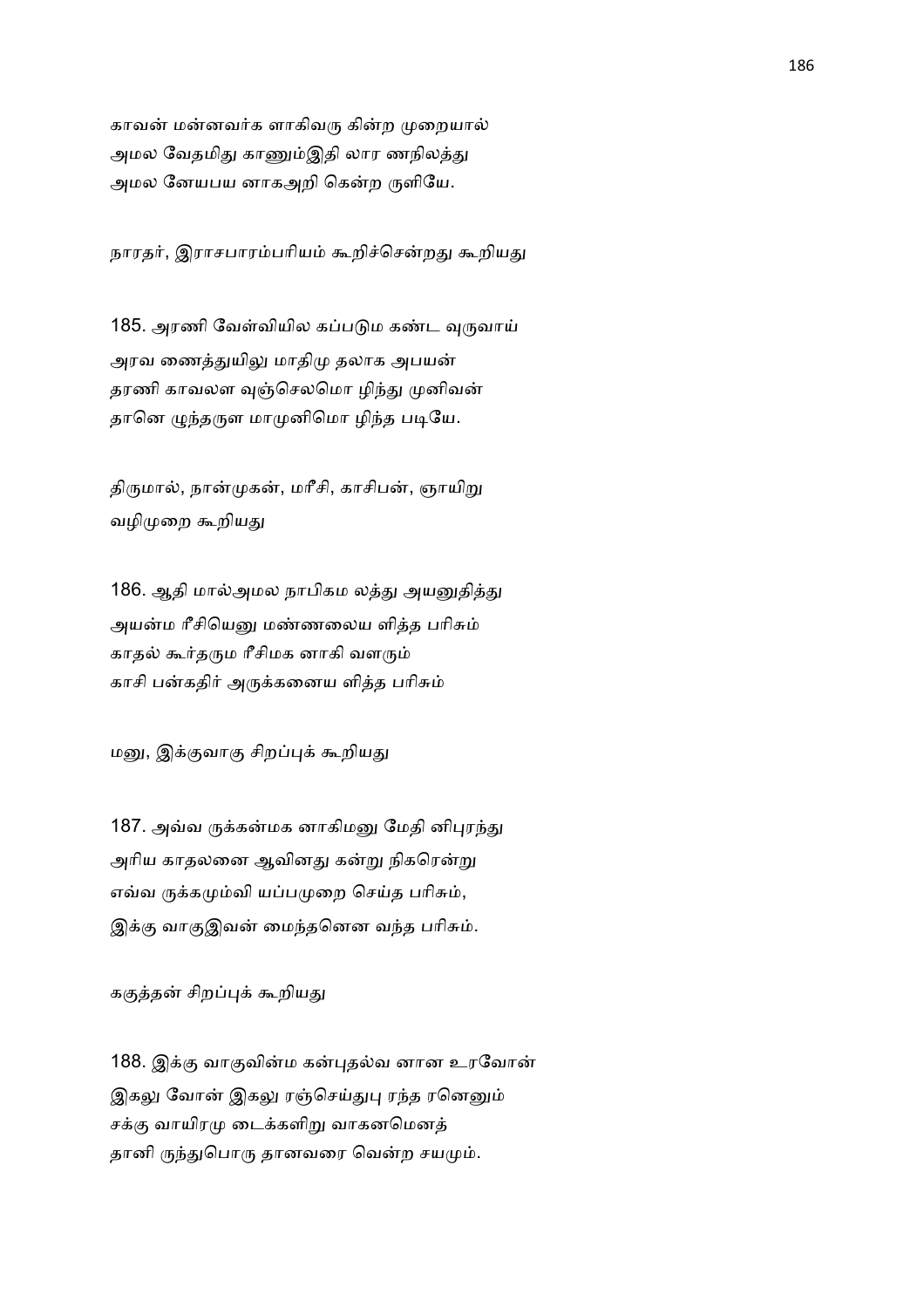மாந்தாதா, முசுகுந்தன் சிறப்புக் கூறியது

189. ஒருது றைப்புனல்சி னப்புலியும் மானுமுடனே உண்ண வைத்தவுர வோனுலகில் வைத்த அருளும் பொருது றைத்தலைபு குந்துமுசு குந்தன் இமையோர் புரம டங்கலும ரண்செய்துபு ரந்த புகழும்.

பிருதுலாட்சன், சிபிச் சிறப்புக் கூறியது

190. கடல்க லக்கவெழு மின்னமுது தன்னை யொருவன் கடவுள் வானவர்க ளுண்ண அருள் செய்தகதையும் உடல்க லக்கறஅ ரிந்துதசை யிட்டும் ஒருவன் ஒருது லைப்புறவொடு ஒக்கநிறை புக்க புகழும்.

சுராதிராசன், இராசகேசரி, பரகேசரி சிறப்புக் கூறியது

191. சுராதி ராசன்முத லாகவரு சோழன் முனநாள் சோழ மண்டல மமைத்தபிற கேழுலகையும் இராச கேசரிபு ரந்துபர கேச ரிகளாம் இருவ ராணைபுலி யாணையென நின்ற புகழும்.

கிள்ளிவளவன், கவேரன் இராசேந்திரமிருத்யுசித்துசிறப்புக் கூறியது

192. கால னுக்கிதுவ ழுத்கெனவு ரைத்த வவனும் காவி ரிப்புனல்கொ ணர்ந்தவவ னும்பு வனியின் மேல னைத்துயிரும் வீவதிலை யாக நமன்மேல் வென்றி கொண்டவனு மென்றிவர்கள் கொண்டவிறலும்.

சித்திரன், சமுத்திரசித்து பஞ்சபன் முதலியோர்சிறப்புக் கூறியது

193. புலியெ னக்கொடியி லிந்திரனை வைத்த வவனும்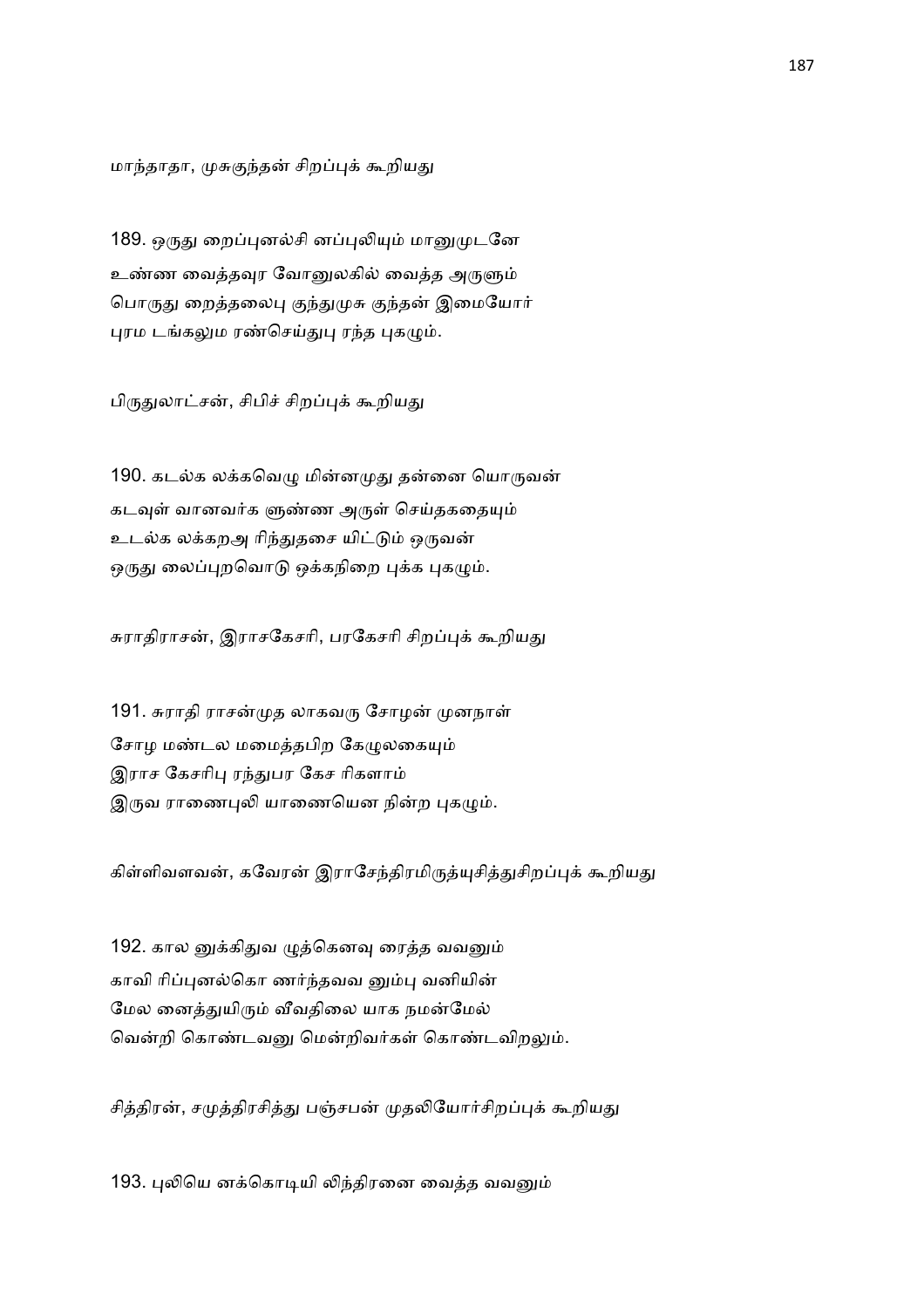புணரி யொன்றினிடை யொன்றுபுக விட்டவவனும் வலியி னிற்குருதி உண்கெனவ ளித்த வவனும் வாத ராசனைவ லிந்துபணி கொண்ட வவனும்

தூங்கெயில் எறிந்தோன், உபரிசரன் முதலியோர்சிறப்புக் கூறியது

194 தூங்கு மூன்றெயி லெறிந்தவவ னுந்தி ரண்மணிச் சுடர்வி மானமது வான்மிசையு யர்த்த வவனும் தாங்கள் பாரதமு டிப்பளவுநின்று தருமன் தன்க டற்படைத னக்குதவி செய்த வவனும்.

கிள்ளிவளவன், செங்கணான் சிறப்புக் கூறியது

195. தளவ ழிக்குநகை வேல்விழிபி லத்தின் வழியே தனிந டந்துரகர் தங்கண்மணி கொண்ட வவனும் களவ ழிக்கவிதை பொய்கையுரை செய்ய உதியன் கால்வ ழித்தளையை வெட்டியர சிட்ட வவனும்.

கரிகாலன், சேரபாண்டியர்களை வென்றது கூறியது

196. என்று மற்றவர்கள் தங்கள்சரி தங்கள் பலவும் எமுதி மீளஇதன் மேல்வமுதி சேரன் மடியத் தன்த னிக்களிற ணைந்தருளி வீர மகள்தன் தனத டங்களொடு தன்புயம ணைந்த பரிசும்.

கரிகாலன், பிரதாபருத்திரன் கண்கொண்டது கூறியது

197. தொழுது மன்னரே கரைசெய் பொன்னியில் தொடர வந்திலா முகரி யைப்படத்து எழுது கென்றுகண் டிதுமி கைக்கணென்று இங்க ழிக்கவே அங்க ழிந்ததும்,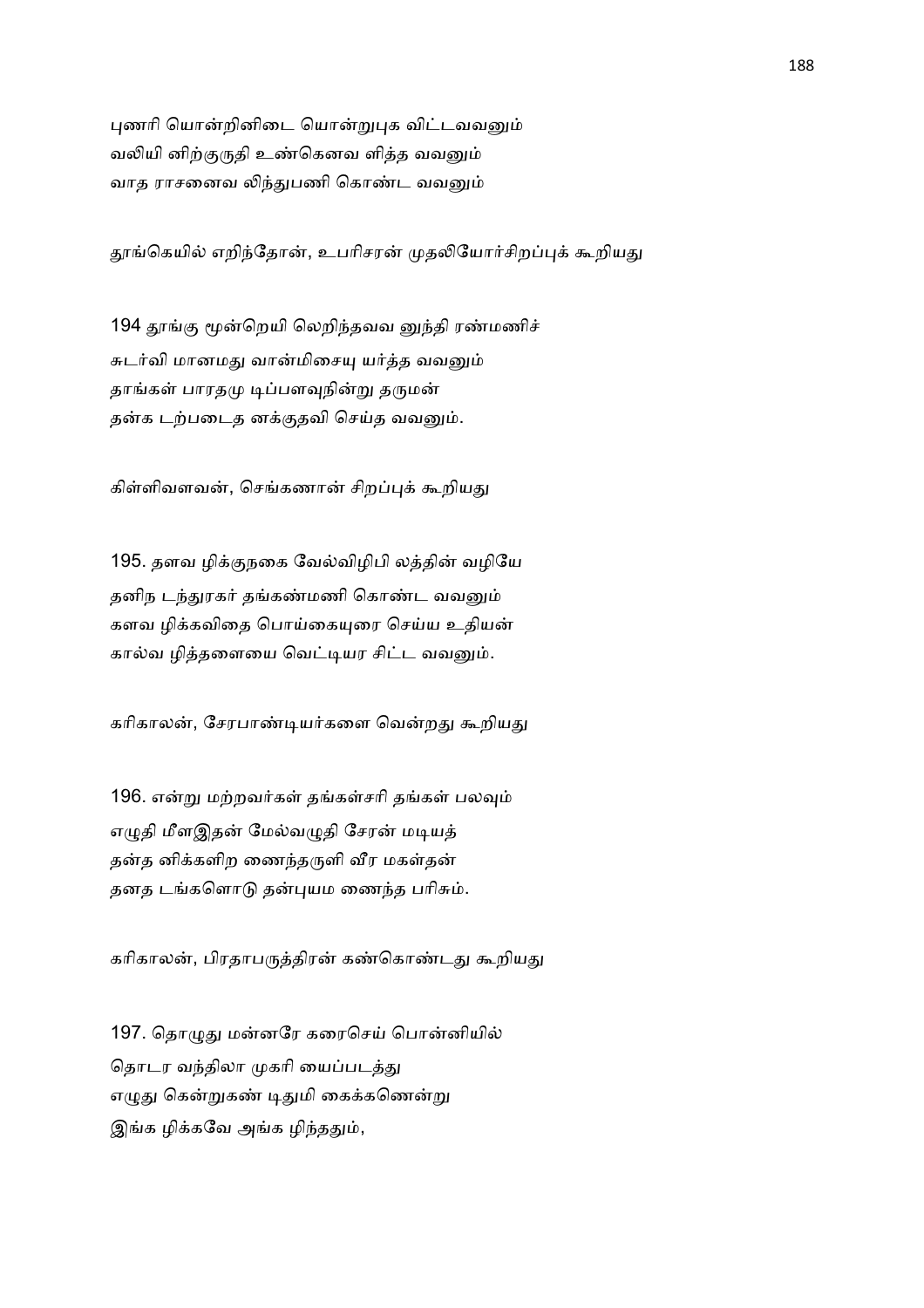கரிகாலன், பட்டினப்பாலை கொண்டது கூறியது

198 தத்து நீர்வரால் குருமி வென்றதுந் தழுவு செந்தமிழ்ப் பரிசில் வாணர்பொன் பத்தொ டாறுநூ றாயி ரம்பெறப் பண்டு பட்டினப் பாலை கொண்டதும்,

கரிகாலன், சேர பாண்டியரை மானக்கேடு செய்தது கூறியது

199 ஒருவர் முன்னோர்நாள் தந்து பின்செலா உதியர் மன்னரே மதுரை மன்னரென்று இருவர் தம்மையும் கிழிகள் சுற்று வித்து எரிவி விளக்குவைத்து இகல்வி ளைத்ததும்.

பராந்தகன் சிறப்புக் கூறியது

200. வேழ மொன்றுகைத்து ஆலி விண்ணின்வாய் விசைய டங்கவும் அசைய வென்றதும் ஈழ முந்தமிழ்க் கூட லுஞ்சிதைந்து இகல் கடந்தோர் இசை பரந்ததும்,

இராசராசசோழன் சிறப்புக் கூறியது

201. சதய நாள்விழா உதியர் மண்டலம் தன்னில் வைத்தவன் தனியொர் மாவின்மேல் உதய பானுவொத்து உதகை வென்றகோன் ஒருகை வாரணம் பலக வர்ந்ததும்,

இராசேந்திர சோழன் சிறப்புக் கூறியது

202. களிறு கங்கைநீ ருண்ண மண்ணையில் காய்சி னத்தொடே கலவு செம்பியன்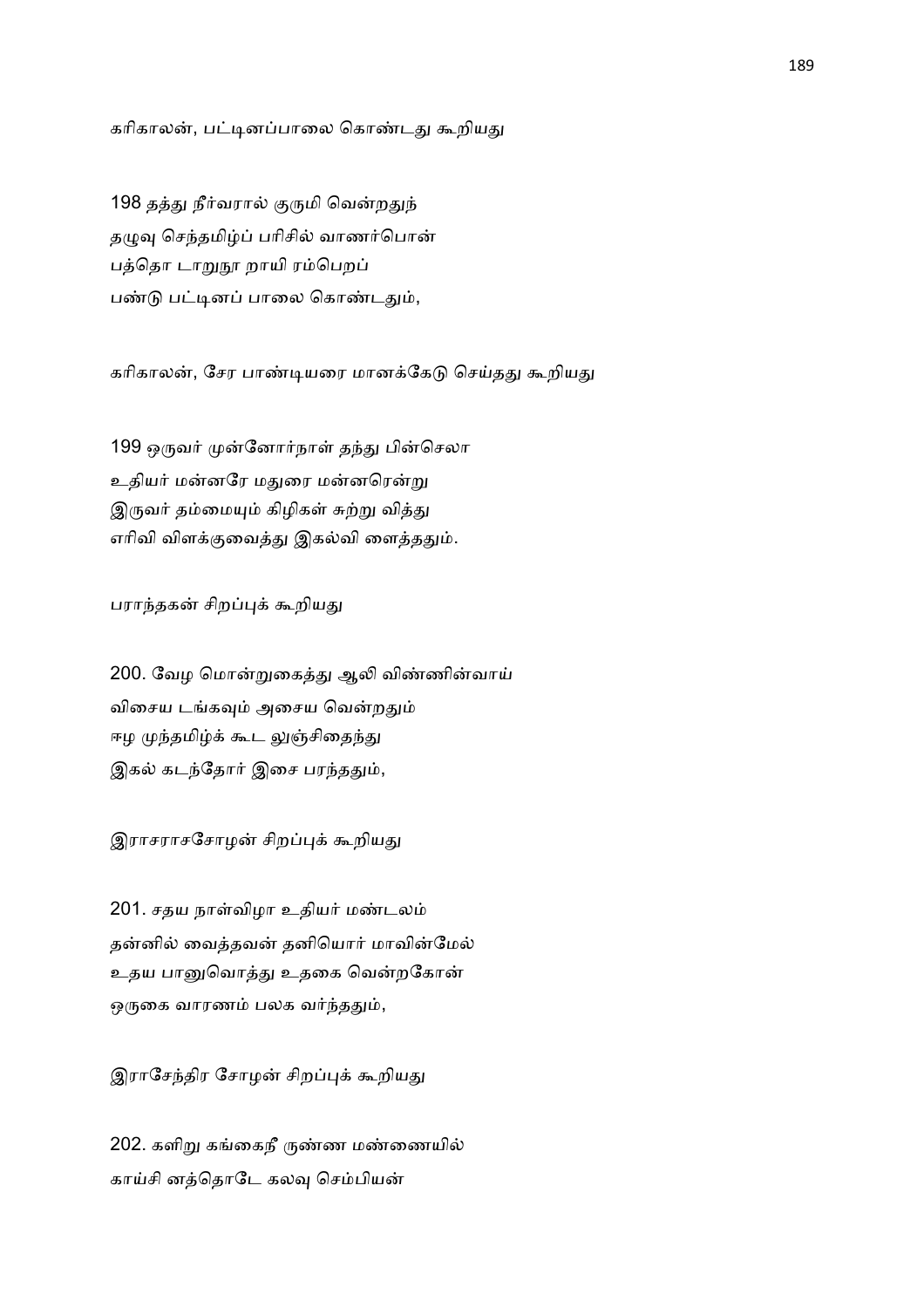குளிறு தெண்டிரைக் குரைக டாரமும் கொண்டு மண்டலம் குடையுள் வைத்ததும்,

இராசாதிராசன் சிறப்புக் கூறியது

203. கம்பி லிச்சயத் தம்ப நட்டதும் கடிய ரண்கொள்கல் யாணர் கட்டறக் கிம்பு ரிப்பணைக் கிரியு கைத்தவன் கிரிக ளெட்டினும் புலிபொ றித்ததும்

இராசேந்திரதேவன் சிறப்புக் கூறியது

204. ஒருக ளிற்றின்மேல் வருக ளிற்றையொத்து உலகு யக்கொளப் பொருது கொப்பையிற் பொருக ளத்திலே முடிக வித்தவன் புவிக விப்பதோர் குடைக வித்ததும்.

இராசமகேந்திரன் சிறப்புக் கூறியது

205. பனுவலுக்கு முதலாய வேத நான்கில் பண்டுரைத்த நெறிபுதுக்கிப் பழையர் தங்கண் மனுவி னுக்கு மும்மடி நான் மடியாஞ் சோழன் மதிக்குடைக்கீ ழறந்தளிர்ப்ப வளர்ந்த வாறும்,

முதற்குலோத்துங்கன் தோற்றம் கூறியது

206. குந்தளரைக் கூடற்சங் கமத்துவென்ற கோனபயன் குவலயங்காத் தளித்த பின்னை இந்தநிலக் குலப்பாவை இவன்பாற் சேர என்ன தவஞ் செய்திருந்தாள் என்னத் தோன்றி.

குலோத்துங்கன் வெற்றிச் சிறப்புக் கூறியது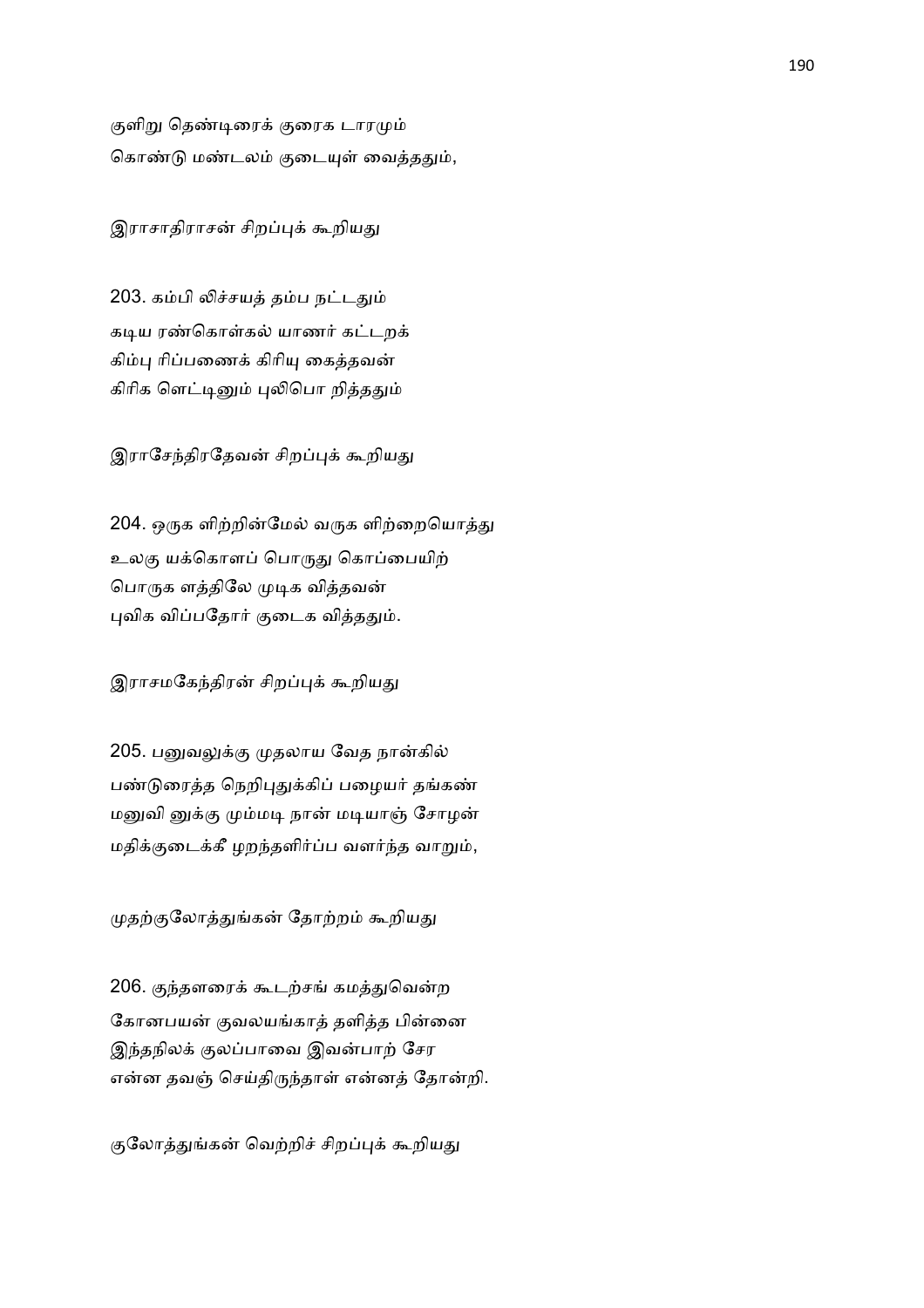207. எவ்வளவு திரிபுவன முளவாய்த் தோன்றும் எவ்வளவு குலமறைக ளுளவாய் நிற்கும் அவ்வளவு திகிரிவரை யளவுஞ் செங்கோல் ஆணைசெல்ல வபயன் காத் தளிக்கு மாறும்.

கரிகாலன் இமயத்தில் எழுதி முடித்தது கூறியது

208. இப்பு றத்திமய மால்வரையின் மார்பி னகலத்து எழுதி னானெழுது தற்கரிய வேத மெழுதி ஒப்பு றத்தனது தொன்மரபு மம்ம ரபின்மேல் உரைசெய் பல்புகழுமொன் றுமொழி யாதபரிசே.

முதுபேய் சொல்லி முடித்ததும் காளி வியந்ததும் கூறியது

209. எழுதி மற்றுரைசெய் தவரவர்கள் செய்பி ழையெலாம் எமர்பொ றுக்கஎன விப்படிமு டித்த இதனைத் தொழுது கற்றனம் எனத்தொழுது சொல்லு மளவில் சோழ வம்சமிது சொன்ன அறிவென்ன வழகோ?

காளி குலோத்துங்கனை நினைந்து மகிழ்தல் கூறியது

210. வையகமாங் குலமடந்தை மன்னபயன் தன்னுடைய மரபு கேட்டே ஐயனையான் பெற்றெடுத்த அப்பொழுதும் இப்பொழுதொத் திருந்த தில்லை.

காளி குலோத்துங்கனைப் புகழ்தல்

--------------

211. உலகையெலாங் கவிக்கின்ற ஒருகவிகைச் சயதுங்கன் மரபு கீர்த்தி அலகையெலாங் காக்கின்ற அம்மைபூ தலங்காப்பான் அவனே யென்ன.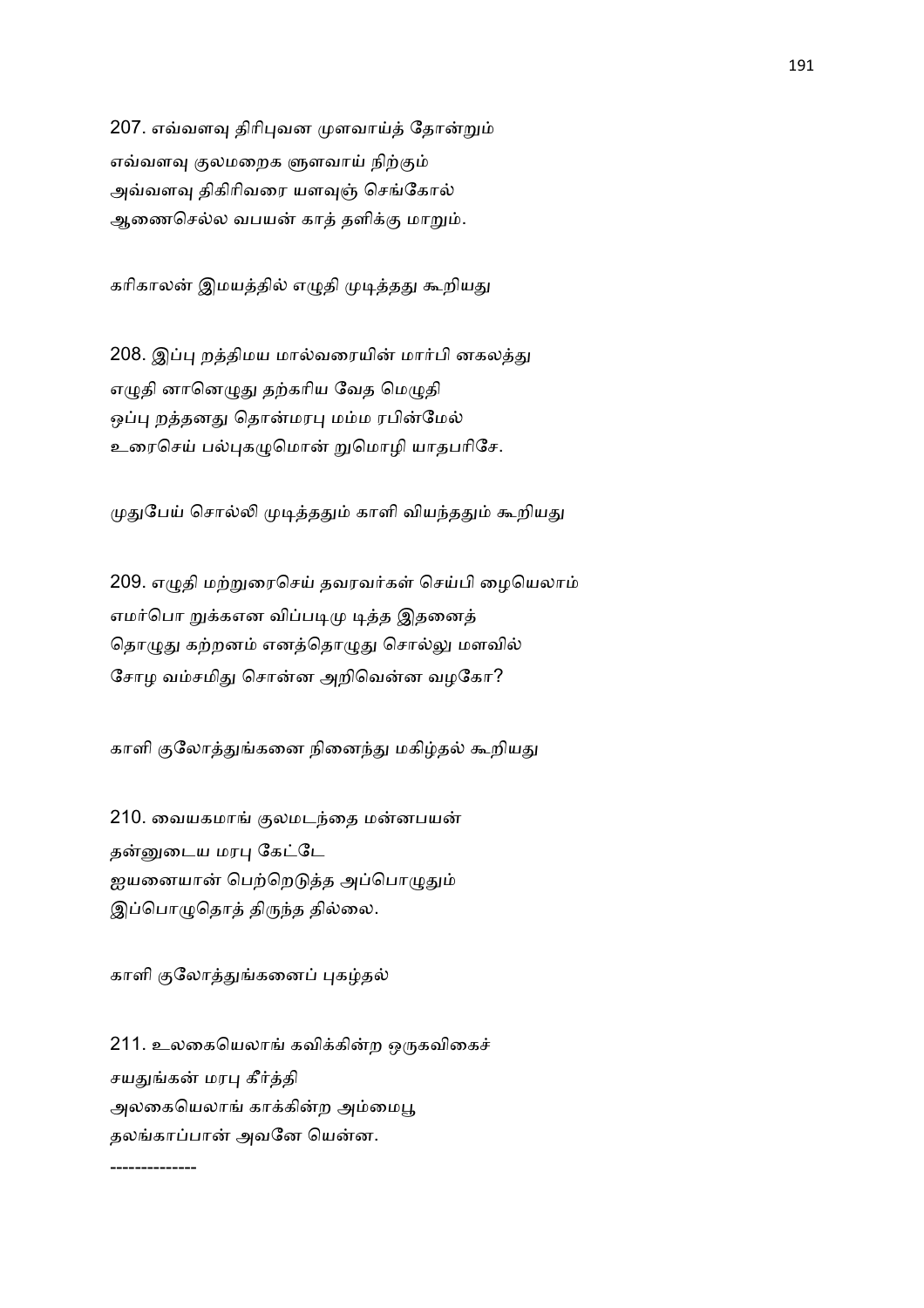## 9. பேய் முறைப்பாடு (212-231)

பேய்கள் காளியிடம் தம் மிகுபசி மொழிந்தது கூறியது

212. ஆறுடைய திருமுடியா னருளுடைய பெருந்தேவி அபயன் காக்கும் பேறுடைய பூதமாப் பிறவாமல் பேய்களாப் பிறந்து கெட்டேம்.

## இதுவும் அது

213. ஆர்காப்பா ரெங்களைநீ யறிந்தருளிக் காப்பதல்லால் அடையப் பாழாம் ஊர்காக்க மதில்வேண்டா உயிர்காத்த உடம்பினைவிட் டோடிப் போதும்.

#### இதுவும் அது

214. ஓய்கின்றேம் ஓய்வுக்கு மினியாற்றேம் ஒருநாளைக் கொருநாள் நாங்கள் தேய்கின்ற படிதேய்ந்து மிடுக்கற்றேம் செற்றாலும் உய்ய மாட்டோம்.

## இதுவும் அது

215 வேகைக்கு விறகானேம் மெலியா நின்றேம் மெலிந்தவுடல் தடிப்பதற்கு விரகும் காணேம் சாகைக்கித் தனையாசை போதும் பாழிற் சாக்காடும் அரிதாகத் தந்து வைத்தாய்.

## இதுவும் அது

216 சாவத்தாற் பெறுதுமோ சதுமுகன்றான்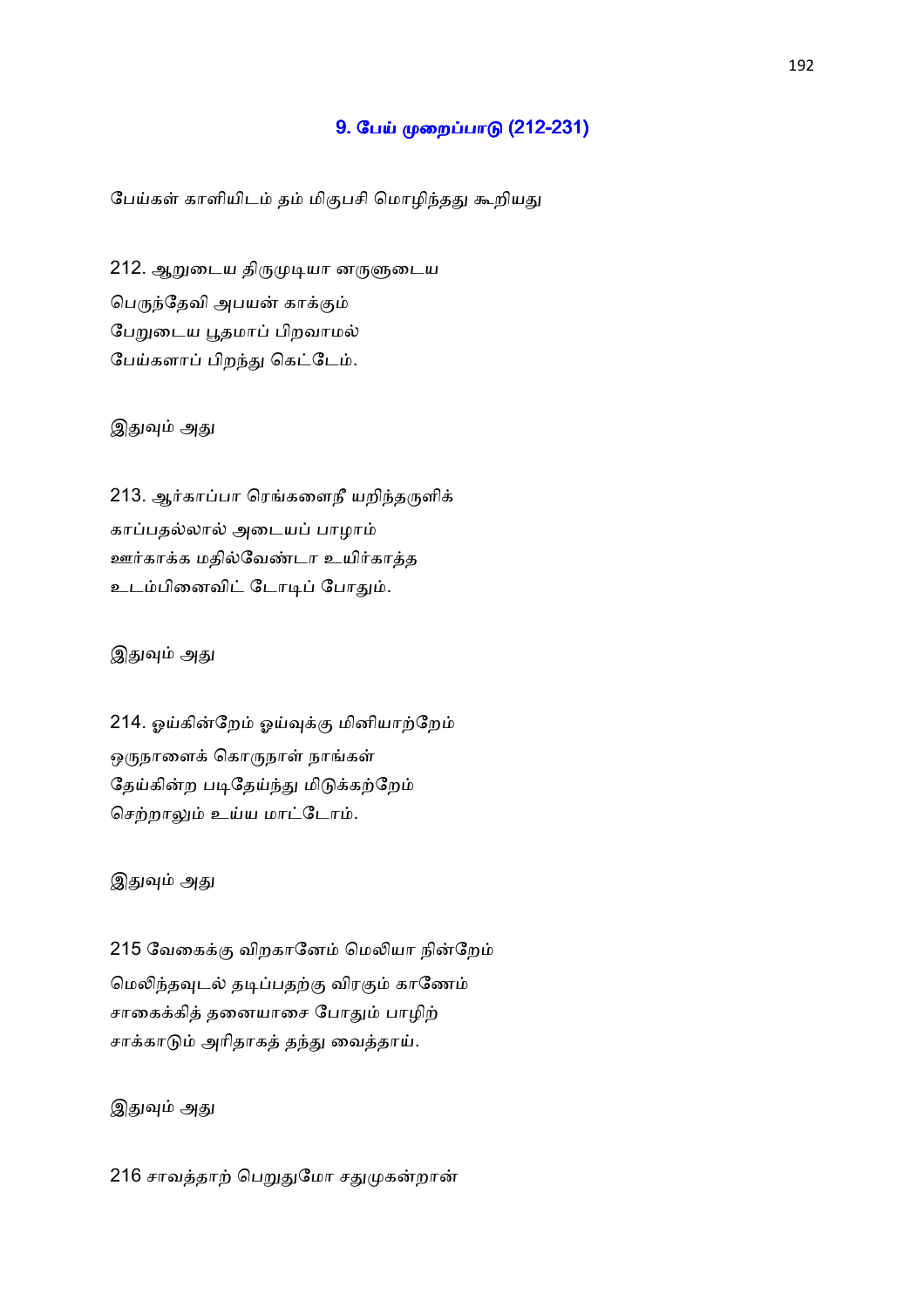கீழ்நாங்கள் மேனாட் செய்த பாவத்தா லெம்வயிற்றிற் பசியைத் வைத்தான் பாவியேம் பசிக்கொன்று இல்லேம்.

# இதுவும் அது

217 பதடிகளாய்க் காற்றடிப்ப நிலைநி லாமற் பறக்கின்றேம் பசிக்கலைந்து பாதி நாக்கும் உதடுகளிற் பாதியுந்தின் றொறுவா யானேம் உனக்கடிமை யடியேமை யோடப் பாராய்.

# இதுவும் அது

218 அகளங்கன் நமக்கிரங்கான் அரசரிடுந் திறைக்கருள்வான் அவன்றன் யானை நிகளம்பூண் டனவடியேம் நெடும்பசியான் அறவுலர்ந்து நெற்றாய் அற்றேம்.

## இதுவும் அது

219 மூக்கருகே வழுநாறி முடைநாறி உதடுகளுந் துடிப்ப வாயை ஈக்கதுவும் குறியாலுய்ந் திருக்கின்றேம் அன்றாகில் இன்றே சாதும்

முதுபேய் கலிங்கத்துக்கண்ட தீநிமித்தம் மொழியத் தொடங்கியது

220. என்றுபல கூளிகள் இரைத்துரைசெய் போதத்து அன்றிமய வெற்பினிடை நின்றுவரும் அப்பேய்.

இதுவும் அது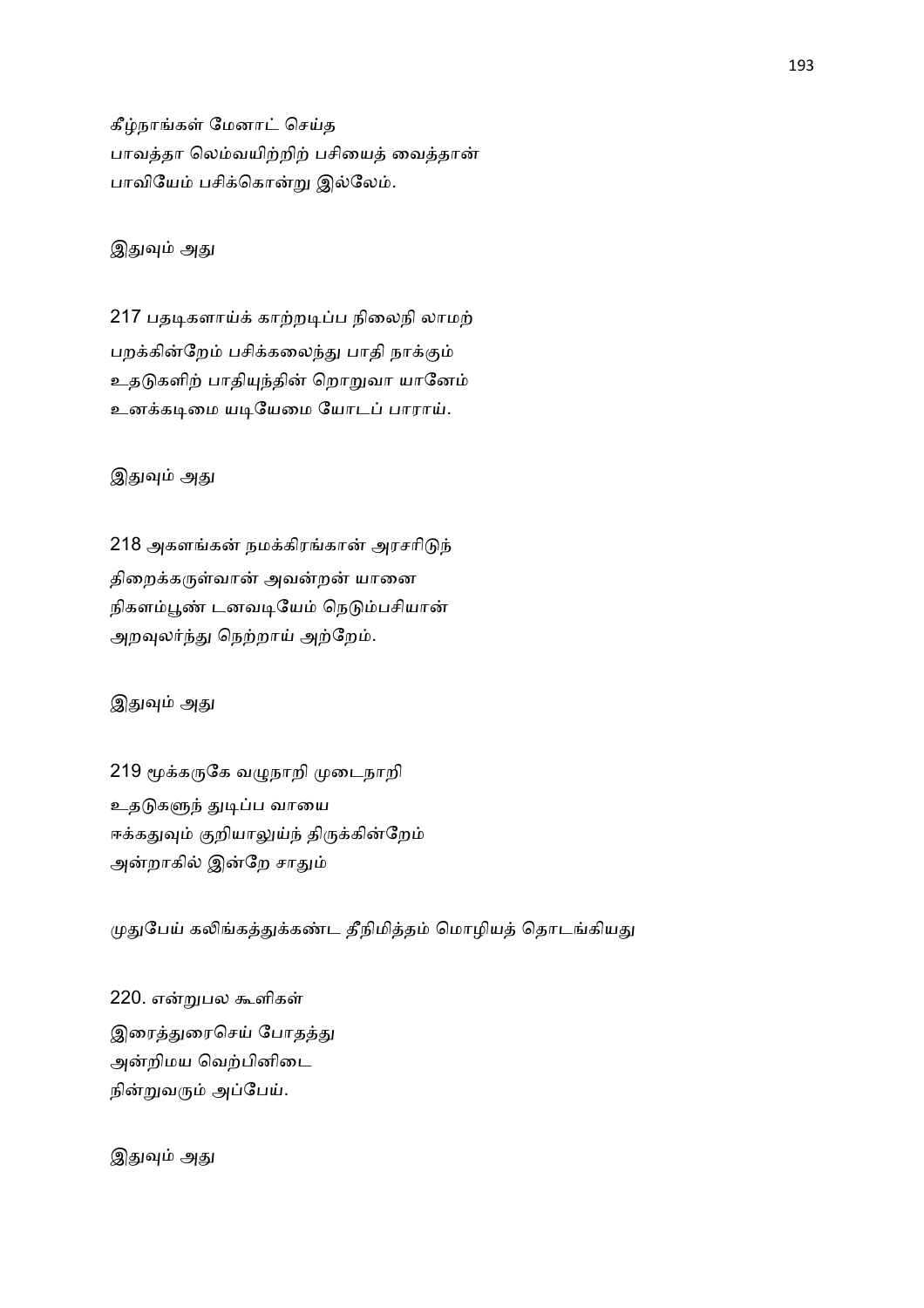221. கைதொழுதி றைஞ்சி அடிப யேன்வடக லிங்கத்து எய்தியவி டத்துள நிமித்தமிவை கேண்மோ.

## இதுவும் அது

222. மதக்கரி மருப்பிற மதம்புலரு மாலோ மடப்பிடி மருட்பெழ மதம்பொழியு மாலோ கதிர்ச்சுடர் விளக்கொளி கறுத்தெரியு மாலோ காலமுகில் செங்குருதி காலவரு மாலோ.

# இதுவும் அது

223 வார்முரசி ருந்துவறி தேஅதிரு மாலோ வந்திரவில் இந்திரவில் வானிலிடு மாலோ ஊர்மனையில் ஊமனெழ ஓரியழு மாலோ ஓமவெரி ஈமவெரி போல்கமழு மாலோ .

# இதுவும் அது

224 பூவிரியு மாலைகள் புலால்கமழு மாலோ பொன்செய்மண மாலைஒளி போயொழியு மாலோ ஓவியமெ லாம்உடல் வியர்ப்பவரு மாலோ ஊறுபுனல் செங்குருதி நாறவரு மாலோ .

கேட்ட காளி மொழியத் தொடங்கியது

225 எனாவுரைமு டித்ததனை என்கொல்விளை வென்றே வினாவுரைத னக்கெதிர் விளம்பின ளணங்கே .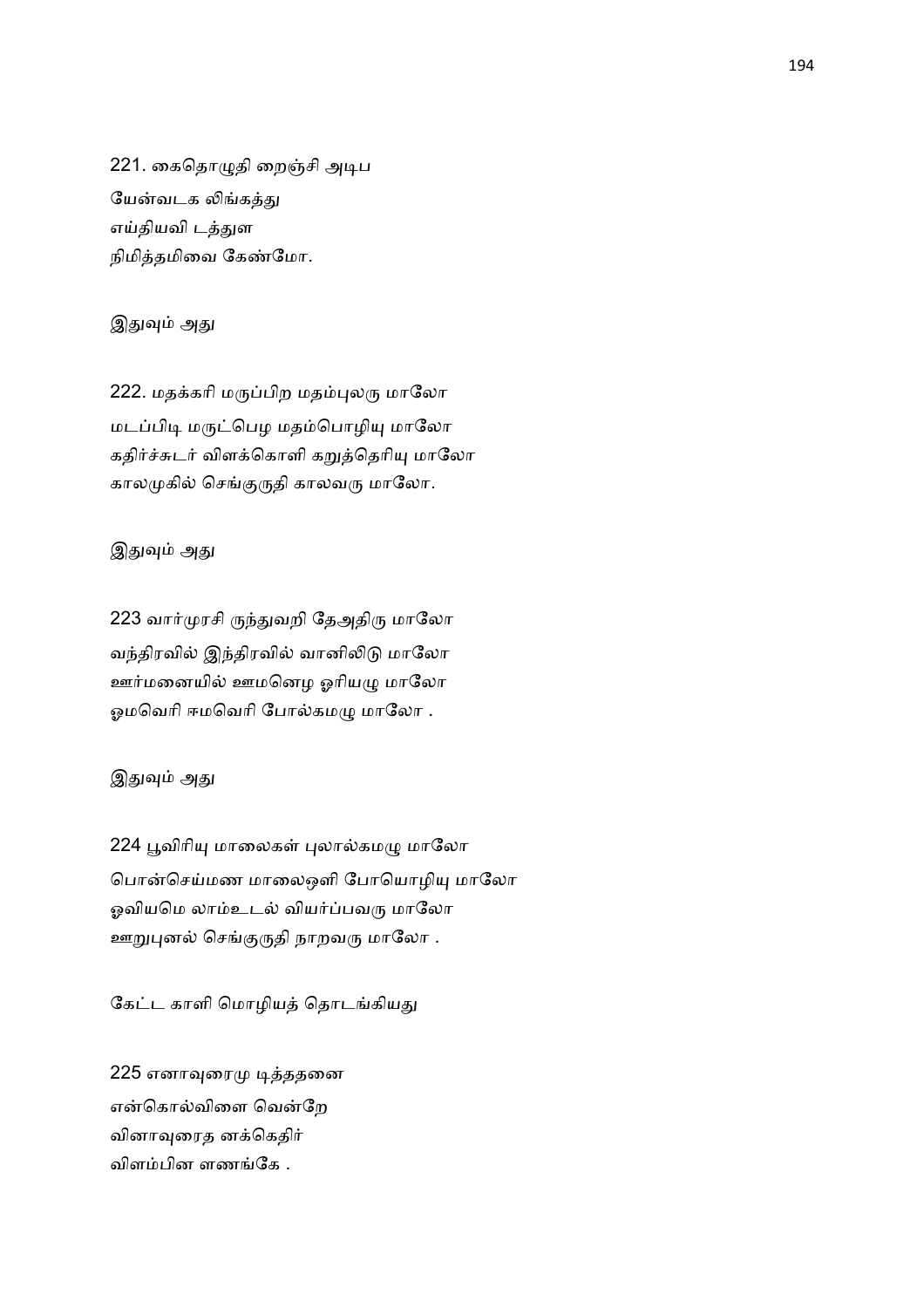## இதுவும் அது

226 உங்கள் குறியும் வடகலிங்கத் துள்ள குறியும் உமக்கழகே நாங்கள் கணிதப் பேய்கூறும் நனவும் சொல்லுவோம்.

#### காளி மொழிந்தது

227 நிருபரணி வென்ற அகளங்கன்மத யானைநிக ளங்களொடு நிற்பன வதற்கு ஒருபரணி யுண்டெனவு ரைத்தன உரைப்படி உமக்கிது கிடைக்கு மெனவே.

பரணி உண்டெனக் கேட்ட பேய்நிலை

228 தடித்தனமெ னத்தலைத டித்தனமெனப்பல தனிப்பனைகு னிப்ப வெனவே நடித்தனந டிப்பவலி யற்றனகொ டிற்றையு நனைத்தனஉ தட்டி னுடனே.

## இதுவும் அது

229 விலக்குகவி லக்குகவி ளைத்தன எனக்களி விளைத்தன இளைத்த னவிலா அலக்குகஅ லக்குகஅ டிக்கடிசி ரித்தன அயர்த்தனப சித்த பசியே.

இதுவும் அது

230 ஆடியிரைத் தெழுகணங்கள் அணங்கேயிக் கலிங்கக்கூழ்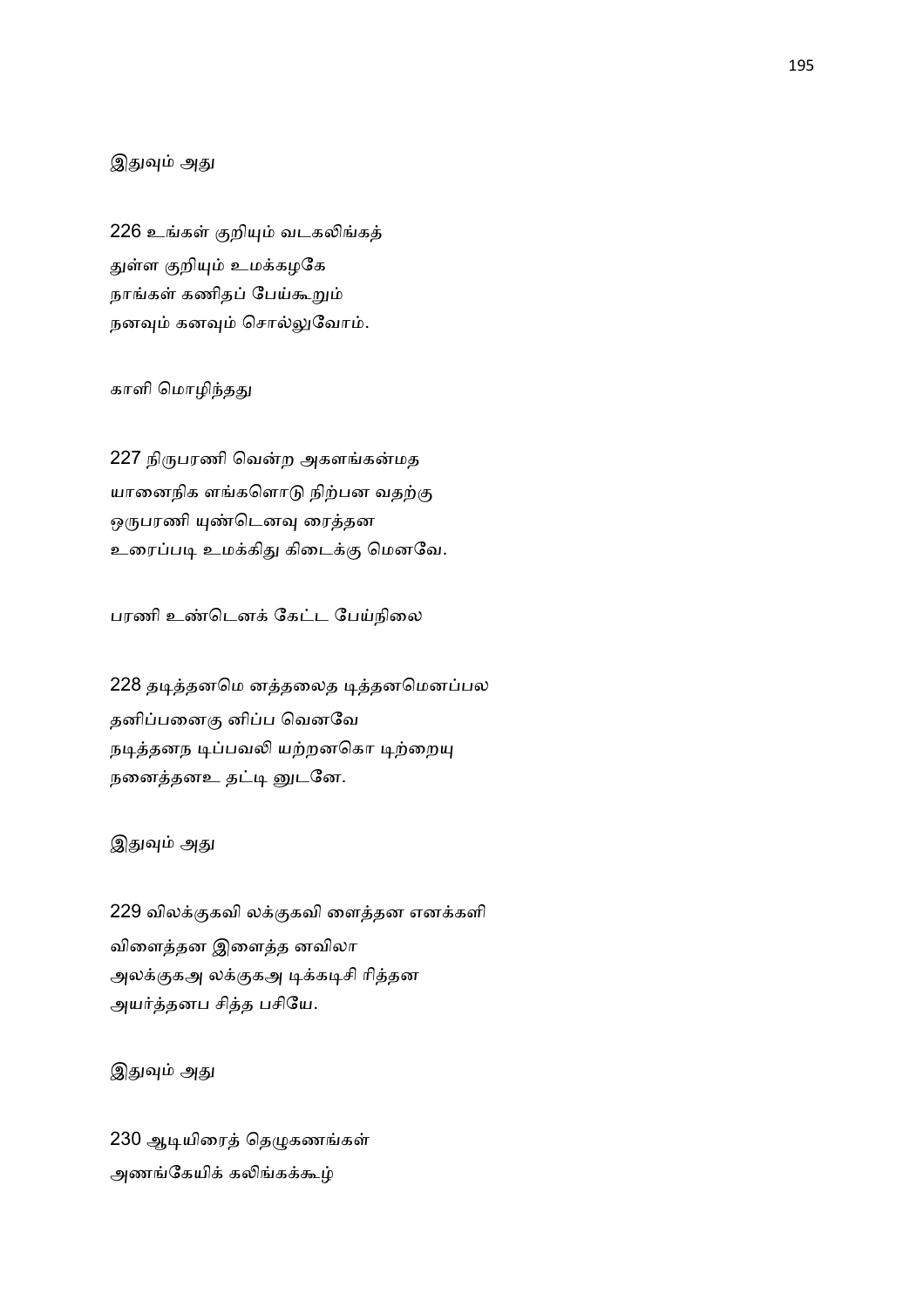கூடியிரைத் துண்டுழியெம் கூடாரப் போதுமோ.

காளி பேய்கட்கு மொழிந்தது

231 போதும்போ தாதெனவே புடைப்படல மிடவேண்டா ஓதஞ்சூ ழிலங்கைப்போர்க்கு ஒட்டிரட்டி கலிங்கப்போர். --------------

### 10. அவதாரம் (232-311)

காளி, பேய்களுக்குத் திருமாலே குலோத்துங்கனாகப் பிறதாெனன ெமாழிதைம

232 அன்றிலங்கை பொருதழித்த அவனே அப் பாரதப்போர் முடித்துப் பின்னை வென்றிலங்கு கதிராழி விசயதரன் எனஉதித்தான் விளம்பக் கேண்மின்!

திருமால் கண்ணனாகப் பிறந்தது

233 தேவரெலாங் குறையிரப்பத் தேவகிதன் திரிவயிற்றில் வசுதே வற்கு மூவுலகுந் தொழநெடுமால் முன்னொருநாள் அவதாரஞ் செய்த பின்னை.

கண்ணன் குலோத்துங்கனாகப் பிறந்தது

234 இருள்முழுது மகற்றும்விது குலத்தோன் தேவி இகல்விளங்கு தபனகுலத் திராச ராசன் அருள் திருவின் திருவயிற்றில் வந்து தோன்றி ஆலிலையி னவதரித்தா னவனே மீள.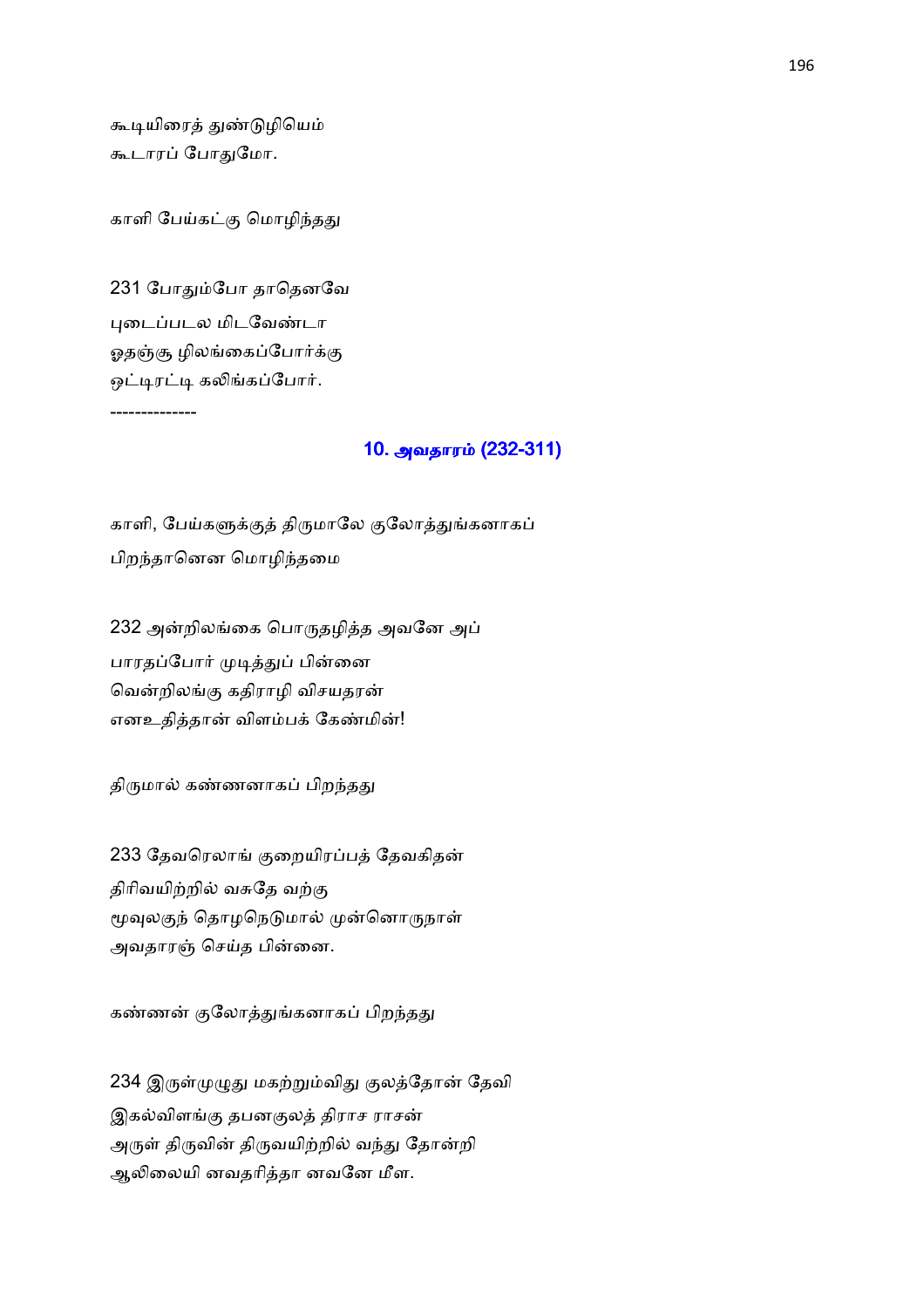குலோத்துங்கன் பிறந்த சிறப்பு

235 வந்தருளி அவதாரஞ் செய்தலுநம் மண்ணுலகும் மறைகள் நான்கும் அந்தரநீங் கினஎன்ன அந்தரதுந் துமிமுழங்கி யெழுந்த தாங்கே.

குலோத்துங்கனைப் பாட்டியார் கண்டு மகிழ்ந்தது

236 அலர்மழைபோல் மழைபொழிய அதுகண்டு கங்கைகொண்ட சோமன் கேவி குலமகள்தன் குலமகனைக் கோகனத மலர்க்கையான் எடுத்துக் கொண்டே.

#### பாட்டியார் மொழிந்தது

237. அவனிபர்க்குப் புரந்தரனு அடையாளம் அவயவத்தின் அடைவே நோக்கி இவனெமக்கு மகனாகி இரவிகுலம் பாரிக்கத் தகுவன் என்றே.

இருகுலத்தோரும் மகிழ்ந்தது

238. திங்களினி ளங்குழவி செம்மலிவ னென்றுஞ் செய்யபரி திக்குழவி ஐயனிவ னென்றுந் தங்களின்ம கிழ்ந்திருகு லத்தரசர் தாமுந் தனித்தனி உவப்பதொர் தவப்பயனு மொத்தே.

ஐம்படைத்தாலி அணிந்தமை

239. பண்டுவசு தேவன்மக னாகிநில மாதின் படர்களையும் மாயனிவ னென்றுதெளி வெய்தத்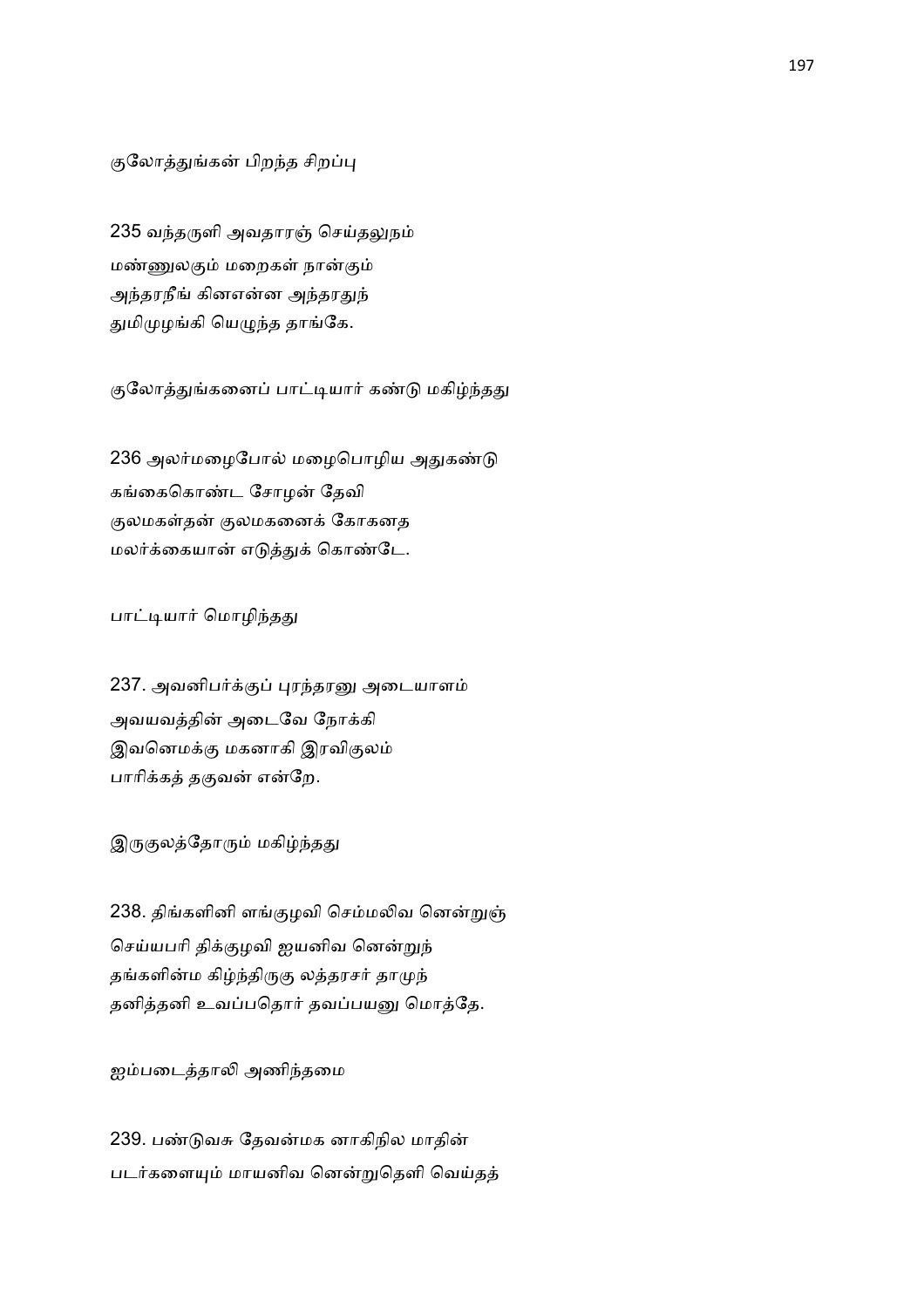தண்டுதனு வாள்பணிலம் நேமியெனு நாமத் தன்படைக ளானதிரு ஐம்படைத ரித்தே.

குலோத்துங்கன் நடைபயின்றமை

240. சினப்புலிவ ளர்ப்பதொர் சிறுப்புலியு மொத்தே திசைக்களிற ணைப்பதொர் தனிக்களிறு மொத்தே அனைத்தறமும் ஒக்கஅடி வைக்கஅடி வைத்தே அறத்தொடும றத்துறை நடக்கநடை கற்றே.

மழலை மொழிந்தது

241. தாயர்தரு பால்முலை சுரக்கவரு நாளே தானுமுல கத்தவர் தமக்கருள் சுரந்தே தூயமனு வுஞ்சுருதி யும்பொருள் விளங்கிச் சொற்கடெ ரியத்தனது சொற்கடெரி வித்தே.

பூணூல் அணிந்தமை

242. திருமார்பின் மலர்மடந்தை திருக்கழுத்தின் மங்கலநா ணென்ன முந்நூற் பெருமார்பின் வந்தொளிரப் பிறப்பிரண்டா வதுபிறந்து சிறந்த பின்னர்.

மறை பயின்றமை

.243. போதங்கொள் மாணுருவாய்ப் புவியிரந்த அஞ்ஞான்று புகன்று சென்ற வேதங்கள் நான்கினையும் வேதியர்பால் கேட்டருளி மீண்டு கற்றே.

உடைவாள் ஏந்தல்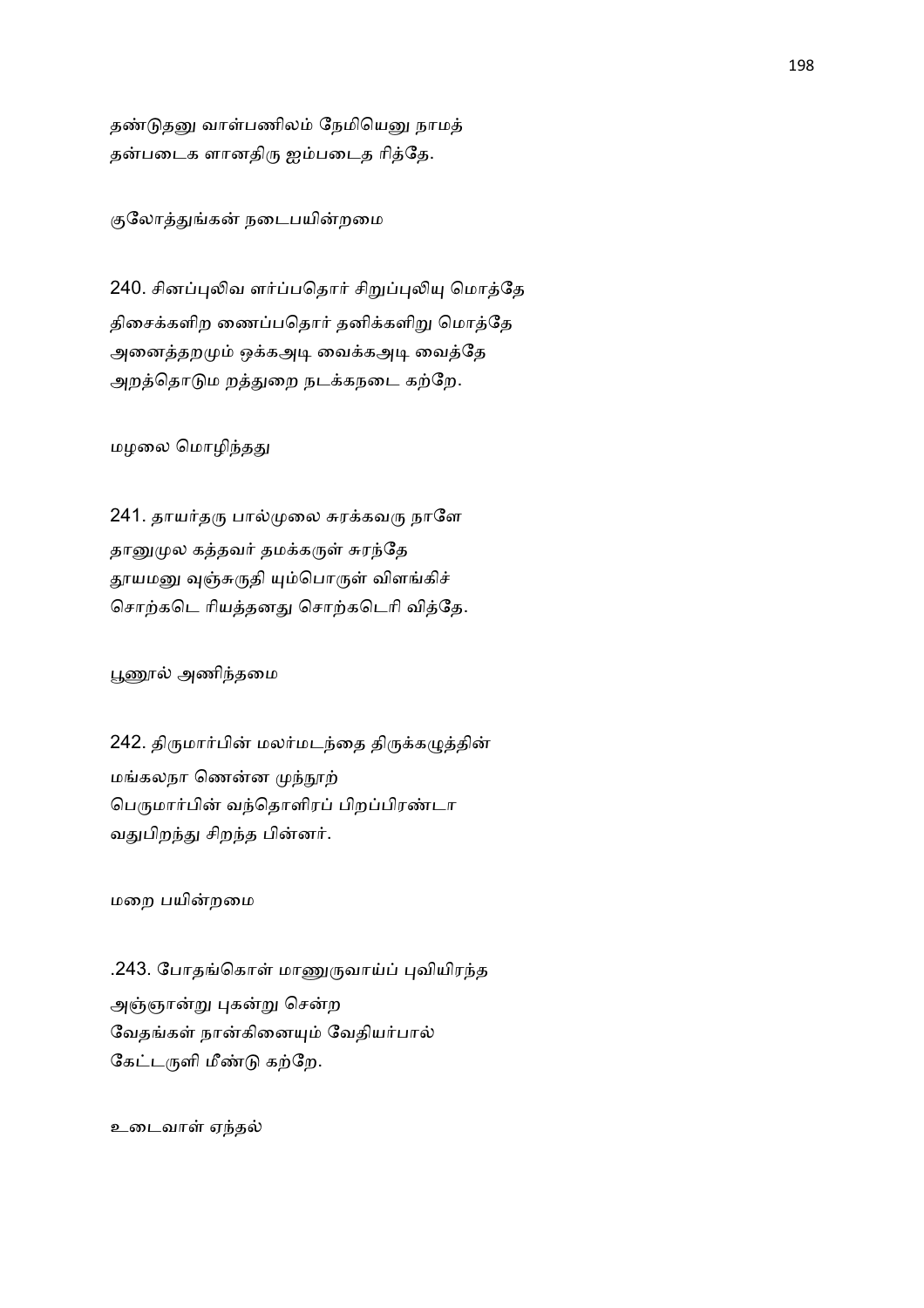244. நிறைவாழ்வைப் பெறல்தமக்கும் அணித்தென்று நிலப்பாவை களிப்ப விந்தத் துறைவாளைப் புயத்திருத்தி உடைவாளைத் திருவரையின் ஒளிர வைத்தே.

யானையேற்றம்

245. ஈரிரும ருப்புடைய வாரணம் உகைத்தே இந்திரனெ திர்ந்தவரை வென்றுவரு மேயான் ஓரிரும ருப்புடைய வாரணம் உகைத்தே ஒன்னலரை வெல்வனென அன்னதுப யின்றே.

## குதிரையேற்றம்

246. இற்றைவரை யுஞ்செல வருக்கனொரு நாள்போல் ஏழ்பரியு கைத்திரு ளகற்றிவரு மேயான் ஒற்றைவய மானடவி இத்தரைவ ளாகத்து உற்றவிருள் தீர்ப்பனென மற்றதுப யின்றே.

படைக்கலப் பயிற்சி

247. சக்கரமு தற்படையொ ரைந்துமுத னாளே தன்னுடைய ஆனவத னாலவை நமக்குத் திக்குவிச யத்தின்வரு மென்றவை பயிற்றிச் செங்கைமலர் நொந்தில சுமந்தில தனக்கே.

கலைநூற் பயிற்சி

248. உரைசெய்பல கல்விகளின்உரிமைபல சொல்லுவதென் உவமையுரை செய்யின் உலகத்து அரசருள ரல்லரென அவைபுகழ மல்குகலை அவையவைகள் வல்ல பிறகே.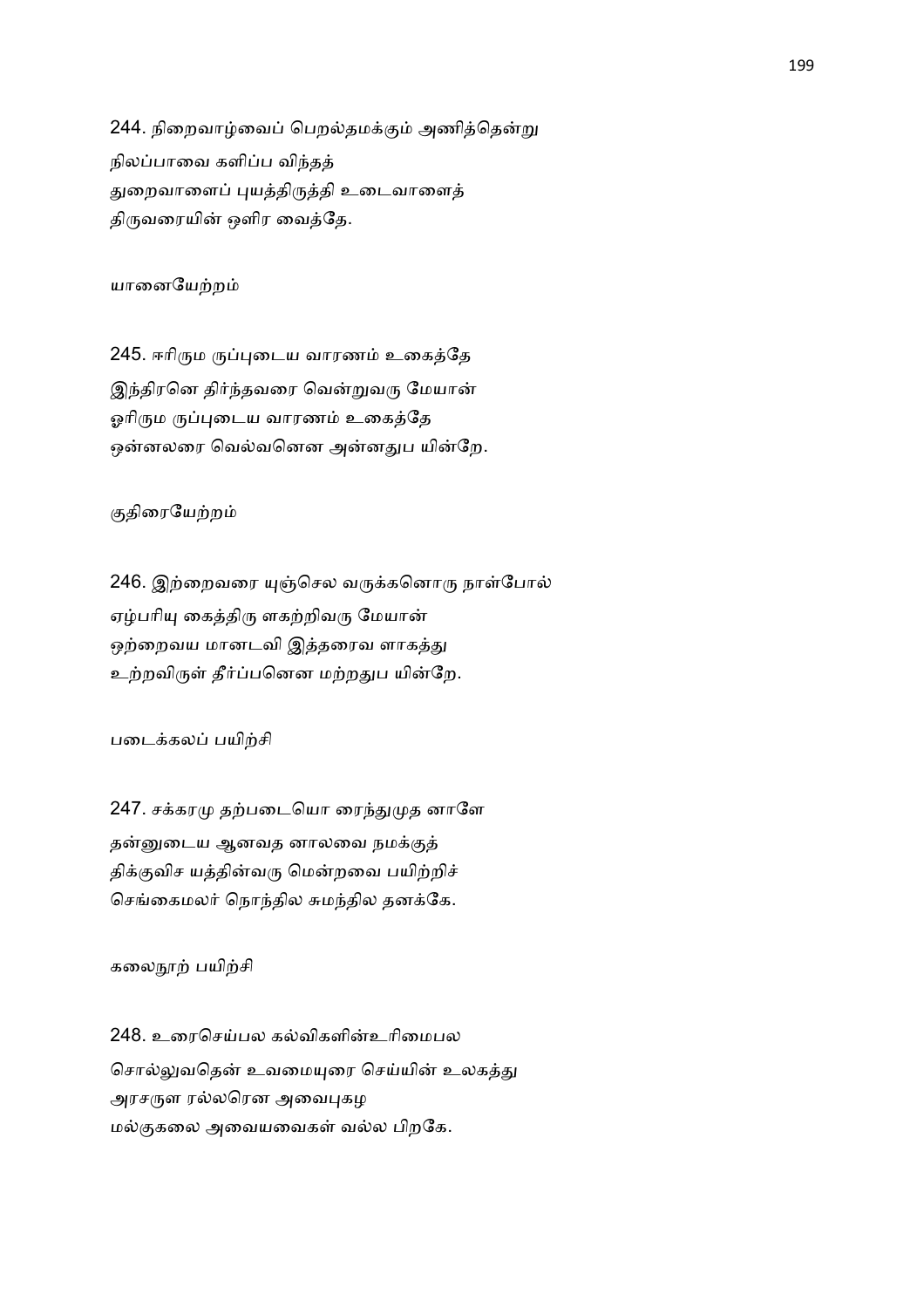#### இளவரசானைம

249. இசையுடனெ டுத்தகொடி அபயனவ னிக்கிவனை இளவரசில் வைத்த பிறகே திசையரச ருக்குரிய திருவினை முகப்பதொரு திருவுளம டுத்தருளியே.

#### போர்மேற் சென்றமை

250. வளர்வதொர் பதத்தினிடை மதகரி முகத்தினிடை வளையுகிர் மடுத்து விளையாடு இளவரியெ னப்பகைஞர் எதிர்முனைக னைக்கிழிய எறிபடை பிடித்த ருளியே.

வடவரசரை வெற்றிகொண்டது

251. குடதிசை புகக்கடவு குரகதர தந்திரவி குறுகலும் எறிக்கு மிருள்போல் வடதிசை முகத்தரசர் வருகதமு கத்தனது குரகதம் உகைத்த ருளியே.

#### வயிராகரம் எரிமடுத்தது

252. புரமெரிம டுத்தபொழுது அதுவிது வெனத்திகிரி புகையெரிகு விப்ப வயிரா கரமெரிம டுத்தரசர் கரமெதிர் குவிப்பதொரு கடவரைத னைக்க டவியே,

#### களங்கொண்டது

253. குளமுதிர மெத்தியதொர் குரைகடல் கடுப்பஎதிர் குறுகலர்கள் விட்ட குதிரைத் தளமுதிர வெட்டி ஒரு செருமுதிர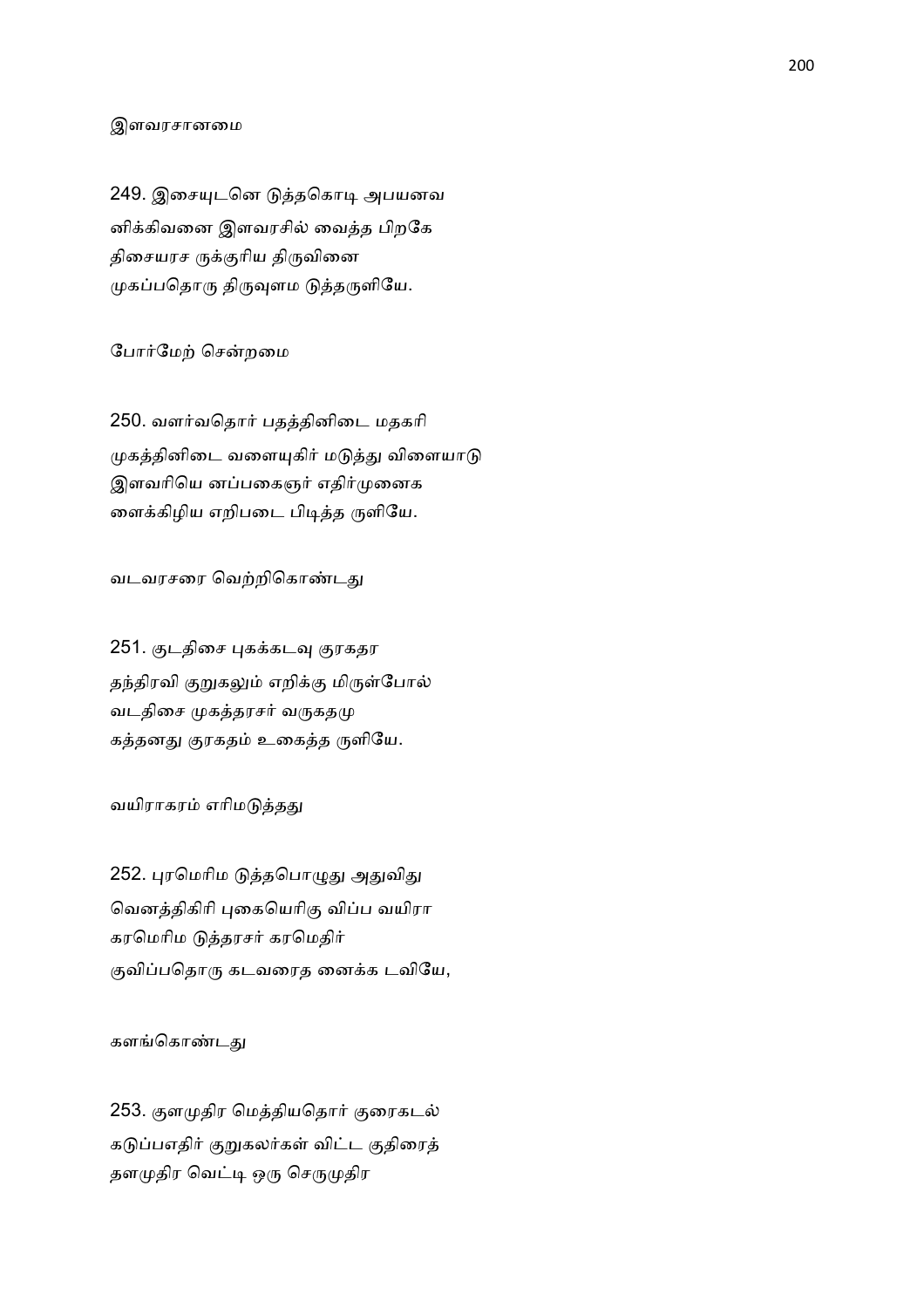ஒட்டினர்கள் தலைமலைகு வித்த ருளியே.

சக்கரக் கோட்டம் அழித்தமை

254. மனுக்கோட்டம் அழித்தபிரான் வளவர்பிரான் திருப்புருவத் தனுக்கோட்ட நமன்கோட்டம் பட்டதுசக் கரக்கோட்டம்.

குலோத்துங்கன் விளக்கமும் பகைவர் அழிவும்

255. சரிக ளந்தொறுந் தங்கள்ச யமகள் தன்னை மன்னப யன்கைப் பிடித்தலும் பரிக ளுங்களி றுந்தன ராசியும் பாரி போகங்கொ டுத்தனர் பார்த்திபர்.

#### இதுவும் அது

256. பொருத ராதிபர் கண்கள் சிவந்தில போரி லோடிய கால்கள் சிவந்தன விருத ராச பயங்கரன் செங்கையில் வேல்சி வந்தது கீர்த்தி வெளுத்ததே.

வீரராசேந்திரன் இறந்தமை

257. மாவுகைத் தொருதனி அபயன் இப்படி வடதிசை மேற்செல மன்னர் மன்னவன் தேவருக் கரசனாய் விசும்பின் மேற்செலத் தென்றிசைக் குப்புகுந் தன்மை செப்புவாம்.

சோழநாடு அரசிழந்த இயல்

258. மறையவர் வேள்வி குன்றி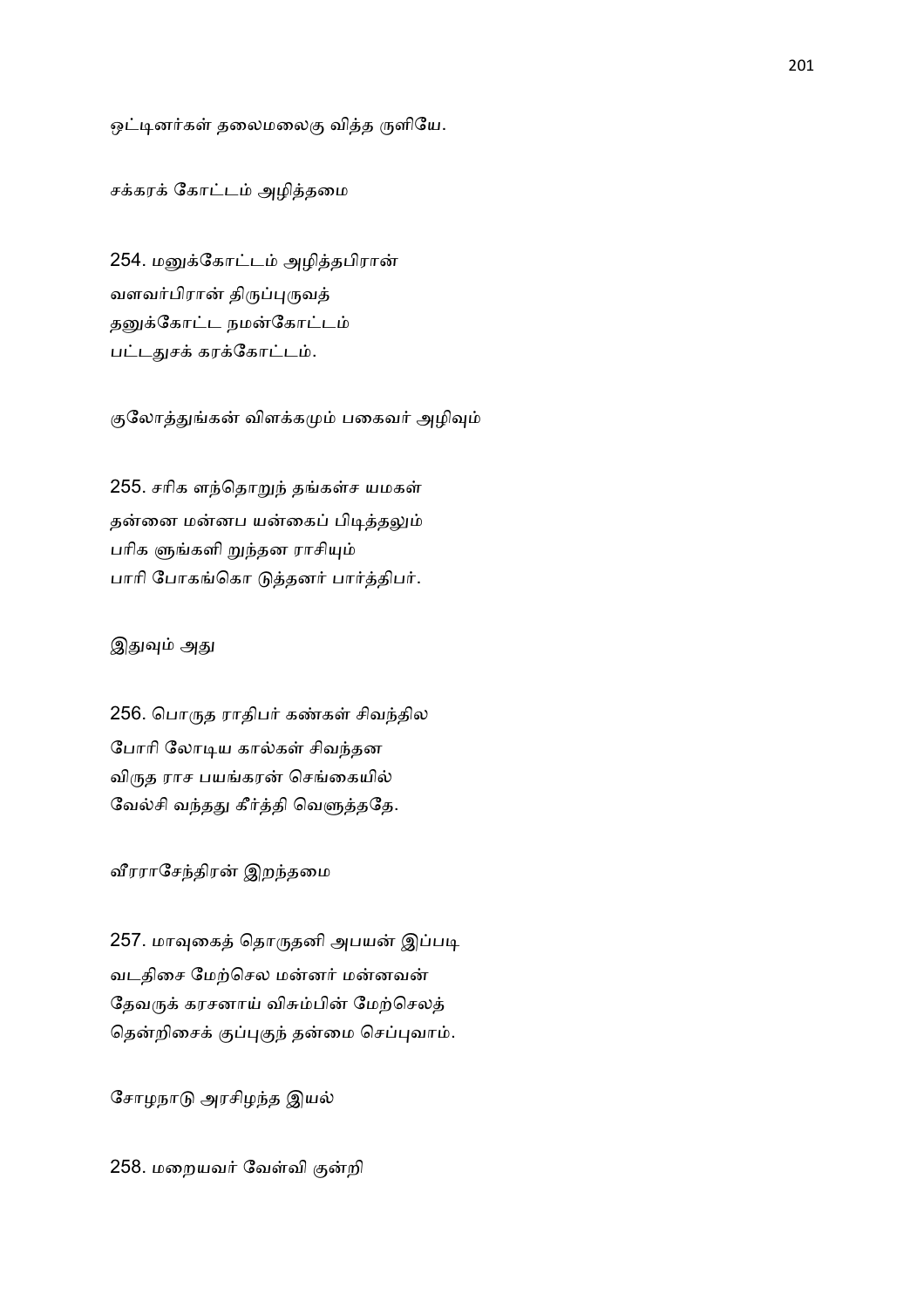மனுநெறி யனைத்தும் மாறித் துறைகளோ ராறும் மாறிச் சுருதியும் முழக்கம் ஓய்ந்தே.

## இதுவும் அது

259. சாதிக ளொன்றோ டொன்று தலைதடு மாறி யாரும் ஓதிய நெறியி னில்லாது ஒழுக்கமும் மறந்து போயே.

இதுவும் அது

260. ஒருவரை யொருவர் கைம்மிக்கு உம்பர்தங் கோயில் சோம்பி அரிவையர் கற்பின் மாறி அரண்களு மழிய ஆங்கே,

குலோத்துங்கன் சோழநாடு எய்தியமை

261. கலியிருள் பரந்த காலைக் கலியிருள் கரக்கத் தோன்றும் ஒலிகடல் அருக்க னென்ன உலகுய்ய வந்து தோன்றி,

நாட்டை நிலைபெறுத்தியது

262. காப்பெலாம் உடைய தானே படைப்பதும் கடனாக் கொண்டு கோப்பெலாம் குலைந்தோர் தம்மைக் குறியிலே நிறுத்தி வைத்தே,

குலோத்துங்கன் மங்கலநீராடியது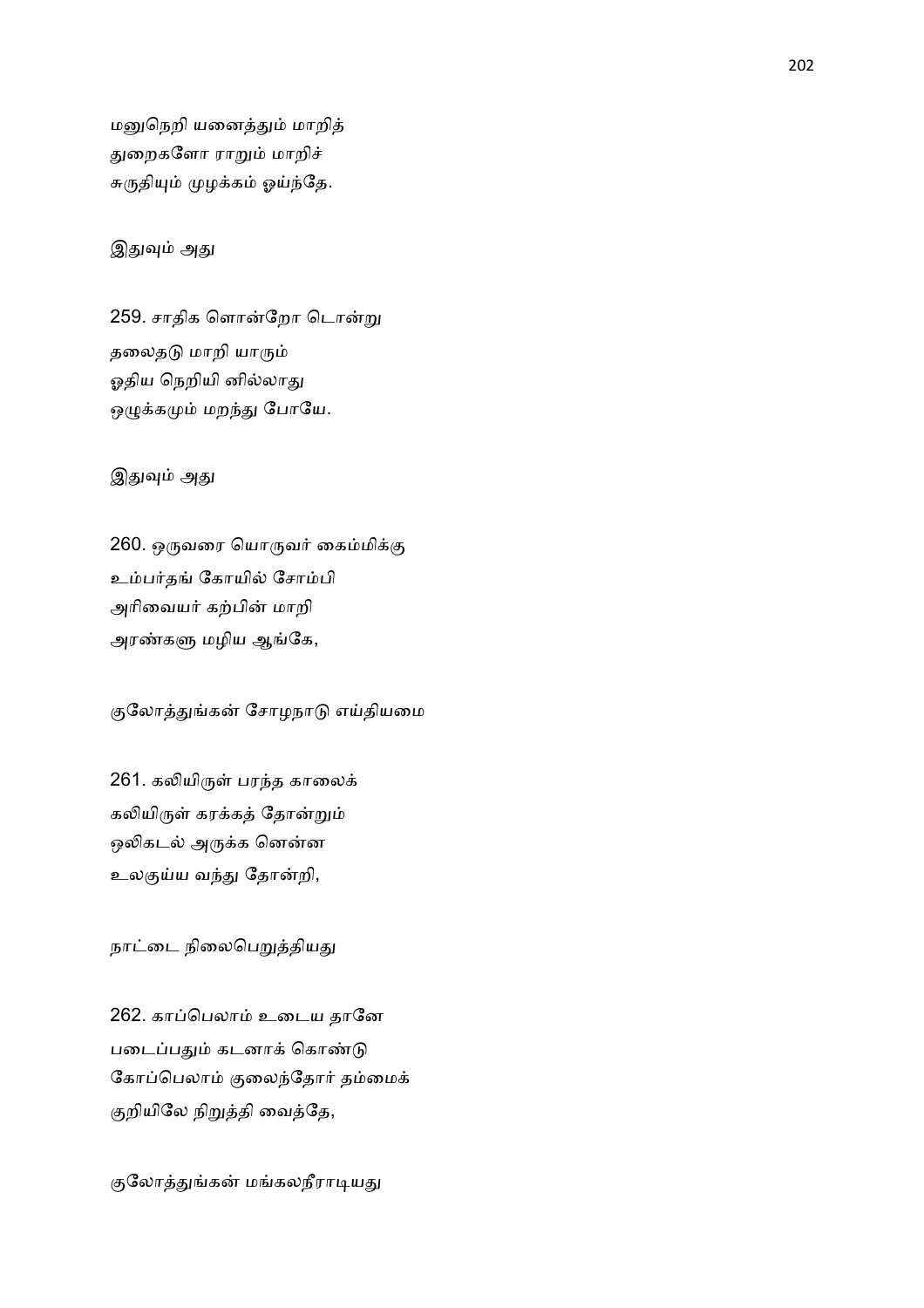263. விரிபுனல் வேலை நான்கும் வேதங்கள் நான்கு மார்ப்பத் திரிபுவ னங்கள் வாழ்த்தத் திருஅபி டேகஞ் செய்தே,

மறையவர் முடிசூட்டியது

264. அறைகழலரச ரப்பொழுது அடிமிசை யறுகெ டுத்திட மறையவர் முடியெ டுத்தனர் மனுநெறி தலையெ டுக்கவே.

முடிபுனை நீர் ஆட்டுதல்

265. நிரைமணி பலகு யிற்றிய நெடுமுடி மிசைவி திப்படி சொரிபுன லிடைமு னைத்தன துறைகளின் அறம னைத்துமே.

புலிக்கொடி எடுத்தமை

266. பொதுவற வுலகு கைக்கொடு புலிவளர் கொடியெ டுத்தன அதுமுதற் கொடியெ டுத்தலும் அமரர்தம் விழவெ டுக்கவே.

கொற்றக்குடை கவித்தமை

267. குவிகைகொ டரசர் சுற்றிய குரைகழல் அபயன் முத்தணி கவிகையின் நிலவெ றித்தது கலியெனு மிருளொ ளித்ததே.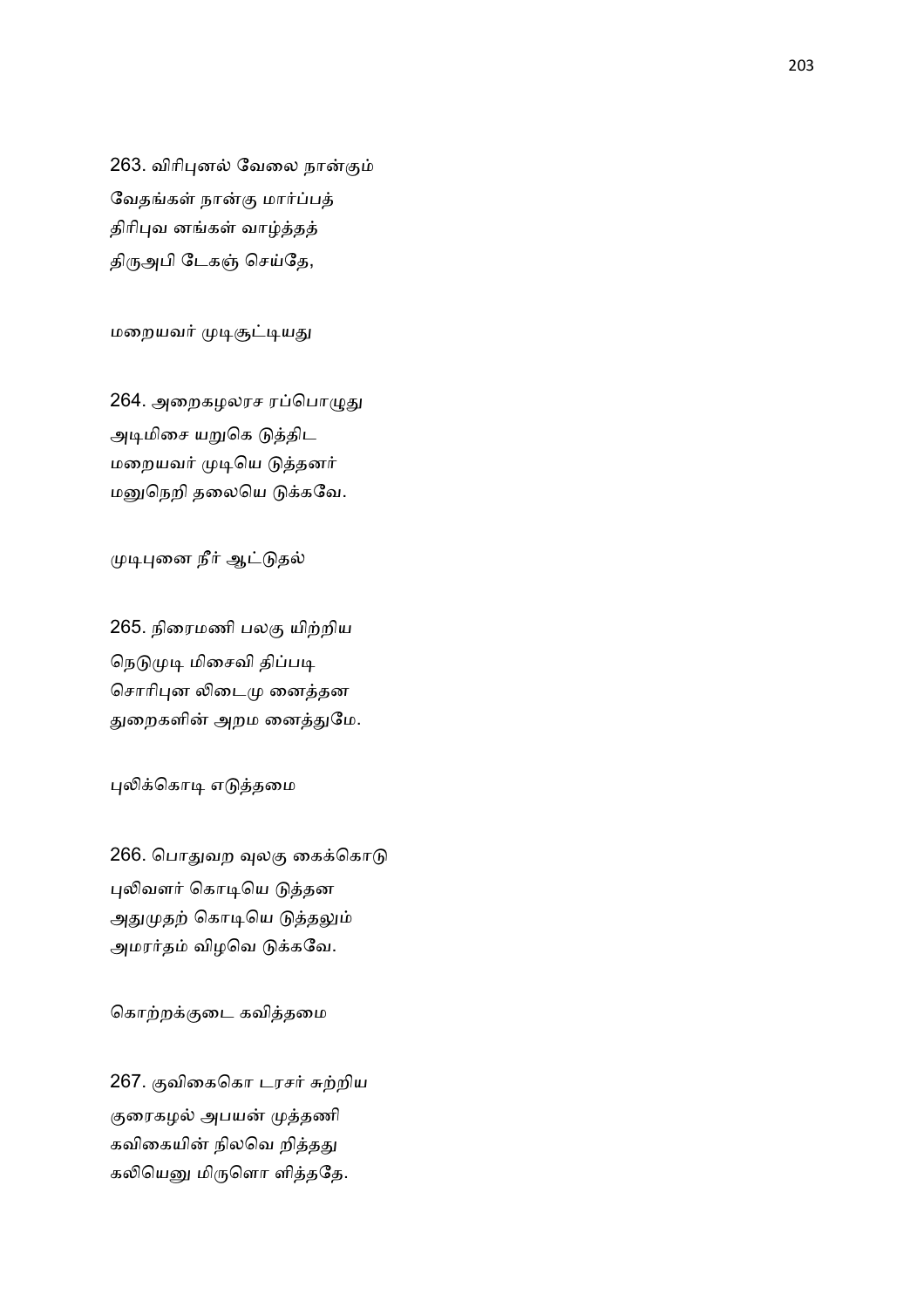## இதுவும் அது

268. அரனுறை யும்படி மலைகள் அடையவி ளங்கின அனையோன் ஒருதனி வெண்குடை உலகில் ஒளிகொள் நலந்தரு நிழலில்.

குலோத்துங்கன் புகழ் மேம்பாடு

269. அரிதுயி லும்படி கடல்கள் அடையவி ளங்கின கவினின் ஒருகரு வெங்கலி கழுவி உலவுபெ ரும்புகழ் நிலவில்.

### இதுவும் அது

270. நிழலில டைந்தன திசைகள் நெறியில டைந்தன மறைகள் கழலில டைந்தனர் உதியர் கடலில டைந்தனர் செழியர்.

### இதுவும் அது

271. கருணையொ டுந்தன துபய கரமுத வும் பொருள் மழையின் அரணிய மந்திர வனல்கள் அவையுத வும்பெரு மழையே.

## இதுவும் அது

272. பரிசில் சுமந்தன கவிகள் பகடுசு மந்தன திறைகள்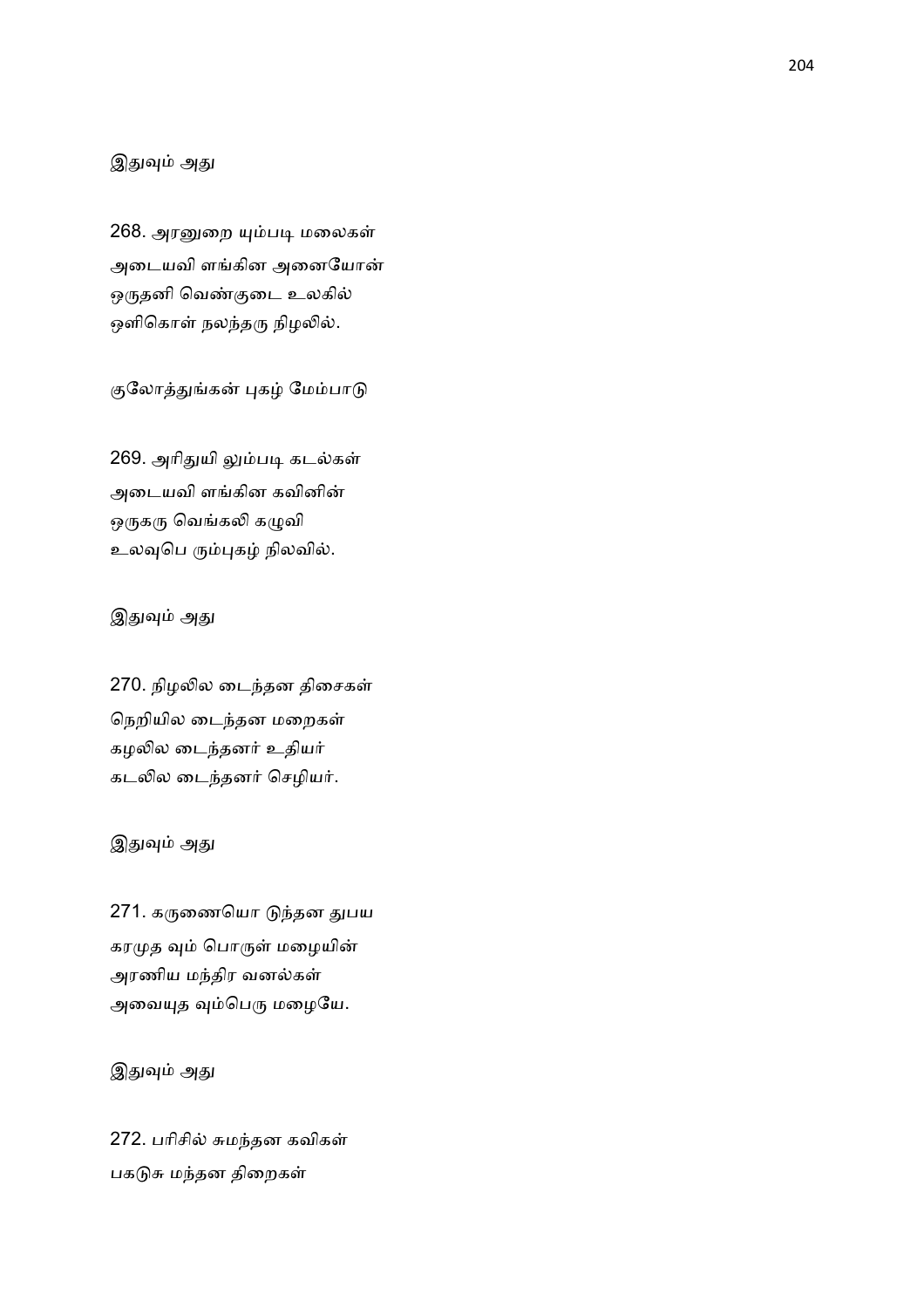அரசு சுமந்தன இறைகள் அவனி சுமந்தன புயமும்.

## இதுவும் அது

273. விரித்த வாளுகிர்வி ழித்த ழற்புலியை மீது வைக்கஇம யத்தினைத் திரித்த கோலில்வளை வுண்டு நீதிபுரி செய்ய கோலில்வளை வில்லையே.

## இதுவும் அது

274. கதங்க ளிற்பொருதி றைஞ்சி டாவரசர் கால்க ளில்தளையு நூல்களின் பதங்க ளில்தளையு மன்றி வேறொரு பதங்க ளில்தளைக ளில்லையே.

இதுவும் அது

275. மென்க லாபமட வார்கள் சீறடி மிசைச்சி லம்பொலிவி ளைப்பதோர் இன்க லாம்விளைவ தன்றி எங்குமொர் இகல்க லாம்விளைவ தில்லையே.

குலோத்துங்கன் பொழுது போக்கு

276. வருசெருவொன் றின்மையினான் மற்போருஞ் சொற்புலவோர் வாதப் போரும் இருசிறைவா ரணப்போரும் இகன்மதவா ரணப்போரும் இனைய கண்டே,

இதுவும் அது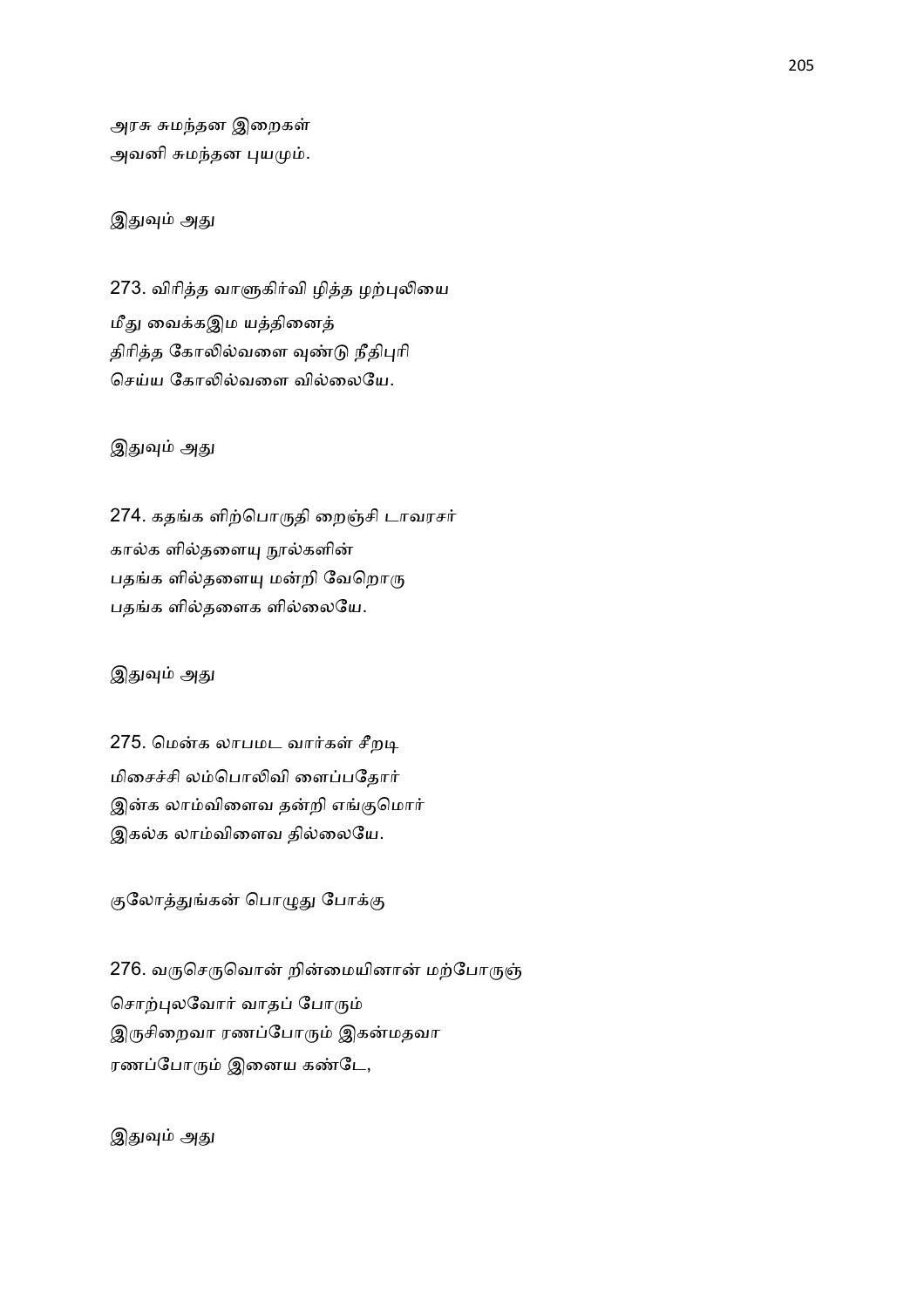277. கலையினொடும் கலைவாணர் கவியினொடும் இசையினொடும் காதல் மாதர் முலையினொடும் மனுநீதி முறையினொடும் மறையினொடும் பொழுது போக்கி,

குலோத்துங்கன் பரிவேட்டை யாடப் புறப்பட நினைந்தது

278. காலாற்றண் டலையுழக்கும் காவிரியின் கரைமருங்கு வேட்டை யாடிப் பாலாற்றங் கரைமருங்கு பரிவேட்டை ஆடுதற்குப் பயண மென்றே,

நால்வகைச் சேனைகளும் திரண்டமை

279. முரசறைகென் றருளுதலும் முழுதுலகும் ஒருநகருட் புகுந்த தொப்பத் திரைசெய்கடல் ஒலியடங்கத் திசைநான்கின் படைநான்கும் திரண்ட ஆங்கே.

குலோத்துங்கன் புறப்பாடு

280. அழகின்மே லழகுபெற அணியனைத்தும் அணிந்தருளிக் கணித நூலிற் பழகினார் தெரிந்துரைத்த பழுதறுநாட் பழுதற்ற பொழுதத்து ஆங்கே.

இதுவும் அது

281. அனக தானமறை வாணர்பலர் நின்று பெறவே அபய தானம்அப யம்புகுது மன்னர் பெறவே கனக தானம்முறை நின்றுகவி வாணர் பெறவே கரட தானம்மத வாரணமு மன்றுபெறவே.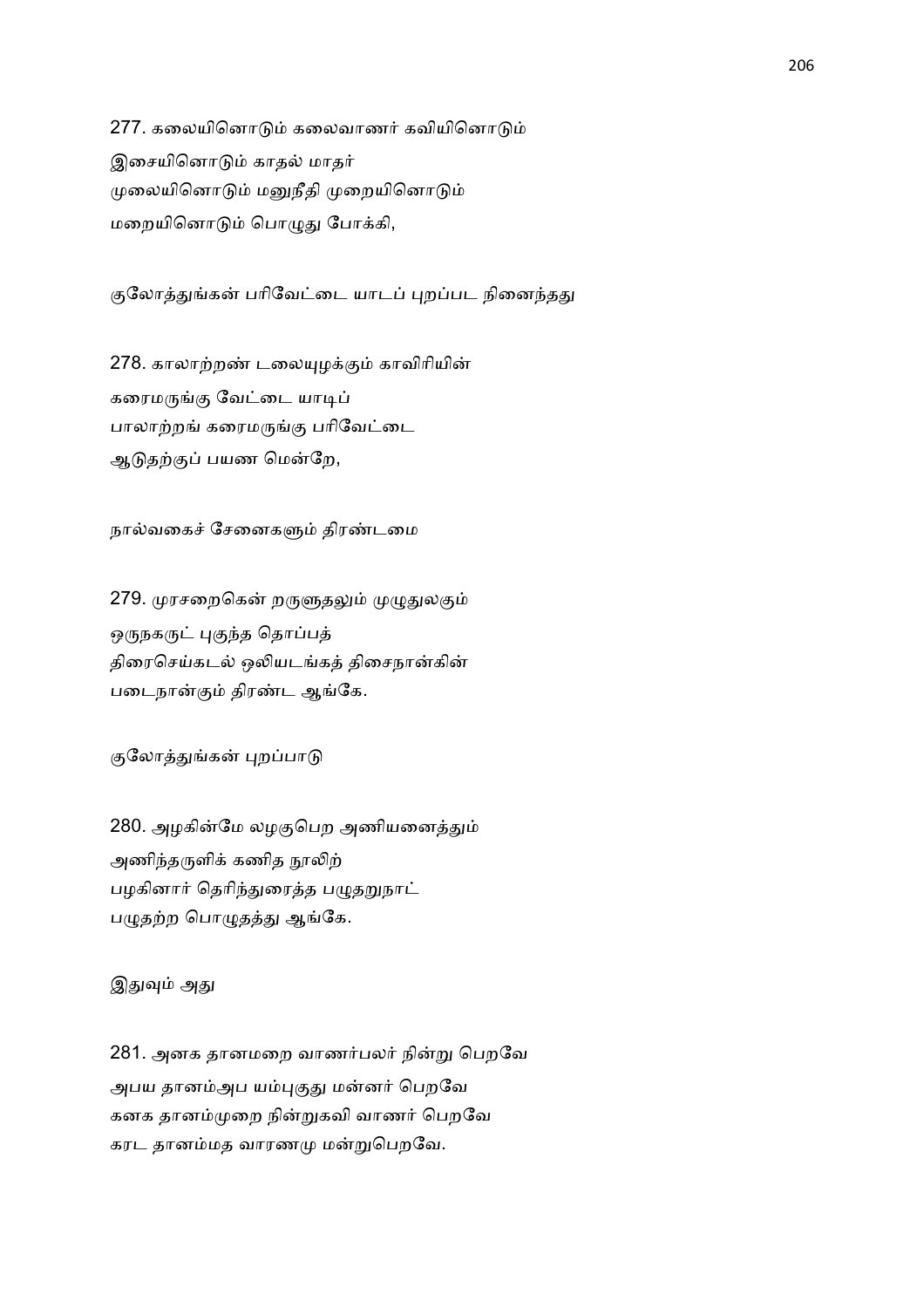#### யானை மேற்கொண்டது

282. மற்ற வெங்கட களிற்றின் உதயக்கி ரியின்மேல் மதிக வித்திட உதித்திடும் அருக்க னெனவே கொற்ற வெண்குடைக விப்பமிசைகொண்டு கவரிக் குலம திப்புடைக வித்தநில வொத்து வரவே.

பல்வகை இயங்களின் முழக்கொலி

283. ஒருவ லம்புரி தழங்கொலி முழங்கி யெழவே உடன்மு ழங்குபணி லம்பல முழங்கி யெழவே பருவம் வந்துபல கொண்டல்கண் முழங்கி யெழவே பலவி தங்களொடு பல்லிய முழங்கி யெழவே.

பிறபல ஒலி முழக்கம்

284. மன்னர் சீர்சய மிகுத்திடை விடாத வொலியும் மறைவ லாளர்மறை நாள்வயின் வழாதவொலியும் இன்ன மாகடன் முழங்கிஎழு கின்ற வொலியென்று இம்பர் உம்பரறி யாதபரி செங்கு மிகவே.

ஏழிசை வல்லபி உடனிருந்தமை

285. வாழி சோழகுல சேகரன் வகுத்த இசையின் மதுர வாரியென லாகுமிசை மாத ரிதெனா ஏழு பாருலகொ டேழிசை வளர்க்க வுரியாள் யானை மீதுபிரி யாதுட னிருந்து வரவே.

தியாகவல்லி உடன் சென்றமை

286. பொன்னின் மாலைமலர் மாலைபணி மாறி உடனே புவனி காவலர்கள் தேவியர்கள் சூழ்பி டிவரச் சென்னி யாணையுடன் ஆணையைந டத்தும் உரிமைத்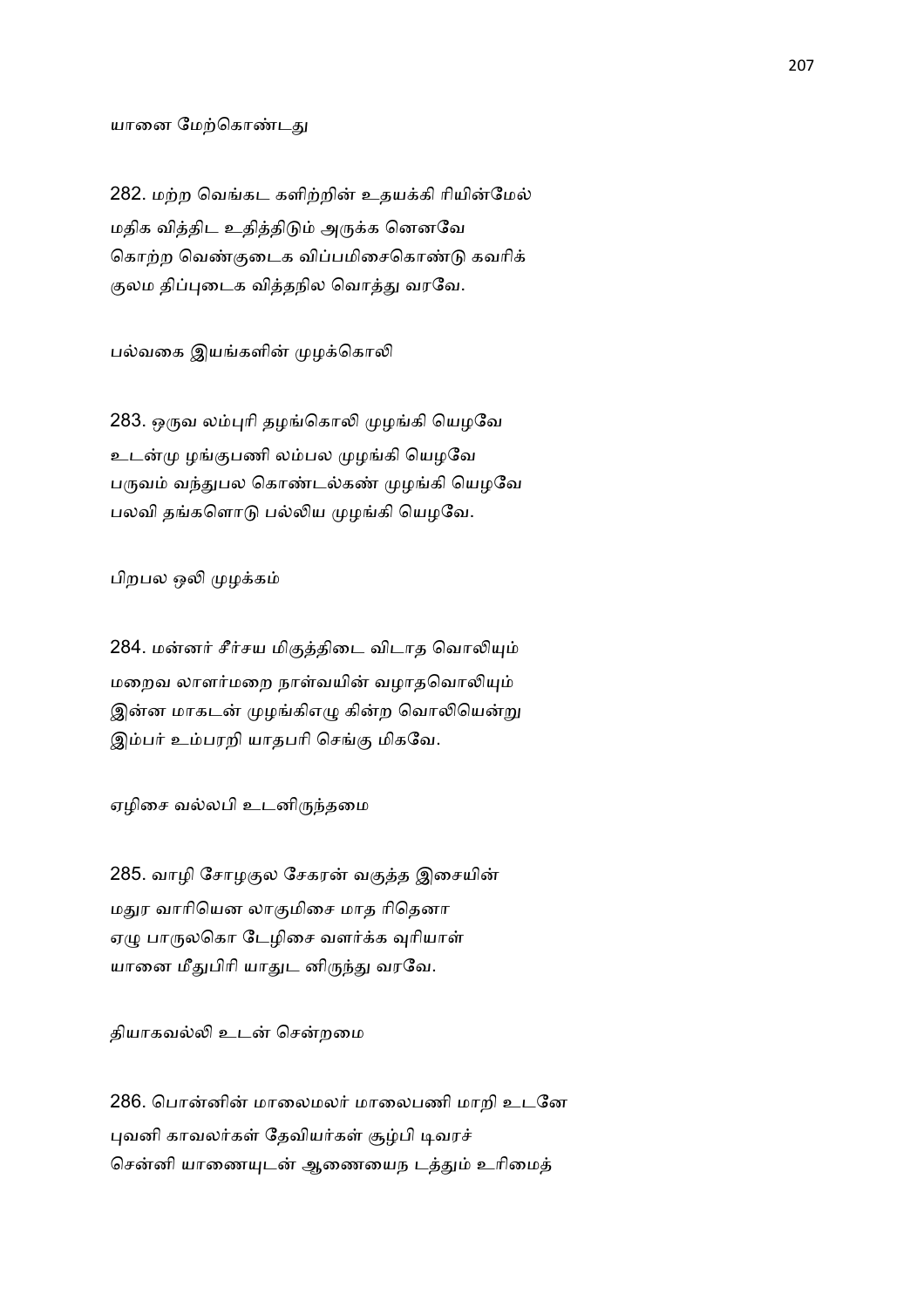தியாக வல்லிநிறை செல்விஉடன் மல்கி வரவே.

அரசரும் பெண்களும் சூழ்ந்து வந்தமை

287. பிடியின் மேல்வரு பிடிக்குல மநேக மெனவே பெய்வ ளைக்கைமட மாதர்பிடி மீதின் வரவே முடியின் மேன்முடி நிரைத்துவரு கின்ற தெனவே முறைசெய் மன்னவர்கள் பொற்குடை கவித்துவரவே.

அரசரோடு வீரர் சூழ்ந்து வந்தமை

288. யானை மீதுவரும் யானையு மநேக மெனவே அடுக ளிற்றின்மிசை கொண்டர சநேகம் வரவே சேனை மீதுமொரு சேனைவரு கின்ற தெனவே தெளிப டைக்கல னிலாவொளி படைத்து வரவே.

முரசு முழக்கும் கொடி வரிசையும்

289. முகிலின் மேன்முகில் முழங்கிவரு கின்ற தெனவே மூரி யானைகளின் மேன்முர சதிர்ந்து வரவே துகிலின் மேல்வரு துகிற்குலமு மொக்கு மெனவே தோகை நீள்கொடிகள் மேன்முகி றொடங்கி வரவே.

பெண்கள் தேர்மீது வந்ததும் புழுதி எழுந்ததும்

290. தேரின் மீதுவரு தேர்களும நேகம் எனவே செம்பொன் மேகலை நிதம்பநிரை தேரின் வரவே பாரின் மீதுமொரு பாருளது போலும் எனவே படல தூளியு மெழுந்திடையின் மூடி வரவே.

சேனைகளின் செலவ

291. யானை மேலிளம் பிடியின் மேனிரைத்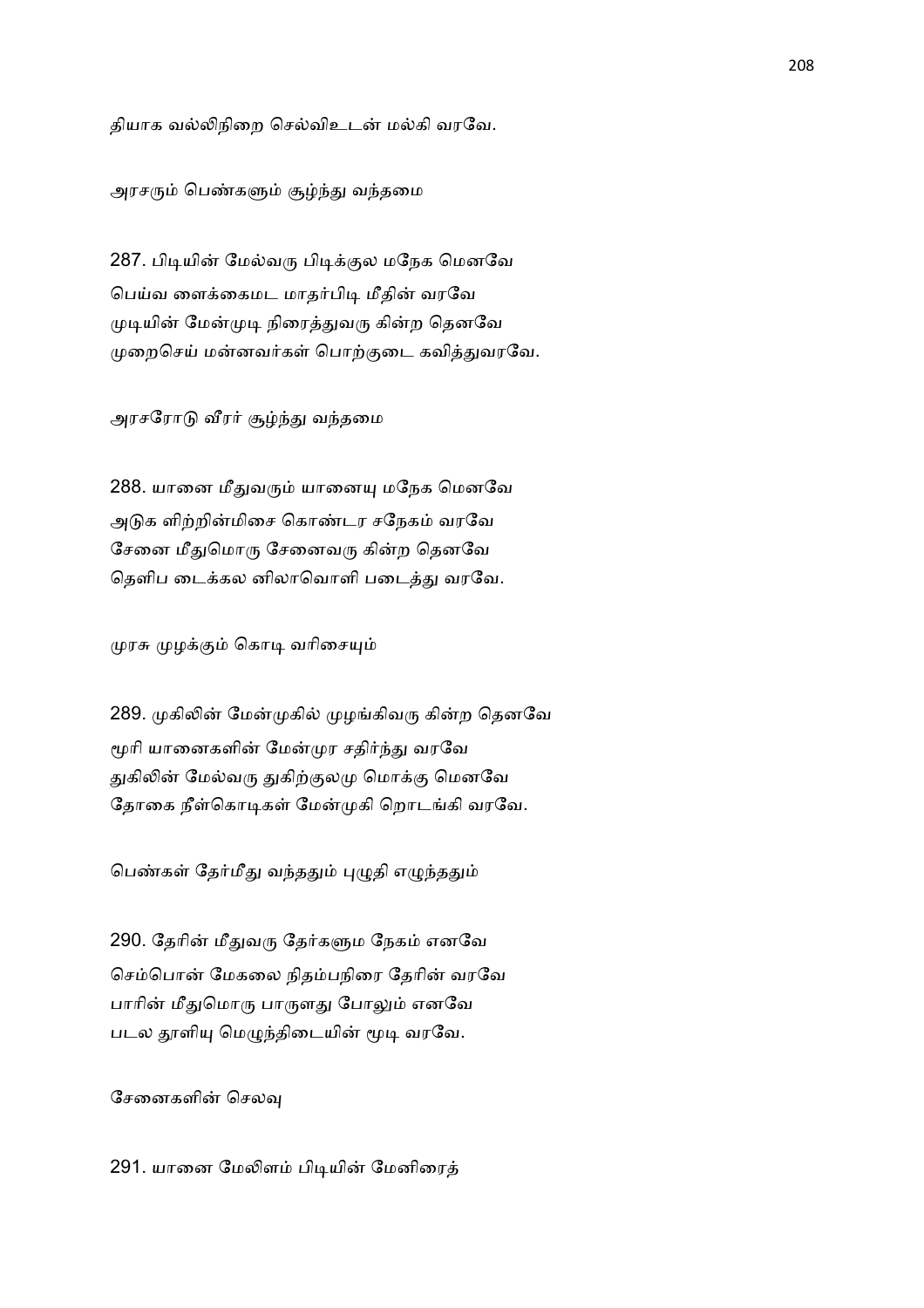திடைய றாதுபோம் எறிக டற்கிணை சேனை மாகடற் கபய னிம்முறைச் சேது பந்தனம் செய்த தொக்கவே.

சிவிகையும் குடையும் சென்ற இயல்பு

292. நீல மாமணிச் சிவிகை வெள்ளமும் நித்தி லக்குலக் கவிகை வெள்ளமும் காலி னான்வரும் யமுனை வெள்ளமும் கங்கை வெள்ளமும் காண்மின் என்னவே.

கொடிகள் சென்ற இயல்பு

293. கெண்டை மாசுணம் உவணம் வாரணம் கேழல் ஆளிமா மேழி கோழிவில் கொண்ட ஆயிரம் கொடிநு டங்கவே குளிறு வெம்புலிக் கொடிகு லாவவே.

பெண்கள் கூட்டம் பரந்தது

294. தொடைகள் கந்தரம் புடைகொள் கொங்கைகண் சோதி வாண்முகம் கோதை யோதிமென் நடைகள் மென்சொலென்று அடைய வொப்பிலா நகைம ணிக்கொடித் தொகைப ரக்கவே.

இதுவும் அது

295. எங்குமுள மென்கதலி யெங்குமுள தண்கமுகம் எங்குமுள பொங்கு மிளநீர் எங்குமுள பைங்குமிழ்கள் எங்குமுள செங்குமுதம் எங்குமுள செங்க யல்களே.

இதுவும் அது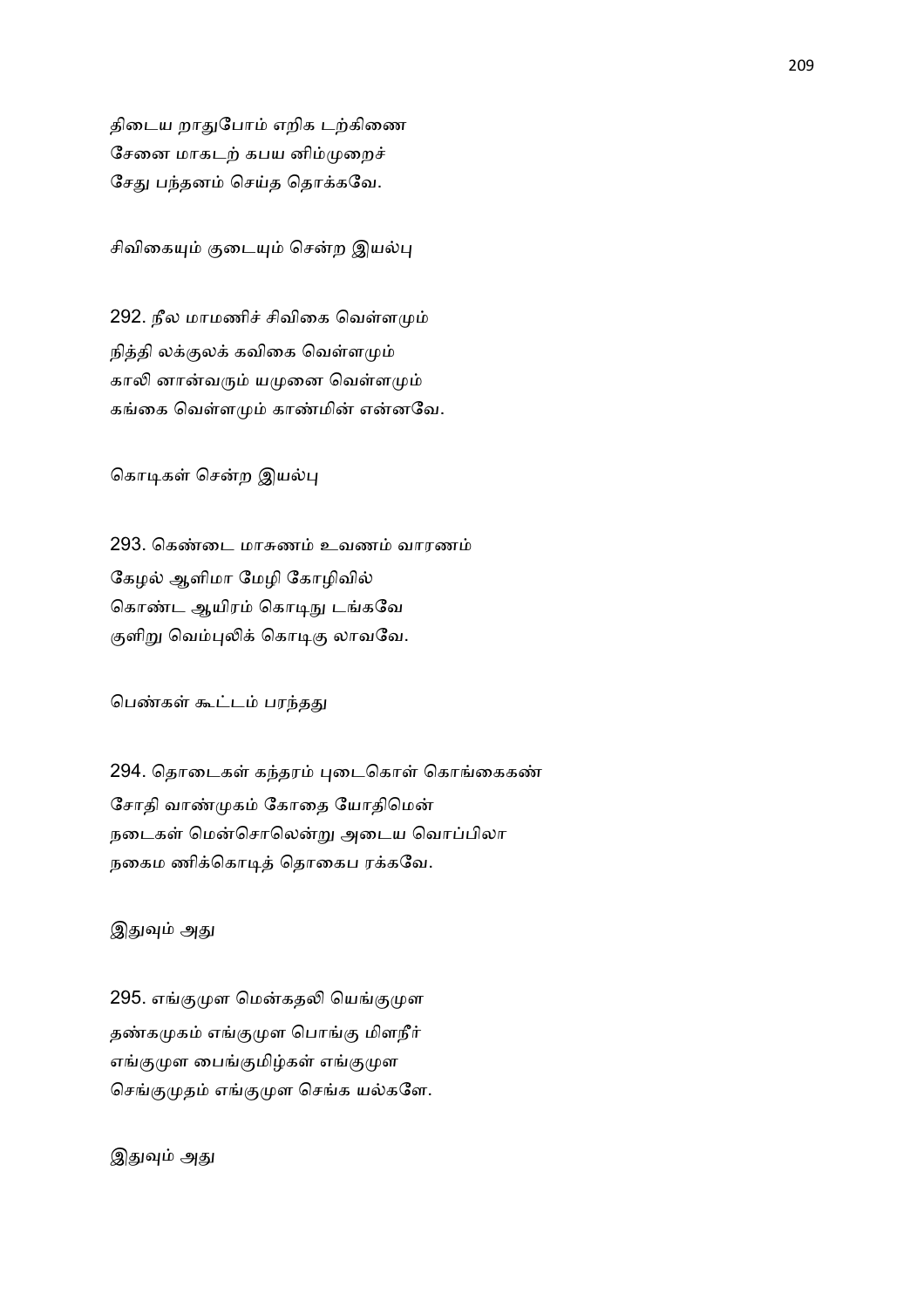296. ஆறலைத ரங்கமுள அன்னநடை தாமுமுள ஆலைகமழ் பாகு முளவாய் வேறுமொரு பொன்னிவள நாடுசய துங்கன்முன் விதித்ததுவும் ஒக்கு மெனவே.

உடன்சென்ற யானைக்கூட்டத்தின் காட்சி

297. வேழநிரை என்றமலை யெங்குமிடை கின்றஅயில் வென்றிஅப யன்ற னருளால் வாழஅப யம்புகுது சேரனொடு கூடமலை நாடடைய வந்த தெனவே.

## இதுவும் அது

298. அக்கிரிகு லங்கள்விடும் அங்குலியின் நுண்திவலை அச்செழியர் அஞ்சி விடுமத் திக்கிலுள நித்திலமு கந்துகொடு வீசியொரு தென்றல்வரு கின்றதெனவே.

குலோத்துங்கன் தில்லைக் கூத்தனை வணங்கித் திருவதிகை யடைந்தது

299. தென்றிசையி னின்றுவட திக்கின்முகம் வைத்தருளி முக்கணுடை வெள்ளி மலையோன் மன்றினட மாடியருள் கொண்டு விடை கொண்டதிகை மாநகருள் விட்ட ருளியே.

குலோத்துங்கன் கச்சியடைந்தமை

300. விட்டஅதி கைப்பதியி னின்றுபய ணம்பயணம் விட்டுவிளை யாடி அபயன் வட்டமதி ஒத்தகுடை மன்னர்தொழ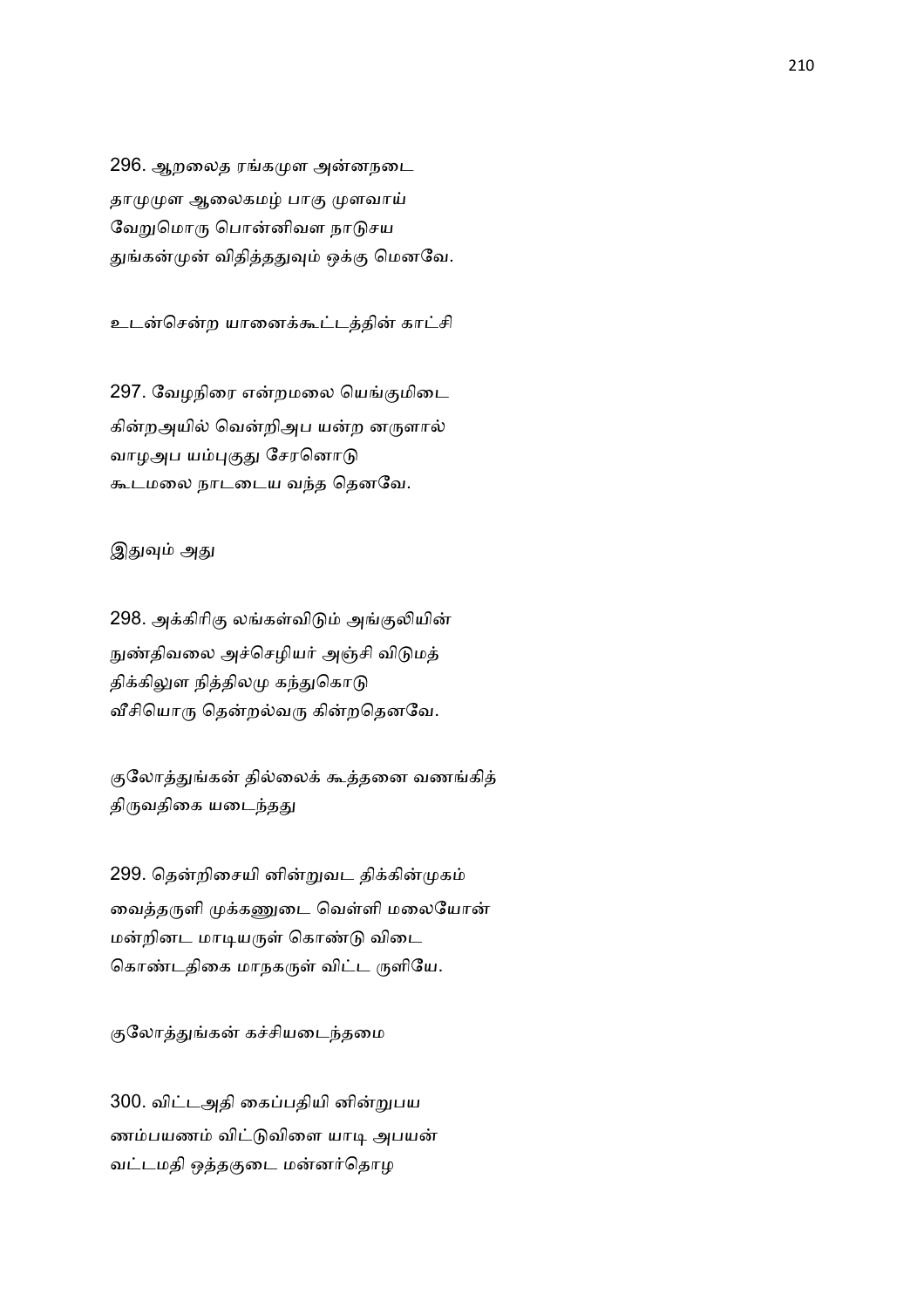நண்ணினன்வ ளங்கெழுவுகச்சி நகரே.

இங்ஙனம் கூறும் காளிதிரு முன் கலிங்கத்துப் போர்கண்ட பேய் வந்தமை

301. என்னுமித நன்மொழி எடுத்திறைவி சொல்லுவதன் முன்னம்இகல் கண்ட தொருபேய் தன்னுடைய கால்தனது பின்பட மனத்துவகை தள்ளிவர ஓடிவரவே.

கலிங்கப்போர் கண்ட பேய் மொழிந்தது

302. கலிங்கர் குருதி குருதி கலிங்கம் அடைய அடைய மெலிந்த வுடல்கள் தடிமின் மெலிந்த வுடல்கள் தடிமின்.

இதுவும் அது

303. உணங்கல் வயிறு குளிர உவந்து பருக பருக கணங்கள் எழுக எழுக கணங்கள் எழுக எழுக.

இதுவும் அது

304. என்செயப் பாவி காளிங் கிருப்பதுஅங் கிருப்ப முன்னே வன்சிறைக் கழுகும் பாறும் வயிறுகள் பீறிப் போன.

இதுவும் அது

305. வயிறுக ளென்னிற் போதா வாய்களோ போதா பண்டை எயிறுக ளென்னிற் போதா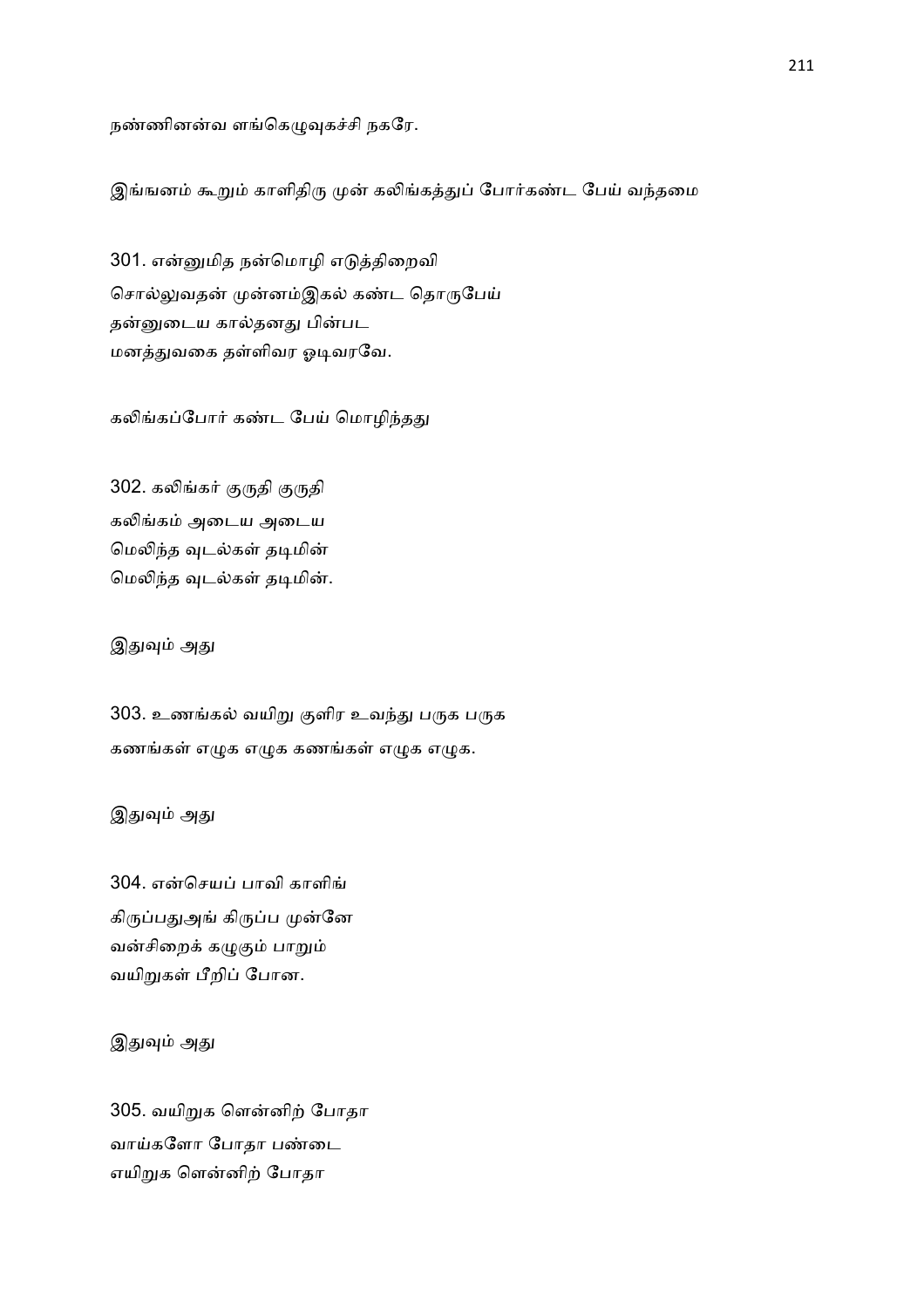என்னினும் ஈண்டப் போதும்.

## இதுவும் அது

306. சிரமலை விழுங்கச் செந்நீர்த் திரைகடல் பருகல் ஆகப் பிரமனை வேண்டிப் பின்னும் பெரும்பசி பெறவும் வேண்டும்.

அதுகேட்ட மற்றைப் பேய்கள் நிலை

307. என்ற வோசை தஞ்செவிக் கிசைத்தலும் தசைப்பிணம் தின்ற போற்ப ருத்துமெய் சிரித்துமேல் விழுந்துமே.

இதுவும் அது

308. ஓகை சொன்ன பேயின் வாயை ஓடி முத்த முண்ணுமே சாகை சொன்ன பேய்க ளைத்த கர்க்க பற்கள் என்னுமே.

இதுவும் அது

309. பிள்ளை வீழ வீழ வும்பெ ருந்து ணங்கை கொட்டுமே வள்ளை பாடி ஆடி ஓடி வாவெ னாவ ழைக்குமே.

இதுவும் அது

310. எனாஉ ரைத்த தேவி வாழி வாழி யென்று வாழ்த்தியே கனாஉ ரைத்த பேயி னைக்க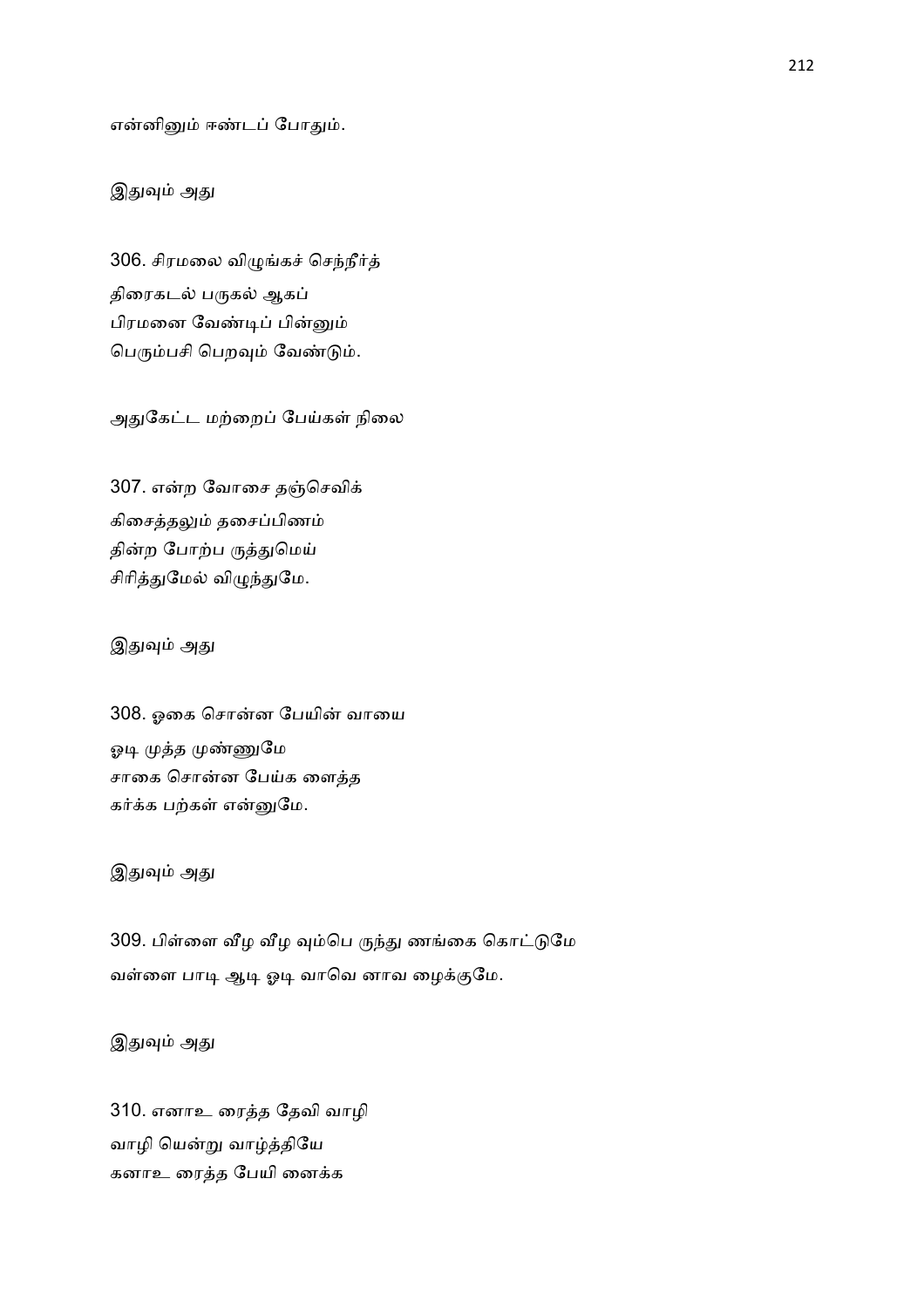## ழுத்தி னிற்கொ டாடுமே.

#### கலிங்கத்துப்பேயைக் காளி போர்நிலை வினாயது

311. ஆடிவரு பேய்களின் அலந்தலை தவிர்த்தடு பறந்தலை யறிந்த தனினின் றோடிவரு பேயைஇக லுள்ளபடி சொல்கென வுரைத்தன ளுரைத்த ருளவே.

### 11. காளிக்குக் கூளி கூறியது (312- 403)

கலிங்கப்போர் உரைத்தற்கருமை

312. மாவா யிரமும் படக்கலிங்கர் மடிந்த களப்போர் உரைப்போர்க்கு நாவா யிரமுங் கேட்போர்க்கு நாளா யிரமும் வேண்டுமால்.

இதுவும் அது

-------------

313. ஒருவர்க் கொருவாய் கொண்டுரைக்க ஒண்ணா தேனும் உண்டாகுஞ் செருவைச் சிறியேன் விண்ணப்பஞ் செய்யச் சிறிது கேட்டருளே.

காஞ்சியின் சிறப்பு

314. பாரெ லாமுடை யான்அப யன்கொடைப் பங்க யக்கரம் ஒப்பெனப் பண்டொர்நாள்காரெ லாமெழுந் தேழரை நாழிகைக் காஞ்ச னம்பொழி காஞ்சிய தன்கணே.

குலோத்துங்கன் தங்கிய மாளிகை மண்டப இயல்பு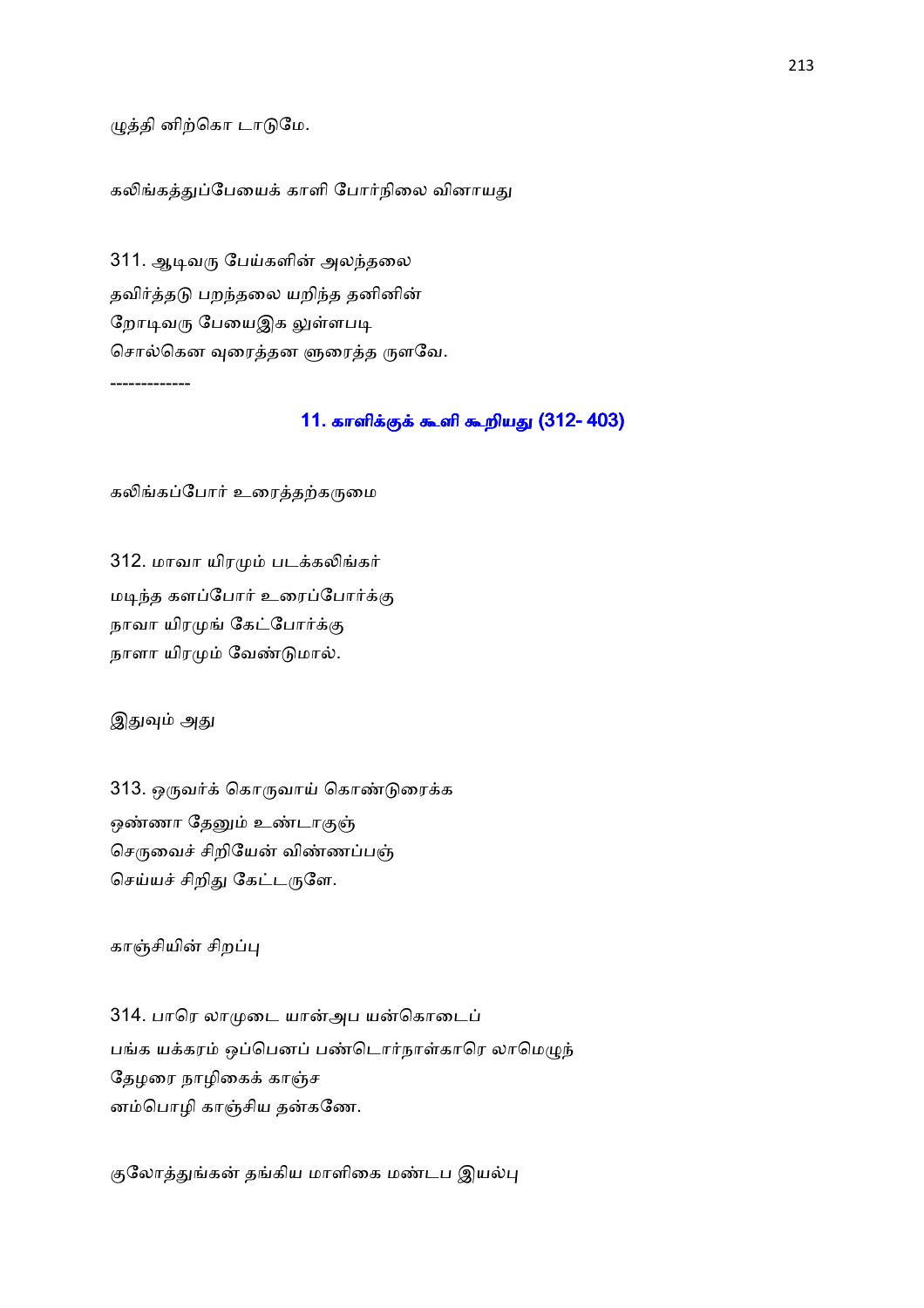315. அம்பொன் மேரு வதுகொ லிதுகொலென் றாயி ரங்கதிர் வெய்யவன் ஐயுறும் செம்பொன் மாளிகைத் தென்குட திக்கினில் செய்த சித்திர மண்டபந் தன்னிலே.

வீற்றிருந்த இடச்சிறப்பு

316. மொய்த்தி லங்கிய தாரகை வானின்நீள் முகட்டெ ழுந்த முழுமதிக் கொப்பென நெய்த்தி லங்கிய நித்திலப் பந்தரின் நின்று வெண்குடை ஒன்று நிழற்றவே.

வெண் கொற்றக் குடைக்கீழ் வெண்சாமரை வீச இருந்தமை

317. மேற்க வித்த மதிக்குடை யின்புடை வீசு கின்றவெண் சாமரை தன்றிருப் பாற்க டல்திரை ஓரண் டாங்கிரு பாலும் வந்து பணிசெய்வ போலவே.

சிம்மாதனத்தில் இருந்தமை

318. அங்கண் ஞால மனைத்தும் புயத்தில்வைத் தாட கக்கிரி யில்புலி வைக்கவன் சிங்க ஆசனத் தேறி யிருப்பதோர் சிங்க ஏறெனச் செவ்வி சிறக்கவே.

வீற்றிருந்த சிறப்பு

319. பணிப்ப ணத்துறை பார்க்கொரு நாயகன் பல்க லைத்துறை நாவி லிருந்தவன் மணிப்ப ணிப்புயத் தேசிங்க வாகனி வந்து செந்திரு மாதொ டிருக்கவே.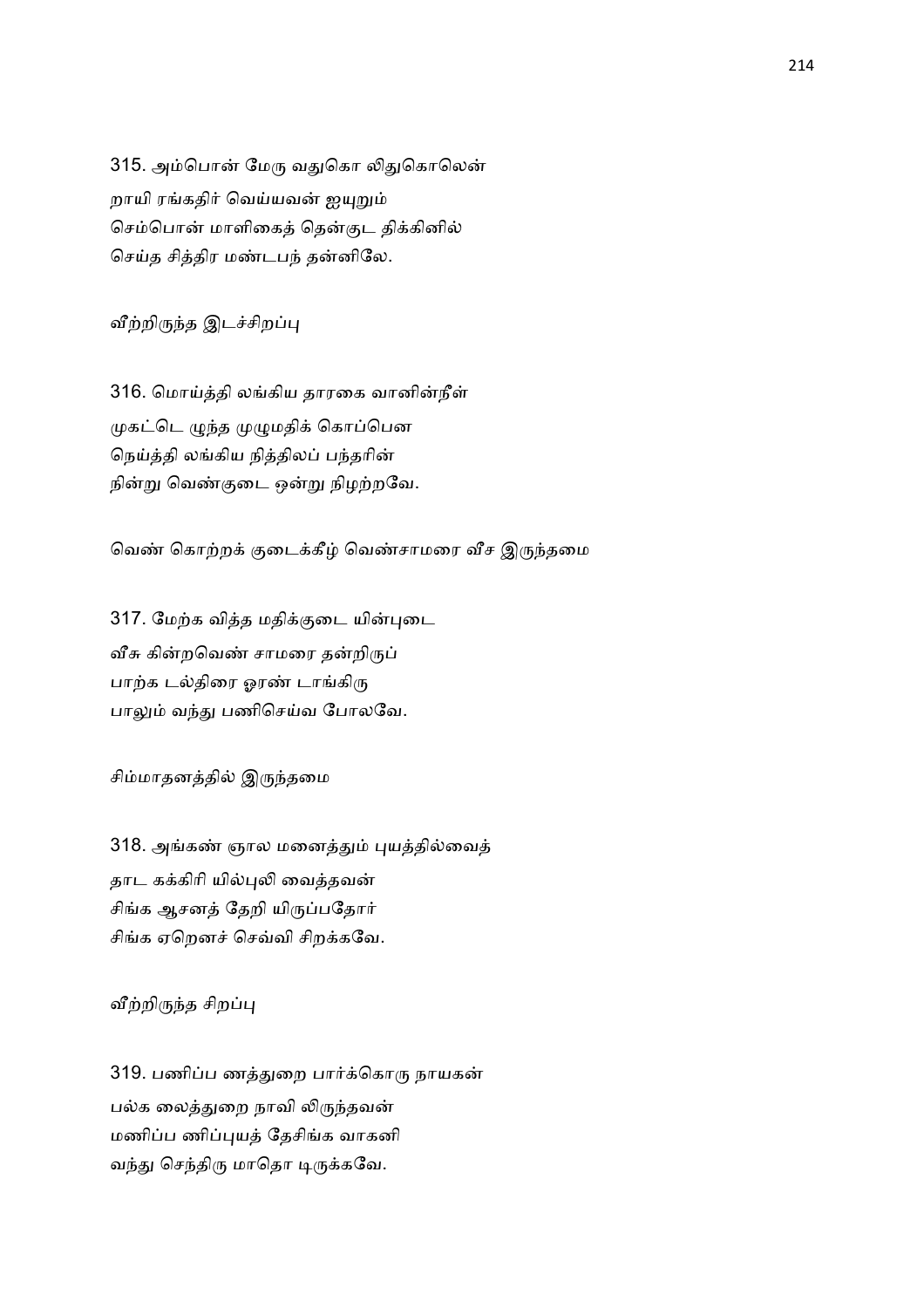## தேவியர் உடன் இருந்தமை

320. தரும டங்க முகந்து தனம்பொழி தன்பு யம்பிரி யாச்சயப் பாவையும் திரும டந்தையும் போல்பெரும் புண்ணியம் செய்த தேவியர் சேவித்தி ருக்கவே.

ஆடல்பாடல் மகளிர் சூழ்ந்திருந்தமை

321. நாட காதி நிருத்த மனைத்தினும் நால்வ கைப்பெரும் பண்ணினும் எண்ணிய ஆடல் பாடலரம்பையர் ஒக்குமவ் வணுக்கி மாரு மநேக ரிருக்கவே.

சூதர், மாகதர், மங்கலப்பாடகர் புகழ்ப்பாடல்

322. சூதர் மாகதர் ஆதிய மாந்தரும் துய்ய மங்கலப் பாடகர் தாமும்நின் பாத மாதர ராயவர் கட்கெலாம் பைம்பொன் மௌலி எனப்புகழ் பாடவே.

இசைவல்லார் அருகு சூழ்ந்தமை

323. வீணை யாழ்குழல் தண்ணுமை வல்லவர் வேறு வேறிவை நூறுவி தம்படக் காண லாம்வகை கண்டனம் நீயினிக் காண்டல் வேண்டு மெனக்கழல் போற்றவே.

குலோத்துங்கன் இசைப்பாடல் கேட்டதும் ஆராய்ந்து குற்றங் கண்டதும்

324. தாள மும்செல வும்பிழை யாவகை தான்வ குத்தன தன்னெதிர் பாடியே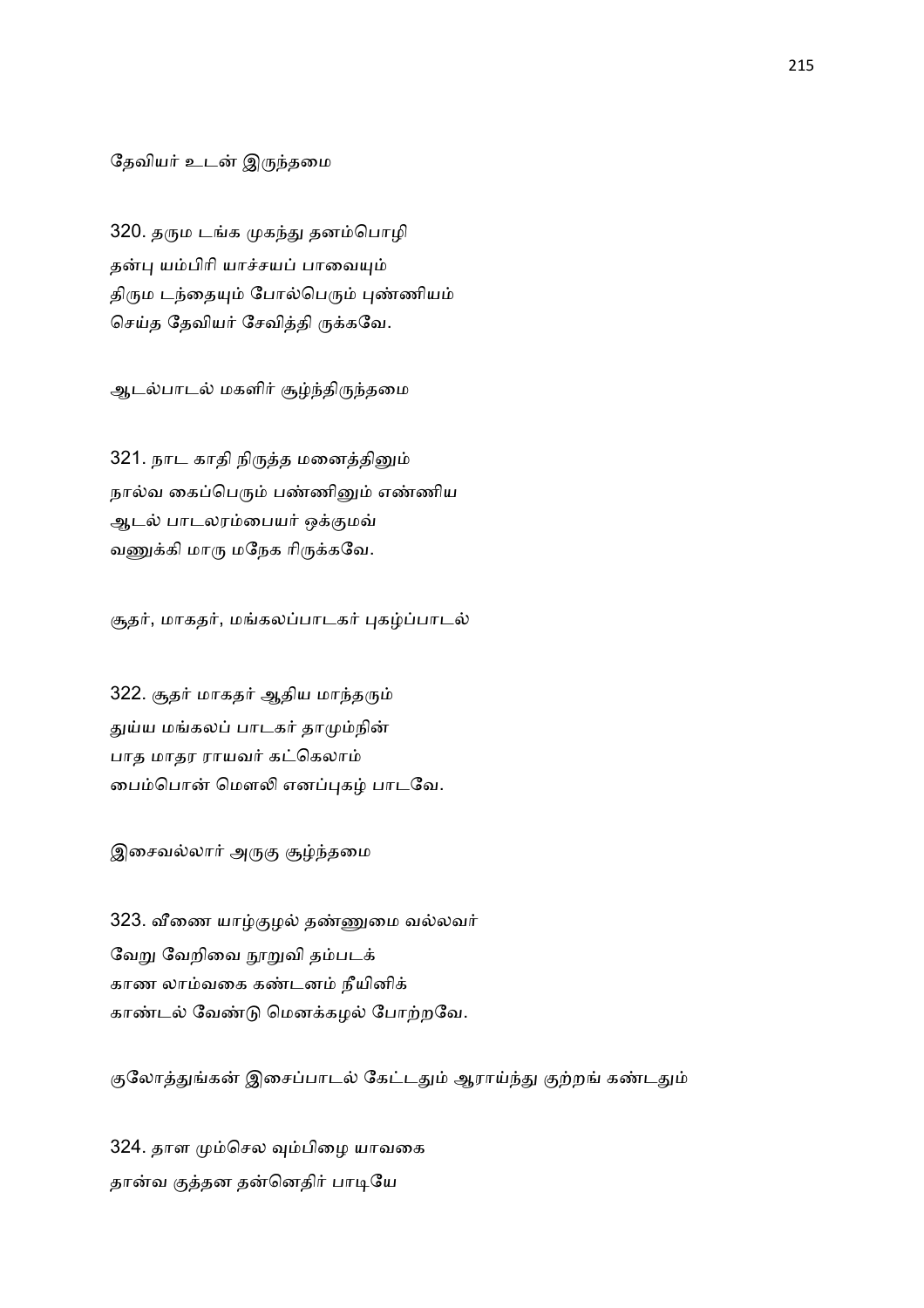காள மும்களி றும்பெறும் பாணர்தம் கல்வி யில்பிழை கண்டனன் கேட்கவே.

சிற்றரசர்கள் குடைபிடித்துச் சாமரை வீசியது

325. வெங்க ளிற்றிலி ழிந்தபின் வந்தடி வீழ்ந்த மன்னவர் வெந்நிடு முன்இடு தங்கள் பொற்குடை சாமரம் என்றிவை தாங்கள் தங்கரத் தால்பணி மாறவே.

சிற்றரசர் தேவிமார் சேடியராய் இருந்தமை

326. தென்ன ராதிந ராதிப ரானவர் தேவி மார்கள்தன் சேடிய ராகவே மன்ன ராதிபன் வானவ ராதிபன் வந்தி ருந்தனன் என்னஇ ருக்கவே.

மன்னர்கள் புறத்தே இருக்க, அகத்தே அமைச்சரோடு இருந்தமை

327. மண்ட லீகரும் மாநில வேந்தரும் வந்து ணங்கு கடைத்தலை வண்டைமன் தொண்டை மான்முதல் மந்திரப் பாரகர் சூழ்ந்து தன்கழல் சூடி இருக்கவே.

மன்னர்கள் ஆணைபெற்று உள்புகுந்தமை

328. முறையி டத்திரு மந்திர வோலையாள் முன்வ ணங்கி முழுவதும் வேந்தர்தம் திறையி டப்புற நின்றனர் என்றலும் செய்கை நோக்கிவந் தெய்தி யிருக்கவே.

ஆங்குவந்து - சூழ்ந்த அரசர்கள்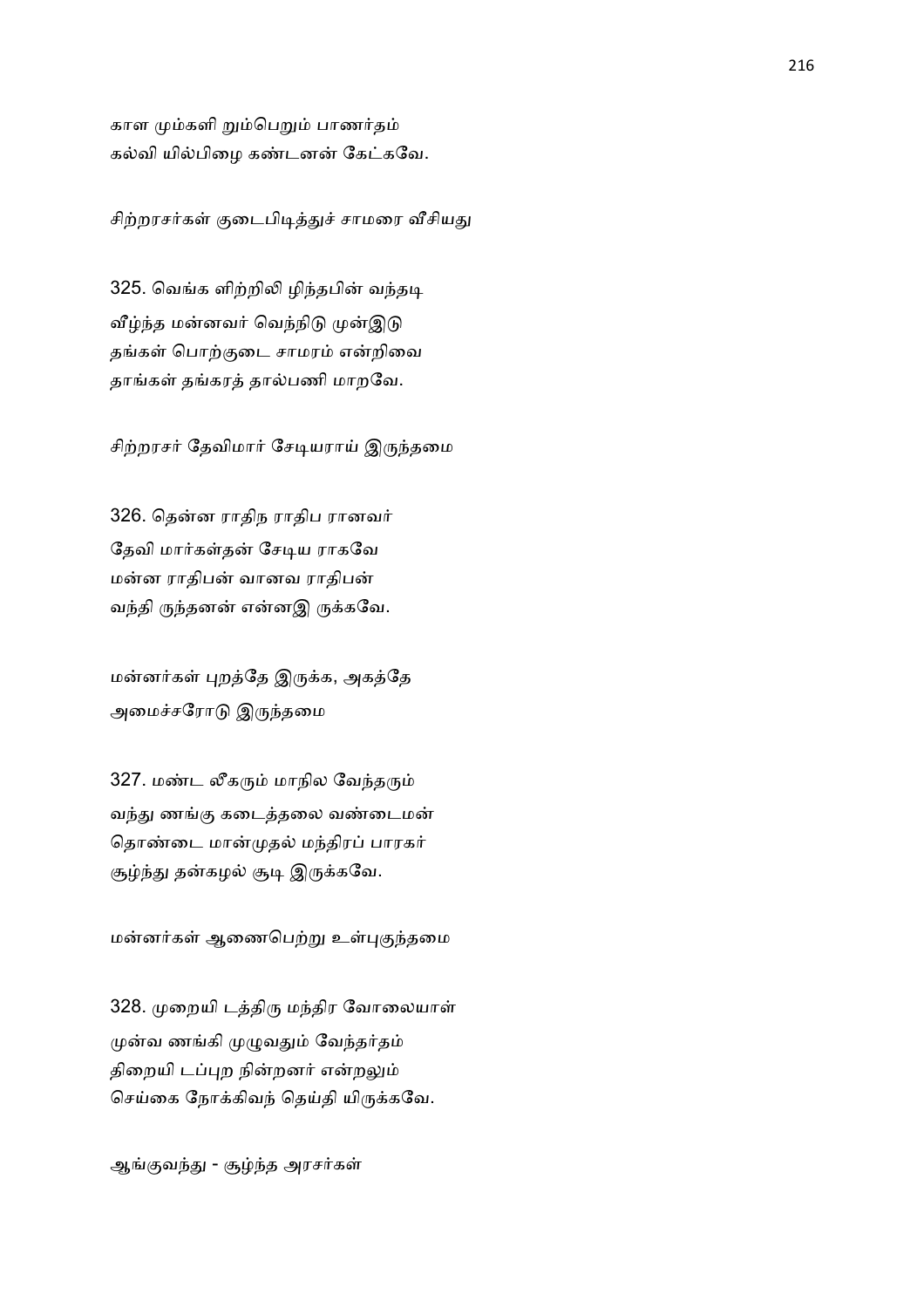329. தென்னவர் வில்லவர் கூபகர் சாபகர் சேதிபர் யாதவரே கன்னடர் பல்லவர் கைதவர் காடவர் காரிபர் கோசலரே.

## இதுவும் அது

330. கங்கர் கராளர் கவிந்தர் துமிந்தர் கடம்பர் துளும்பர்களே வங்கரி லாடர்ம ராடர் விராடர் மயிந்தர் சயிந்தர்களே.

331 சிங்களர் வங்களர் சேகுணர் சேவணர் செய்யவ ரையணரே கொங்கணர் கொங்கர்கு லிங்கர் சவுந்தியர் குச்சரர் கச்சியரே.

332. வத்தவர் மத்திரர் மாளுவர் மாகதர் மச்சர் மிலேச்சர்களே குத்தர்கு ணத்தர் வடக்கர் துருக்கர் குருக்கர் வியத்தர்களே.

வந்த அரசர் செய்கை

323. எந்நக ரங்களும் நாடு மெமக்கருள் செய்தனை எம்மையிடச் சொன்னத னங்கள் கொணர்ந்தனம் என்றடி சூடுக ரங்களொடே.

இட்ட திறை

334. ஆரம் இவைஇவை பொற்கலம் ஆனை இவைஇவை ஒட்டகம்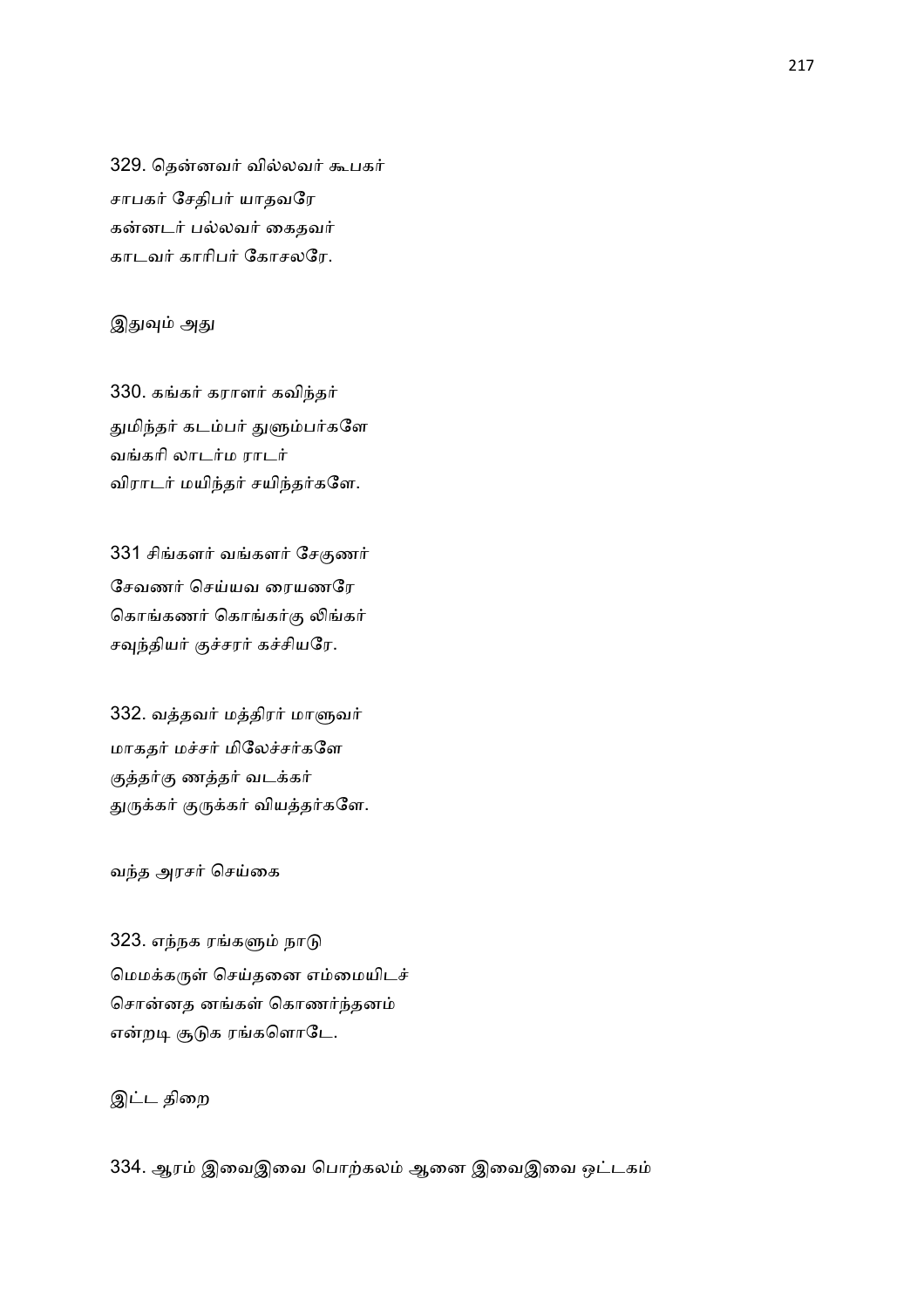ஆடல் அயமிவை மற்றிவை ஆதி முடியொடு பெட்டகம் ஈர முடையன நித்திலம் ஏறு நவமணி கட்டிய ஏக வடமிவை மற்றிவை யாதும் விலையில்ப தக்கமே.

இதுவும் அது

335. இவையும் இவையும்ம ணித்திரள் இனைய இவைகன கக்குவை இருளும் வெயிலும்எ றித்திட இலகு மணிமக ரக்குமை உவையும் உவையும்இ லக்கணம் உடைய பிடிஇவை உட்பக டுயர்செய் கொடிஇவை மற்றிவை உரிமை அரிவையர் பட்டமே.

இதுவும் அது

336. ஏறி யருள வடுக்குமிந் நூறு களிறு மிவற்றெதிர் ஏனை யரச ரொருத்தரோ ரானை யிடுவ ரெனிற்புவ மாறி அருள அவர்க்கிடை யாமும் இசைவம் எனப்பல மான அரசர் தனித்தனி வாழ்வு கருதி உரைப்பரே.

திறைபெற்ற குலோத்துங்கன் வினாயது

337. அரசர் அஞ்சலென அடியி ரண்டுமவர் முடியின் வைத்தருளி அரசர்மற் றுரைசெ யுந்திறைகள் ஒழிய நின்றவரும் உளர்கொ லென்றருளு பொழுதிலே.

வினாயதற்கு மறுமொழி

338. கடவ தந்திறைகொ டடைய வந்தரசர் கழல்வ ணங்கினர்கள் இவருடன் வடக லிங்கர்பதி யவனி ரண்டுவிசை வருகி லன்திறைகொ டௌலுமே.

அதுகேட்ட குலோத்துங்கன் நிலை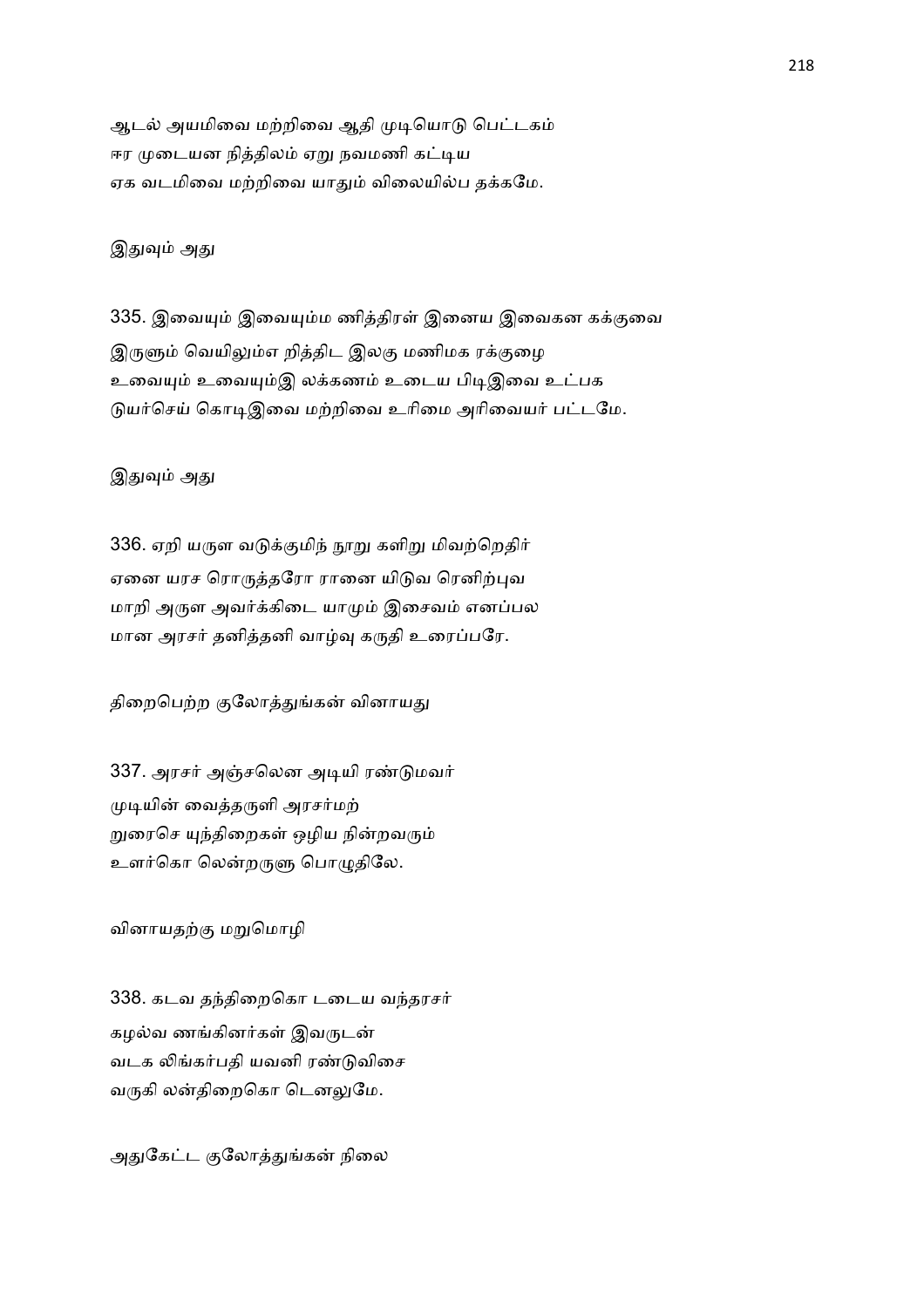339. உறுவ தென்கொலென நிலைகு லைந்தரசர் உயிர்ந டுங்கஔிர் பவளவாய் முறுவல் கொண்டபொருள் அறிகி லம்சிறிதும் முனிவு கொண்டதிலை வதனமே.

குலோத்துங்கன் இட்ட கட்டளை

340. எளியன் என்றிடினும் குன்றரணம் இடிய நம்படைஞர் கடிதுசென் றனிய லம்புமத மலைகள் கொண்டணைமின் அவனை யுங்கொணர்மின் எனலுமே.

கருணாகரத் தொண்டைமான் போர்க்ெகழுந்தமை

341. இறைமொ ழிந்தளவில் எழுக லிங்கமவை எறிவ னென்றுகழல் தொழுதனன் மறைமொ ழிந்தபடி மரபின் வந்தகுல திலகன் வண்டைநகர் அரசனே.

தொண்டைமான் விடை கொண்டது

342. அடைய அத்திசைப் பகைது கைப்பனென் றாசை கொண்டடல் கொண்டைமான் விடையெ னக்கெனப் புலியு யர்த்தவன் விடைகொ டுக்கஅப் பொழுதிலே.

படை திரண்டது

343. கடல்க லக்கல்கொல் மலையி டித்தல்கொல் கடுவி டப்பொறிப் பணபணிப் பிடரொ டித்தல்கொல் படைநி னைப்பெனப் பிரள யத்தினில் திரளவே.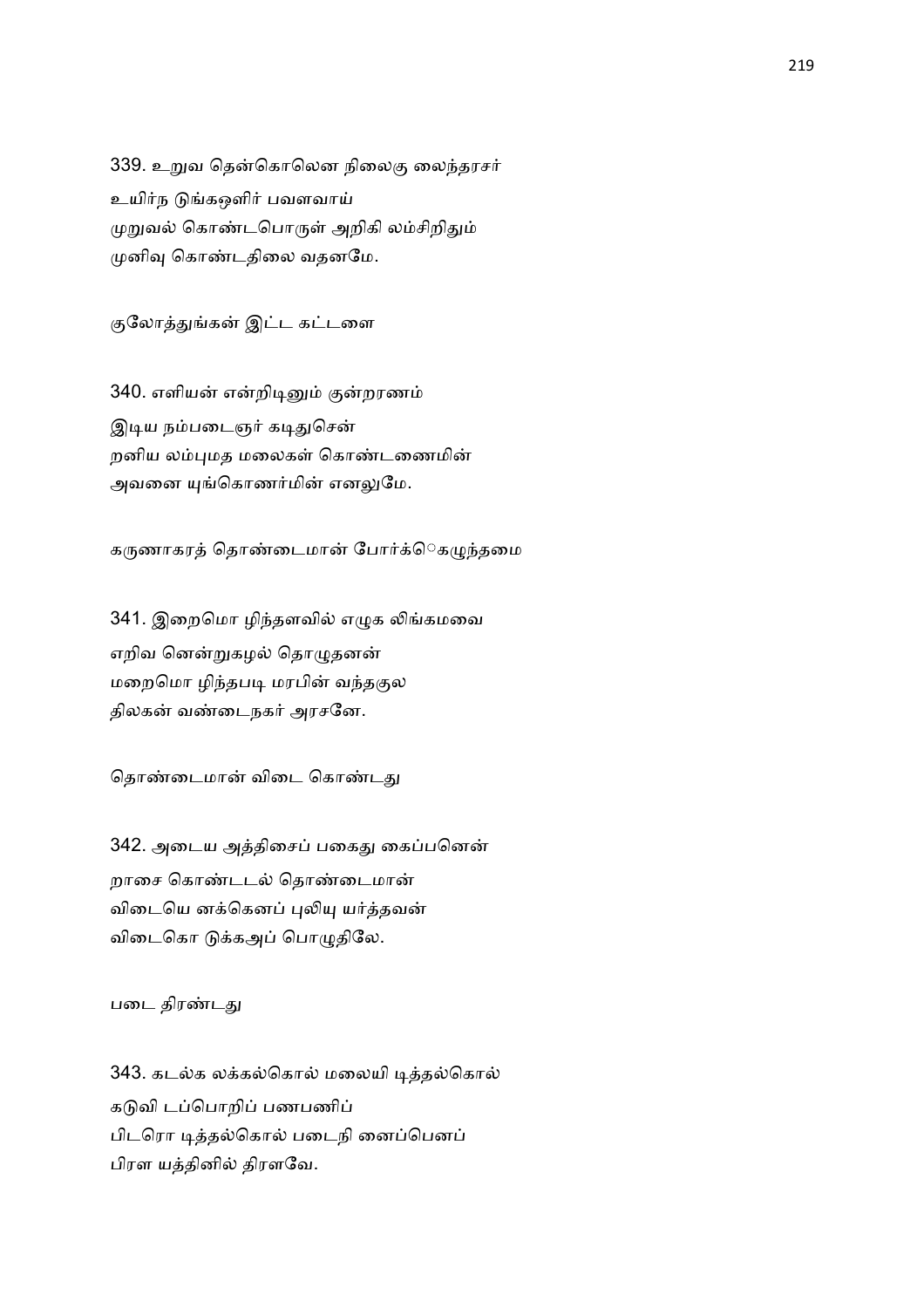### படையின் முழக்கொலி

344. வளைக லிப்பவும் முரசொ லிப்பவும் மரமி ரட்டவும் வயிரமாத் தொளையி சைப்பவும் திசையி பச்செவித் தொளைய டைத்தலைத் தொடரவே.

## படை நெருக்கம்

345. குடைநி ரைத்தலின் தழைநெ ருக்கலின் கொடிவி ரித்தலின் குளிர்ச துக்கமொத் திடைநி ரைத்தலின் பகல்க ரப்பவுய்த் திருநி லப்பரப் பிருள்ப ரக்கவே

## இதுவும் அது

346. அலகில் கட்டழல் கனல்வி ரித்தலால் அரிய பொற்பணிக் கலனெ றித்தலால் இலகு கைப்படை கனல்வி ரித்தலால் இருள்க ரக்கவே ஒளிப ரக்கவே.

#### இதுவும் அது

347. அகில வெற்புமின் றானை யானவோ அடைய மாருதம் புரவி யானவோ முகில னைத்துமத் தேர்க ளானவோ மூரி வேலைபோர் வீர ரானவோ.

# இதுவும் அது

348. பார்சி றுத்தலிற் படைபெ ருத்ததோ படைபெ ருத்தலிற் பார்சி றுத்ததோ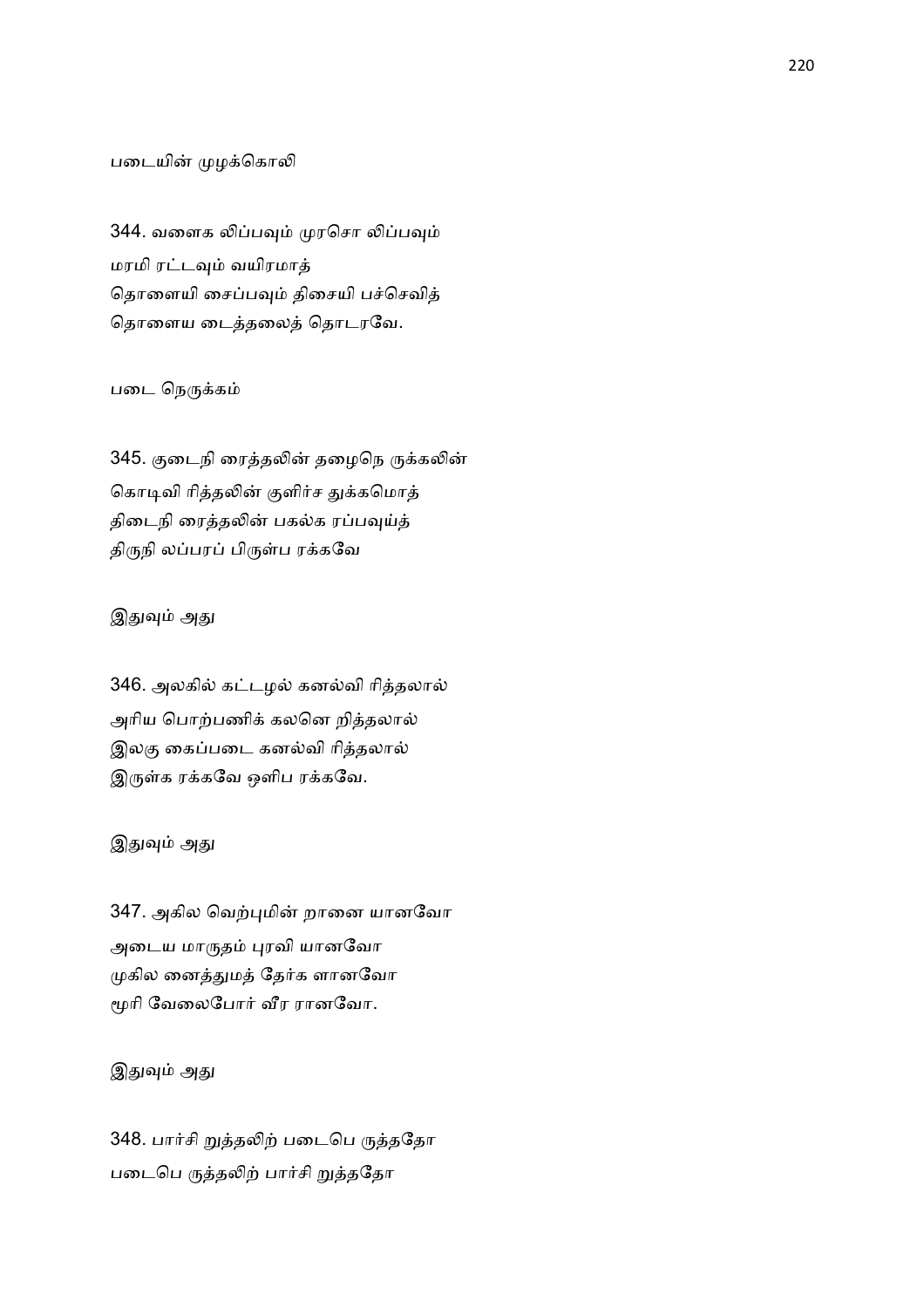நேர்செ றுத்தவர்க் கரிது நிற்பிடம் நெடுவி சும்பலால் இடமு மில்லையே.

படையின் செயல்

349. எனவெ டுத்துரைத் ததிச யித்துநின் றினைய மண்ணுளோர் அனைய விண்ணுளோர் மனந டுக்குறப் புறம்ம றைத்தவான் மாதி ரங்களைச் சாது ரங்கமே.

யானைப்படையின் சிறப்பு

350. கடல்க ளைச்சொரி மலையுள எனஇரு கடத டத்திடை பொழிமத முடையன கனல்வி ளைப்பன முகிலுள எனவிழி கனல்சி னத்தன கரியொடு பரிகளின். உடல்பி ளப்பன பிறைசில வுளஎன உயர்ம ருப்பின உலகுகள் குலைதர உருமி டிப்பன வடவனல் உளவென ஒலிமு கிற்கட கரிகளும் மிடையவே.

குதிரைப் படையின் சிறப்பு

351. முனைகள் ஒட்டினர் முடியினை யிடறுவ முடியின் முத்தினை விளைபுக ழெனநில முதுகில் வித்துவ நிலமுறு துகளற முகின்மி திப்பன முகில்விடு துளியொடு கனைக டற்றிரை நிரையென விரைவொடு கடலி டத்தினை வலமிடம் வருவன கடலி டத்திறும் இடியென அடியிடு கவன மிக்கன கதழ்பரி கடுகவே.

தேர்ப்படையின் சிறப்பு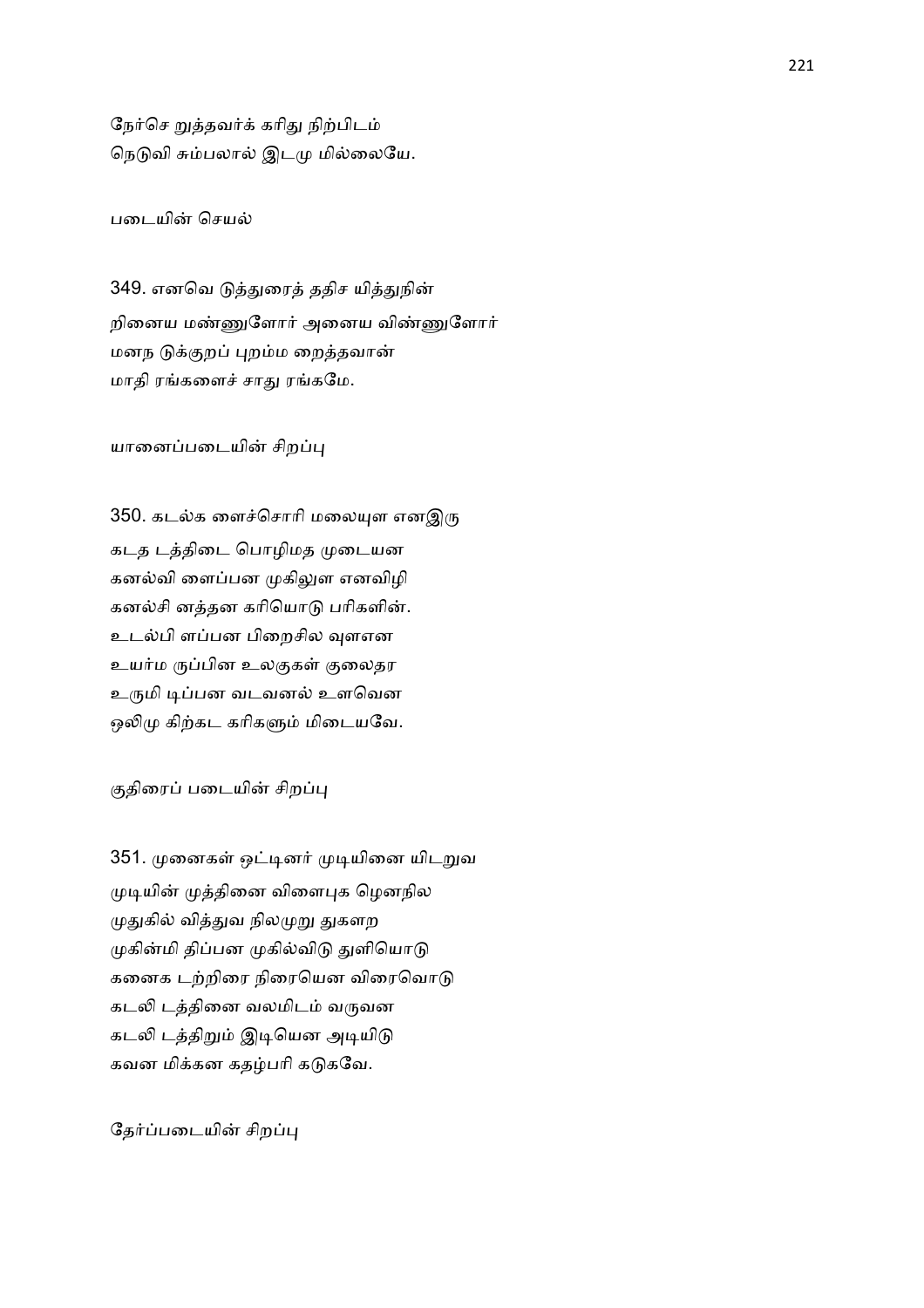352. இருநி லத்திடர் உடைபடு முருளன இருபு டைச் சிற குடையன முனைபெறின் எதிர்ப றப்பன விடுநுக மொடுகடி திவுளி முற்படின் இதுபரி பவமெனும் ஒருநி னைப்பினை உடையன வினையன உயர்செய் மொட்டொடு மலரென நிறுவிய ஒழித ரச்செரு உறுபுனல் உமிழ்வன உலக ளப்பன இரதமும் மருவியே.

### காலாட்படையின் சிறப்பு

353. அலகில் வெற்றியும் உரிமையு மிவையென அவய வத்தினில் எழுதிய அறிகுறி அவையெ னப்பல வடுநிரை யுடையவர் அடிபு றக்கிடில் அமரர்தம் உலகொடிவ் உலகு கைப்படும் எனினும தொழிபவர் உடல்ந மக்கொரு சுமையென முனிபவர் உயிரை விற்றுறு புகழ்கொள உழல்பவர் ஒருவ ரொப்பவர் படைஞர்கள் மிடையவே.

வீரரின் ஆரவாரம்

354. விழித்த விழிதனி விழித்த விருதர்கள் விடைத்து வெடுவெடு சிரித்தவாய் தெழித்த பொழுதுடல் திமிர்க்க இமையவர் திகைக்கண் மதகரி திகைக்கவே.

#### குதிரையின் செயல்

355. உகத்தின் முடிவினில் உகைத்த கனைகடல் உவட்டி யெனமுகில் முகட்டின்மேல் நகைத்த விடுபரி முகக்கண் நுரைசுர நதிக்கண் நுரையென மிதக்கவே.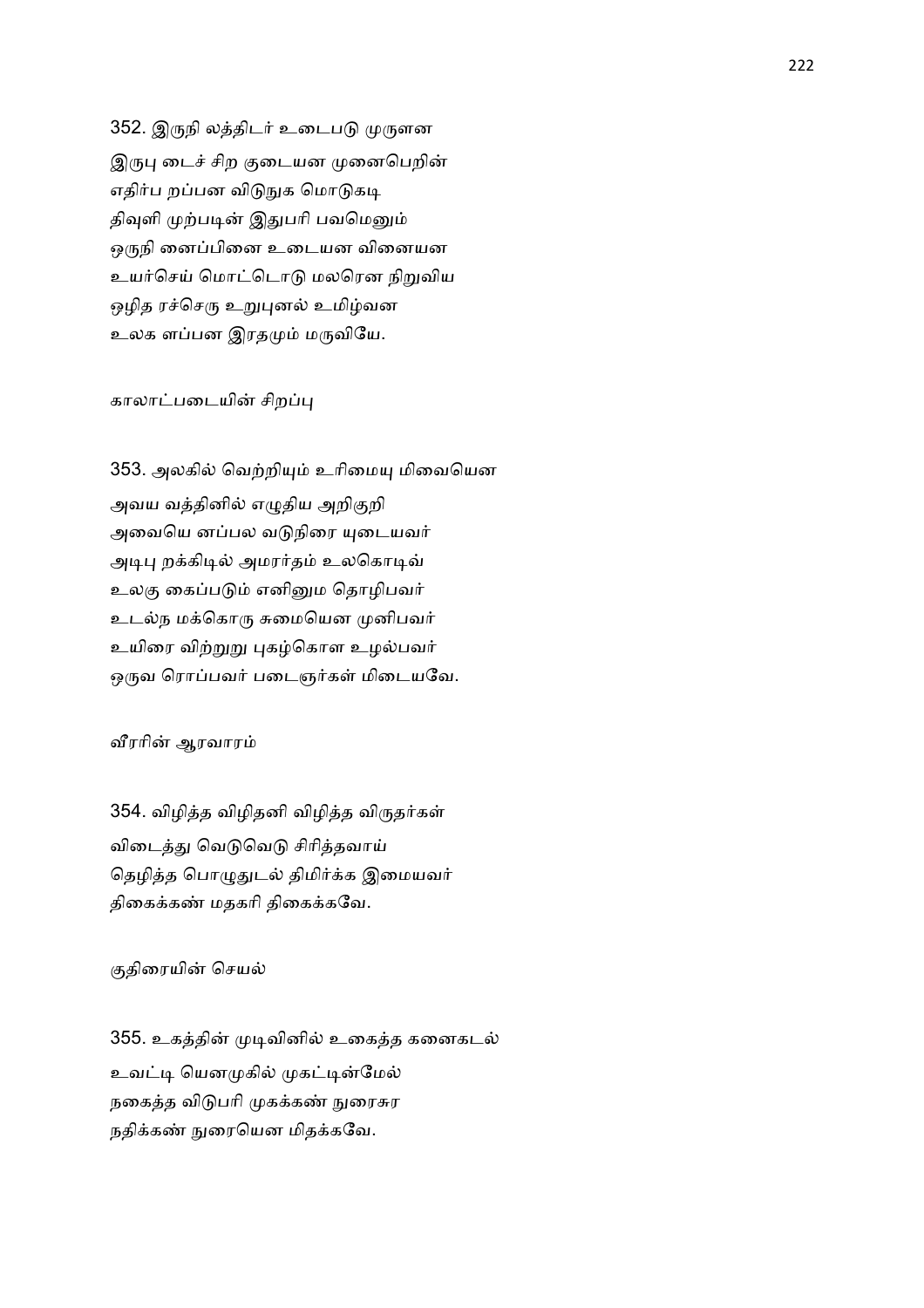# யானையின் செயல்

356. கழப்பில் வெளில்சுளி கதத்தில் இருகவுள் கலித்த கடம்இடி பொறுத்தபோர்க் குழப்பி வருமுகில் முழக்கில் அலைகடல் குளிக்கும் முகில்களும் இடக்கவே.

தேர்ப்படையின் செயல்

357. கடுத்த விசையிருள் கொடுத்த வுலகொரு கணத்தில் வலம்வரு கணிப்பில்தேர் எடுத்த கொடிதிசை இபத்தின் மதமிசை இருக்கும் அளிகளை எழுப்பவே.

#### போர்க்கெழுந்தது

358. எழுந்தது சேனை யெழலும் இரிந்தது பாரின் முதுகு விழுந்தன கானும் மலையும் வெறுந்தரை யான திசைகள்.

## இதுவும் அது

359. அதிர்ந்தன நாலு திசைகள் அடங்கின ஏழு கடல்கள் பிதிர்ந்தன மூரி மலைகள் பிறந்தது தூளி படலம்.

# இதுவும் அது

360. நிலத்தரு தூளி பருகி நிறைந்தது வானின் வயிறு வலந்தரு மேக நிரைகள்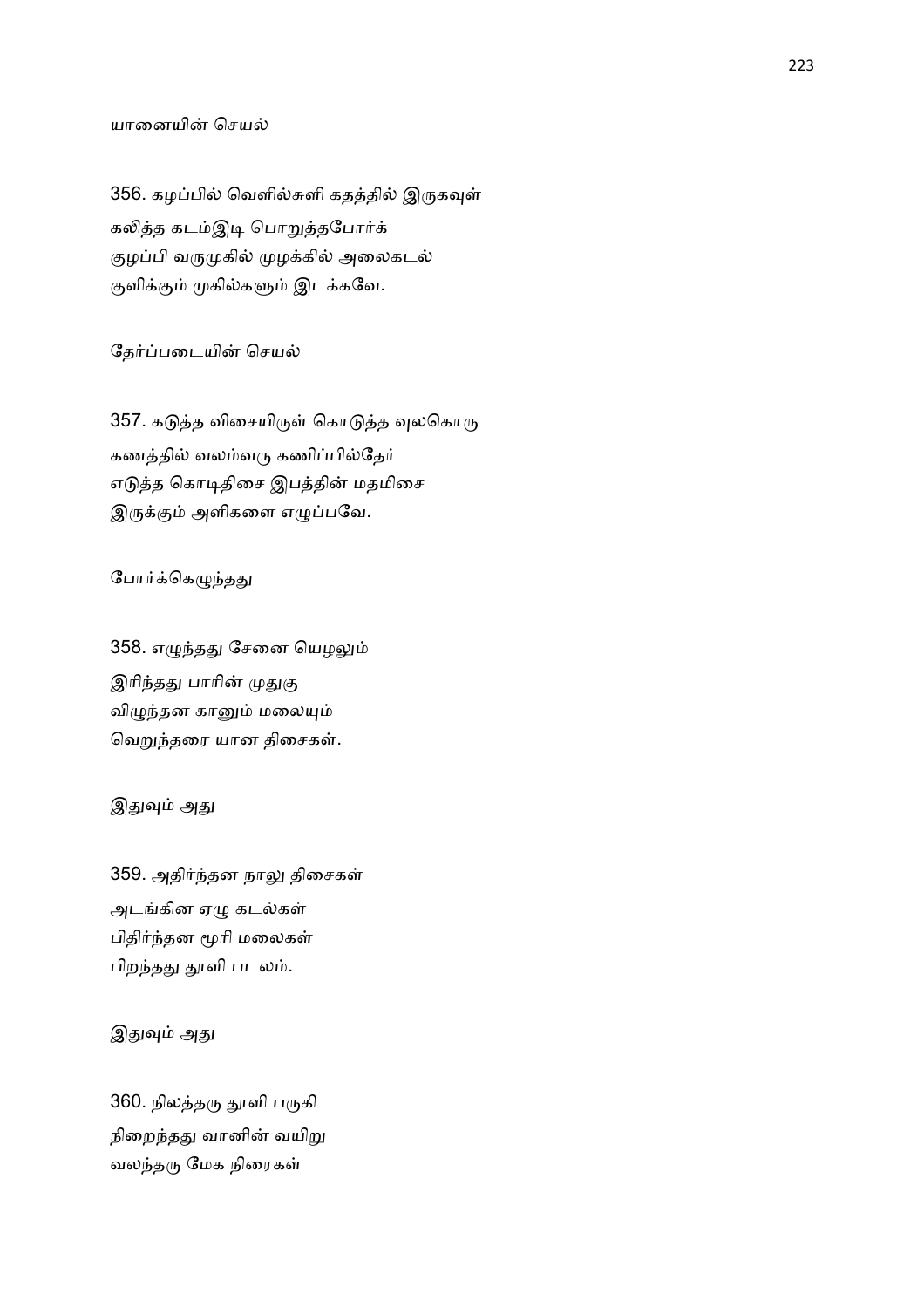வறந்தன நீர்கள் சுவறி.

## இதுவும் அது

361. தயங்கொளி ஓடை வரைகள் தருங்கட தாரை மழையின் அயங்களின் வாயின் நுரையின் அடங்கின தூளி அடைய.

## போர்மேற் செலவு

362. எழுதூ ளியடங் கநடந் துதயத் தேகுந் திசைகண் டதுமீ ளவிழும் பொழுதே கலொழிந் துகடற் படையெப் பொழுதுந் தவிரா துவழிக் கொளவே.

#### கருணாகரன் செலவு

363. தண்ணா ரின்மலர்த் திரள்தோ ளபயன் தானே வியசே னைதனக் கடையக் கண்ணா கியசோ ழனசக் கரமாம் கருணா கரன்வா ரணமேற் கொளவே.

பல்லவ வேந்தன் செலவு

364. தொண்டை யர்க்கரசு முன்வ ருஞ்சுரவி துங்க வெள்விடை யுயர்த்தகோன் வண்டை யர்க்கரசு பல்ல வர்க்கரசு மால்க ளிற்றின்மிசை கொள்ளவே.

வாணகோவரையன் முடிகொண்ட சோழன் செலவு

365. வாசி கொண்டரசர் வார ணங்கவர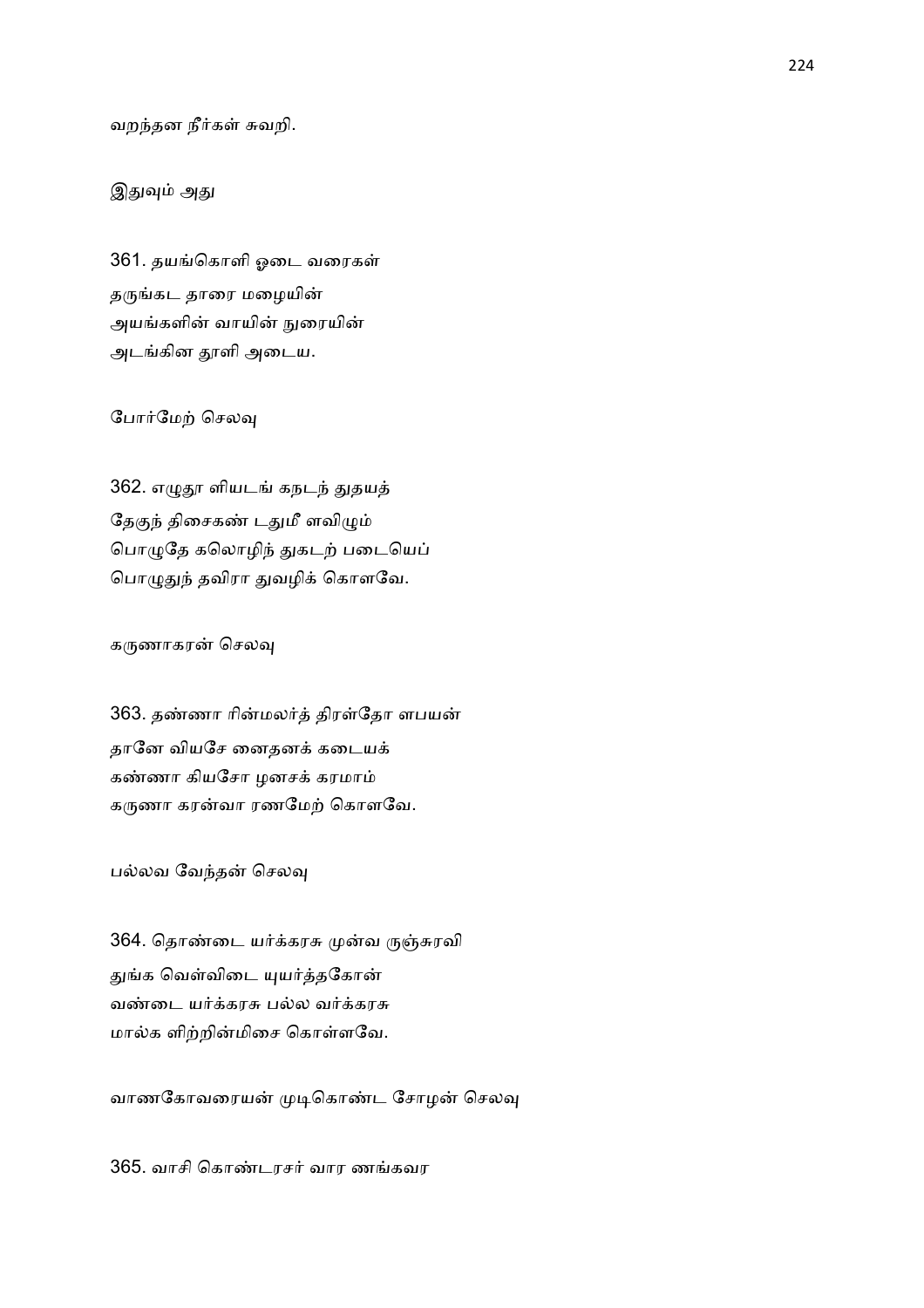வாண கோவரையன் வாண்முகத் தூசி கொண்டுமுடி கொண்ட சோழனொரு சூழி வேழமிசை கொள்ளவே.

போர்மேற் செல்லல்

366. மறித்தோடி யெவ்வரசுஞ் சரிய வென்று வருமனுக்கைப் பல்லவர்கோன் வண்டை வேந்தன் எறித்தோடை இலங்குநடைக் களிற்றின் மேற்கொண் டிரைவேட்ட பெரும்புலிபோல் இகன்மேற் செல்ல.

ஆறுகள் பல கடந்தமை

367. பாலா றுகுசைத் தலைபொன் முகரிப் பழவா றுபடர்ந் தெழுகொல் லியெனும் நாலா றுமகன் றொருபெண் ணையெனும் நதியா றுகடந் துநடந் துடனே.

#### இதுவும் அது

368. வயலா றுபுகுந் துமணிப் புனல்வாய் மண்ணா றுவளங் கெழுகுன் றியெனும் பெயலா றுபரந் துநிறைந் துவரும் பேரா றுமிழிந் ததுபிற் படவே.

## இதுவும் அது

369. கோதா வரிநதி மேலா றொடுகுளிர் பம்பா நதியொடு சந்தப்பேர் ஓதா வருநதி ஒருகோ தமையுடன் ஒலிநீர் மலிதுறை பிறகாக.

கலிங்கம்புகுந்து செய்த செயல்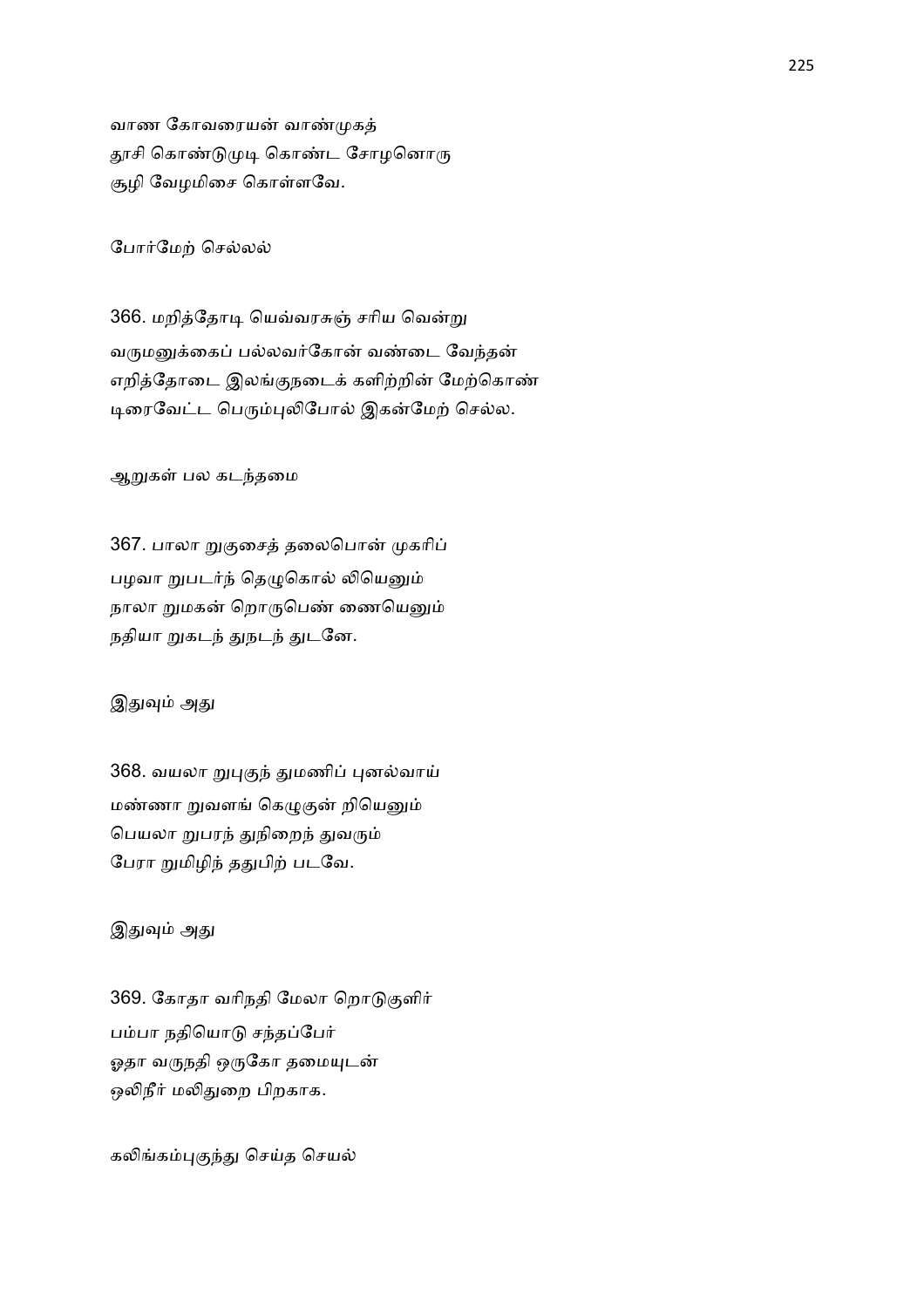370. கடையிற் புடைபெயர் கடலொத் தமரர் கலங்கும் பரிசுக லிங்கம்புக் கடையப் படரெரி கொளுவிப் பதிகளை அழியச் சூறைகொள் பொழுதத்தே.

கலிங்கர் நிலை

371. கங்கா நதியொரு புறமா கப்படை கடல்போல் வந்தது கடல்வந்தால் எங்கே புகலிடம் எங்கே யினியரண் யாரே அதிபதி யிங்கென்றே.

இதுவும் அது

372. இடிகின் றனமதில் எரிகின் றனபதி எழுகின் றனபுகை பொழிலெல்லாம் மடிகின் றனகுடி கெடுகின் றனமினி வளைகின் றனபடை பகையென்றே

கலிங்கர் அரசனிடம் முறையிட்டது

373. உலகுக் கொருமுதல் அபயற் கிடுதிறை உரைதப் பியதெம தரசேயெம் பலகற் பனைகளை நினைவுற் றிலைவரு படைமற் றவன்விடு படையென்றே.

இதுவும் அது

374. உரையிற் குழறியும் உடலிற் பதறியும் ஒருவர்க் கொருவர்முன் முறையிட்டே அரையிற் றுகில்விழ அடையச் சனபதி அடியிற் புகவிழு பொழுதத்தே.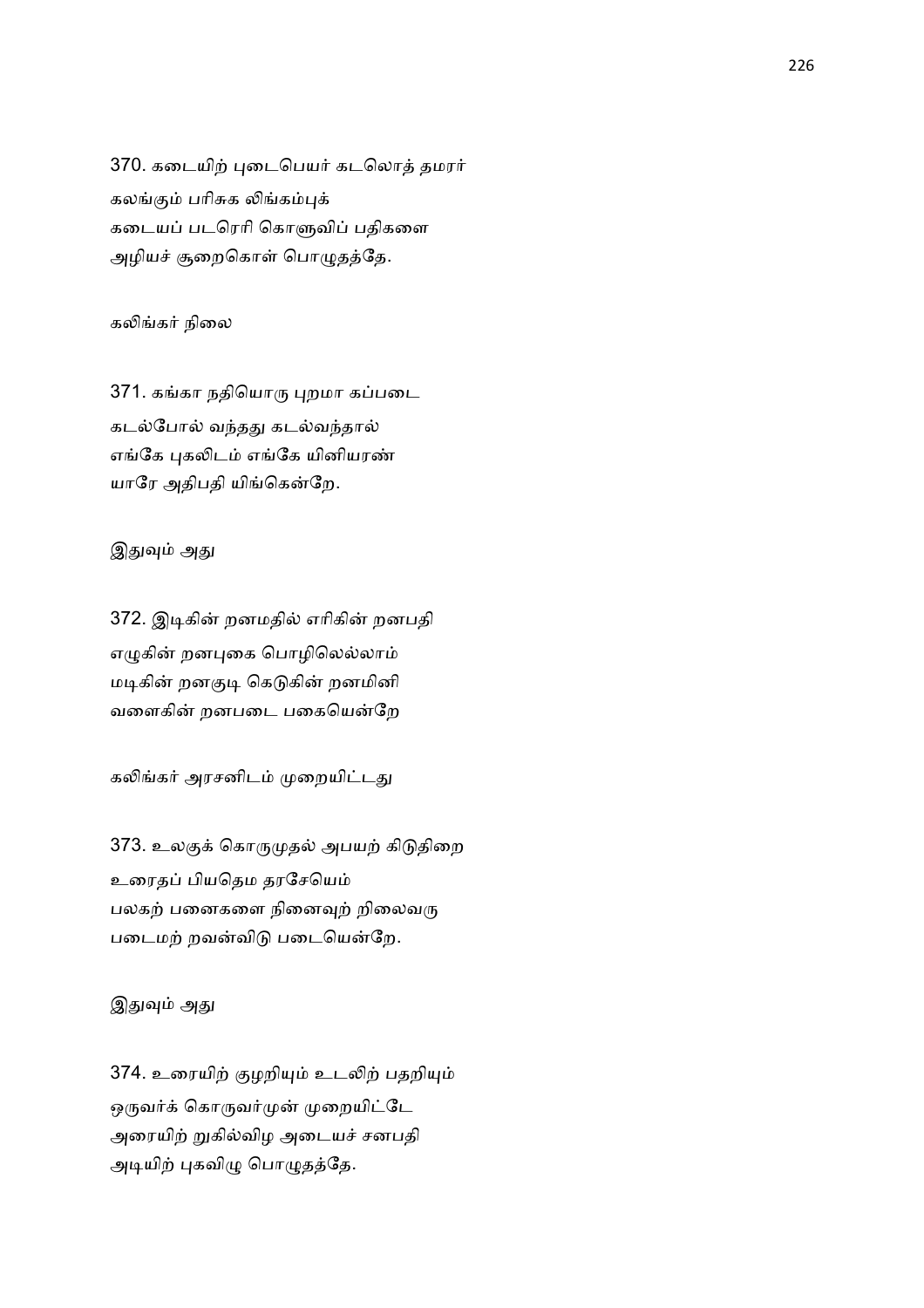### கேட்ட கலிங்க வேந்தன் செயல்

375. அந்தரமொன் றறியாத வடகலிங்கர் குலவேந்தன் அனந்த பன்மன் வெந்தறுகண் வெகுளியினால் வெய்துயிர்த்துக் கைபுடைத்து வியர்த்து நோக்கி.

### கலிங்க வேந்தன் மொழிந்தது

376. வண்டினுக்கும் திசையானை மதங்கொடுக்கும் மலர்க்கவிகை அபயற் கன்றித் தண்டினுக்கும் எளியனோ எனவெகுண்டு தடம்புயங்கள் குலுங்க நக்கே.

## இதுவும் அது

377. கானரணும் மலையரணும் கடலரணும் சூழ்கிடந்த கலிங்கர் பூமி தானரண முடைத்தென்று கருதாது வருவதுமத் தண்டு போலும்.

#### அமைச்சன் மொழிந்தது

378. என்று கூறலும் எங்க ராயனான் ஒன்று கூறுவன் கேளென் றுணர்த்துவான்.

இதுவும் அது

379. அரசர் சீறுவ ரேனும்அடியவர் உரைசெ யாதொழி யார்க ளுறுதியே.

இதுவும் அது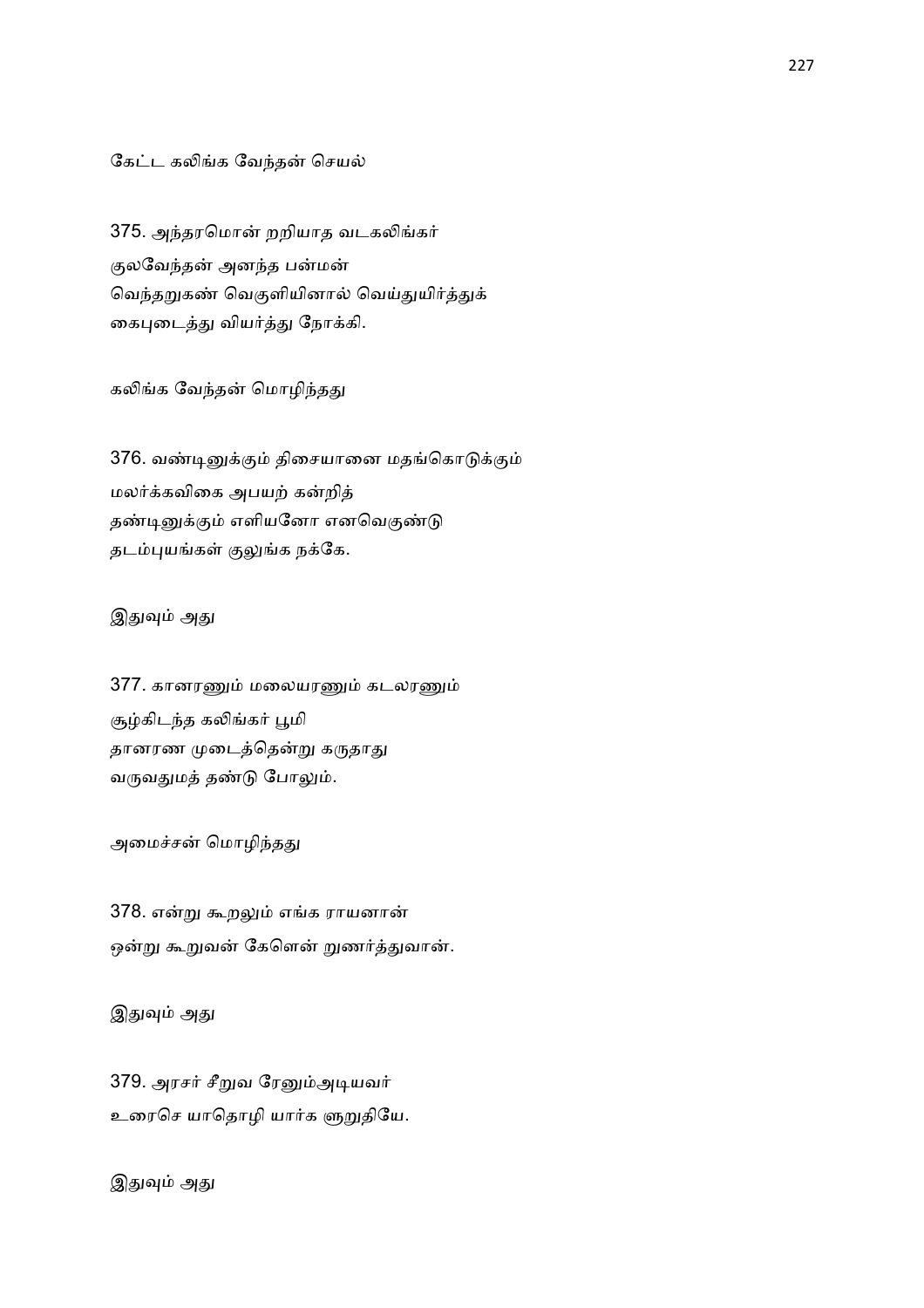380. ஏனை வேந்தை யெறியச் சயதரன் தானை அல்லது தான்வர வேண்டுமோ.

இதுவும் அது

381. விட்ட தண்டினின் மீனவர் ஐவரும் கெட்ட கேட்டினைக் கேட்டிலை போலுநீ.

இதுவும் அது

382. போரின் மேற்றண் டெடுக்கப் புறக்கிடும் சேரர் வார்த்தை செவிப்பட்ட தில்லையோ.

இதுவும் அது

383. வேலை கொண்டு விழிஞ மழித்ததும் சாலை கொண்டதுந் தண்டுகொண் டேயன்றோ.

இதுவும் அது

384. மாறு பட்டெழு தண்டெழ வத்தவர் ஏறு பட்டது மிம்முறை யேயன்றோ.

இதுவும் அது

385. தளத்தொ டும்பொரு தண்டெழப் பண்டொர்நாள் அளத்தி பட்டத றிந்திலை யையநீ.

இதுவும் அது

386. தண்ட நாயகர் காக்கும் நவிலையிற்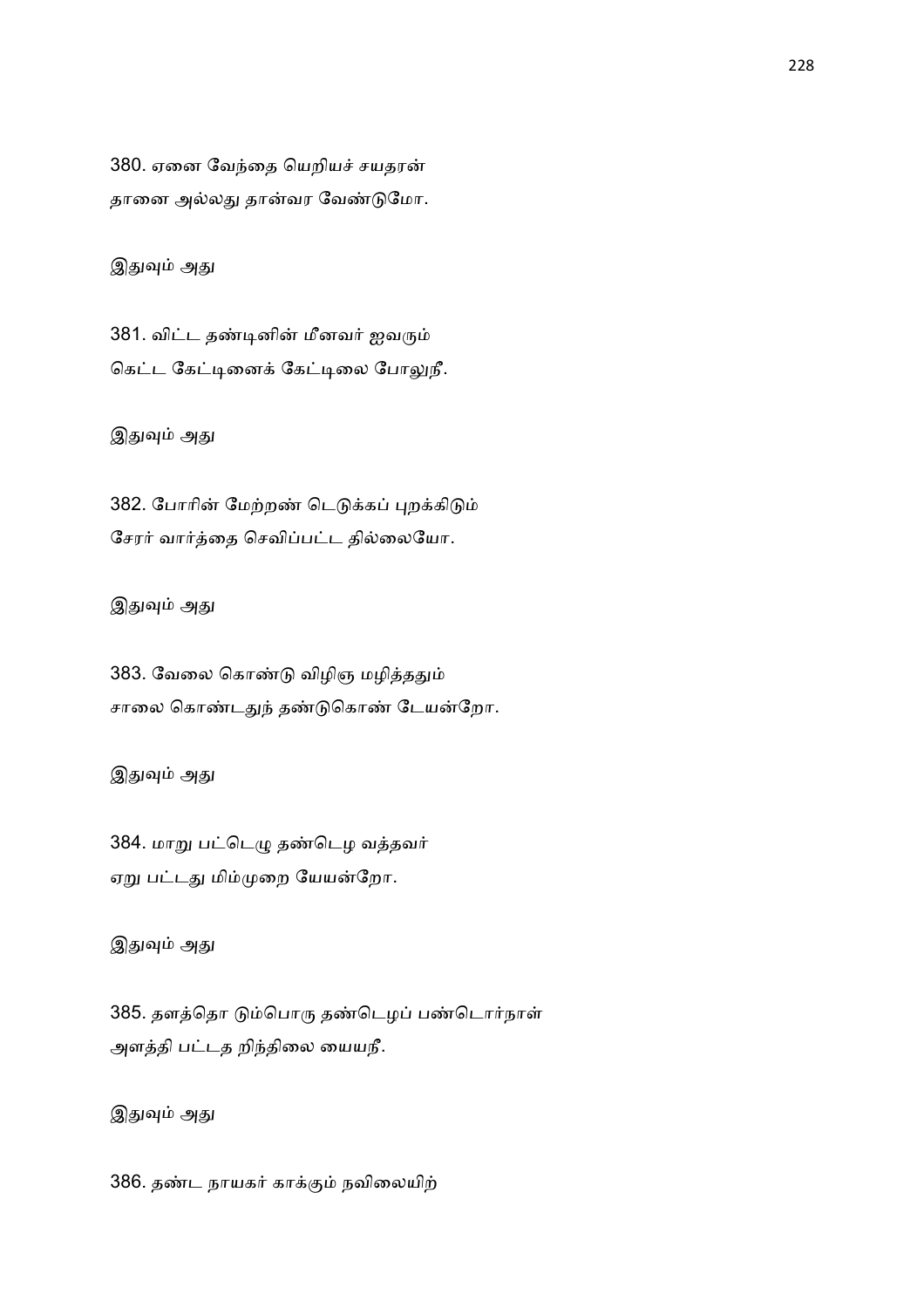கொண்ட தாயிரங் குஞ்சர மல்லவோ.

இதுவும் அது

387. உழந்து தாமுடை மண்டலந் தண்டினால் இழந்த வேந்த ரெனையரென் றெண்ணுகேன்.

இதுவும் அது

388. கண்டு காணுன் புயவலி நீயுமத தண்டு கொண்டவன் சக்கரம் வந்ததே.

இதுவும் அது

389. இன்று சீறினும் நாளையச் சேனைமுன் நின்ற போழ்தினில் என்னை நினைத்தியால்.

கேட்ட கலிங்கர்கோன் மொழிந்தது

390. என்றிவையு ரைத்தலுமெ னக்கெதி ருரைக்கஇமை யோர்களு நடுங்கு வர்புயக் குன்றிவைசெ ருத்தொழில் பெறாதுநெடு நாள்மெலிவு கொண்டபடி கண்டு மிலையோ.

இதுவும் அது

391. பிழைக்கவுரை செய்தனைபி ழைத்தனை யெனக்குறுதி பேசுவது வாசி கெடவோ முழைக்கண் இள வாளரி முகத்தெளி தெனக்களிறு முட்டியெதிர் கிட்டி வருமோ.

இதுவும் அது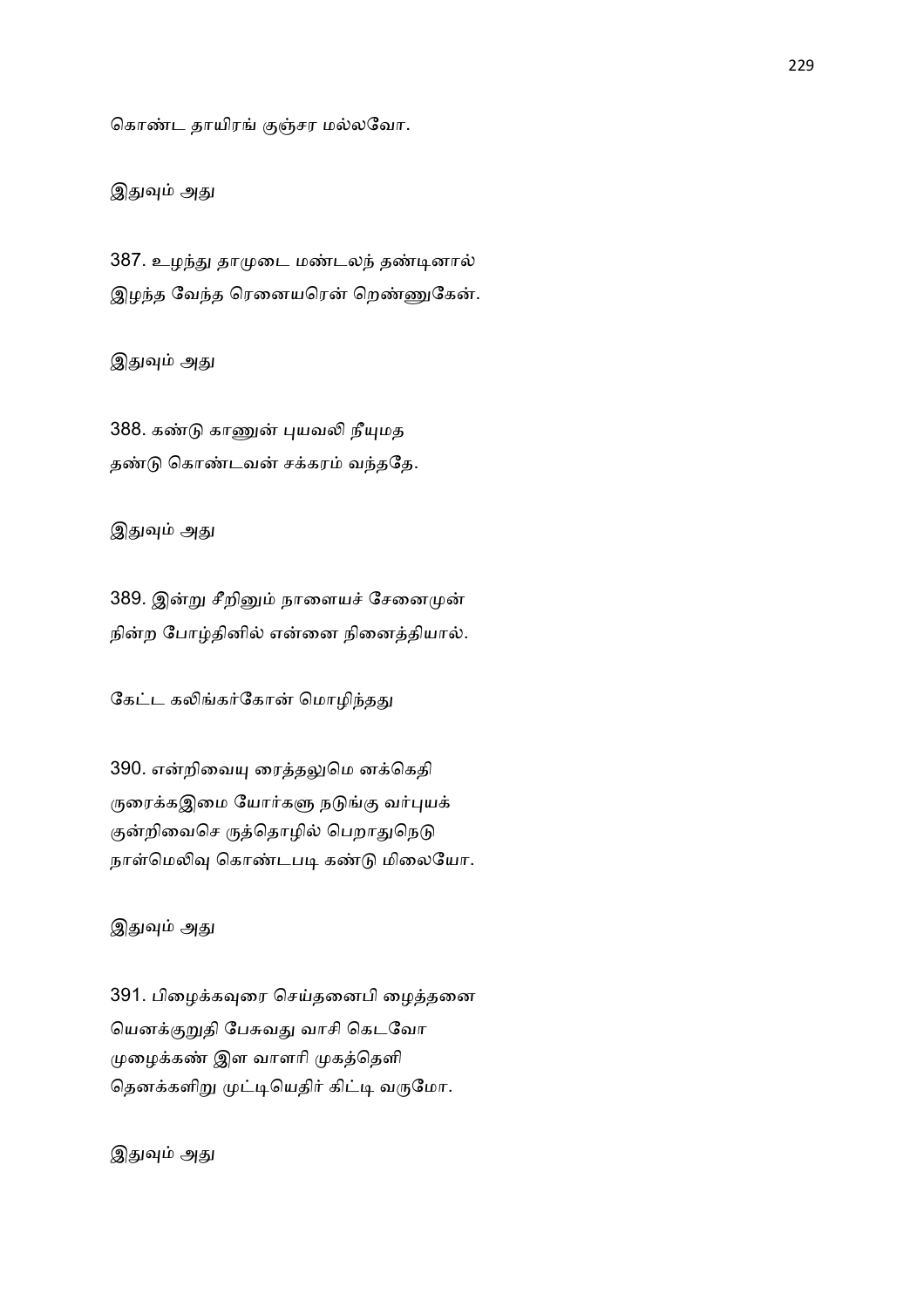392. என்னுடைய தோள்வலியு மென்னுடைய வாள்வலியும் யாதுமறி யாது பிறர்போல் நின்னுடைய பேதைமையி னாலுரைசெய் தாய்இதுநி னைப்பளவில் வெல்ல அரிதோ.

கலிங்கர்கோன் போர்மேற் செல்லக் கூறியது

393. வேழமிர தம்புரவி வெம்படைஞர் என்றினைய நம்படைவி ரைந்து கடுகச் சோழகுல துங்கன்விட வந்துவிடு தண்டினெதிர் சென்றமர்தொ டங்கு கெனவே.

## இதுவும் அது

394. பண்ணுக வயக்களிறு பண்ணுக வயப்புரவி பண்ணுக கணிப்பில் பலதேர் நண்ணுக படைச்செருநர் நண்ணுக செருக்கள நமக்கிகல் கிடைத்த தெனவே.

கலிங்கப்படை எழுந்த ஆர்ப்புக் கூறியது

395. கலிங்கமவை யேழினு மெழுந்ததொரு பேரொலி கறங்குகட லேமு முடனே மலங்கியெழு பேரொலி யெனத்திசை திகைப்புற வருந்தொனி யெழுந்த பொழுதே.

படை எழுச்சி கூறியது

396. தொளைமுக மதமலை யதிர்வன தொடுகடல் பருகிய முகிலெனவே வளைமுக நுரையுக வருபரி கடலிடை மறிதிரை யெனவெழவே.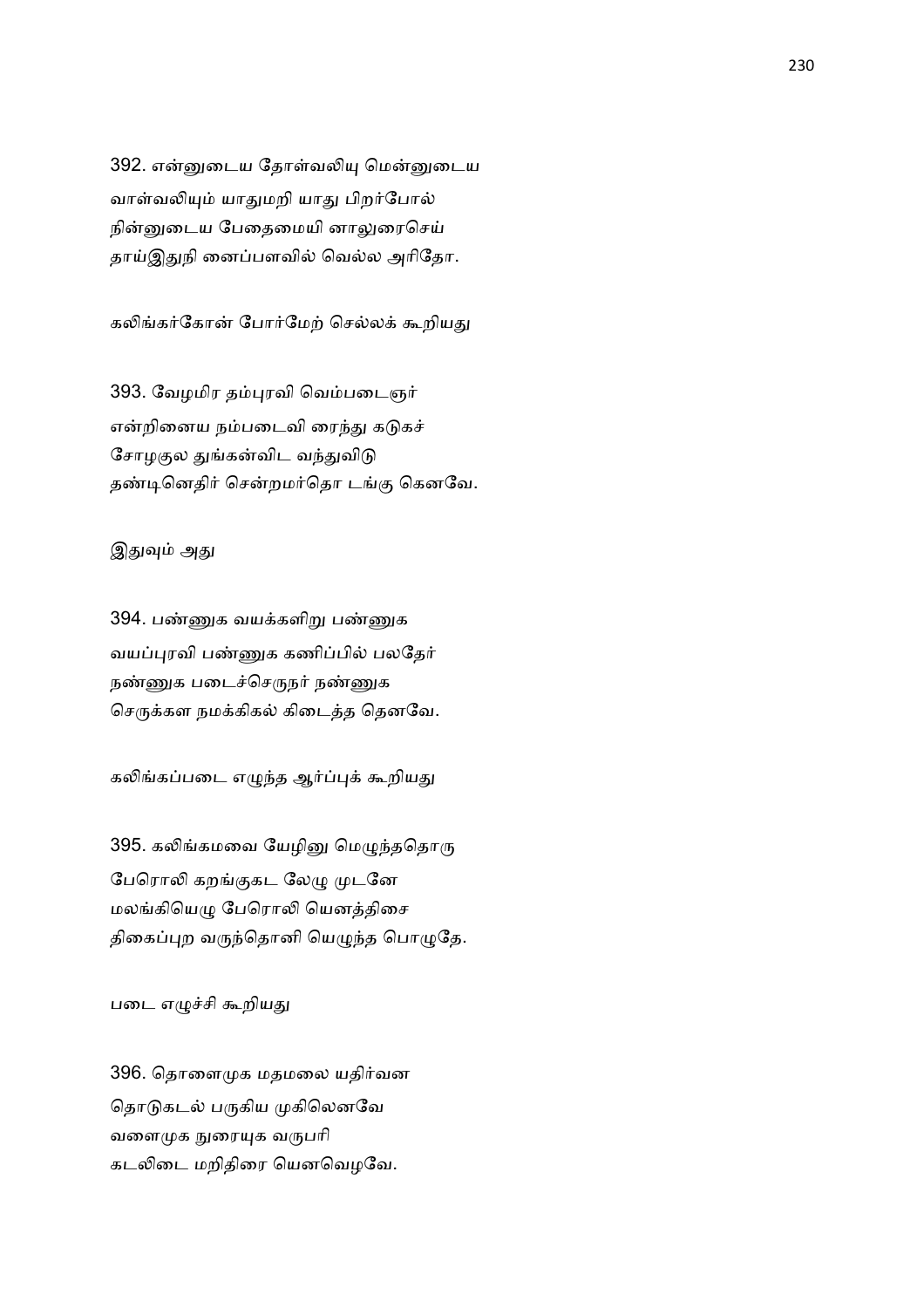# இதுவும் அது

397. இடையிடை யரசர்கள் இடுகுடை கவரிகள் இவைகடல் நுரையெனவே மிடைகொடி பிறழ்வன மறிகடல் அடையவும் மிளிர்வன கயலெனவே.

# இதுவும் அது

398. அலகினொ டலகுகள் கலகல எனுமொலி அலைதிரை ஒலியெனவே உலகுகள் பருகுவ தொருகடல் இதுவென உடலிய படை எழவே.

## இதுவும் அது

399. விசைபெற விடுபரி இரதமும் மறிகடல் மிசைவிடு கலமெனவே இசைபெற உயிரையும் இகழ்தரும் இளையவர் எறிசுற வினம் எனவே.

## இதுவும் அது

400. விடவிகள் மொடுமொடு விசைபட றிபட ெவறிபட ெநறிபடேவ அடவிகள் பொடிபட அருவிகள் அனல்பட அருவரை துகள்படவே.

# இதுவும் அது

401. அறைகழல் இளையவர் முறுகிய சினவழல் அதுவட வனலெனவே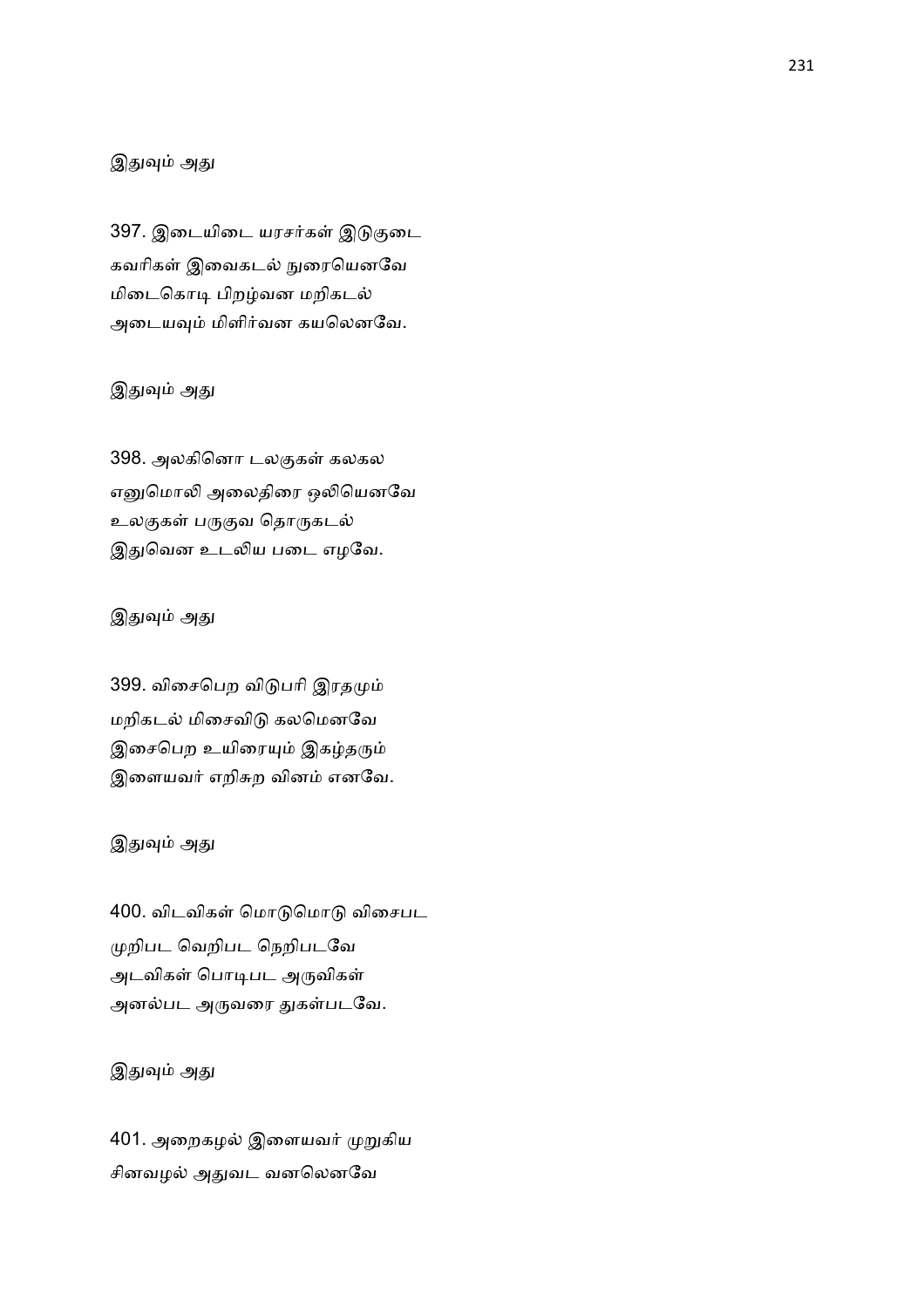முறைமுறை முரசுகள் மொகுமொகு வதிர்வன முதிர்கடல் அதிர்வெனவே.

## இதுவும் அது

402. ஒருவர்த முடலினில் ஒருவர்தம் உடல்புக உறுவதோர் படியுகவே வெருவர மிடைபடு நடுவொரு ெவளியற விழியிட அாிெதனேவ.

போர்க்கெழுதல் கூறியது

403. வெளியரி தெனவெதிர் மிடைபடை மனுபரன் விடுபடை யதனெதிரே எளிதென இரைபெறு புலியென வலியினொ டெடுமெடு மெடுமெனவே. -------------

## 12. போர் பாடியது (404-471)

போர்த்தொடக்கம்

404. எடுமெடு மெடுமென வெடுத்ததோர் இகலொலி கடலொலி இகக்கவே விடுவிடு விடுபரி கரிக்குழாம் விடும்விடு மெனுமொலி மிகைக்கவே.

இதுவும் அது

405. வெருவர வரிசிலை தெரித்தநாண் விசைபடு திசைமுகம் வெடிக்கவே செருவிடை அவரவர் தெழித்ததோர் தெழிஉல குகள்செவி டெடுக்கவே.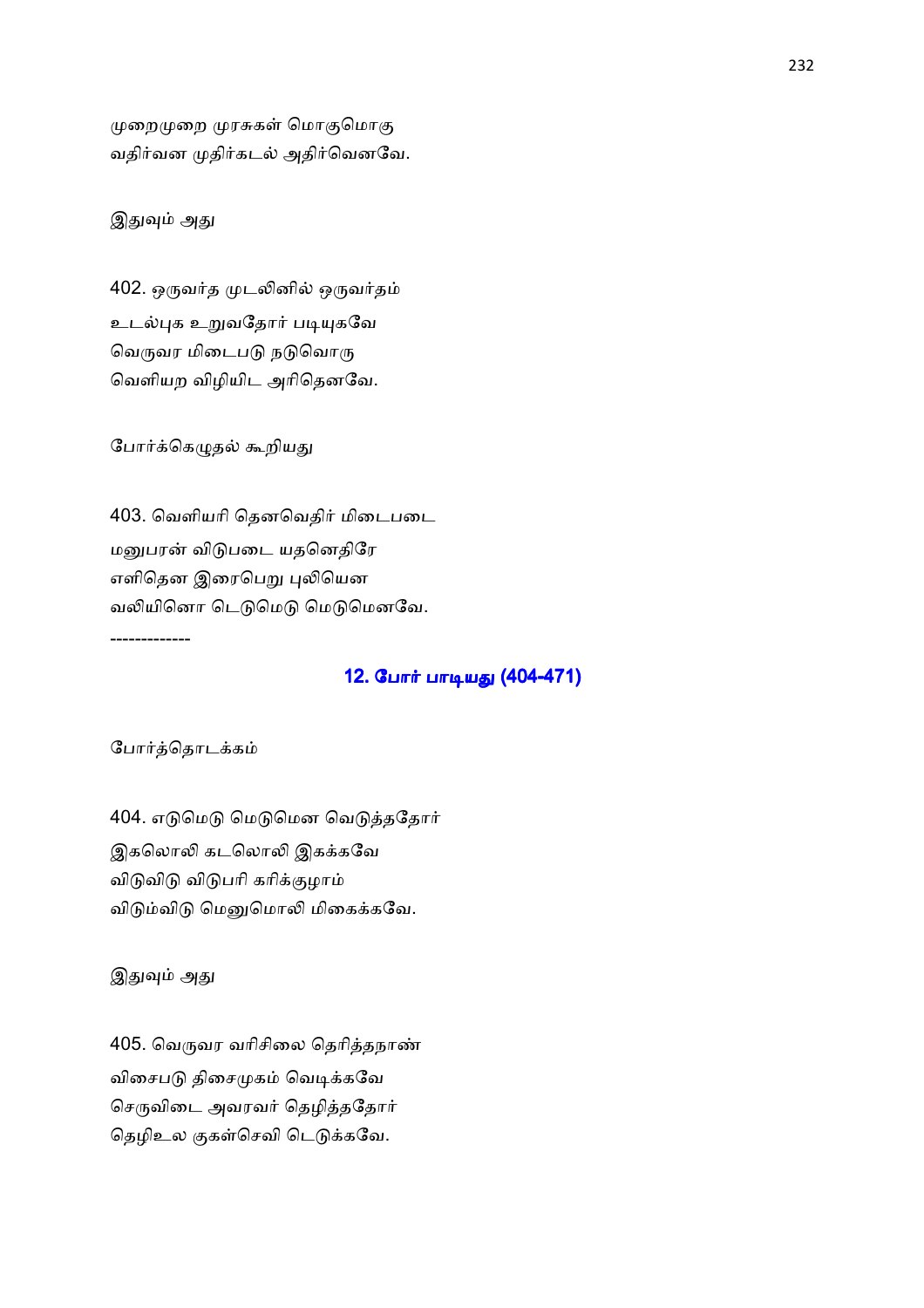#### இருபடைகளும் கைகலந்தமை

406. எறிகட லொடுகடல் கிடைத்தபோல் இருபடை களுமெதிர் கிடைக்கவே மறிதிரை யொடுதிரை மலைத்தபோல் வருபரி யொடுபரி மலைக்கவே.

யானைப்படையும் தேர்ப்படையும் மலைந்தமை

407. கனவரை யொடுவரை முனைத்தபோல் கடகரி யொடுகரி முனைக்கவே இனமுகில் முகிலொடு மெதிர்த்தபோல் இரதமொ டிரதமும் எதிர்க்கவே.

வீரர்களும் அரசர்களும் மலைந்தமை

408. பொருபுலி புலியொடு சிலைத்தபோல் பொருபட ரொடுபடர் சிலைக்கவே அரியினொ டரியினம் அடர்ப்பபோல் அரசரும் அரசரும் அடர்க்கவே.

## போரின் கடுமை

409. விளைகனல் விழிகளின் முளைக்கவே மினலொளி கனலிடை எறிக்கவே வளைசிலை யுருமென இடிக்கவே வடிகணை நெடுமழை படைக்கவே.

குருதியாற்றியல்பு

410. குருதியின் நதிவெளி பரக்கவே குடையினம் நுரையென மிதக்கவே கரிதுணி படுமுடல் அடுக்கியே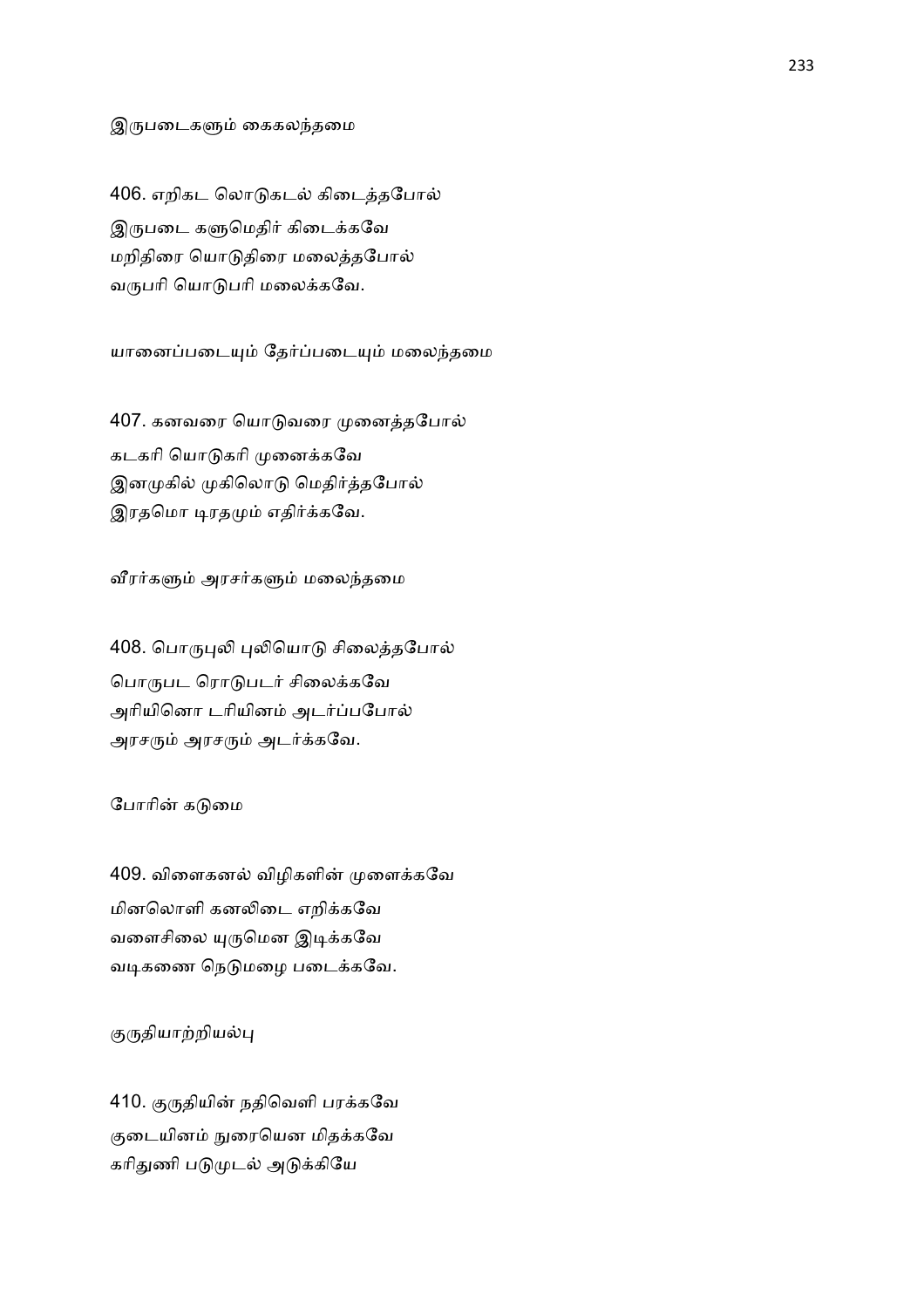கரைஎன இருபுடை கிடக்கவே.

### யானைப் போர்

411. மருப்பொடு மருப்பெதிர் பொருப்பிவை எனப்பொரு மதக்கரி மருப்பி னிடையே நெருப்பொடு நெருப்பெதிர் சுடர்ப்பொறி தெறித்தெழ நிழற்கொடி தழற்க துவவே.

## இதுவும் அது

412. நிழற்கொடி தழற்கது வலின்கடி தொளித்தவை நினைப்பவர் நினைப்ப தன்முனே அழற்படு புகைக்கொடி எடுத்தன புதுக்கொடி அனைத்தினு நிரைத்த தெனவே.

#### இதுவும் அது

413. இடத்திடை வலத்திடை இருத்திய துணைக்கரம் நிகர்த்தன அடுத்த கரியின் கடத்தெழு மதத்திடை மடுத்தன சிறப்பொடு கறுத்தன அவற்றின் எயிறே.

## இதுவும் அது

414. எயிறுக ளுடையபொ ருப்பைவ லித்திடை எதிரெதிர் இருபணை இட்டுமு றுக்கிய கயிறுகள் இவையென அக்கர டக்கரி கரமொடு கரமெதிர் தெற்றிவ லிக்கவே.

குதிரைப்படைப் போர்

415. முடுகிய பவனப தத்திலு கக்கடை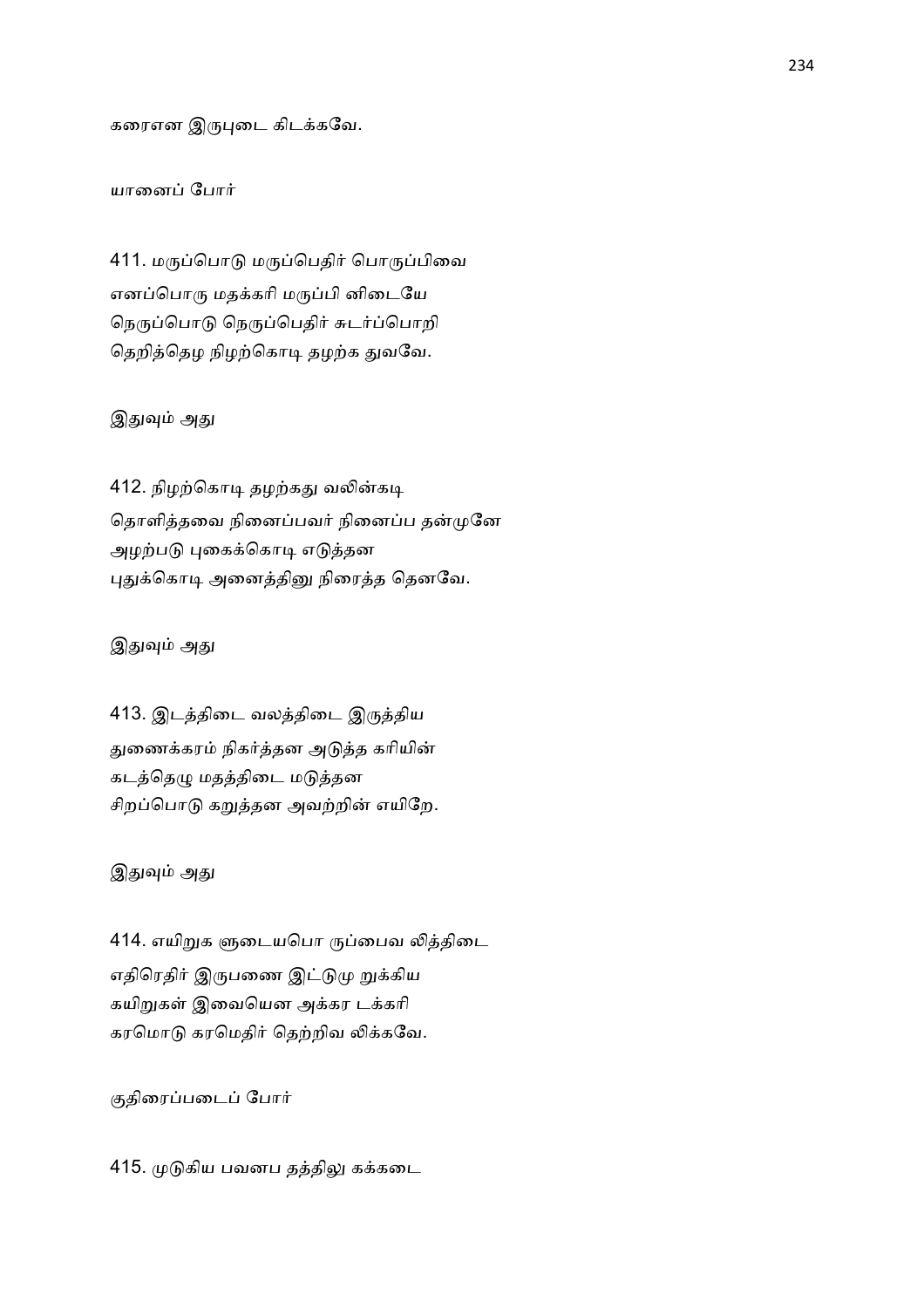முடிவினில் உலகமு ணச்சுடர் விட்டெழு கடுகிய வடஅன லத்தினை வைத்தது களமுறு துரகக ணத்தின்மு கத்திலே.

யானையொடு பொருவோர் இயல்பு

416. களமுறு துரகக ணத்தின்மு கத்தெதிர் கறுவிலர் சிலர்கல வித்தலை நித்தில இளமுலை எதிர்பொரும் அப்பொழு திப்பொழு தெனவெதிர் கரியின்ம ருப்பின்முன் நிற்பரே.

இதுவும் அது

417. எதிர்பொரு கரியின்ம ருப்பைஉ ரத்தினில் இறஎறி படையினி றுத்துமி றைத்தெழு சதுரர்கள் மணியக லத்தும ருப்பவை சயமகள் களபமு லைக்குறி ஒத்ததே.

குதிரைவீரர் யானைப்படையை அழித்தமை

418. சயமகள் களபமு லைக்கணி யத்தகு தனிவடம் இவையென மத்தக முத்தினை அயம்எதிர் கடவிம தக்கரி வெட்டினர் அலைபடை திரைகள்க ளத்துநி ரைக்கவே.

போர்க்களம் தீயில் மூழ்கியது

419. அலைபடை நிரைகணி ரைத்தசெ ருக்களம் அழல்புரி களமென ஒப்பில விற்படை தலைபொர எரியநெ ருப்பினின் மற்றது தழல்படு கழைவனம் ஒக்கினு மொக்குமே.

விற்போர்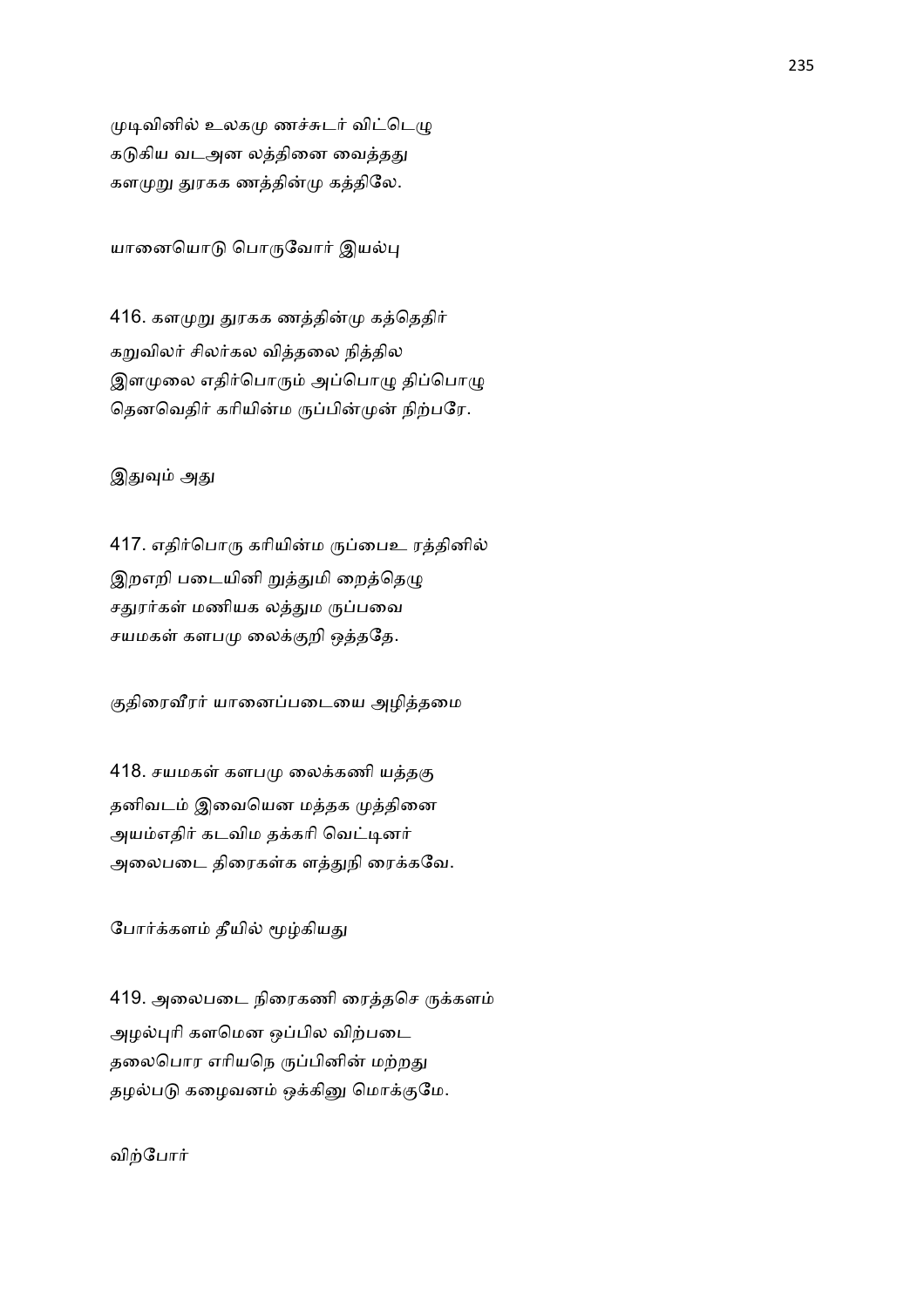420. தழல்படு கழைவனம் எப்படி அப்படி சடசட தமரமெ ழப்பக ழிப்படை அழல்படு புகையொடி ழிச்சிய கைச்சிலை அடுசிலை பகழிதொ டுத்துவ லிப்பரே.

வெட்டுண்ட வில்வீரர் இயல்பு

421. அடுசிலை பகழிதொ டுத்துவி டப்புகும் அளவினில் அயமெதிர் விட்டவர் வெட்டின உடல்சில இருதுணி பட்டன பட்டபின் ஒருதுணி கருதுமி லக்கைய ழிக்குமே.

அவர் வில்லின் செயல்

422. ஒருதுணி கருதுமி லக்கைய ழித்தன உருவிய பிறைமுக அப்பக ழித்தலை அரிதரி திதுவுமெ னப்பரி யுய்ப்பவர் அடியொடு முடிகள் துணித்துவி ழுத்துமே.

# குதிரைவீரர் செயல்

423. அடியொடு முடிகள்து ணித்துவி ழப்புகும் அளவரி தொடைசம ரத்தொட ணைத்தனர் நெடியன சிலசரம் அப்படி பெற்றவர் நிறைசரம் நிமிரவி டத்துணி யுற்றவே.

# குதிரைவீரரால் அழிந்தோர் செயல்

424. நிறைசரம் நிமிரவி டத்துணி உற்றவர் நெறியினை ஒடியெறி கிற்பவ ரொத்தெதிர் அறைகழல் விருதர்செ ருக்கற வெட்டலின் அவருடல் இருவகிர் பட்டன முட்டவே.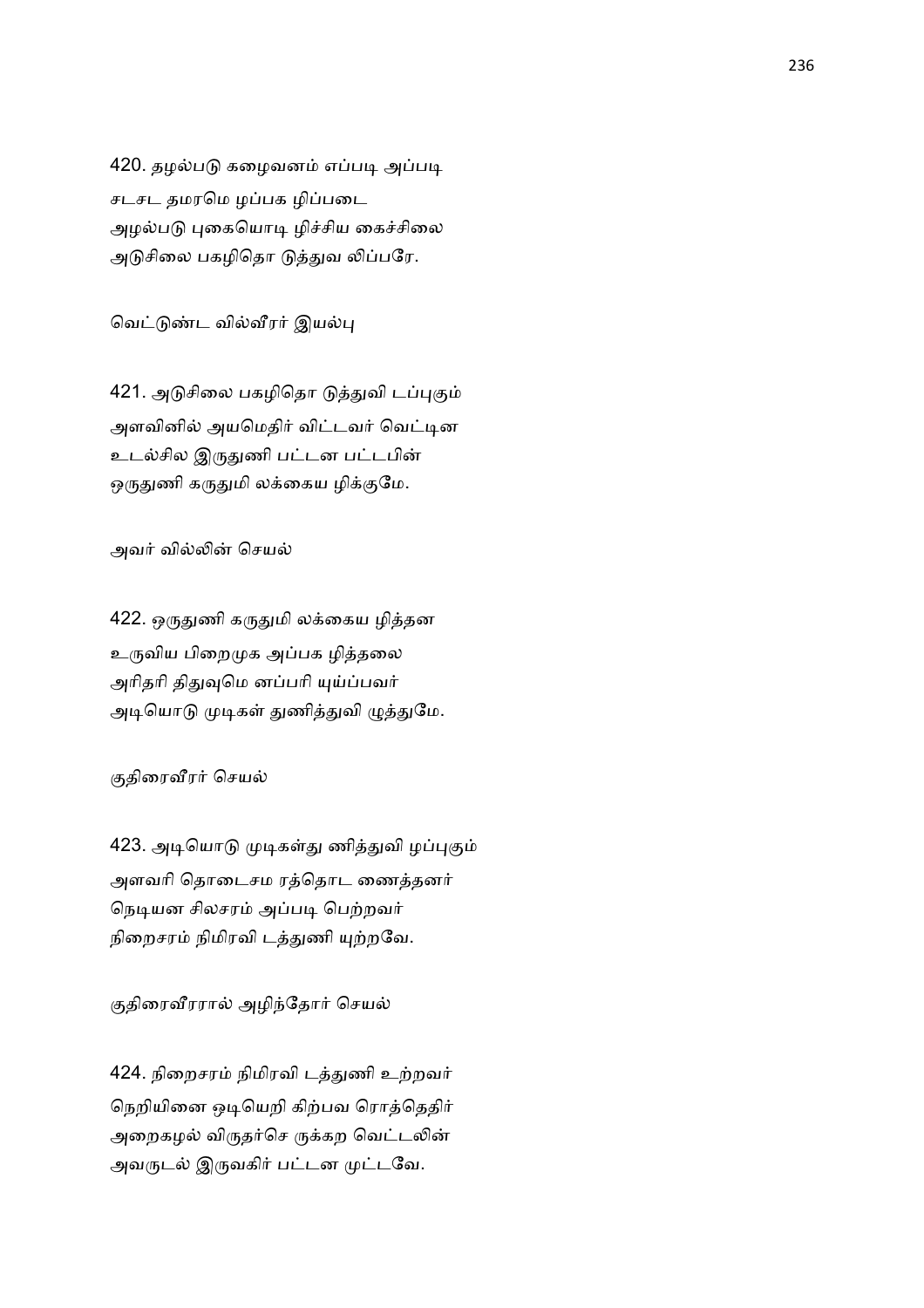கலிங்கவீரர் செயல்

425. விடுத்த வீர ராயு தங்கள் மேல்வி ழாம ேலநிரைத் தெடுத்த வேலி போற்க லிங்கர் வட்ட ணங்கள் இட்டவே.

கலிங்கர் கேடகங்கள் துளைபட்டமை

426. இட்ட வட்ட ணங்கண் மேலெ றிந்த வேல்தி றந்தவாய் வட்ட மிட்ட நீள்ம திற்கு வைத்த பூழை ஒக்குமே.

வாட்படையும் உலக்கைப்படையும்கொண்டு பொருதமை

427. கலக்க மற்ற வீரர் வாள்க லந்த சூரர் கைத்தலத் துலக்கை உச்சி தைத்த போது ழுங்க லப்பை ஒக்குமே.

துணிந்து வீழ்ந்த யானைத் துதிக்கைநிலை

428. மத்த யானை யின்க ரம்சு ருண்டு வீழ வன்சரம் தைத்த போழ்தின் அக்க ரங்கள் சக்க ரங்க ளொக்குமே.

யானை மத்தகம் பிளந்தமை

429. வெங்க ளிற்றின் மத்த கத்தின் வீழு முத்து வீரமா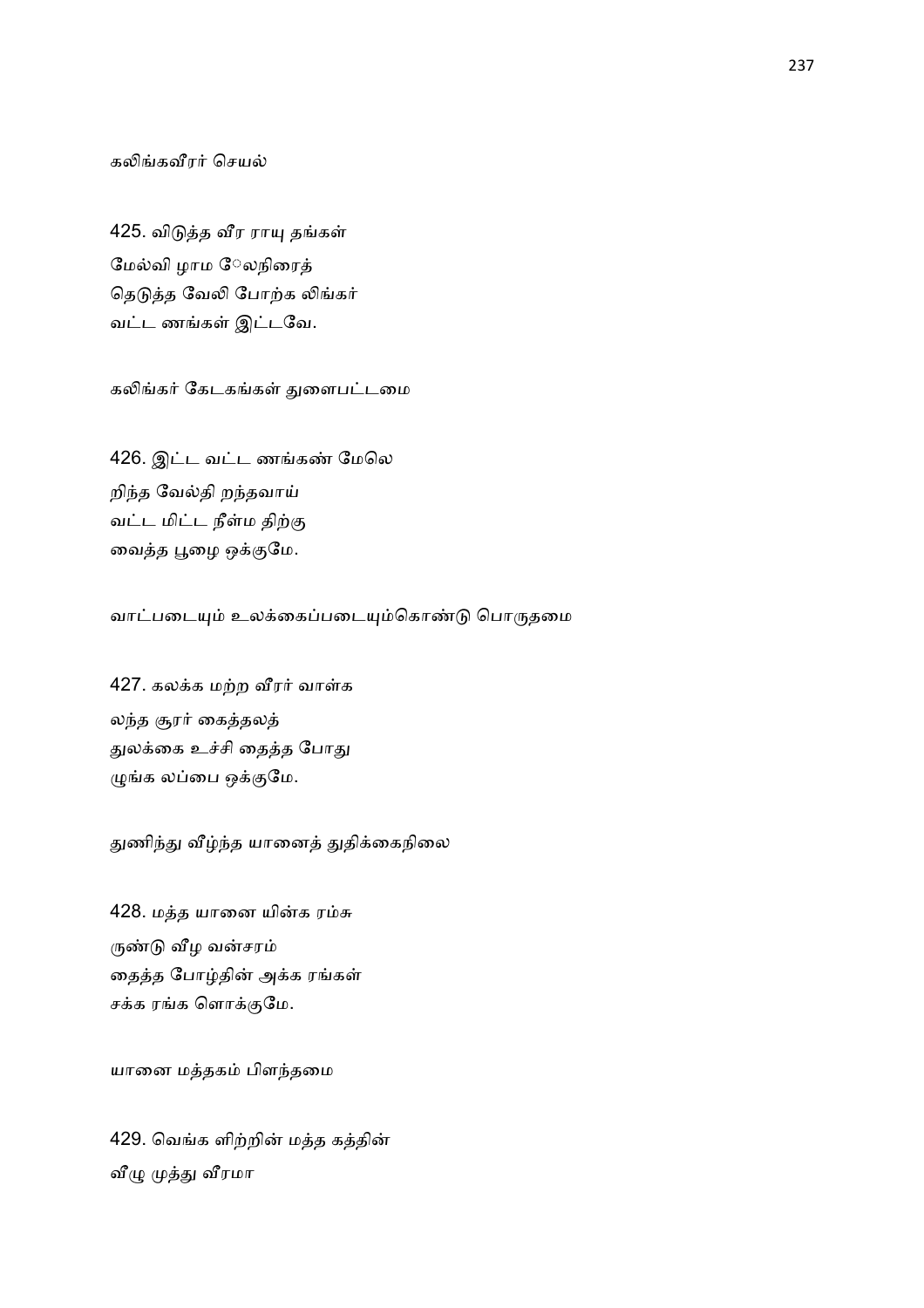மங்கை யர்க்கு மங்க லப்பொ ரிச்சொ ரிந்த தொக்குமே.

கேடகத்தோடு வீரர் வீழ்ந்த நிலை

430. மறிந்த கேட கம்கி டப்ப மைந்தர் துஞ்சி வைகுவோர் பறிந்த தேரின் நேமி யோடு பார்கி டப்ப தொக்குமே.

சக்கரப்படையும் தண்டுப்படையும் பொருதமை

431. களித்த வீரர் விட்ட நேமி கண்டு வீசு தண்டிடைக் குளித்த போழ்து கைப்பி டித்த கூர்ம ழுக்க ளொக்குமே.

குறை உடலங்களின் ஆட்டம்

432. கவந்த மாட முன்பு தம்க ளிப்பொ டாடு பேயினம் நிவந்த வாடல் ஆட்டு விக்கு நித்த காரர் ஒக்குமே.

யானை குதிரை ஒட்டகம் திரியுநிலை

433. ஒட்ட கங்கள் யானை வாலு யர்த்த மாஅ ழிந்தபோர் விட்ட கன்று போகி லாது மீள்வ போலும் மீளுமே.

குருதி வெள்ளத்தில் பட்டு வீழ்ந்த யானையின் இயல்பு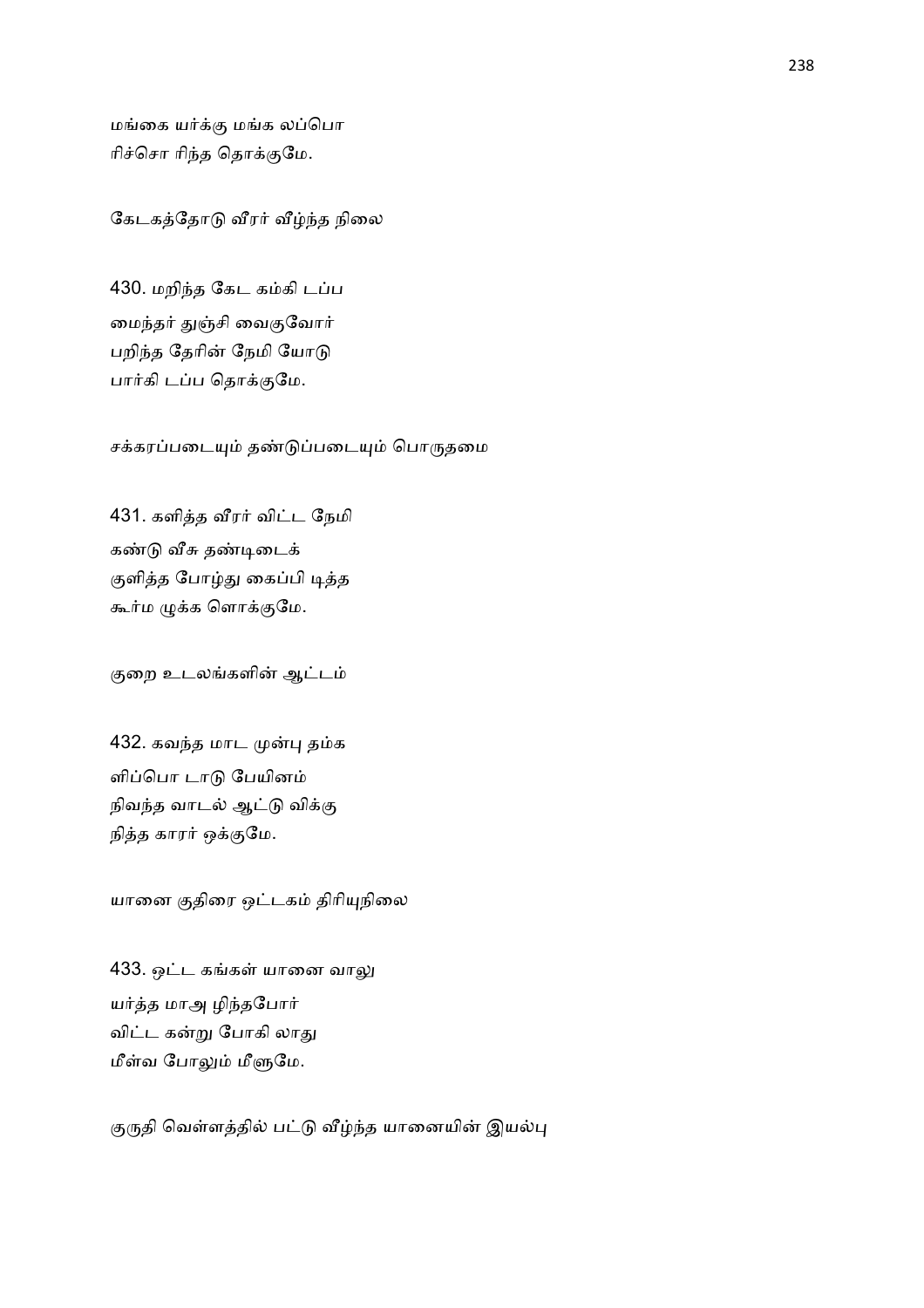434. பிறங்கு சோரி வாரி யிற்பி ளிற்றி வீழ்க ளிற்றினம் கறங்கு வேலை நீரு ணக்க விழ்ந்த மேகம் ஒக்குமே.

யானையின் துதிக்கை துணித்தோர் இயல்பு

435. வாளில் வெட்டி வார ணக்கை தோளில் இட்ட மைந்தர்தாம் தோளில் இட்டு நீர்வி டுந்து ருத்தி யாளர் ஒப்பரே.

அம்பு தொளைத்த வில்லோர் இயல்பு

436. நேர்முனையில் தொடுத்த பகழிகள் நேர்வளையில் சுழற்று மளவினில் மார்பிடையில் குளித்த பகழியை வார்சிலையில் தொடுத்து விடுவரே.

குதிரையை வீழ்த்திய வீரர் இயல்பு

437. அசையஉரத் தழுத்தி இவுளியை அடுசவளத் தெடுத்த பொழுதவை விசையமகத் தெடுத்த கொடியென விருதர்களத் தெடுத்து வருவரே.

தொடை வெட்டுண்ட வீரர் செயல்

438. இருதொடையற் றிருக்கு மறவர்கள் எதிர்பொருகைக் களிற்றின் வலிகெட ஒருதொடையைச் சுழற்றி எறிவர்கள் ஒருதொடைஇட் டுவைப்பர் எறியவே.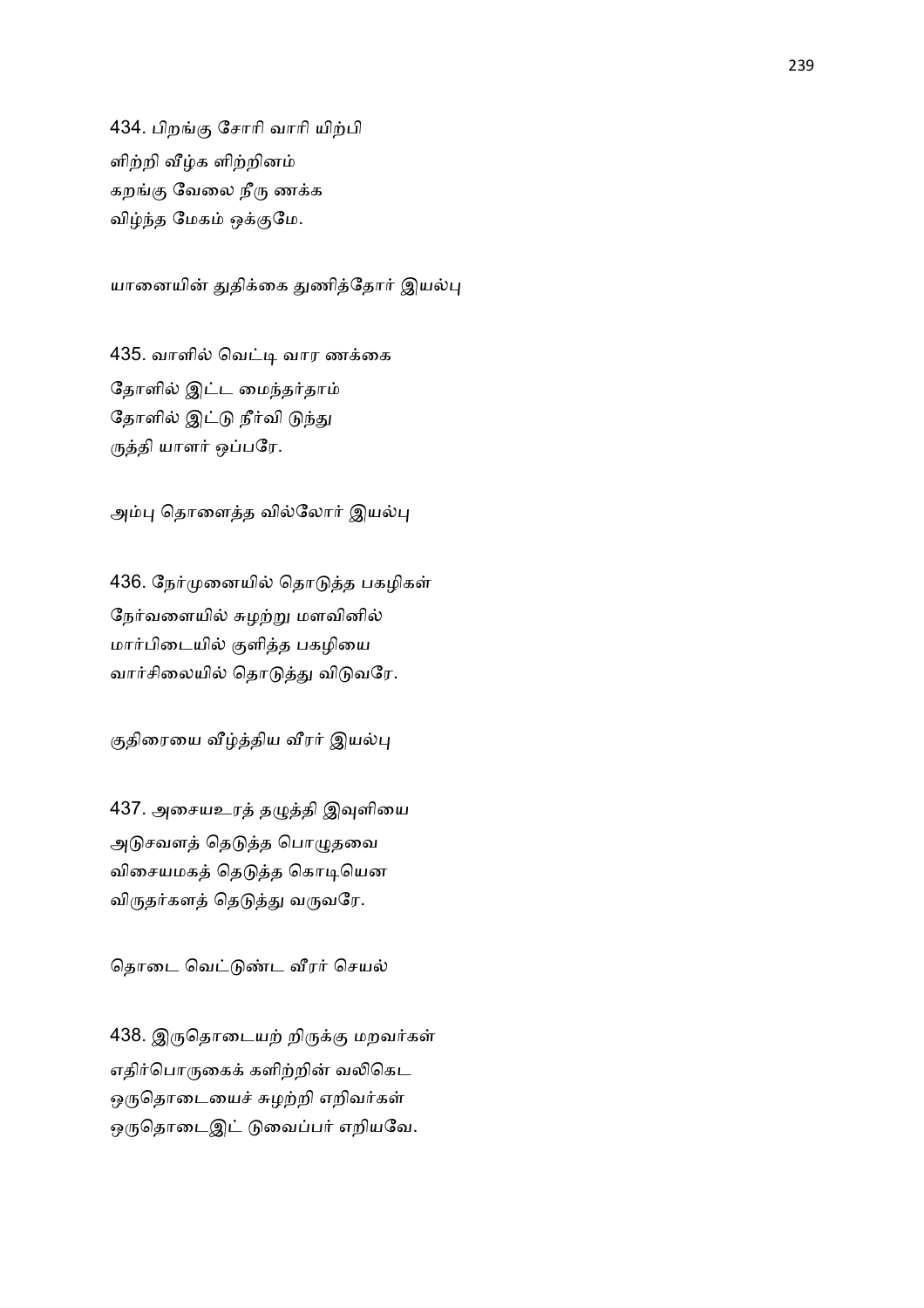#### வாட்போர்

439. இருவருரத் தின்உற்ற சுரிகையின் எதிரெதிர்புக் கிழைக்கு மளவினில் ஒருவரெனக் கிடைத்த பொழுதினில் உபயபலத் தெடுத்த தரவமே.

வீரர் யானைவீரரோடு பொருதமை

440. பொருநர்கள் சிலர்தமு ரத்தி னிற்கவிழ் புகர்முகம் மிசையடி யிட்ட திற்பகை விருதரை அரிவர்சி ரத்தை அச்சிரம் விழுபொழு தறையெனும் அக்க ளிற்றையே.

படை அற்றோர் குதிரையொடு பொருதமை

441. விடுபடை பெறுகிலர் மற்றி னிச்சிலர் விரைபரி விழஎறி தற்கு முற்பட அடுகரி நுதல்பட விட்ட கைப்படை அதனையொர் நொடிவரை யிற்ப றிப்பரே.

வீரன் யானைப்படையானோடு பொருத்து

442. அமர்புரி தமதக லத்தி டைக்கவிழ் அடுகரி நுதலில டிப்பர் இக்களி றெமதென இருகண்வி ழிக்க உட்கினர் எனவிடு கிலர்படை ஞர்க்கு வெட்கியே.

கருணாகரன் போரில் முனைதல்

443. அலகில் செருமுதிர் பொழுது வண்டையர் அரசன் அரசர்கள் நாதன் மந்திரி உலகு புகழ்கரு ணாக ரன்றன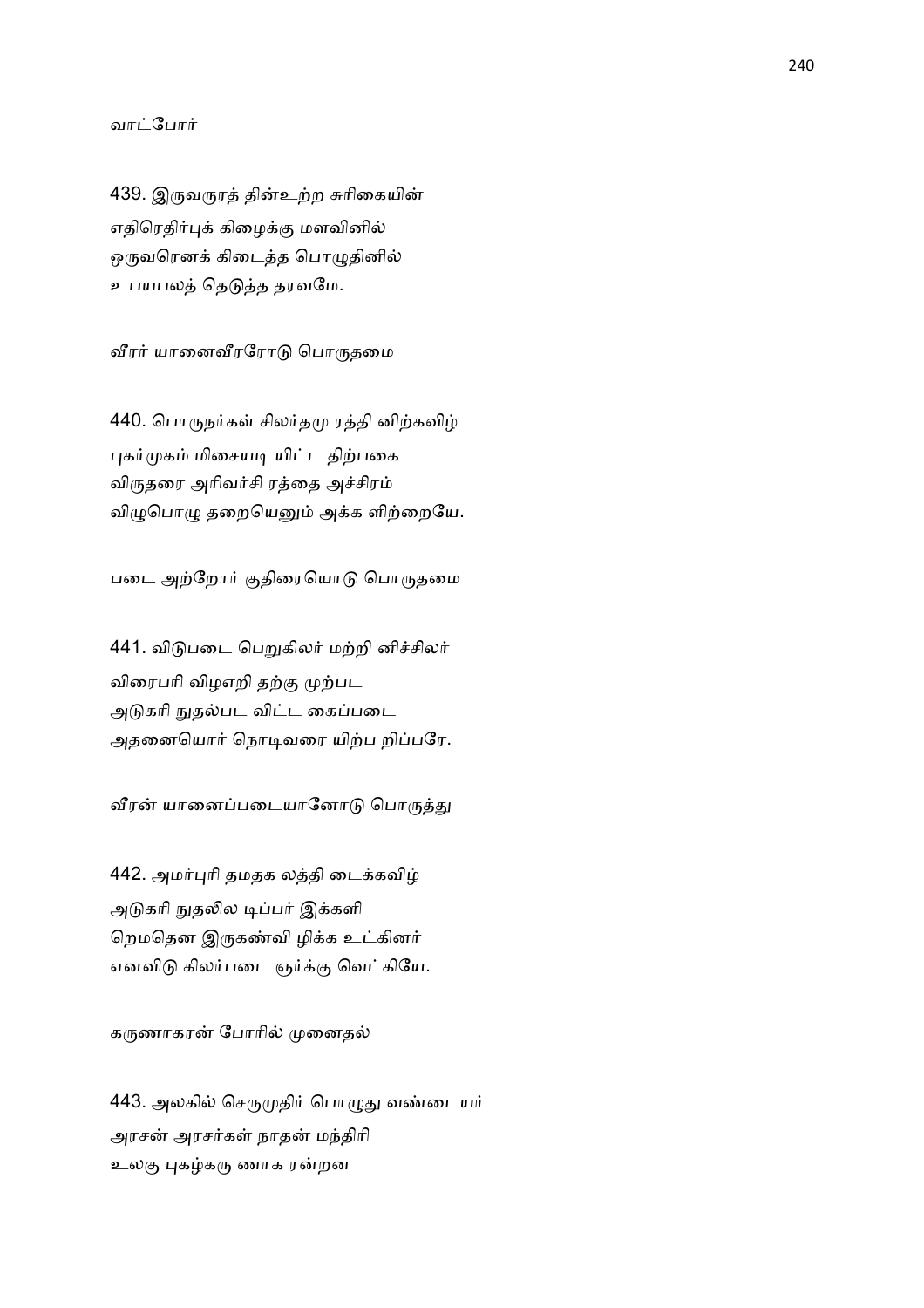# தொருகை இருபணை வேழம் உந்தவே.

வெற்றிகாண இருபடையும் ஒருமுகப்பட்டமை

444. உபய பலமும்வி டாது வெஞ்சமம் உடலு பொழுதினில் வாகை முன்கொள அபயன் விடுபடை ஏழ்க லிங்கமும் அடைய ஒருமுக மாகி முந்தவே.

இருபடையும் கிளர்ந்தெழுந்தமை

445. அணிகள் ஒருமுக மாக உந்தின அமரர் அமரது காண முந்தினர் துணிகள் படமத மாமு றிந்தன துரக நிரையொடு தேர்மு றிந்தவே.

# போரின் கடுமை

446. விருதர் இருதுணி பார்நி றைந்தன விடர்கள் தலைமலை யாய்நெ ளிந்தன குருதி குரைகடல் போல்ப ரந்தன குடர்கள் குருதியின் மேல்மி தந்தவே

# இதுவும் அது

447. கரிகள் கருவிகளோடு சிந்தின கழுகு நரியொடு காகம் உண்டன திரைகள் திசைமலை யோட டர்ந்தன திமில குமிலமெ லாம்வி ளைந்தவே.

கலிங்க வேந்தன் பொருதலாற்றாது ஒதுங்கியமை

448. புரசை மதமலை ஆயி ரங்கொடு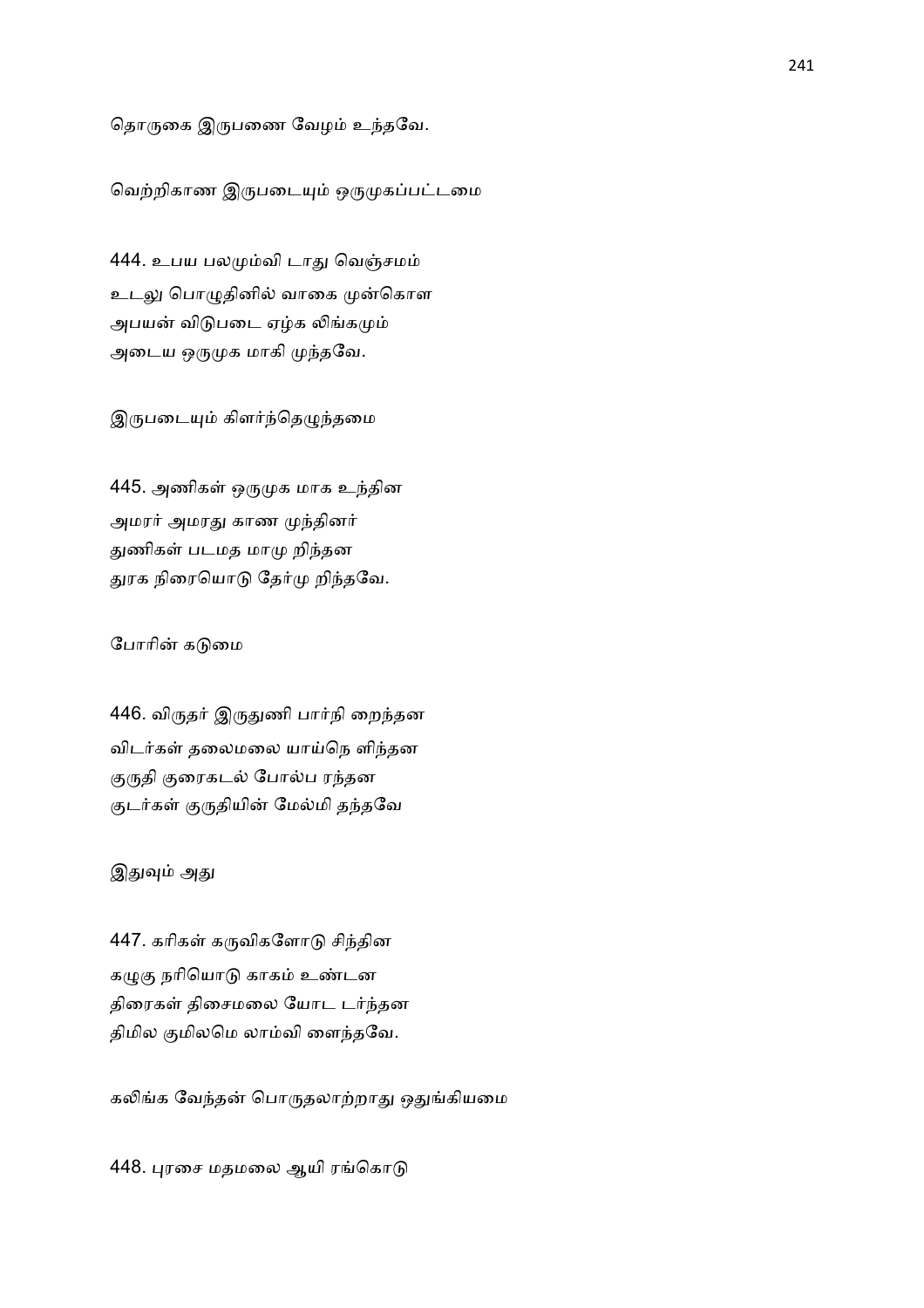பொருவ மெனவரும் ஏழ்க லிங்கர்தம் அரசன் உரைசெய்த ஆண்மை யுங்கெட அமரில் எதிர்விழி யாதொ துங்கியே.

கலிங்க வேந்தன் களத்தைவிட்டு மறைந்து சென்றது

449. அறியும் முழைகளி லோபதுங்கிய தரிய பிலனிடை யோம றைந்தது செறியும் அடவியி லோக ரந்தது தெரிய அரியதெ னாஅ டங்கவே.

கலிங்கர் நடுக்கம்

450. எதுகொல் இதுஇது மாயை ஒன்றுகொல் எரிகொல் மறலிகொல் ஊழியின்கடை அதுகொல் எனவல றாவி ழுந்தனர் அலதி குலதியோ டேழ்க லிங்கரே.

கலிங்கர் சிதைந்தோடியது

451. வழிவர் சிலர்கடல் பாய்வர் வெங்கரி மறைவர் சிலர்வழி தேடி வன்பிலம் இழிவர் சிலர்சிலர் தூறு மண்டுவர் இருவர் ஒருவழி போகல் இன்றியே.

இதுவும் அது

452. ஒருவர் ஒருவரின் ஓட முந்தினர் உடலின் நிழலினை ஓட அஞ்சினர் அருவர் வருவரெ னாவி றைஞ்சினர் அபயம் அபயமெ னாந டுங்கியே

இதுவும் அது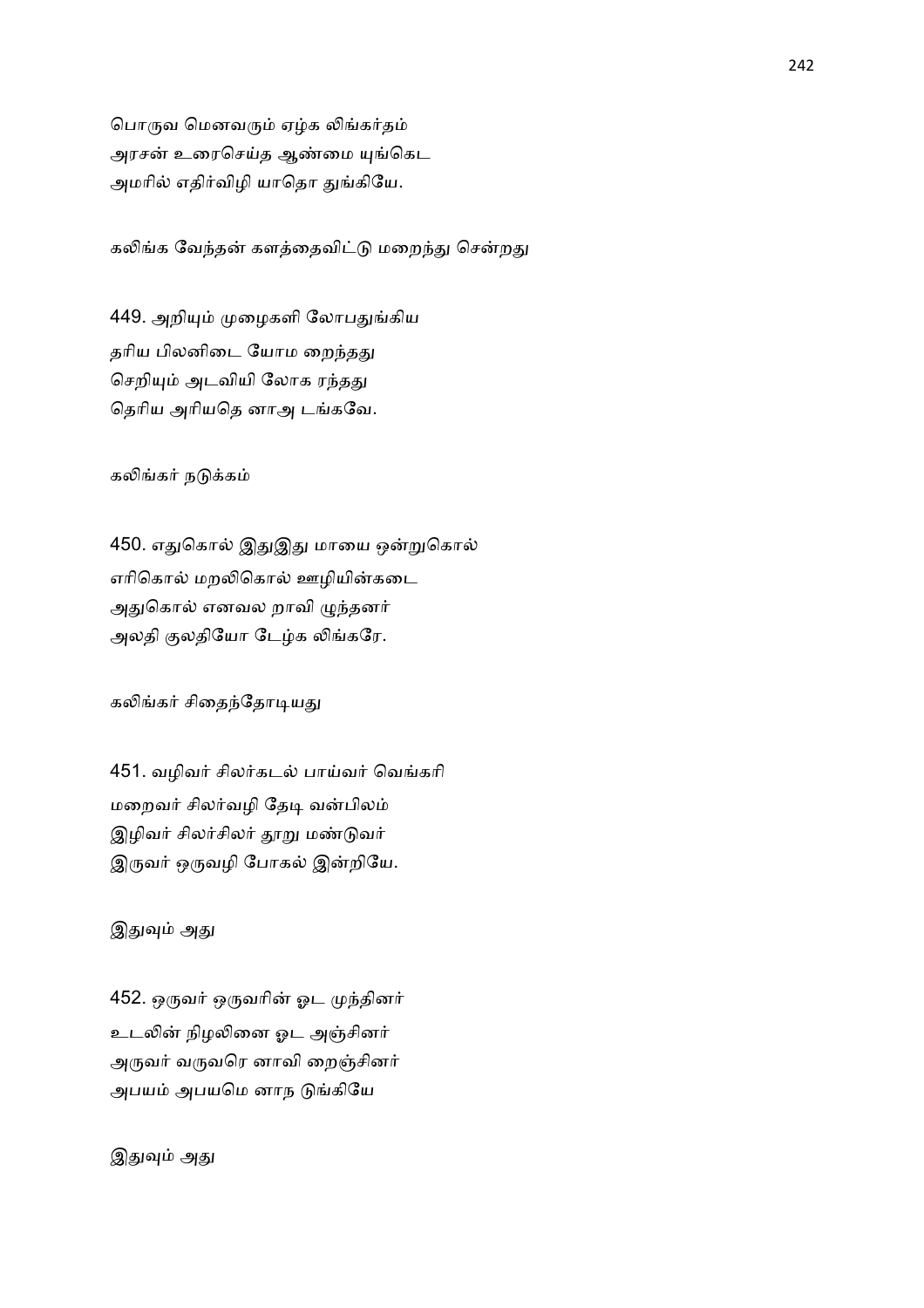453. மழைகள் அதிர்வன போலு டன்றன வளவன் விடுபடை வேழம் என்றிருள் முழைகள் நுழைவர்கள் போரில் இன்றுநம் முதுகு செயும்உப கார மென்பரே.

இதுவும் அது

454. ஒருக லிங்கமொ ருவன ழித்தநாள் ஒருக லிங்கமொ ருவரு டுத்ததே.

சோழர்படை யானை குதிரைகளைக் கைபற்றியது

455. அப்படிக் கலிங்க ரோட அடர்த்தெறி சேனை வீரர் கைப்படு களிறும் மாவும் கணித்துரைப் பவர்கள் யாரே?

கைப்பட்ட களிறுகளின் தன்மை

456. புண்தரு குருதி பாயப் பொழிதரு கடமும் பாய வண்டொடும் பருந்தி னோடும் வளைப்புண்ட களிற நேகம்.

இதுவும் அது

457. ஒட்டறப் பட்ட போரில் ஊர்பவர் தம்மை வீசிக் கட்டறுத் தவர்போல் நின்று கட்டுண்ட களிற நேகம்.

இதுவும் அது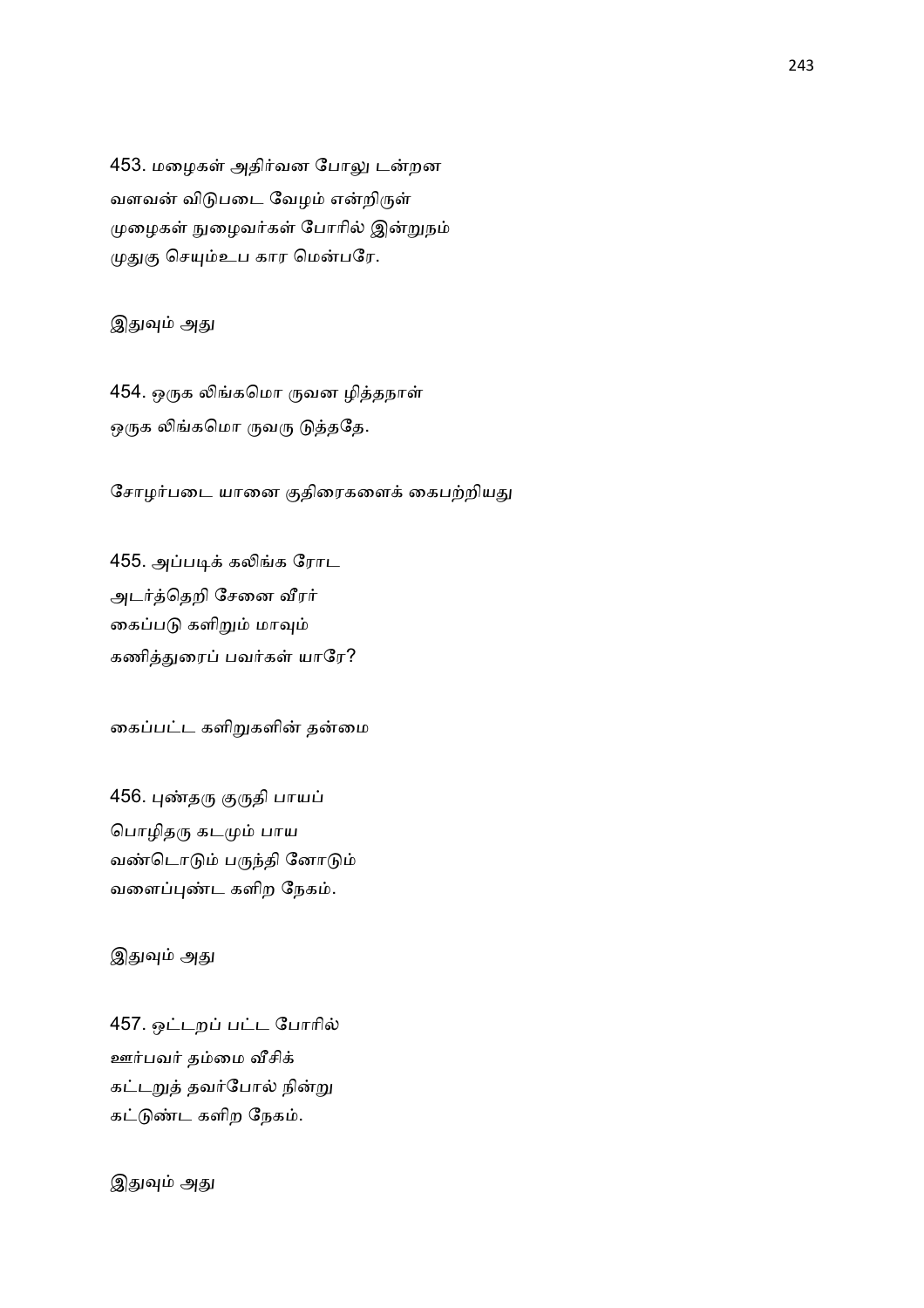458. வரைசில புலிக ளோடு வந்தகட் டுண்ட வேபோல் அரசருந் தாமும் கண்டுண்டு அகப்பட்ட களிற நேகம்.

சோழவீரர் கவர்ந்த பொருள்கள்

459. நடைவ யப்பரி யிரதம் ஒட்டகம் நவதி திக்குல மகளிரென்று அடைய வப்பொழுது அவர்கள் கைக்கொளும் அவைக ணிப்பதும் அருமையே.

கருணாகரன் கலிங்கவேந்தனைக் கொணருமாறு ஏவியது

460. இவைக வர்ந்தபின் எழுக லிங்கர்தம் இறையை யுங்கொடு பெயர்துமென்று அவனி ருந்துழி அறிக வென்றனன் அபயன் மந்திரி முதல்வனே.

ஒற்றர்கள் கலிங்கர்கோனைத் தேடியமை

461. உரைகள் பிற்படு மளவில் ஒற்றர்கள் ஒலிக டற்படை கடிதுபோய் வரைக ளில்புடை தடவி அப்படி வனமி ைலைர தடவிேய

ஒற்றர்கள் மொழிந்தமை

462. சுவடு பெற்றிலம் அவனை மற்றொரு சுவடு பெற்றனம் ஒருமலைக் குவடு பற்றியது அவன டற்படை அதுகு ணிப்பரிது எனலுமே.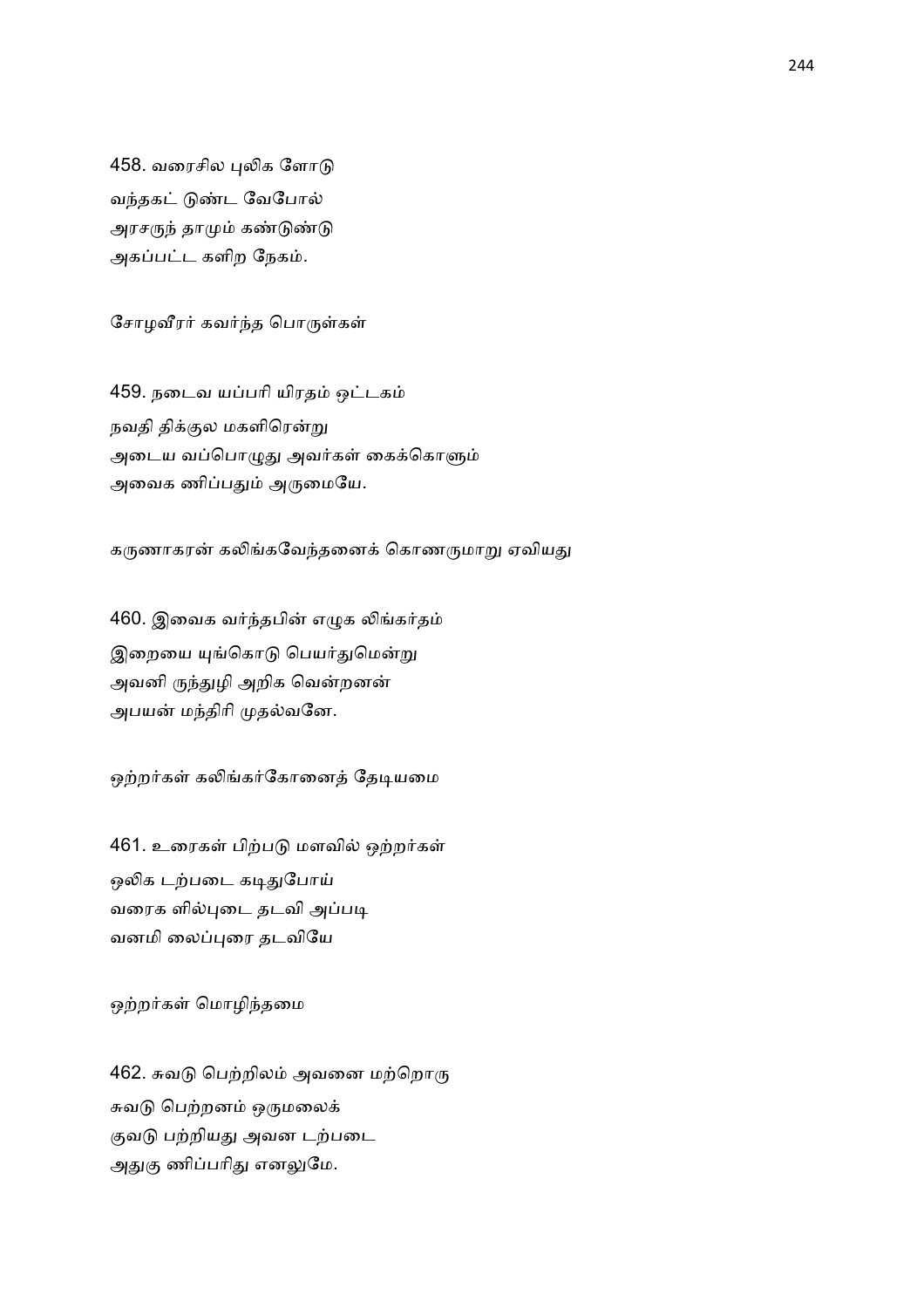#### அதுகேட்ட படைஞர் செய்தி

463. எக்குவடும் எக்கடலும் எந்தக் காடும் இனிக்கலிங்கர்க் கரணாவது இன்றே நாளும் அக்குவடு மக்கடலும் வளைந்து வெய்யோன் அத்தமனக் குவடணையும் அளவிற் சென்றே.

படைஞர் குன்றைச் சூழ்ந்து நின்றமை

464. தோலாத களிற்றபயன் வேட்டைப்பன்றி தொழுவடைத்துத் தொழுவதனைக் காப்பார்போல வேலாலும் வில்லாலும் வேலி கோலி வெற்பதனை விடியளவுங் காத்து நின்றே.

குன்று காத்த கலிங்கவீரரை அழித்தமை

465. செம்மலையாய் ஒளிபடைத்த தியாதோ என்றும் செங்கதிரோன் உதயஞ்செய்து உதய மென்னும் அம்மலையோ இம்மலையும் என்னத் தெவ்வர் அழிகுருதி நதிபரக்க அறுக்கும் போழ்தில்.

கலிங்கர் மாற்றுருக்கொண்டு கரந்தமை

466. வரைக்கலிங்கர் தமைச்சேர மாசை ஏற்றி வன்தூறு பறித்தமயிர்க் குறையும் வாங்கி அரைக்கலிங்கம் உரிப்புண்ட கலிங்கர் எல்லாம் அமணரெனப் பிழைத்தாரும் அநேகர் ஆங்கே.

இதுவும் அது

467. வேடத்தால் குறையாது முந்நூலாக வெஞ்சிலைநாண் மடித்திட்டு விதியாற் கங்கை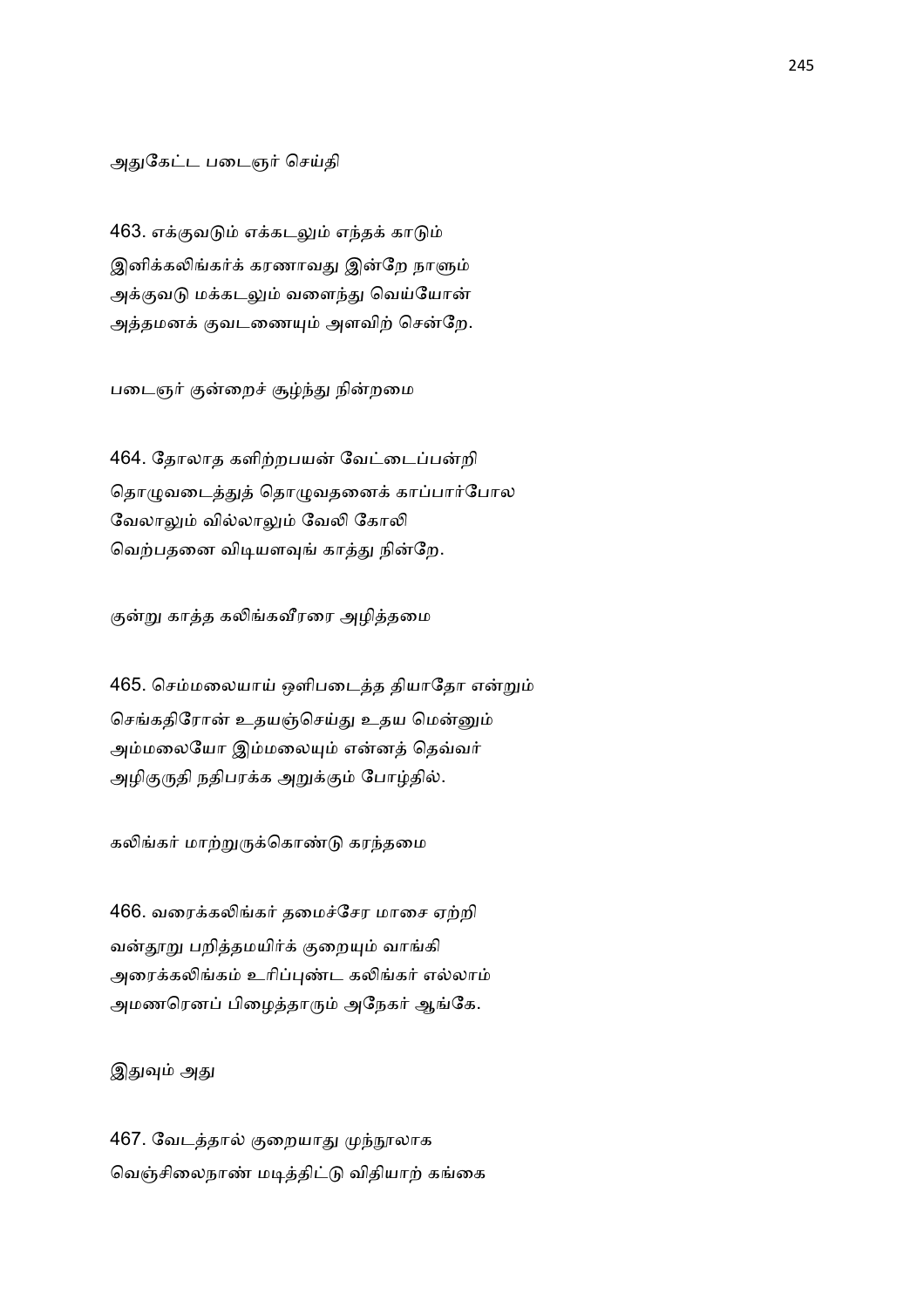ஆடப்போந் தகப்பட்டோம் கரந்தோம் என்றே அரிதனைவிட்டு உயிர்பிழைத்தார் அநேகர் ஆங்கே.

இதுவும் அது

468. குறியாகக் குருதிகொடி ஆடை யாகக் கொண்டுடுத்துப் போர்த்துத்தங் குஞ்சி முண்டித்து அறியீரோ சாக்கியரை யுடைகண் டால்என் அப்புறமென் றியம்பிடுவர் அநேகர் ஆங்கே.

இதுவும் அது

---------------

469. சேனைமடி களங்கண்டேம் திகைத்து நின்றேம் தெலுங்கரேம் என்றுசில கலிங்கர் தங்கள் ஆனைமணி யினைத்தாளம் பிடித்துக் கும்பிட்டு அடிப்பாணர் எனப்பிழைத்தார் அநேகர் ஆங்கே.

சோழவீரர் கலிங்கர் அற அழித்தது

470. இவர்கள்மேல் இனியொருவர் பிழைத்தார் இல்லை எழுகலிங்கத்து ஓவியர்கள் எழுதி வைத்த சுவர்கள்மேல் உடலன்றி உடல்க ளெங்கும் தொடர்ந்துபிடித் தறுத்தார்முன் அடைய ஆங்கே.

கருணாகரன் குலோத்துங்கன் கழல் பணிந்தது

471. கடற்கலிங்கம் எறிந்து சயத் தம்பம் நாட்டிக் கடகரியும் குவிதனமும் கவர்ந்து தெய்வச் சுடர்ப்படைவாள் அபயனடி அருளி னோடுஞ் சூடினான் வண்டையர்கோன் தொண்டைமானே. 246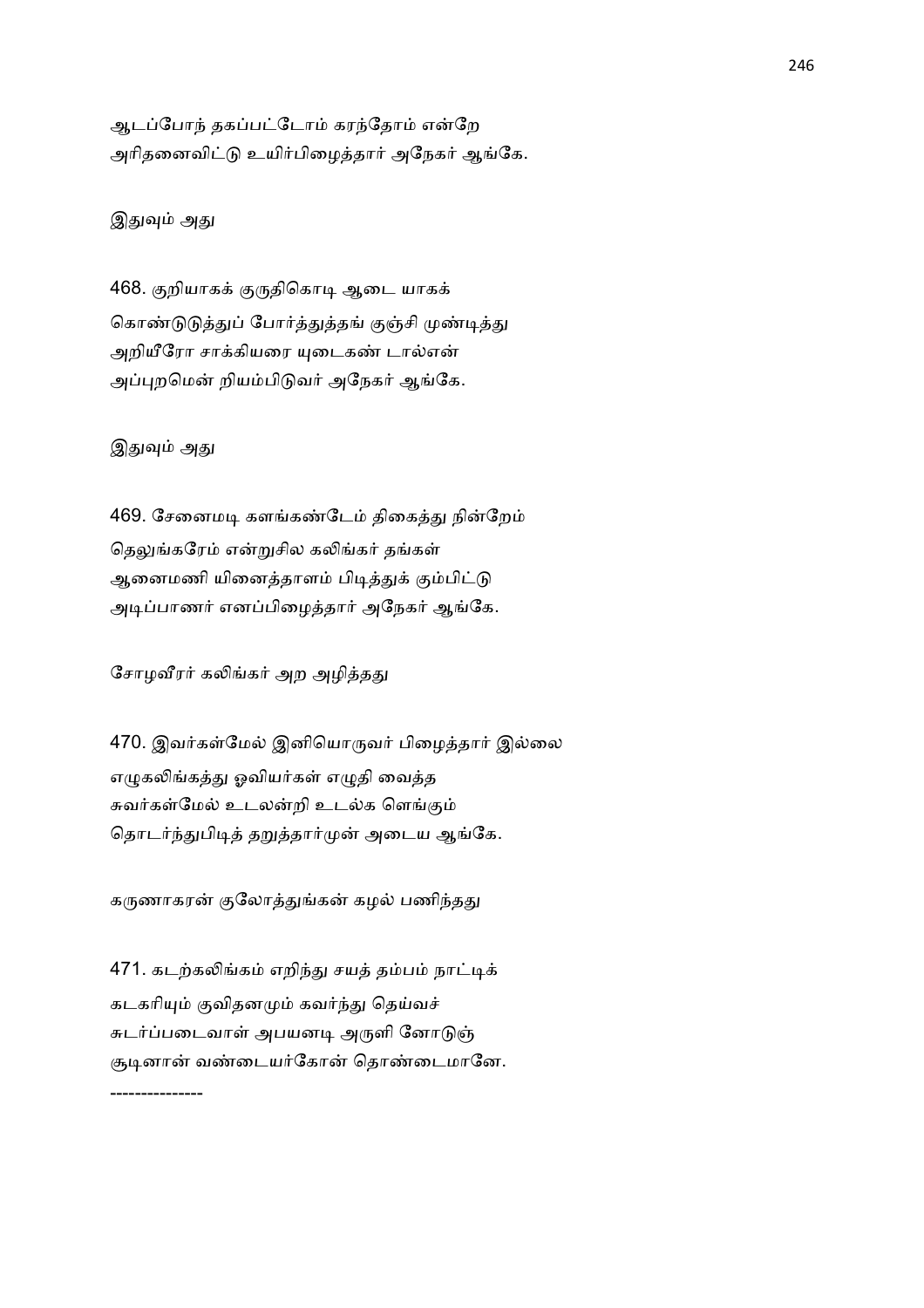# 13. களம் பாடியது (472-596)

#### போர்க்களப் பெருமை

472. தேவாசுரம் ராமாயணம் மாபாரதம் உளவென்று ஓவாஉரை ஓயும்படி உளதப்பொரு களமே.

கலிங்கப்பேய் காளியைக் களம் காணுமாறு அமைக்கலும் காளி களம் குறுகலும்

473. காலக்கள மதுகண்டருள் இறைவீகடி தெனவே ஆலக்கள முடையான்மகிழ் அமுதக்களம் அணுகி.

காளி போர்க்களங்கண்டு வியந்துமொழிந்தது

474. என்னேஒரு செருவெங்களம் எனவேயதி சயமுற்று அந்நேரிழை அலகைக்கண மவைகண்டிட மொழியும்.

குருதி வெள்ளத்தில் யானை மிதந்து சென்றமை

475. உடலின்மேல் பலகாயஞ் சொரிந்து பின்கால் உடன்பதைப்ப உதிரத்தே ஒழுகும் யானை கடலின்மேல் கலந்தொடரப் பின்னே செல்லுங் கலம்போன்று தோன்றுவன காண்மின் காண்மின்.

குதிரைகள் அடிபெயர்க்கலாற்றாது நின்றமை

476. நெடுங்குதிரை மிசைக் கலணை சரியப் பாய்ந்து நிணச்சேற்றிற் கால்குளிப்ப நிரையே நின்று படுங்குருதிக் கடும்புனலை அடைக்கப் பாய்ந்த பலகுதிரைத் தறிபோன்ற பரிசு காண்மின்.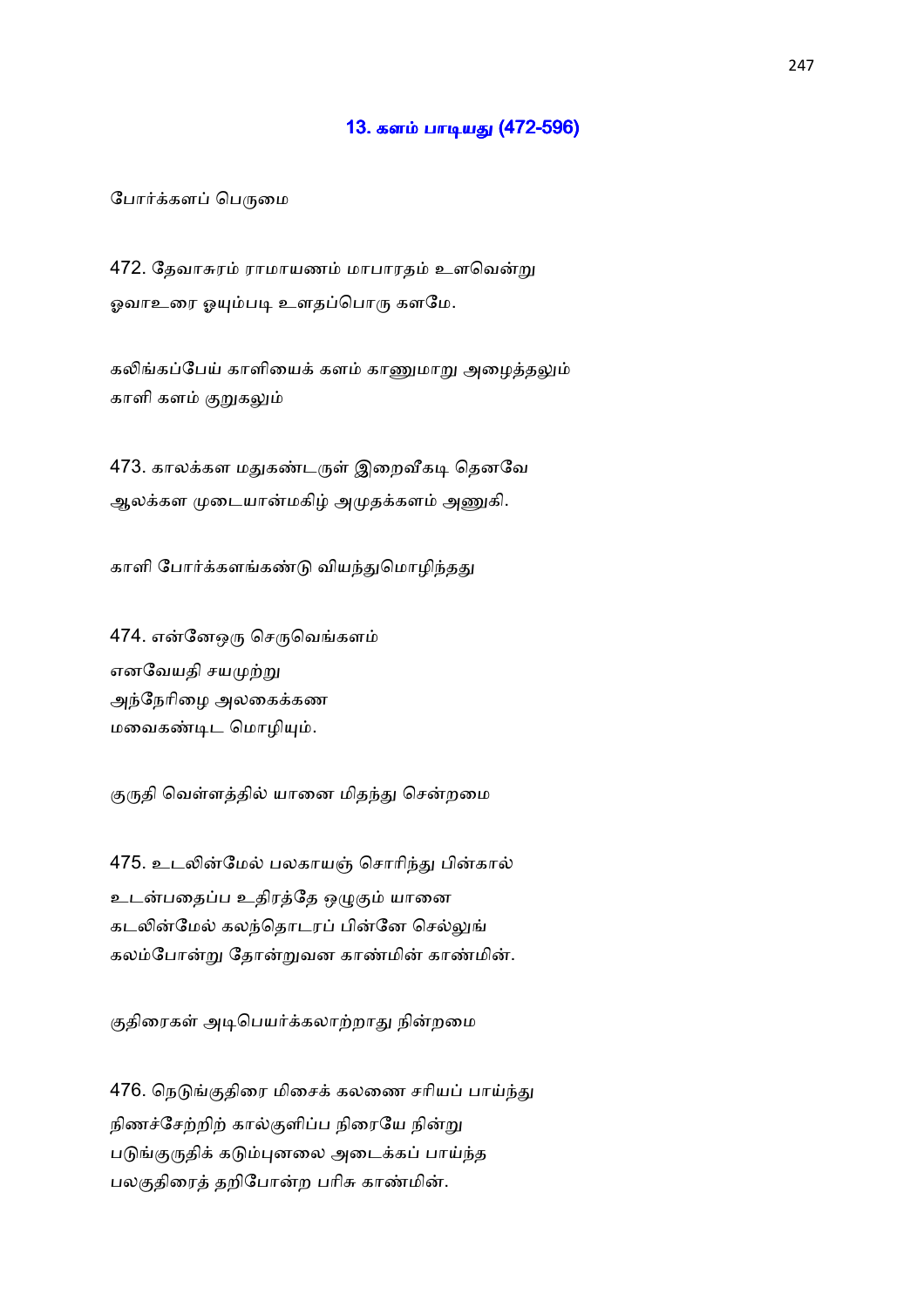வீரர் முகமலர்ந்து கிடந்தமை

477. விருந்தினரும் வறியவரும் நெருங்கி யுண்ண மேன்மேலும் முகமலரும் மேலோர் போலப் பருந்தினமும் கழுகினமும் தாமே யுண்ணப் பதுமமுகம் மலர்ந்தாரைப் பார்மின் பார்மின்.

குற்றுயிராய்க் கிடந்த வீரரை நரி சூழ்ந்திருந்தமை

478. சாமளவும் பிறர்க்குதவா தவரை நச்சிச் சாருநர்போல் வீரருடல் தரிக்கும் ஆவி போமளவும் அவரருகே இருந்து விட்டுப் போகாத நரிக்குலத்தின் புணர்ச்சி காண்மின்.

களத்தே வீழ்ந்து கிடக்கும் யானை இயல்பு

479. மாமழைபோல் பொழிகின்ற தானவாரி மறுத்துவிழுங் கடகளிற்றை வெறுத்து வானோர் பூமழைமேல் பாய்ந்தெழுந்து நிரந்த வண்டு பொருட்பெண்டிர் போன்றமையும் காண்மின் காண்மின்.

கொடியோடு வீழ்ந்து கிடக்கும் யானைகளைக் கூறியது

480. சாய்ந்துவிழும் கடகளிற்றி னுடனே சாய்ந்து தடங்குருதி மிசைப்படியும் கொடிகள் தங்கள் காந்தருடன் கனலமளி யதன்மேல் வைகுங் கற்புடைமா தரைஒத்தல் காண்மின் காண்மின்.

கணவரைத் தேடிய மனைவியர் செயல்

481. தங்கணவ ருடன்தாமும் போக வென்றே சாதகரைக் கேட்பாரே தடவிப் பார்ப்பார்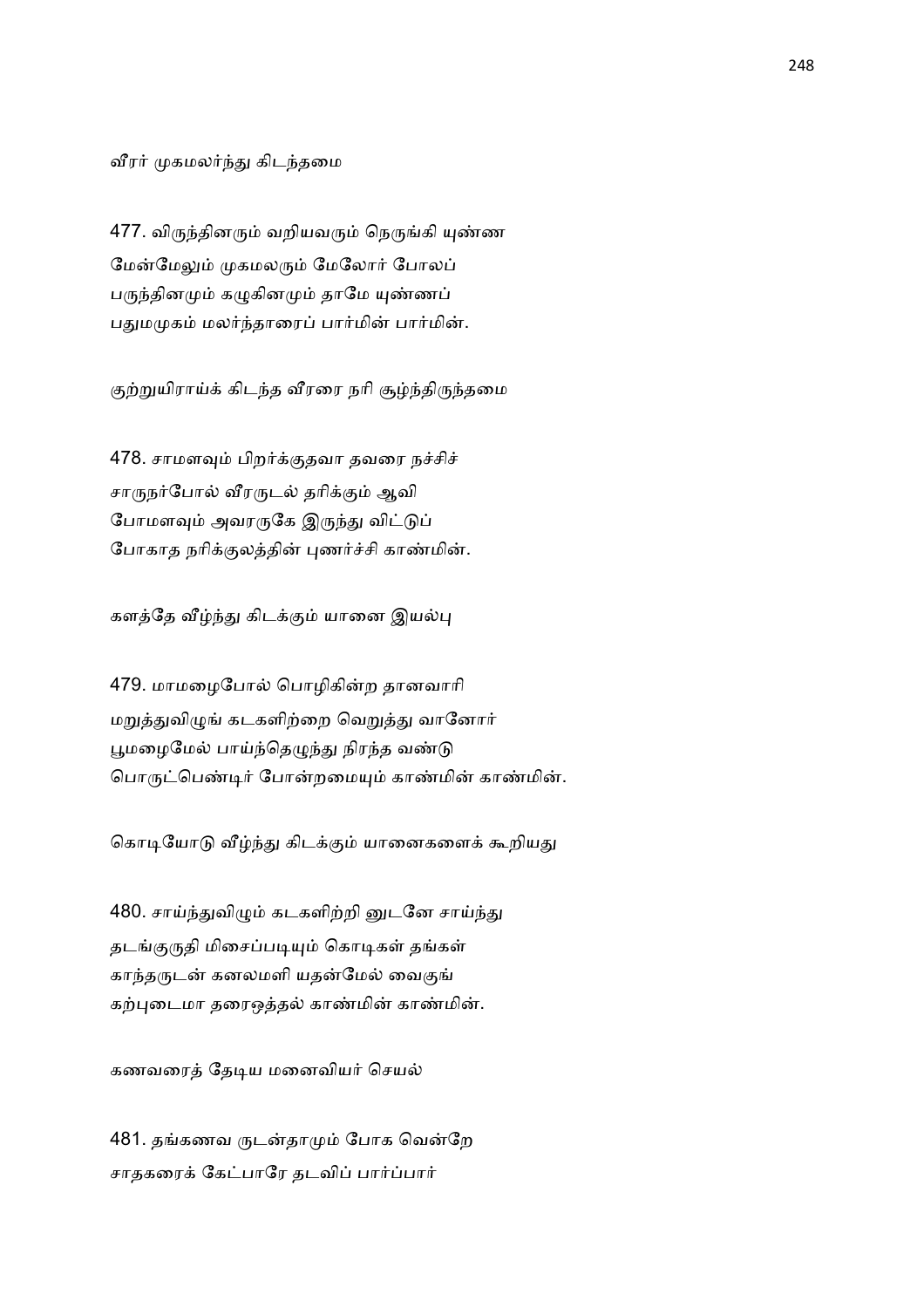எங்கணவர் கிடந்தவிடம் எங்கே யென்றென்று இடாகினியைக் கேட்பாரைக் காண்மின் காண்மின்.

கணவனைக்கண்டு ஆவிசோர்ந்த மனைவி இயல்பு

482. வாய்மடித்துக் கிடந்ததலை மகனை நோக்கி மணியதரத்து ஏதேனும் வடுவுண் டாயோ நீமடித்துக் கிடந்ததெனப் புலவி கூர்ந்து நின்றாவி சோர்வாளைக் காண்மின் காண்மின்.

கணவனைத் தழுவி உயிர்விட்ட பெண்டிர் இயல்பு

483. தரைமகள்தன் கொழுநன்றன் உடலந் தன்னைத் தாங்காமல் தன்னுடலாற் றாங்கி விண்ணாட் டரமகளிர் அவ்வுயிரைப் புணரா முன்னம் ஆவிஒக்க விடுவாளைக் காண்மின் காண்மின்.

கணவன் தலை பெற்ற மனைவியின் செயல்

484. பொருதடக்கை வாளெங்கே மணிமார் பெங்கே போர்முகத்தில் எவர்வரினும் புறங்கொ டாத பருவயிரத் தோளெங்கே எங்கே யென்று பயிரவியைக் கேட்பாளைக் காண்மின் காண்மின்.

எவ்விடமும் குருதிக்கறை யுண்டது

485. ஆடற்று ரங்கம்பி டித்துஆளை யாளோட டித்துணிப்பு டைத்தவ்வி ரும்புண்ணினீர் ஓடித்தெ றிக்கக்க ருங்கொண்டல் செங்கொண்டல் ஒக்கின்ற இவ்வாறு காண்மின்களோ.

நிணக்குவியலிடத்திருந்த காகங்களின் இயல்பு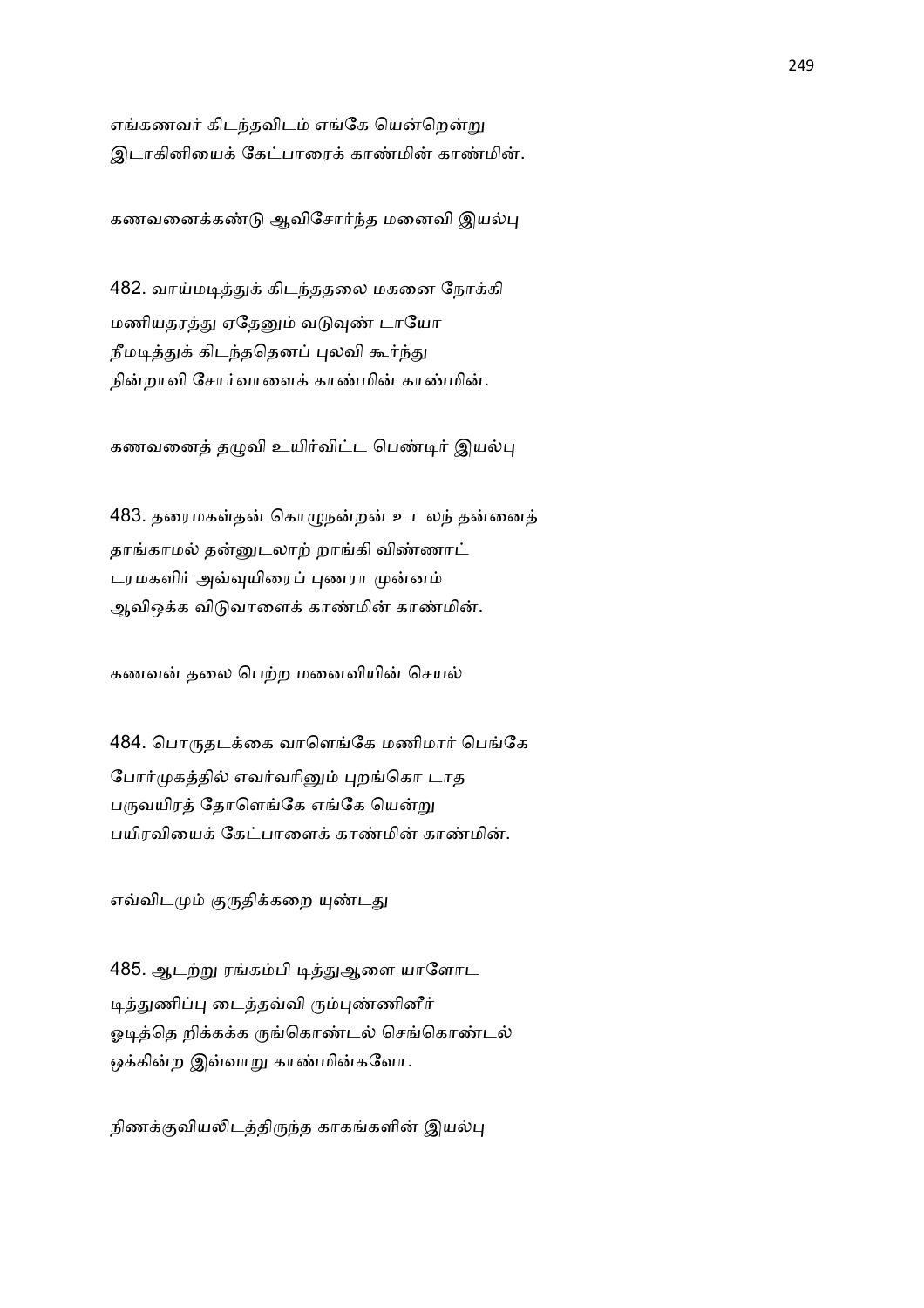486. நெருங்குஆக வச்செங்க ளத்தேத யங்குந்நி ணப்போர்வை மூடிக்கொளக் கருங்காகம் வெண்காக மாய்நின்ற வாமுன்பு காணாத காண்மின்களோ.

களம் தாமரைப் பொய்கை போன்று காட்சியளித்தது

487. மிடையுற்ற தேர்மொட்டு மொட்டொக்க வெஞ்சோரி நீரொக்க வீழ்தொங்கல்பா சடையொக்க அடுசெங்க ளம்பங்க யப்பொய்கை யாமாறு காண்மின்களோ.

வேல் தைத்து நிலத்துவிழா வீரர்நிலை

488. வெயில்தாரை வேல்சூழ வும்தைக்க மண்மேல் விழாவீரர் வேழம்பர்தங் கயிற்றா லிழுப்புண்டு சாயாது நிற்கும் கழாய்ஒத்தல் காண்மின்களோ.

களத்தில் கழுகும் பருந்தும் கண்ட காட்சி

489. இருப்புக்க வந்தத்தின் மீதேற லும்சூரர் எஃகம்பு தைக்க இறகைப் பரப்பிச்சு ழன்றிங்கொர் பாறாட ஈதோர் பருந்தாடல் காண்மின்களோ.

வில் வாள் வீரர் கிடந்தமை கண்டு கூறியது

490. வருஞ்சேனை தஞ்சேனை மேல்வந்து றாமேவில் வாள்வீரர் வாணாளுகக் கருஞ்சேவ கஞ்செய்து செஞ்சோற றச்செய்த கைம்மாறு காண்மின்களோ.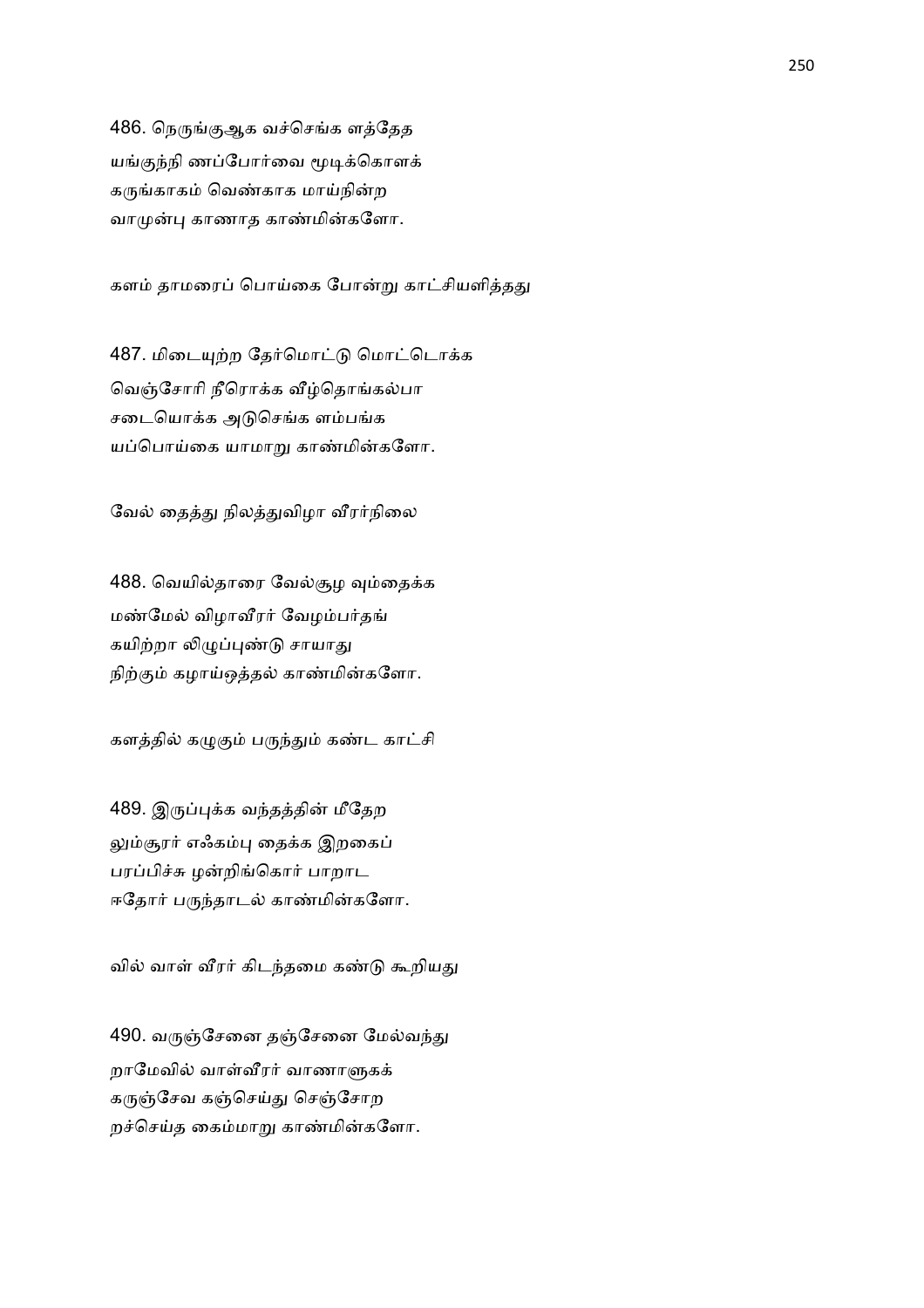யானைவீரர் தலையின் காட்சி

491. யானைப்ப டைச்சூரர் நேரான போழ்தற் றெழுந்தாடு கின்றார்தலை மானச்ச யப்பாவை விட்டாடும் அம்மானை வட்டொத்தல் காண்மின்களோ.

விசும்பில் கண்ட காட்சி

492. எதிர்கொளுஞ் சுரர்விமா னங்களிற் சுரர்களாய் ஏறுமா னவர்கள்தாம் எண்ணுதற் கருமையின் கதிர்விசும் பதனிலே இதனிலும் பெரியதோர் காளையம் விளையுமா காண்மினோ காண்மினோ.

குருதிக் கடல்

493. அவர்இபஞ் சொரிமதங் கழிஎனப் புகமடுத் தவர்பரித் திரையலைத் தமர்செய்கா லிங்கர்தம் கவரிவெண் நுரைநிரைத் தவருடற் குருதியின் கடல்பரந் தோடுமா காண்மினோ காண்மினோ.

யானைநிரை கடலணை போன்றமை

494. புவிபுரந் தருள்செயும் சயதரன் ஒருமுறைப் புணரிமெல் அணைபடப் பொருவில்வில் குனிதலின் கவிகுலம் கடலிடைச் சொரிபெருங் கிரியெனக் கரிகளின் பிணம்இதிற் காண்மினோ காண்மினோ.

வில் திறன் கண்டு வியந்த வீரர் நிலை

495. உற்றவாய் அம்புதம் பரிசையும் கருவியும் உருவிமார் பகலமும் உருவிவீழ் செருநர்வில் கற்றவா ஒருவன்வில் கற்றவா என்றுதம்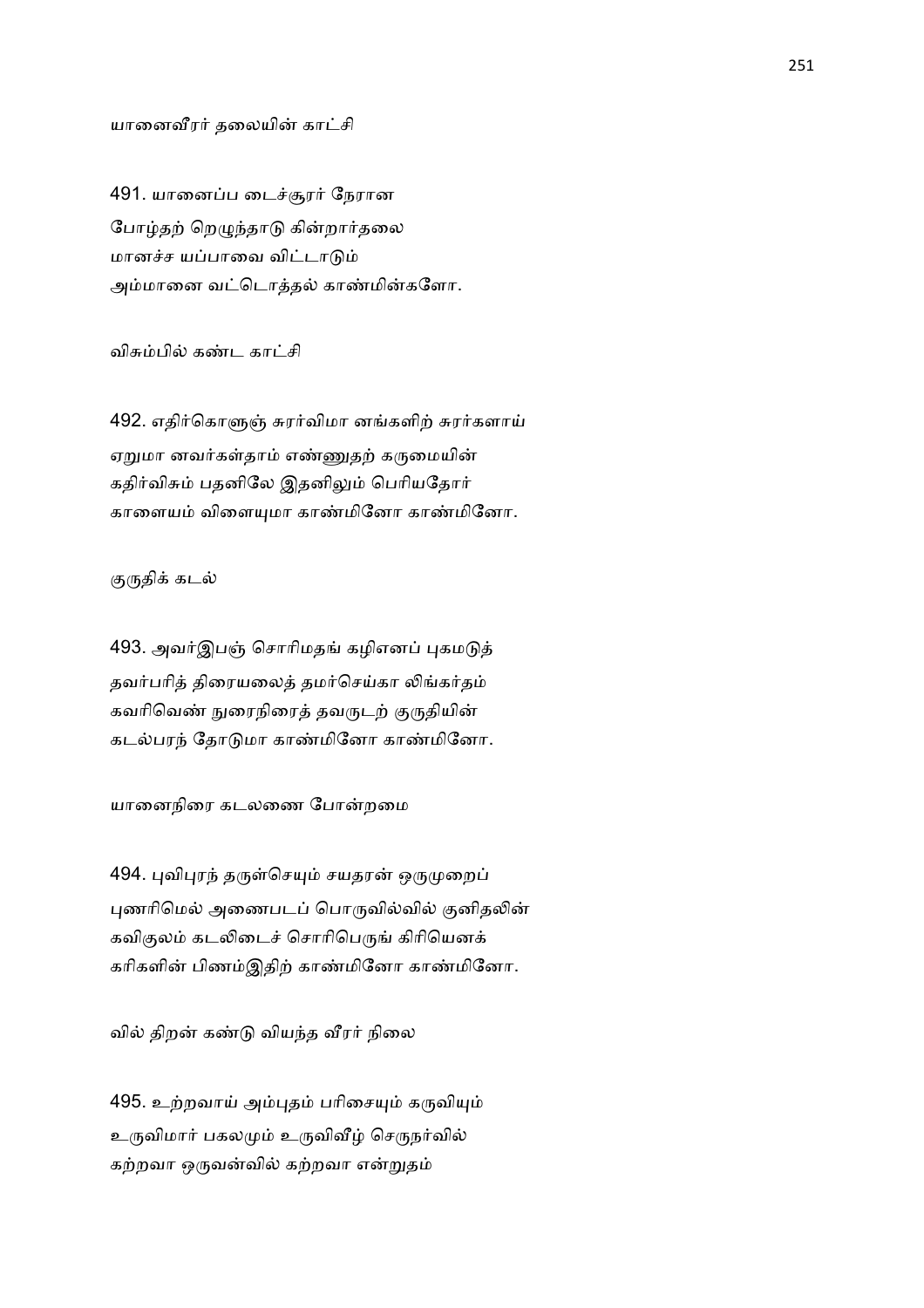கைம்மறித் தவரையும் காண்மினோ காண்மினோ.

கண்விழித்துக் கிடக்கும் வீரர் நிலை

496. விண்ணின்மொய்த் தெழுவிமா னங்களிற் சுரர்களாய் மீதுபோ முயிர்களே யன்றியே இன்றுதம் கண்ணிமைப் பொழியவே முகமலர்ந் துடல்களும் கடவுளோர் போலுமா காண்மினோ காண்மினோ.

வெட்டுண்ட யானைத் தலைகளின் காட்சி

497. பிறைப்பெ ரும்பணை வேழம் முன்னொடு பின்து ணிந்து தரைப்படும் குறைத்த லைத்துணி கொல்லன் எஃகெறி கூடம் ஒத்தமை காண்மினோ.

வாய்புகு வேல்பற்றிக் கிடந்த வீரர்நிலை

498. வாயி னில்புகு வேல்கள் பற்று வலக்கை யோடுநி லத்திடைச் சாயு மற்றவர் காளம் ஊதிகள் தம்மை ஒத்தமை காண்மினோ.

வேல்ஊன்றித் தேர்மேல் நிற்பார்நிலை

499. படவூன்று நெடுங்குந்தம் மார்பி னின்று பறித்தனை நிலத்தூன்றித் தேர்மேல் நிற்பார் படவூன்றி விடுந்தொழிலோர் என்ன முன்னம் பசுங்குருதி நீர்தோன்றும் பரிசு காண்மின்.

நிணமென அம்பு வாய்கொண்ட பருந்தின் நிலை

500. வாயகலம் பரத்தமொடு நிணங்கொண் டோட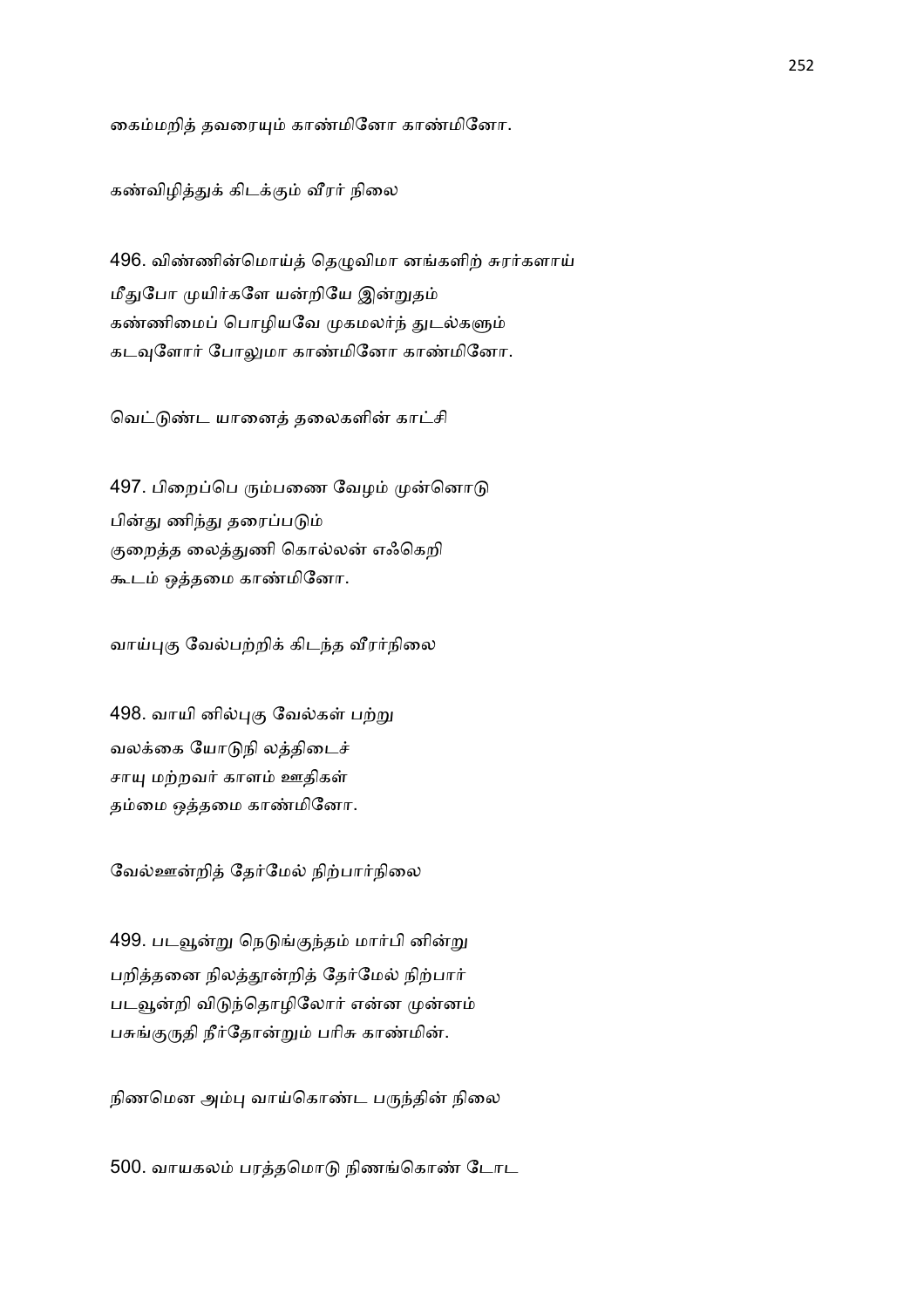மற்றதனை வள்ளுகிரின் பருந்து கோணல் வாய்அகலம் பரத்தினிடைக் கௌவி வல்வாய் வகிர்ப்பட்டு நிலம்பட்ட வண்ணங் காண்மின்.

பிணந்தின் பூதத்தின் செலவு

501. சாதுரங்கத் தலைவனைப்போர்க் களத்தில் வந்த தழைவயிற்றுப் பூதந்தான் அருந்தி மிக்க சாதுரங்கம் தலைசுமந்து கமஞ்சூல் கொண்டு தனிப்படுங்கார் எனவருமத் தன்மை காண்மின்.

மார்பில் விழுப்புண்பட்ட யானைவீரரைக் கூறியது.

502. முதுகுவடிப் படியிருக்கும் என்ன நிற்கும் முனைக்களிற்றோர் செருக்களத்து முந்துதங்கள் முதுகுவடுப் படும்என்ற வடுவை அஞ்சி முன்னம்வடுப் பட்டாரை இன்னம் காண்மின்.

காளி பேய்களைக் கூழடுமாறு மொழிந்தது

503. களமடையக் காட்டுதற்கு முடிவ தன்று கவிழுமதக் கரிசொரியக் குமிழி விட்டுக் குளமடைபட் டதுபோலும் குருதி யாடிக் கூழடுமின் என்றருளக் கும்பிட் டாங்கே.

பேய்கள் ஒன்றனையொன் றழைத்தல்

504. குறுமோ டீநெடு நிணமா லாய்குடை கலதீ கூர்எயி றீநீலி மறிமா டீகுதிர் வயிறீ கூழட வாரீர் கூழட வாரீரே.

பேய்கள் பல் துலக்கம்

505. பறிந்த மருப்பின் வெண்கோலால்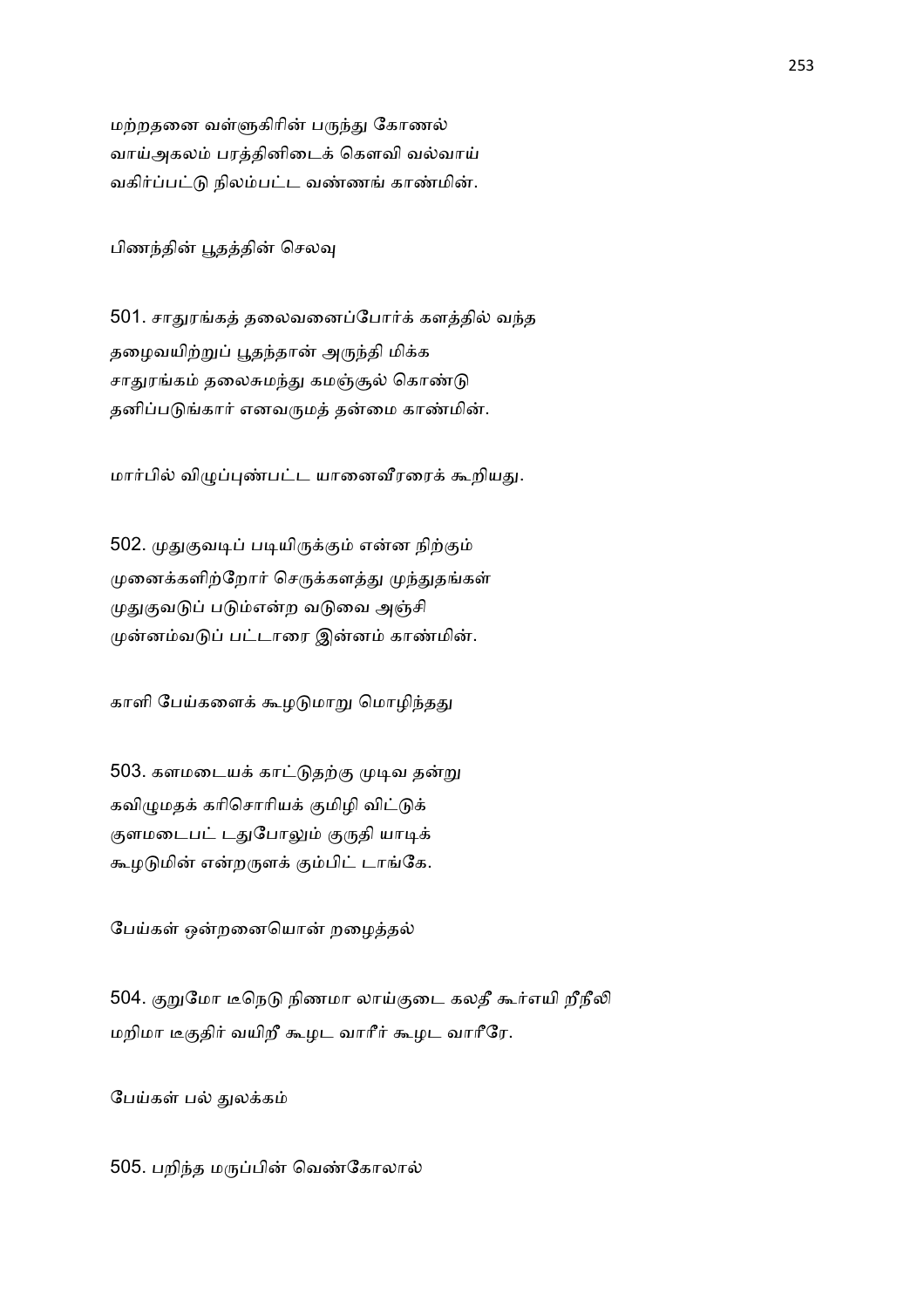பல்லை விளக்கிக் கொள்ளீரே மறிந்த களிற்றின் பழுஎலும்பை வாங்கி நாக்கை வழியீரே.

நகம் திருத்தலும் எண்ணெய் இடலும்

506. வாயம் புகளாம் உகிர்கொள்ளி வாங்கி உகிரை வாங்கீரே பாயுங் களிற்றின் மதத்தயிலம் பாயப் பாய வாரீரே.

எண்ணெய் தேய்த்தபின் முழுகல்

507. எண்ணெய்போக வெண்மூளை என்னுங் களியான் மயிர் குழப்பிப் பண்ணையாகக் குருதிமடுப் பாய்ந்து நீந்தி யாடீரே.

இதுவும் அது

508. குருதிக் குட்ட மித்தனையுங் கோலும் வேலும் குந்தமுமே கருவிக்கட்டு மாட்டாதீர் கரைக்கே இருந்து குளியீரே.

உடை உடுத்தல்

509. ஆழ்ந்த குருதி மடுநீந்தி அங்கே இனையா திங்கேறி வீழ்ந்த கலிங்கர் நிணக்கலிங்கம் விரித்து விரித்துப் புனையீரே.

கைவளையும் காலணியும் புனைதல்

510. மதங்கொள் கரியின் கோளகையை மணிச்சூ டகமாச் செறியீரே பதங்கொள் புரவிப் படிதரளப்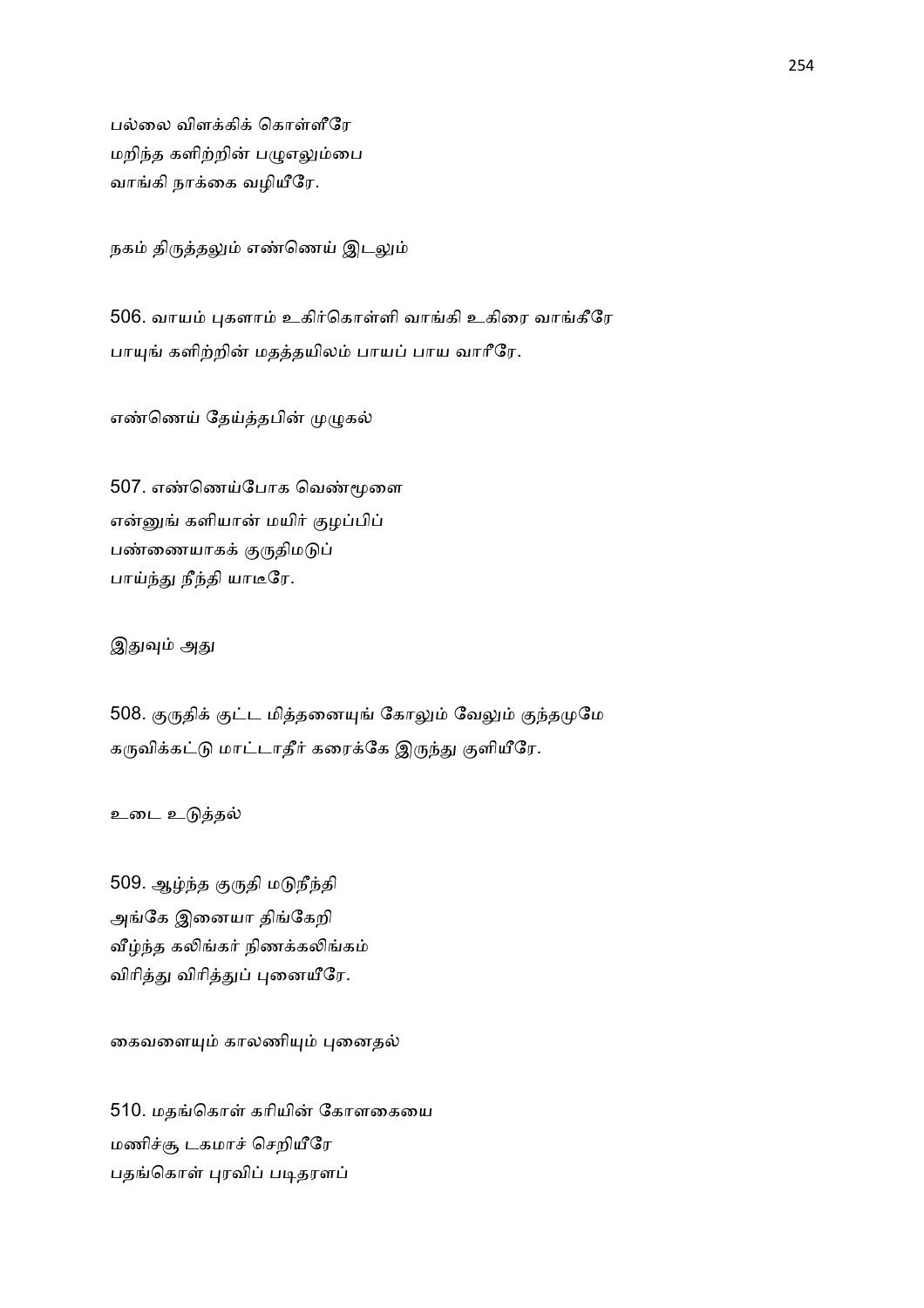பொற்பா டகமாப் புனையீரே.

## காதணி புனைதல்

511. ஈண்டும் செருவிற் படுவீரர் எறியும் பாரா வளையடுக்கி வேண்டுமளவும் வாய்நெகிழ்த்து விடுகம் பிகளாப் புனையீரே.

### இதுவும் அது

512. பணைத்த பனைவெங் கரிக்கரத்தால் பரிய கருநாண் கட்டீரே இணைத்த முரசம் வாள்காம்பிட் டிரட்டை வாளி ஏற்றீரே.

தோளணியும் கழுத்தணியும் புனைதல்

513. பட்ட புரவிக் கவிகுரத்தால் பாகு வலயஞ் சாத்தீரே இட்ட சுரிசங் கெடுத்துக்கோத்து ஏகா வலியுஞ் சாத்தீரே.

வன்னசர மணிதல்

514. பொருசின வீரர்தம் கண்மணியும் போதக மத்தக முத்தும்வாங்கி வரிசைய றிந்து நரம்பிற்கோத்து வன்னச ரங்கள் அணியீரே.

பேய்கள் உணவு குறித்தெழல்

515. கொள்ளும் எனைப்பல கோலமென்மேல்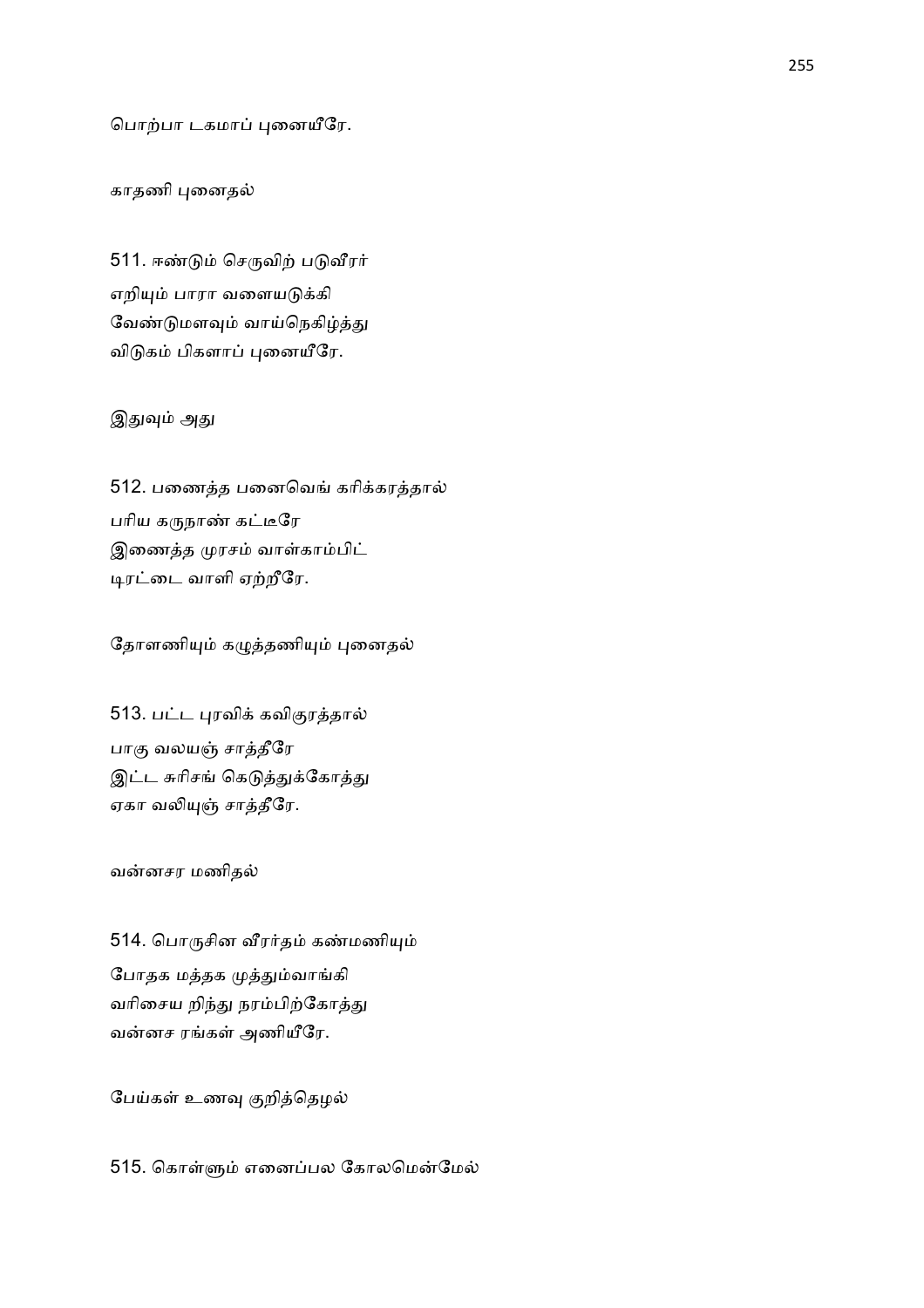கொண்டிட வேளையும் மீதூர உள்ளும் புறம்பும் வெதும்புங்காண் உண்பத னுக்கொருப் படுவீரே.

அடுக்களை அமைத்தல்

516. மாகாய மதமலையின் பிணமலைமேல் வன்கமுகின் சிறகால் செய்த ஆகாய மேற்கட்டி யதன்கீழே அடுக்களைகொண்டு அடுமி னம்மா.

மெழுகிக் கோலமிட்டு அடுப்பமைத்தல்

517. பொழிமதத்தால் நிலமெழுகிப் பொடிந்துதிர்ந்த பொடித்தரளப் பிண்டி தீட்டி அழிமதத்த மத்தகத்தை அடுப்பாகக் கடுப்பாக்கொண்டு அடுமி னம்மா.

பானையை அடுப்பேற்றுதல்

518. கொற்றவாள் மறவர் ஓச்சக் குடரோடு தலையுங் காலும் அற்றுவீழ் ஆனைப் பானை அடுப்பினில் ஏற்று மம்மா.

உணவுப் பண்டம் கொணர்தல்

519. வெண்டயிரும் செந்தயிரும் விராய்க்கிடந்த கிழான் போல வீரர் மூளைத் தண்டயிரும் மிடைவித்த புளிதமுமாத் தாழிதொறும் தம்மி னம்மா.

உலைவைத்தல்

520. கொலையினுட் படுகரிக் குழிசியுட் கூழினுக்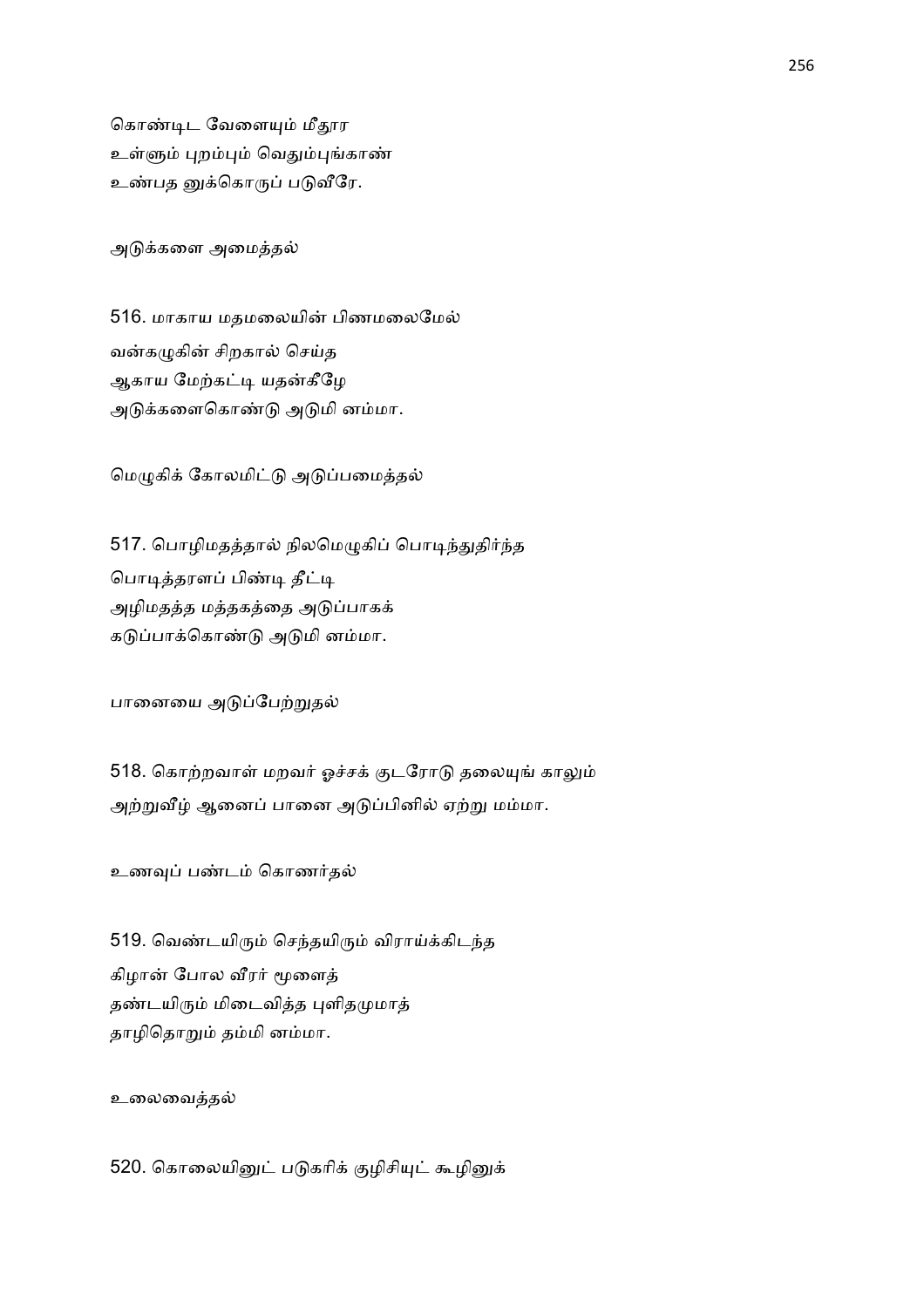குலையெனக் குதிரையின் உதிரமே சொரிமினோ

காயமும் உப்பும் இடுதல்

521. துள்ளிவெங் களனில்வீழ் துரகவெண் பல்லெனும் உள்ளியுங் கிள்ளியிட் டுகிரினுப்பு இடுமினோ.

தீமூட்டுதல்

522. தனிவிசும் படையினும் படைஞர்கண் தவிர்கிலா முனிவுஎனுங் கனலைநீர் மூளவைத் திடுமினோ.

விறகுகொண்டு எரித்தல்

523. குந்தமும் பகழியும் கோல்களும் வேலுமாம் இந்தனம் பலவெடுத்து இடைமடுத் தெரிமினோ.

அரிசி கொணர்தல்

524. கல்லைக் கறித்துப் பல்முறிந்து தவிழ்ந்து வீழ்ந்த கலிங்கர்தம் பல்லைத் தகர்த்துப் பழஅரிசி ஆகப் பண்ணிக் கொள்ளீரே.

அரிசி குற்றும் உரல்

525. சுவைக்கும் முடிவில் கூழினுக்குச் சொரியும் அரிசி வரிஎயிறா அவைக்கும் உரல்கள் எனக்குரல்கள் அவிந்த முரசம் கொள்ளீரே.

உலக்கை கொண்டு குற்றல்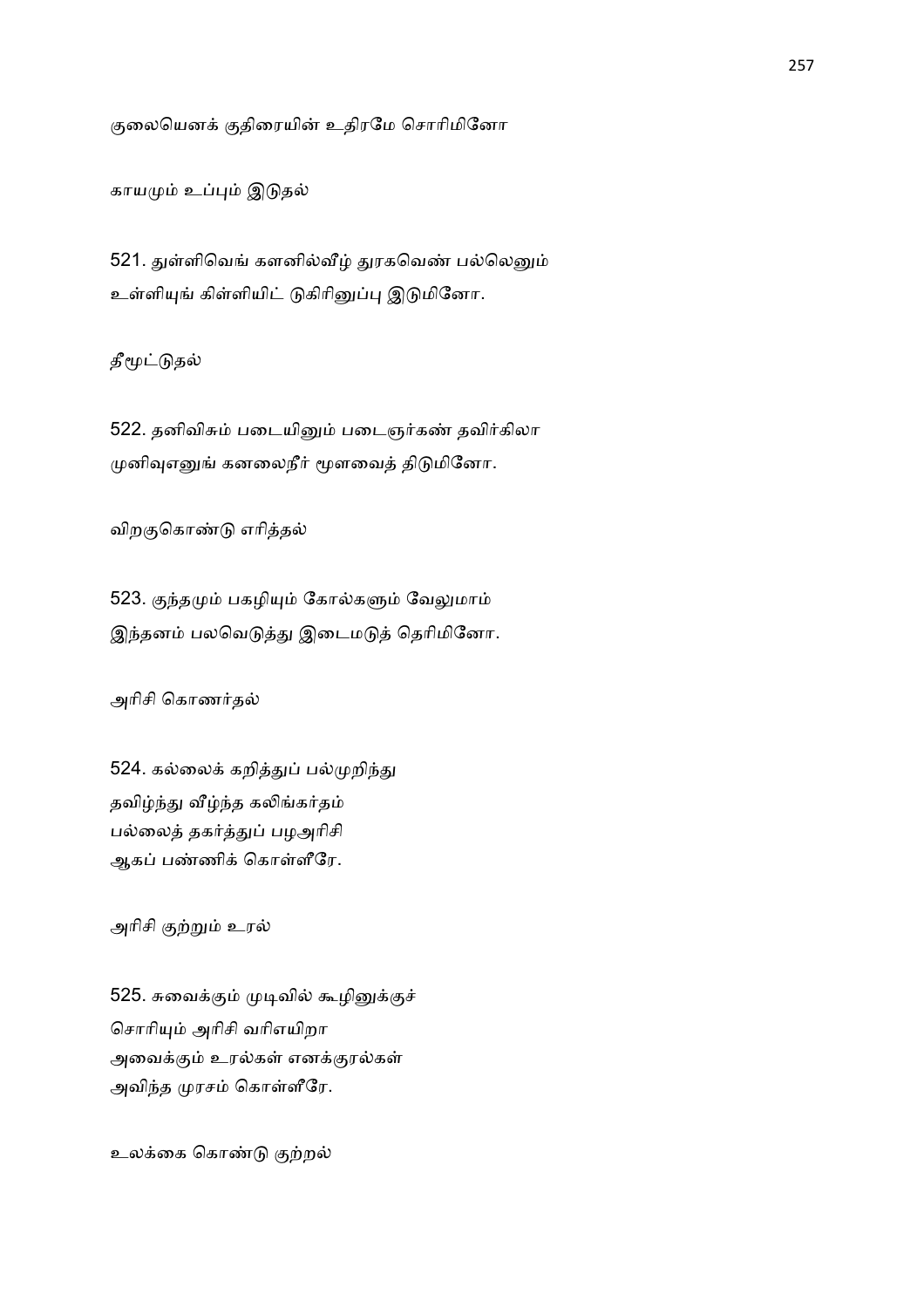526. இந்த உரற்கண் இவ்வரிசி எல்லாம் பெய்து கொல்யானைத் தந்த உலக்கை தனையோச்சிச் சலுக்கு முலுக்கெனக் குற்றீரே.

காளியைப் பாடி அரிசி குற்றுதல்

527. தணந்த மெலிவு தான்தீரத் தடித்த உடல்வெம் பசிதீரப் பிணந்தரு நாச்சியைப் பாடீரே பெருந்திரு வாட்டியைப் பாடீரே.

குலோத்துங்கனைப் பாடிக் குற்றுதல்

528. கவன நெடும்பரி வீரதரன் காவிரி நாடுடை யானிருதோள் அவனி சுமந்தமை பாடீரே அரவு தவிர்ந்தமை பாடீரே. சேரர் பாண்டியரை வென்றமை கூறிக் குற்றுதல்

529. மன்னர் புரந்தரன் வாளபயன் வாரணம் இங்கு மதம்படவே தென்னர் உடைந்தமை பாடீரே சேரர் உடைந்தமை பாடீரே.

சேரர் பாண்டியர் வணங்கியது கூறிக் குற்றுதல்

530. வணங்கிய சேரர் மணிமுடியும் வழுதியர் தங்கள் மணிமுடியும் பிணங்கிய சேவடி பாடீரே பெருமான் திருவடி பாடீரே.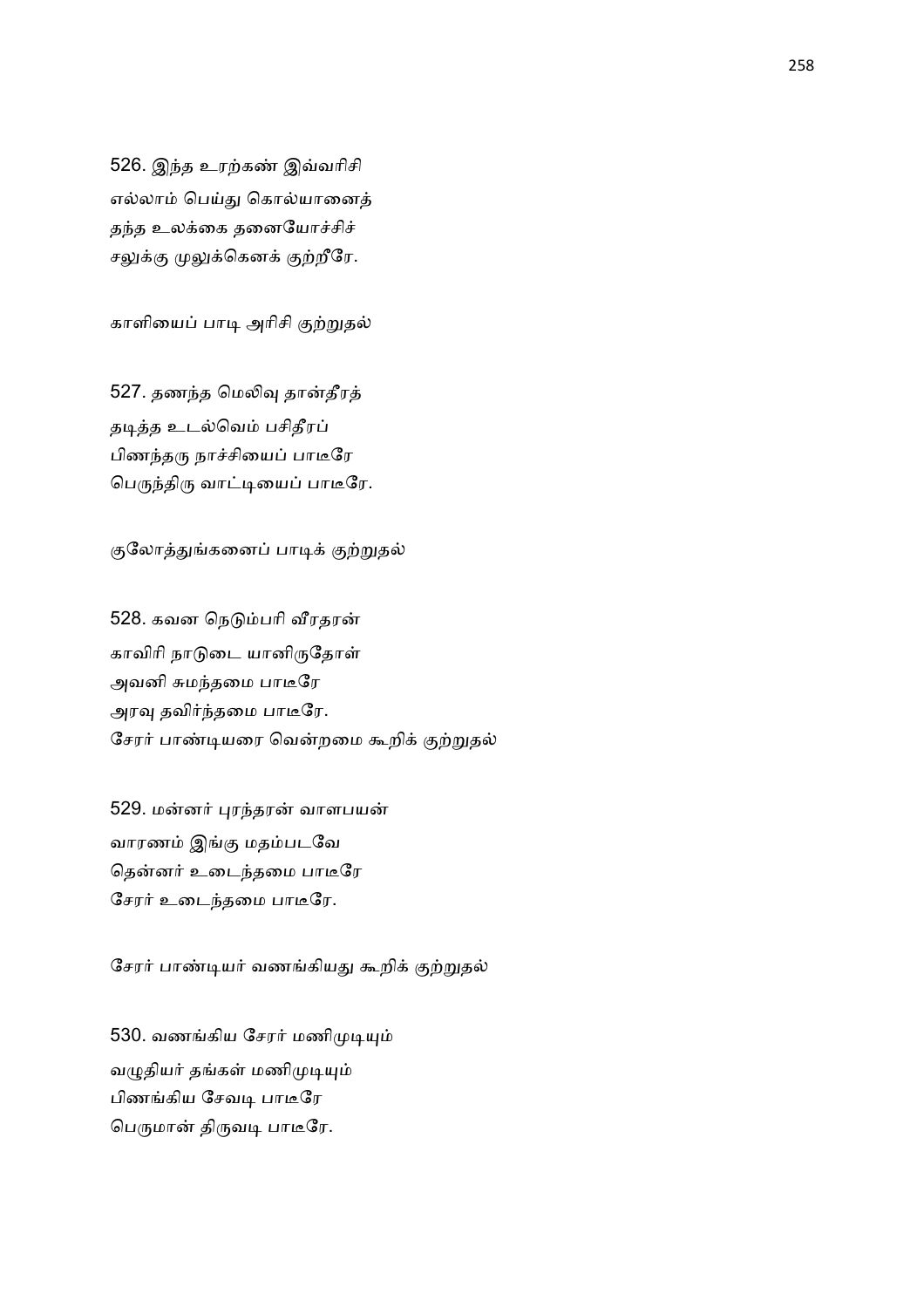#### வடஅரசரை அடிப்படுத்தியது கூறிக்குற்றுதல்

531. ஒளிறு நெடும்படை வாளபயற் குத்தர பூமியர் இட்டதிறைக் களிறு வரும்படி பாடீரே கடமத நாறுவ பாடீரே.

கடற்றீவகத்து வென்றிகொண்ட தன்மை கூறிக் குற்றுதல்

532. பௌவம் அடங்க வளைந்த குடைப் பண்டித சோமன் மலர்க்கமலில் தெவ்வர் பணிந்தமை பாடீரே சிலையா டியவலி பாடீரே.

உலகம் மகிழ ஆட்சிபுரிதல் கூறிக் குற்றுதல்

533. எற்றைப் பகலினும் வெள்ளணிநாள் இருநிலப் பாவை நிழலுற்ற கொற்றக் குடையினைப் பாடீரே. குலோத்துங்கன் சோழனைப் பாடீரே.

கருணாகரனைப் பாடிக் குற்றியது

534. வண்டை வளம்பதி பாடீரே மல்லையும் கச்சியும் பாடீரே பண்டை மயிலையும் பாடீரே பல்லவர் தோன்றலைப் பாடீரே.

இதுவும் அது

535. காட்டிய வேழ அணிவாரிக் கலிங்கப் பரணிநங் காவலன்மேற் சூட்டிய தோன்றலைப் பாடீரே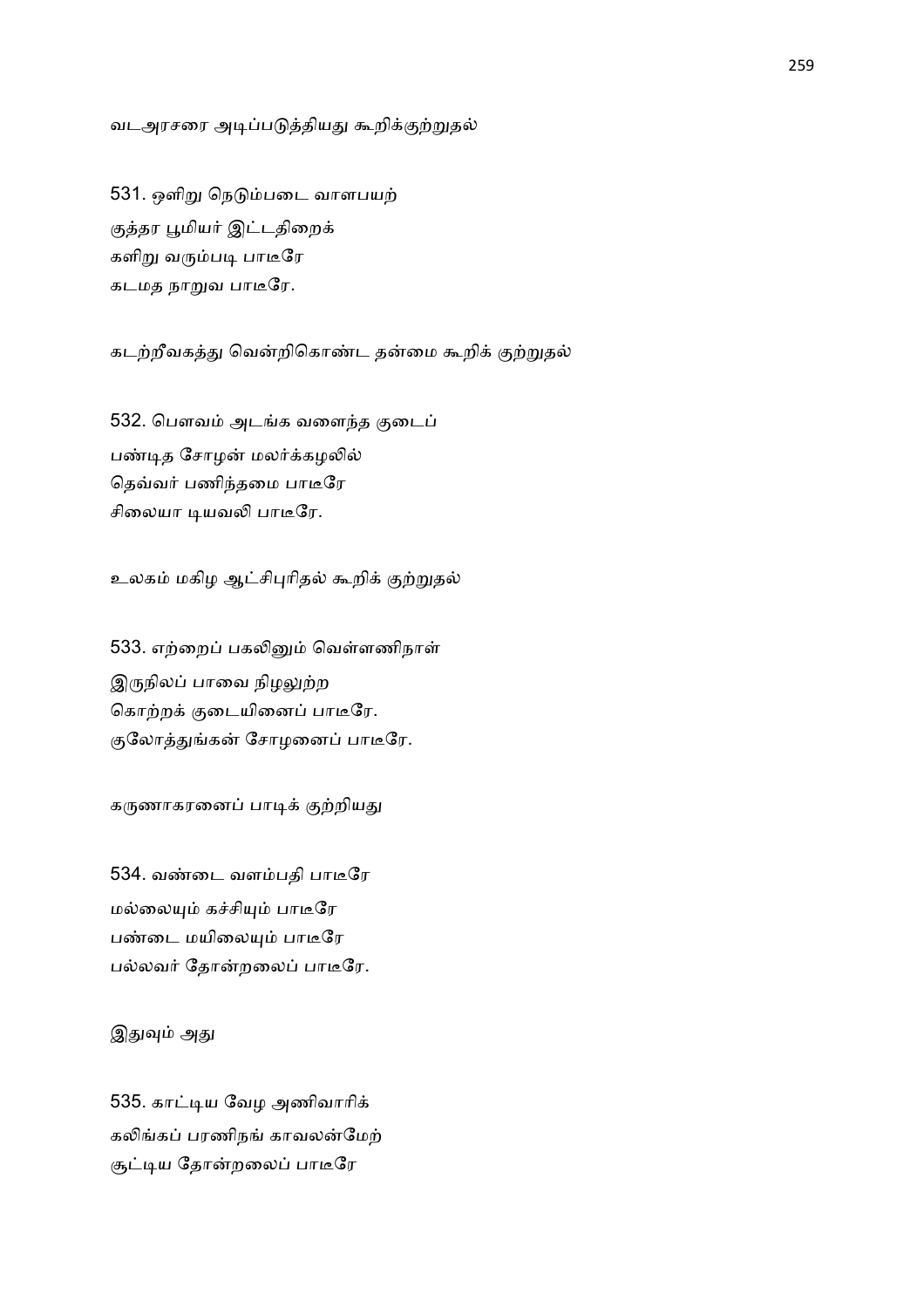தொண்டையர் வேந்தனைப் பாடீரே.

மீண்டும் குலோத்துங்கனை பாடிக் குற்றியது

536. இடைபார்த்துக் திறைகாட்டி இறைவிதிருப் புருவத்தின் கடைபார்த்துத் தலைவணங்கும் கதிர்முடிநூ றாயிரமே.

பல்லரசரும் அடிவணங்கல் கூறிக் குற்றியது

537. முடிசூடும் முடியொன்றே முதலபயன் எங்கோமான் அடிசூடும் முடியெண்ணில் ஆயிரநூ றாயிரமே.

பகைவேந்தர் அழிந்தமை கூறிக் குற்றுதல்

538. முடியினால் வழிபட்டு மொழிந்ததிறை இடாவேந்தர் அடியினால் மிதிபட்ட அருவரைநூ றாயிரமே.

மாற்றரசர் ஒளி இழந்த தன்மை கூறிக் குற்றியது

539. தார்வேய்ந்த புயத்தபயன் தன்னமைச்சர் கடைத்தலையில் பார்வேந்தர் படுகின்ற பரிபவம்நூ றாயிரமே.

மறைவளர்த்தமை கூறிக் குற்றியது

540. தாங்காரப் புயத்தபயன் தண்ணளியால் புயல்வளர்க்கும் ஓங்கார மந்திரமும் ஒப்பிலநூ றாயிரமே.

உலகமுழுதும் ஆண்ட மேன்மை கூறிக் குற்றியது

541. போர்தாங்கும் களிற்றபயன் புயமிரண்டும் எந்நாளும் பார்தாங்கப் பரந்தீர்ந்த பணிப்பணம்நூ றாயிரமே.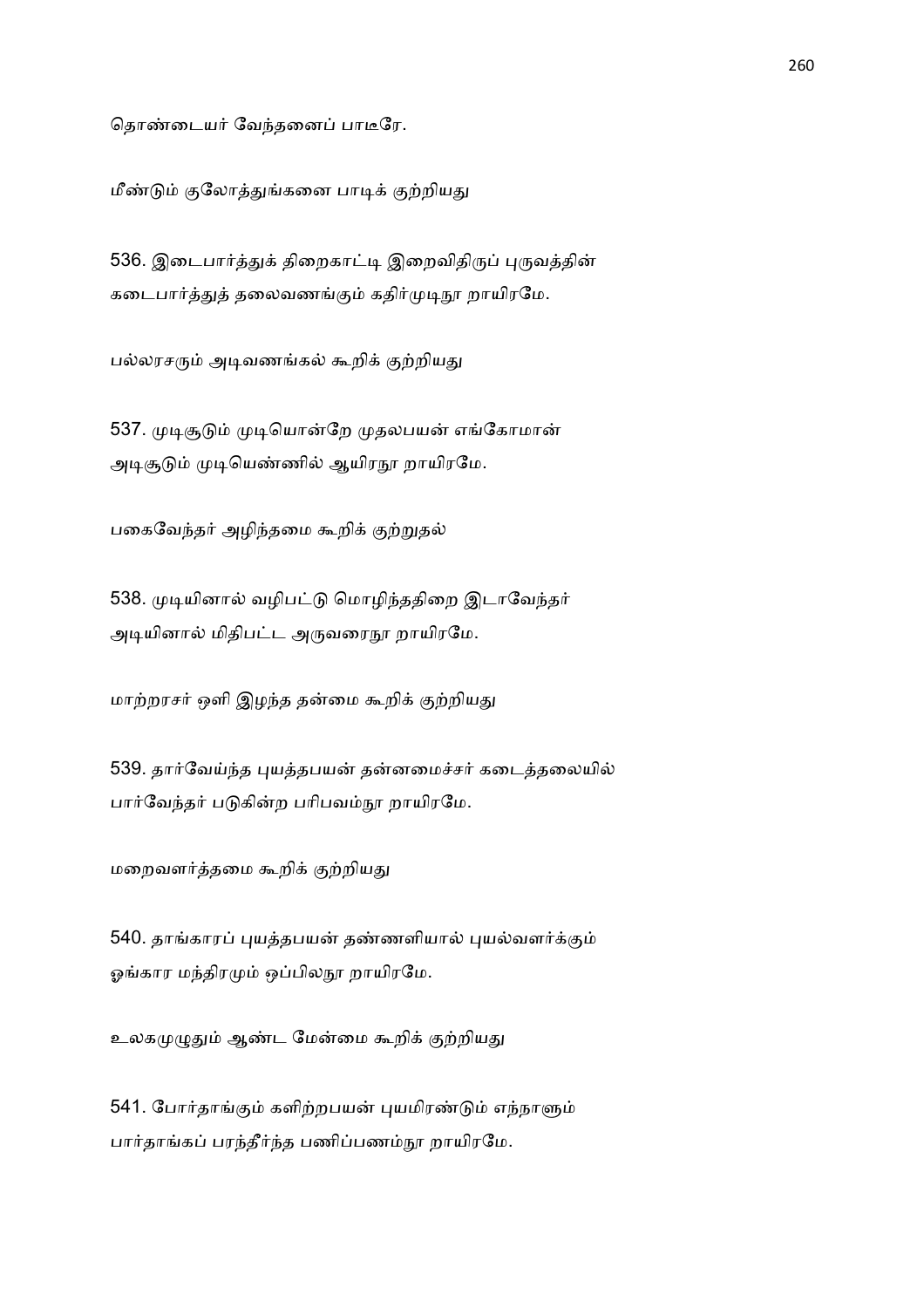குலோத்துங்கன் திருமாலேயாகக் கூறிக் குற்றியது

542. நாற்கடலைக் கவித்தகுடை நரதுங்கன் அமுதமெழப் பாற்கடலைக் கடைந்தருளும் பணைப்புயம்நூ றாயிரமே.

இதுவும் அது

543. தாளிரண்டால் நிலவேந்தர் தலைதாங்கும் சயதுங்கன் தோளிரண்டால் வாணனைமுன் துணித்ததோள் ஆயிரமே.

இதுவும் அது

544. சூழிமுகக் களிற்றபயன் தூதுநடந் தருளியநாள் ஆழிமுதற் படையெடுத்த அணிநெடுந்தோ ளாயிரமே.

குற்றிய அரிசியைப் புடைத்தல்

545. பல்லரிசி யாவுமிகப் பழவரிசி தாமாகச் சல்லவட்டம் எனுஞ்சுளகால் தவிடுபடப் புடையீரே.

புடைத்த அரிசியை அளத்தல்

546. பாணிகளால் நிலந்திருத்திப் படைக்கலிங்கர் அணிபகழித் தூணிகளே நாழிகளாத் தூணிமா அளவீரே.

அளந்த அரிசியை உலையிலிடல்

547. விரற்புட்டி லவைசிறிய விற்கூடை பெரியனகொண்டு உரற்பட்ட அரிசிமுகந்து உலைகள்தொறும் சொரியீரே.

உலையிலிட்ட அரசிக்குத் துடுப்பும் அகப்பையும்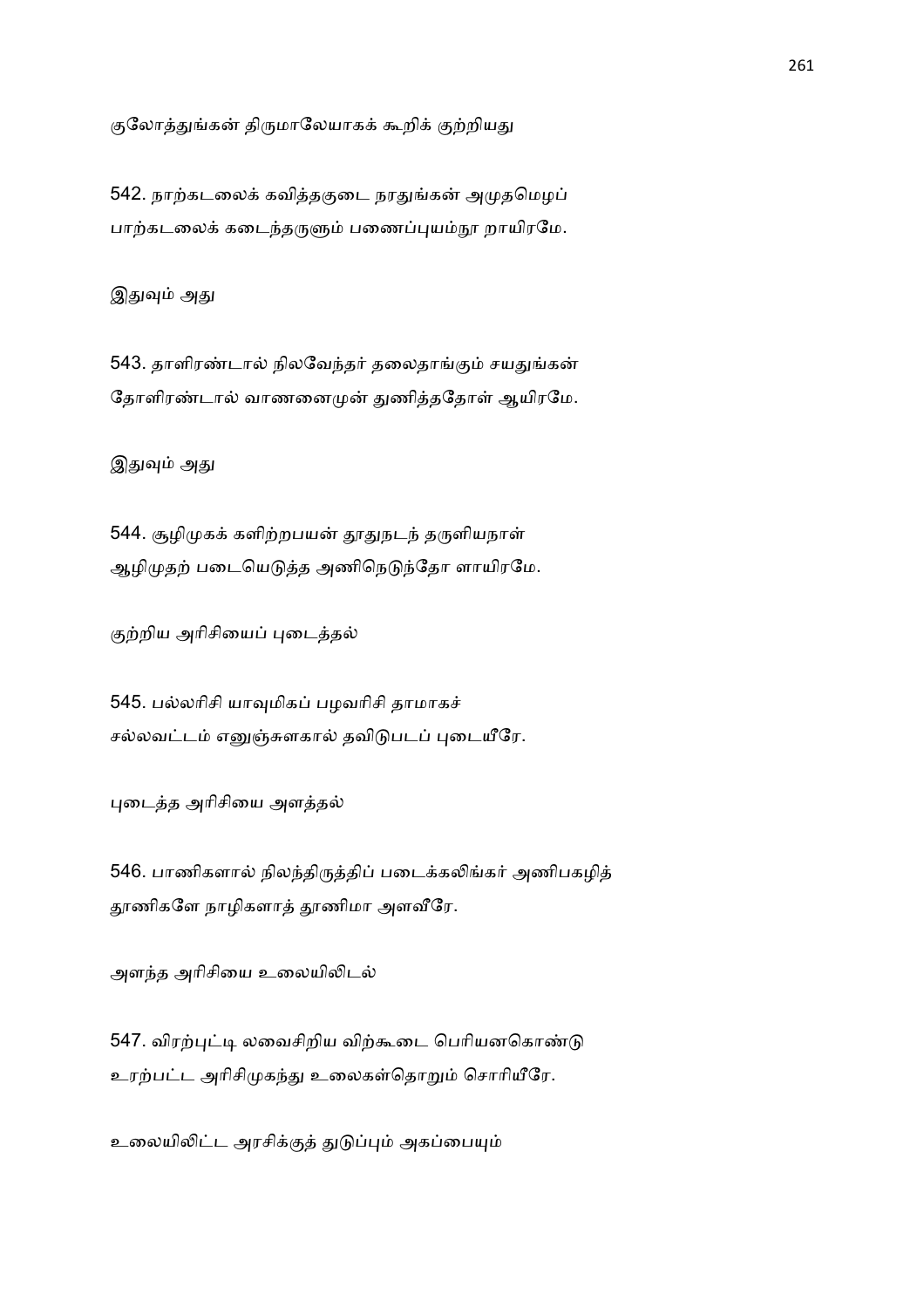548. களப்பரணிக் கூழ்பொங்கி வழியாமல் கைதுடுப்பா அளப்பரிய குளப்புக்கால் அகப்பைகளாக் கொள்ளீரே.

அட்ட கூழைப் பதம் பார்த்தல்

549. வைப்புக் காணு நமக்கின்று வாரீர் கூழை எல்லீரும் உப்புப் பார்க்க ஒருதுள்ளி உள்ளங் கையிற் கொள்ளீரே.

வெந்த கூழை நன்கு கிண்டுதல்

550. அழலைக் கையிற் கொள்ளாமே அடுப்பை அவித்துக் கைத்துடுப்பாற் சுழலச் சுழலப் புடைஎங்கும் துழாவித் துழாவிக் கொள்ளீரே.

கையாற் பதம் பார்த்துக் கூழை இறக்கல்

551. பற்றிப் பாரீர் இனிக்கூழின் பதமும் சுவையும் பண்டுண்ட மற்றைக் கூழின் மிகநன்று வாரீர் இழிச்ச வாரீரே.

இதுவும் அது

552. எடுத்துக் கைகள் வேகாமே இவுளித் துணியிட்டு இருமருங்கும் அடித்துப் பிடித்து மெத்தனவே அடுப்பி னின்றும் இழிச்சீரே.

கூழின் மிகுதி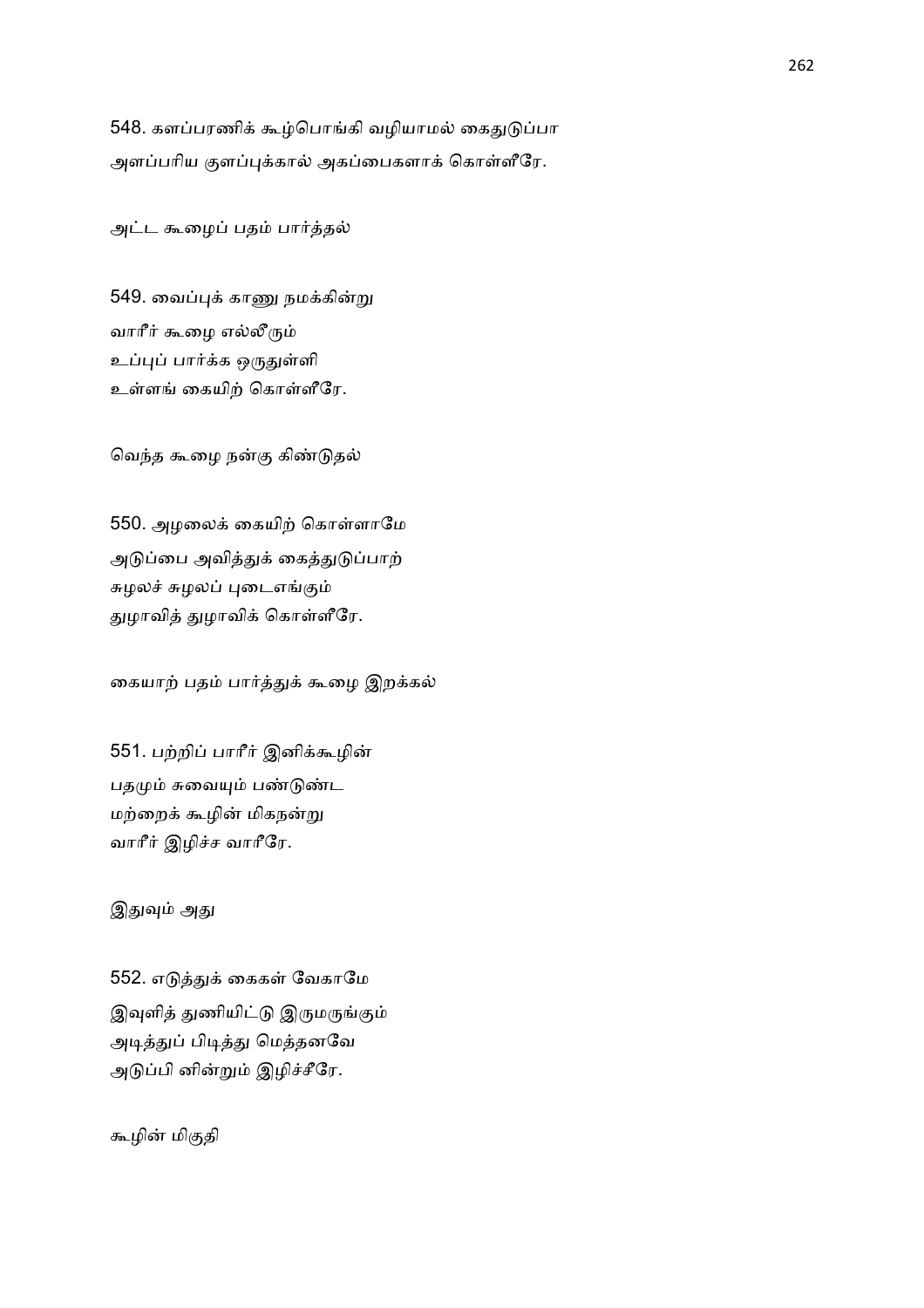553. ஒருவாய் கொண்டே இதுதொலைய உண்ண வொண்ணாது என்றென்று வெருவா நின்றீர் ஆயிரம்வாய் வேண்டு மோஇக் கூழுணவே.

இதுவும் அது

554. வெந்த இரும்பிற் புகும்புனல்போல் வெந்தீப் பசியால் வெந்துஎரியும் இந்தவிடம்பை நாத்தோய்க்கில் இக்கூ மெல்லாம் சுவறாதோ.

இதுவும் அது

555. பண்டு மிகுமோ பரணிக்கூழ் பார கத்தில் அறியேமோ உண்டு மிகுமோ நீர்சொன்ன உபாயம் இதுவும் செய்குவமே.

உணவுக்குமுன் நீர் வைத்துக்கொள்ளுதல்

556. வெம்பும் குருதிப் பேராற்றில் வேண்டும் தண்ணீர் வேழத்தின் கும்பங் களிலே முகந்தெடுத்துக் குளிர வைத்துக் கொள்ளீரே.

உணவுகொள்ள நிலம் திருத்தல்

557. சோரும் களிற்றின் வாலதியால் சுழல அலகிட்டு அலைகுருதி நீருந் தெளித்துக் கலம்வைக்க நிலமே சமைத்துக் கொள்ளீரே.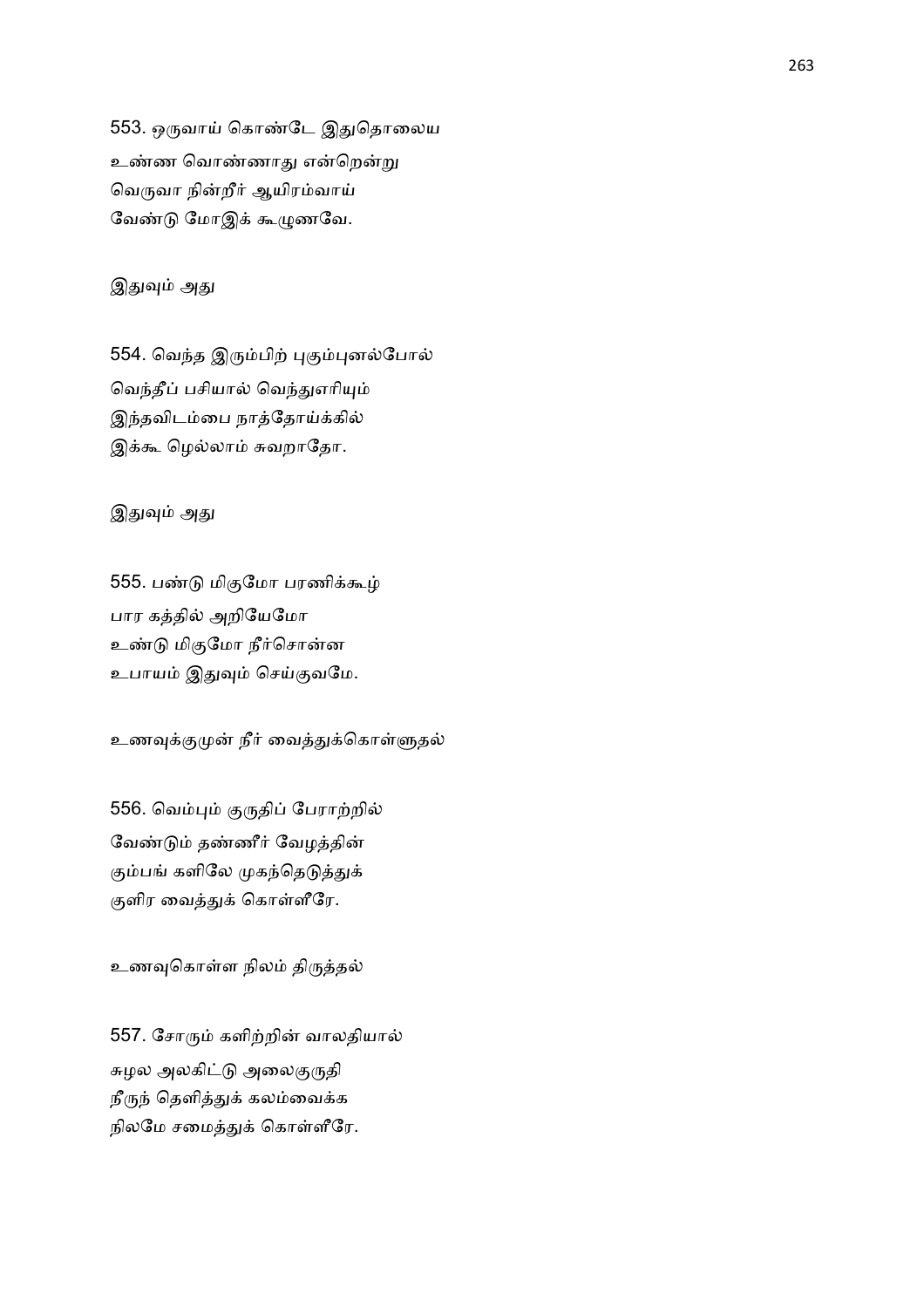#### உண்கலம் அமைத்தல்

558. போர்மண் டலிகர் கேடகத்தின் புளகச் சின்னம் பரப்பீரே பார்மண் டலிகர் தலைமண்டை பலமண் டைகளாக் கொள்ளீரே.

#### இதுவும் அது

559. அழிந்த கலிங்கர் பொற்பரிசை அவைபொற் கலமாக் கொள்ளீரே விழுந்த தவளக் குடைமின்னும் வெள்ளிக் கலமாக் கொள்ளீரே.

கூழைப் பங்கிடக் கருவி கொண்டது

560. நிலத்தைச் சமைத்துக் கொள்ளீரே நெடுங்கைக் களிற்றின் இருசெவியாம் கலத்திற் கொள்ளக் குறையாத கலங்கள் பெருக்கிக் கொள்ளீரே.

பகல் விளக்கும் பாவாடையும்

561. கதம்பெற் றார்க்கும் செறுநர்விழிக் கனலும் நிணமும் அணங்கின்பால் பதம்பெற் றார்க்குப் பகல்விளக்கும் பாவா டையுமாக் கொள்ளீரே.

உணவு கொள்ள அழைத்தது

562. பரிசு படவே கலம்பரப்பிப் பந்தி படஉங்கள் வரிசை யுடனே இருந்துண்ண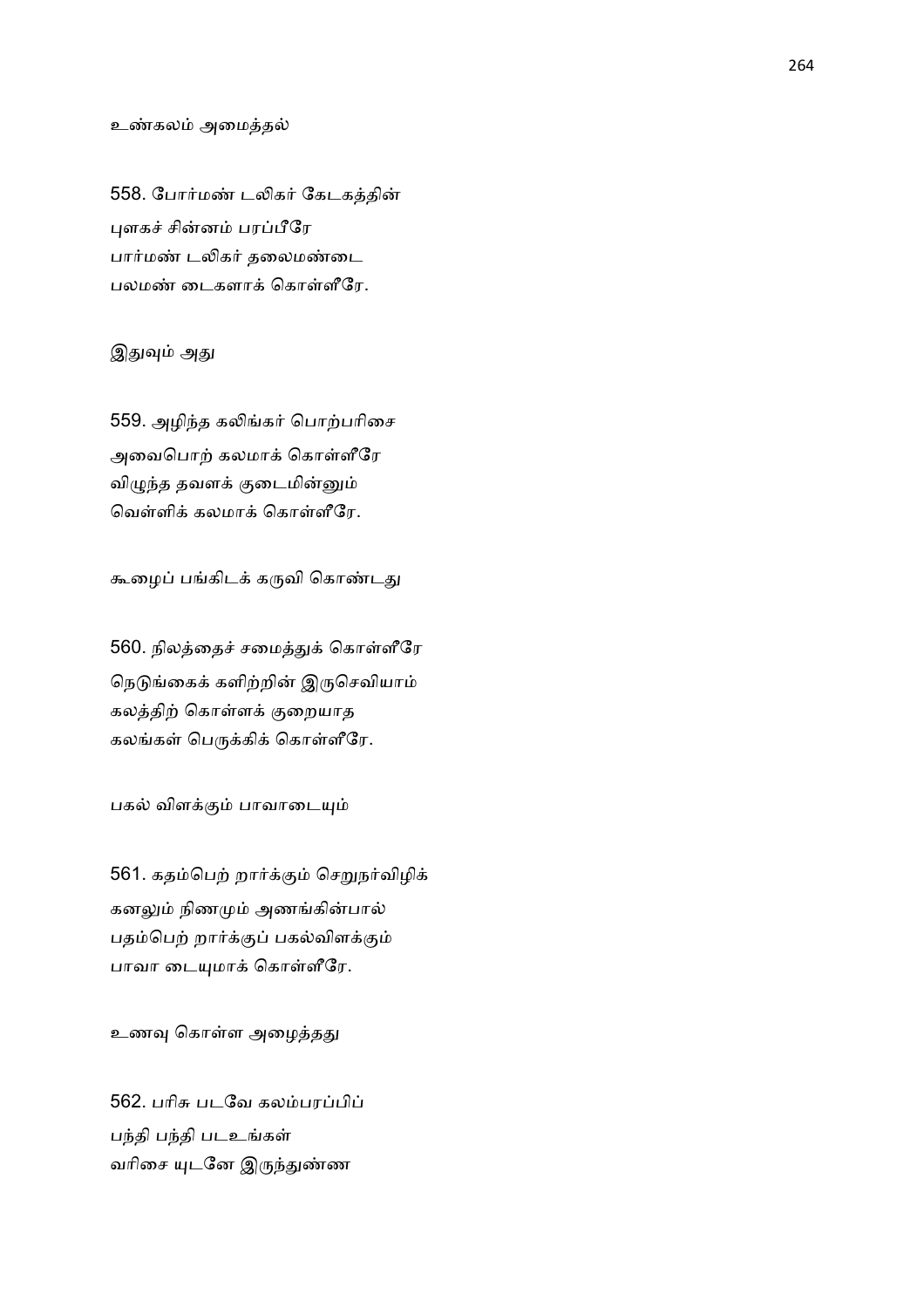#### வாரீர் கூழை வாரீரே.

#### உணவுபடைக்க அகப்பை கொள்ளல்

563. கங்கா புரியின் மதிற்புறத்துக் கருதார் சிரம்போய் மிகவீழ இங்கே தலையின் வேல்பாய்ந்த இவைமூ ழைகளாக் கொள்ளீரே.

மடையர்களைத் தேர்ந்தெடுத்தல்

564. கிடைக்கப் பொருது மணலூரில் கீழ்நாள் அட்ட பரணிக்கூழ் படைத்துப் பயின்ற மடைப்பேய்கள் பந்தி தோறும் வாரீரே.

பிச்சை ஏற்கும் பார்ப்பனப் பேய்க்குக் கூழளித்தல்

565. அவதி இல்லாச் சுவைக்கூழ் கண்டு அங்காந்து அங்காந்து அடிக்கடியும் பவதி பிட்சாந் தேகியெனும் பனவப் பேய்க்கு வாரீரே.

சமண்பேய்கட்குக் கூழ் வார்த்தல்

566. உயிரைக் கொல்லாச் சமண்பேய்கள் ஒருபோழ் துண்ணும் அவையுண்ண மயிரைப் பார்த்து நிணத்துகிலால் வடித்துக் கூழை வாரீரே.

புத்தப்பேய்க்குக் கூழ் வார்த்தல்

567. முழுத்தோல் போர்க்கும் புத்தப்பேய்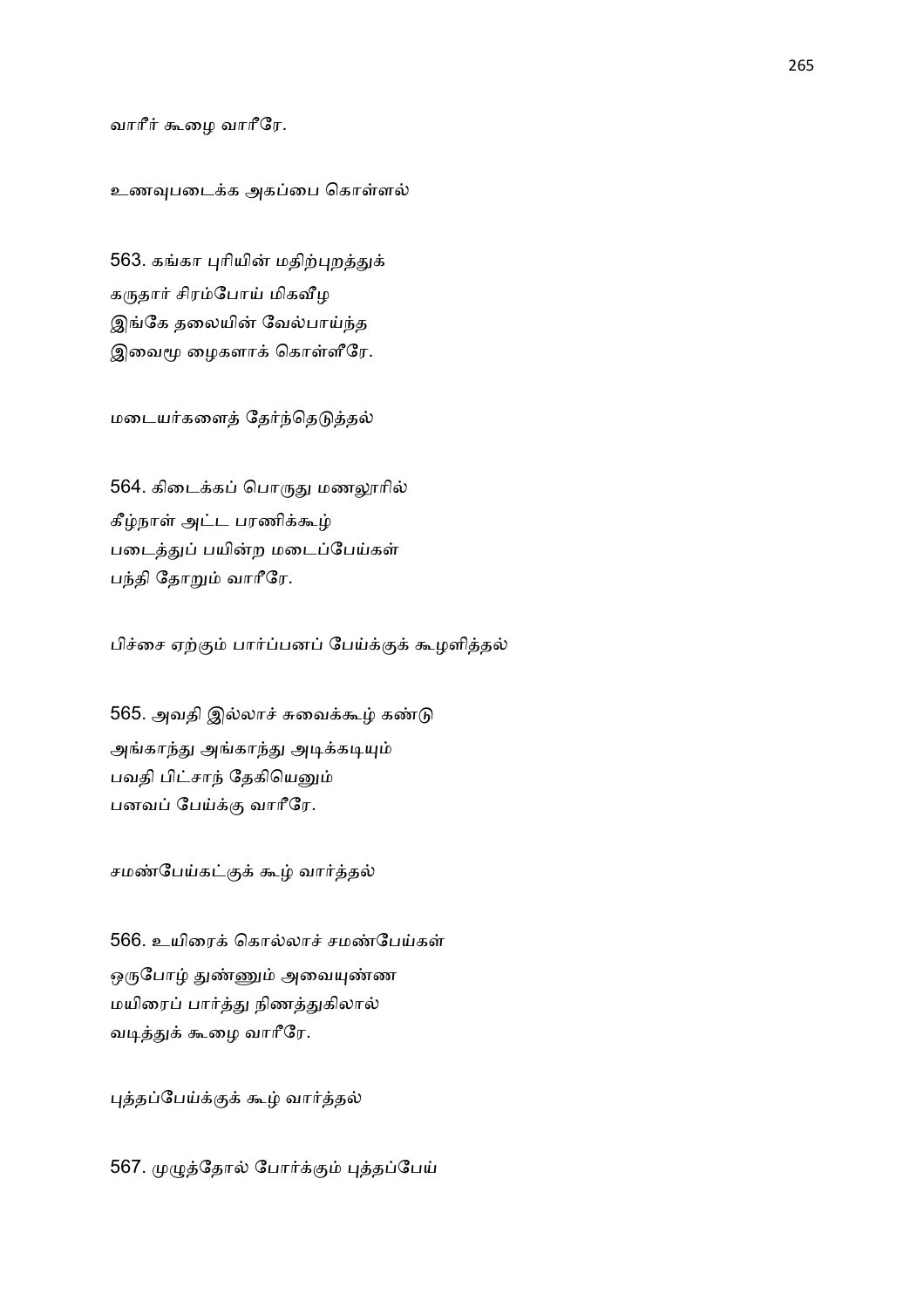மூளைக் கூழை நாக்குழறக் கழுத்தே கிட்ட மனந்திரியாக் கஞ்சி யாக வாரீரே.

பார்வைப் பேய்க்குக் கூழ் வார்த்தல்

568. கொய்த இறைச்சி உறுப்பனைத்தும் கொள்ளுங் கூழை வெள்ளாட்டின் பைதல் இறைச்சி தின்றுலர்ந்த பார்வைப் பேய்க்கு வாரீரே.

குருட்டுப் பேய்களுக்குக் கூழ் வார்த்தல்

569. ஊணா தரிக்கும் கள்ளப்பேய் ஒளித்துக் கொண்ட கலந்தடவிக் காணாது அரற்றுங் குருட்டுப்பேய் கைக்கே கூழை வாரீரே.

ஊமைப் பேய்க்குக் கூழ் வார்த்தல்

570. பையாப் போடு பசிகாட்டிப் பதலை நிறைந்த கூழ்காட்டிக் கையால் உரைக்கும் ஊமைப்பேய் கைக்கே கூழை வாரீரே.

சூற்பேய்க்குக் கூழ் வார்த்தல்

571. அடைந்த செவிகள் திறந்தனவால் அடியேற்கு என்று கடைவாயைத் துடைத்து நக்கிச் சுவைகாணும் சூற்பேய்க்கு இன்னும் சொரியீரே.

அறிவற்ற பேய்க்கு கூழ்வார்த்தல்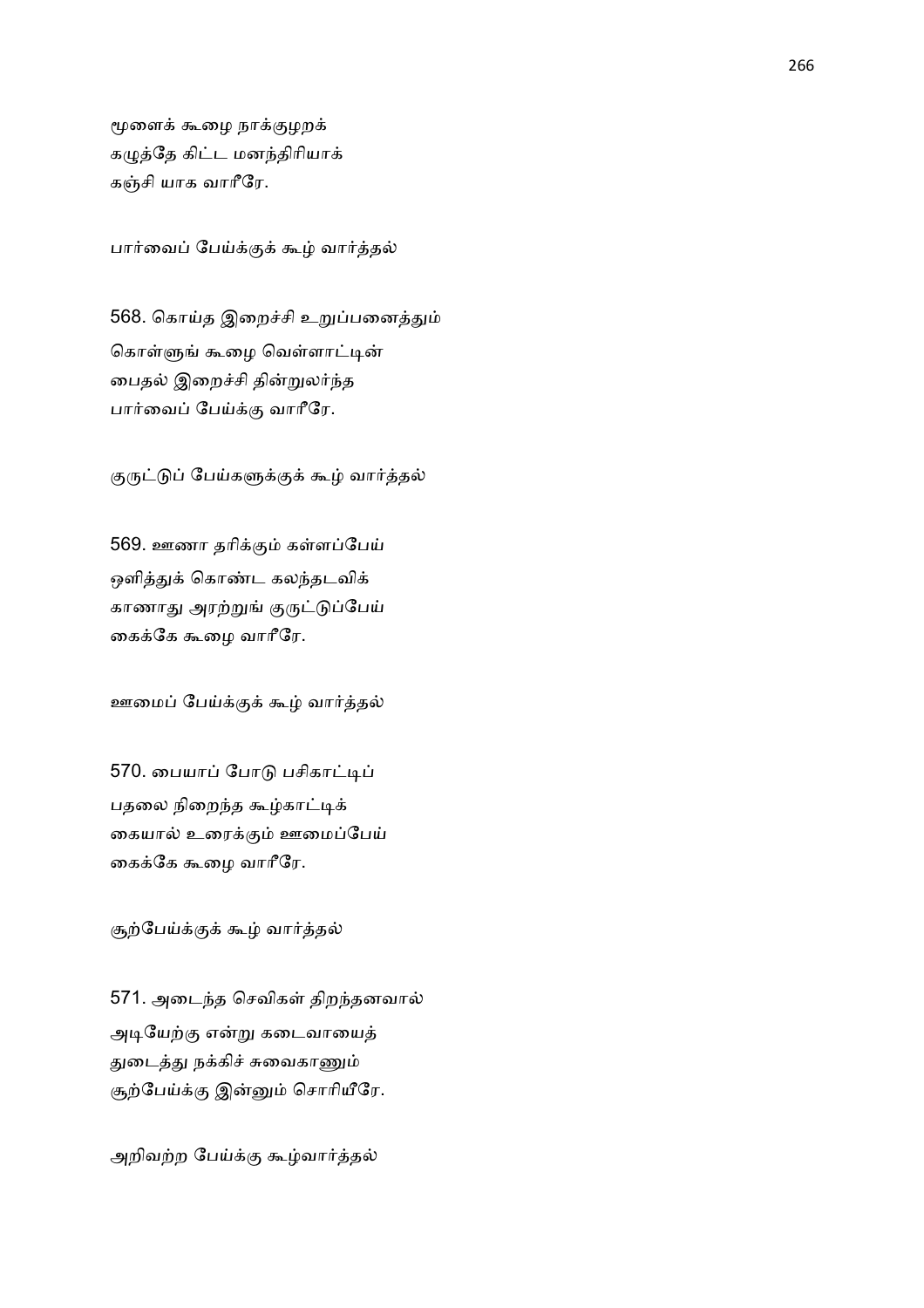572. பொல்லா ஓட்டைக் கலத்துக்கூழ் புறத்தே ஒழுக மறித்துப்பார்த்து எல்லாங் கவிழ்த்துத் திகைத்திருக்கும் இழுதைப் பேய்க்கு வாரீரே.

நோக்கப் பேய்க்குக் கூழ் வார்த்தல்

573. துதிக்கைத் துணியைப் பல்லின்மேற் செவ்வே நிறுத்தித் துதிக்கையின் நுதிக்கே கூழை வார்என்னும் நோக்கப் பேய்க்கு வாரீரே.

கூத்திப் பேய்க்கு கூழ் வார்த்தல்

574. தடியான் மடுத்துக் கூழெல்லாம் தானே பருகித் தன்கணவன் குடியான் என்று தான்குடிக்கும் கூத்திப் பேய்க்கு வாரீரே.

விருந்தாக வந்த பேய்க்குக் கூழருத்தல்

575. வருகூழ்ப் பரணிக் களங்கண்டு வந்த பேயை முன்னூட்டி ஒருகூழ்ப் பரணி நாமிருக்கும் ஊர்க்கட் பேய்க்கு வாரீரே.

கனவு கண்டுரைத்த பேய்க்கு இரட்டைப்பங்கு கொடுத்தல்

576. இரவு கனவு கண்டபேய்க்கு இற்றைக் கன்றி நாளைக்கும் புரவி உரித்தோற் பட்டைக்கே கூழைப் பொதிந்து வையீரே.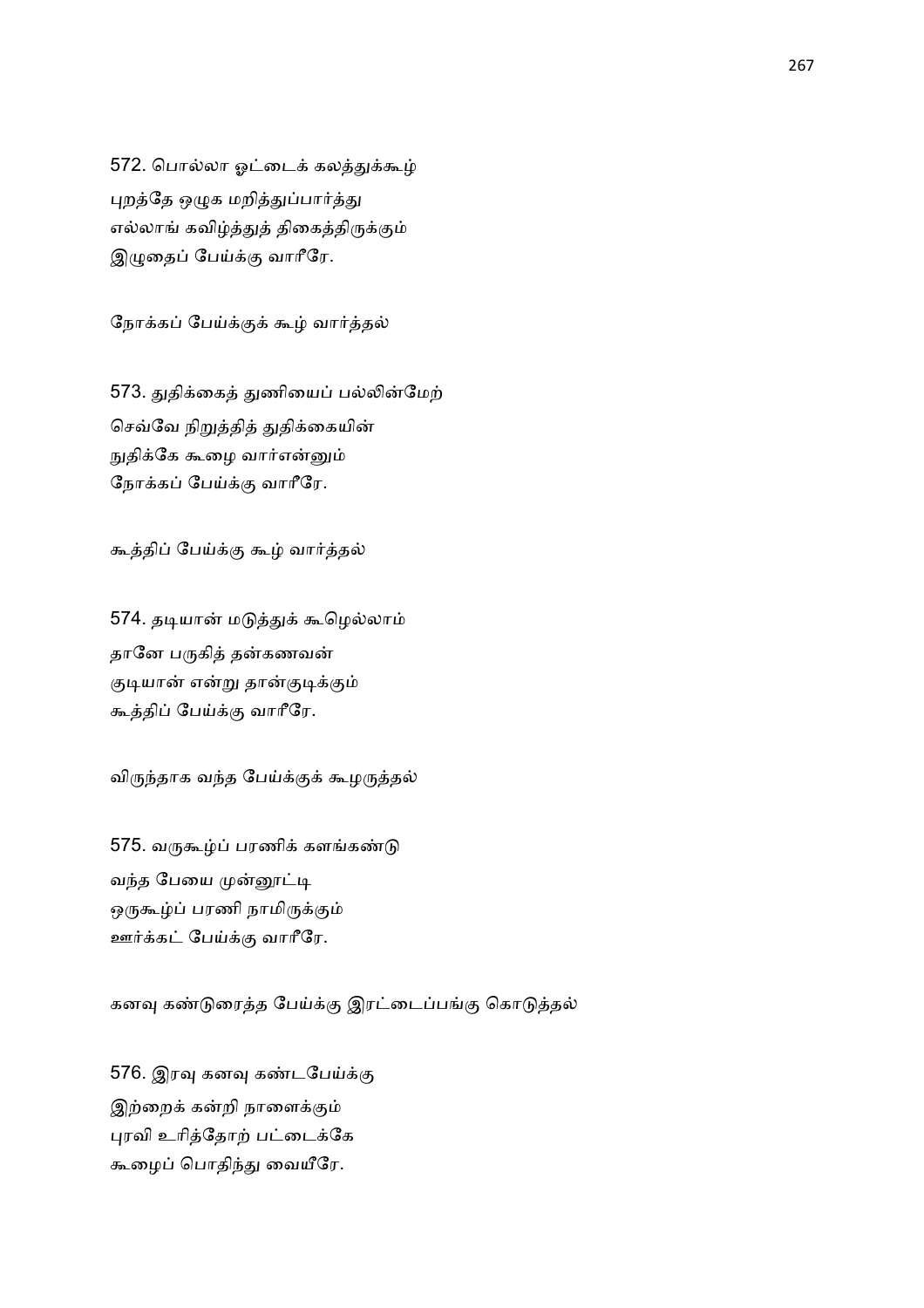கணக்குப் பேய்க்குக் கூழ் வார்த்தல்

577. இணக்கம் இல்லா நமையெல்லாம் எண்ணிக் கண்டேம் என்றுரைக்கும் கணக்கப் பேய்க்கும் அகங்களிக்கக் கையால் எடுத்து வாரீரே.

### பேய்கள் உண்ணுதல்

578. மென்குடர் வெள்ளைகு தட்டீரே மெல்விரல் இஞ்சிய துக்கீரே முன்கையெ லும்பினை மெல்லீரே மூளையை வாரிவி ழுங்கீரே.

#### இதுவும் அது

579. அள்ளிய ருகிருந் துண்ணீரே அரிந்திடு தாமரை மொட்டென்னும் உள்ளிக றித்துக்கொண் டுண்ணீரே ஊதிவ ரன்றிக்கொண் டுண்ணீரே.

### இதுவும் அது

580. தமக்கொரு வாயொடு வாய்மூன்றும் தாமினி தாப்படைத் துக்கொண்டு நமக்கொரு வாய்தந்த நான்முகனார் நாணும் படிகளித் துண்ணீரே.

# இதுவும் அது

581. ஓடி உடல்வியர்த் துண்ணீரே உந்தி பறந்திளைத் துண்ணீரே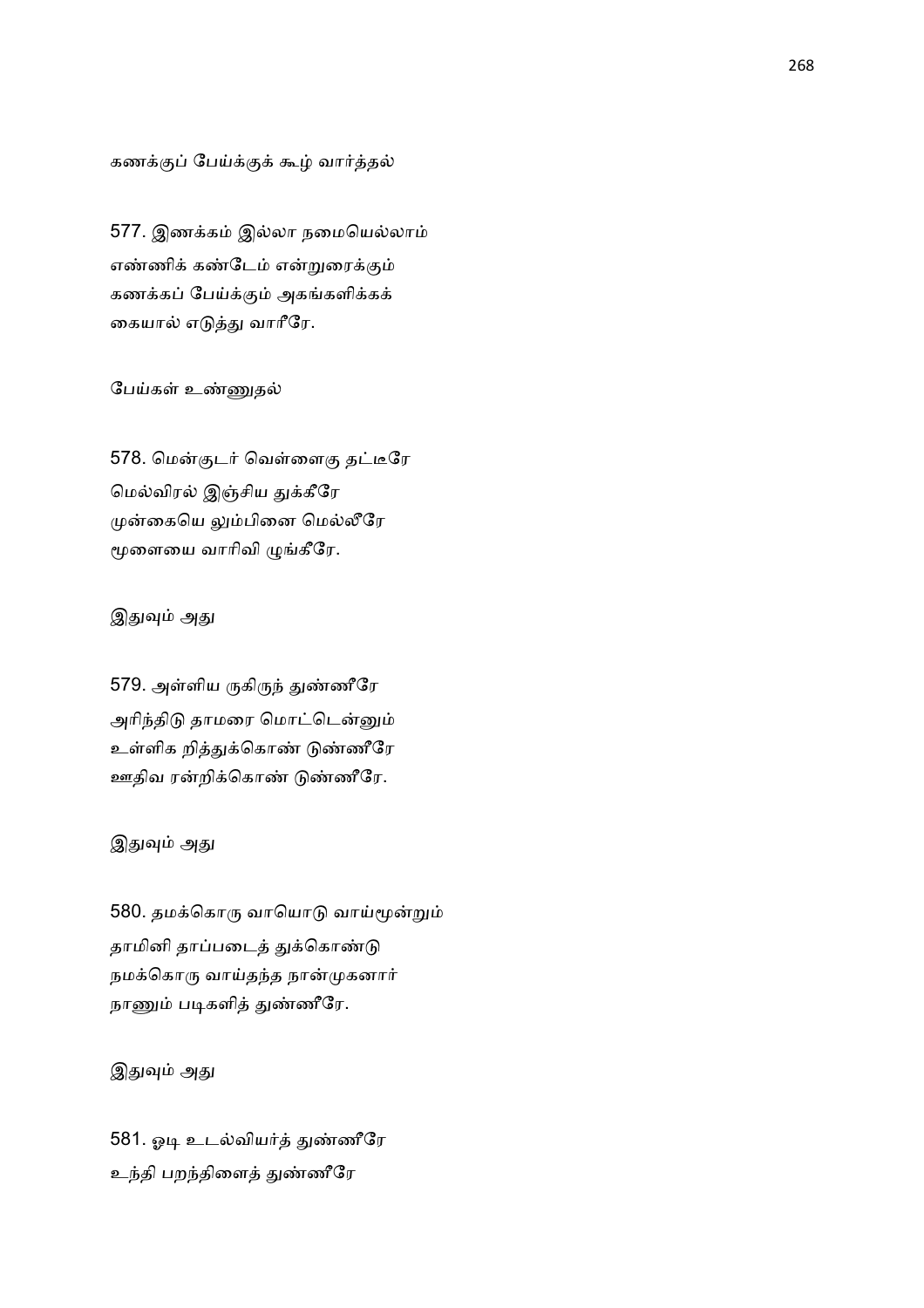ஆடி அசைந்தசைந் துண்ணீரே அற்ற தறவறிந் துண்ணீரே.

உண்டவாய் பூசல்

582. கொதித்த கரியின் கும்பத்துக் குளிர்ந்த தண்ணீர் தனைமொண்டு பொதுத்த தொளையால் புகமடுத்துப் புசித்த வாயைப் பூசீரே.

உண்டபின் வெற்றிலைபாக்கு அயிலுதல்

583. பண்ணும் இவுளிச் செவிச்சுருளும் பரட்டிற் பிளவும் படுகலிங்கர் கண்ணின் மணியிற் சுண்ணாம்பும் கலந்து மடித்துத் தின்னீரே.

பேருண்டி கொண்ட குற்றமொழிய மருந்து

584. பெருக்கத் தின்றீர் தாம்பூலம் பிழைக்கச் செய்தீர் பிழைப்பீரே செருக்கும் பேய்காள் பூதத்தின் சிரத்தின் மயிரை மோவீரே.

பேய்கள் களித்துக் கூத்தாடல்

585. என்றுக ளித்துக் குமண்டையிட்டே ஏப்ப மிட்டுப் பருத்துநின்ற குன்றுகு னிப்பன போற்களத்துக் கும்பிட் டேநட மிட்டனவே

இதுவும் அது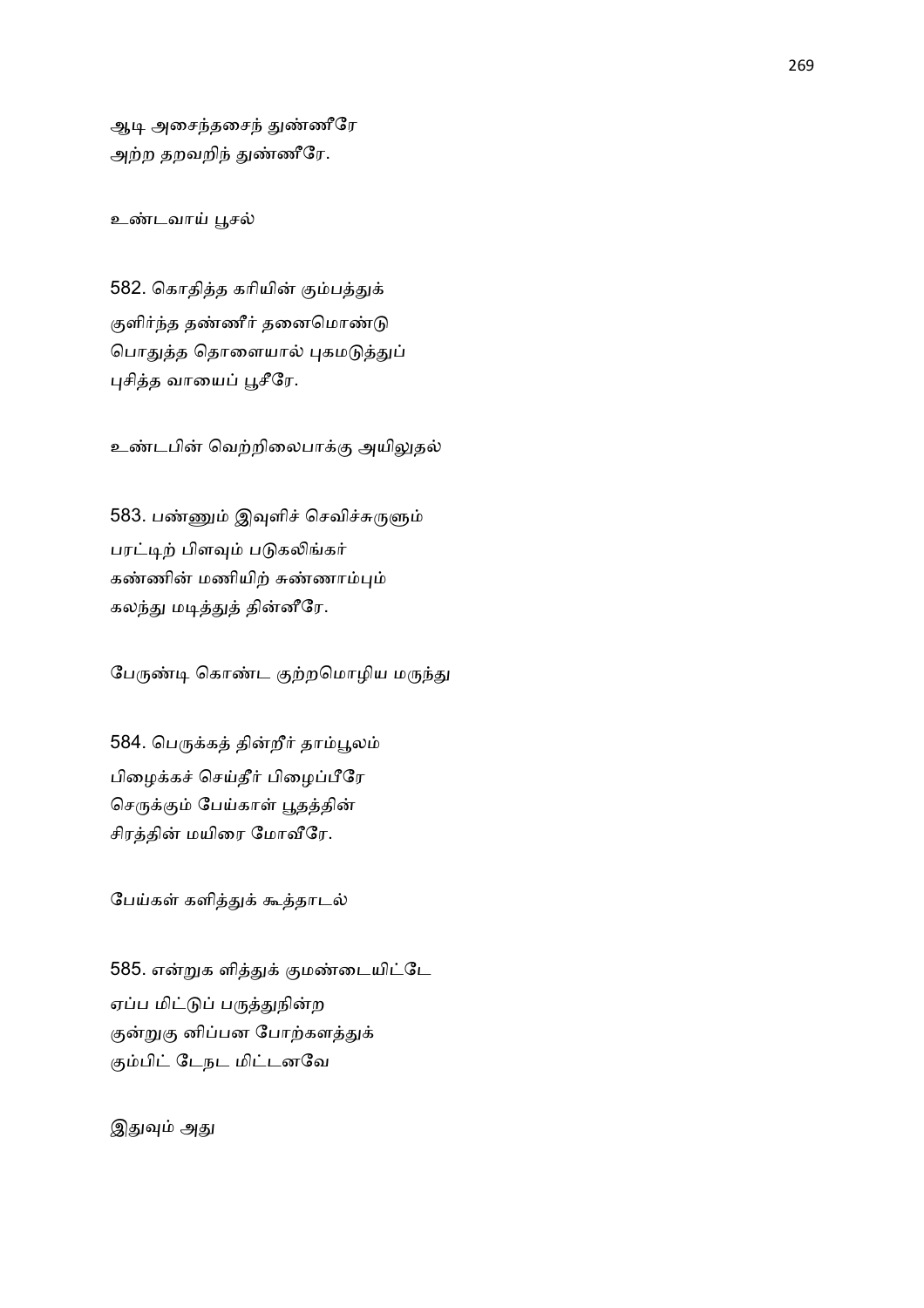586. வாசிகி டக்கக் கலிங்கரோட மானதன் ஏவிய சேனைவீரர் தூசியெ ழுந்தமை பாடி நின்று தூசியும் இட்டுநின் றாடினவே.

இதுவும் அது

587. பொருகை தவிர்ந்து கலிங்கரோடப் போக புரந்தரன் விட்டதண்டின் இருகையும் வென்றதோர் வென்றிபாடி இருகையும் வீசிநின் றாடினவே.

பேய்கள் களித்து விளையாடல்

588. வழுதியர் வரைமுழை நுழைவடி விதுஎன மதகரி வயிறுகள் புகநுழை வனசில எழுதிய சிலையவர் செறிகடல் விழுமவை இதுஎன வழிகுரு தியின்விழு வனசில.

இதுவும் அது

589. உருவிய சுரிகையொ டுயர்கணை விடுபடை உருள்வடி விதுவென உருள்வன சிலசில வெருவிய விடுநர்தம் உடைவடி விதுவென விரிதலை யதனொடு மறிவன சிலசில.

பேய்கள் குலோத்துங்கனை வாழ்த்தல்

590. உபய மெனும்பிறப் பாளர்ஏத்த உரைத்த கலிங்கர் தமைவென்ற அபயன் அருளினைப் பாடினவே அணிசெறி தோளினை வாழ்த்தினவே.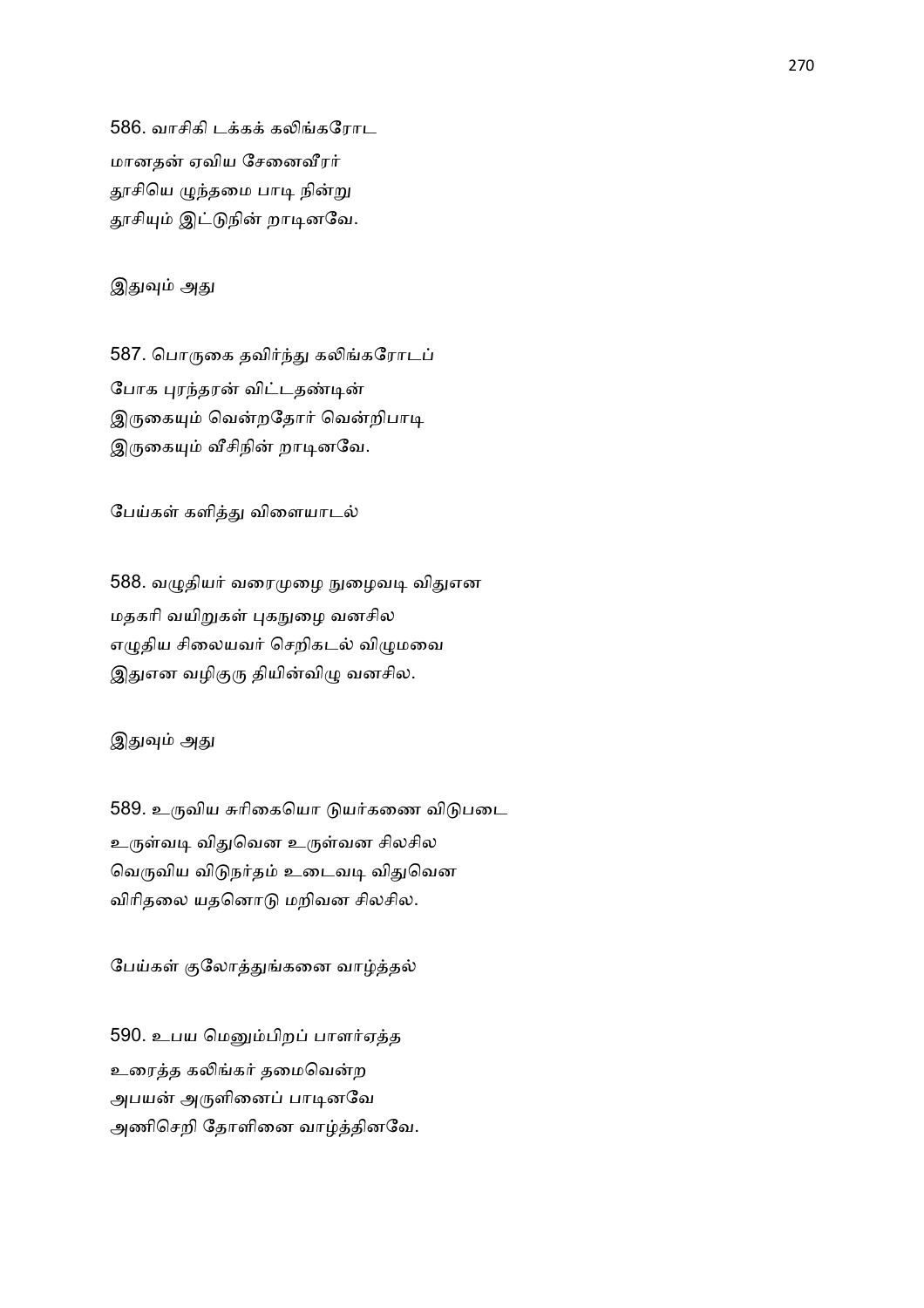## இதுவும் அது

591. திசையிற் பலநர பாலர்முன்னே தெரிந்துரைக் குஞ்சிசு பாலன்வைத வசையில் வயப்புகழ் வாழ்த்தினவே மனுகுல தீபனை வாழ்த்தினவே.

### இதுவும் அது

592. பொன்னித் துறைவனை வாழ்த்தினவே பொருநைக் கரையனை வாழ்த்தினவே கன்னிக் கொழுநனை வாழ்த்தினவே கங்கை மணாளனை வாழ்த்தினவே.

### இதுவும் அது

593. ஆழிகள் ஏழுமொர் ஆழியின்கீழ் அடிப்பட வந்த அகலிடத்தை ஊழிதொ றூழியுங் காத்தளிக்கும் உலகுய்ய வந்தானை வாழ்த்தினவே.

கரிகாலச் சோழனோடு ஒப்பிட்டுப் பேய்கள் வாழ்த்தியது

594. பூப்பது மத்தன் படைத்தமைத்த புவியை இரண்டா வதும்படைத்துக் காப்பதும் என்கடன் என்றுகாத்த கரிகாலச் சோழனை வாழ்த்தினவே.

வாழ்த்துக் கூறியது

595. யாவ ரும்களி சிறக்கவே தருமம் எங்கும் என்றும்உள தாகவே தேவர் இன்னருள் தழைக்கவே முனிவர்